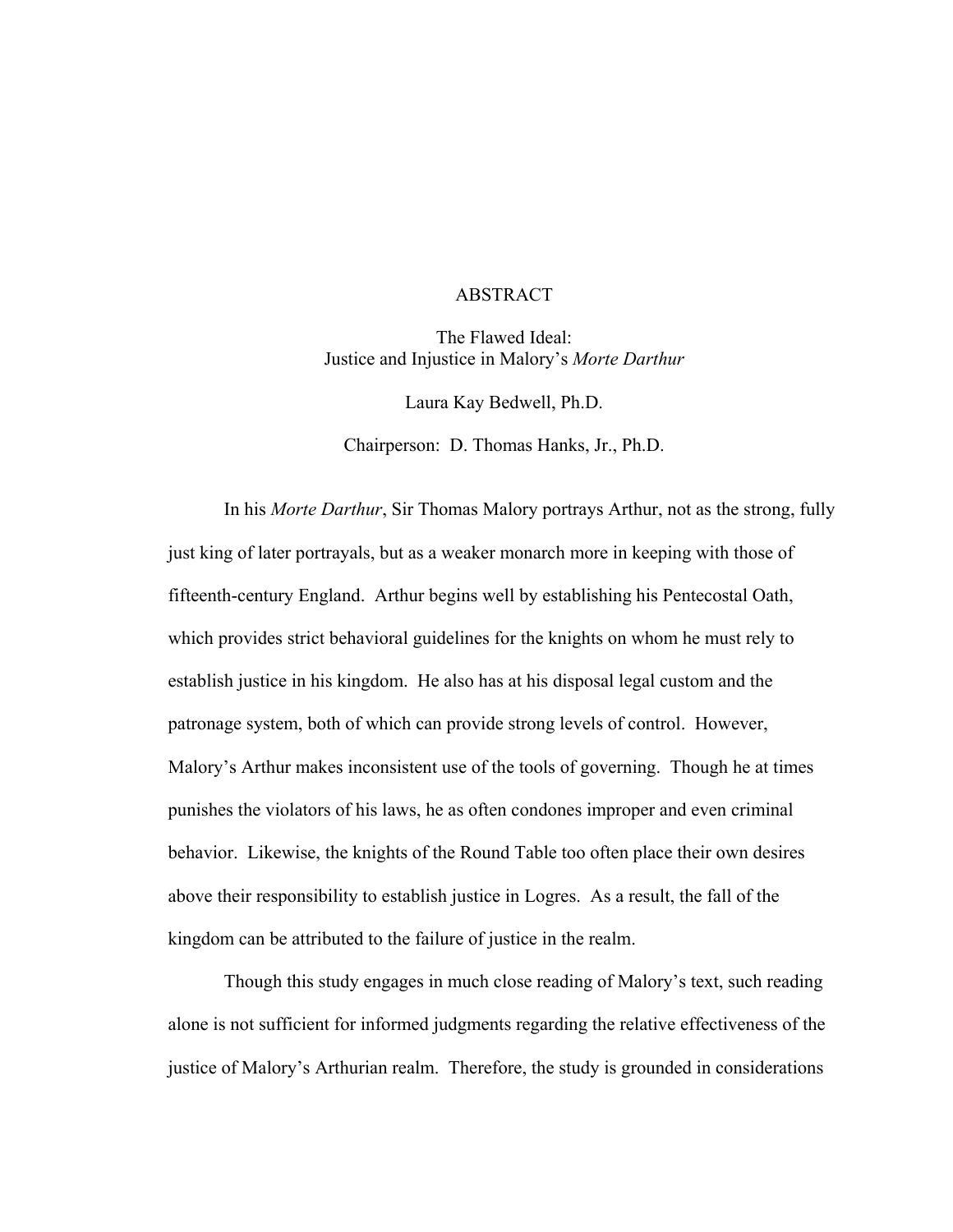of justice stemming from the medieval English judicial system. Political theories of justice drawn both from works in the *speculum principis* tradition and from chivalric manuals provide additional historical context. Comparison of the episodes Malory represents in his text with historical theory and practice implies that Malory's Arthur is not an ideal king, nor is his Logres an ideal kingdom. Malory instead represents both the strengths and weaknesses of Arthur and his knights, confirming and at the same time criticizing the behavior of his characters. In the end, though, it is the flaws inherent in Arthur's justice that destroy both him and his kingdom.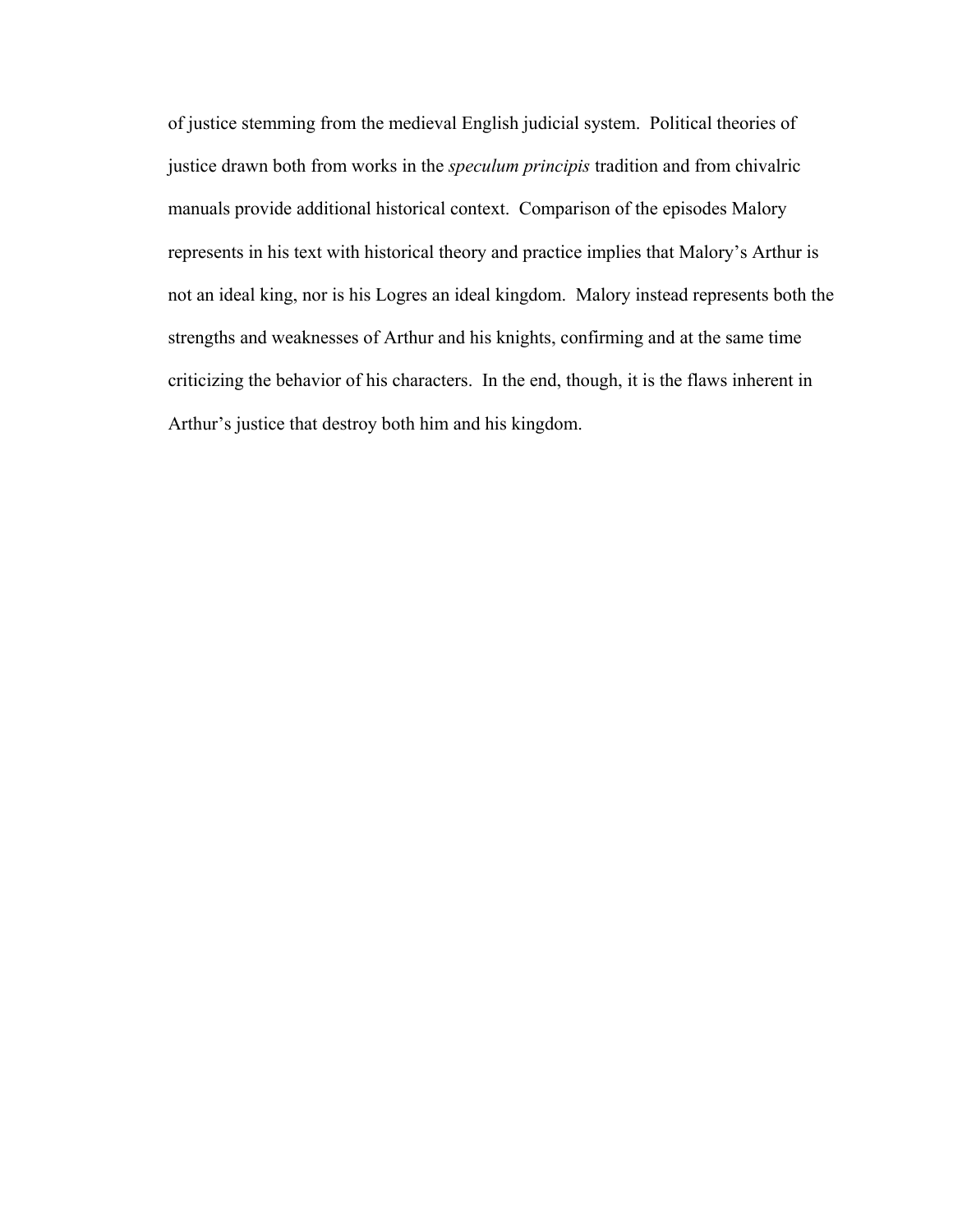The Flawed Ideal: Justice and Injustice in Malory's *Morte Darthur* 

by

Laura Kay Bedwell, B.A., M.A.

A Dissertation

Approved by the Department of English

 $\mathcal{L}_\text{max}$  , and the set of the set of the set of the set of the set of the set of the set of the set of the set of the set of the set of the set of the set of the set of the set of the set of the set of the set of the Dianna M. Vitanza, Ph.D., Chairperson

Submitted to the Graduate Faculty of Baylor University in Partial Fulfillment of the Requirements for the Degree of Doctor of Philosophy

Approved by the Dissertation Committee

 $\mathcal{L}_\text{max}$  , and the set of the set of the set of the set of the set of the set of the set of the set of the set of the set of the set of the set of the set of the set of the set of the set of the set of the set of the D. Thomas Hanks, Jr., Ph.D., Chairperson

 $\mathcal{L}_\text{max}$ Hope W. Johnston, Ph.D.

 $\mathcal{L}_\text{max}$  , and the set of the set of the set of the set of the set of the set of the set of the set of the set of the set of the set of the set of the set of the set of the set of the set of the set of the set of the Jeffrey S. Hamilton, Ph.D.

> Accepted by the Graduate School May 2011

 $\mathcal{L}_\text{max}$  , and the set of the set of the set of the set of the set of the set of the set of the set of the set of the set of the set of the set of the set of the set of the set of the set of the set of the set of the J. Larry Lyon, Ph.D., Dean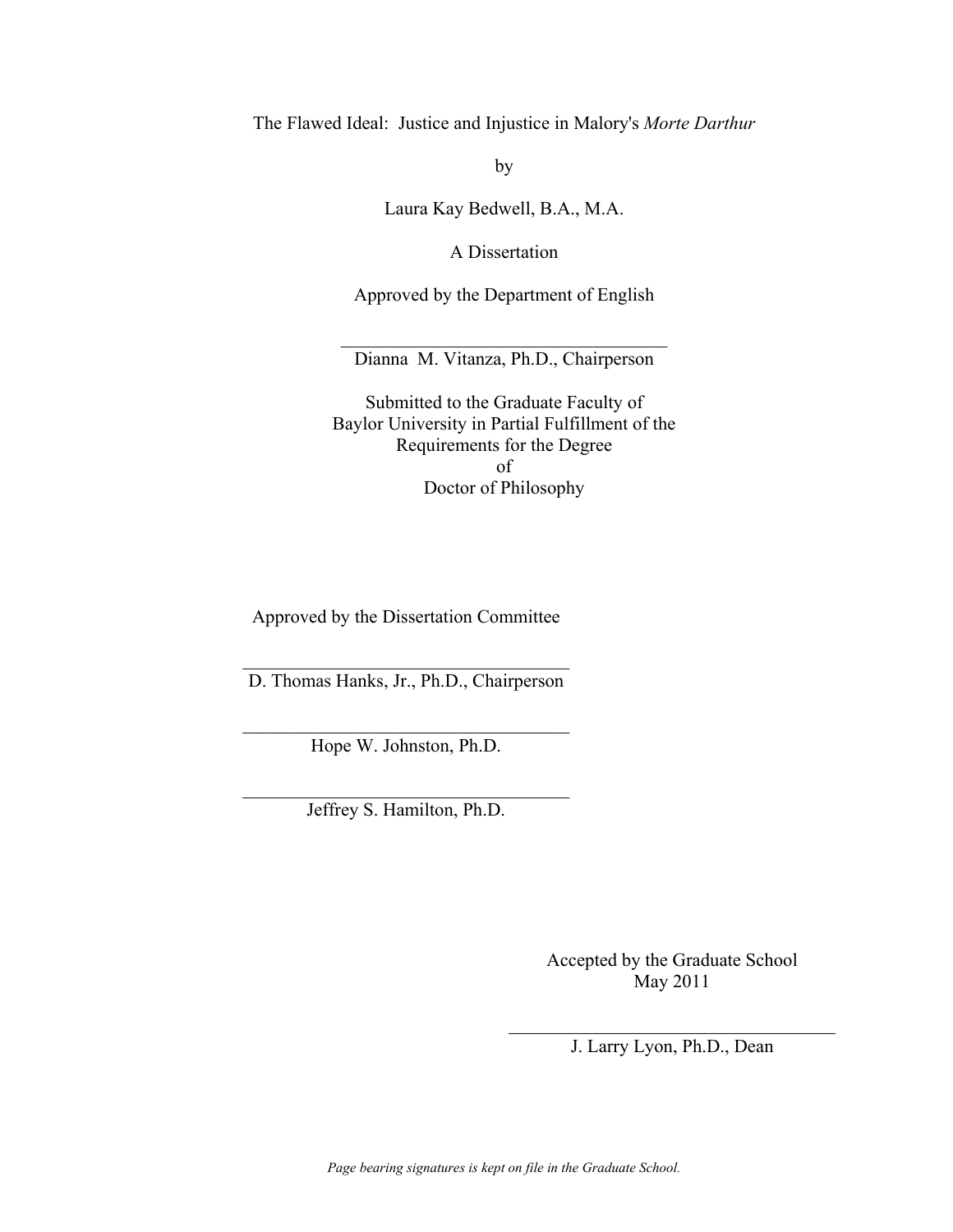Copyright © 2011 by Laura Kay Bedwell

All rights reserved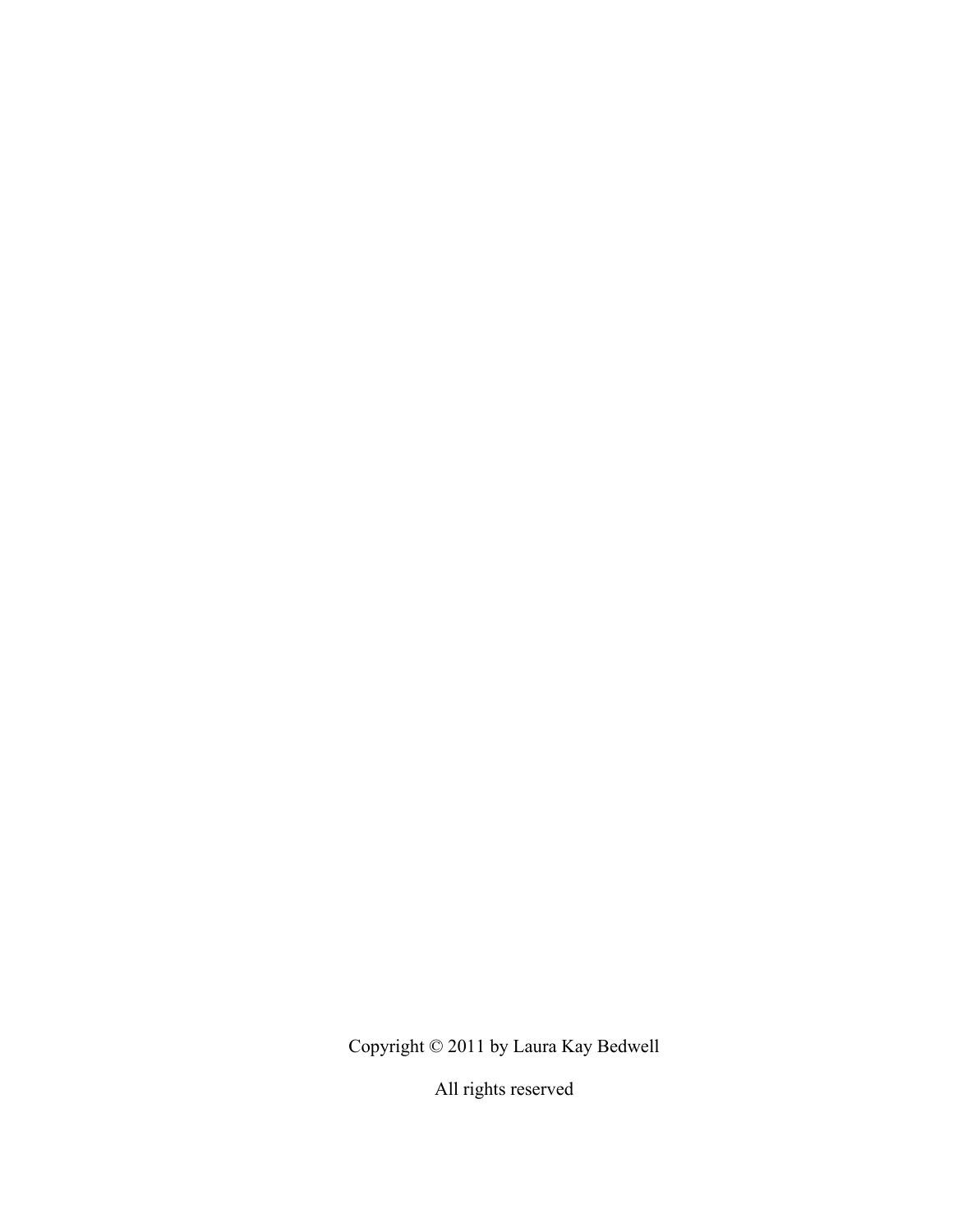# TABLE OF CONTENTS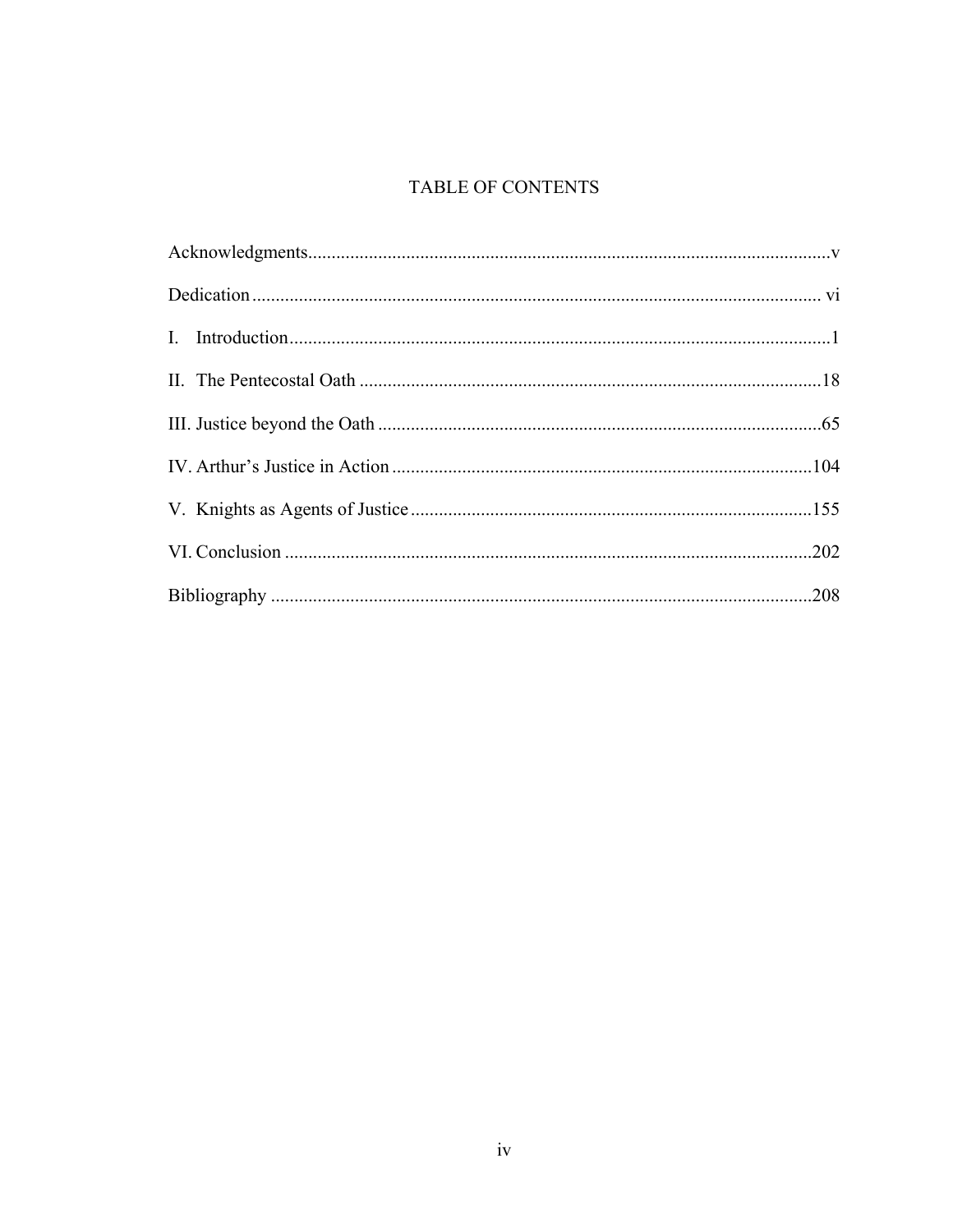#### ACKNOWLEDGMENTS

 There are many people without whom I would not have been able to finish this project. Special thanks must go to Dr. D. Thomas Hanks, Jr., who directed my work, answered my questions, and encouraged me when I felt most at sea. I would also like to thank Dr. Hope Johnston and Dr. Jeffrey Hamilton for their insights, without which this study would be much poorer. I wish as well to express appreciation to the Baylor University English Department for giving me the opportunity to study at this institution and for funding my graduate study. And, finally, thanks go out to Tom, Stephen, Drew, and Philip, the four men who stand behind me all the way.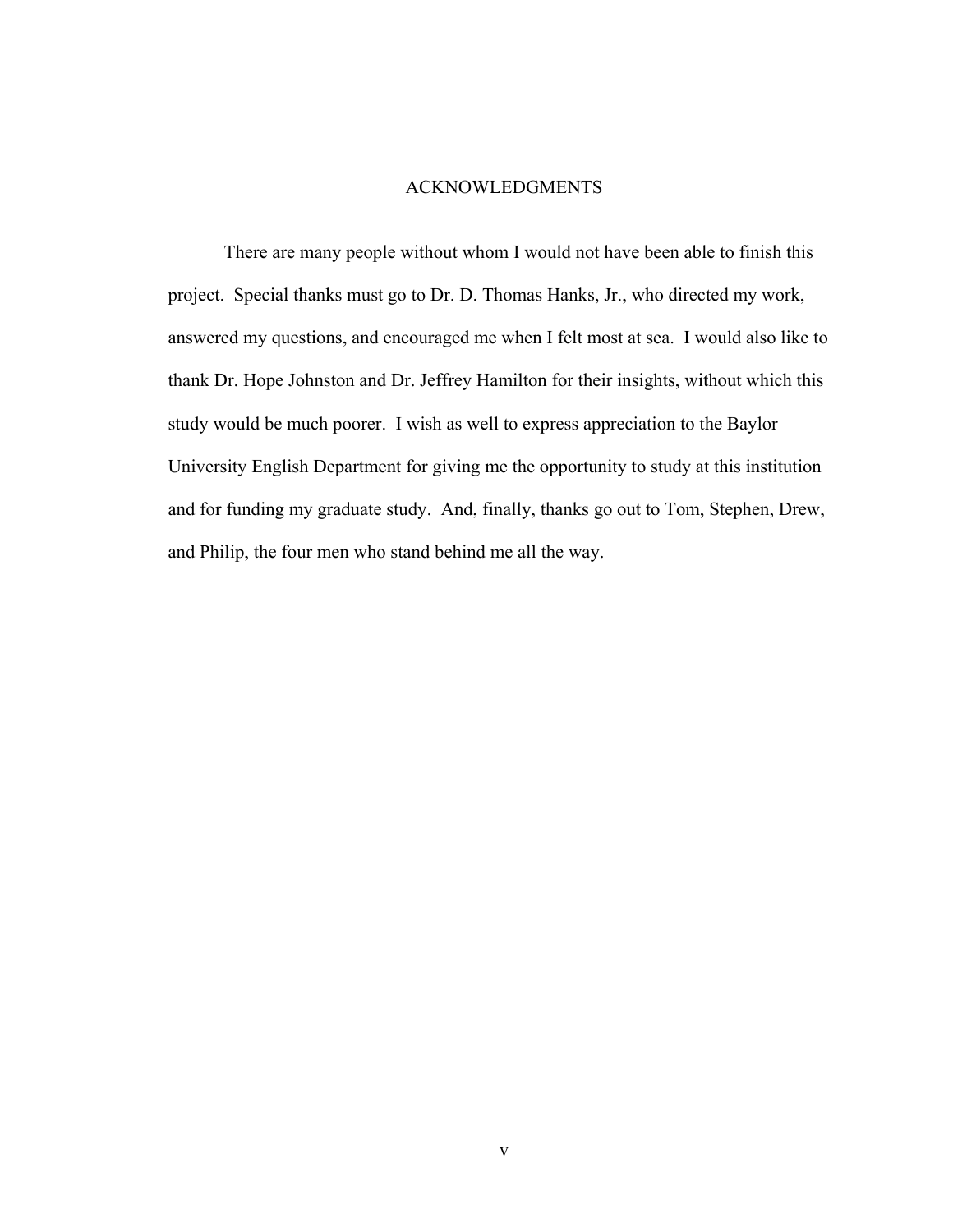## DEDICATION

For Tom, who after twenty years will no longer be married to a student. I love you.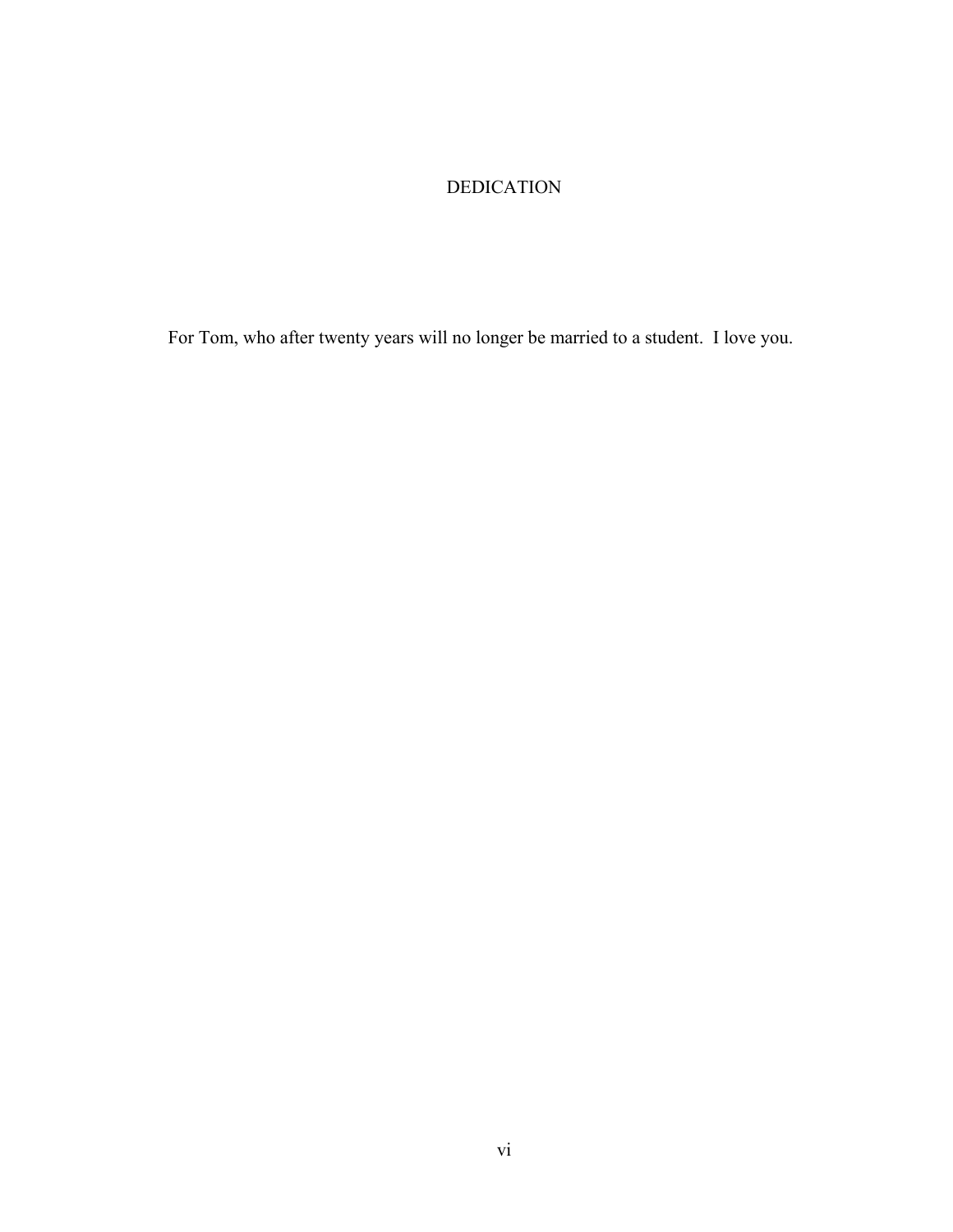#### CHAPTER ONE

## Introduction

Camelot, King Arthur's perfect kingdom, captures the imagination like few other legendary places. Even today, centuries after the composition of the tales of King Arthur, most people *know* that Arthur ruled a kingdom that was governed by justice and chivalry, where the people lived in safety because of their strong king and his mighty Round Table. But how much of this picture comes from the actual legends, and how much is the result of their clever recasting by Victorian poets and T. H. White? More to the point of my study, how does Sir Thomas Malory, the author often credited with creating the shape of the King Arthur legend that we now know, portray justice in King Arthur's Logres?

Other treatments of King Arthur certainly portray him as both noble and just. For example, John Lydgate's *The Fall of Princes* says of Arthur that "Among al kynges renom*m*ed & famous, / As a briht son*n*e set amyd the sterris, / So stood Artho*u*r notable & glorious" (3.901). Arthur's kingdom shines a bright light of chivalry throughout the world and is the "Welle of worship, conduit of al noblesse, / Imperial court al wrongis to redresse"(3.903). To Lydgate, Arthur is not only an illustrious king, but his court is a place where wrongs are put right. A modern author of Arthur's legend, T. H. White, has a similar opinion. White's Arthur is firmly convinced that the point of rule is to create justice and peace for all. Early in his reign, Arthur determines to found a popular society that all knights will want to join, and then to bind the members of his Order with an oath promising to use their power only in the service of Right. The young Arthur says, "The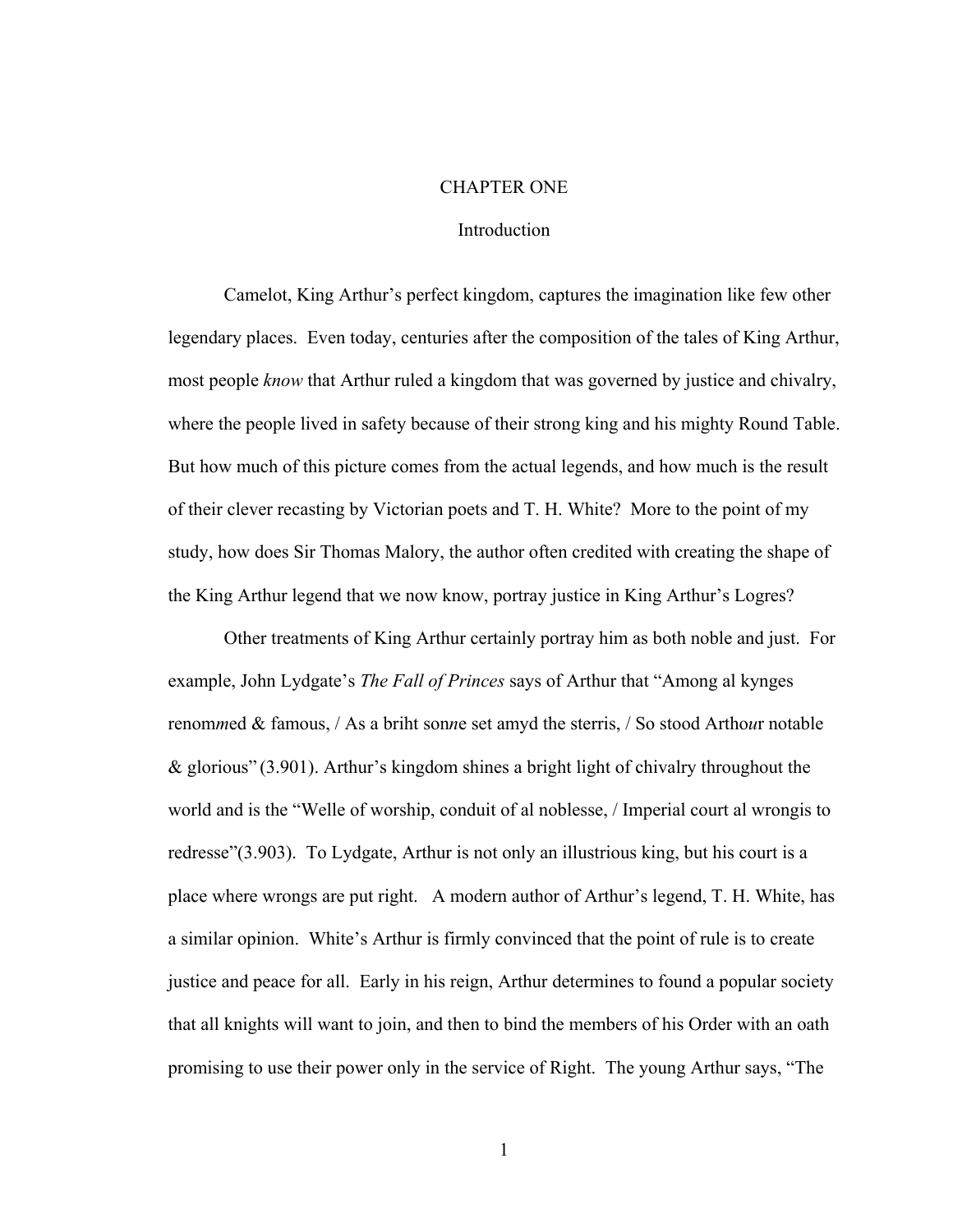knights in my order will ride all over the world, still dressed in steel and whacking away with their swords [...] but they will be bound to strike only on behalf of the good" (White 248). Throughout *The Once and Future King*, White's Arthur holds to that ideal, regardless of the difficulties he has in enforcing it. Since White draws much of his inspiration from Malory, often quoting from and referring to the *Morte Darthur*, it might seem reasonable that Malory's Arthur would be similarly enthusiastic about establishing justice in his kingdom.

Malory's overt treatment of Arthur is just as positive as the images created by Lydgate and White. The *Morte Darthur*'s narrator portrays Arthur as a strong king who at his coronation swears "unto his lordes and the comyns for to be a true kyng, to stand with true justyce fro thens forth the days of this lyf"  $(1.16.21 - 23<sup>1</sup>)$ . So he does begin much as White's Arthur does—with a focus on justice. But at the end of the text, in the famous, "Lo ye Englishmen" passage, Malory's narrator calls Arthur "the moste kynge and nobelyst knyght of the worlde" (III.1229.7 – 8). Though this is a positive statement by any standard, it has little to do with justice. And a close examination of the text demonstrates that Malory's Arthur, despite his glowing reputation, often has little to do with justice as well.

Long before the fifteenth century, the Emperor Justinian's *Institutes* defined justice as "constans et perpetua voluntas ius suum cuique tribuendi" (Qtd. in H. G. Richardson 170). Many medieval sources, including the Middle English poem "The III Consideraciouns Right Necesserye to the Good Governaunce of a Prince," translate and

<sup>&</sup>lt;u>1</u> <sup>1</sup> Here and throughout, unless otherwise noted, my source text for Malory's *Morte Darthur* is Eugène Vinaver's 3-volume *The Works of Sir Thomas Malory*, 3rd edition, revised by P. J. C. Field. Each entry refers to volume, page, and line numbers, as appropriate.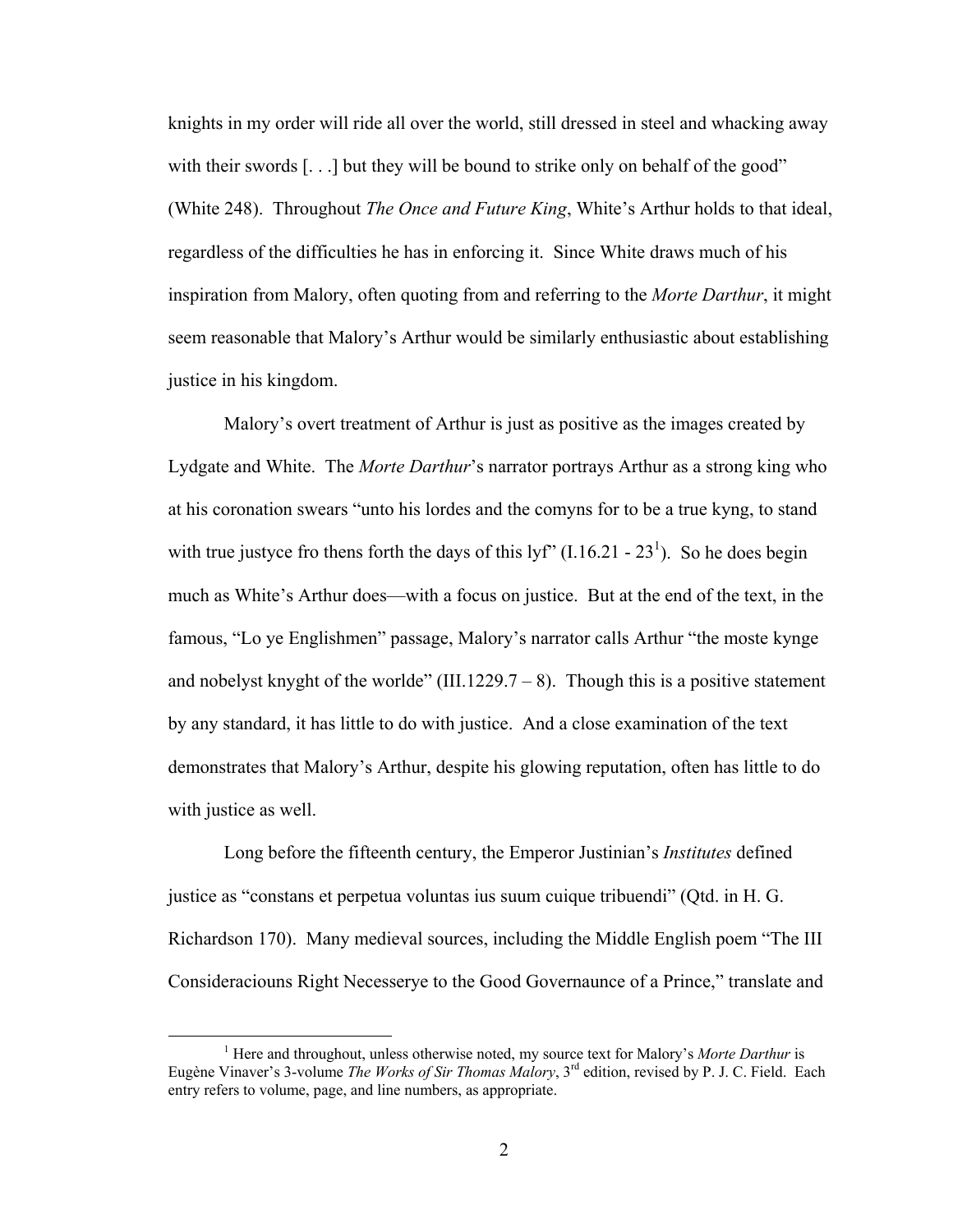reinforce this definition, claiming that "justise is [the] perpetuell, ferme and constaunt will to give unto eery persoone his owne right and that he ought of dutie for to have" (Genêt 196). If Malory's Arthur is to be a just king according to medieval standards, he must make it his business to give to all his subjects their due, including security for the peaceful and punishment for the wicked. Indeed, a medieval king's primary task was the establishment of justice in his kingdom, a fact confirmed in works that capture medieval political theory on kingship, in the coronation oath of the kings of England, and in Arthur's own coronation oath.

Though Malory at times represents Arthur's fulfilling this essential duty of kingship, Arthur's commitment to justice in the *Morte Darthur* proves inconsistent. The fully-just Arthur destroyed by the weaknesses of those around him—the Arthur of Tennyson and White—does not appear in Malory's text. Instead, Malory's Arthur proves a flawed king, one who at times acts in the interests of justice, but who as often behaves as though such concerns are unimportant. Arthur punishes some of his kingdom's evildoers, but he allows others to escape without punishment. He establishes laws and confirms customs that should allow him to promote justice in his realm, but he is lax in enforcing those laws, particularly when he has personal relationships with those who violate them. Though Arthur's Logres is doubtless better than the interregnum that precedes it, when there was no law at all, it is not an ideal kingdom. Instead, like the reigns of many of the fifteenth-century English monarchs, Arthur's rule is marred by injustice, and that injustice ultimately destroys both Arthur and his kingdom.

Sir Thomas Malory's *Morte Darthur* stands at a crucial point in time. Though Malory composed the work at the end of the Middle Ages, just as Europe was about to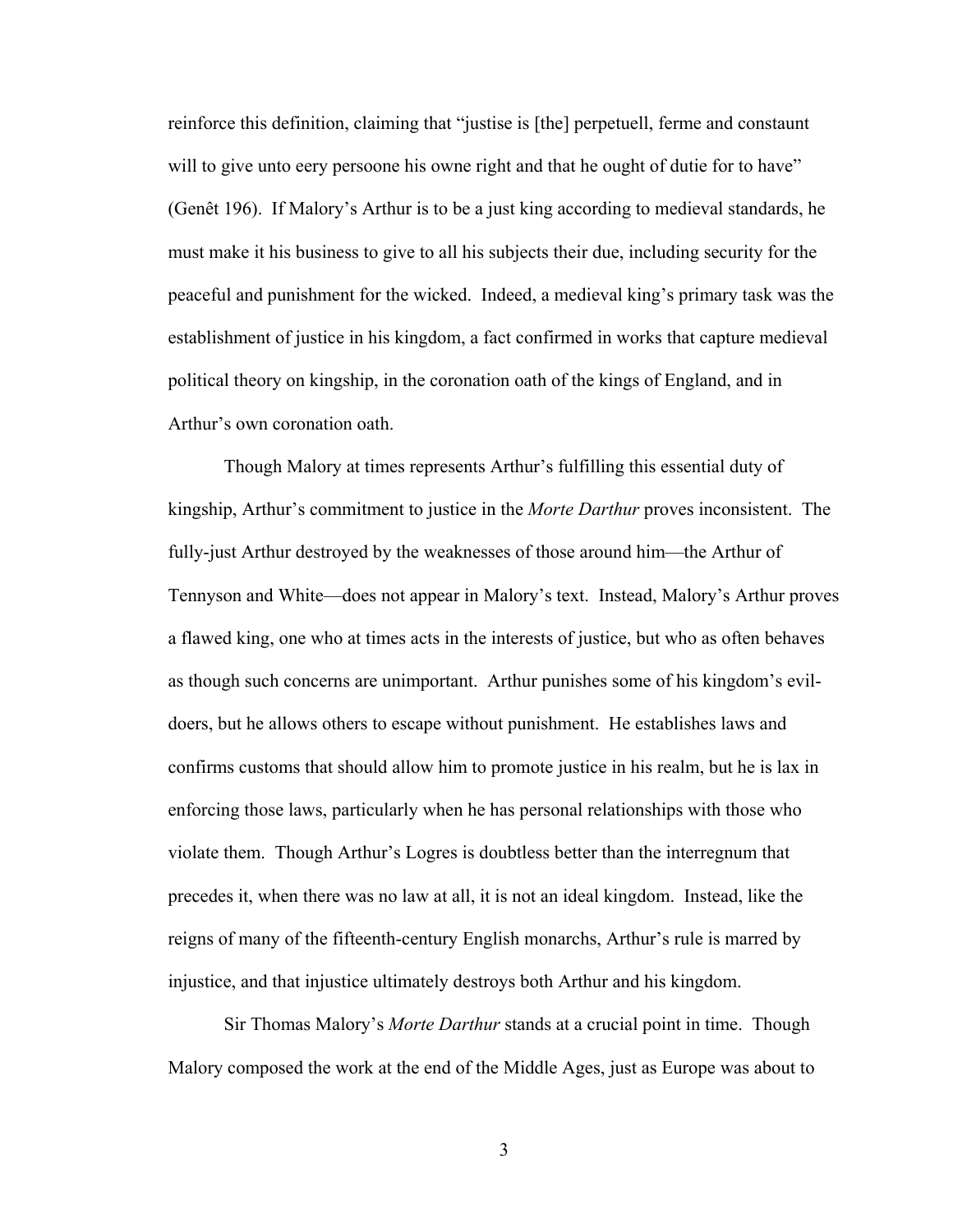step into the modern era, he writes as a man firmly grounded in the fifteenth century, yet looking back to an earlier period. Thus consideration of Malory's writing in light of history should provide valuable insights into his text. Of course, one cannot truly project oneself back in time to read Malory's work as his contemporary audience would have received it. But seeking to understand medieval attitudes can provide the reader with firm ground on which to stand in assessing Arthur's kingship.

The value of historical study is particularly evident in a consideration of the justice of Malory's Arthurian realm. One should not expect to make a fair evaluation of the relative justice of Arthur's rule with only modern approaches to justice in mind. Instead, one should seek historical perspective on key questions such as the definition of justice itself, the laws that medieval people relied on to establish justice, and the duties of England's medieval rulers, including both the king and his knights. Delving into England's political theories, laws, and judicial systems provides a more relevant context for Malory's writing than the lens of contemporary American jurisprudence ever could.

When one looks at Malory's Arthur and his kingdom through the medieval lens, one finds that Malory does not consistently praise or blame Arthur, his knights, or the English legal system. Instead, his work both confirms and resists the system of justice under which he lived. Malory engages in dialogue with Arthurian justice, representing Arthur as a king defined by a mixture of traits that at times line up with medieval expectations of kingship and justice and at times depart from the standard. Similarly, Arthur's knights are sometimes sterling examples of what knighthood should be, while at other times they fail to meet the mark. Malory's dialogism with regard to Arthurian justice adds to the *Morte Darthur*'s richness, for this text presents in Arthur, not a self-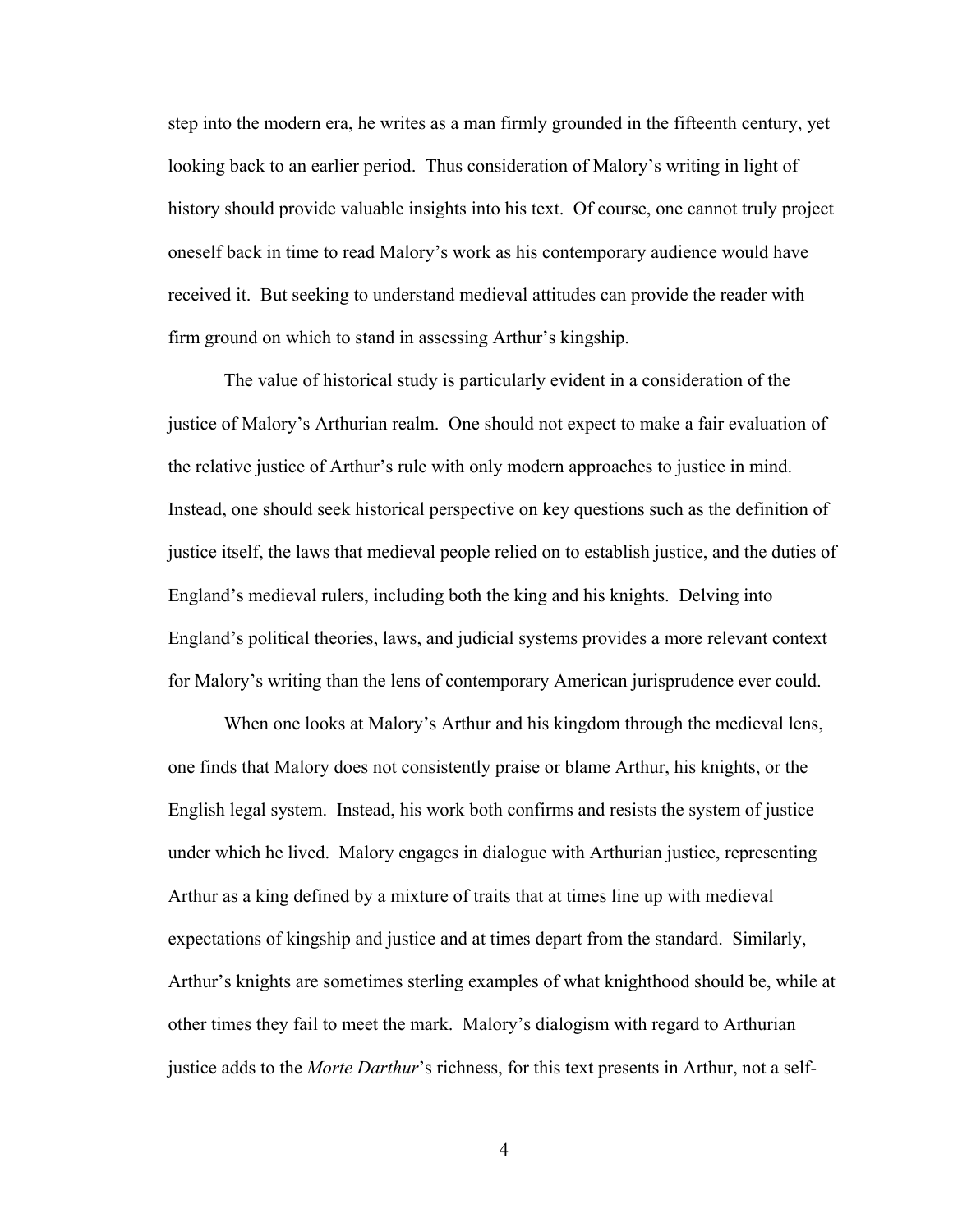righteous ideal king, but a man with whose strengths and weaknesses the reader can relate. However, in the end the weaknesses of Arthur's rule invalidate his strengths, leaving him a failed king whose most famous institution, the Round Table, dies with him.

I examine portions of Malory's text very closely in the course of this study. My primary text for this examination is Eugène Vinaver's three-volume edition of *The Works of Sir Thomas Malory*, third edition, revised by P. J. C. Field. Because the Vinaver edition provides the fullest critical apparatus among the available editions, I deemed it the best choice for my work. However, in acknowledgment of the at times heavy editing that Vinaver applies to his text, I have when appropriate consulted both *The Winchester Malory: A Facsimile* and *Le Morte d'Arthur: Printed by William Caxton, 1485*, the facsimiles of the fifteenth-century witnesses to Malory's text.

The present study includes six chapters, beginning with this general introduction. Chapter Two, "The Pentecostal Oath," provides a thorough examination of the foundation of Arthur's attempts at justice. At the opening of his great treatise on medieval law, Henry de Bracton writes, "to rule well a king requires two things, arms and laws, that by them both times of war and of peace may rightly be ordered" (19). Though Malory's King Arthur rules a Britain that lacks many of the formal trappings of medieval law, Malory creates in Logres a kingdom that meets similar expectations. Arthur's knights provide the armed force to carry out war, and his Pentecostal Oath provides the legal guidance necessary to mold those same knights into a force for peace. This Oath is original to Malory and delineates the behavior that Arthur expects from his knights, his principal agents of justice in the kingdom.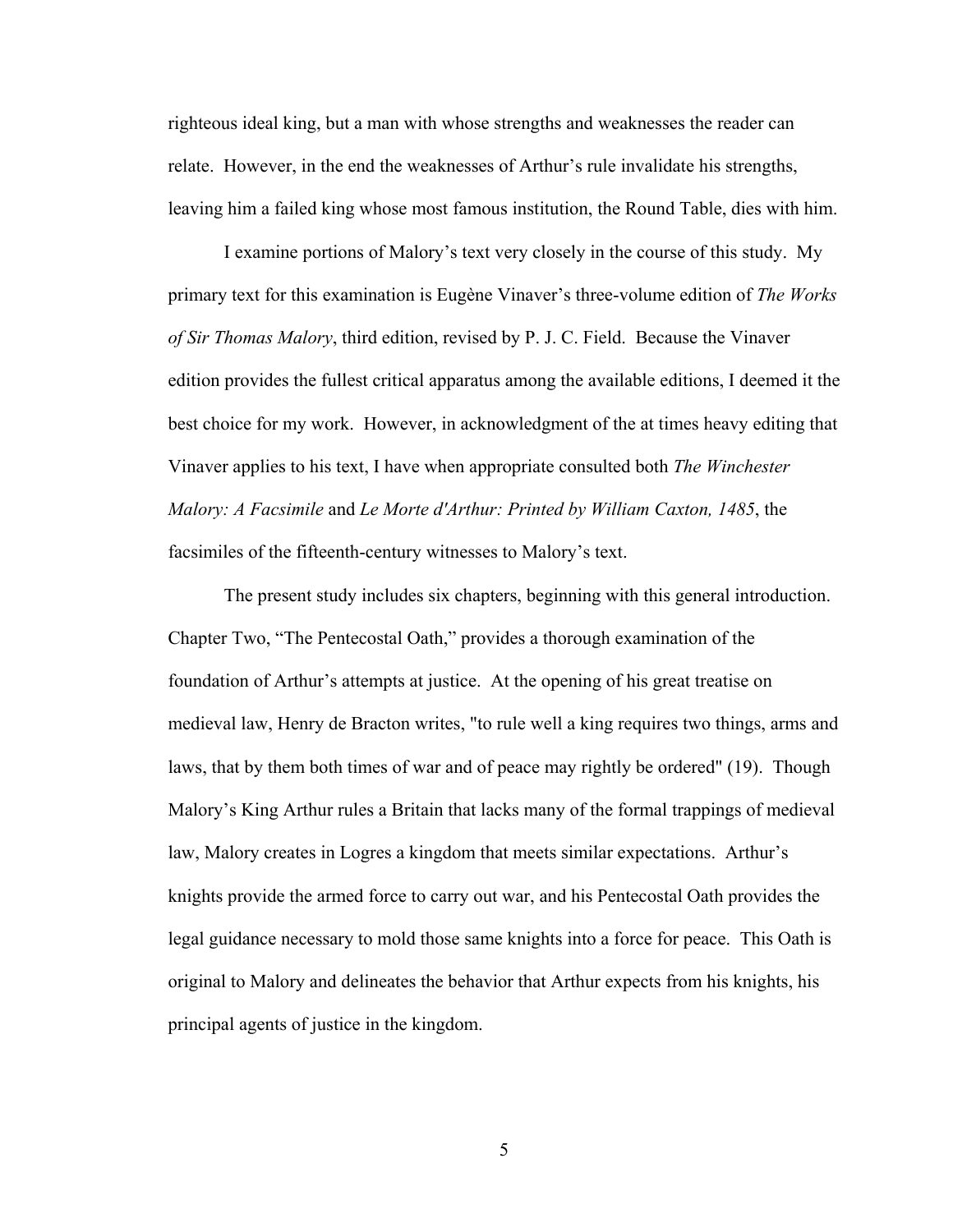In addition to discussing the Oath's various forms and assessing its value to the *Morte Darthur* as a whole, Chapter Two examines the particulars of the Oath itself. The Oath is made up of two types of strictures: positive commands that indicate what a knight should do, and negative commands that denote what he should avoid. Additionally, the Oath includes punishments for infractions of many of these provisions. This chapter compares the Oath's strictures and punishments with historical practice and uses textual examples from the *Morte Darthur* in order to examine the strengths and weaknesses of each part of the Oath. Through this examination, I demonstrate the relative strength of the foundation that Arthur provides for establishing justice in his kingdom.

The work of several scholars provides context for my study of the Pentecostal Oath. One such work is Dorsey Armstrong's "Gender in the Chivalric Community: The Pentecostal Oath in Malory's 'Tale of King Arthur.'" Though Armstrong's focus is the way in which the Oath defines issues of gender, she also discusses the Oath more generally. Armstrong claims that the Oath is the "master trope" of the *Morte Darthur*, defining and even creating all the action that occurs in the text ("Gender and the Chivalric Community" 294). However, the Oath in Armstrong's view does not define the knights' values, but rather presents the values which their community already holds.

Taking a different tack, Robert L. Kelly's "Royal Policy and Malory's Round Table" examines the Pentecostal Oath and its intersection with fifteenth-century politics. He claims that this Oath functions, not as a chivalric oath like those for the various medieval knightly orders, but as a patronage contract by which Arthur retains the men needed to run his kingdom. Kelly also studies the strictures of the Oath itself, noting the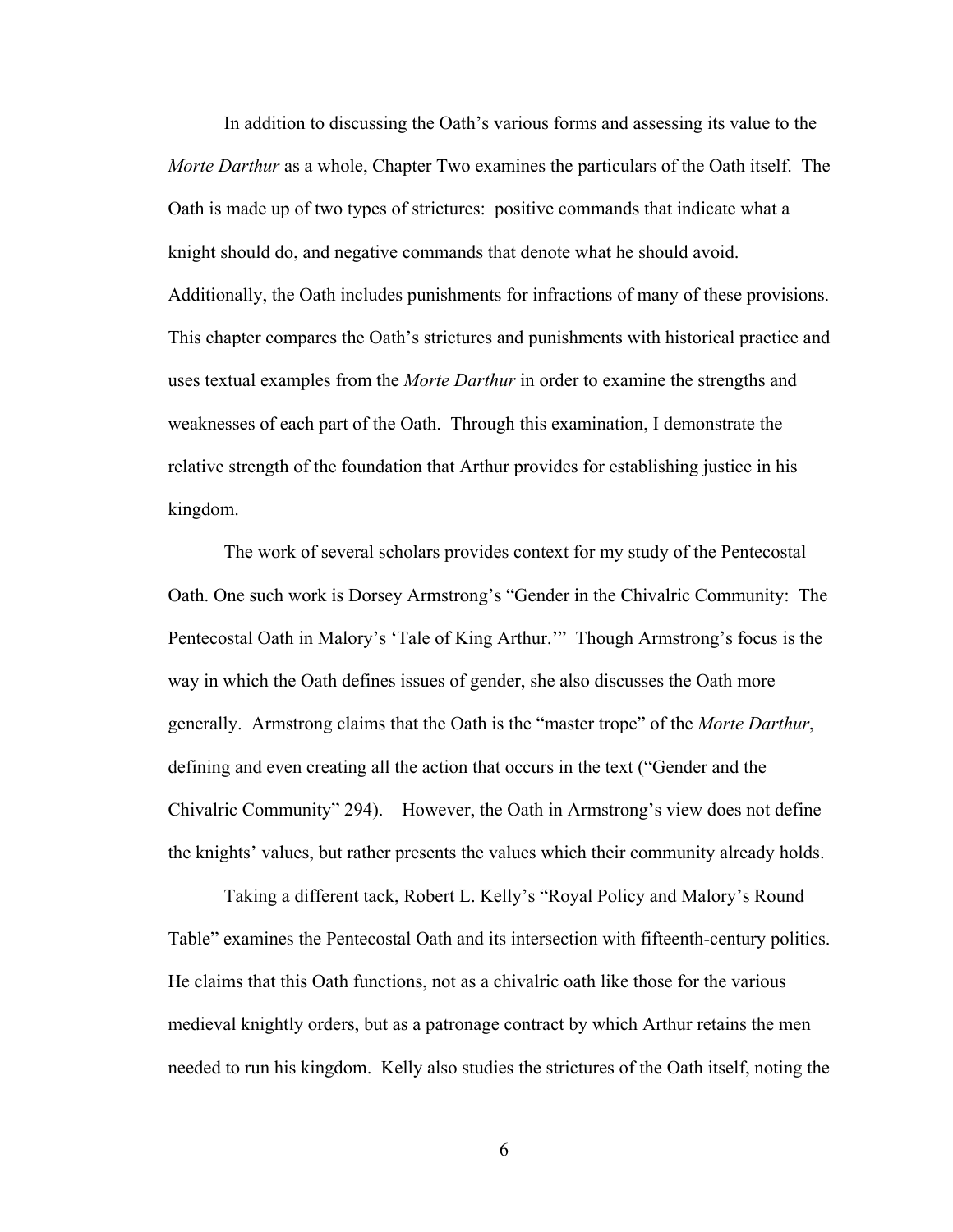differences between the versions found in the Winchester manuscript, the Caxton printing, and Vinaver's edition of the text. Kelly ultimately claims that Arthur's Pentecostal Oath is much more like the royal commands intended to prevent war crimes than the statutes of any of the medieval orders of knighthood, and that this difference reflects Malory's life in fifteenth-century England, where practical guides to conduct may have been more important than chivalric idealism.

Carol Kaske's article "Malory's Critique of Violence before and Just after the Oath of the Round Table" offers a contrasting discussion of the Pentecostal Oath. Instead of viewing the Oath as Arthur's creation, she claims that the Oath is "obviously devised by a greater mind than his or at least by a nobler part of himself" (261). The Oath's primary importance in Kaske's schema is not Arthur's control of his knights, but his control of himself according to its strictures. She argues that Arthur's attitude toward violence and treatment of women show a marked change after he administers the Oath to his men. Kaske also attributes intentional dialogism to Malory, whom she represents as feeling somewhat ambivalent about the violence in his text. Though Kaske's work does not match my own study because of our fundamental disagreement about Arthur's agency as king, this article contributes to a comprehensive view of scholarly work on the Pentecostal Oath.

Other scholars choose to focus on particular provisions of the Oath rather than discussing it as a whole. Felicia Ackerman in "'Always to do Ladies, Damosels, and Gentlewomen Succour': Women and the Chivalric Code in Malory's *Morte Darthur*" discusses the "currently unrecognized advantages" that the Oath provides to Malorian women (1), particularly the power that women can gain by controlling the knights who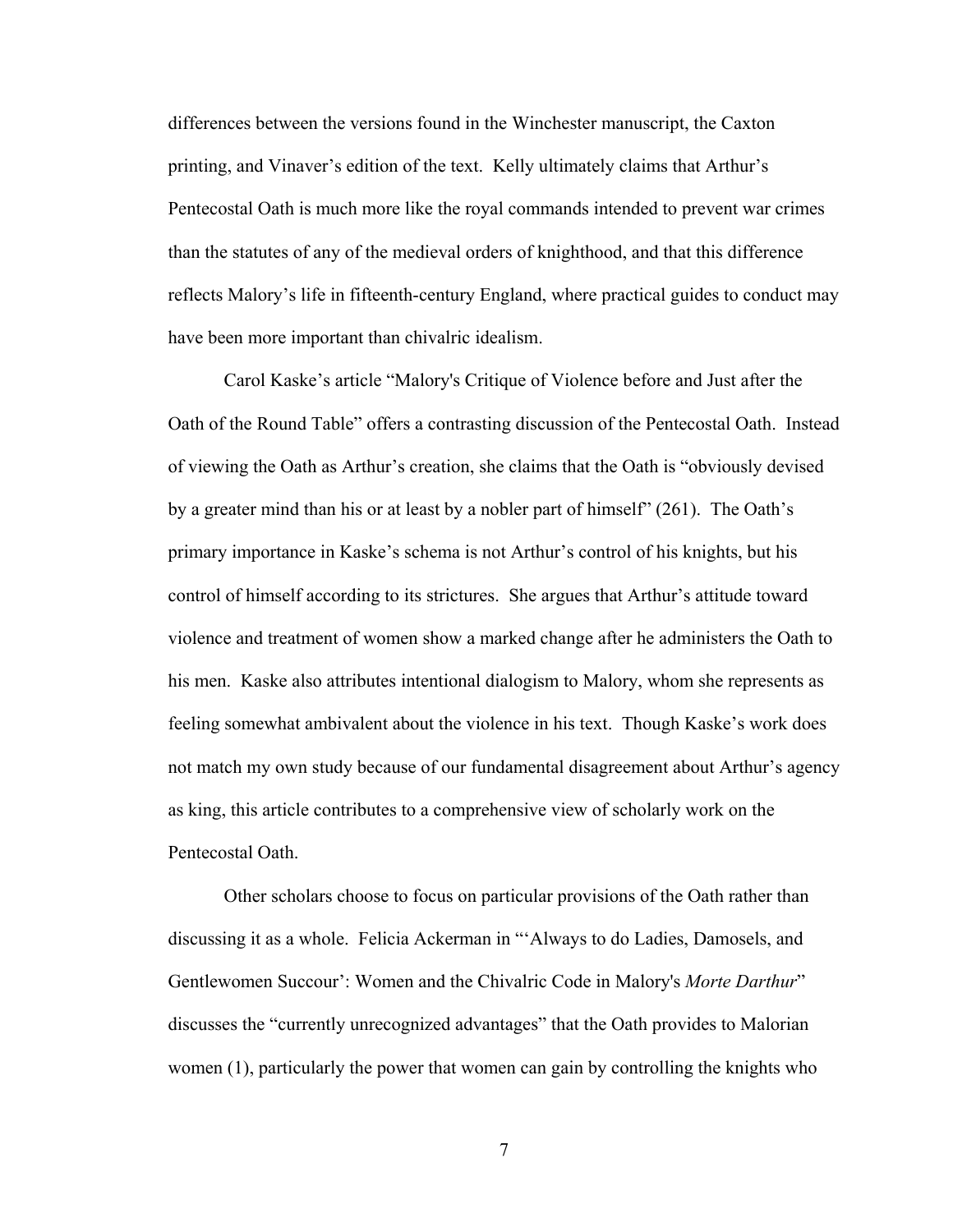are constrained by the Oath to fight for them. While acknowledging, following Dorsey Armstrong, that requiring men to help women defines the women as helpless, she also notes that untrained women would be relatively helpless before highly skilled armed men like the Round Table knights. However, by being able to gain the aid of even the best of the knights simply by asking, these apparently weak ladies actually gain more power than many of the lesser knights.

Following the ladies' clause, the Pentecostal Oath forbids Arthur's men to fight in wrongful quarrels, which leads to a discussion of a feature of Malorian justice on which many scholars have focused: trial by battle. Foundational among works that explore this topic is Nadine Enyon's thesis, "The Use of Trial by Battle in the Works of Sir Thomas Malory." Enyon first explains that trial by battle is a form of trial by ordeal which in theory turns the determination of guilt or innocence over to God. She then seeks a formal definition for battle trial based both on the Italian author Legnano's fourteenth-century *Tractatus De Bello, De Represaliis et De Duello* and on English historical practice. After formulating her definition, Enyon uses it to examine the potential battle trials in the *Morte Darthur*. Her primary purpose is to determine which battles may be considered formal trials, but she also comments on the justice of their results, which she judges to be inconsistent.

Jacqueline Stuhmiller's work on trial by battle condemns the practice in the *Morte Darthur* more strongly than does Enyon's. She claims that chance is a far more likely controller for such battles than God and notes that more than half of Malory's battle trials yield unjust results. For Stuhmiller, the inclusion of the stricture against wrongful battle in the Pentecostal Oath indicates Malory's skepticism about the practice's ability to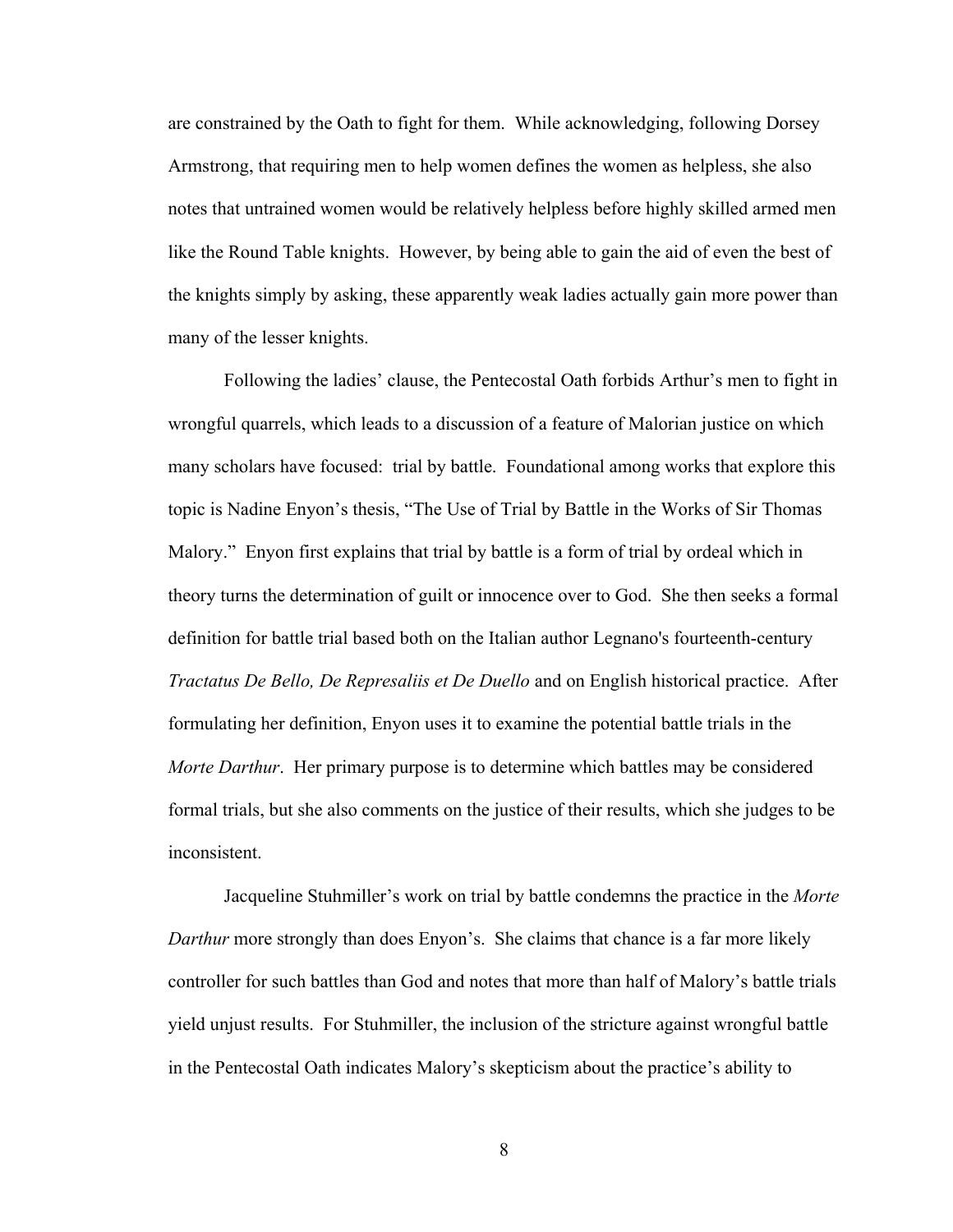answer questions of right or wrong, particularly because the value Malory places on prowess makes him unwilling to accept it as worthless in determining a battle's result.

Keith Swanson explores similar questions in his "'God Woll Have a Stroke': Judicial Combat in the *Morte Darthur*." He notes that a firm believer in judicial combat would indeed consider strength or skill worthless in determining the trial's result, for God would grant victory to the defendant of the worthier cause, regardless of his abilities. However, he claims that Malory, like many in his fifteenth-century audience, questioned this belief. In Swanson's view, Malory eliminates many of the explanations for the unjust results found in his sources in order to assert that humans must use reason and judgment to decide justice. Therefore, the results of trial by battle are not indeed supernatural, but based on human skill or human manipulation. As the text nears its end, trial by battle loses all semblance of divine judgment and becomes instead "a vehicle for the emotional commitments and intuitive judgments" of the *Morte Darthur's* primary characters (Swanson 173).

Though the Pentecostal Oath has the potential to be an effective tool for the establishment of justice in Arthur's kingdom, it is not complete in itself. Chapter Three, "Justice beyond the Oath," discusses the other means of controlling his kingdom that Arthur has at his disposal. One such tool is legal custom, which both extends the definition and scope of the various crimes touched on by the Oath and provides more stringent punishments for the violation of the worst crimes. This chapter discusses the legal customs that Malory delineates in the *Morte Darthur* in light of English common law and of romance tradition.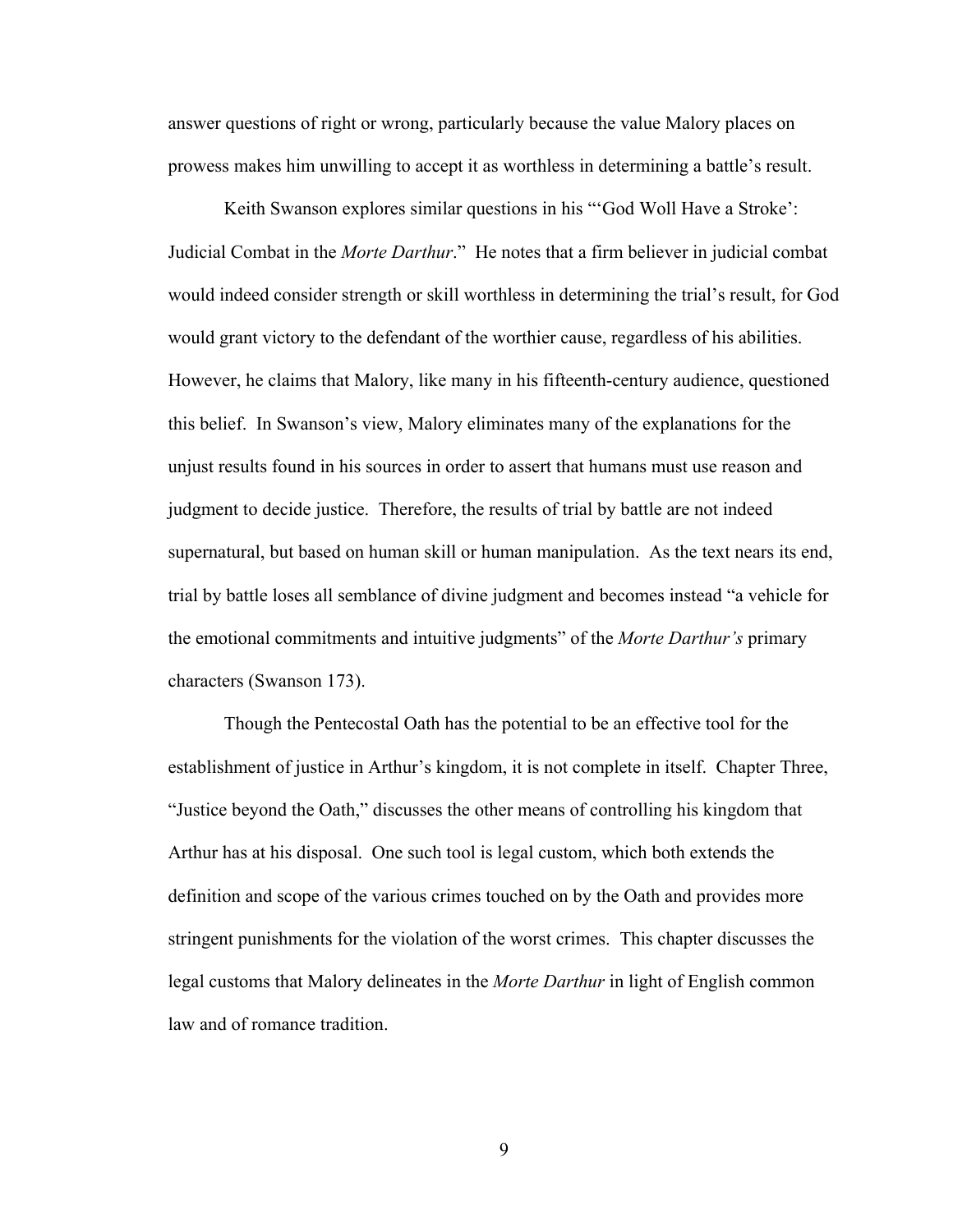Another important addition to the Oath is the fifteenth-century practice of patronage, which both gives Arthur a great deal of power over his men and serves as an important tool in recruiting more men to his service. Malory's text blends the older feudal system based on land tenancy with the fifteenth-century practice of retaining men based on cash payments. Arthur's creation and control of a large affinity of knights who have sworn his Oath and who hold their property from him gives him a much greater capacity for the control of Logres than he has at the beginning of his reign.

Many of my sources for Chapter Two deal with history rather than literature. For example, the works of A. L. Brown, Lloyd Bonfield, and W. O. Ault were instrumental in helping me to understand the medieval court system and customary law. The writings of M. A. Hicks and K. B. McFarlane fostered my understanding of bastard as opposed to pure feudalism. And Rosemary Horrox's writing allowed me a better grasp of the bonds of service that held fifteenth-century society together.

One literary source of particular interest to this chapter is Charles Ross' *The Custom of the Castle: From Malory to MacBeth*. This study explains the trope of the castle custom in romance tradition. Ross focuses primarily on the evil or vile local custom, which he claims creates conflict between the good of the community and the desires of individuals. Before the proliferation of extensive written legal codes, people in medieval societies relied heavily on customary law, which was based, at least in theory, on natural law. Members of such societies believed that their law codes stretched far back into time, but such codes are actually quite flexible because they rely on memory; a few repetitions of a particular law are enough to make it seem to reach to time immemorial. Thus communities subject to customary law are particularly vulnerable to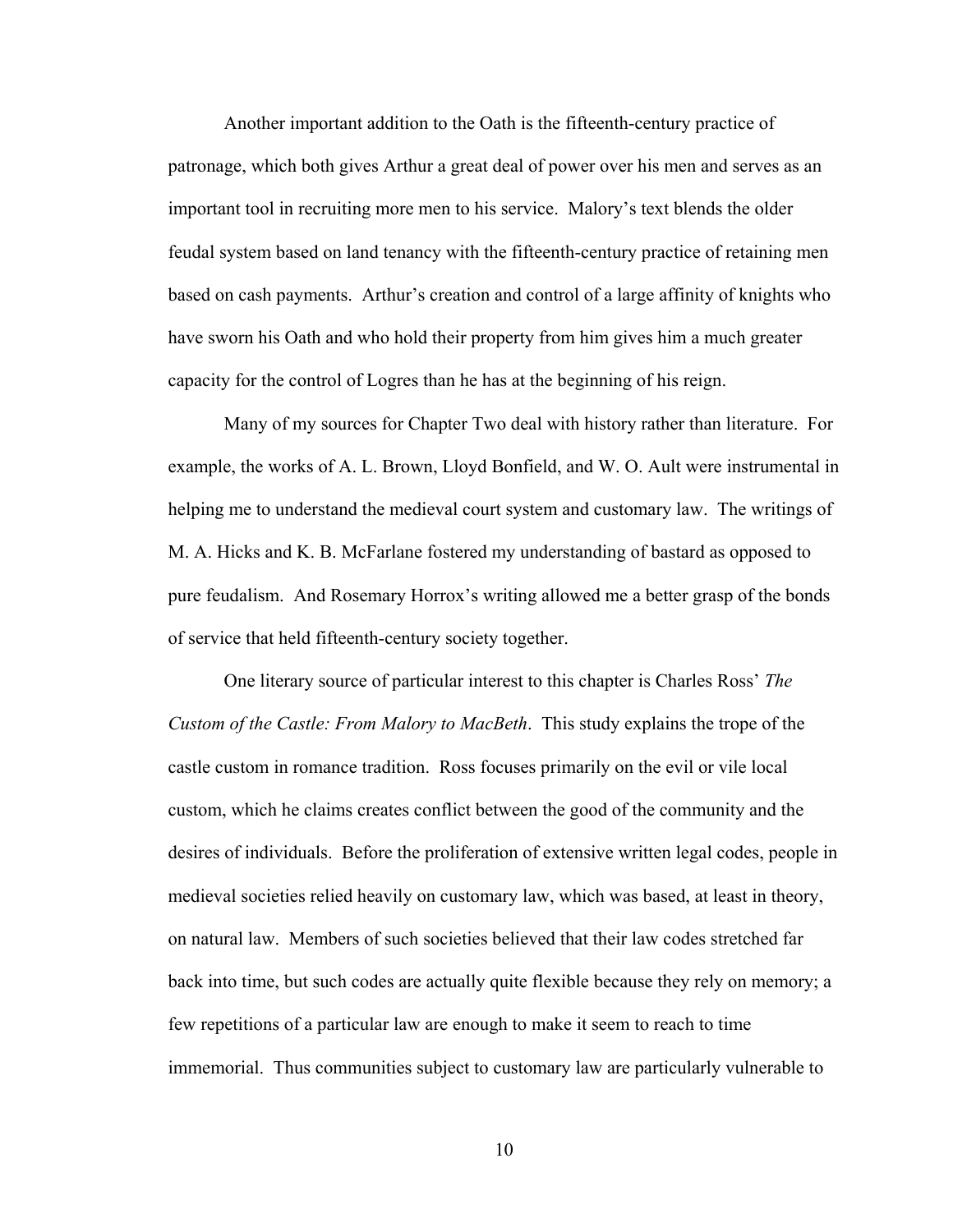wicked customs, and Ross claims that the knight or king who wishes to reform evil customs must create a new vision for society based on a "new morality" (Ross 36).

While the preceding chapters discuss the Malorian judicial system, Chapter Four, "Arthur's Justice in Action," examines both Arthur's responsibilities to that system and the way in which he carries them out. In order to provide an understanding of the medieval mentality regarding a king's duties to justice, the chapter opens with a focused examination of that topic in works that participate in the *speculum principis*, or "mirror for princes," tradition. Works of literature in this tradition cross genre lines and discuss a wide variety of subjects, but most refer at least briefly to the king's responsibility to establish justice for his subjects. By examining Arthur's actions in light of this tradition, I demonstrate that his kingship is a blend of both just and unjust characteristics.

Chapter Four then turns to Arthur's enforcement of his own laws, examining the ways in which he both meets and fails to meet his responsibilities as king of Logres. Arthur establishes good laws and at times sees to their enforcement, particularly when those who violate those laws come from outside his court. However, he often looks the other way when his own knights, and especially his own kin, break their Oaths. The chapter argues that, while Arthur at times lives up to the expectations for a just medieval king, he as frequently behaves unjustly, and in the end that injustice leads to destruction.

In working with the *speculum principis* tradition, I have focused on those works that were either very widely known or were composed in England. Therefore, I have consulted major works including Giles of Rome's *The Governance of Kings and Princes*, the pseudo-Aristotelian *Secretum secretorum*, and Jacobus de Cessolis' *The Game and Playe of the Chesse*. In order that my understanding of such works should approximate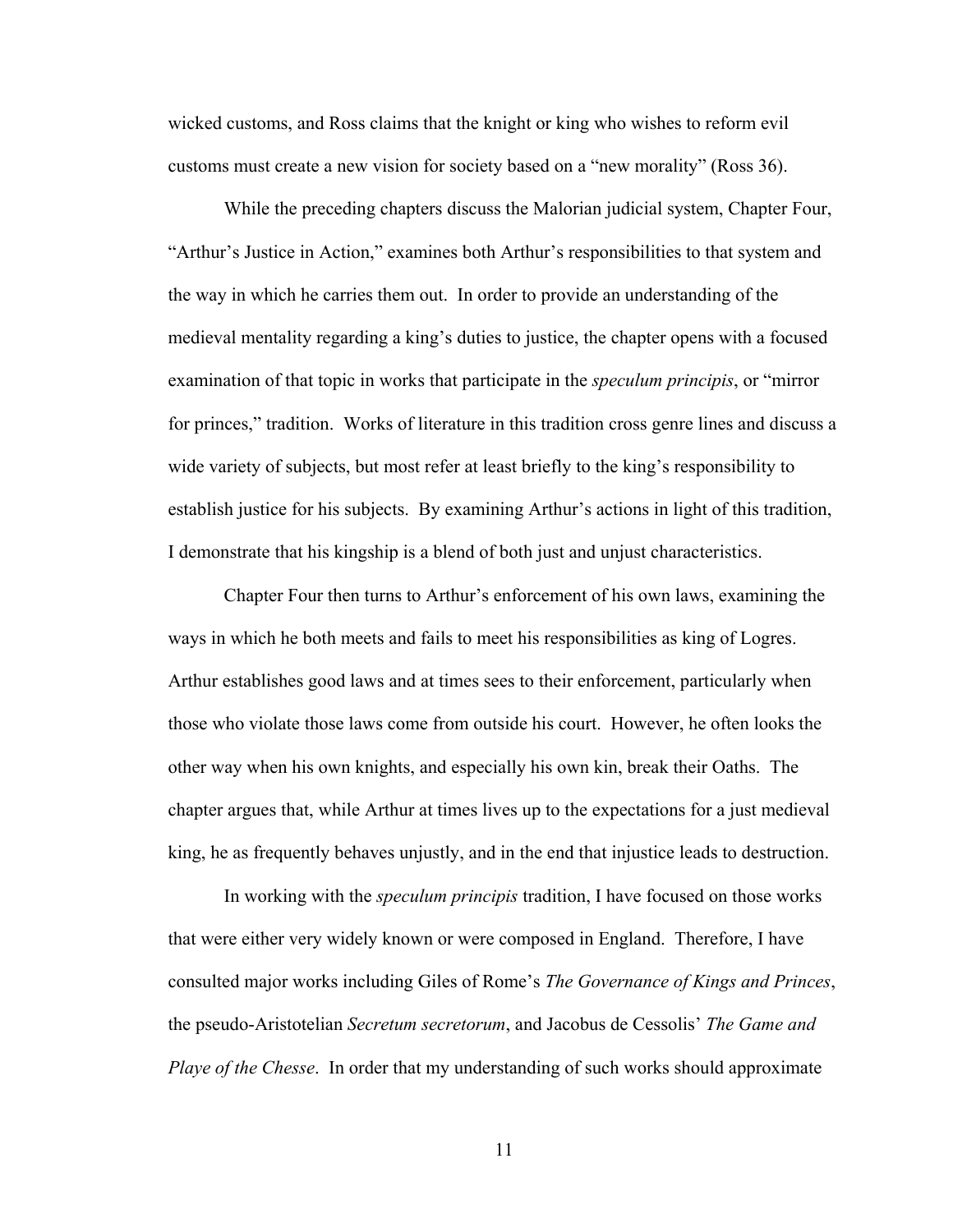that of Malory's day as closely as possible, I have consulted these works in Middle English translations, for such would show the medieval English perspective on these writings more clearly than would a modern translation, whether mine or another scholar's. This study also draws on specifically English works from the *speculum principis* tradition, including the writings of Walter de Milemete, John Fortescue, and Thomas Hoccleve. The theories on the king's responsibilities to justice drawn from such works provide a more reasonable foundation for judging Arthur's kingship than would current models of rule.

Others have preceded me in consideration of Arthur's kingship according to medieval models. Chief among these scholars is Edward Donald Kennedy, whose "King Arthur and King Mark: Aspects of Kingship in Malory's *Morte Darthur*" examines Arthur's rule in the light of many of the same works that I have noted above. However, he draws from these works the conclusion that Arthur serves as Malory's image of the ideal medieval king, while Mark plays the tyrant. Thus Kennedy downplays discussion of the episodes in which Arthur's behavior is out of alignment with the medieval standards of kingship in favor of those instances in which his behavior is exemplary. Nevertheless, Kennedy's comments on the ideal nature of Arthur's rule are well worth considering.

Another scholar to consider Arthur in a political light is Elizabeth Pochoda. Her book, *Arthurian Propaganda : Le Morte d'Arthur as an Historical Ideal of Life*, in contrast to Kennedy's work, represents both the strengths and the weaknesses of Arthur's reign. Pochoda claims that Malory would have to change the direction of the story entirely were his Arthur and Round Table to act according to the ideals inherent in the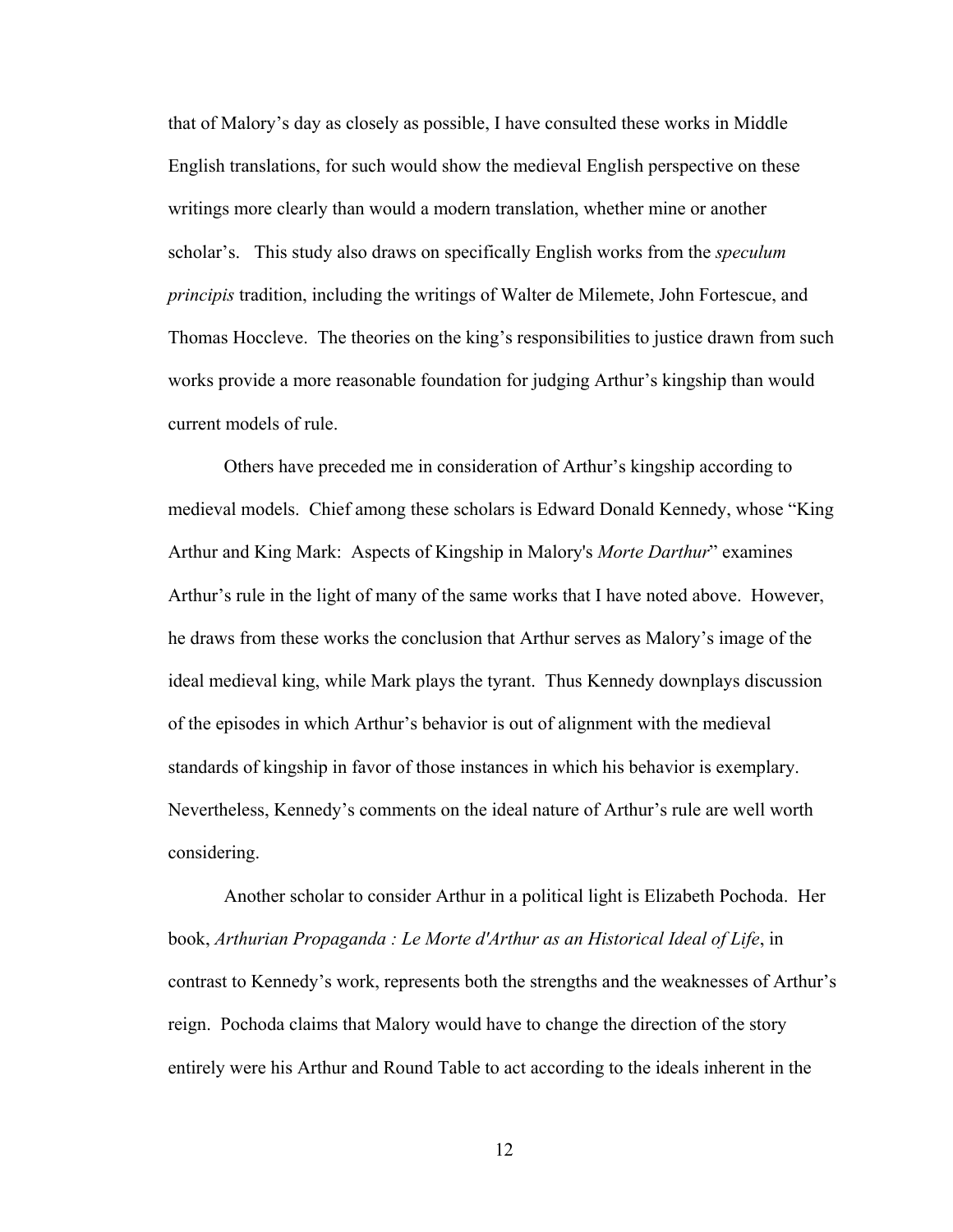Pentecostal Oath, so the story instead dwells on the illusory nature of such an attempt at idealism. Though Arthur himself understands justice, he as the head of the body politic must depend upon his limbs—the knights of the Round Table—to establish the justice that he wishes to promote. However, the inability of the knights to commit their service to the body politic instead of to their own personal desires, as well as Arthur's failure to force them into the communal mode, causes the fall of the Round Table and the kingdom.

Robert Henry Wilson's "Characterization in Malory" also posits Arthur as an ideal king, though one with a weakness within himself rather than in the structure of his kingdom. Wilson claims that Arthur's one weakness is his favoritism of Gawain, a partiality which ultimately destroys Logres. However, according to Wilson, the many changes Malory makes to his sources portray Arthur as just and impartial, particularly in the trial that sentences Guinevere to death. Where the sources represent Arthur as governed by jealousy, Malory's Arthur weighs the evidence against her carefully and passes judgment based on that evidence. Wilson ultimately determines Arthur to be "a just, unselfish, strong ruler" whose "virtues far [outweigh] his one weakness of undue partiality to his nephew Gawain" (79).

In considering the same episode—Guinevere's trial—Robert L. Kelly reaches a completely different assessment of Arthur's impartiality and justice. In his "Malory and the Common Law: Hasty Jougement in the 'Tale of the Death of King Arthur,'" Kelly examines the laws surrounding the procedure of summary sentencing in medieval England and applies them to Arthur's sentencing of Guinevere. Kelly claims that the medieval audience would have found this sentence questionable because it is delivered in anger and because Malory terms it hasty. Instead, contemporary readers would have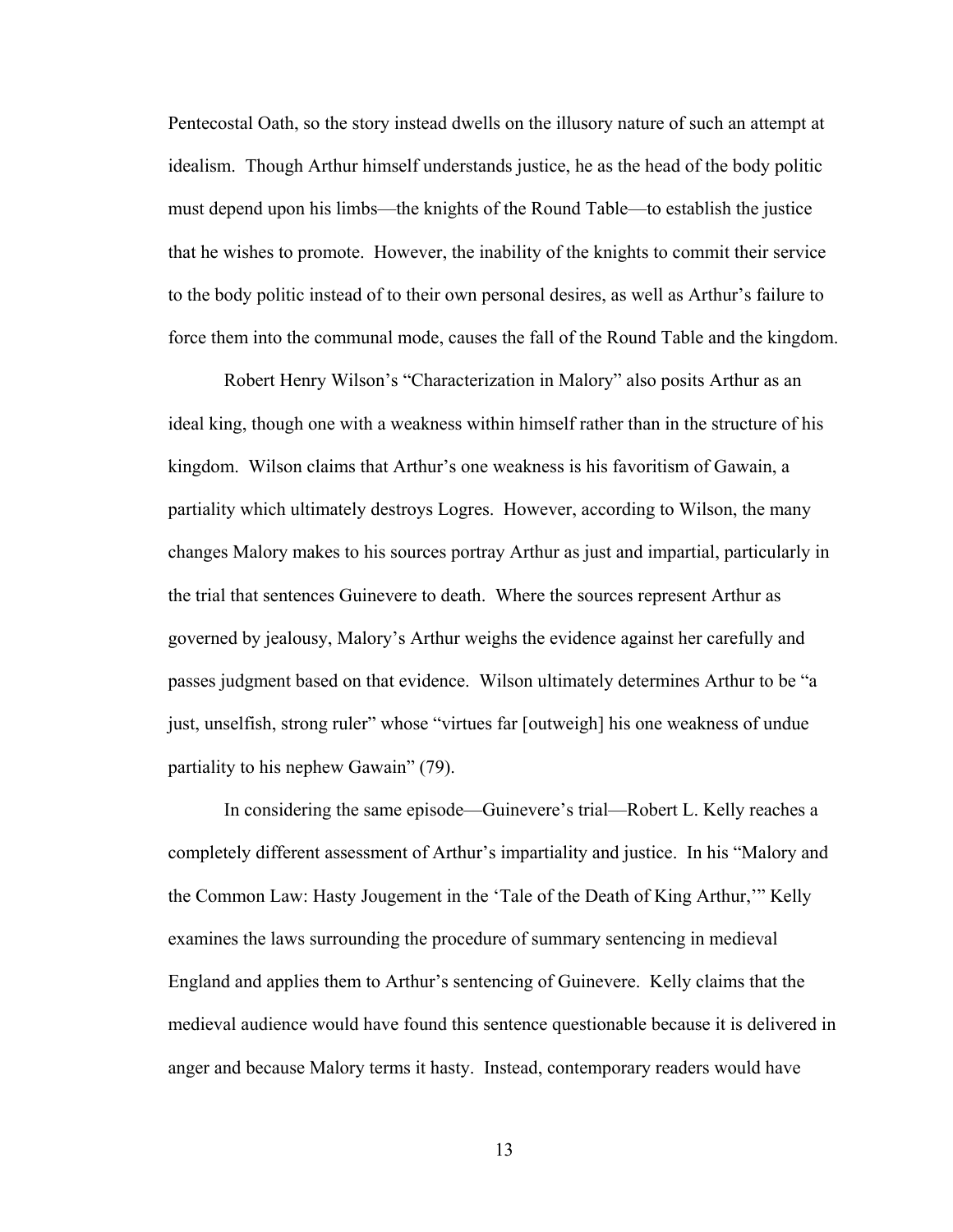favored Gawain's defense of the queen. Because Lancelot is the principal offender in the treason at Guinevere's chamber, it is illegal for Arthur to sentence Guinevere before Lancelot has been tried and convicted. Kelly thus claims that Arthur's decision to sentence Guinevere in this fashion is "a miscarriage of justice" rather than the act of an ideal king ("Malory and the Common Law" 129).

E. Kay Harris gives this portion of the text yet another treatment in "Evidence against Lancelot and Guinevere in Malory's *Morte Darthur*: Treason by Imagination." Harris views the episode in light of the 1352 Statute of Treasons, which allowed criminal prosecution for merely imagining the king's death. In the case of Lancelot and Guinevere, though there is no tangible proof of their guilt, the "noise of ill-fame" regarding their affair becomes sufficient proof for Guinevere's summary death sentence (Harris 193). Harris compares this sentencing to Parliamentary attainting of treason based on reputation, a fifteenth-century legal practice which she believes Malory is contesting by deliberately providing only vague evidence against the lovers. Harris' opinion of Arthur's behavior at this point, like Kelly's, is negative, for she presents Arthur as creating his own laws according to whim rather than justice.

Chapter Five, "Knights as Agents of Justice," turns to a discussion of the ways that Arthur's Round Table knights carry out their responsibilities in Logres. Because Arthur as one man cannot personally do every deed necessary to maintain justice in his kingdom, he relies on his knights to see that justice is done. In this chapter, I examine the medieval expectations that governed knights in the administration of justice as those expectations appear in medieval chivalric manuals. Though the practical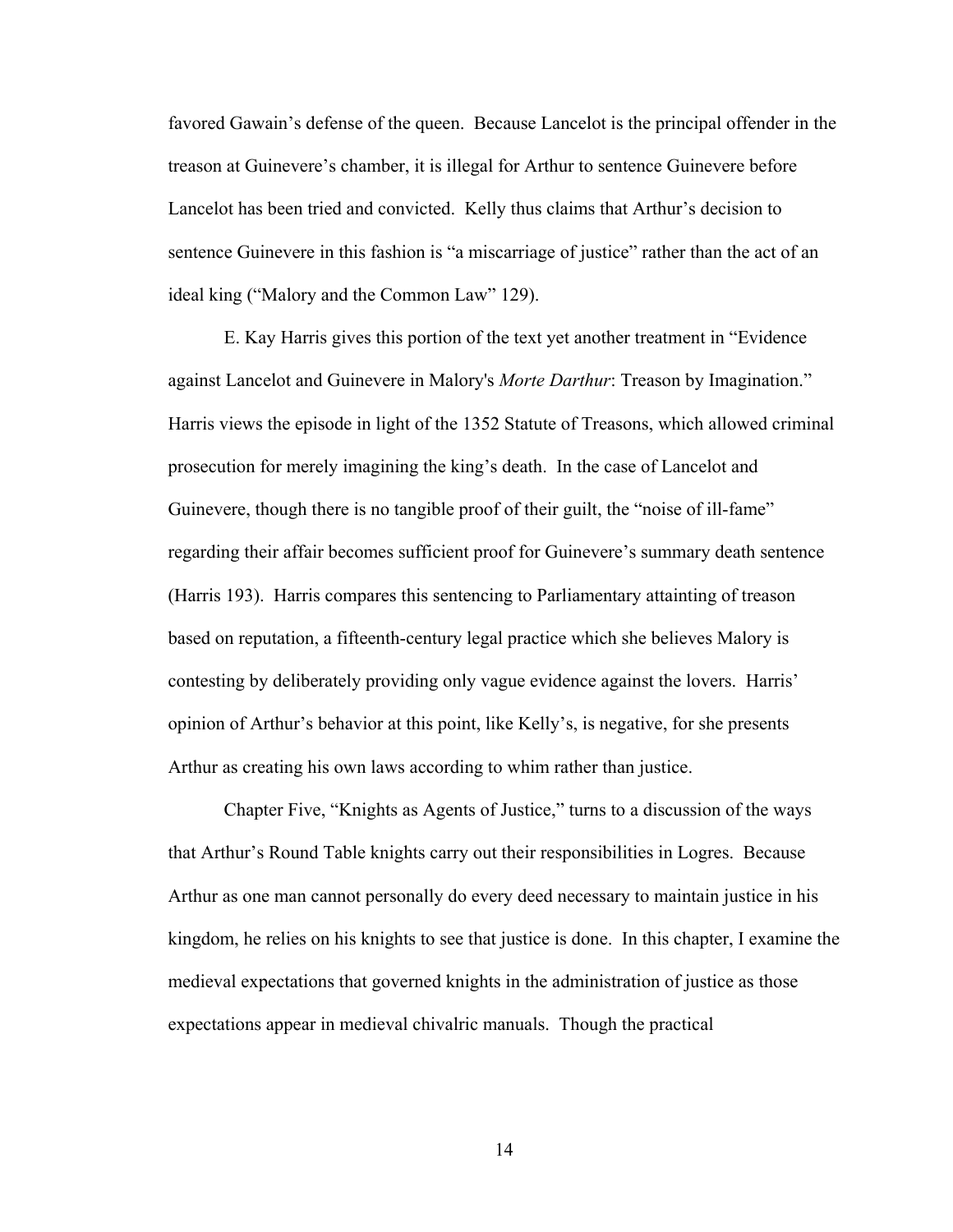recommendations of these manuals regarding the establishment of justice are scanty, they leave no doubt that justice is an important aspect of chivalry.

Building on this foundation, the bulk of Chapter Five discusses the ways in which the members of the Round Table pursue justice, both in their personal behavior and in their treatment of others. Like Arthur, the knights at times fulfill their duties admirably, particularly when bringing other knights who lie outside Arthur's court in line with the standards of the Pentecostal Oath. However, the behavior of Arthur's knights as frequently fails to harmonize with justice, both through personal violations of their Oath and through failure to punish others' transgressions.

Chapter Five draws information regarding the ideals of knighthood from two of the Middle Ages' most popular chivalric manuals, Ramon Llull's *The Book of the Ordre of Chyvalry or Knyghthode* and *The Book of Chivalry of Geoffroi de Charny*.

Specifically English writings on knighthood such as those of Thomas of Woodstock and John Tiptoft add a more practical perspective to these idealistic continental works. And as it does for the king's role, Jacobus de Cessolis' *The Game and Playe of the Chesse* provides information on the role of the knights in society.

Any discussion of the Round Table knights must refer to Beverly Kennedy's foundational *Knighthood in the* Morte Darthur. In this book-length study, Kennedy claims that Malory's knights represent three separate streams of knighthood: heroic knighthood, which she claims is best exemplified by Gawain; worshipful knighthood, as represented by Tristram; and true knighthood, best displayed by Lancelot. In Kennedy's schema, Malory deliberately sets these three types of knighthood in motion within his text in order to display their relative merits. In the course of Kennedy's discussion of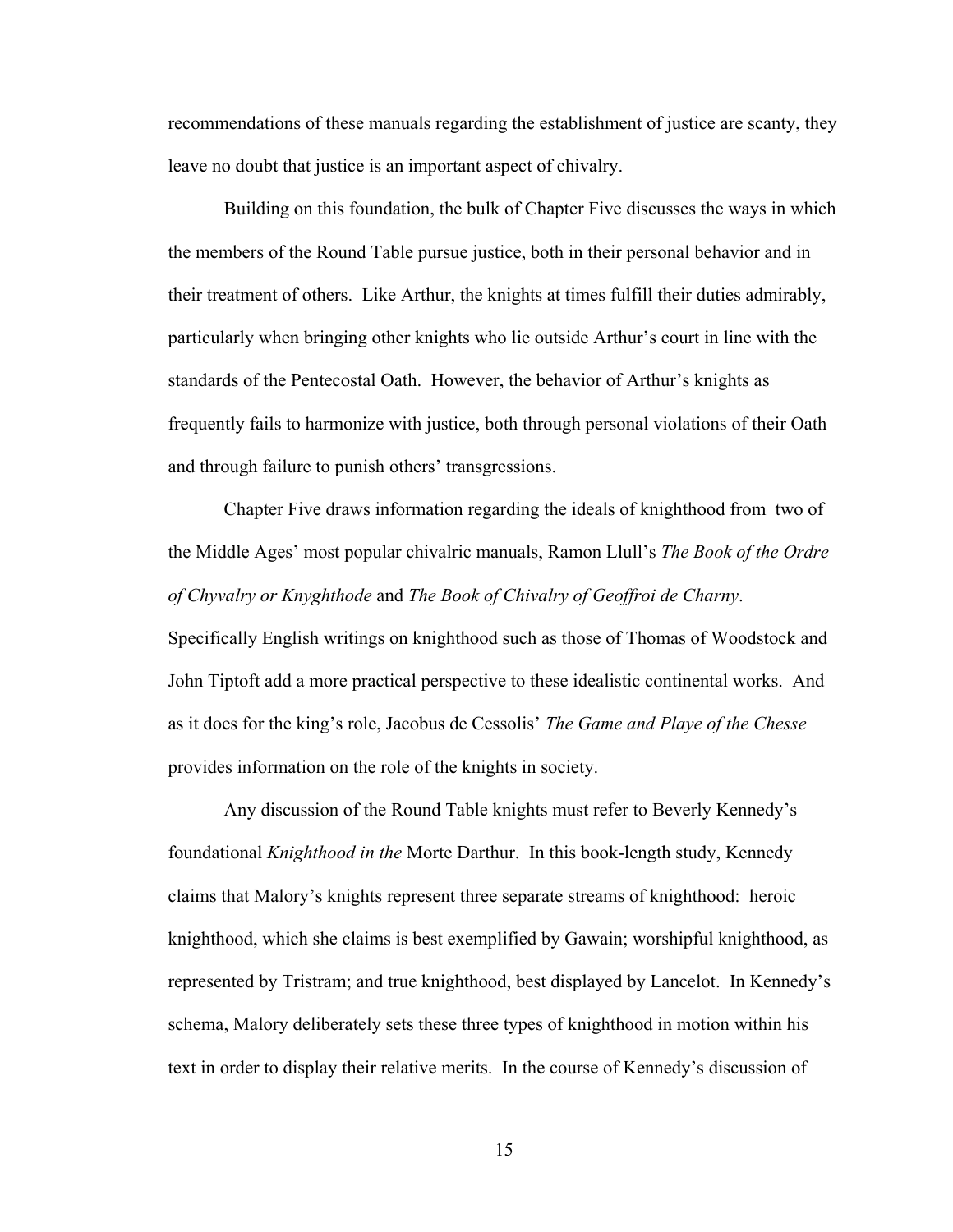these three categories, she touches upon almost every facet of knighthood, making her work an invaluable resource.

Other scholars deal with the attitudes and actions of specific knights. For example, in "Sir Thomas Malory's Gawain: The Noble Villain," William K. Bennet claims that Gawain's dual nature in the *Morte Darthur* arises from the variety of depictions of Gawain in the sources on which Malory drew in creating the character. In contrast, Barbara Gray Bartholomew argues that Malory intentionally represents Gawain as a dual-natured character in order to represent the traits for both good and evil that exist in the Round Table as a whole.

Though Gawain is much studied, Lancelot receives the most attention in the scholarly literature surrounding the *Morte Darthur*. For example, Elizabeth Scala in "Disarming Lancelot" discusses Lancelot's identity as the perfect knight, an identity that he must often hide in order to continue proving his perfection. Malory also participates in the figurative hiding of Lancelot's nature, for he masks the activities of Lancelot and Guinevere behind deliberately vague language and by describing even his failures in positive terms. In contrast, Janet Jesmok in "The Double Life of Malory's Lancelot du Lake" draws attention to the more negative features of Lancelot's character, including the anger and violence that she sees as inherent in many of his actions. Through her examination of Lancelot's actions, Jesmok demonstrates that the knight may serve "as menace as well as savior" (88).

Working on a similar theme, D. Thomas Hanks, Jr.'s "Malory's Anti-Knights: Balin and Brewnys" discusses the great potential for violence and destruction inherent in knighthood. Since the basic foundation of knightly identity is weaponry rather than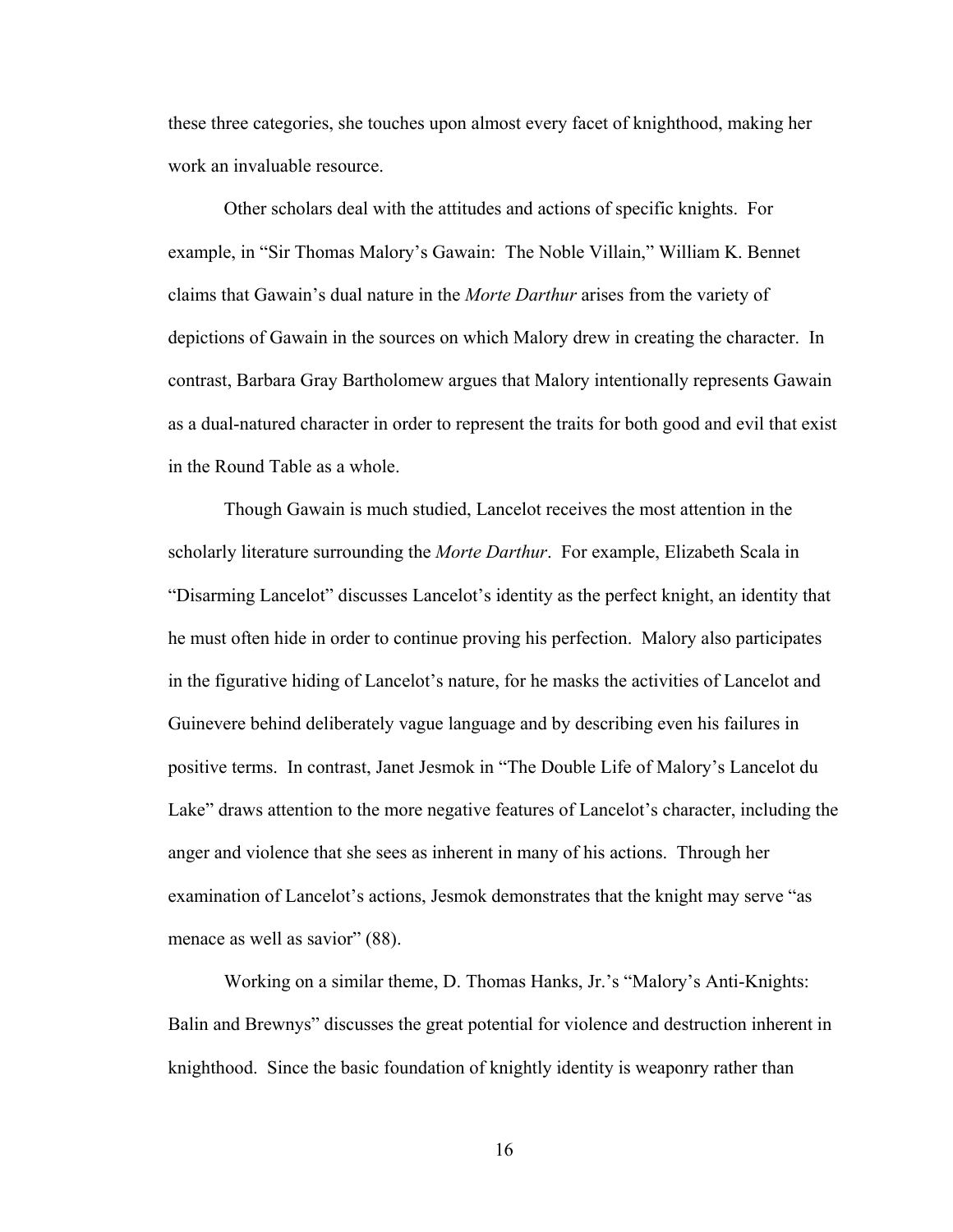chivalry, knights can easily, even with the best of intentions, become forces for chaos. Hanks draws attention to the dialogue regarding knightly violence that Malory's choice to picture such destruction injects into his text. Some knights may be willfully wicked, but even those who desire the good may commit unjust deeds.

Chapter Six of this study, my "Conclusion," draws together the ideas expressed in the individual chapters to present an overall picture of Malory's version of Arthurian justice. Rather than portraying Arthur as the paragon of English kingship or Logres as an ideal society, the *Morte Darthur* imagines a society that mixes justice with injustice. Because the Oath itself has weaknesses, and because Arthur and his knights often fail to punish those who transgress against its strictures, the citizens of Logres often favor personal goals over the pursuit of the common profit that is key to the medieval definition of justice. Rather than giving every person his or her due, Arthur's knights often seek personal gratification. Because Arthur does not insist that they put the kingdom first, he fails in his duties and also in his kingship.

Examining Arthur and his knight's performance in light of the Pentecostal Oath and the judicial traditions of his kingdom suggests that Arthur's abilities at justice are not the finished elements of majesty that many, including T. H. White, have considered them. Malory's Arthur is not the ideal king of legend whose followers are unable to live up to his high ideals; instead, his own shortcomings at justice lead to the fall of his kingdom. Had Arthur insisted on justice as he promised at his coronation, his knights would have been forced not only to expect just behavior from others, but also to demonstrate such behavior themselves. In the end, the fall of the Round Table comes, not through adultery or incest, but through Arthur's inability to rule with justice.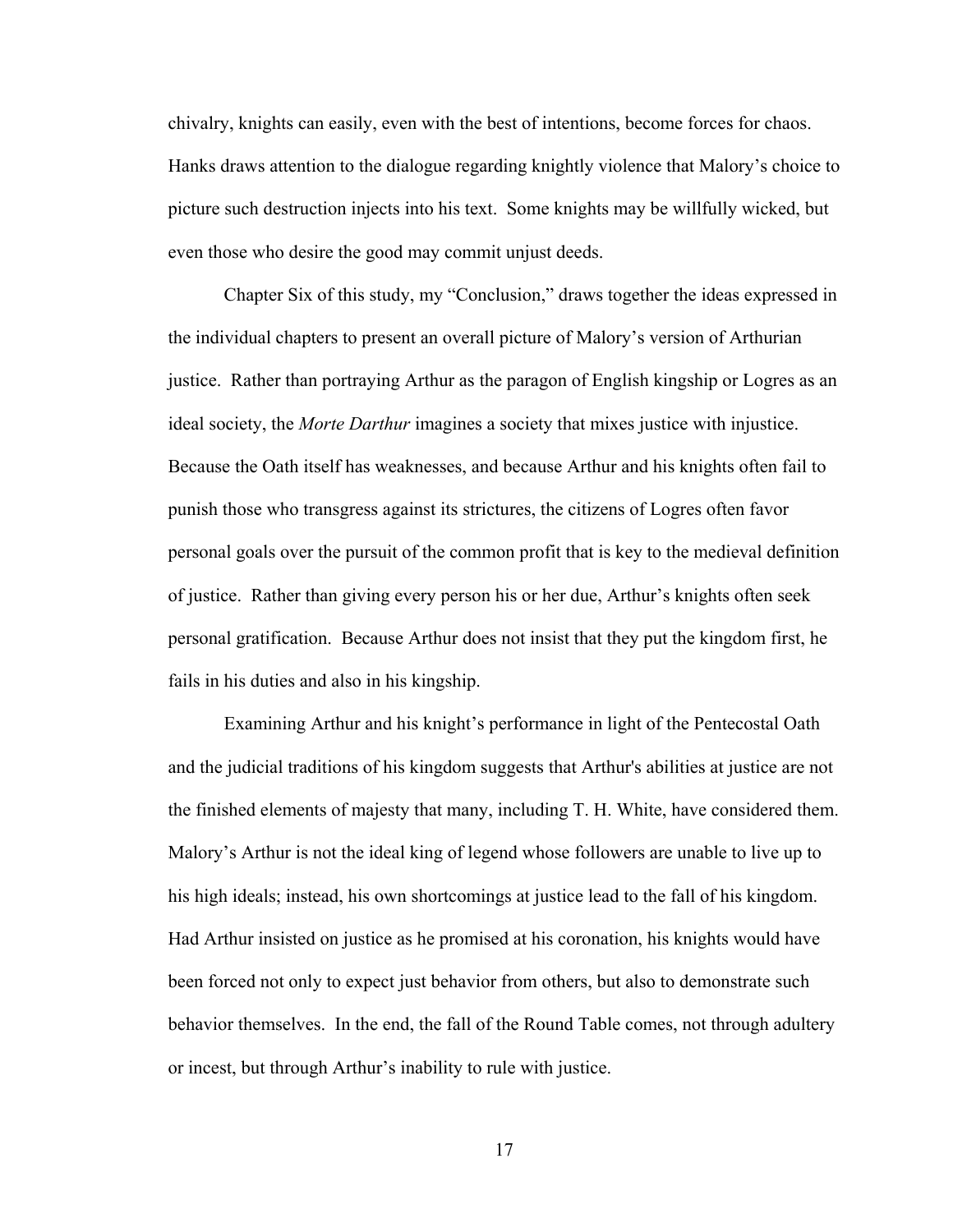#### CHAPTER TWO

## The Pentecostal Oath and its Provisions

The fifteenth century was a time of great political instability in England. While the fourteenth century saw only four monarchs on the English throne, with reigns averaging almost thirty-seven years in length, during the fifteenth century the crown changed hands seven times, with the average reign lasting only sixteen years and some many fewer years. At the same time, though, the crown took on more and more responsibility for maintaining order within the kingdom. According to historian Richard Kaeuper, the king of England was traditionally considered "[responsible] for a tolerable level of internal order" (*War* 140). However, by the fifteenth century, "the kings of England had in fact accepted and even generated a volume of judicial business and encouraged a level of expectation of order which were finally beyond their capacity" (Kaeuper, *War* 175). In essence, the crown had taken on so much responsibility for public justice that it no longer had the resources to carry out its own laws.

Malory's *Morte Darthur*, completed in 1469, reflects the turbulence of his age. Malory's Arthur, like the fifteenth-century English kings, seeks to establish a strong central government but lacks the resources to enforce his laws. He requires help from overseas to establish his rule, and when he begins governing, he requires the help of his knights, who at this time are a relatively undisciplined lot, to establish justice throughout the kingdom. In order to provide the discipline necessary to mold his knights into a force for justice, Malory's Arthur establishes the Pentecostal Oath. This Oath is thus the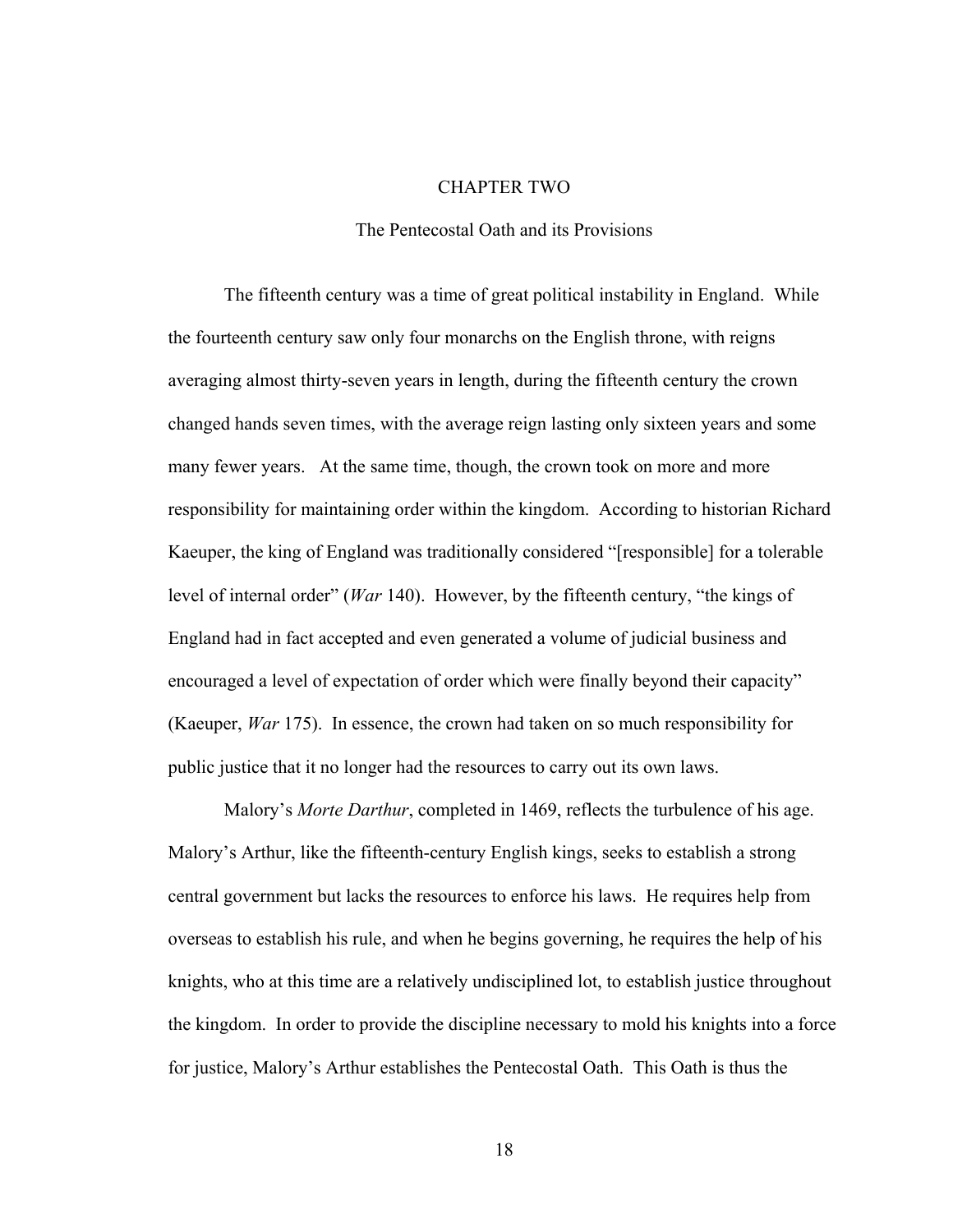foundation of Arthurian justice in the *Morte Darthur,* and understanding its provisions is key to any evaluation of that justice.

The concept of justice is central to Arthur's kingdom from its earliest foundation. At his coronation, Arthur swears "unto his lordes and the comyns for to be a true kyng, to stand with true justyce fro thens forth the dayes of this  $\frac{1}{r}$  (I.16.21 – 23). Arthur's coronation oath to an extent reflects historical practice; the English coronation oath, here taken from the fifteenth-century Astley MS, took the form of a series of charges from the Archbishop of Canterbury:

> Sir wilt graunt and kepe and bi yowre oth conferme to the pepill of Engelonde the laws and the customes grauntid to hem bi auncient kyngis of engelonde rightfull mē and devoute to god and namely the laws customes and fraunchesies grauntid to the clergie and to the peple bi the gloriouse kynge seynt Edwarde to yowr power . . . Sir ye schal kepe to god and to holy chirche and to the clergie and to the pepill peese and acorde holly aft yowre power. Sir ye schall doo and do to be kepte in all yowre domes and Jugementis trewe and even rightwisnesse in mercy and trouthe. . . Sir will ye graunte to holde fulfille and behote yow to defende rightfull laws and customes the whiche the commons of yor rewme shall chese and ye schall strengthe them & mayntene to the worship of god aft yowre power (Arthur 52)

The full English coronation oath<sup>1</sup> focuses heavily on establishing justice in the realm, particularly in the forms of confirming and defending ancient law and custom and upholding righteous judgment. However, it also includes specific references to

 $1$  The English coronation oath has a fascinating history. From the rather simple oath administered to William the Conqueror, which merely asked him "to swear that he would govern the people as well as any previous king had done" (H. G. Richardson 161), it had by the late fourteenth or early fifteenth century evolved to the much more complex form the reader may see here, which according to Wickham Legg dates to sometime between 1385 – 1460 (Qtd. in Arthur 45, 47). However, these changes took place before Malory's lifetime; by the 1370s, the entire service for the king's coronation had been standardized in the *Liber Regalis* (H. G. Richardson 112). By this time, the oath had already taken on its four-clause form, under which the king swore to protect the Church, to provide justice, to destroy evil customs, and to maintain the rights of the crown. Though the oath in the liturgical records was recorded in Latin, kings swore it in the vernacular, which could lead to variation in the language used, but not in the substance of the promises made (H. G. Richardson 172).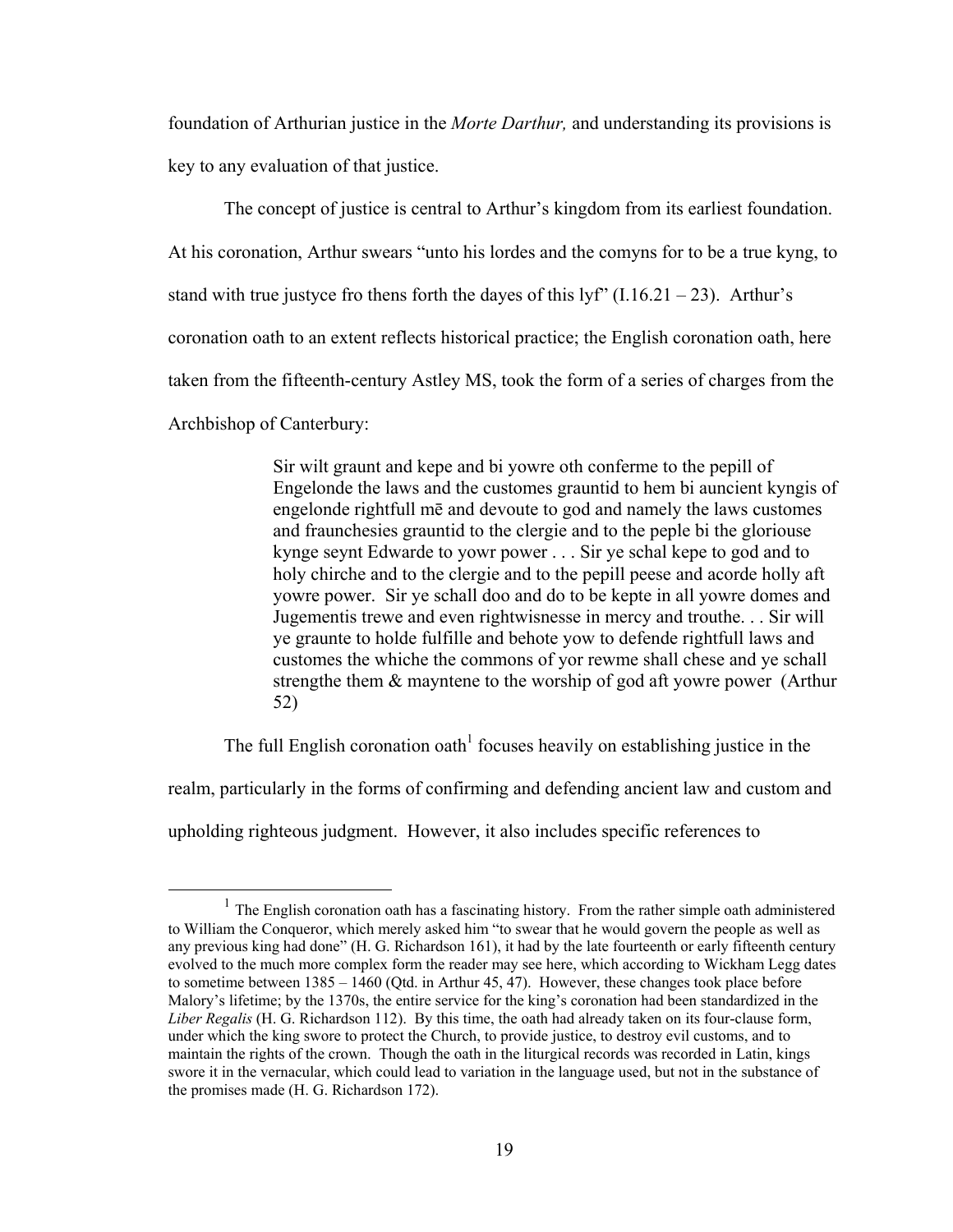supporting the clergy. Malory chooses to dispense with all religious elements of the oath, focusing only on the king's need to be true and stand with justice. Such an authorial choice indicates the supreme importance that Malory attaches to the king's responsibility to maintain justice and order in his kingdom.

One of the primary methods that Arthur uses to establish justice in his kingdom is the Pentecostal Oath, which the knights swear at the establishment of the Round Table. This Oath delineates specific responsibilities for both the knights and Arthur, and if all parties follow and enforce the Oath's tenets, many forms of injustice in the kingdom will be eradicated. When Arthur weds Guinevere, her father sends as her dowry the Round Table and one hundred knights (I.98). Since Arthur has only twenty-eight knights to add to the Round Table's complement, he had apparently lacked the men necessary to maintain his coronation oath, so this dowry is more valuable to him than any amount of money would have been. A king cannot be everywhere at once, and in a time without a hired police force, it is on his knights that King Arthur must rely in order to establish justice in his kingdom.

By relying on knights to enforce order in his kingdom, Malory's Arthur again reflects historical practice, for the nobility of England were deeply involved in maintaining order in the kingdom. In fact, the nobility believed themselves to be "the king's natural and proper partner in government" (Nederman 8), a belief which could cause problems if they were to take too much responsibility on themselves for determining how order should be maintained. Malory in large part dispenses with the ranks of the English nobility; in the *Morte Darthur*, the noble class is primarily represented by Arthur's knights, especially the honored knights of the Round Table, some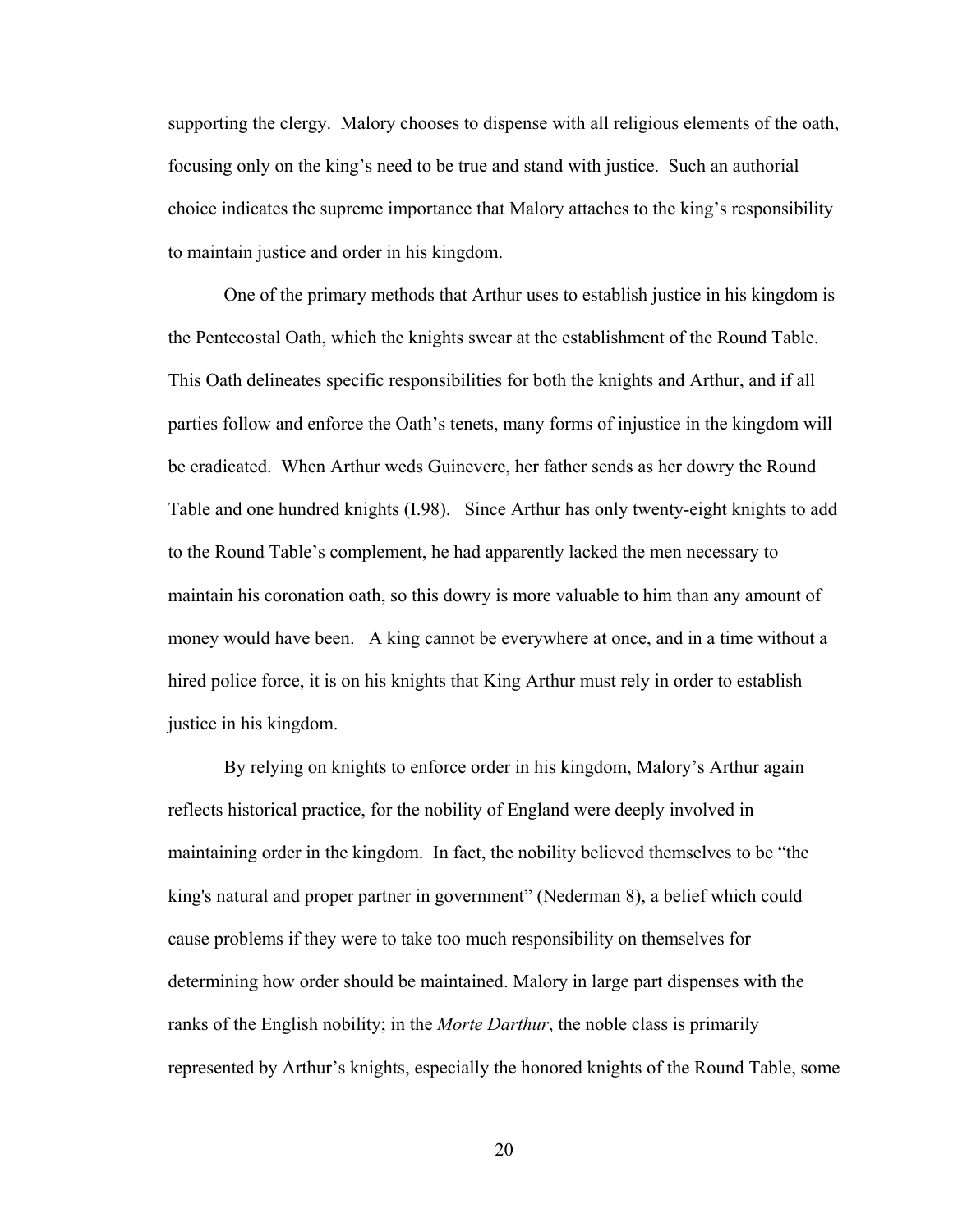of whom are kings in their own right. To ensure that the justice enforced in his kingdom is indeed *his* justice, Arthur binds these knights to himself with personal oaths of homage and charges them with their responsibilities through the Pentecostal Oath, so called because the knights repeat it each year at Pentecost. This Oath serves as the cornerstone of Arthurian justice in the *Morte Darthur* by detailing the knights' responsibilities.

As if to be certain that his readers take note of the Oath and its importance, Malory refers to it three times after its full presentation at the end of the section Vinaver terms "The Wedding of King Arthur," with each of those references falling in a different one of Vinaver's ten major divisions. The first reference occurs during the Uwayne's travels in the section Vinaver entitles "The Tale of King Arthur." On learning from the Lady of the Roch that two men, Sir Edward and Sir Hew of the Red Castle, have extorted a barony of lands from her, Uwayne comments "'they ar to blame, for they do ayenste the hyghe Order of Knyghthode and the oth that they made'" (I.177.10 - 12). He then offers to speak and even fight with the two men in order to restore the Lady's rights. One could argue that Sir Edward and Sir Hew might not be Round Table knights and thus might not be bound by the strictures of the Pentecostal Oath, but Uwayne apparently believes that they are bound by those injunctions. Furthermore, at least two scholars represent this "oth" as the Pentecostal Oath; Thomas L. Wright identifies the two with each other (20), and Stephen H. A. Shepherd in his edition of the *Morte Darthur* footnotes this passage with a reference to the Pentecostal Oath<sup>2</sup> (Malory, *Le Morte Darthur* 110).

 $\overline{\phantom{a}}$  $<sup>2</sup>$  It is possible that the knights who think on their oath before acting may be thinking of a</sup> contemporary oath that Malory does not include in his text. However, scholars have generally accepted that Malory's knights refer to the Pentecostal Oath, which he lays out in his text, rather than the oath of some other chivalric group which the reader may or may not know. The Pentecostal Oath's originality—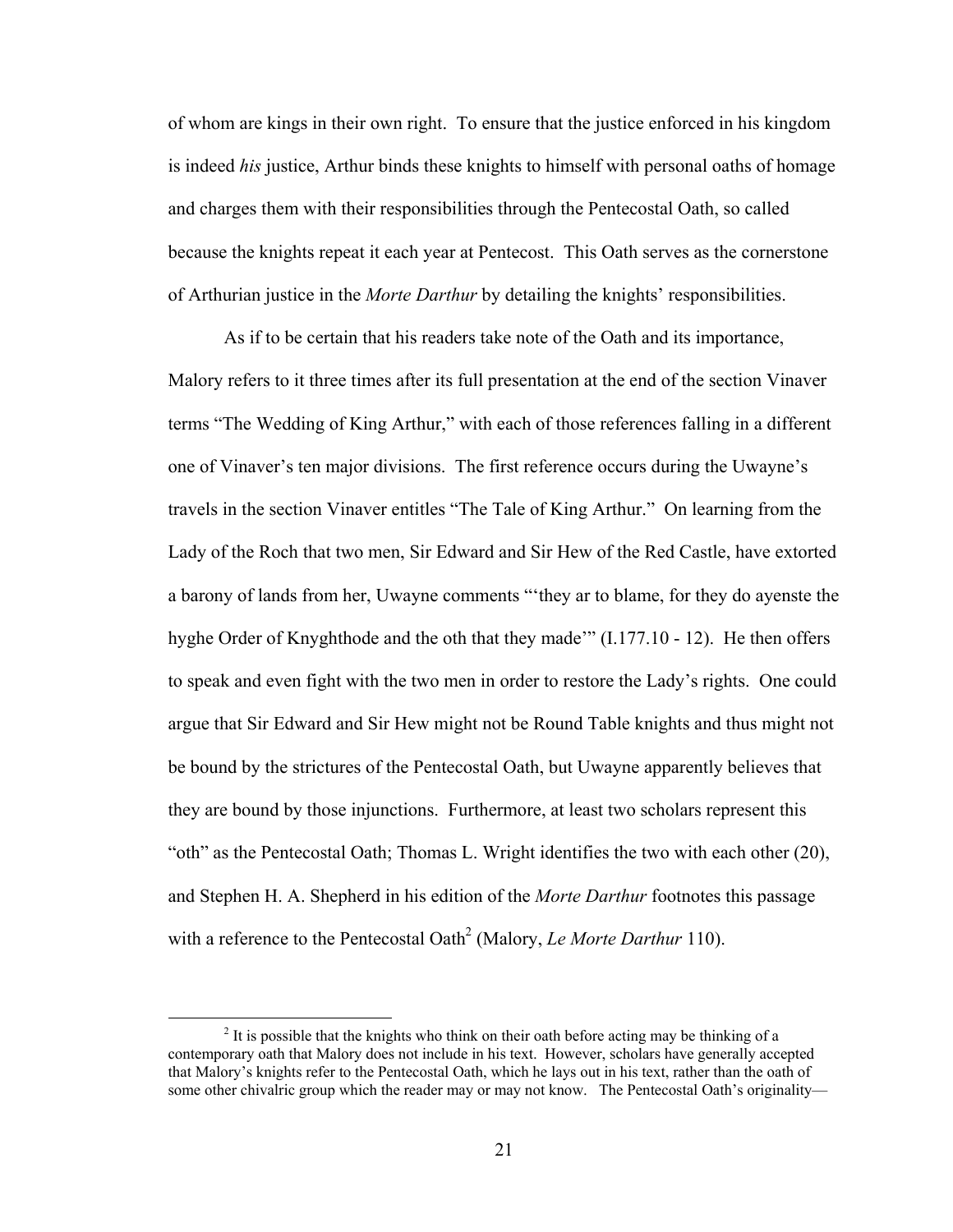Malory again refers to the Oath in the section that Vinaver titles "The Noble Tale of Sir Lancelot du Lake." At one point, Lancelot is riding with a damsel who tells him that there lives nearby a knight who "dystressis all ladyes and jantylwomen, and at the leste he robbyth them other lyeth by hem" (I.269.20 - 21). Lancelot takes exception to the fact that this knight, Sir Perys de Foreste Savage, is a thief and a ravisher of women, exclaiming, "He doth shame unto the Order of Knyghthode, and contrary unto his oth. Hit is pyté that he lyvyth!"  $(1.269.22 - 25)$ . In the references to the Oath made by both Uwayne and Lancelot, the knights use the Pentecostal Oath, their own king's standard, as the standard by which any knight should be judged. Neither Lancelot nor Uwayne inquires into the affiliation of these offending knights; they assume that, even if the knights do not belong to the Round Table, as knights they will have sworn to protect rather than harm ladies. And the two knights not only make judgments regarding other knights' keeping of the Oath, but they also carry those judgments out. Uwayne engages in a trial by battle in defense of the Lady of the Roch's rights and wins, killing Sir Edward (I.178.7 - 28); Lancelot sets a trap for Sir Perys with the damsel as bait, and when Perys seizes her, Lancelot attacks him, cutting off his head (I.269 - 70). Both Uwayne and Lancelot assume that, whatever a knight's allegiance may be, he will have sworn an oath with provisions like that of Arthur's Pentecostal Oath, making him eligible for punishment if he fails to meet those provisions.

The third reference to the Oath appears at first sight to be different from the two mentioned above. In this case, a knight of the Round Table uses the Oath to guide his own behavior. In the "Joyous Gard" chapter of *The Book of Sir Tristram de Lyones*, Sir

for it seems to have no source either in previous Arthurian works or in the oaths of the chivalric orders of Malory's day—further strengthens the probability that it is this oath to which the knights refer.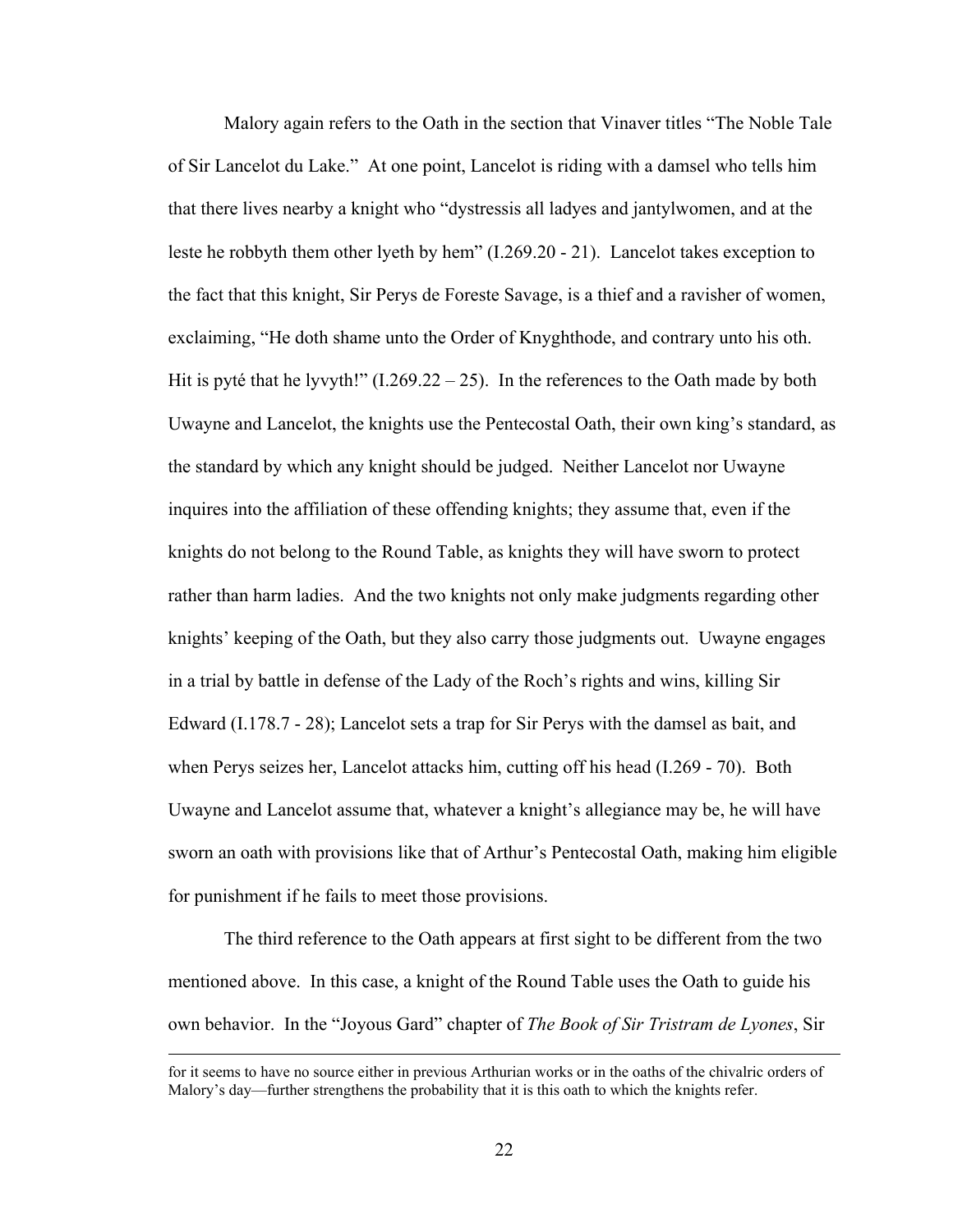Bleoberys faces four charging knights, three of whom believe him to be the treacherous Brewnys Saunze Pité (the fourth is Brewnys himself). Bleoberys considers running away, but then says to himself, "'I am a knight of the Table Rounde, and rathir than I sholde shame myne othe and my bloode I woll holde my way whatsomever fall theroff"  $(II.685.25 - 27)$ . Of course, none of the injunctions of the Pentecostal Oath require a knight to fight against unfavorable odds, but one can connect this "othe" to the Pentecostal Oath both by Bleoberys' mention of the Round Table and by the reason for the pursuit of Brewnys that brought Bleoberys into the story at this point. When Bleoberys arrives at the well where Palomydes, Brewnys, and Tristram stand talking, apparently not knowing the identities of their companions, Bleoberys, after first unhorsing Palomydes, cries out to Brewnys Saunze Pité, "I woll have ado with the to the uttraunce for the noble knyghtes and ladyes that thou haste betrayde!"  $(II.684.28 - 29)$ . Bleoberys desires to avoid shaming his oath, not only through personal bravery, but through enforcing its provisions on another knight who has transgressed against at least two of the Oath's injunctions: the ladies' clause and the command to flee treason.

Due to its clear statement of the requirements of knighthood and Malory's repeated references to it in the text, it is unsurprising that scholars have long focused on the Pentecostal Oath. Contemporary study of the Oath begins with Vinaver's edition of Malory's tales and with his comments on the specific text. In his commentary on the section of the *Morte Darthur* that he titles "The Wedding of King Arthur," Vinaver claims that this oath is the matter that gives this section of the story its primary interest, for it defines the duties of a knight of Arthur's kingdom. Vinaver goes on to claim that the Pentecostal Oath "is perhaps the most complete and authentic record of M[alory]'s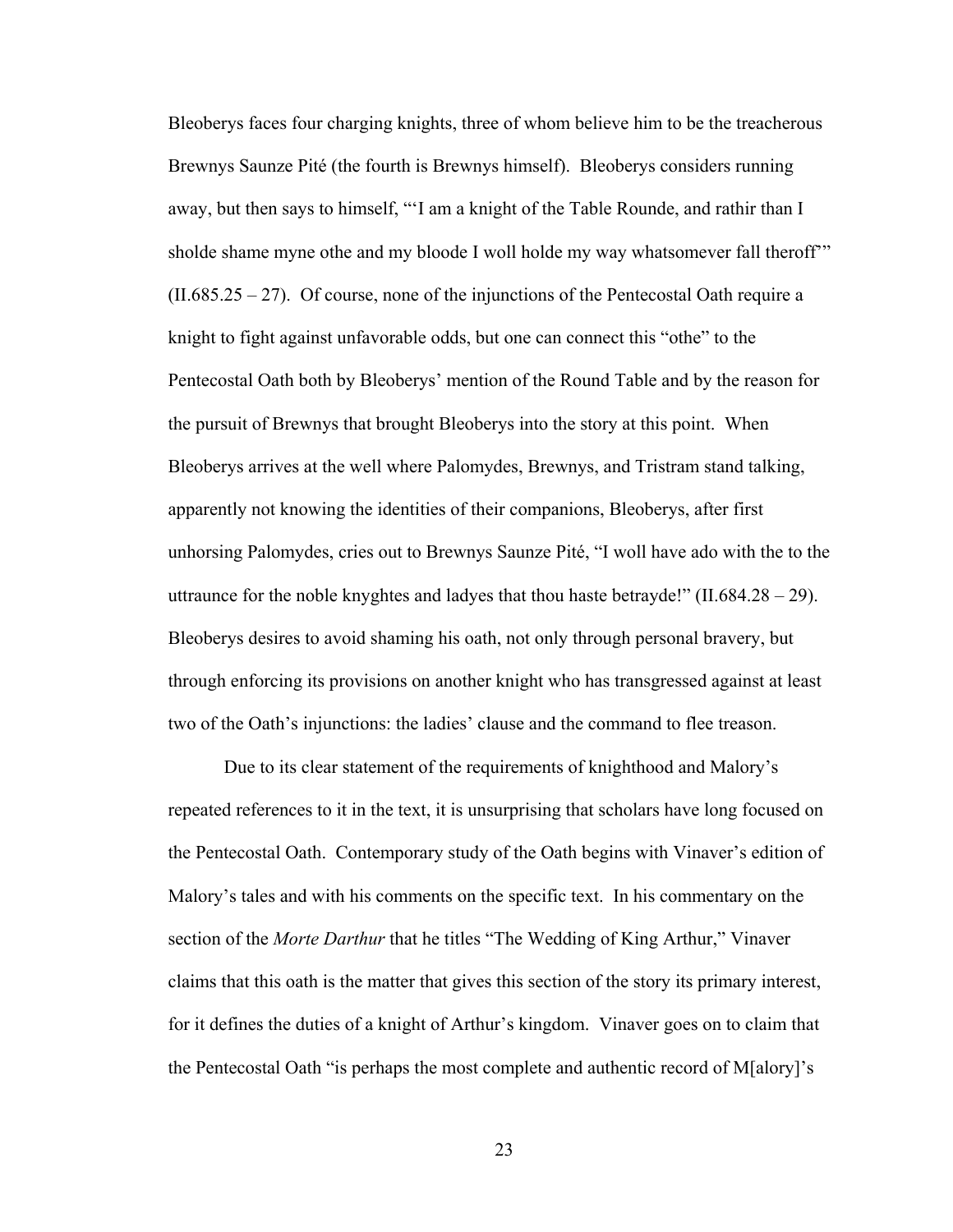conception of chivalry," and he notes that in this one place as in no other in his text Malory details his chivalric structure "compendiously, in didactic form" (Malory, *Works* 1335). The remainder of Vinaver's note on the passage indicates that he finds here a definition of Malory's ideas regarding gentility, which includes avoiding crimes such as outrage, murder, and treason; and practicing courtesy, which encompasses the proper treatment of ladies.

Vinaver's commentary on the Pentecostal Oath is largely an explanation of the text itself. However, the scholars who follow him expand far beyond Vinaver's apparent intentions his claim that the Oath is Malory's conception of chivalry. Thomas L. Wright upgrades the Oath from a conception of chivalry to a fully-formed code, noting that this code is "suitable for an ambitious, high-minded order just setting out toward adventure" (39). Because the Oath mentions how knights should behave toward ladies as well as toward each other, Wright claims that Malory's code "embraces not a select company of knights but the whole of society" (39). Wright's claims indicate the direction scholars have taken for quite some time in analyzing the Pentecostal Oath, for many view it as essentially chivalric in nature.

This belief in the Oath's chivalric nature, added to the knowledge that the Oath has no direct literary source, has led scholars to compare it to the oaths of the various orders of chivalry contemporary to Malory. There are certain similarities between Arthur's Round Table and the monarchical orders that were founded in Europe in the fourteenth and fifteenth centuries. For example, knights of the Spanish Order of the Band, which existed from 1330 until about 1474, were ordered to be courteous, including defending ladies from any in the king's court who might abuse them, and members of this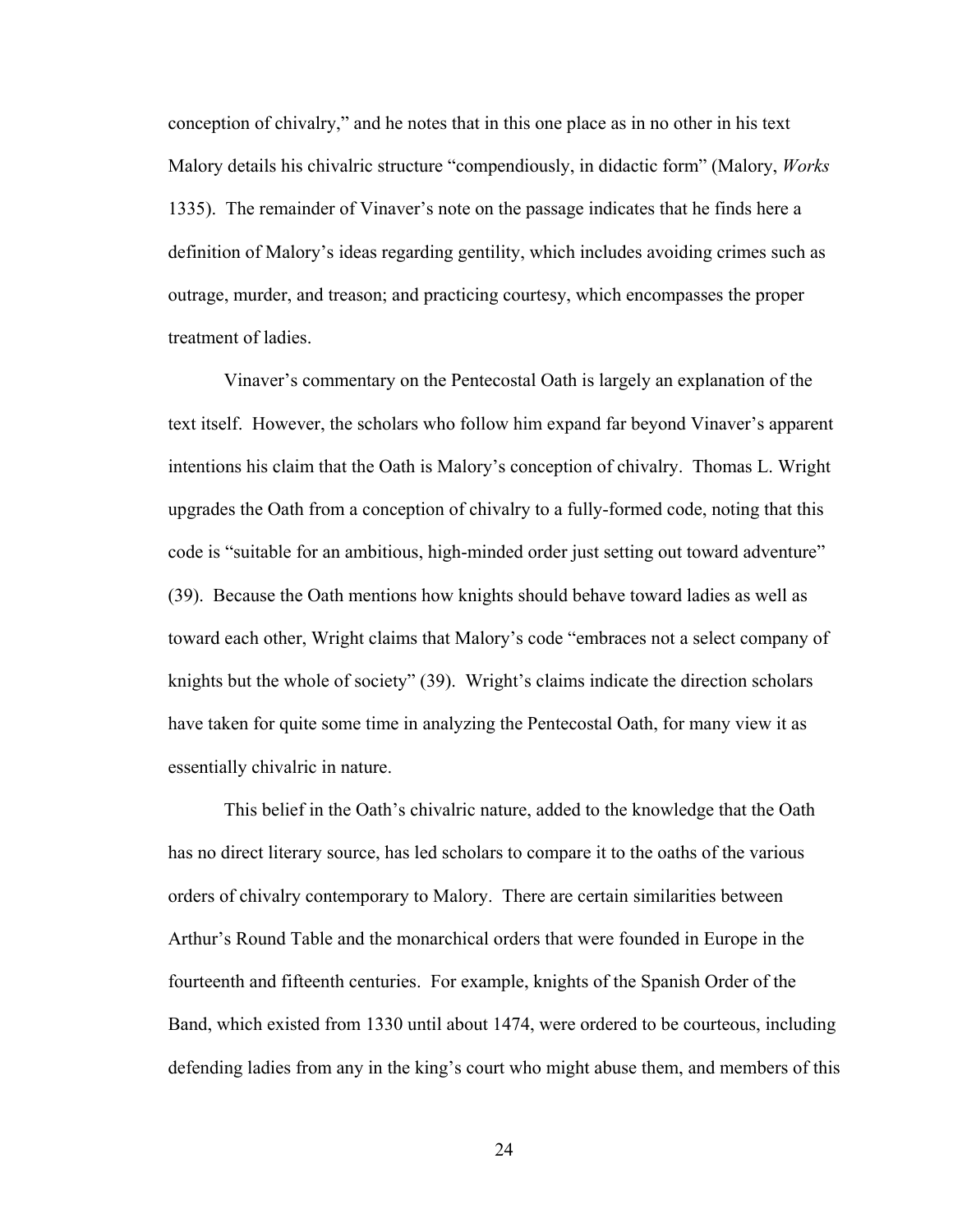order could be punished for infractions in ways that ranged from fines to death, much like Arthur's knights. The statutes of the Burgundian Order of the Golden Fleece specified punishments for members who committed treason, heresy, or other "'enormous' offences" in order to maintain among its ranks a group of knights who were beyond reproach (Boulton 377). The Knights Hospitaller, a group of which Malory likely would have had knowledge because his uncle Sir Robert Malory was Prior of the English branch of the order (Field 68), required its knights to love justice and be merciful<sup>3</sup> (Bedford and Holbeche 182). Though none of these orders had requirements exactly like those with which Malory's Arthur charges his knights, Malory had a great deal of precedent on which to draw in creating his Round Table Oath.

Worthy of special consideration among the knightly orders of Malory's lifetime is the Order of the Garter, founded in 1349 and still in existence today (Boulton 127). Certain features of the Garter statutes closely resemble the expectations for Arthur's Round Table. For example, no knight could be installed in the Order of the Garter who was not a "gentil homme de sang et chevalier sans reprouche" (Jefferson 377); noble blood and worshipful reputation are also characteristics of many of the Round Table knights. In addition, the men installed in the Order of the Garter were knights already; it was a select society rather than a way of knighting, like the Order of the Bath discussed below. However, the Garter society also differs significantly from the Round Table. Robert L. Kelly notes that King Arthur, unlike the King of England in the Order of the Garter, has no "siege," or seat, among the companions of the Round Table; instead, his

 $\frac{1}{3}$ <sup>3</sup> Though the Hospitallers may seem the odd knights out in this company because their order was a religious one, I have included them here due to Malory's close family connection with an important figure in their order.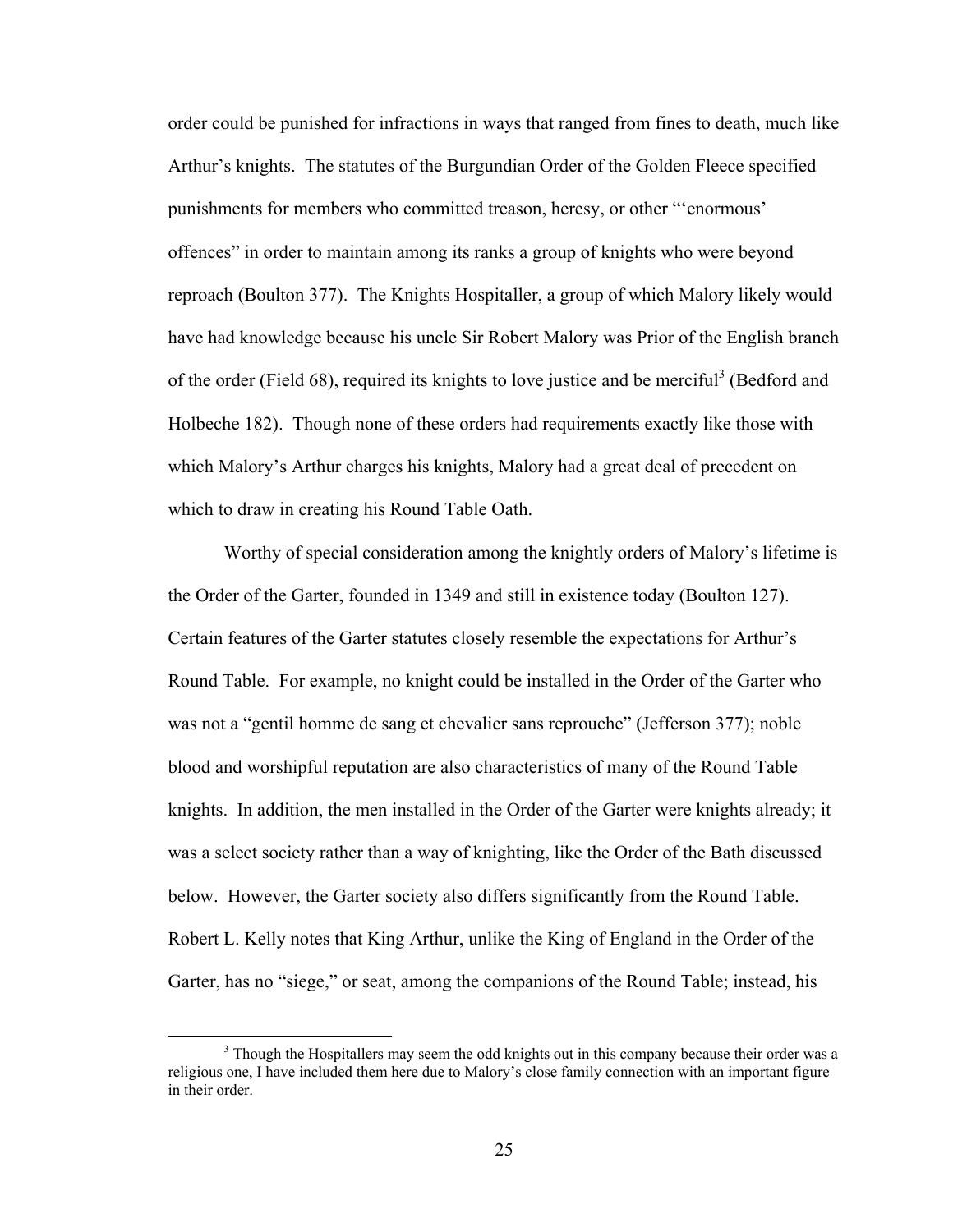throne is situated above their seats on a dias ("Royal Policy" 48). In addition, the oath of the Knights of the Garter bears no resemblance to the Pentecostal Oath. The earliest version simply requires a member knight only to "well and faithfully observe, to the uttermost of his power, all the Statutes of the Order," though Edward IV later added the stricture "that they would aid, support, and defend, with all their power, the Royal Colledge of St. George, within the Castle of Windesor, as well in its possessions, as all things whatsoever" (Ashmole 355 - 56). The statutes themselves focus heavily on the proper behavior at Garter ceremonies and make no reference to the peace-keeping activities expected of Arthur's knights.

Though the Garter statutes appear to have had little effect on Malory's conception of the Pentecostal Oath, the charge to the Knights of the Bath<sup>4</sup> provides a more fruitful comparison. Richard Barber claims a near correspondence between these two sets of regulations, writing that, while Malory's Oath is not a great deal like most fifteenthcentury chivalric oaths, "the exhortation to the knights of the Bath is the closest source found so far"  $(148 - 149)$ . The charge to the knights of the Bath reads as follows:

> ye schalle love god above alle thing, and be stedfaste in the feythe, and sustene the chirche, and ye schalle be trewe un to yowre sovereyne lorde, and trewe of yowre worde and promys and sekirtee, in that ought to be kepte: also ye schalle sustene wydowes in ther right, at every tyme they wol require yow, and maydenys in ther virginite, and helpe hem and socoure hem with yowre good, that for lak of good they be not mysgovernyd. Also ye schalle sitte in noo plase where that eny jugement schulde be geuyn wrongefully ayens eny body, to yowr knowleche. Also ye schalle not suffir noo murdreris nor extorcioners of the kyngis pepille with in the Contre there ye dwelle, but with yowre power ye schalle lete

 $\frac{1}{4}$ <sup>4</sup> The ceremonial for creating the Knights of the Bath discussed here is not to be confused with the Order of the Bath later established in England and still in existence today. As Maurice Keen notes, during the Middle Ages, the Knights of the Bath referred, not to "an institutionalized, corporate order," but simply to knights who had been dubbed via a particularly elaborate ceremony (78).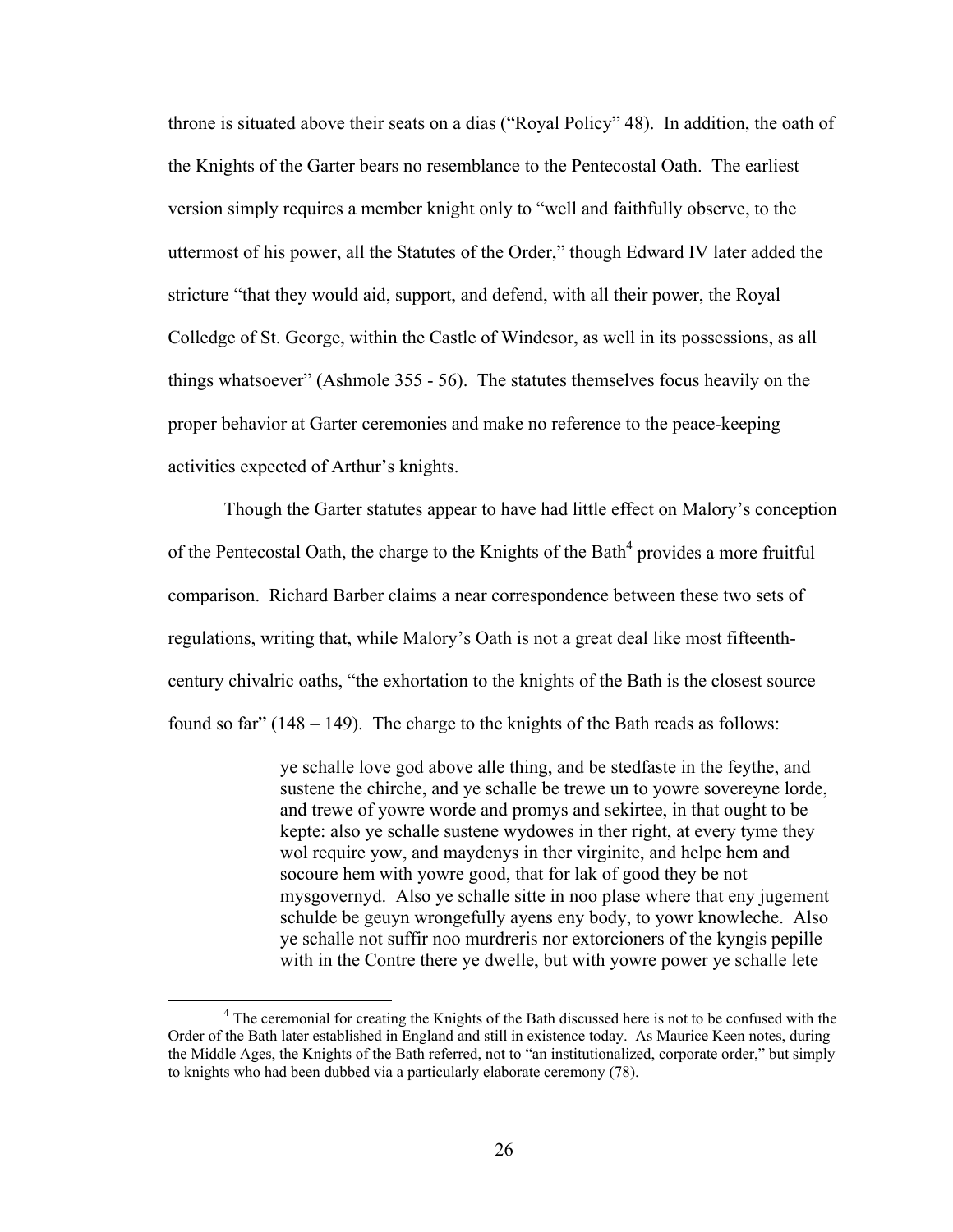doo take them, and put them in to the handis of Justice, and that they be punysshid as the kyngis lawe wolle. (Way 260)

This fifteenth-century witness to the charge to the knights of the Bath is recorded in the Astley Book, now preserved as Pierpont Morgan Library 775. The early part of this manuscript was apparently the source for the same section in Sir John Paston's "Grete Book." Both of these texts date to the 1460s (Lester 7, 28) and thus probably reflect the current process for creating the knights of the Bath near the time when Malory was writing the *Morte Darthur*. This charge to the prospective knights of the Bath does bear certain similarities to Malory's Pentecostal Oath in that both sets of injunctions give direction to how knights should treat women and warn knights away from wrongful behavior.

In truth, though, the raising of knights to the Round Table and the making of the knights of the Bath are not very similar. One significant difference is that Arthur's knights stand up in the court and are charged with the Oath at the high feast of Pentecost, while knights of the Bath receive their charge while actually sitting in their "bayne," tubs of water in which they bathe before resting and going to a vigil in the church (Way 259 – 60). Moreover, Arthur's knights are already knights, sometimes for a long period, before joining the Round Table fellowship. For example, when Torre first comes to Arthur's court and asks to be knighted, Arthur willingly makes him a knight, but he defers his installation at the Round Table until after he has "sene him proved"  $(1.100.27 - 32, 1.001)$ 131.28). In contrast to this example from Malory, the ceremonial for the knights of the Bath refers to a method of creating new knights, not of advancing men who are already knights to a higher position; the instructions for the ceremonial repeatedly refer to them as "squyers" before their official knighting by the king.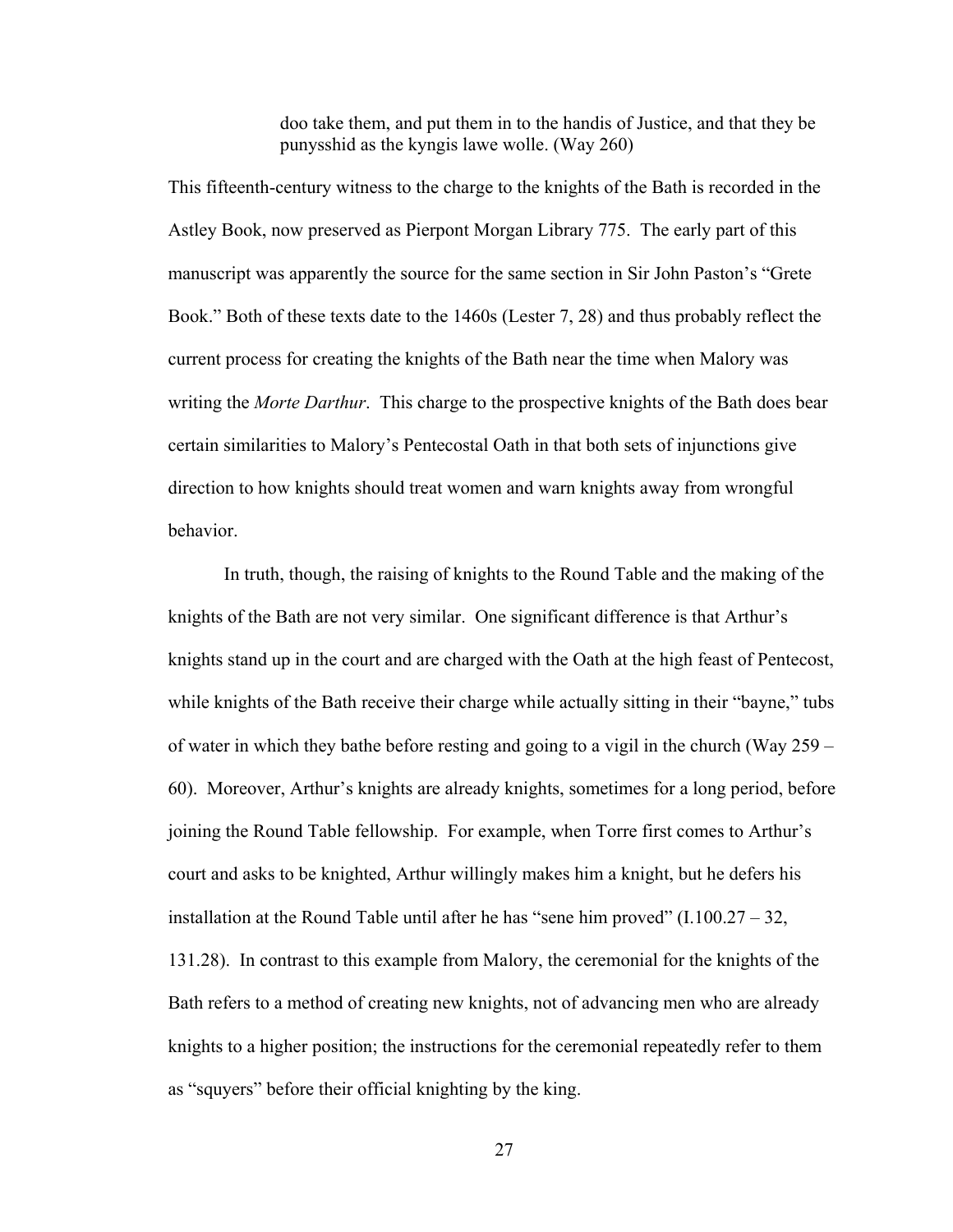Like the makeup of the two societies, the oaths of the knights of the Bath and the knights of the Round Table are different, both in content and in tone. Where content is concerned, the knights of the Bath, unlike Arthur's Round Table knights, are first encouraged to serve God, the Church, and the faith, as well as to be true to their lord and to their own promises, all injunctions missing from the Pentecostal Oath. They are also charged to bring murderers and extortionists to the king's Justice, to help widows, and to preserve the virginity of maidens, and herein lies the important difference in tone between the two charges. Under the charge to the knights of the Bath, the new knights are to protect people from *other* people—they are to stop *others* from deflowering maidens or murdering the king's people and stealing their money. The possibility that the knights might be the ones committing the violations, murders, or thefts seems not even to enter the picture, unless one considers that they might need to protect the weak from each other. Under Arthur's Pentecostal Oath, however, the knights are enjoined not to commit such actions *themselves*; *they* are not to commit outrage or murder or to enforce damsels.

Malory's reference to crimes committed by knights in his Pentecostal Oath has been previously noted by scholars. Christopher Cannon, though he acknowledges the Pentecostal Oath as a statement of chivalry, goes on to point out that "what is most striking about this passage is its complete *lack* of ideals: it is in essence a statement of *the criminal law*" (179). Malory wrote the *Morte Darthur* while under accusation for various crimes, including rape, robbery, extortion, and attempted murder (Cannon 180). Cannon does not acknowledge that Malory was never tried for or convicted of these crimes, saying that he was "precisely the criminal that the *Morte*'s Arthur says a chivalric knight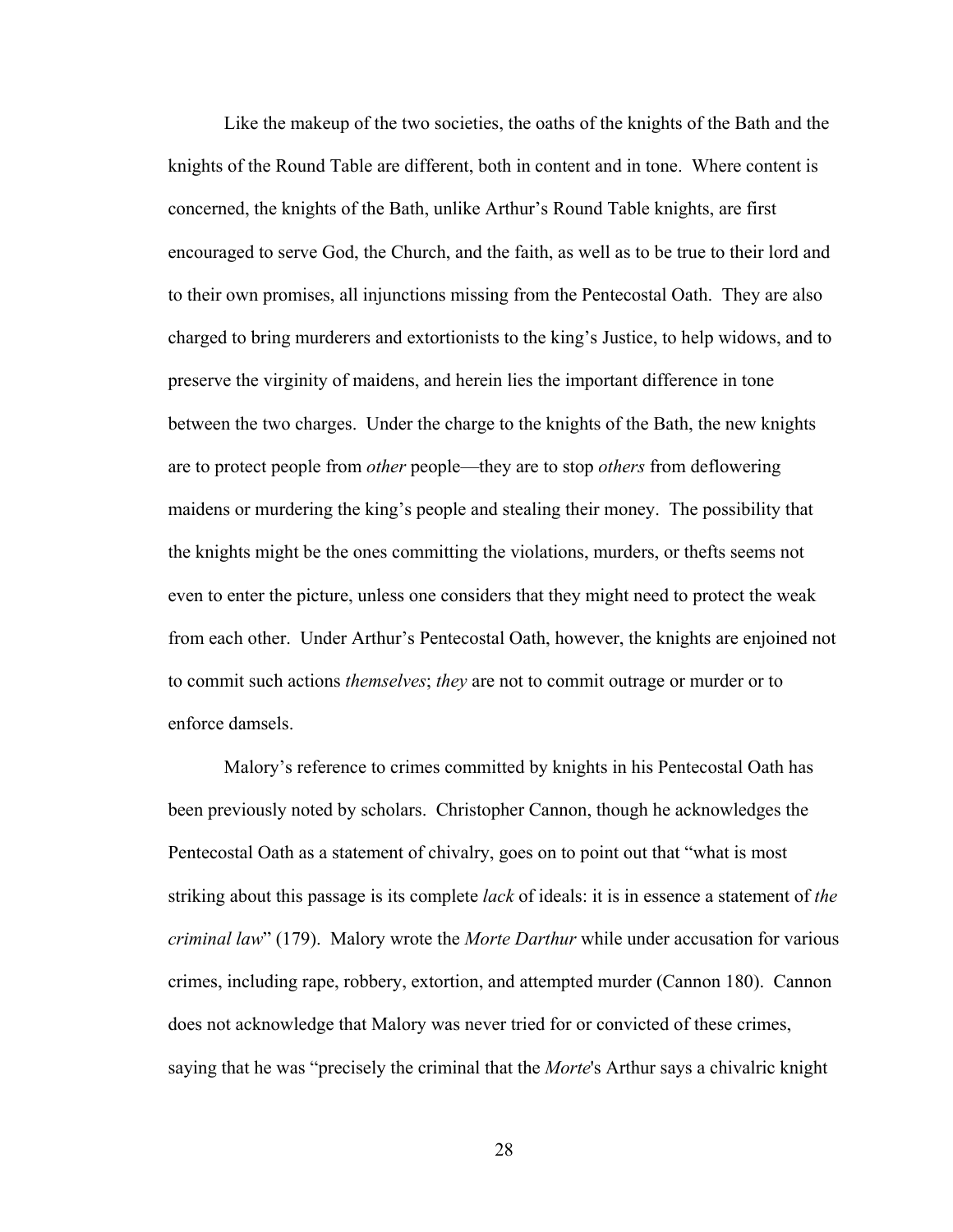should not be" (180), but the fact that he was accused of such crimes himself would make him aware that a knight might be believed to have committed them. As Cannon puts it, "the *Morte* suggests that its author was a criminal, if only because it is a text that posits criminality in all minds" (181).

Cannon on the whole is fairly accepting of criminality in the Pentecostal Oath, in the Round Table Fellowship, and in Arthur's kingdom as a whole. He sees the "'evyll wyll'" that such criminality displays as necessary to a chivalric society, for good must have evil against which to define itself (Cannon 178). R. L. Kelly, however, takes a dimmer view, claiming that "the Oath, while it includes some standard ethical principles of knighthood, sets too low a standard of behavior to qualify as essentially chivalric" ("Royal Policy" 45). In Kelly's view, the Round Table is not a chivalric order at all, but "rather an institution through which a royal patron recruits noble retainers to serve the specific, chiefly military, needs of his reign" ("Royal Policy" 46). So if the Pentecostal Oath is not a chivalric oath, then what is it? Kelly and others see it instead as a contract between a king and his vassals rather than a commitment by the knights to a high standard of justice.

The view of Oath as contract rests on two passages from the *Morte Darthur*. When Merlin brings together Arthur's Round Table knights at the beginning of his wedding feast, he instructs them to "aryse and com to kynge Arthure for to do hym omage; he woll the better be in wylle to maynteyne you"  $(1.99.1 - 3)$ . At the end of the feast just before Arthur charges the knights with the Oath, he "stablysshed all the knyghtes and gaff them rychesse and londys"  $(1.120.15 - 16)$ . The Oath itself not only relates the knights' responsibilities, but also includes penalties that Arthur will enact for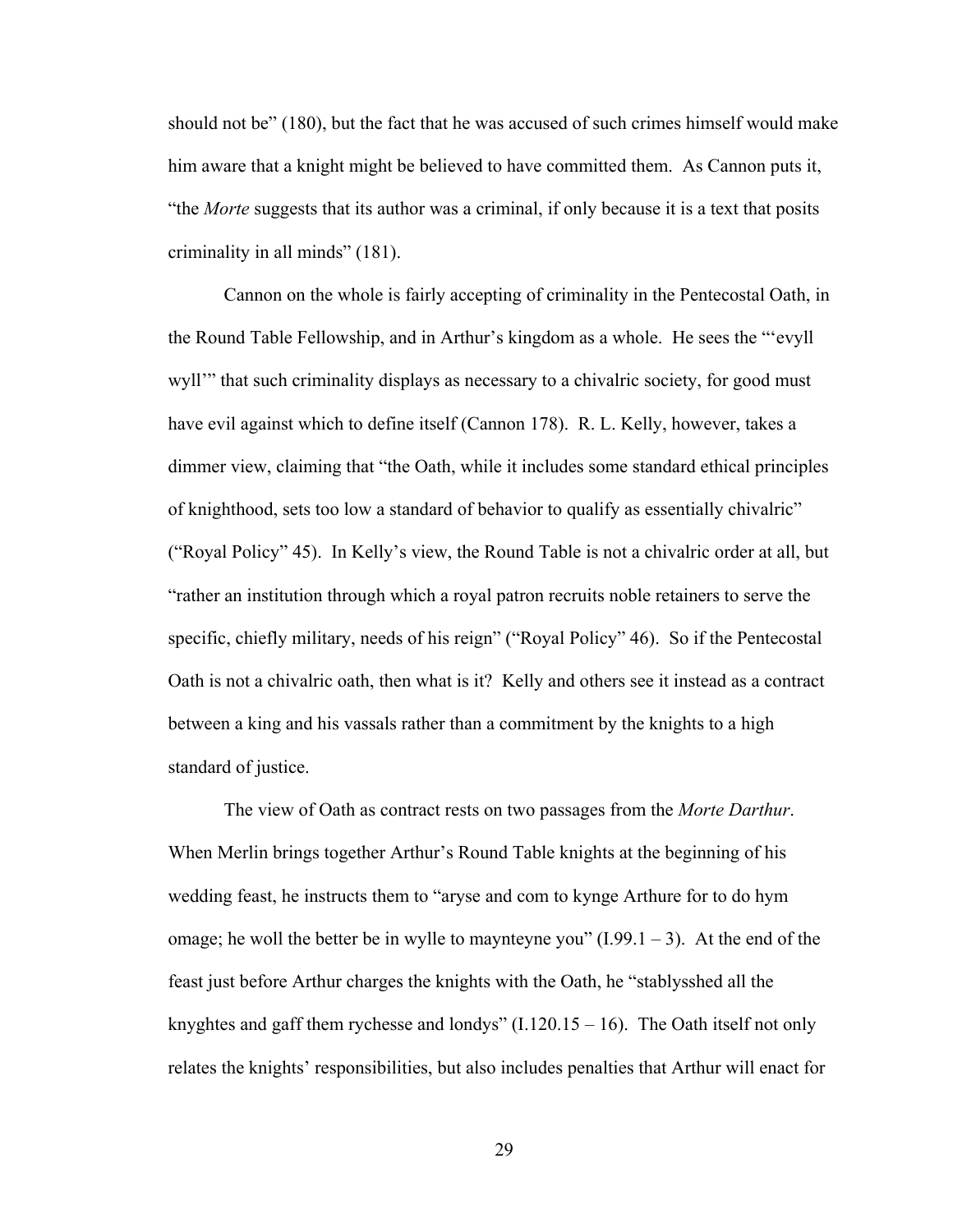those who do not keep the bargain, penalties that range from loss of lordship to death. According to Kelly, this Oath is not about establishing a fraternal order of the Round Table, but instead about binding the knights more firmly to Arthur himself as part of a patronage system like that used by late medieval kings in governing their kingdoms ("Royal Policy"  $52 - 53$ ). Through the combined force of the oath of homage and the Pentecostal Oath, Arthur and the Round Table knights enter into a patronage relationship under which Arthur agrees to maintain the men and they join his affinity.

Through the Pentecostal Oath, Arthur provides the knights of his affinity with a guide to the behavior which he expects from them, behavior that serves as the cornerstone for justice within the kingdom. One may or may not describe the Oath's guidelines as chivalric; however, though some of the Oath's provisions are not as idealistic as those of many of the purely chivalric knightly orders, they may meet the needs of a more practical form of chivalry. According to Elizabeth Pochoda, the wording of the Oath displays Arthur's concern for the welfare of the kingdom. The concepts of justice and mercy embodied in the Oath's provisions are not mere spiritual ideals, but instead are given a practical form designed to ensure individual rights and prevent interpersonal tyranny (Pochoda 84). As such, Arthur's Pentecostal Oath can help to ensure justice in his kingdom, so long as all parties keep their part of the contract. The Oath gives the knights specific responsibilities for personal behavior. Because the knights serve as Arthur's peace-keepers in the kingdom, helping him to carry out the justice that he promised at his coronation, they must not only abide by the Oath's provisions themselves, but also require others to follow the rules.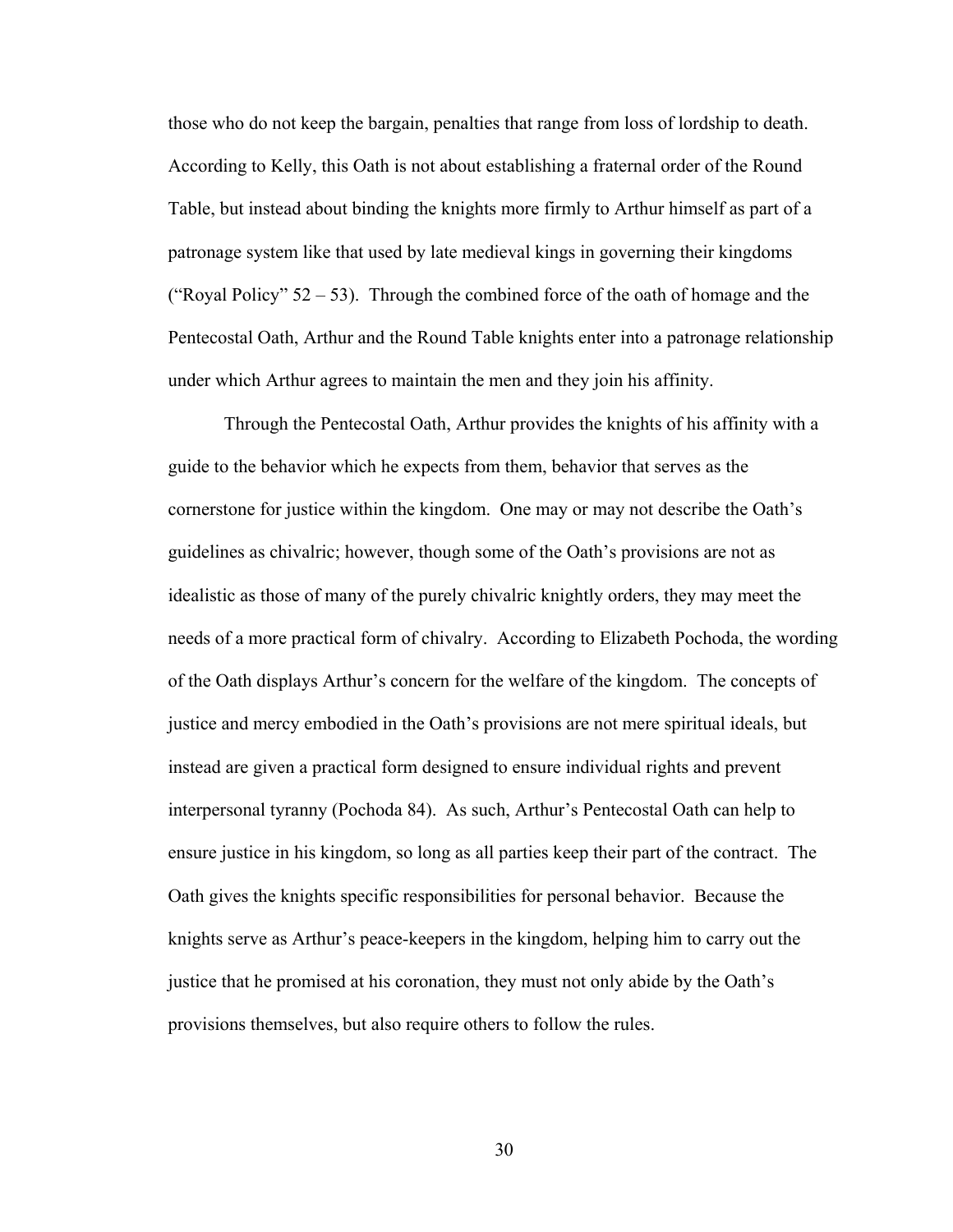Scholarly opinion exists on both sides of the divide between idealistic and practical chivalry. Those like Barber who see Malory's Oath as drawn from the tenets of historical chivalric orders tend to view the Oath in terms of the ideals of chivalry's idealism. Those like Kelly and Pochoda who view the Oath in terms of contract tend to focus on its practical aspects. I suspect, however, that by narrowing their focus these scholars may be creating a false dichotomy. The Pentecostal Oath can be at one time both practical and idealistic. In fact, many of the Oath's provisions admit multiple interpretations, some contractual, some chivalric.

A clear understanding of each of the Oath's provisions is necessary in any examination of the responsibilities of both Arthur and his knights in enforcing justice in the kingdom. The Oath is made up of two basic categories of information: injunctions and repercussions. The injunctions apply to the knights and take two forms, for some are positive, telling the knights what they should do, while others are negative, telling the knights what they must not do. The repercussions of the oath also take two forms. A knight who performs well will be able to keep the lands Arthur has given him just before the Oath is administered, with perhaps the possibility of gaining more, and will also be considered a knight of worship in the kingdom. A knight who fails to follow the Oath's injunctions will lose his worship and his lands, and if the infraction is serious enough, he may lose his life.

Investigation of both the provisions and the punishments that the Pentecostal Oath defines must begin with study of the text itself, and to be sure of one's ground, it is wise to turn to the earliest forms of the text that scholars possess. There are two extant fifteenth-century versions of Malory's Pentecostal Oath: the Winchester manuscript and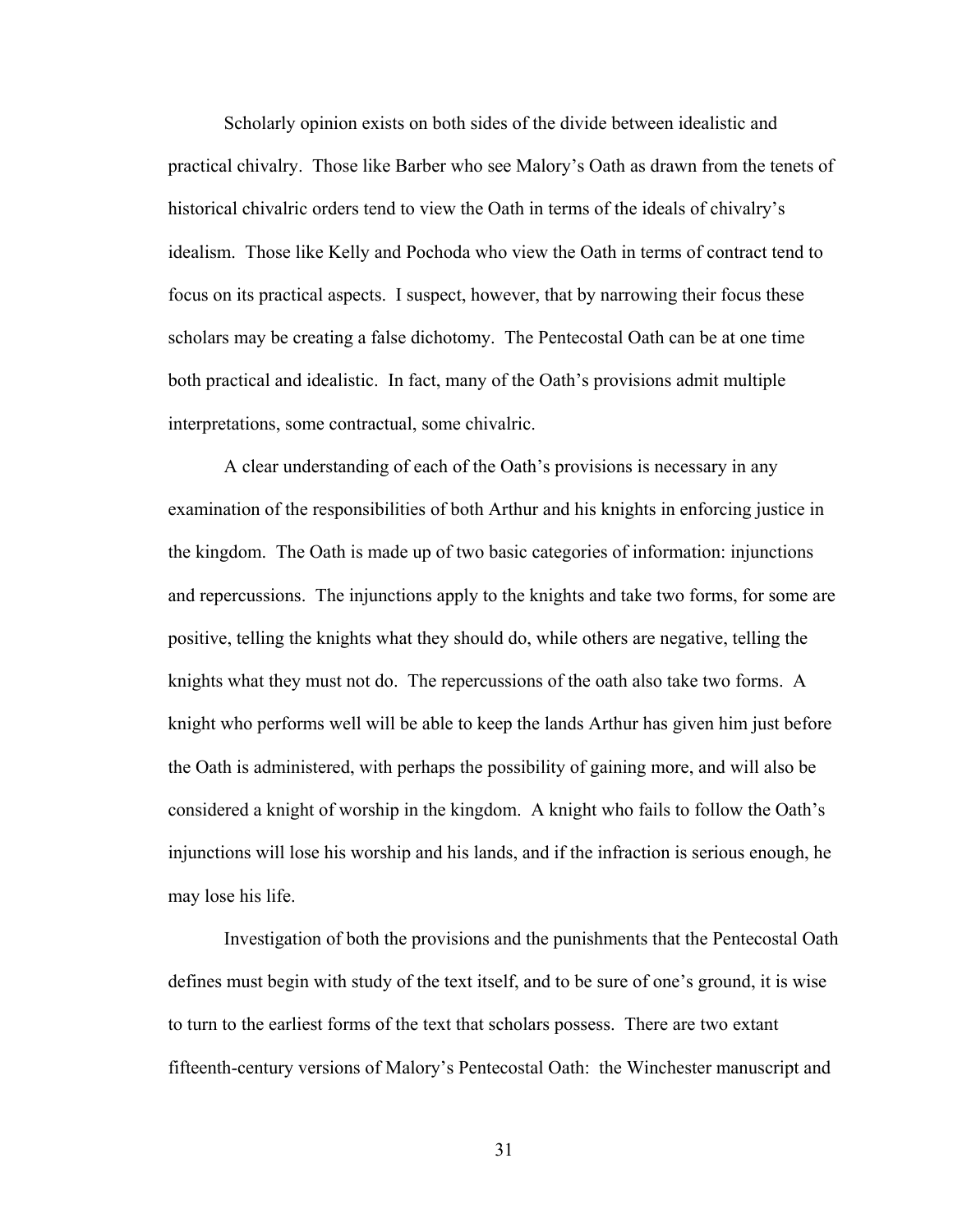the Caxton printing. The source generally believed to be the closest to Malory's original, the Winchester manuscript, specifies the oath thus:

> than the kynge stablysshed all the knyght*is* and gaff *th*em rychesse and londys and charged them neu*er* to do outerage nothir mo*rth*ir and all wayes to fle treson And to gyff m*er*cy vnto hym that askith m*er*cy vppon payne of forfiture o*ther* worship and lordship of kynge Arthure for evir more and all wayes to do ladyes damesels and Iantilwomen and wydowes strengthe hem in hir ryght*es* and neu*er* to enforce them vppon payne of dethe Also that no man take no batayles in a wrongefull quarell for no love ne for no worldis goodis So vnto thys were all knyght*is* sworne of the table rounde both olde *and* yonge and eu*er*y yere so were the sworne at the hyghe feste of Pentecoste (Malory, *The Winchester Malory* f.44r – 44v)<sup>5</sup>

In a few places, the Winchester manuscript's version of the oath presents obvious problems. The most glaring of these difficulties deals with what scholars call "the ladies' clause"—the portion of the oath that specifies the knights' treatment of women. This clause seems oddly confusing in the Winchester manuscript; what exactly are the knights to "do" for the women? The word "other" earlier in the text also appears as an apparent scribal error for "of their." These flaws lead Robert L. Kelly, one of the few who refer to the oath in this early form instead of using Vinaver's edition, to claim that the oath's "syntactic awkwardness and lack of apparent logic suggest the author's lack of care in composing it" ("Royal Policy" 45), but I must question this assertion. The Winchester manuscript is the product of two scribes, not of Malory himself (Malory, *Works* cii), and scribal error seems at least as likely as authorial carelessness in explaining these discrepancies.

 $rac{1}{5}$  $<sup>5</sup>$  In quoting from the Winchester Manuscript, I have expanded the scribe's contractions; letters</sup> supplied in such expansions are indicated by italics.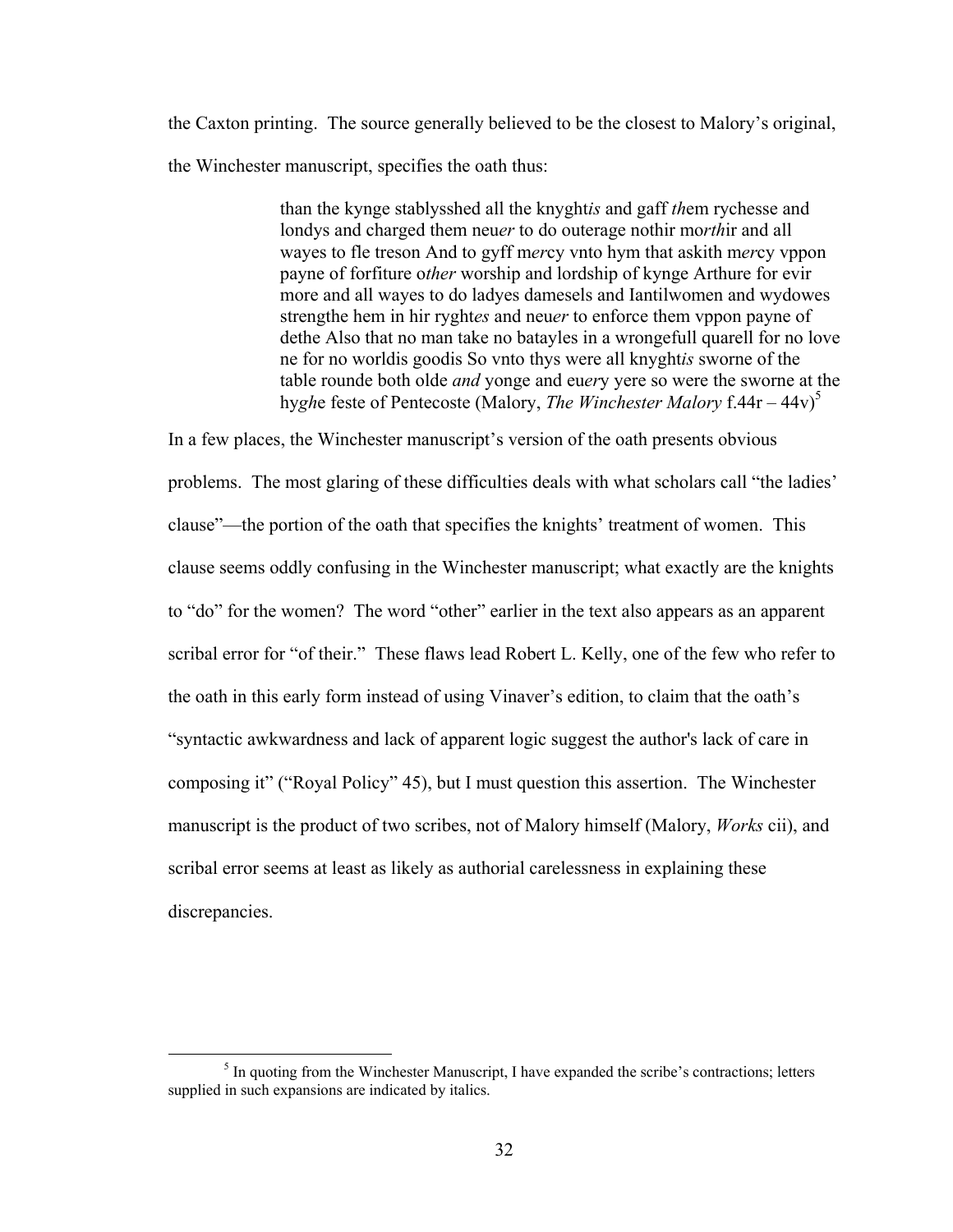The Caxton printing of 1485 gives a different version of the Oath, not only through smoothing out the sections where errors appear in the Winchester manuscript, but also through adding and deleting certain portions:

> Thenne the kyng stablysshed all his knyghtes and gaf them that were of londes not ryche / he gaf them londes / and charged hem neuer to doo outragyousyte nor mordre / and alweyes to flee treason / Also by no meane to be cruel / but to gyue mercy vnto hym that asketh mercy vpon payn of forfeture of their worship and lordship of kyng Arthur for euermore / and alweyes to doo ladyes / damoysels / and gentylwymmen socour vpon payne of dethe / Also that no man take noo batails in a wrongful quarel for noo lawe ne for noo worldes goodes / Vnto this were all the knyghtes sworne of the table round both old and yong / And euery yere were they sworne at the hyghe feest of Pentecost (Malory, *Le Morte d'Arthur* f. f iiv, letters normalized)

This Oath is a bit shorter than that in the Winchester version, and it contains some interesting additions, including both an injunction against cruelty before the command to give mercy and the word "socour" to help even out the ladies' clause. However, Caxton shortens the ladies' clause itself, eliminating the stricture against rape. Finally, Caxton's oath commands knights to avoid wrongful quarrels commanded by "law" rather than by Winchester's "love."

As Vinaver notes in the introduction to his edition of the text, which has long been the standard edition of Malory's work, these texts are approximate contemporaries and independent of one another, with the Winchester manuscript perhaps predating Caxton's printing (Malory, *Works* cii). However, neither of these two surviving fifteenth-century witnesses to Malory's work is in fact his own manuscript (Malory, *Works* cvi), so one cannot be positive about his intentions for this or any other passage. In his edition of the *Morte Darthur*, *The Works of Sir Thomas Malory*, Vinaver primarily follows the Winchester manuscript as his base text but uses Caxton's printing to make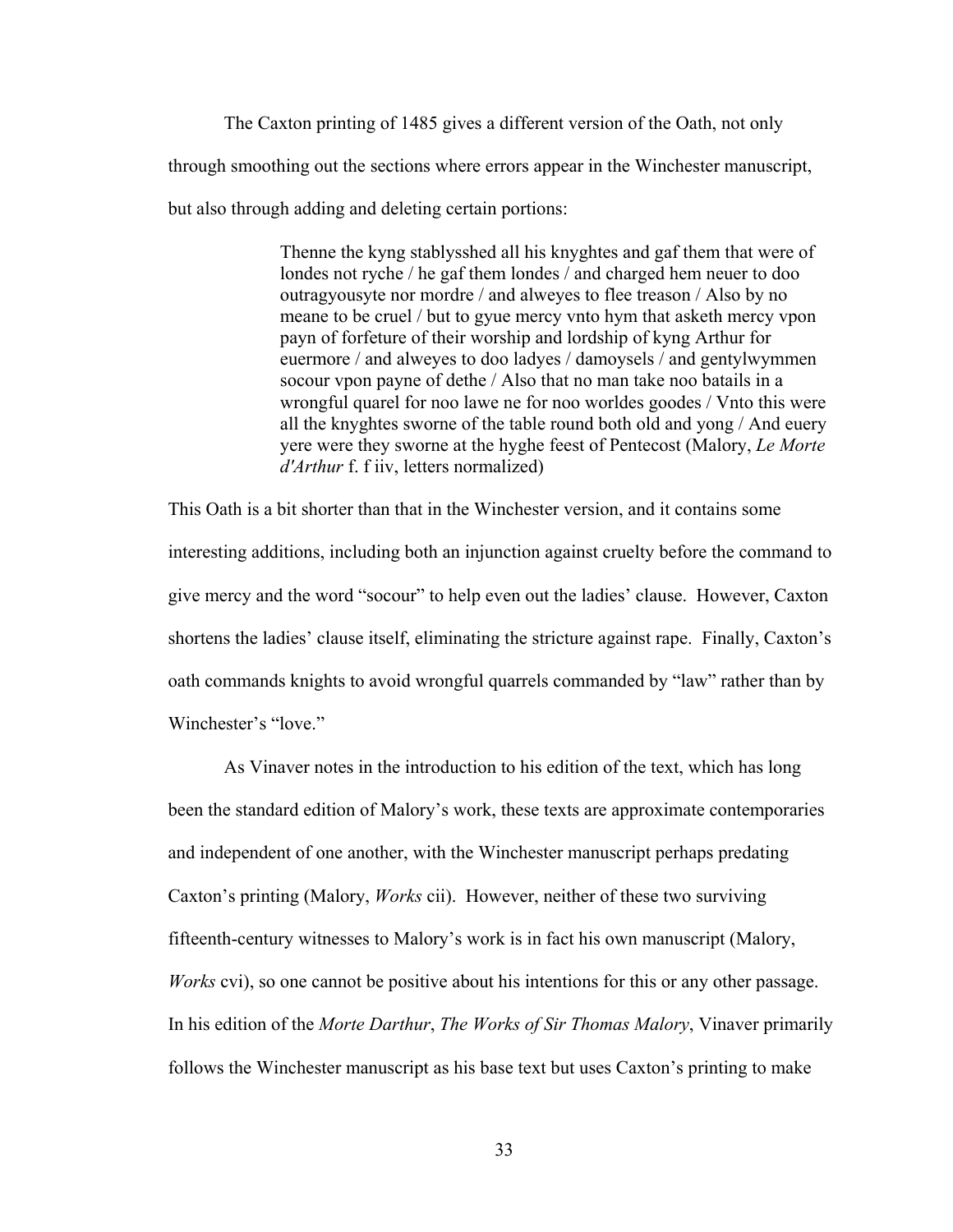sense of difficult passages. For the oath, he retains all of Winchester, but he appeals to Caxton to clarify the ladies' clause. Vinaver also, as he does throughout, adds syntactic punctuation, intended to "clarify the construction" of Malory's English (Malory, *Works*  cxxiv). Here, then, is Vinaver's rendition of the Pentecostal Oath, which most scholars now accept as standard<sup>6</sup>:

> Than the kynge stablysshed all the knyghtes and gaff them rychesse and londys; and charged them never to do outerage nothir mourthir, and allwayes to fle treson, and to gyff mercy unto hym that askith mercy, uppon payne of forfiture [of their] worship and lordship of kynge Arthure for evirmore; and allwayes to do ladyes, damesels, and jantilwomen and wydowes [socour:] strengthe hem in hir ryghtes, and never to enforce them, uppon payne of dethe. Also, that no man take no batayles in a wrongefull quarell for no love ne for no worldis goodis. So unto thys were all knyghtis sworne of the Table Rounde, both olde and yonge, and every yere so were the[y] sworne at the hyghe feste of Pentecoste. (I.120.15 - 27)

This version of the Oath is the one to which scholars generally refer when discussing the justice system Malory provides for Logres.

Thus instead of one Oath on which the reader can rely implicitly, there are actually three slightly different versions of the Pentecostal Oath. In both the Winchester MS and the Caxton printing, the Oath has six injunctions, some positive and some negative, but the injunctions are not exactly the same. Winchester's positive injunctions require a knight to flee treason, to give mercy to those who request it, and in some way to aid ladies, damsels, gentlewomen, and widows. The negative injunctions warn a knight never to commit outrage or murder, never to rape women, and not to take up battles in a wrongful quarrel. Caxton's printed version adds an injunction against cruelty, while

 <sup>6</sup>  $6$  One notable exception to the general acceptance of Vinaver's work as standard is Stephen H. A. Shepherd, who published his own edition of Malory's *Morte Darthur* in 2004. However, Shepherd's rendition of the Oath differs from Vinaver's only in minor choices regarding punctuation (Malory, *Le Morte Darthur* 77).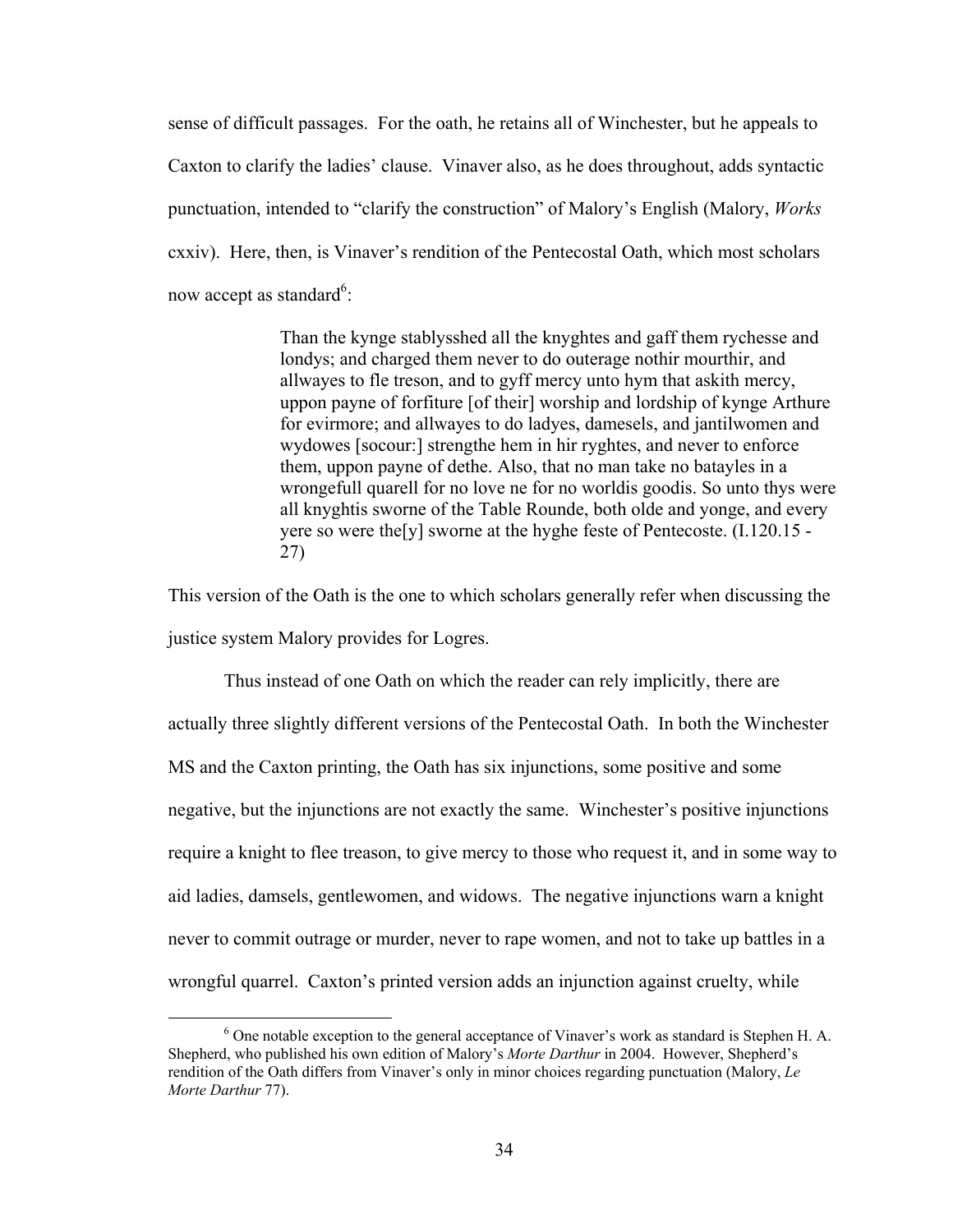simplifying the ladies' clause to a command simply to aid ladies, removing the command to avoid rape. Vinaver's edition drops Caxton's admonition against cruelty and restores the prohibition of rape, but by blending the two fifteenth-century versions of the ladies' clause creates an Oath with seven injunctions, for a knight must both aid ladies and strengthen them in their rights. However, the differences among the injunctions commanded by various versions of the Oath are relatively minor, and examining each provides an overview of Arthur's expectations for knightly behavior.

The first of the Oath's positive injunctions is the command to flee treason. For a knight to follow this injunction, he must first understand what treason is. Today treason is generally defined as a legal term relating to crimes against the state, but the medieval definition was much broader. As defined by the *Middle English Dictionary*, treason in the Middle Ages primarily meant "disloyalty, faithlessness, culpable indifference to sacred obligations or allegiance," though it could also refer to "the specific charge for offenses against the Crown or the State defined as treasonous" by the 1352 Statute of Treasons. A medieval author might use the word "treason" to refer to plots or crimes against the king or the state, but he might also use the term in a more personal sense, encompassing treachery to allies, relatives, loved ones, or faith. Malory could use "treason" as both a legal term and as personal term with a meaning much like the modern "betrayal."

Malory's Pentecostal Oath merely advises knights to flee treason; Arthur does not specify legal or personal treason when he charges his knights to be on their guard against disloyal action. One must therefore turn to the remainder of the text in order to clarify the Oath's meaning. Doing so reveals that Malory uses the word "treason" in both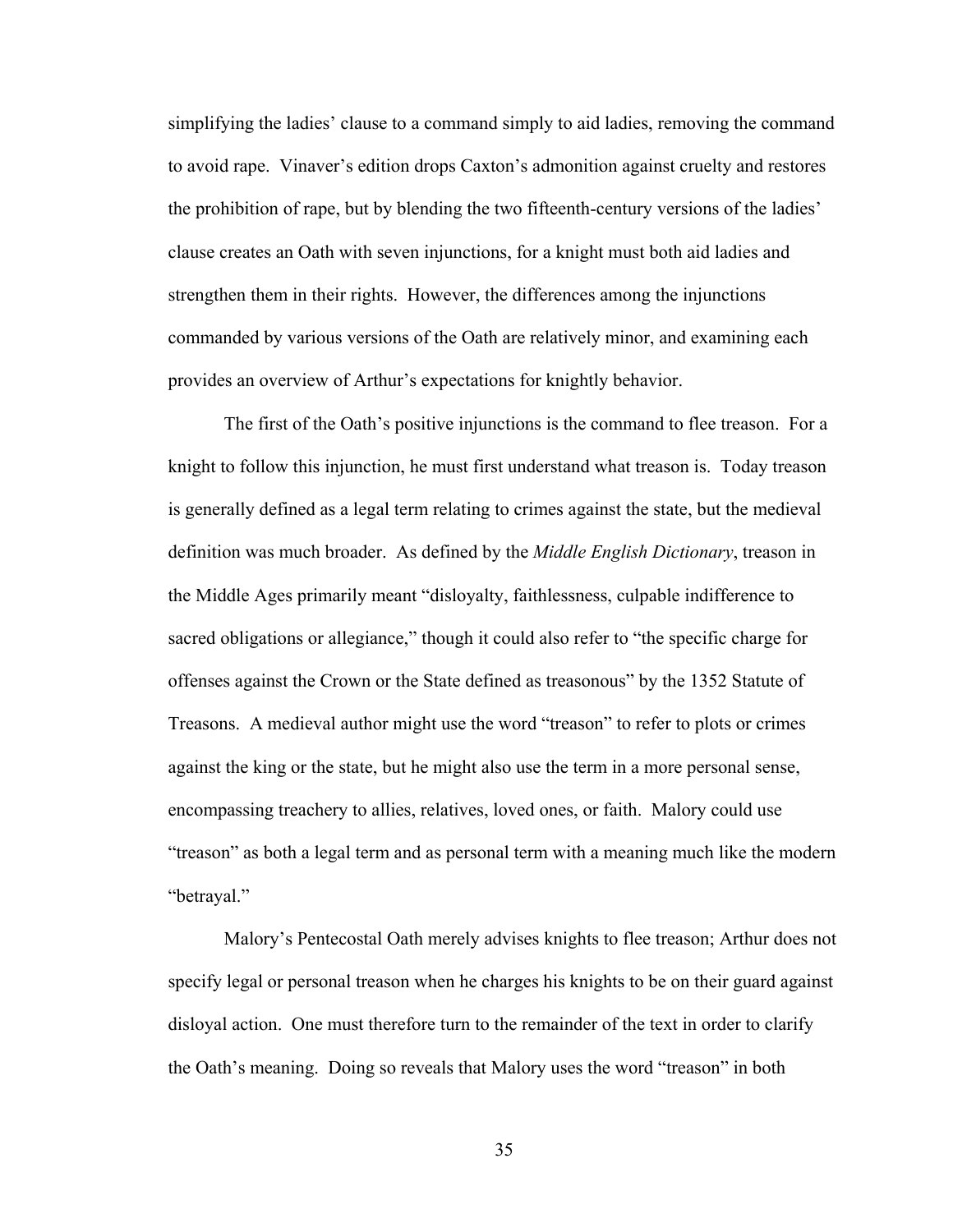senses: plotting against King Arthur or other kings and engaging in disloyal conduct toward another to whom a character has obligations. Because Malory's text refers to both personal and legal treason, this provision of the Oath serves both chivalric and practical functions. By forbidding the knights to betray one another on a personal level, the command to flee treason participates in the tradition of chivalric oaths. By forbidding the knights to betray their king, this command serves a practical purpose within Arthur's legal system.

Treason as a legal issue in Malory involves conduct that would fall under the laws forbidding lese-majesty. Henry de Bracton's great thirteenth-century codification of English common law describes the crime as follows:

> The crime of lese-majesty takes many forms, one of which is where one rashly compasses the king's death, or does something or arranges for something to be done to the betrayal of the lord king or of his army, or gives aid and counsel or assent to those making such arrangements, even though what he has in mind is not carried into effect. (Bracton 334)

Thus a person who attempted to kill or betray the king or his army, or anyone who helped or counseled that person in making plans, could be tried for treason, whether or not the plans were carried out. In 1352, Edward III's great statute of treasons added treason against the king to England's official law; under this statute, one could be convicted of treason for a variety of actions against the king, his family, and his officers. A few portions of the statute are of particular relevance to the study of Malory, including compassing or imagining the king's death or that of his queen, violating the queen, and making war against the king within his realm (*Statutes of the Realm* 319).

Malory certainly makes use of the legal meaning of treason within his text, for Arthur's life is threatened several times, most often by his own sister, Morgan le Fay.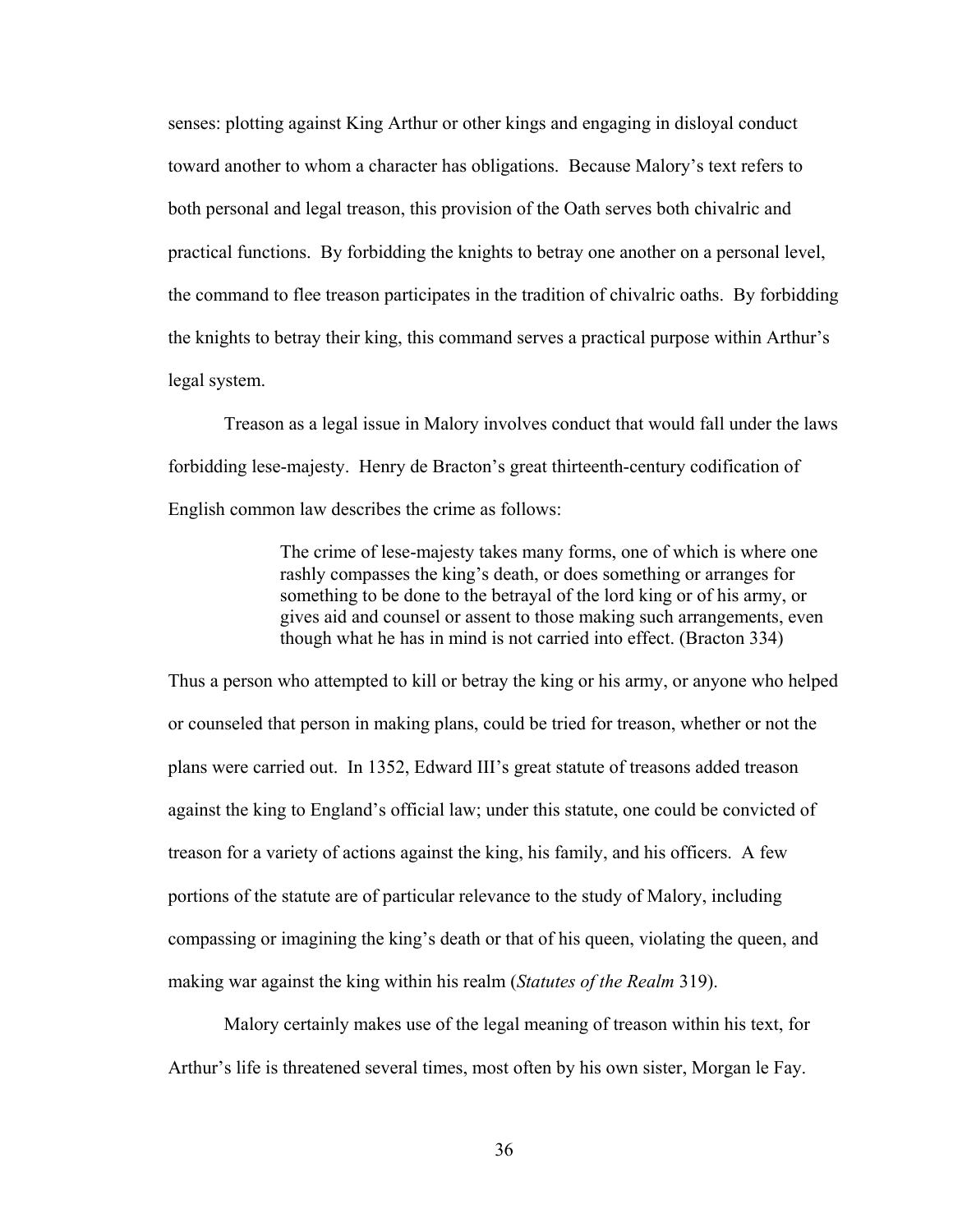Morgan tries to kill Arthur twice, once by tricking him into fighting Accolon with a false Excalibur while his opponent uses the real one  $(1.140 - 46)$ , and then again by sending him a poisoned mantle that burns the wearer, in this case the young woman who brought Arthur the gift, to coals (I.157 - 58). Later in the *Morte Darthur*, the sorceress Aunowre tries to arrange Arthur's death because he will not have an affair with her, going so far as to pursue him with a sword herself (II.490 - 91). The text refers to Accolon and Aunowre as traitors for being part of such schemes, and Morgan's action with the mantle is termed "betrayal." All three of these plots would fall under the legal definition of treason as "[compassing] the king's death" (Bracton 334). And because violating the king's wife was named treasonous in the 1352 statute, Lancelot's affair with Guenevere is also an instance of legal treason, doubtless the most famous one in Malory's text. Of course, not all of these instances of legal treason involve a knight to whom the Oath can be expected to apply; some instances involve women, who are not charged with the Oath. However, other portions of the text make clear that legal treason is forbidden to all.

Though the above examples stand as instances of legal treason in the *Morte Darthur*, they do not represent Malory's only use of the term. Instead, treason often has a much more personal connotation. Since Arthur enjoins the knights not to commit treason while acting as a as liege lord to his sworn men, who have done homage to him immediately before, even instances of "legal" treason in Malory could be much more personal than might appear at first glance. But lese-majesty is not the only form, or even the most common form, of treason illustrated in the *Morte Darthur*. "Treason" and its analogue "traitor" are very common words in Malory's text, and the vast majority of instances do not involve Arthur. Additionally, some uses of treason indicate that kings as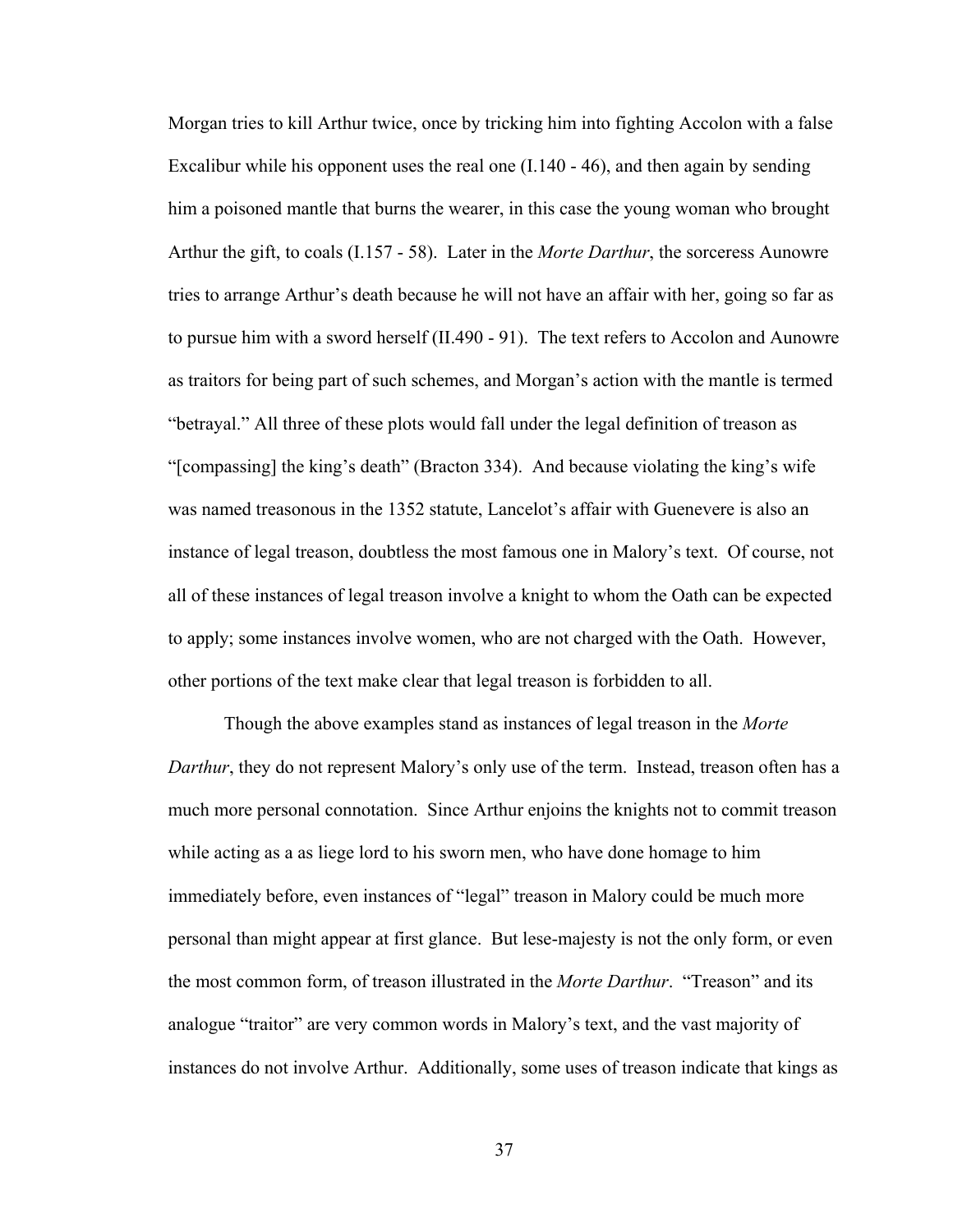well as their followers have a responsibility to avoid betrayal, for the text frequently excoriates King Mark for dealing treasonously with others who are beneath him on the social scale. *The Middle English Dictionary*'s primary definition indicates that treason could apply to disloyalty to a great number of sacred obligations, including those to sworn allies, kin, spouse, or church, but Malory does not employ all of these senses of the term. Instead Malory's personal uses of the word "treason" cluster around to two basic types of misbehavior: murder and adultery. Instances of murderous treason far outnumber those of adulterous treason. Malory frequently uses "treason" synonymously with "murder," even going so far as to write that "alle maner of murthers in tho days were called treson" (II.405.5). Since the two are so closely related, I will hold my discussion of murderous treason to the section of this chapter that discuses the Pentecostal Oath's negative injunction against murder and turn here to adulterous treason.

The two most famous adulterous pairs in the *Morte Darthur* are undoubtedly Lancelot and Guinevere and Tristram and Isode. Tristram and Isode's affair is openly known by all characters in the story; Tristram is even tried for treason by Mark and some of his barons after Sir Andret captures him naked in bed with Isode in Mark's own court  $(1.431.1 - 11)$ . Lancelot and Guinevere's affair bears the stigma of being one of the causes of the fall of the kingdom. R. M. Lumiansky claims that no legal treason is actually committed between the two early on; Lancelot loves the queen from "The Tale of Lancelot," but their relationship grows throughout the text, finally becoming adulterous, and thus legally treasonous, at some undetermined point  $(94 – 96)$ . However, in the world of the *Morte Darthur*, a physical relationship is not required for a claim of adulterous treason. Mark once attacks Tristram, calling him a "'false traytowre,'" for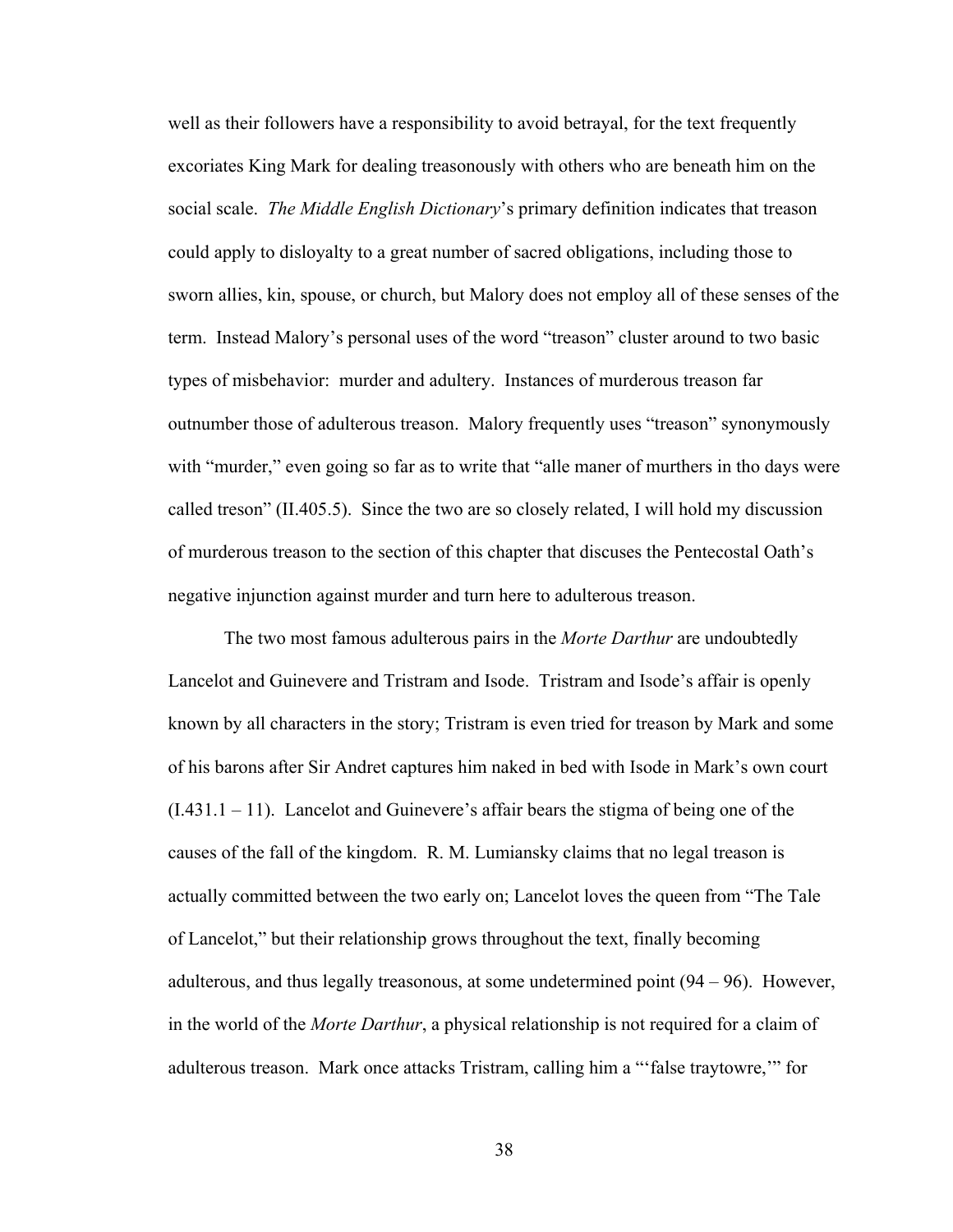speaking to Isode in a window  $(1.426.12 - 15)$ . In another instance, Tristram accuses Isode and Kayhidius,<sup>7</sup> his brother-in-law, of treason merely for exchanging letters (II.493) – 94). Apparently, all that is required for adulterous treason is some type of display of affection, or even pity, between a knight and another knight's lady.

Why should treason in the personal sense apply to two such seemingly different betrayals as murder and adultery? Both are in essence crimes against the victim's identity: murder blots him out, and adultery threatens his posterity. In order to preserve peace among his knights, Arthur must make it possible for them to gain worship, either through their own personal deeds or through the family connections that make up such an important part of the *Morte Darthur*. A knight who dies through treasonous action is killed ignobly, without any opportunity to earn renown in his death—and of course all future opportunities for worship are immediately cut off. Where adultery is concerned, a knight who steals his fellow's lady threatens his possibility for legitimate offspring, which threatens the worship those offspring might have brought to the family name through their deeds. Because interpersonal treason strikes at the very heart of a knight's identity by damaging his ability to gain worship, Arthur cannot condone it in his kingdom. The Oath's prohibition of both legal and interpersonal treason is thus a wise decision on Arthur's part.

The second positive injunction of Malory's Pentecostal Oath is the command "to gyff mercy unto hym that askith mercy"  $(1.120.18 - 19)$ . Like "treason," "mercy" is a

 $\overline{\phantom{a}}$  $\frac{7}{1}$  The Winchester scribe was apparently unconcerned with consistent spelling for the names of many of Malory's characters, so choosing the appropriate spelling for these names is a frustrating task. However, a choice must be made, and in order to provide consistency across the chapters of my study and provide easy reference for readers, I will follow Vinaver's index of proper names (III.1665 – 1701), using the spelling he lists as primary for each name.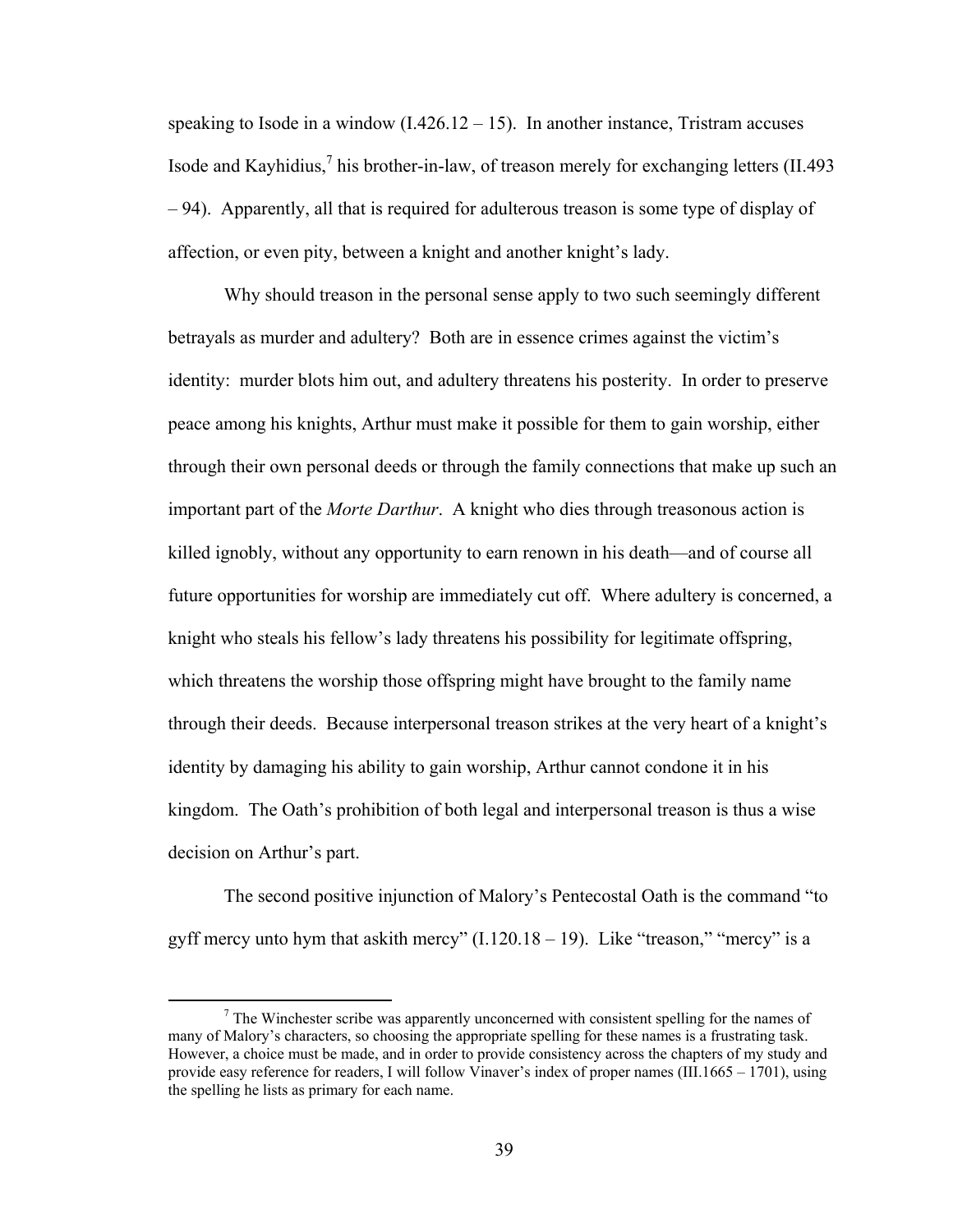word that features prominently in the text of the *Morte Darthur*. And again like "treason," "mercy" appears in the text in more than one sense. The word has two primary senses in Malory, for the characters use it both to seek forgiveness when they have trespassed and to save their lives when they lose a battle $8$ . The Pentecostal Oath merely says that knights should grant mercy when asked, without specifying a particular kind of mercy, so one may assume that both types are included under this injunction. Knights should forgive those who ask for forgiveness, as Arthur does even before his knighting when the barons "cryed Arthur mercy . . . and Arthur foryaf hem" for the delay over his coronation  $(1.16.16 - 17)$ . Knights should also spare the lives of those they yield to them in battle, as Sir Torre does for Sir Phelot and Sir Petipace at the beginning of his first quest  $(I.109.24 - 36)$ .

The examples given above both occur *before* Arthur institutes the Pentecostal Oath, which indicates the importance and the universality of the requirement to give mercy. Gaheris emphasizes the vital nature of mercy in the life of a knight after he upbraids Gawain for killing Blamoure of the Maryse's wife, saying "'ye sholde gyff mercy unto them that aske mercy, for a knight without mercy ys without worship'"  $(1.106.23 - 25)$ . The requirement to give mercy is codified very shortly afterward within the Pentecostal Oath as one of the specific behavioral requirements of Arthur's knights. Near the end of the text, Arthur again emphasizes the importance of mercy for a knight at the close of the great tournament that he holds at Candlemass, saying "he that ys of no worship and medelyth with cowardice never shall he shew jantilnes nor no maner of

 $\frac{1}{8}$  $8$  Though these senses are similar, they are not exactly the same, for a knight may extend mercy to an opponent in battle by not killing him without actually forgiving him of his deeds. Such is the case when Lancelot grudgingly provides mercy to Mark before fetching him back to Arthur's court; he does not kill him, but he remains angry with him nonetheless (II.594).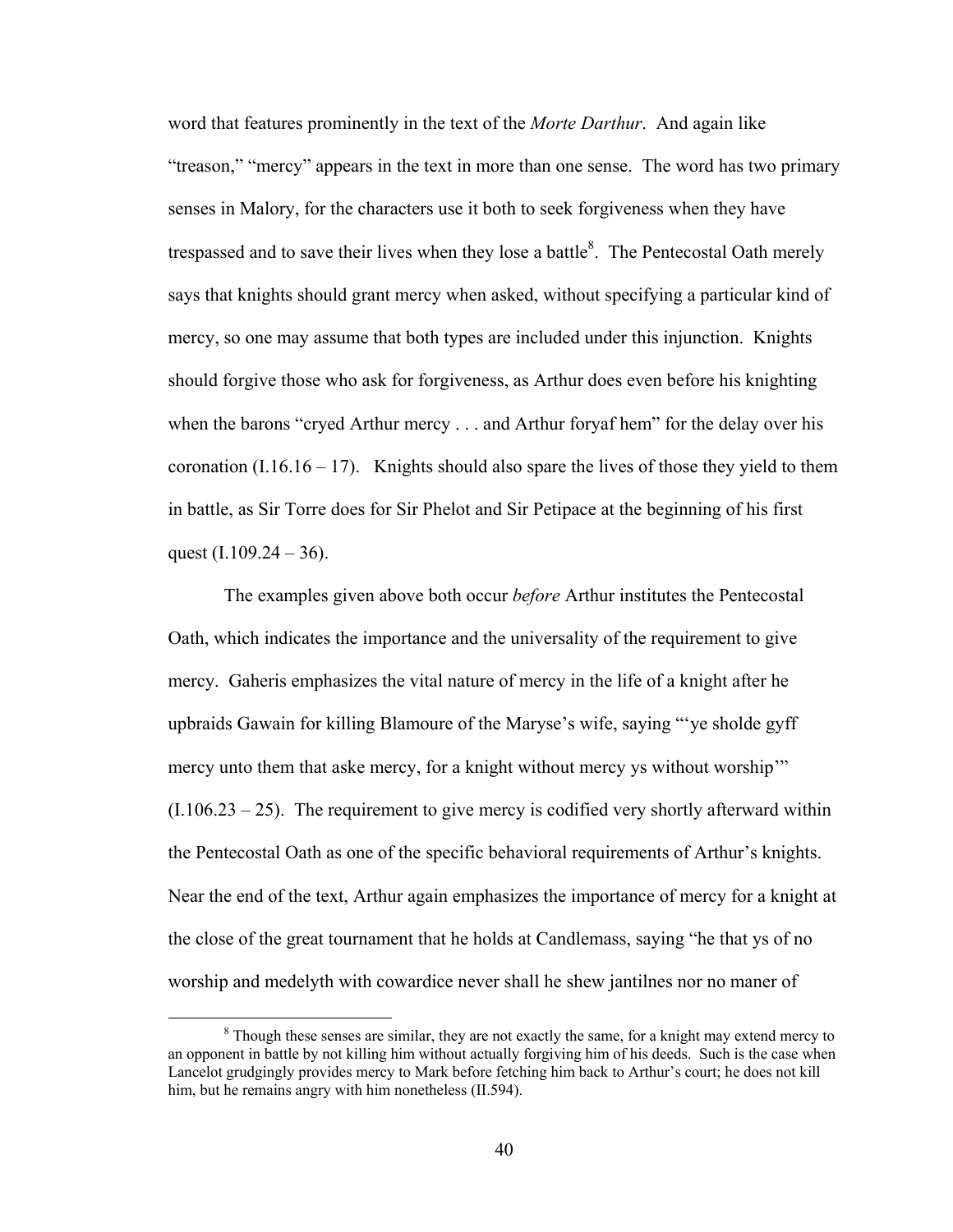goodnes where he seeth a man in daungere, for than woll a cowarde never shew mercy"  $(III.1114.24 - 27)$ . Willingness to grant mercy is thus tied to the very essence of knighthood, for it is required both to win worship and to prove bravery.

Felicia Ackerman is one of the few Malorians who deals with the Pentecostal Oath's mercy clause at length. She demonstrates that this clause shares several parallels with another of the Oath's positive injunctions: the ladies' clause. Chief among these parallels is her claim that both parts of the Oath "deal with relations between the strong and the weak," for a victorious knight is stronger than his opponent, just as a highly trained warrior is stronger than an untrained woman; both the defeated man and the weaponless woman appear as powerless before the powerful knight (Ackerman 8). Such powerlessness can become a form of power, for the victor MUST spare the defeated, regardless of the defeated knight's character or future intentions. For example, in order to save his life Mark forces Lancelot to spare him through refusal to fight and then insincerely promises Arthur that he will make amends for his evil deeds and be accorded with Tristram (II.594 - 95). Ackerman questions the implications of this part of the Oath: "what does the mercy clause indicate: that the Arthurian community cannot anticipate the possibility of insincere promises [. . .] or that the community values mercy so highly that it is willing to take the risk?" (Ackerman 9).

Caxton's rendition of the Oath provides a possible answer to this question. In the Caxton edition, the mercy clause is phrased, "by no meane to be cruel / but to gyue mercy vnto hym that asketh mercy" (Malory, *Le Morte d'Arthur* f. f iiv). Such phrasing implies that avoiding the cruel slaying of those who cannot fight is of more import for a knight than judging the weaker person's intentions in the heat of the moment. Malory lived in a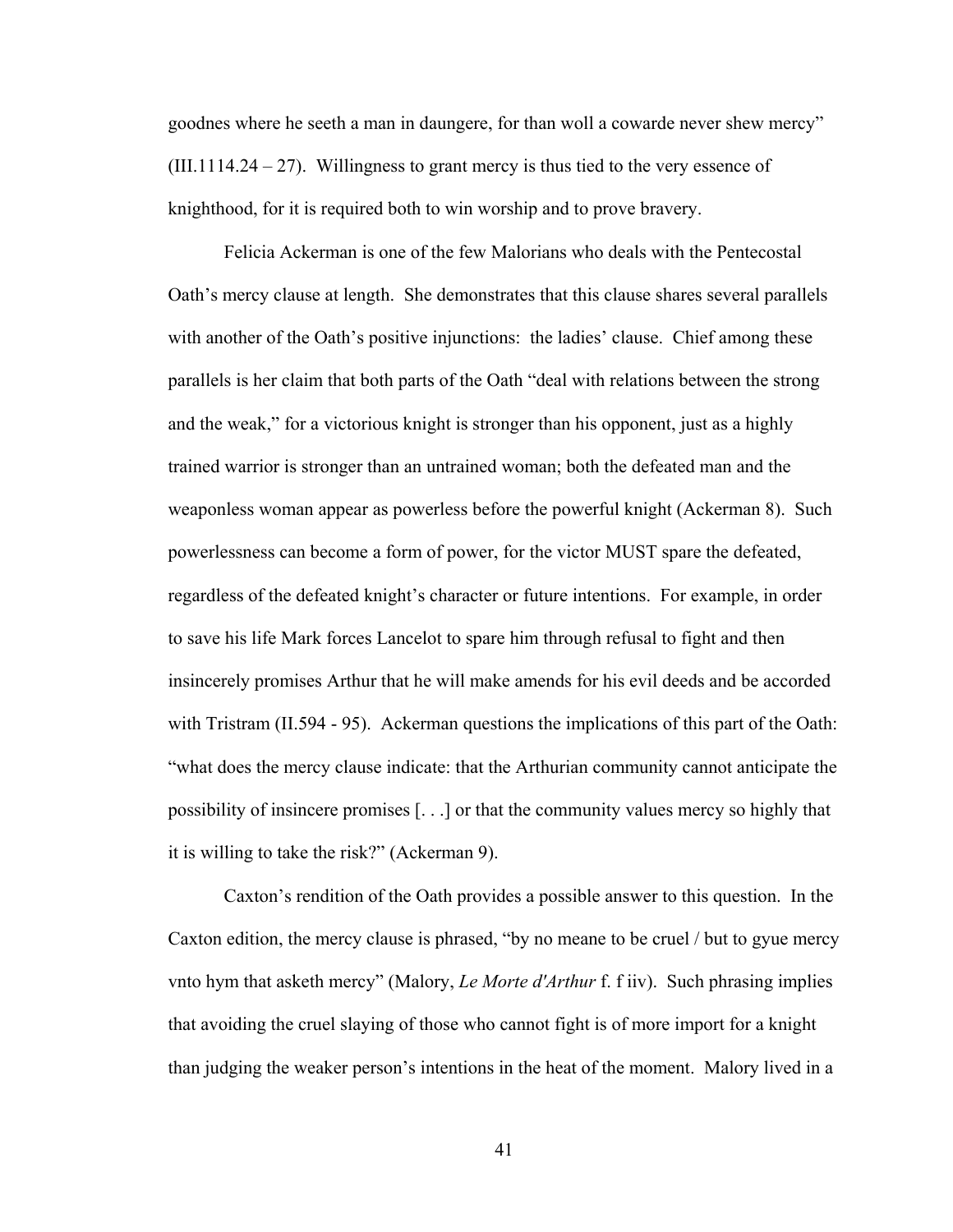time when knights were prone to take what they wanted from the weak at the point of a sword. D. Thomas Hanks, Jr. presents two fifteenth-century examples of such knights, Sir Thomas Courtenay and Sir Wiliam Stonor, who used their strength to attack the relatively defenseless, including women and sick old men, and he notes that such attacks were far from uncommon during Malory's lifetime (99 - 102). Perhaps cruel episodes like these inspired Malory to legislate against the harming of the weak in the Oath that defines Arthur's values.

As mentioned above, Arthur's desire to protect the weak extended to ladies as well as to defeated knights. In Vinaver's redaction of the Pentecostal Oath, Arthur gives his knights two positive injunctions regarding their treatment of ladies: "always to do ladyes, damesels, and jantilwomen and wydowes [socour]" and "strengthe hem in hir ryghtes" (I.120.20 - 22). The part of this ladies' clause that has received the most scholarly attention is the first section, which seems to command knights *always* to do succor, or to provide aid to, ladies, damsels, gentlewomen, and widows. This part of the Oath hews closest to the Caxton printing, which read simply "alweyes to doo ladyes / damoysels / and gentylwymmen socour vpon payne of dethe" (Malory, *Le Morte d'Arthur* f. f iiv). Dorsey Armstrong asserts that this phrasing gives power to the women within the masculine sphere of the court to the extent that the position of the knights is defined by their ladies rather than by their own strengths, so that the "masculine project of chivalry is really nothing more than knights acting in accordance with the wishes of ladies" (*Gender* 192). Felicia Ackerman agrees that because knights MUST serve ladies, the ladies whom the Oath apparently defines as powerless and unable to fight their own battles actually regain power through controlling their champions (4).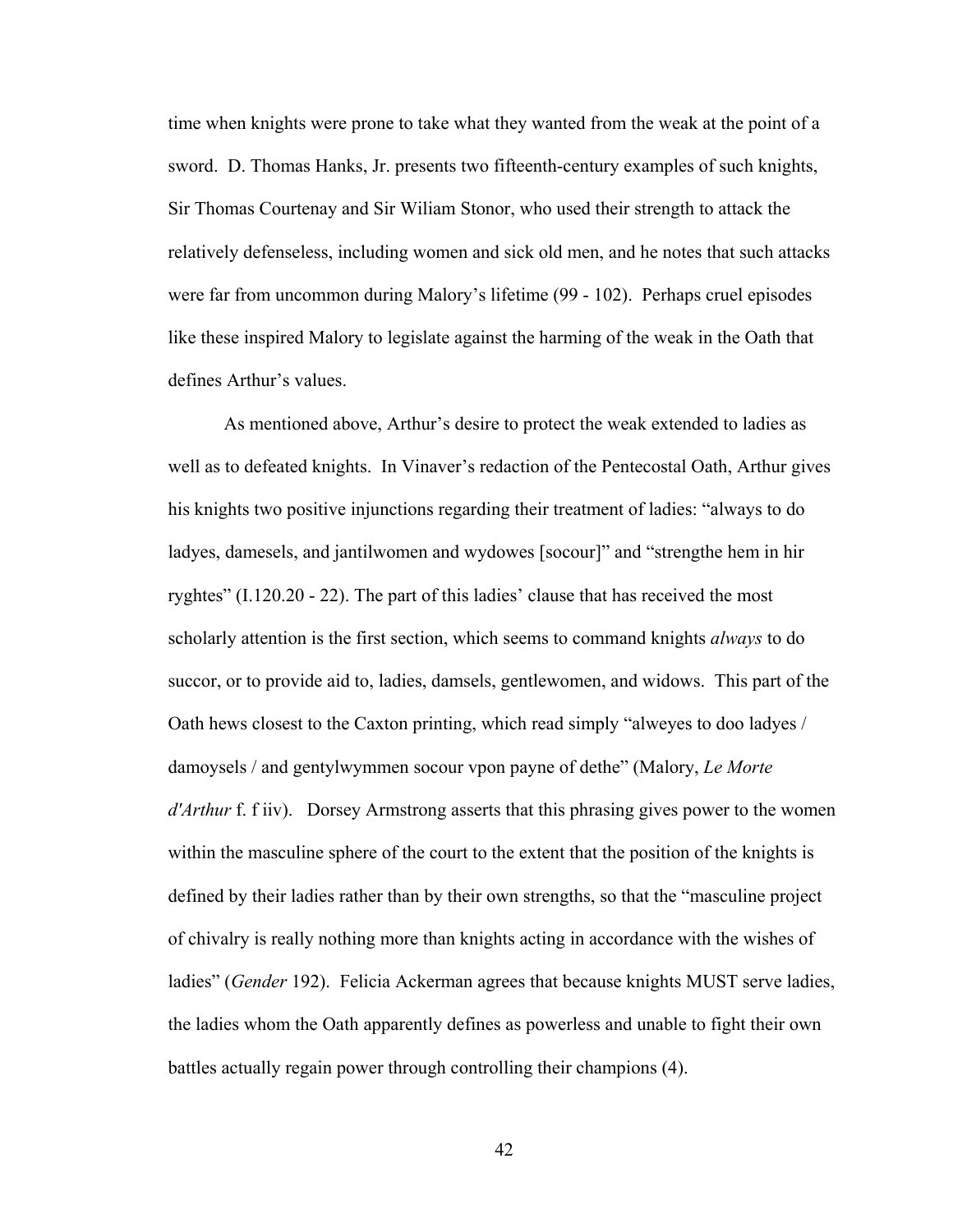These two arguments have a great deal of force. However, there is a problem with the arguments as well: they rely completely on Vinaver's redaction of the Pentecostal Oath rather than on Vinaver's sources. Indeed, scholars often use the word "succor" to describe the service knights are required to provide for ladies without ever noting that the term appears only in the Caxton version of the Oath (Armstrong, *Gender*  9; Ackerman 1). Because scholars accept Vinaver's text so fully, they use his redaction of the Oath as if it were undeniably established. But, as I noted above, the Winchester Manuscript and the Caxton printing do not agree in regard to the ladies' clause.

The Winchester version of ladies' clause reads, "and all ways to do ladyes damsels and Iantilwomen and wydowes strengthe hem in hir ryght*es* and neu*er* to enforce them vppon payne of dethe" (Malory, *The Winchester Malory* f. 44v). This section of the Winchester Manuscript is definitely flawed, and Vinaver, assuming that Winchester Scribe A omitted the word "socour," resupplied it from the Caxton text $\alpha$ . Vinaver's addition at this point seems reasonable in light of N. P. Ker's comments about Scribe A in his introduction to the Winchester Facsimile, which claims that he was not always careful about making corrections when he had erred and often appears to be "oblivious of what he had written" (Malory, *The Winchester Malory* xvii). And "Socour" fits quite well in this context; it also appears in the charge to the knights of the Bath (Way 260), and according to the *Middle English Dictionary*, "don (or "do") sucour to" was a common medieval phrase meaning "to give assistance to." However, Vinaver's

 $\frac{1}{9}$ <sup>9</sup> Vinaver discussess this emendation in the introduction to his edition as part of the explanation of his method of editing. Vinaver claims an eye-skip error caused the problem, for "the recurrence of the initial *s* in two neighbouring words—*socour strengthe*—caused the disappearance of the first" (Malory, *Works* cix - cx). In other words, the scribe saw the two "s" words in his exemplar, but brought only "strengthe" over to his copy.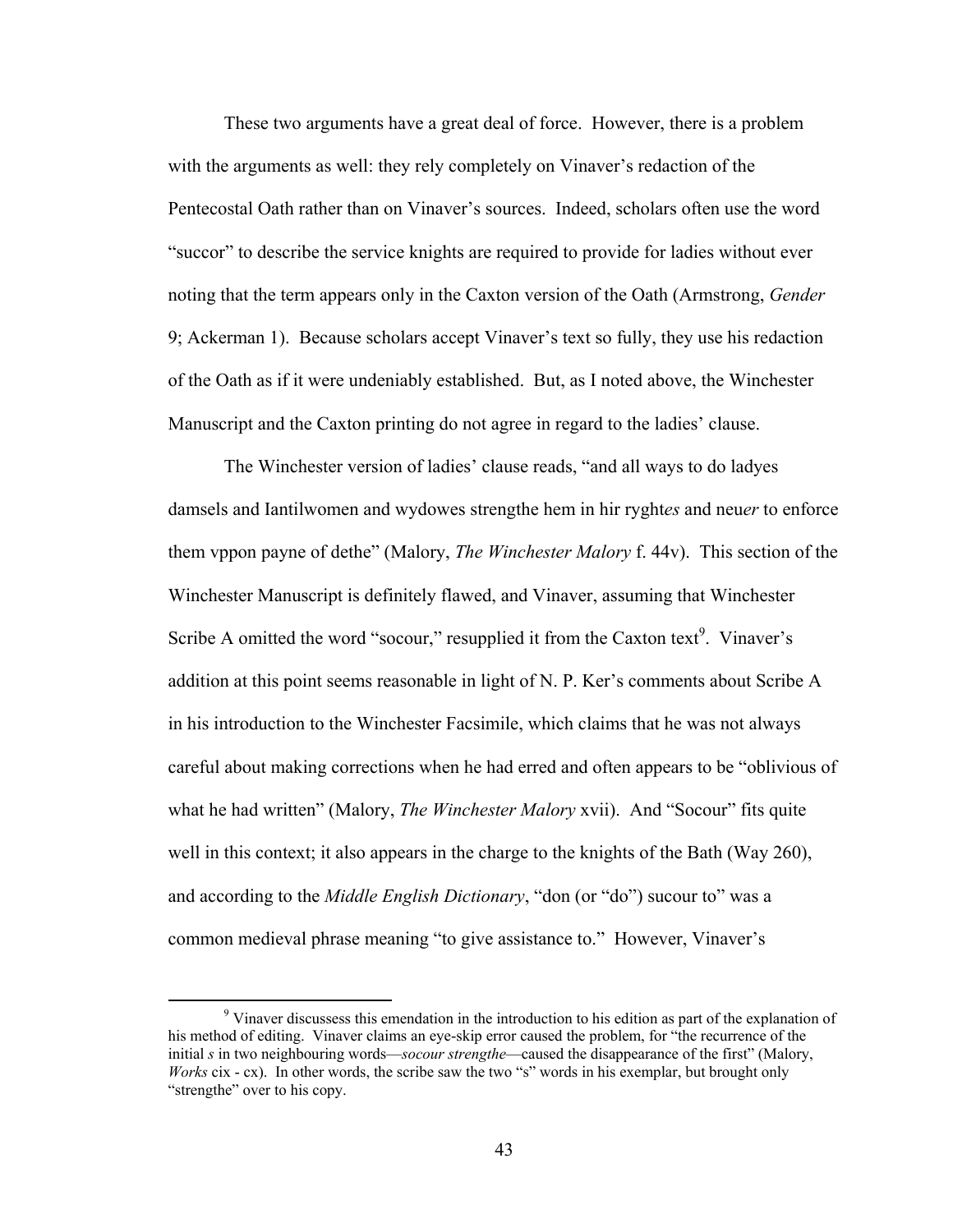alteration at this point creates a two-part stricture, for it treats the command to strengthen women in their rights, which is absent in Caxton, as a separate clause. Scholars like Ackerman and Armstrong, as noted above, tend to focus on the first of the stricture's parts and portray the *Morte Darthur*'s ladies as having almost unlimited power due to their right to succor.

Though Vinaver's claim that this error results from an eye-skip is a reasonable explanation for the problems with the text at this point, it is not the only possibility, nor is his redaction of the text unassailable. Instead, Scribe A, having written the first part of the clause up to "do" and then listed all of the types of women the knights are to help, could have seen a word beginning with "s"—probably "sucour"—and instead written "strengthe," simply miscopying the word. Conversely, "strengthe" may have been the word appearing in the scribe's exemplar, so that the knights were to "do strengthe" to the ladies. However, having forgotten the "do" before the list of women, Scribe A might have added the following "hem" to make the phrase read "strengthe hem." Such forgetfulness on the scribe's part does not seem impossible when one considers the long list that comes between "do" and the verb it is intended to intensify. If either of these suppositions is correct, this portion of the ladies' clause would include only one stricture. The positive injunction of the clause would be to aid ladies *in their rights*. It seems unlikely that Arthur would require knights to do whatever ladies ask, for some women might ask knights to behave in ways contrary to knighthood or justice. Instead, the Oath phrased as I suggest would require the knights to aid women only in their rights, including defending them against oppressive men and regaining lands for those who are dispossessed.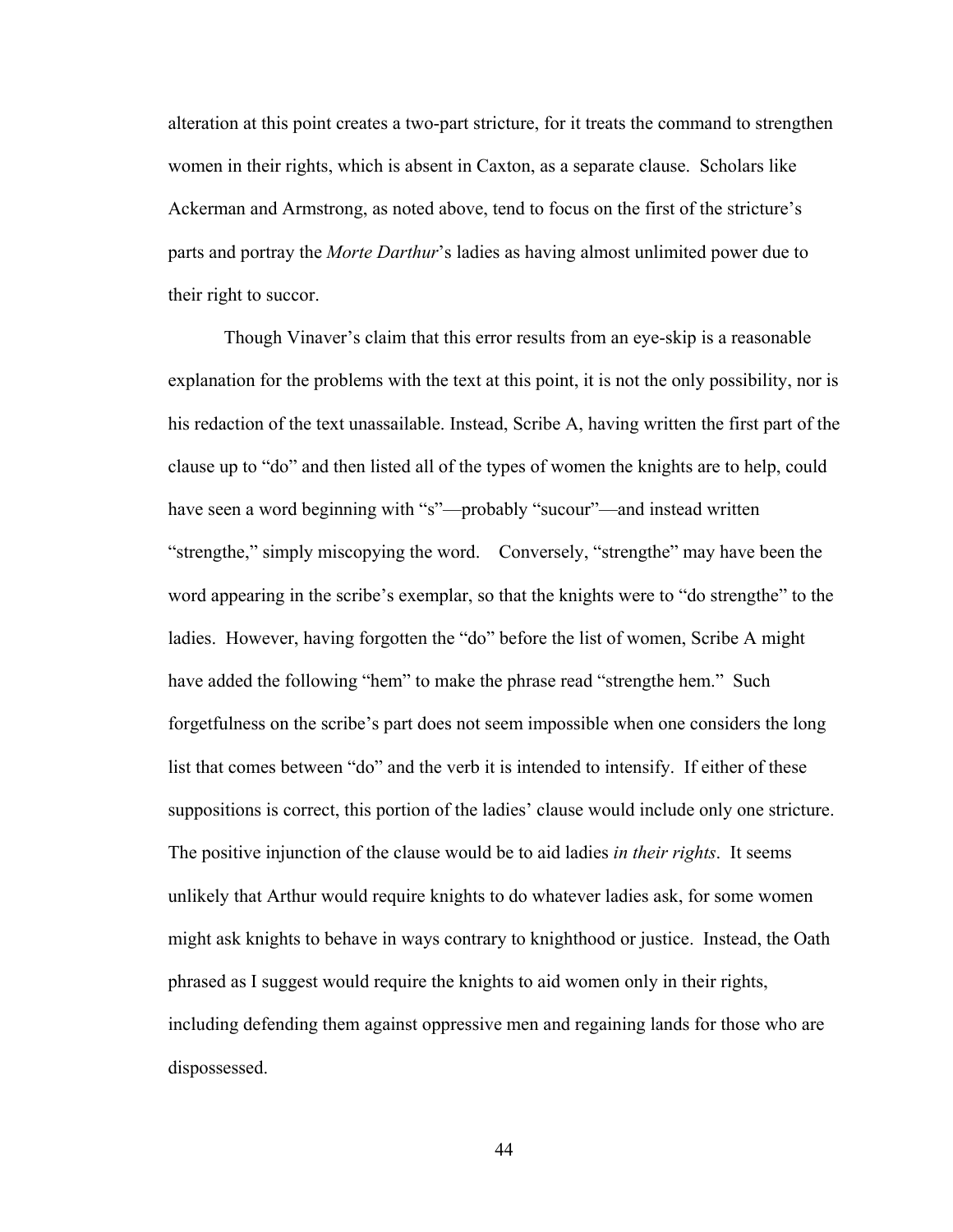In fact, helping women to regain their rights is exactly what the knights do for women throughout the *Morte Darthur*. Early in the text, Gareth defeats the Red Knight of the Red Lands in order to free the Lady Lyones, whom he has trapped in a tower (I.321 - 24). During the Grail Quest, Sir Bors fights a battle to prove a lady's right to her lands (II.957 - 60) and almost immediately after rescues a lady from kidnappers, even though his brother is also in danger at the time (II.960 - 61). When virtuous knights in Malory's *Morte Darthur* fight for ladies, they generally do so in a righteous cause. Those knights who fight for ladies unjustly, as Accolon does when he helps Morgan le Fay in her attempt to kill King Arthur (I.145 - 46), often suffer defeat or death.

In balance to its three positive injunctions, the Winchester version of the Pentecostal Oath also includes three negative injunctions that instruct knights about behavior they should avoid. The Round Table knights are never to commit murder or outrage, never to enforce women, and not to take up battles in a wrongful quarrel. While the positive injunctions of the Oath, except in some meanings of "treason," lead the knights toward the chivalric virtues of loyalty, service to women, and mercy, these negative injunctions sternly order the knights away from criminal behavior. Murder and rape are clearly criminal activities and were both felonies in fifteenth-century England (Kelly, "Royal Policy" 56). Furthermore, because combat is so often used to settle legal disputes and even to determine guilt or innocence in the *Morte Darthur*, battling only for rightful causes can also deal with legal issues in addition to, or even rather than, chivalry.

The first of the Winchester Oath's negative injunctions is the command "never to do outerage nothir mourthir" (I.120.17). Though the two might appear to be separate actions—after all, the text gives them two separate names—they are more alike than the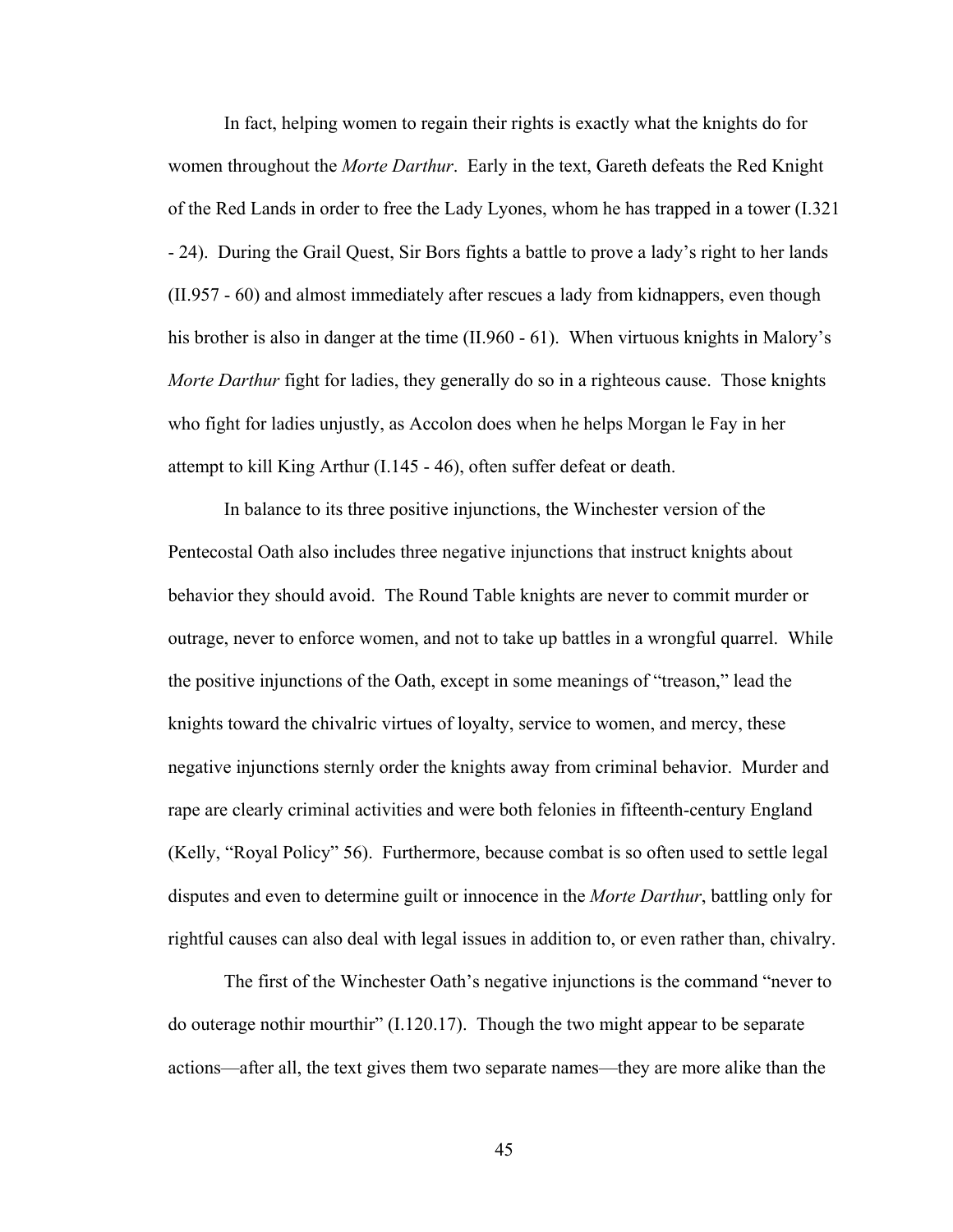first glance would reveal. Outrage is not mentioned often in the text, but in almost every case it is closely connected to murder. For example, during Torre's quest after the white brachet, a lady requests a boon from him—the execution of the knight Abellyus, about whom she says, "'he ys the moste outerageous knyght that lyvith, and the grettist murtherer'" (I.112.22 - 23). Another evil knight, Sir Malagryne, after battling with Alexander the Orphan at the behest of Morgan le Fay, admits that he has committed this error, saying, "by outerage [and] orgulyte of myselff I have slayne other ten knyghtes" (II.641.12 - 13). And finally, in attempting to dissuade Sir Percival from fighting with a dangerous knight, his aunt says, "'I se well ye have grete wyll to be slayne, as youre fadir was thorow outerageousnes slayne'" (II.905.23 - 24). The *Middle English Dictionary* defines outrage, in part, as "wicked, egregious" and outrageous as "flagrantly evil, wicked, culpable; violent, murderous." Malory plainly has such meanings in mind for his use of the term outrage and its variants, which in his text always relate to shameful killing, or murder.

Murder itself would seem to be an obvious crime. However, though some people today term even the killing of animals for food "murder," the medieval view was different. In a world where war is common and jousting is the most popular sport, murder is more than simply killing—a knight who dies in a tournament or in a regular battle between two knights has not been murdered, merely killed. Launcelot, Arthur's best knight, kills any number of people, including unarmed commoners who stand in his way (III.1126.23 - 25, III.1127.28 - 29), yet Launcelot is never called a murderer, even after his disastrous accidental slaying of Gaherys and Gareth. The name of murderer, and its close relative "destroyer of good knights," is reserved for a certain few within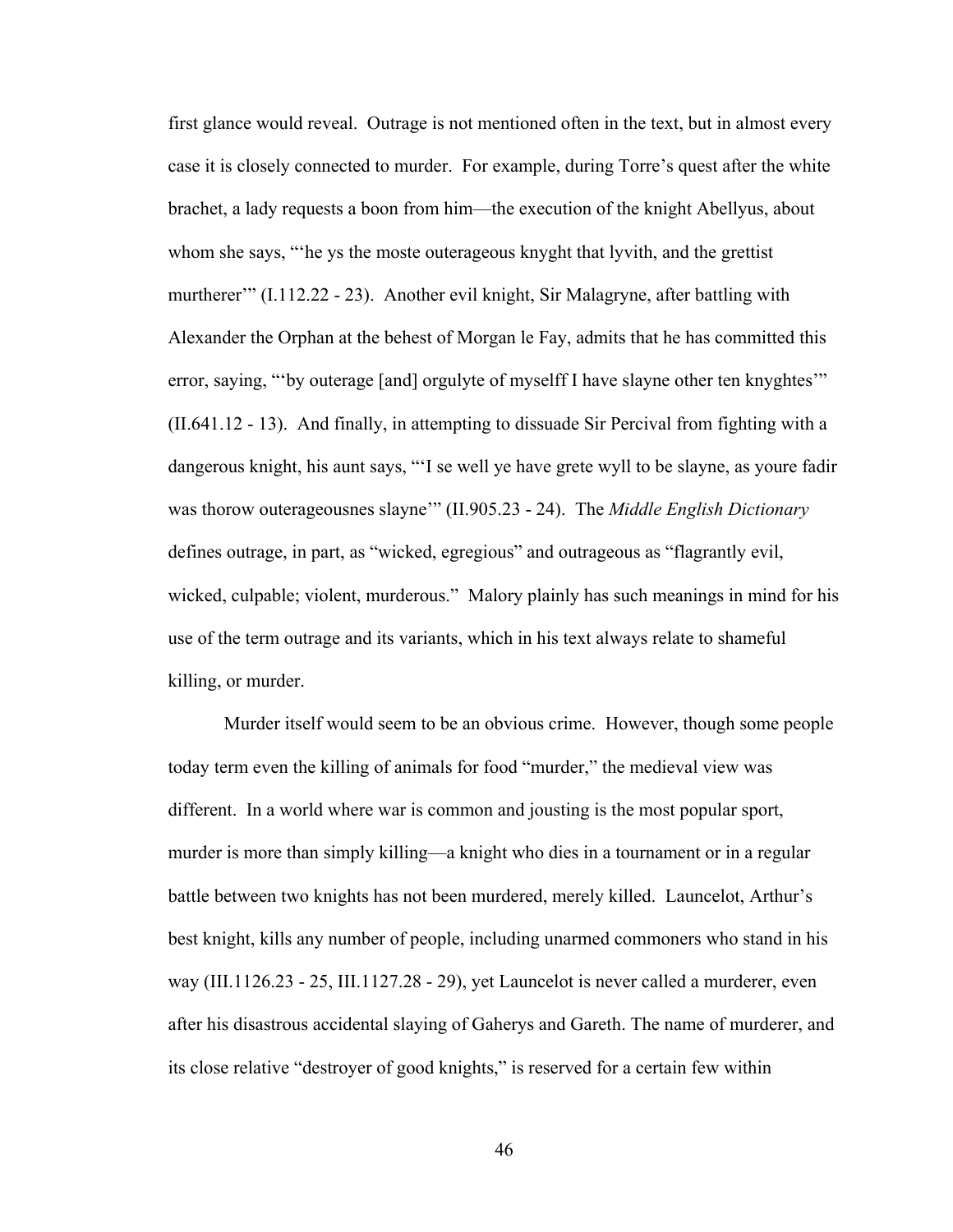Malory's text, including Mark, Gawain and his brothers (with the exception of Gareth), and Sir Breunis Sans Pité.

Unfortunately, contemporary sources are not of much help in defining the Malorian concept of murder. Henry de Bracton defines murder as killing committed in secret by someone of unknown identity (379), a situation that does not apply to murderous killings in Malory's text. Bracton would term most of the killings in Malory's text homicides, or killings performed openly in the presence of witnesses (378), but Malory makes no such distinction of terms. Instead, Malory's murderers are widely reputed to be murderers; in fact, the descriptive "murderer" outnumbers the instances of "murder" in the *Morte Darthur*.<sup>10</sup> And *The Statutes of the Realm*, while specifying the method of trial for murder and the fines involved, does not define murder itself. Another difficulty in establishing Malory's definition of "murder" comes from his varying uses of the term. For example, when King Mark stabs his brother Bodwyne while he is unarmed and unsuspecting (II.634.10 - 11), Malory does not use the word "murder" to describe the killing, even though the slaying of Bodwine differs little, if any, from other acts that Malory does term murders. Malory also uses the word in a few instances where it seems completely unwarranted. For example, the Lady of the Lake says that Ettarde is murdering Pelleas by refusing him her love (I.172.2). Even stranger is the accusation of Tristram's mother, who claims that Tristram has murdered her when she is dying as the result of a hard labor in the forest (I.372.20 - 21). Establishing exactly what Malory means by "murder" in the Pentecostal Oath is indeed complex.

<sup>&</sup>lt;sup>10</sup> According to Kato's *A Concordance to the Works of Sir Thomas Malory*, the various spellings of "murder" and "murdered" occur nine times, while the variants of the word "murderer" occur eleven times (828).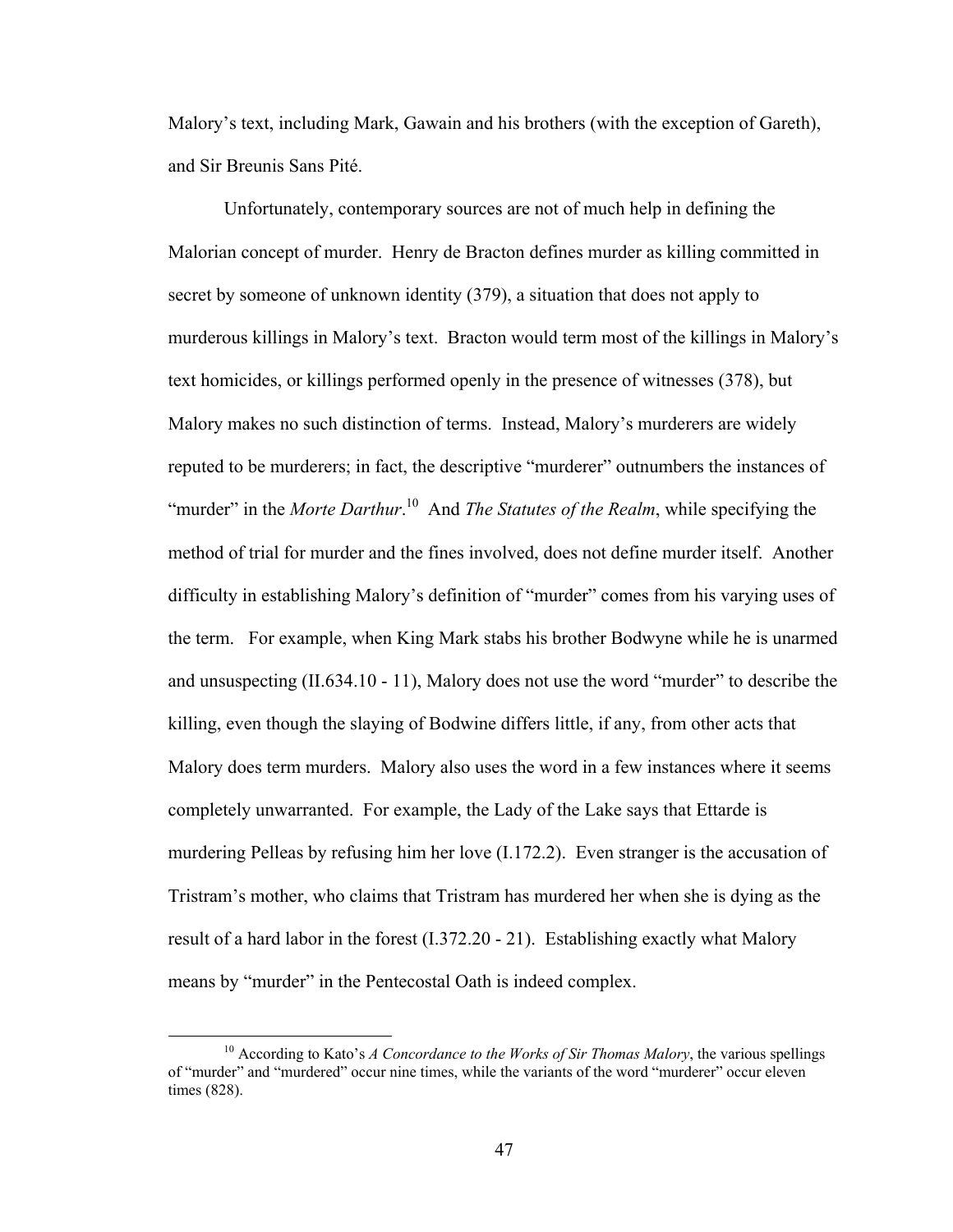One can draw closer to Malory's intention for the injunction against murder in the Oath by examining other portions of the text. The killings Malory terms murder appear to be those in which a victim of equal class is unable to defend himself adequately or is unaware of his danger. Murder thus involves some level of betrayal, which allows Malory to conflate murder with treason, his preferred term for shameful killing. Malory states plainly that "alle maner of murthers in tho dayse were called treson" (I.405.5); later, he again writes that "the custom was such at that tyme that all maner of [s]hamefull deth was called treson" (II.1050.2 - 3). He applies the term "treason" to various murders and attempted murders throughout the text, including the hawk trick played on Sir Launcelot by Phelot and his wife (I.283.15) and Mark's schemes against any number of people, including Tristram, Alexander, and his brother Bodwine. And when Mador de la Porte accuses Guinevere in his brother Sir Patryse's death, the charge is treason rather than murder (II.1050.2). The act of treasonous killing on which Malory focuses the most attention is the slaying of Sir Lamorak by Sir Gawain and his brothers. Malory refers to Lamorak's death as treason more than once in the text (II.699.28, II.716.15), and after hearing Palomydes' description of the killing, Gareth proclaims his brothers "murtherars of good knightes" (II.699.6). Though under fifteenth-century law, treason and murder, both felonies, were separate crimes, Malory links them together in the *Morte Darthur*, possibly because in his use, both crimes involve betrayal.

The next negative injunction in the Pentecostal Oath is the command "never to enforce" women  $(I.120.22)$ .<sup>11</sup> While the medieval definition of murder, both under law

 $11$  The Caxton version of Malory's text completely omits the rape clause, perhaps because "he objected to the implication that Round Table knights could be capable of such ungentle behavior" (B.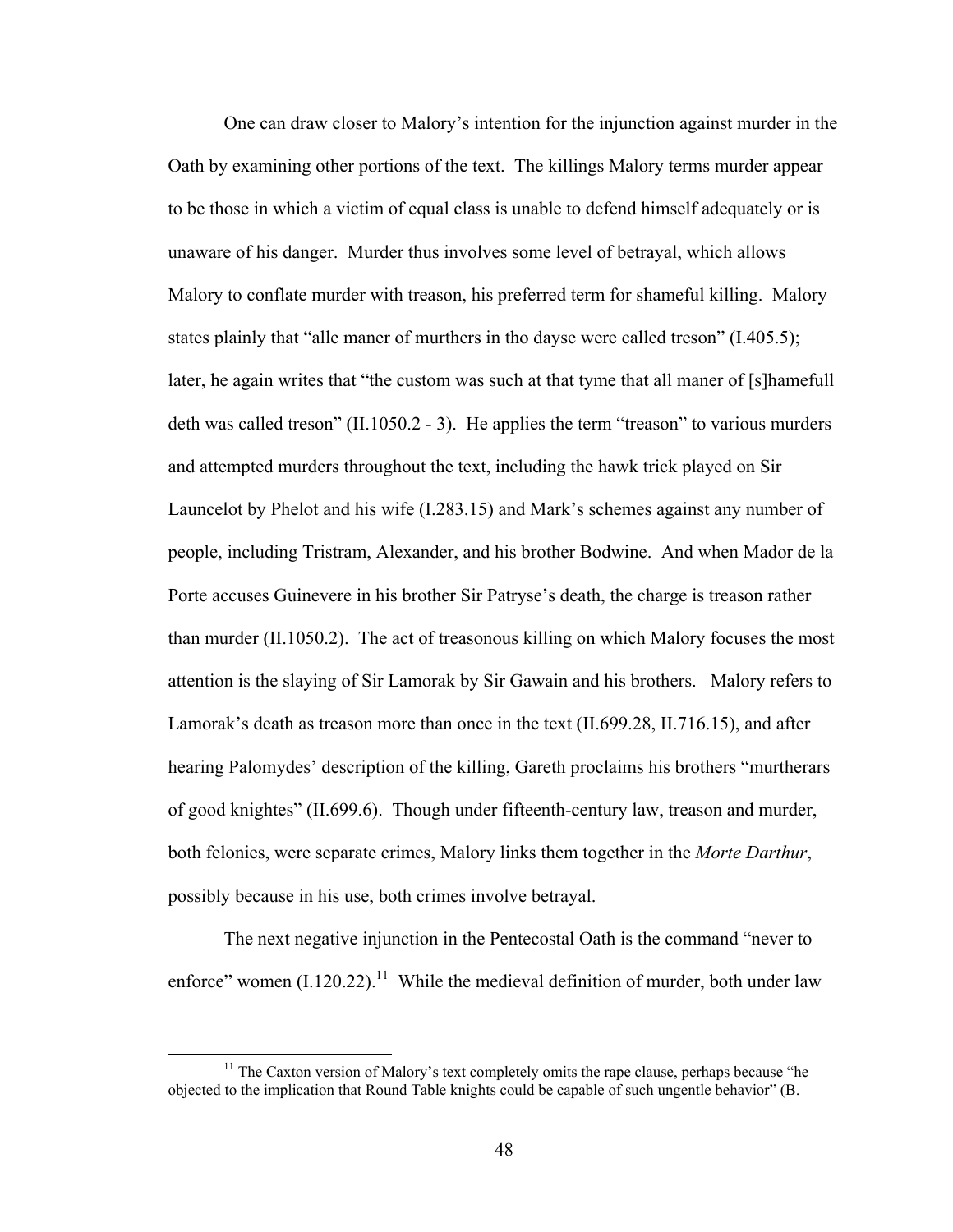and in Malory's text, is narrower than today's definition, the medieval definition of rape was broader than today's. Edward I's 1275 Statute of Westminster forbade as rape both forced sexual contact and abduction of women, saying, "the King prohibiteth that none do ravish, nor take away by force, any Maiden within Age, neither by her own consent, nor without; nor any Wife or Maiden of full Age, nor any other Woman, against her Will" (*Statutes of the Realm* 29). Malory includes examples of both types of rape in the *Morte Darthur*, and sometimes the rapes are committed by the noblest of men. For example, King Pellinor, the knight of the highest status in Arthur's court before the coming of Lancelot, fathered Sir Torre through the rape of a milkmaid, though Malory softens Pellinor's action by having the woman claim that only "half be force he had [her] maydynhode" (101.14). Though Pellinor's action may not be strictly against the Oath because of the status of the woman he assaulted (Saunders 119), for she is not a gentlewoman, it still is outside the realm of moral behavior. However, rapists in general take two forms in Malory. Some are monsters like the giant of St. Michael's Mount, whom Arthur first castrates and then kills for "forcing" a duchess  $(1.201 - 203)$ . Rapists may also be wicked knights like Sir Perys, whom Lancelot kills after learning that he "dystressis all ladyes and jantylwomen, and at the leste he robbyth them other lyeth by hem" (I.269.20 – 21). And Sir Melyagaunt commits rape in the sense of kidnapping when he takes Guinevere captive by force as she rides out maying with a dozen knights (II.1121 ff).

Kennedy 39), or perhaps because his command to help ladies or die is already so sweeping that no further explanation is necessary.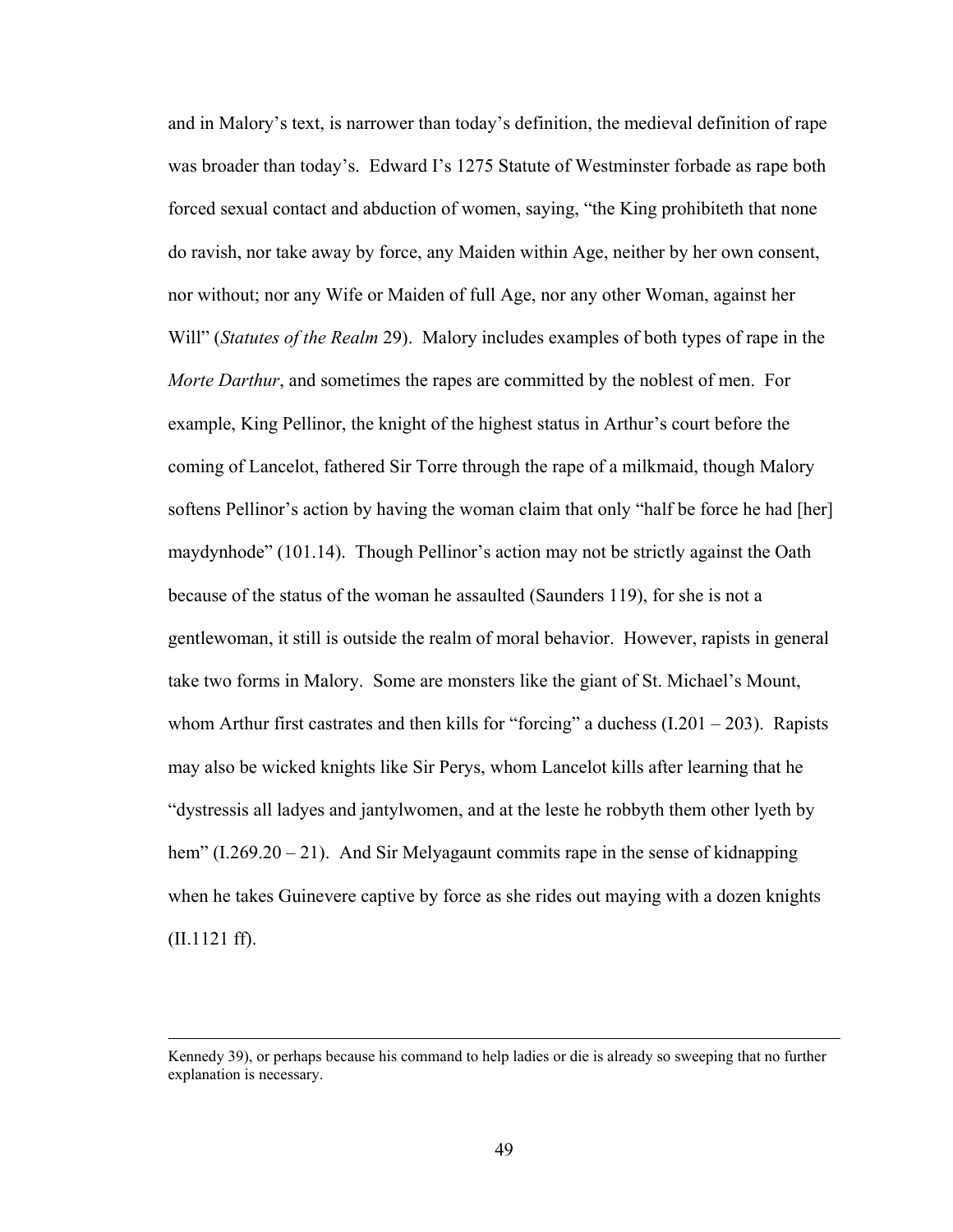Feminist scholarship has recently focused a great deal of light on this portion of the Oath and on rape in the text of the *Morte Darthur* in general. According to Dorsey Armstrong, placing the ladies' clause, including the stricture against rape, in the Pentecostal Oath serves to define women in the text as "helpless, needy, rape-able" and thus in need of the chivalric protection of knights ("Gender and the Chivalric Community" 298). What Armstrong does not acknowledge is that in Malory's world, where the men are well trained, heavily armed soldiers and the women are not, women are indeed "rape-able." Arthur's Oath acknowledges this fact, as does his command to his men at the capture of Urbyne during his Roman campaign not to "lye be no maydens ne ladyes nother no burgessis wyff that to the cite longis" (I.243.13 – 14).

Catherine Batt promotes a modern view of this crime by demonstrating that not only women are raped in the *Morte Darthur*. A great deal of her article "Malory and Rape" focuses on the rapes and attempted rapes of Lancelot. He is magically raped by Elaine, and various women including Hallewes the Sorcerer and Morgan le Fay's company of queens attempt to force him into sexual relations with them (Batt 91). Batt's allegations are certainly true, for Elaine does magically lure Lancelot into her bed, and Morgan kidnaps him for the purposes of sex. However, in Malory these activities are never termed rape. As Armstrong demonstrates, Malory's work lacks "a parallel code designed to regulate feminine behavior" in the way that the Oath regulates male behavior ("Gender" 303). Though the behavior of the women in question may be morally wrong, there is no legal or contractual prohibition of that behavior in Malory's text. Armstrong's analysis of the Oath also posits that rape implies vulnerability, something Malory certainly would not attribute to his great hero. In his handling of the scenes in which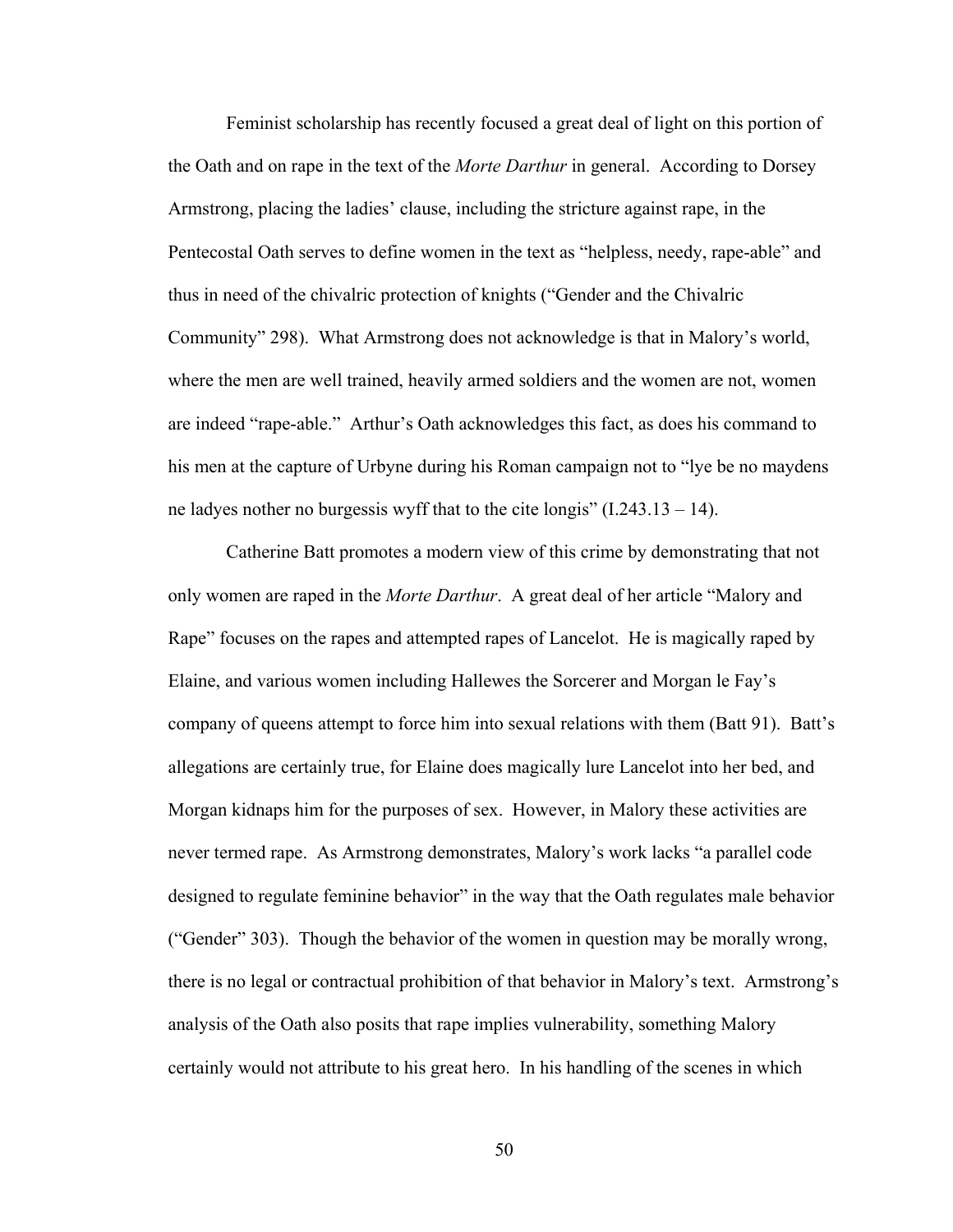Lancelot's virtue is threatened, Malory tends to leave the freedom of choice with Lancelot. The four queens can imprison him and tell him they will never let him go unless he consents to accept one of them as paramour  $(1.257 - 258)$ , but he may still choose to remain a prisoner rather than give in; one doubts that Torre's mother or the duchess of Brittany had any such option. And though Elaine does succeed in conceiving a son by Lancelot through her disguise, that son is the perfect Galahad, a result in which the end seems to justify the means. In Malory, as in medieval law, rape is a crime of men against women, one Arthur sternly orders his knights to avoid.

The final negative injunction of the Pentecostal Oath is the order to "take no batayles in a wrongefull quarrel for no love ne for no worldis goodis"  $(1.120.23 - 24)$ . Vinaver's edition of the Oath follows the Winchester Manuscript exactly at this point, but Caxton's amendment of this section to read that knights should not take of wrongful battles for "lawe" instead of for love is quite instructive. Battle in the middle ages could be a way for a man to prove his prowess or for an army to win a war, but it was also used as a tool of the legal system. Though trial by combat had fallen into disuse when Malory was writing the *Morte Darthur*, it had been used in England since the Norman invasion, and "the ideas on which it was founded seem to have had a more vigorous life in imaginative literature than in historical actuality" (Mann 334). Though trial by combat had fallen into disuse by the fifteenth century, the memory of this method of determining justice was still available for Malory to use in Logres.

According to Jacqueline Stuhmiller, there were two basic types of trials by combat in the Middle Ages, "the 'duel of law' and the 'duel of chivalry'" (428). The duel of law was used in trying civil disputes between commoners, including disputes over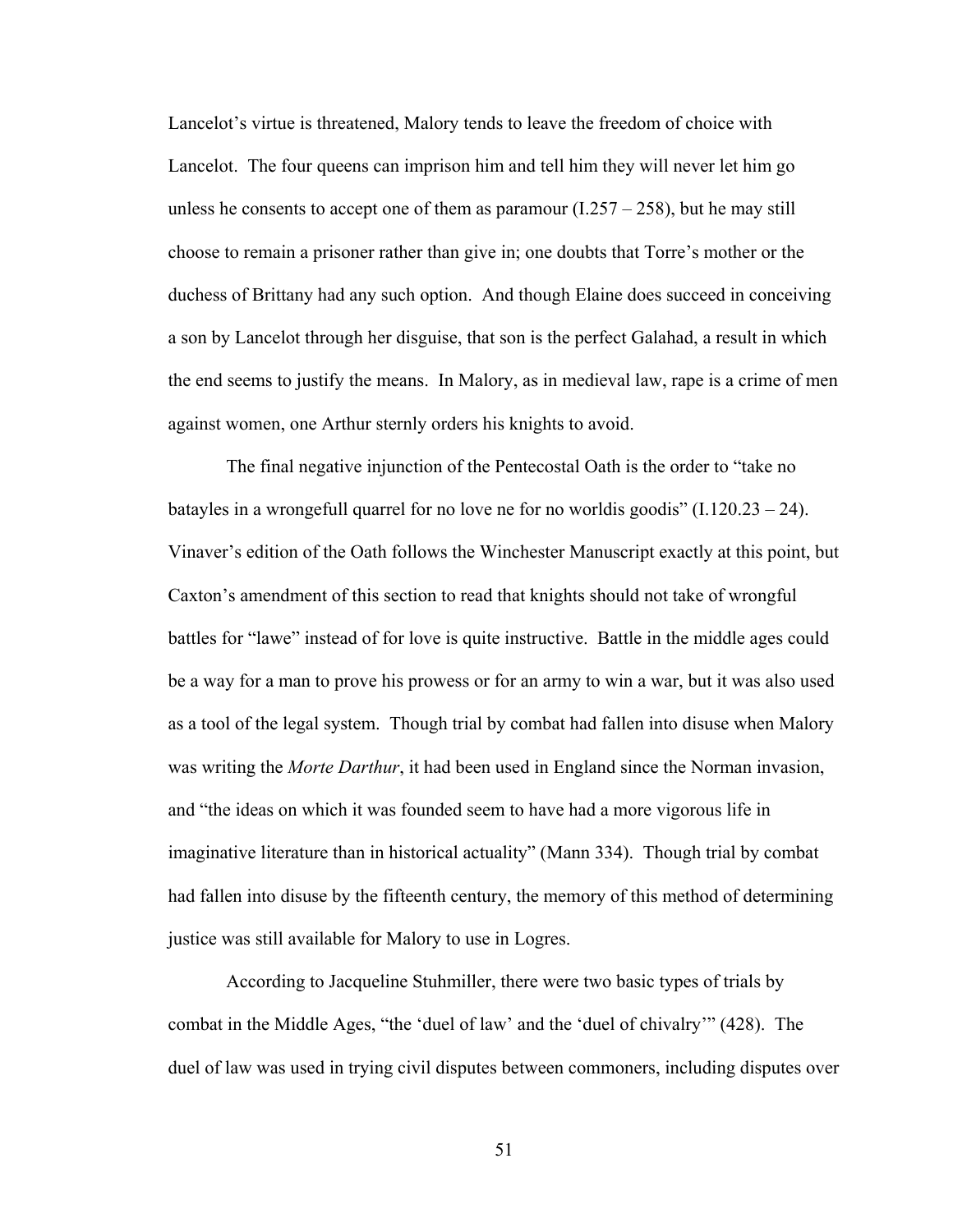land; the duel of chivalry was used to settle treason cases involving members of the aristocracy (Stuhmiller 428 - 29). These historical categories do not apply well in Malory, for all of his judicial battles involve knights, whether they are fighting to prove land rights or the guilt or innocence of a possible criminal. Malorian trials by battle are also less elaborate and formal than those that were held in the medieval period, involving action rather than religious vigils or elaborate oaths. Despite its differences from historical trial by battle, Malorian legal combat is a prominent feature of the *Morte Darthur*. Malory's choice to include the prohibition of wrongful battle in the Pentecostal Oath indicates the importance he attaches to this method of determining justice. Beverly Kennedy asserts that "trial by battle is the only judicial process in King Arthur's realm" (39), and while this assertion does ignore the occasional trial by the barons or summary judgment, it is on the whole correct. Arthur and his knights make extensive use of trial by combat. For example, it is through a judicial combat with Prydam le Noyre, another lady's champion, that Bors proves a lady's right to her land (II.956 - 960). Later in the *Morte Darthur*, Lancelot enters a judicial combat to clear Guinevere's name when she is wrongfully accused of the murder of Sir Patryse (II.1056 - 58).

Arthur relies heavily on trial by battle, and Malory's text demonstrates one reason why: tradition proclaimed that it allowed God to determine guilt and innocence. As Mellyagaunce says when Lancelot offers him battle to prove that Guinevere is innocent of adultery with a wounded knight, "yet shulde ye be avysed to do batayle in a wronge quarrel, for God woll have a stroke in every batayle" (III.1133.27 - 28). However, though Malory's characters may invoke God before such battles, the text presents a more complex attitude toward them than this one quotation would represent. In the battle that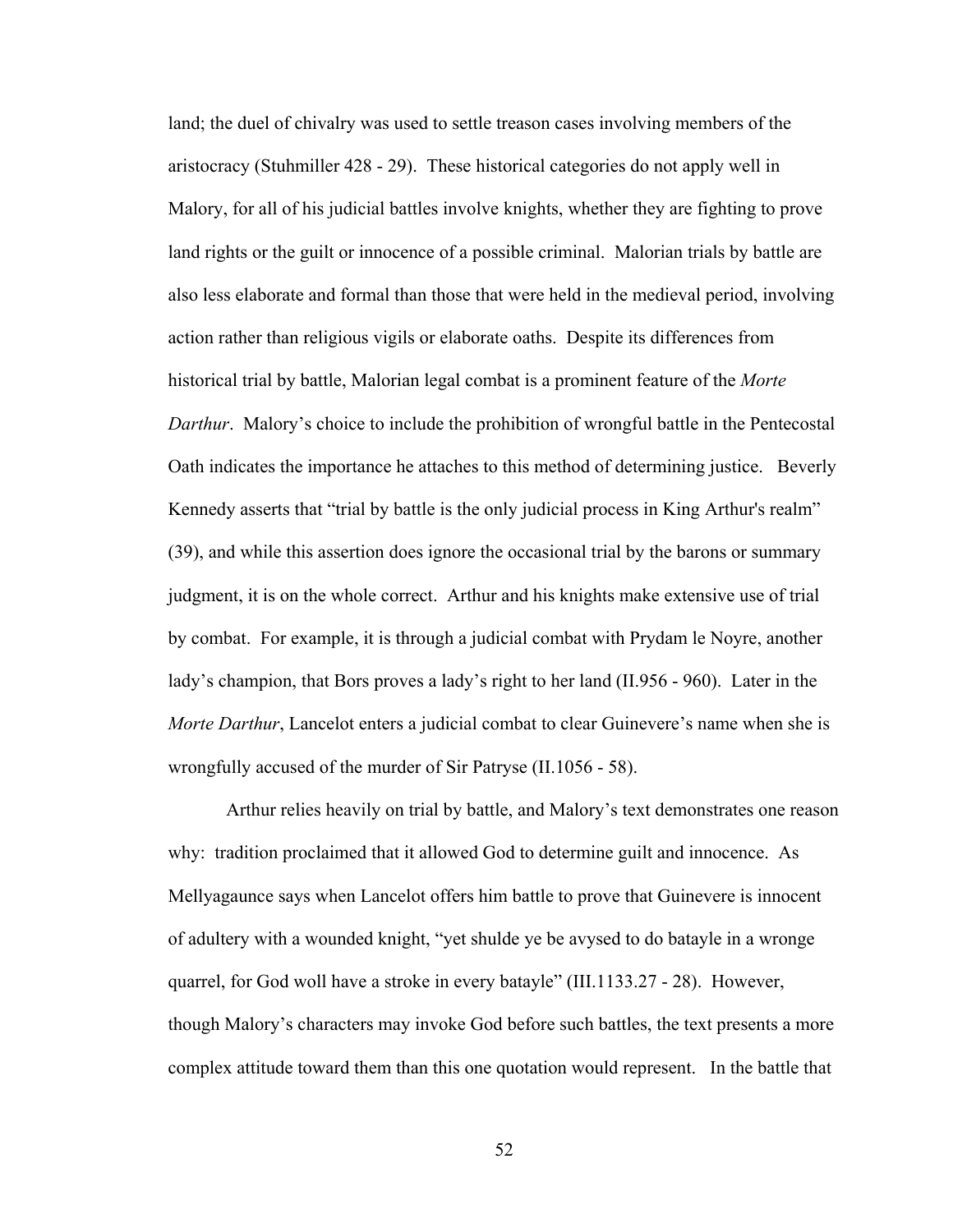follows, Lancelot defeats Mellyagaunce and thus proves Guinevere's innocence, but it is only a technical innocence, for the defense applies only to treasonous adultery with one of the ten knights who were lying wounded in her chamber. In fact, Guinevere is guilty of adultery with her champion himself. The *Morte Darthur* does not present a world in which right always prevails in judicial trials. Despite the claim that God will intervene, the stronger knight generally prevails, even if he fights on the wrong side. Though many scholars have proclaimed trial by combat an effective means of providing justice in Arthur's kingdom, Stuhmiller asserts that it actually "[results] in a demonstrably just verdict less than half the time, even worse than what pure chance would predict" (434). Doubtless this is why Arthur charges his men to avoid battle in a wrongful quarrel, for to deliberately espouse the wrong is to pervert justice.

The Pentecostal Oath is the primary behavioral guide for the Round Table knights presented in the *Morte Darthur*. Its mix of chivalric and legal provisions has created some debate, for some scholars have seen it as a code of chivalry, while others view it as a contract between Arthur and his knights. However, these two viewpoints are not mutually exclusive. The chivalry Malory would have known in the fifteenth century under so-called bastard feudalism was different from the chivalry in French romance, and the Pentecostal Oath reflects fifteenth-century chivalry's more practical nature. As part of this practicality, Arthur's Pentecostal Oath as created by Malory includes not only the charges to the knights, telling them what they should and should not do, but also includes the repercussions, both positive and negative, that will result from their manner of keeping the Oath. It is to those repercussions that I now turn.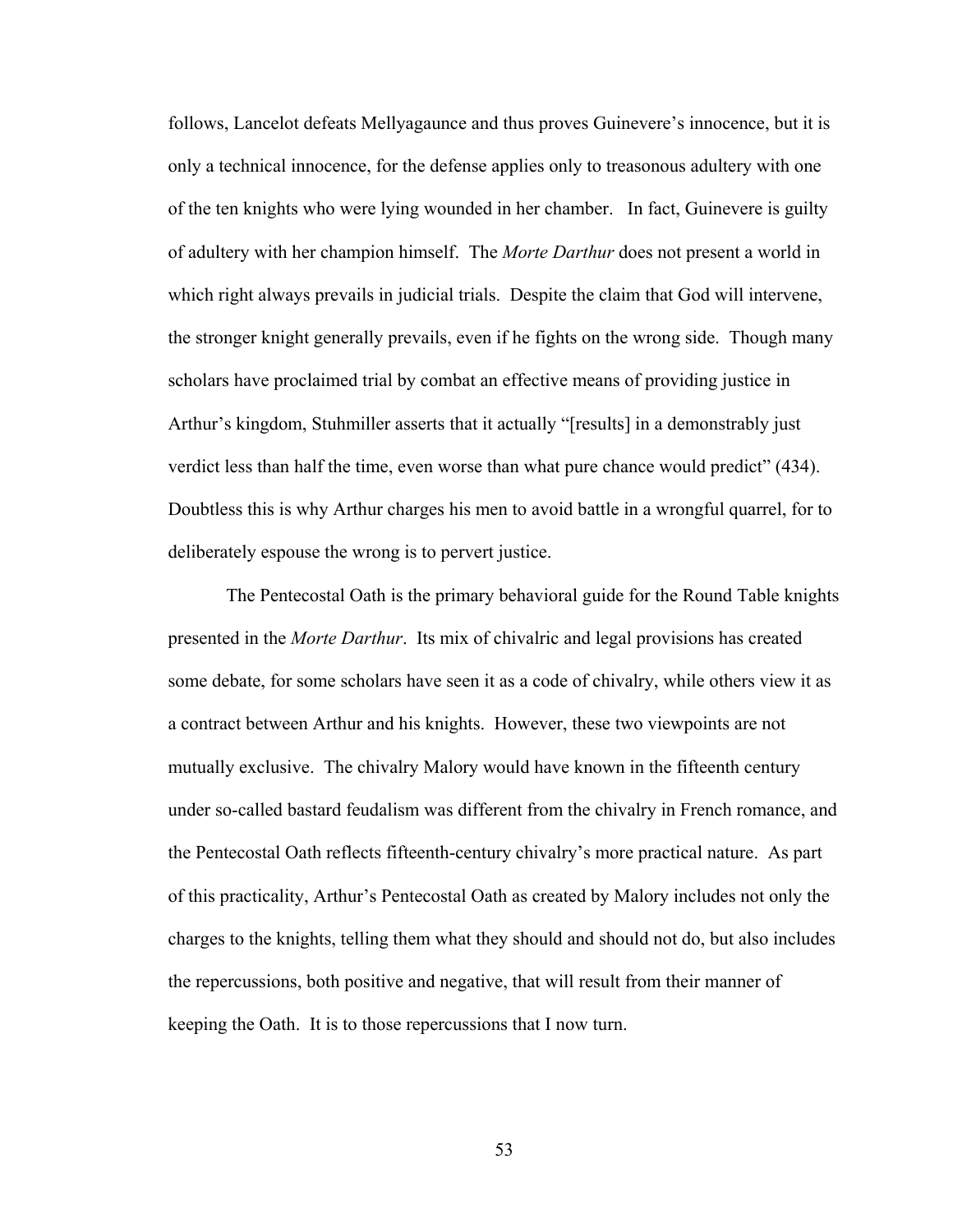Studying the penalties included in Arthur's Pentecostal Oath can prove difficult. Three penalties are listed: loss of worship, loss of Arthur's lordship, and death. The difficulty arises in knowing which penalty would apply to which infraction. For example, as Robert L. Kelly notes, forfeiture of worship and lordship may apply only to the command to give mercy, or it may apply to all of the Oath's first four provisions ("Royal Policy" 52). Kelly calls this difficulty one of the "potential hazards of paratactic style" ("Royal Policy" 52), and the same problem applies to the ladies' clause, where death may be the stated punishment for rape alone or for both rape and failure to aid women. A very strict interpretation of the oath's repercussions would leave outrage, murder, treason, and wrongful battle without any specified punishment. Therefore, a more liberal application of the Oath's stated penalties is necessary for the Oath to have real force in controlling behavior. Though the stricture against wrongful battle still dangles at the end of the Oath, unsupported by penalties, breaking any of the Oath's first four injunctions may result in loss of worship and lordship, while any infraction against women may result in death.

Consider first the possibilities of loss of worship or loss of lordship, which apply to outrage, murder, treason, and mercilessness. The two penalties differ in that one is automatic, while the other requires action on Arthur's part. A knight loses worship in the same way he gains it, through his actions; he gains worship through demonstrating prowess in battle, and he loses it by being defeated in battle or by breaking his Oath. However, for a knight to lose Arthur's lordship, he must be expelled from court or stripped of his lands. Because knights in general value worship above all things, and because Arthur as the men's personal lord has the power to withdraw lordship from the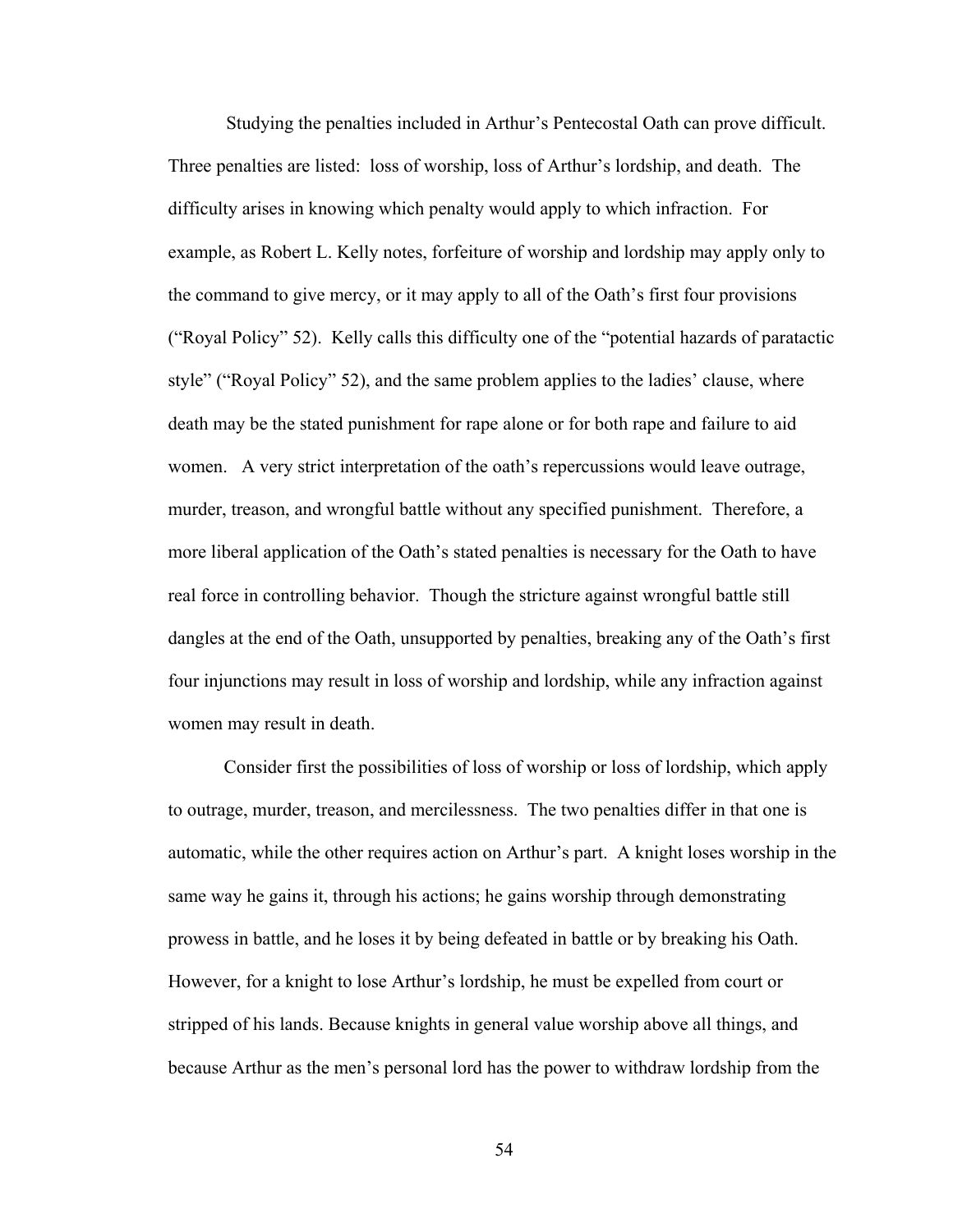undeserving, these two punishments have the potential to enforce just behavior by his knights.

Of the two punishments named above, the possibility that one will lose his worship through unknightly action may be the more powerful. A portion of the Tristram story illustrates the power that the desire for worship has in curbing unjust behavior. When Tristram discovers Palomydes lying unarmed by a well, singing about Isode, this is his reaction:

> whan he had herde all sir Palomydes complaynte, he was wrothe out of mesure, and thought for to sle hym thereas he lay.

Than sir Trystram remembyred hymselff that sir Palomydes was unarmed, and of so noble a name that sir Palomydes had, and also the noble name that hymselff had. Than he made a restraynte of his angir, and so he wente unto sir Palomydes a soffte pace and seyde,

'Sir Palomydes, I have harde youre complay[n]te and of youre treson that ye have owed me longe, and wyte you well, therefore ye shall dye!' (II.780.19 - 29)

In this passage, Tristram's excessive anger over a perceived treason almost drives him to break his Oath by murdering Palomydes while he is unarmed and helpless, but his desire to preserve his honor holds him in check. Note that Tristram's intention here does not change; he still plans to kill Palomydes for the treason of loving Isode. But Tristram's desire to retain his noble name prevents him from breaking his oath. If the knight is concerned about his worship, the threat of losing his honor definitely restrains him from unjust actions.

Unfortunately, not all knights are as concerned about their worshipful reputation as is Tristram. Thus the punishment that for some has the greatest potential for enforcing good behavior for others demonstrates the greatest weakness. Knights who have no worship to lose can scarcely feel threatened by the possibility of such shame. A case in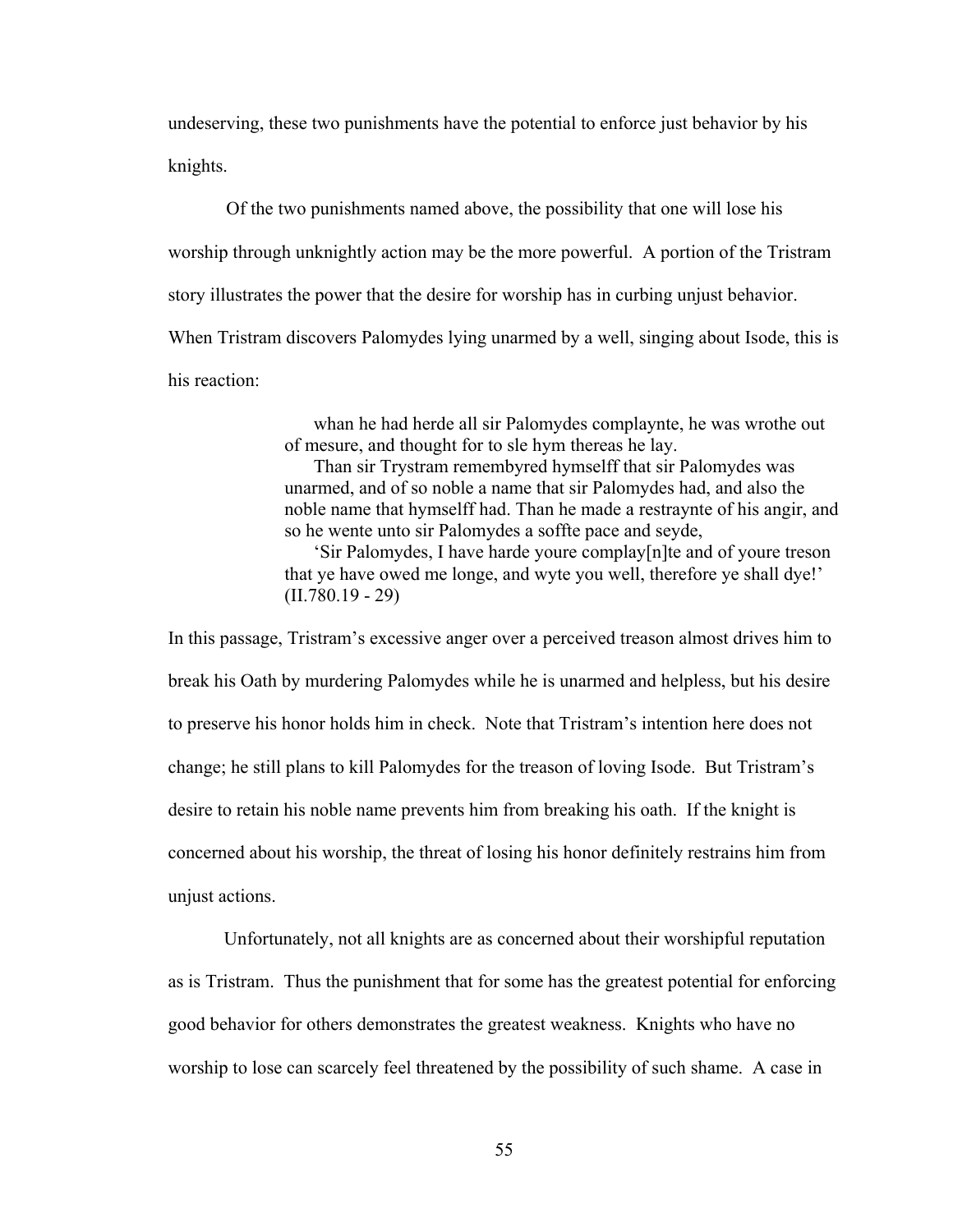point is that of Sir Aggravayne. Only once in the entire *Morte* does Aggravayne unhorse someone, and there he is not fighting a single combat. Instead, "therewith cam in sir Gawayne and sir Gaherys, sir Aggravayne and sir Mordred, and there everych of them smote downe a knyght and sir Gawayne smote downe four knights" (3.1108 – 109). Even in this, his one victory, Aggravayne is fighting in company with his brothers and is overshadowed by Gawayne, who is consistently of greater prowess. In every other battle Malory gives him, Aggravayne is stricken from his horse, given great buffets, and defeated.<sup>12</sup> He cannot win worship with prowess, so he has no worship to lose when he commits evil deeds.

Sir Lionel serves as another example of a knight of little worship. In addition to winning no worship through victory in tournaments or single battles, twice in the *Le Morte Darthur* Lionel is captured, stripped naked, and beaten with thorns (1.254, 2.960). After he escapes from his second encounter with the thorns, he attacks his brother Bors, who chose to rescue a woman rather than to come to Lionel's aid. Despite the fact that Bors' action was exemplary according to Arthurian standards, for it placed service to ladies, as specified by the Oath, before concern for kin, Lionel is furious. He tells Bors, "'kepe the fro me [...] sterte uppon thy horse, and so shalt thou be moste at thyne avauntayge. And but if thou wylt, I woll renne uppon the thereas thou arte on foote, and so the shame shall be myne and the harme youres, *but of that shame recke I nought*'" (2.968 – 69, emphasis mine). Contrasting the attitudes of worshipful knights like Tristram with those of Aggravayne and Lionel clearly demonstrates the weakness of loss of worship as a form of discipline. While it is an effective punishment against those who

<sup>&</sup>lt;sup>12</sup> Aggravayne's defeats occur at I.346.18, I.386.17 – 18, II.590.1 – 2, II.614.5 – 9, II.663.3 – 6, II.692.14 – 17, II.1071.1, III.1111.29 – 31, III.1123.1 – 2, and III.1168.19.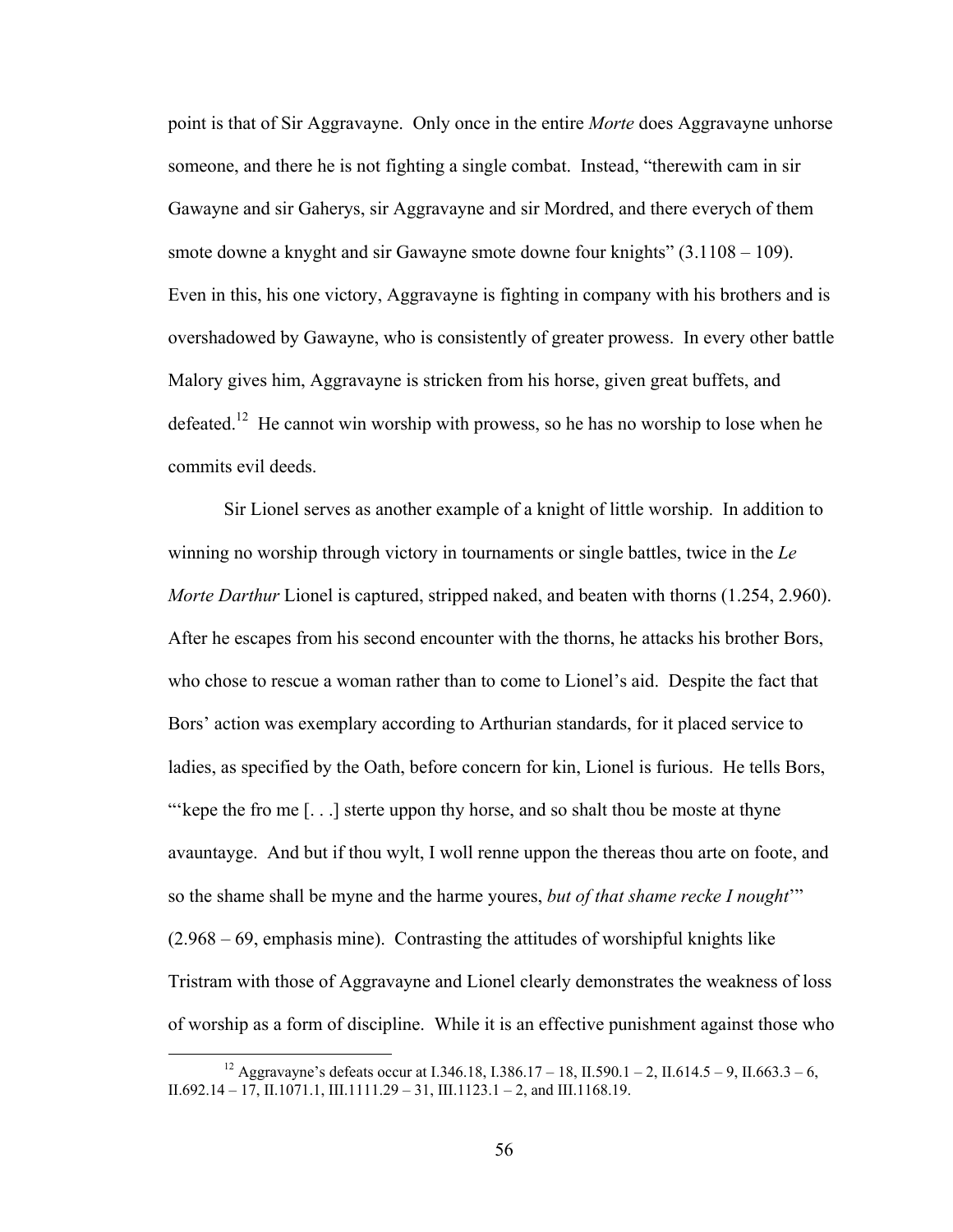care about personal honor, it has no restraining force against those who either have no honor or do not care about shame.

Loss of lordship is a different type of punishment from loss of worship. Unlike loss of worship, which comes automatically when others hear about a knight's bad behavior, loss of lordship must be enforced by the lord who granted it and thus has the potential to destroy the knight's very livelihood. Because the knights have sworn fealty to Arthur as their lord, they hold their lands from him, and what Arthur gives, he can take away. Arthur does not hesitate to threaten this punishment when the situation demands it. For example, when Bloberis and Blamour accuse Angwysh, King of Ireland, of the murder of their cousin, Arthur summons Angwysh to court with the threat of loss of lordship. First, Angwysh's summons says that he must "com to kynge Arthurs courte uppon payne of forfeiture of kyng Arthurs good grace"  $(1.404.18 - 19)$ . Possibly assuming that refusal to appear for trial is the same as admission of guilt, Arthur further decrees that "yf the kynge of Irelonde come nat in to that day assigned and sette, the kynge sholde lose his londys"  $(1.404.1 - 21)$ . If even a client king could lose his property along with Arthur's good grace due to a crime, surely this punishment would be useful in controlling Arthur's knights.

Despite its possibilities for enforcing good behavior, the threat of loss of lordship demonstrates certain weaknesses as well. A knight who is under Arthur's lordship is at least somewhat under the king's control; in order to gain advancement, he has to do what Arthur orders. However, once a knight is removed from Arthur's lordship, that control is reduced. The knight becomes a masterless man, and masterless men can be dangerous. Consider, for example, Sir Breunys Sanze Pité. This apparently masterless knight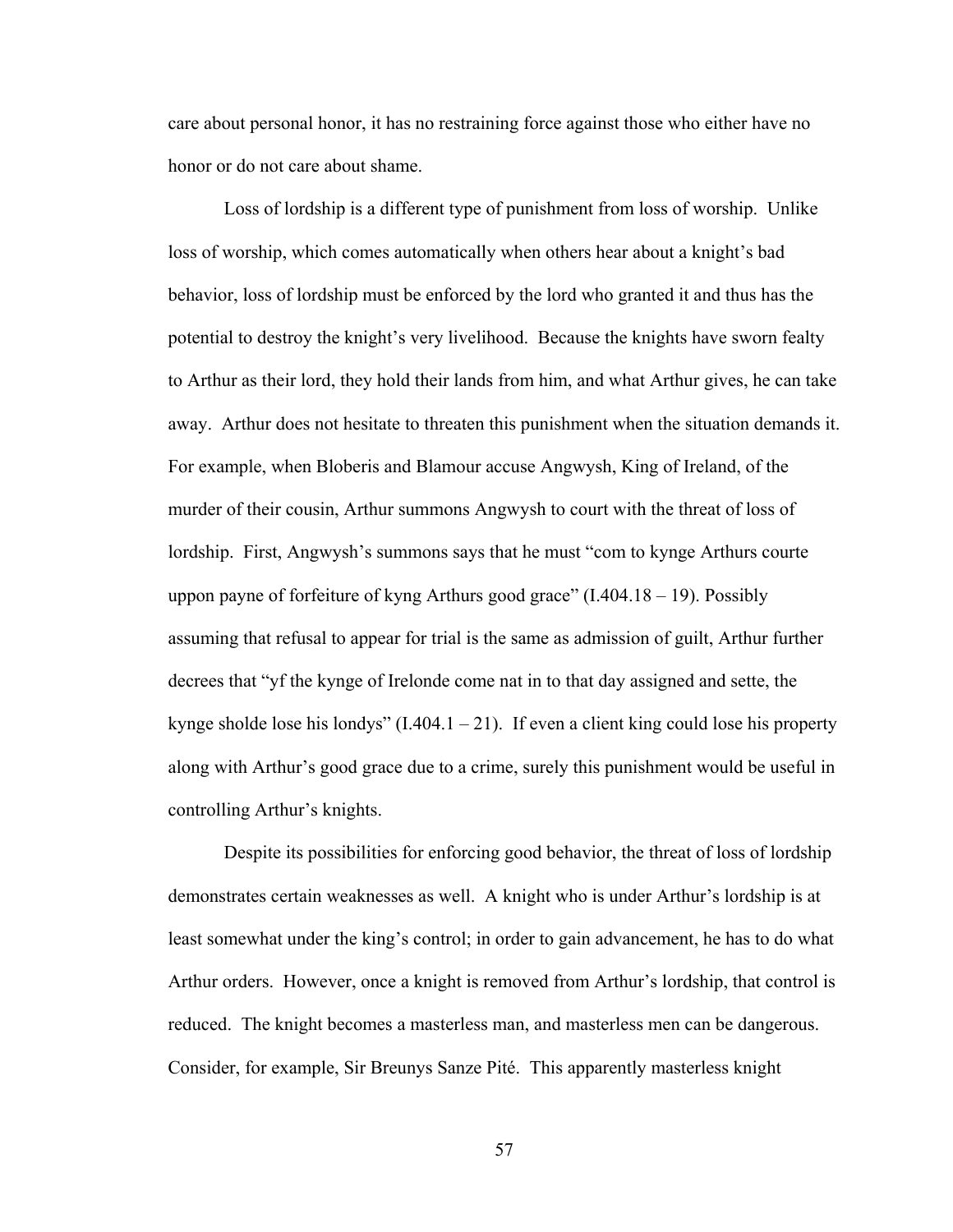inhabits the forests, never approaching the court, and he is one of the least honorable men in the text. Helen Cooper notes that "Breunis is always an outsider, encountered only in fleeting moments in the forest, where his unknightliness is matched only by his skill in speedy escapes" (196). Breunys commits crime after crime in the course of the *Morte Darthur*, kidnapping, stealing from, and even murdering women and trampling felled knights under the feet of his horse. This behavior on Breunys' part may well stem from his apparent lack of connection to any lord in the text; there is no one to tell him that is behavior is unacceptable, and he has nothing to lose when he attacks others. Men who have lost everything can become desperate and more rather than less likely to commit outrageous acts.

One special subset of loss of lordship, temporary exile, similarly displays strengths and weaknesses. Arthur occasionally expels knights from his court for bad behavior, including Balin, Uwayne, and Gaheris. Each of these knights is sent away from court for offenses related to treason, Balin for killing the Lady of the Lake, Uwayne for possible complicity in Morgan le Fay's plots against Arthur, and Gaheris for the slaying of his mother, Arthur's sister Morgause.<sup>13</sup> As I discuss in Chapter Four,<sup>14</sup> this punishment works quite well in Balin's case, for his desire to regain Arthur's favor causes him to capture King Royns, thus ending a threat to Arthur's rule. And Uwayne's banishment, though it accomplishes nothing because Uwayne is actually innocent of plotting against Arthur, at least does not harm anyone and is reversible, unlike a death

<sup>&</sup>lt;sup>13</sup> Arthur dismisses Balin from court at I.66, Uwayne at I.158, and Gaheris at I.613.

<sup>&</sup>lt;sup>14</sup> Please see p.  $125 - 126$ .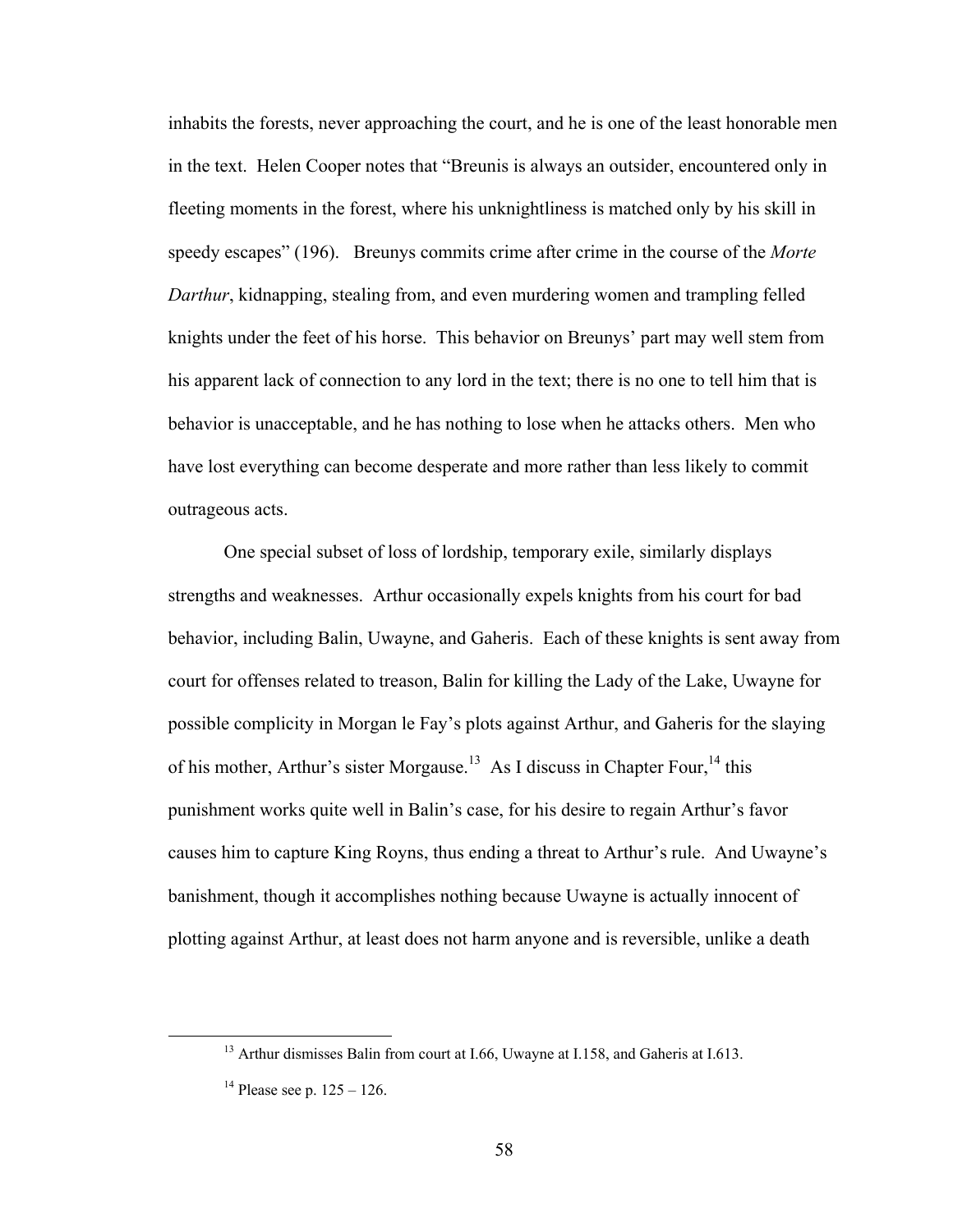sentence. Temporary exile from the court can serve as an effective punishment because for a knight, the place where Arthur distributes honors is the place to be.

However, temporary exile also displays weakness, for if Arthur dismisses someone from the court, he can no longer observe and restrain his behavior. This punishment works well for Arthur in Balin's case, for he wants nothing more than to earn his way back into Arthur's good graces. However, in the case of Gaheris, temporary exile becomes something like an adult version of time out, which seems a bit weak as a response to his decapitation of his mother. Gaheris' banishment is extremely short, and he does nothing to win his way back into Arthur's good graces. After Arthur banishes Gaheris, he simply vanishes from the text until the next tournament, that at Surluse, where he first behaves badly by striking at King Bagdemagus' face (II.659.15) and then is unhorsed twice, first by Bagdemagus, and then in company with his brothers by Palomydes  $(II.663.4 - 6)$ . Though Gaheris has apparently learned nothing from and performed no deeds in his exile, Arthur does not extend it. He not only accepts Gaheris' return to court at the tournament, but he seeks retribution against Palomydes, proclaiming it ""a grete dispyte that suche a Saryson shall smyte downe my blood!""  $(II.663.7 - 8)$ . Rather than truly punishing Gaheris for killing Morgause, Arthur merely gets him out of the way for a while and then allows him to return with no questions asked, despite the fact that on the very next page he again laments Morgause's death in company with Lamorak  $(II.664.2 - 9)$ . As is common with most punishments, exile is only truly effective if it is enforced. Since Arthur does not enforce Gaheris' exile, it becomes an ineffective discipline.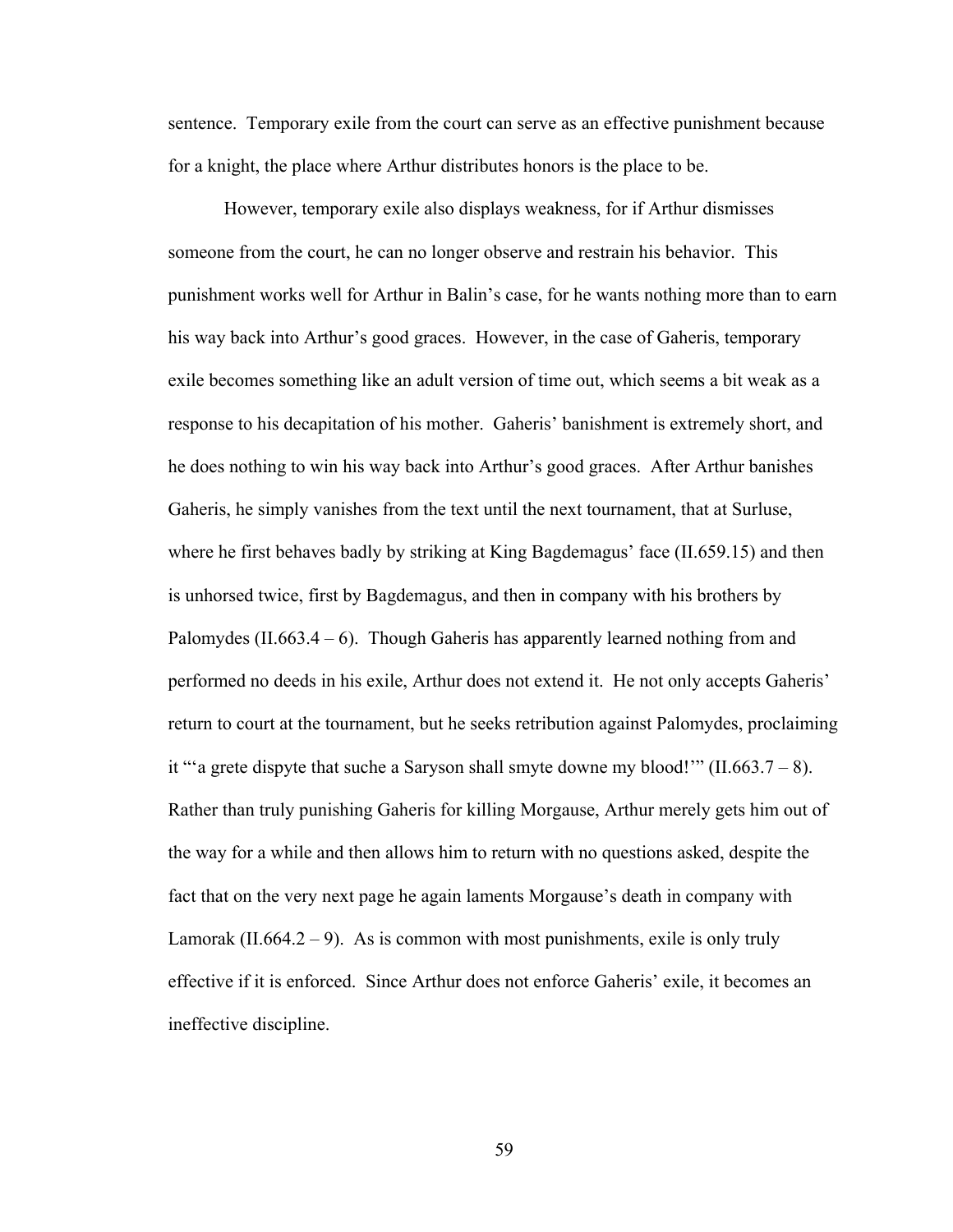The other possible punishment listed in the Pentecostal Oath is the death penalty. As will be discussed in the next chapter, this penalty frequently applies to murderous treason in the *Morte Darthur*, but in the Oath, it is reserved for offenses against ladies. Though it can appear that the death penalty applies only to rape, reading the Oath broadly, without Vinaver's syntactic punctuation, brings the Winchester Manuscript's more elaborate ladies' clause in line with the Caxton version, which reads simply that a knight must succor ladies on pain of death.

The death penalty as a punishment for rape has historical backing. Under the 1275 Statute of Westminster, rape, either as kidnapping or forced sexual contact, was punishable by two years' imprisonment and a fine, but under Westminster II, in 1285, the penalty was intensified to "Judgement of Life and of Member" (*The Statutes of the Realm*  87). Since this statute was never updated, the possibility of death as a punishment for rape was very real in medieval England. Henry de Bracton specifies that men who rape virgins should be castrated and have their eyes put out, though rapists of married women or widows would receive lesser punishments (413, 415). Though rape was often considered a property violation against the victim's father or husband rather than a crime against the woman herself (Saunders 109), this crime was taken very seriously in the Middle Ages.

An examination of the *Morte Darthur*'s text shows that Arthur and his knights frequently apply the death penalty as a punishment for rape. Arthur himself kills the Giant of St. Michael's Mount, who killed the Duchess of Brittany by raping her (I.201.3 – 5). Lancelot summarily executes Sir Perys de Forest Savage for robbing and raping women  $(1.270.3 - 8)$ . When Sir Galahad learns of the evil customs of the knights of the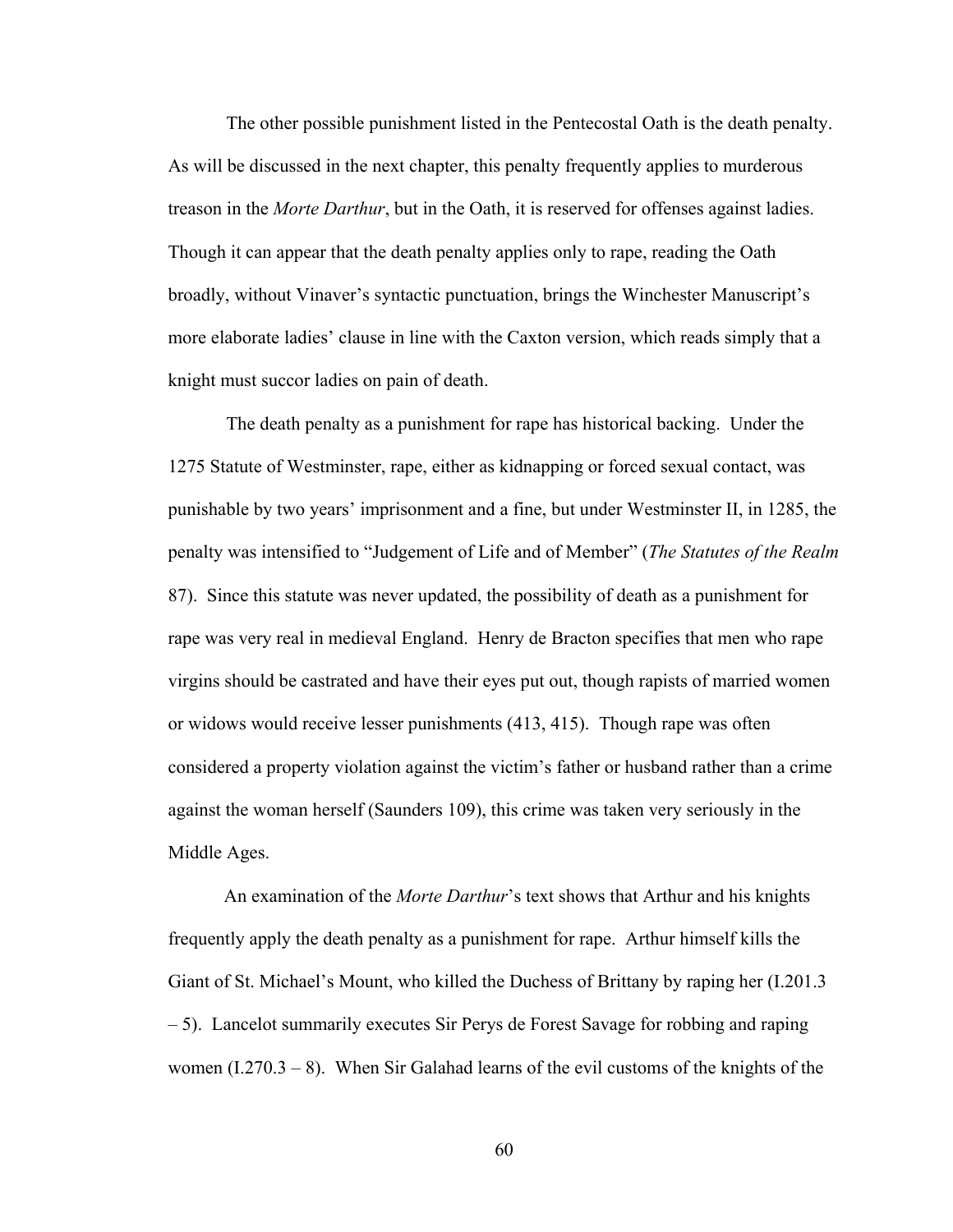Castle of Maidens, who raped a duke's daughter and terrorized the countryside for seven years, he waits for them to return in order to punish them, leaving only when he learns that Gawayne, Gareth, and Uwayne have already killed them (II.889 – 90). Even in cases of kidnapping, the knights often apply the maximum penalty, though their motives may seem to be mixed. Pellinor essentially executes Sir Outelake, the knight who removed a lady from King Arthur's court against her will before the Oath's administration, though Pellinor's mighty blow is at least in part due to Outelake's killing his horse  $(1.116.9 -$ 11). And though Lancelot fights on behalf of Guinevere to prove her innocent of Mellyagaunce's charge of treason against her, Mellyagaunce's death in this judicial battle is the appropriate punishment for his kidnapping of Guinevere when he took her and her knights to his castle by force<sup>15</sup> (III.1121, 1137 – 1140).

It is more difficult to find examples in Malory's text of knights refusing to serve ladies and being punished for it. The only clear example in the text of a knight refusing to serve a lady without legitimate grounds is that of Pellinor, who refuses to stop and help his daughter Alyne while pursuing another lady's kidnapper (I.114.12 – 18). Pellinor is not executed for his refusal to serve, but Merlin does curse him with the promise that he will be similarly abandoned by his best friend  $(1.120.3 - 8)$ . While the text does not abound in knights who refuse to help ladies, it includes many instances of knights who oppress ladies only to be severely chastened or killed by the Round Table knights who take up the ladies' service. One example is the Red Knight of the Red Lands, who besieges the Lady Lyones in a tower and kills anyone who tries to help her until he is

<sup>&</sup>lt;sup>15</sup> Of course, Guinevere's status as queen makes her a special case under the law. Kidnapping her goes beyond the mere crime of kidnapping to treason as a form of violation of the king's consort. However, under Malory's Oath, merely kidnapping her could earn Mellyagaunce a death sentence.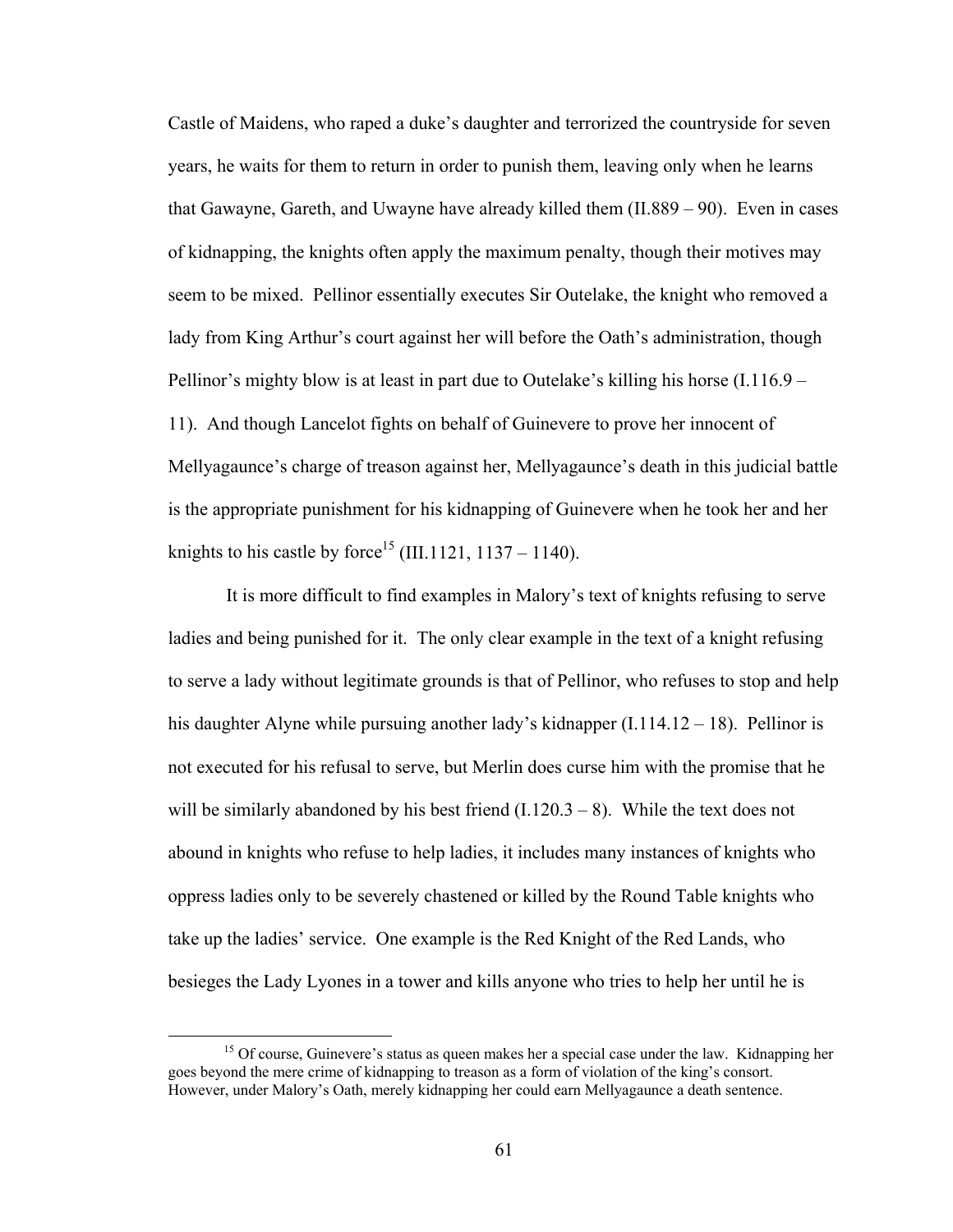defeated by Gareth. However, Gareth does not kill him once he learns that the Red Knight behaved in such a way only to serve another lady, who was using him to be revenged on Arthur's knights, particularly Lancelot and Gawain (I.325.1 – 9). Instead, Gareth orders the Red Knight to yield himself to Lyones and to apologize to Lancelot and Gawain (I.325.27 – 33). Serving ladies is apparently a high priority of knights in general, whether they be Round Table knights or not, and though the Pentecostal Oath allows the death penalty for refusing one's service to a lady, such refusal is rare, leaving little opportunity for the penalty to be carried out.

The discussion above illustrates the general strengths and weaknesses of the Pentecostal Oath's provisions and punishments. Like its parts, the whole of the Oath has weaknesses as well as strengths. Arthur's kingdom as established by Malory has some potential to be just and well ordered if only the Pentecostal Oath is considered, but various scholars have also noted problems with the Oath. Malory's paratactic style of writing creates one such difficulty, for it fosters confusion within the Oath. Robert L. Kelley notes that this style makes it unclear which punishments apply to which violations ("Royal Policy" 52). Rosamund Allen points out that there is no way to tell which commands of the Oath are more important; though events demonstrate that avoiding wrongful quarrels is probably the most important stricture of the Oath, the Oath itself does not make that clear (75). In Bonnie Wheeler's terms, there is "a gap between the oath's preceptive language and life's messy flux." Because paratactic structure gives all parts of the Oath equal weight, the knights are left without guidance in situations where the provisions of the Oath come into conflict (Wheeler 118). Though the commands of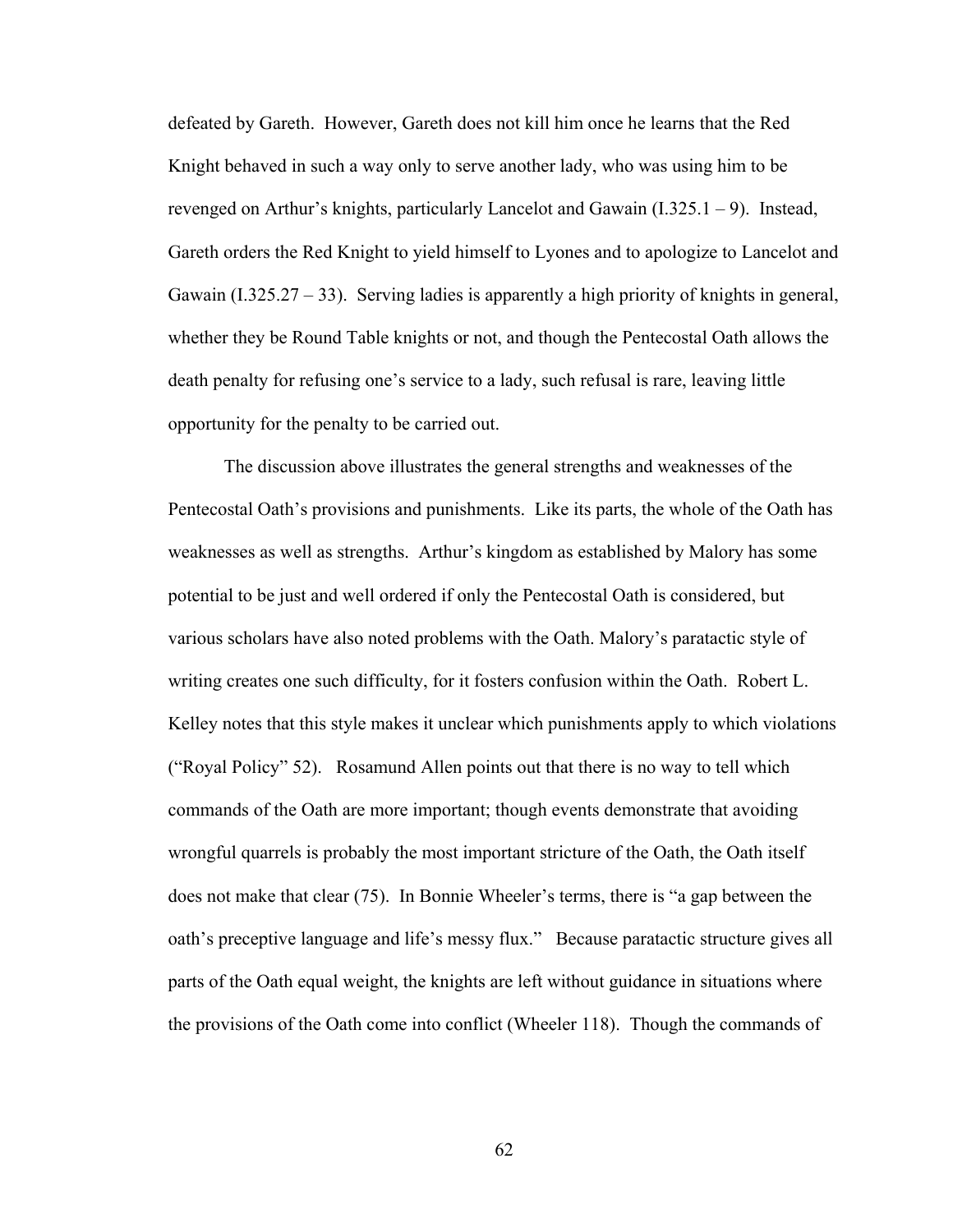the Oath are clear in and of themselves, the Oath's overall construction limits its effectiveness in guiding behavior.

Another difficulty with the Oath is that it is class specific, providing protection only for members of the nobility. Corinne Saunders notes that, because the oath specifies protection for ladies, damsels, and gentlewomen, "crimes against lower-class women thus fall outside its jurisdiction" (119), so that King Pellinor feels no shame when it is revealed in court that he fathered a son on a dairymaid, whom he took "half be force" (I.101.14). Similarly, having yearly taken a vow to avoid murder does not prevent Lancelot from killing unarmed churls simply because they get in his way as he seeks to rescue Guinevere in the "Knight of the Cart" episode; he does so without hesitation or regret, for knightly courtesy apparently does not apply to them  $(III.1126.23 - 25,$ III.1127.28 – 30). Though the *Morte Darthur* includes very few references to common people, when they are mentioned, they are often under attack in some way by members of the nobility, and there is apparently no redress for them under the law of the kingdom. This lack on the part of the Oath seems all the more egregious when one considers that it is to the commons that Arthur owes his crown  $(1.16.10 - 15)$ , a detail which differs from Malory's French source, in which Arthur was crowned at the instigation of the barons (Noguchi 17 - 18). Though Logres may often be a just kingdom for the knights and ladies who live there, the commons have far less access to justice.

The Pentecostal Oath is also weak in that it makes assumptions about the abilities of the knights that cannot always be carried out. Robert L. Kelly claims that in using his supposedly chivalric oath to forbid his knight from committing felonies like murder and rape, Arthur is setting a "shockingly low standard of behavior" ("Royal Policy" 56).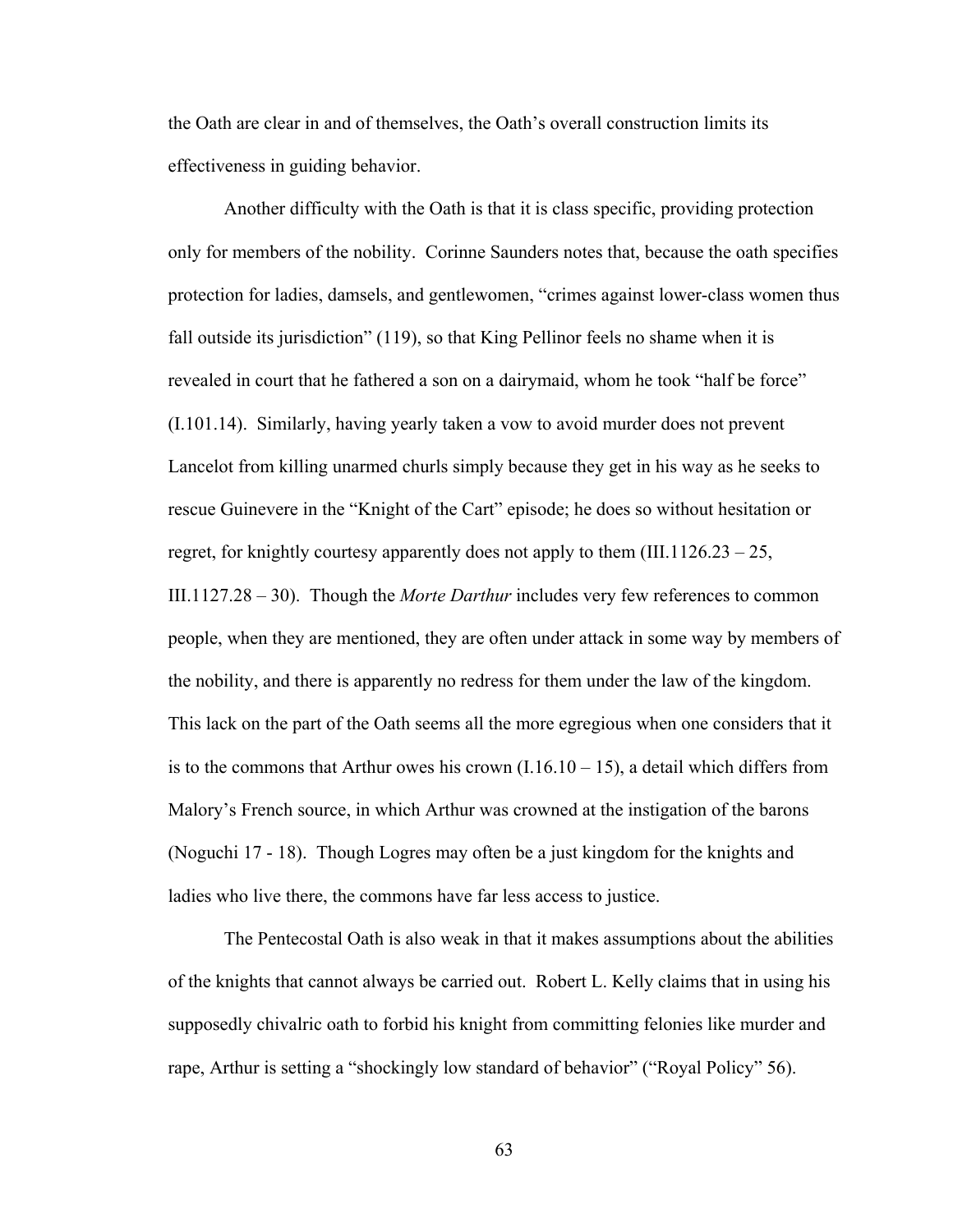However, even this low standard of behavior is violated time and time again by Arthur's knights. Additionally, the Oath asks the knights to set aside personal or kin loyalties in favor of loyalty to the crown and the state, and this task is frequently beyond their capabilities. The knights refer to kin loyalty as the motivation for their actions far more often than they refer to their Oath (Lynch, *Malory's Book* 62), and even Arthur himself is unable to completely set aside loyalty to family in order to promote abstract justice in his kingdom.

Malory's Pentecostal Oath has a dual nature. Though Dorsey Armstrong claims that the Oath functions as the "master trope" for Malory's writing, she also notes that it serves "as a site of contestation, struggle, and resistance" (*Gender* 29, 32). Thomas Wright claims that the Oath is "suitable for an ambitious, high-minded order just setting out toward adventure" (39), However, in the end Wright finds the Oath to be too rigid to meet the needs of various situations: "though it may at first inspire order and impose justice, it becomes finally the weakest aspect of Camelot" because "it fails to articulate the need of accommodating large disparities, of compromise, of expanding tolerance" (62). It would be unwise for Arthur—and Malory—to rely on the Oath alone for the ordering of Arthur's kingdom. But he does not. As the next chapter will show, Arthur's kingdom is also subject to customary law, and Arthur makes use of the tools provided by fifteenth-century feudalism in his efforts to create a just kingdom.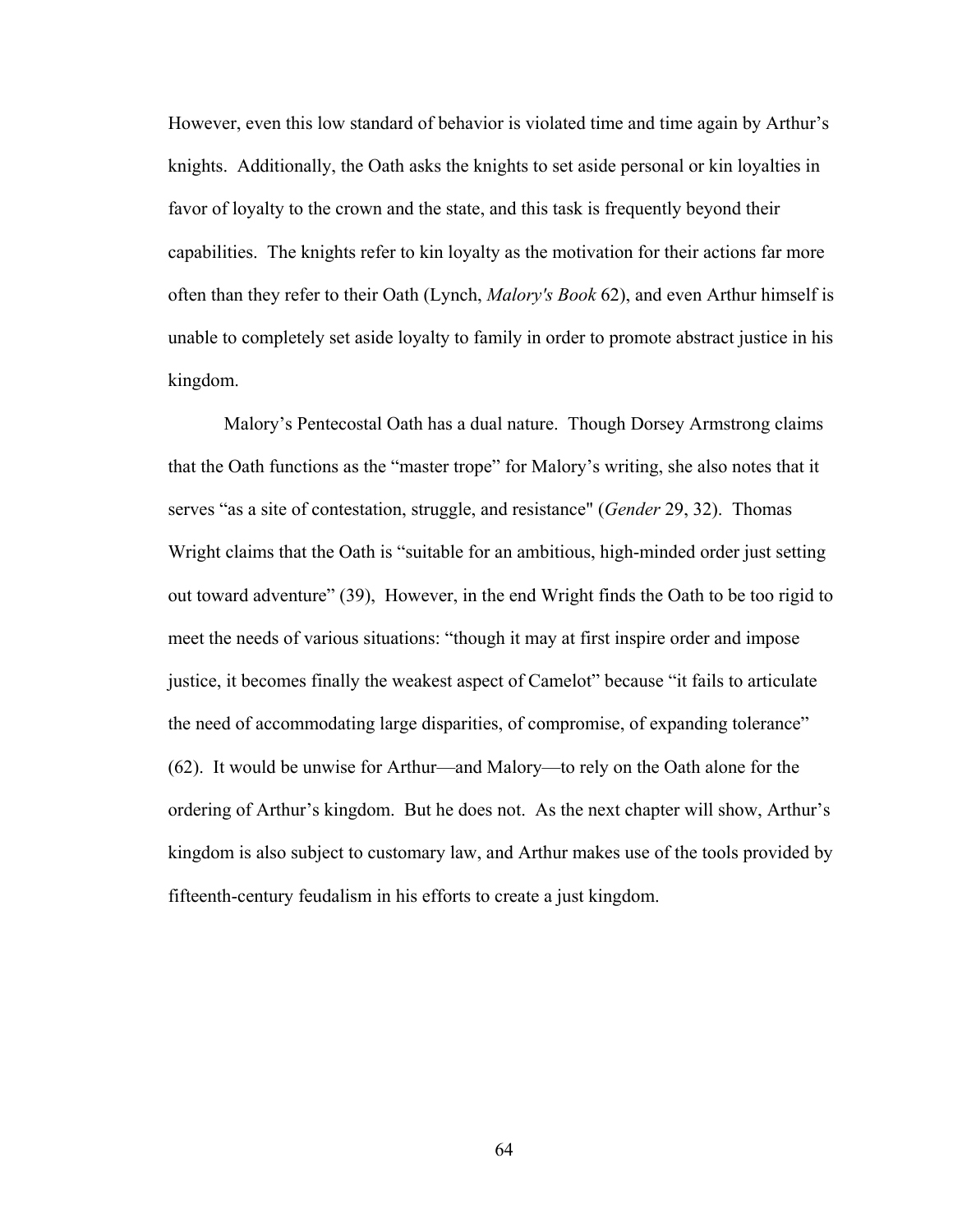## CHAPTER THREE

## Justice beyond the Oath

With the Pentecostal Oath, Malory creates a necessary set of rules to help govern his Arthurian kingdom, albeit one with some weaknesses. But while the Oath may be the beginning of the justice system he presents within the *Morte Darthur*, it is not the end of that system. Instead, Malory at least tacitly acknowledges that the Oath alone is not enough to govern a kingdom or even to control the Round Table knights. He does this by including other means of controlling behavior that augment the Oath's provisions. The two most prominent of these means are custom, which may be widespread or local, and the patronage system, which allows Arthur a direct form of control over his knights. These extra-Oath provisions often harmonize with the Oath, reinforcing its demands. At times, they also extend beyond the Oath's powers to govern situations in which its provisions are insufficient. The customs of the kingdom at times provide harsher punishments than those provided by the Oath, and both customs and patronage bonds can give more specific direction to behavior, not only to knights, but to all who live in Logres.

Custom is a powerful force for social control within the *Morte Darthur*, as was the case in medieval England as well. Much of medieval English law originally depended on custom rather than written statute. Henry de Bracton codifies many of these customs in his *De Legibus et Consuetudinibus Angliae*, which he intended "to instruct the lesser judges" and to preserve the best of English law and custom for posterity (19).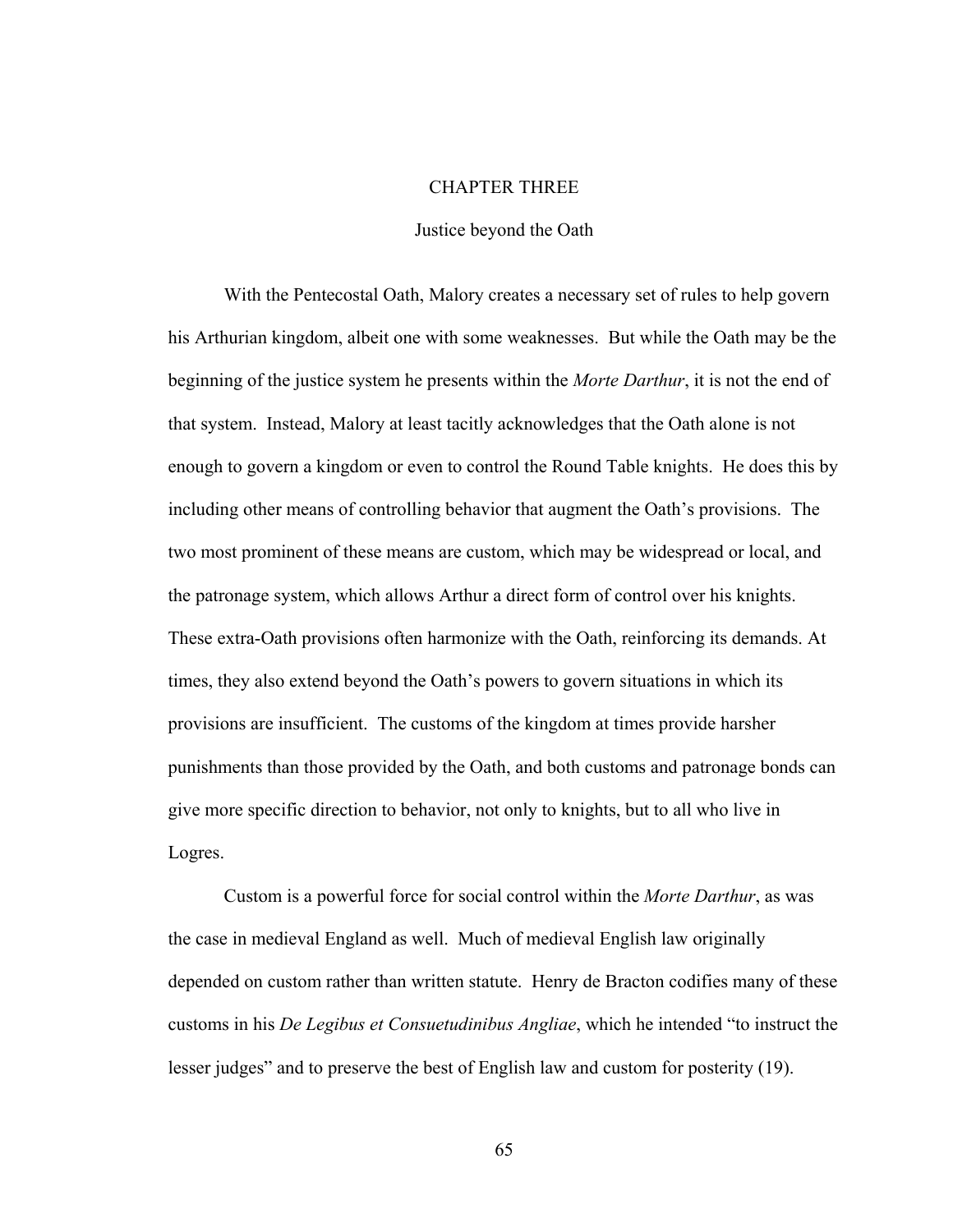Bracton claims that England is unique in Europe in that she relies on "what usage has approved" rather than on written law for the establishment of justice. He asserts, however, that these customary laws are still laws, for whatever guides to behavior are agreed upon by the king, the magnates, and the people are laws indeed (Bracton 19).

The existence of customary law did not reduce a medieval king's responsibilities. It was not enough for a king to follow custom blindly; instead he must judge which customary laws would contribute most to justice in his kingdom. Giles of Rome writes that "a kyng schal alwey confourme his reulyng to þe reule þat is apassed vnder þe whiche rulyng be regne was most siker and best iruled" (53). A good king will look to the past for guidance and will rule his own kingdom according only to what has worked best for the security of the reign, not blindly follow old ways simply because they are customary. A 1481 transcription of the English coronation oath requires the king to perform this duty, stating "les malveis leyes et customez de tout ostera" [he will completely remove the evil laws and customs] (*Statutes of the Realm* I.168, translation mine). As king, it is Arthur's responsibility to assess the realm's previous customs, to put away any that are evil, and to reaffirm the good. Good customs can then become a tool that Arthur can use as he promotes justice within his realm.

Of course, not every mention of custom in the *Morte Darthur* deals with enforcing justice. Often, particularly when used in reference to a specific knight, custom simply means habit or personal preference. Thus we read that Dinadan customarily loves good knights (II.614.27 - 29), while Gawain customarily loves fruit, especially apples and pears (II.1048.29 - 32). Personal custom may also affect people other than the custom's practitioner, as for example does Arthur's custom of not eating on the day of Pentecost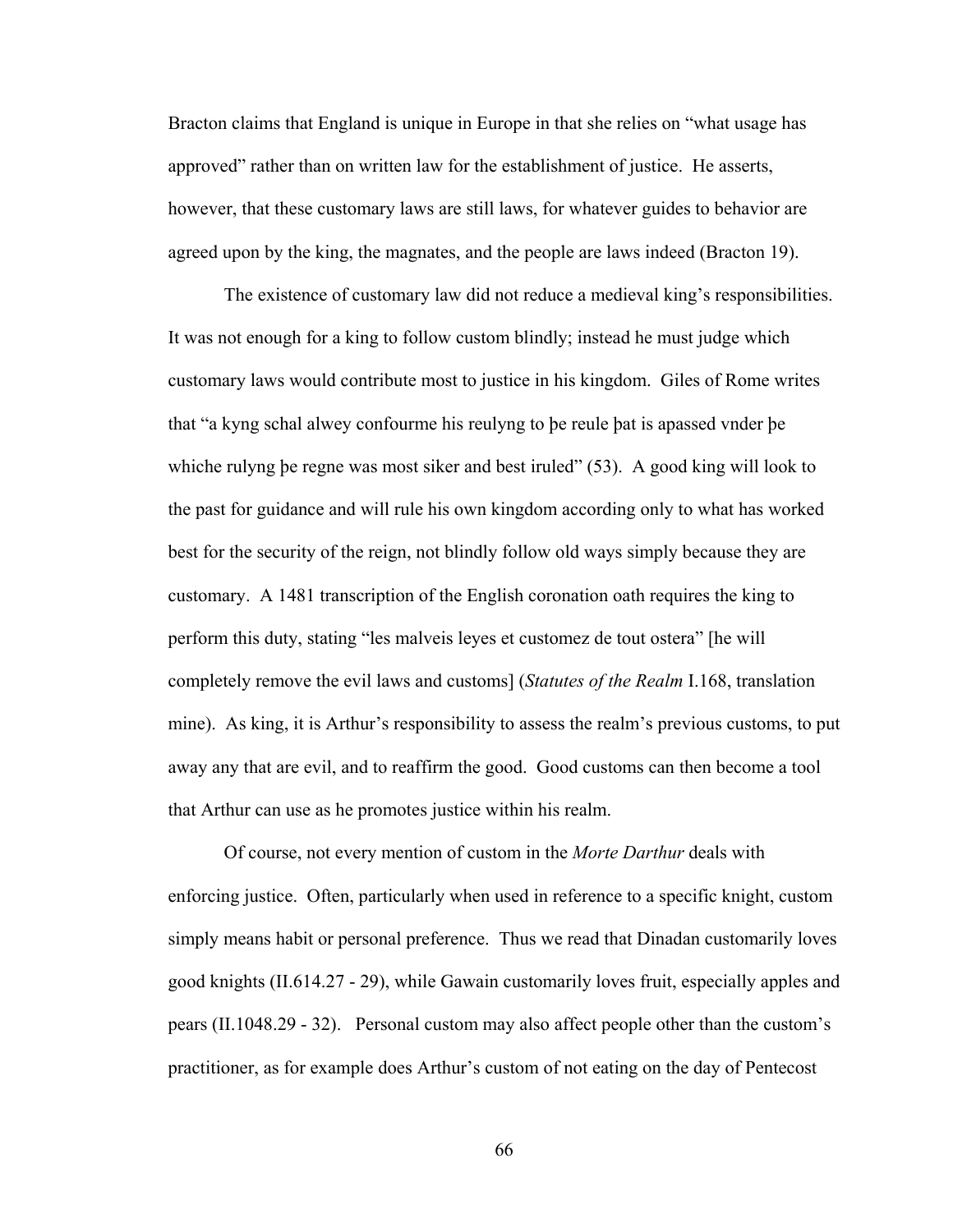before he sees a marvel (I.293.7 - 10, II.855.28 - 31). If the king will not eat on Pentecost before a marvel appears, no one else can either, so Arthur's personal custom becomes the custom of his court. Another similar custom is Guinevere's habit of riding out with a group of knights, the Queen's Knights, who carry white shields in tournaments and who serve as a sort of recruiting body for replacements for slain Round Table knights  $(I.1121.14 - 29)$ . However, while personal custom may govern an individual's, and even a court's, behavior in some areas, it has little utility in the establishment of justice.

The majority of customs represented in the *Morte Darthur* are not mere personal habits, but are external forces that serve to govern behavior for many people. These customs fall into two broad categories: widespread customs that are used throughout the kingdom and local customs that apply only in certain areas. Widespread customs generally deal with the enforcement of justice in Logres or with the behavior of Arthur's knights. Local customs, though established by individuals or localities, determine the behavior of those who come within their purview with much the same force as law. Additionally, local customs may be just or unjust, allowing the knights who come in contact with them to demonstrate their own commitment to justice and to their Oath by confirming good or destroying evil.

In the *Morte Darthur*, the Pentecostal Oath works in harmony with the legal customs apparently already in practice within Logres. Arthur's early establishment of the Oath sets the tone for his court and for his desire for justice, providing a baseline for knightly behavior, but it does not stand alone. Instead, the Oath assumes that the people of the kingdom observe at least some legal and behavioral customs. Portions of the Oath can only be properly interpreted with reference to legal custom; the information that "alle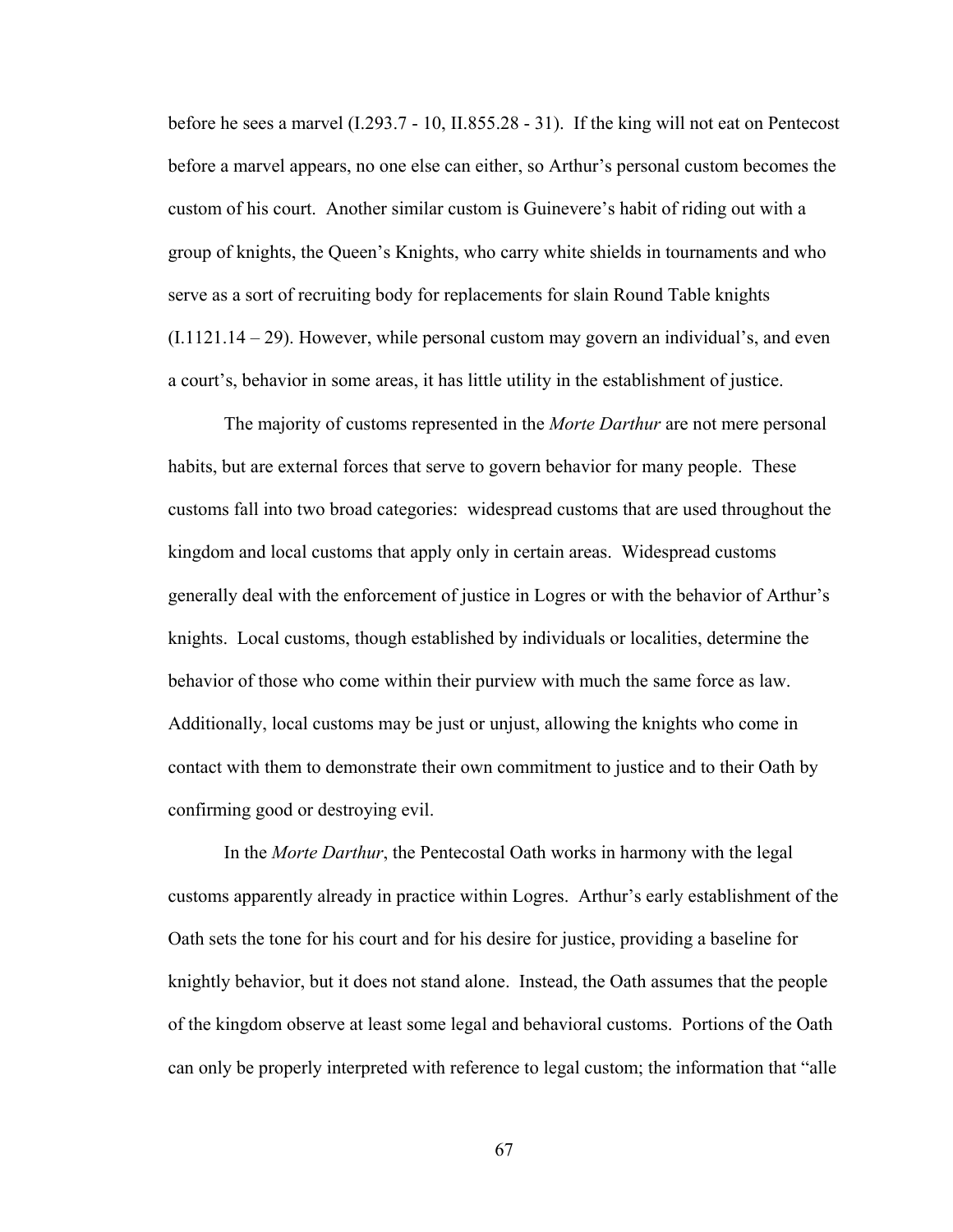maner of murthers in tho days were called treson" (I.405.5) helps in understanding the Oath's pairing of treason with murder. In similar fashion, the definition of murderous treason becomes clearer because "the custom was such at that tyme that all maner of [shamefull] deth was called treson" (XVIII.1050.2 - 3). Malory frames his Arthurian kingdom in such a way that the legal customs which he presents as already in existence work hand in hand with the Pentecostal Oath that Arthur created in an effort to ensure justice.

The legal customs of Logres, in addition to supporting the Oath, often extend beyond it. Consider the following custom, which Malory lays out in the story of King Angwysh of Ireland, whom Bleoberys and Blamour accuse before Arthur's court of treasonously killing their cousin. Angwysh is disturbed by the accusation, "for the custom was suche tho dayes that and ony man were appealed of ony treson othir of murthure he sholde fyght body for body, other ellys to fynde another knyght for hym" (I.405.2 - 4). Thus custom requires Angwysh to engage in trial by battle with his accuser, Sir Blamoure de Ganys, who is such a powerful knight that only the knights of Arthur's court would be willing to battle with him (I.406.16 - 17). Tristram, who is not yet a Round Table knight, agrees to be Angwysh's champion if he will swear he is innocent and will promise Tristram a reward (I.407.20 - 28).

The story of Angwysh's trial itself is vintage Malory, including plenty of battle and blood, but the episode's importance for this study lies, not in the action, but in the way that this custom extends the powers of the Oath. Under the Oath, a man found guilty of treason or murder will lose his worship and Arthur's lordship, a punishment that is indeed threatened for Angwysh if he does not appear in Arthur's court to answer the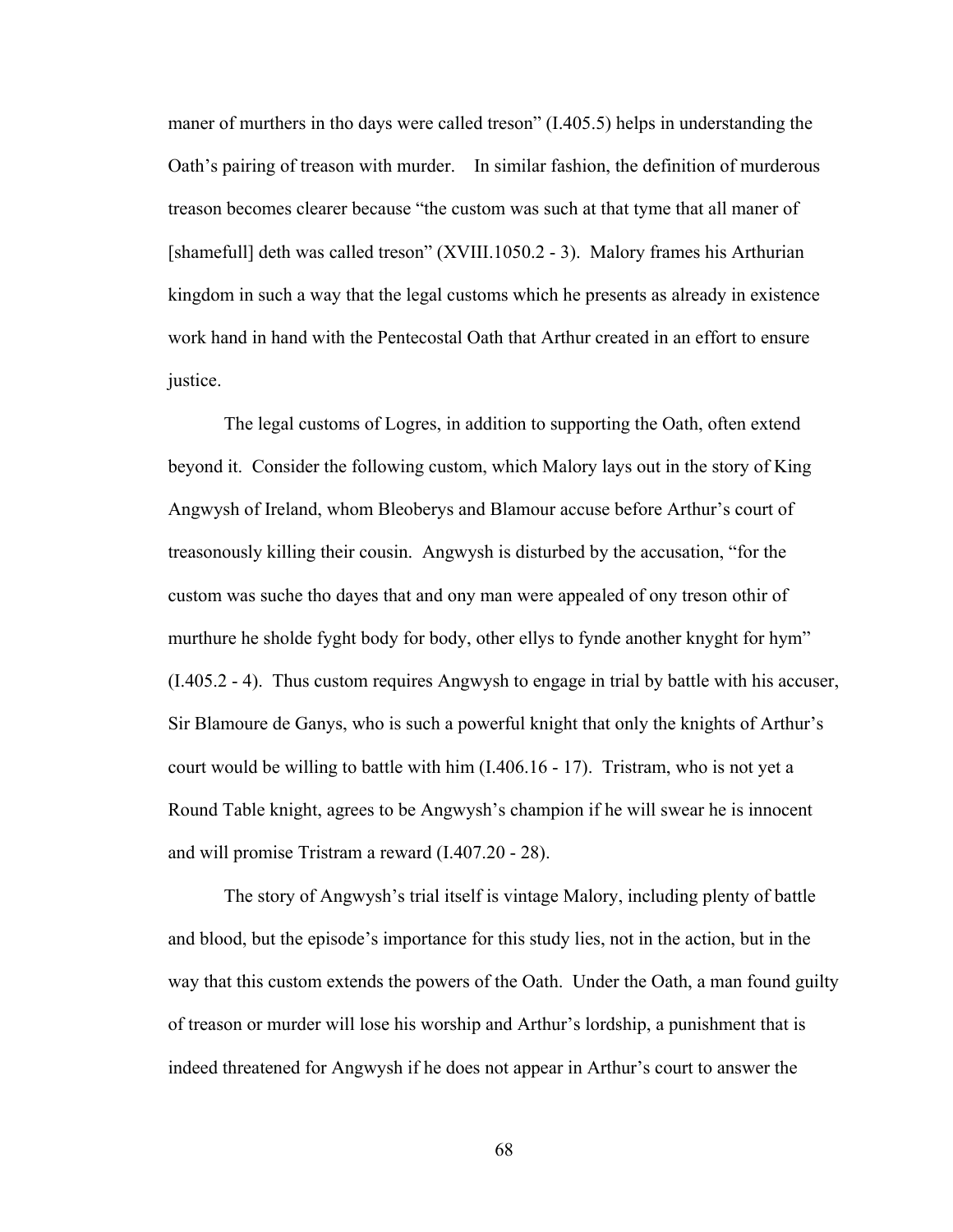charges (I.404.20 - 21). However, trial by combat under English customary law "dictated that one party must either kill the other or force him to declare himself 'creaunt'" or defeated, though the king could at any point declare the battle over and require the combatants to accord with one another (Stuhmiller 453). Combining the Arthurian custom of trial by battle with the English law that specified a fight to the death in such cases reveals both a specific means of trial to determine guilt—trial by battle—and the possibility of the harshest of punishments—death—neither of which are specified in the Oath as applicable to murder. Tristram confirms the justice of death as punishment for treason in a later conversation with Sir Darras, who has imprisoned him for killing three of his sons: "if I had slayne hem by treson other trechory, I had bene worthy to have  $d$ yed" (II.552.22 – 23). In the case of murderous treason, then, custom extends beyond the limits of the Oath to provide a stricter standard for justice within the kingdom.

Custom also extends beyond the Oath in determining who may be affected by just punishment. The Oath could be said to apply only to the knights who swear it, though Arthur's knights certainly behave as though it applies to all knights. But even an oath that applied to all knights would be inadequate as the sole means of establishing justice within the kingdom, for it would require only knights to behave justly. Noble women and commoners of both sexes could escape punishment for crime under such a legal system. However, the legal customs of Logres require more than does the Oath alone. In "The Poisoned Apple," when Mador de la Porte accuses Guinevere of murder, preparations are made for her to be burned at the stake if her champion loses the battle, "for such custom was used in tho dayes: for favoure, love, nother affinité there sholde be none other but ryghtuous jugement, as well uppon a kynge as uppon a knyght, and as well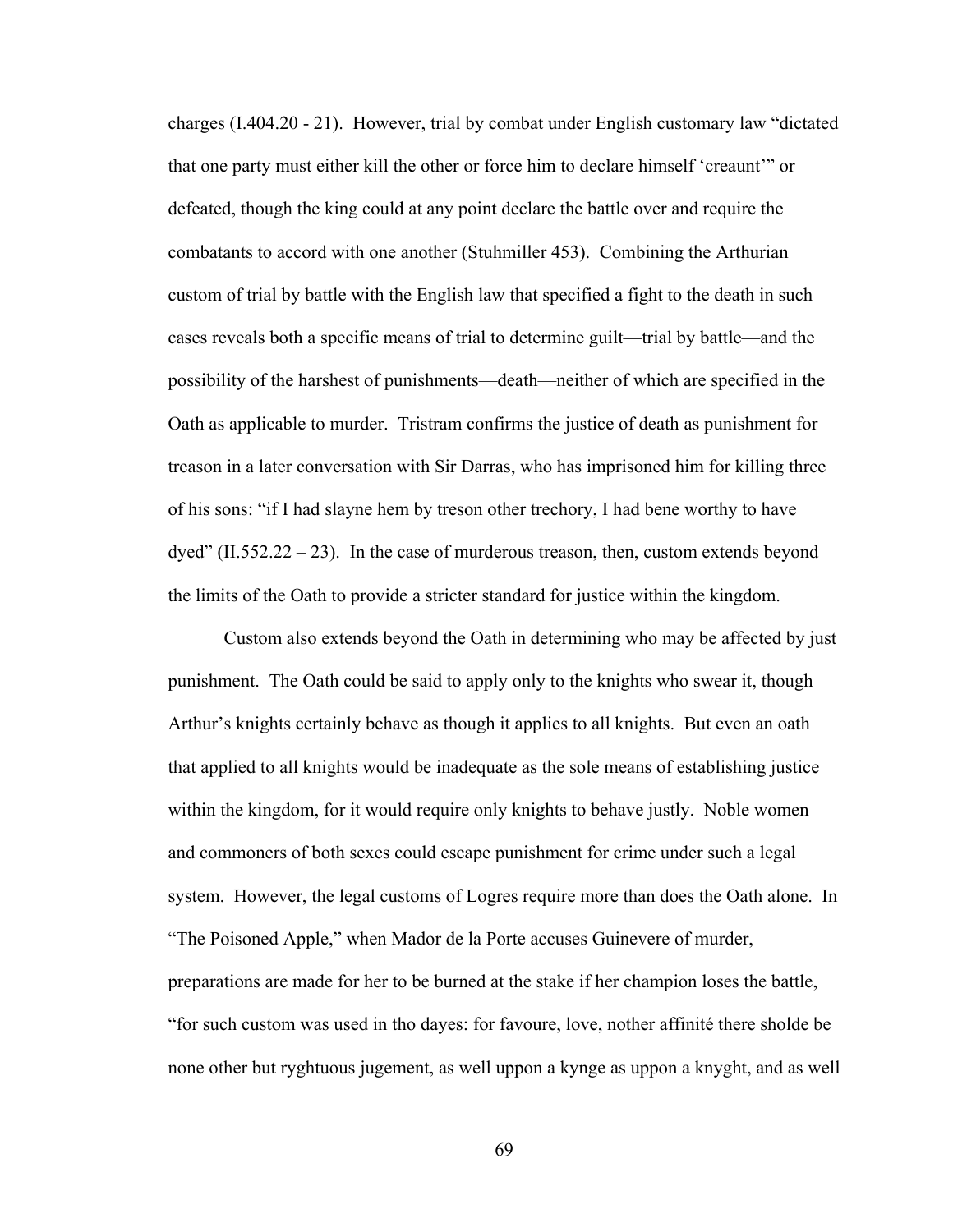uppon a quene as uppon another poore lady" (II.1055.11 - 15). In this episode, Malory makes use of the contemporary English legal punishment, which specified burning as the punishment for women convicted of treason; men were hanged or drawn and quartered (Hanawalt 197). However, he also privileges Arthur's kingdom over fifteenth-century England, for noting that justice applied to all *in those days* implies that it does not apply to all in Malory's own time. In Arthur's Logres, though the Oath may apply only to the few, legal custom requires that justice is delivered to all.

Legal custom was quite important in determining justice in fifteenth-century England, where much of the legal system rested upon customary law. That customary law was frequently enforced by the manorial court system, which held the lords of various areas responsible for enforcing legal custom on their home ground. The manor court was primarily responsible for settling the frequent disputes, primarily over land, that occurred between the inhabitants of the counties (Bonfield 518). The court of the king's bench, which by the fourteenth century was fixed in Westminster was responsible for trying felonies, and the local lords would refer such cases there for trial (Harriss, *Shaping the Nation* 48). However, during the fifteenth century, the power to try felonies shifted from this central location to the local courts due to persistent demands by the gentry that they be allowed to try such cases themselves, working as the king's officers, because their knowledge of local affairs was better than could be expected at the king's bench (Harriss, *Shaping the Nation* 50 - 51). The primary move of English legal power in the early Middle Ages was toward an ever stronger central government, but in the fourteenth and fifteenth centuries a great deal of power moved out from the center and back to the localities as landowners in the various counties were appointed to the office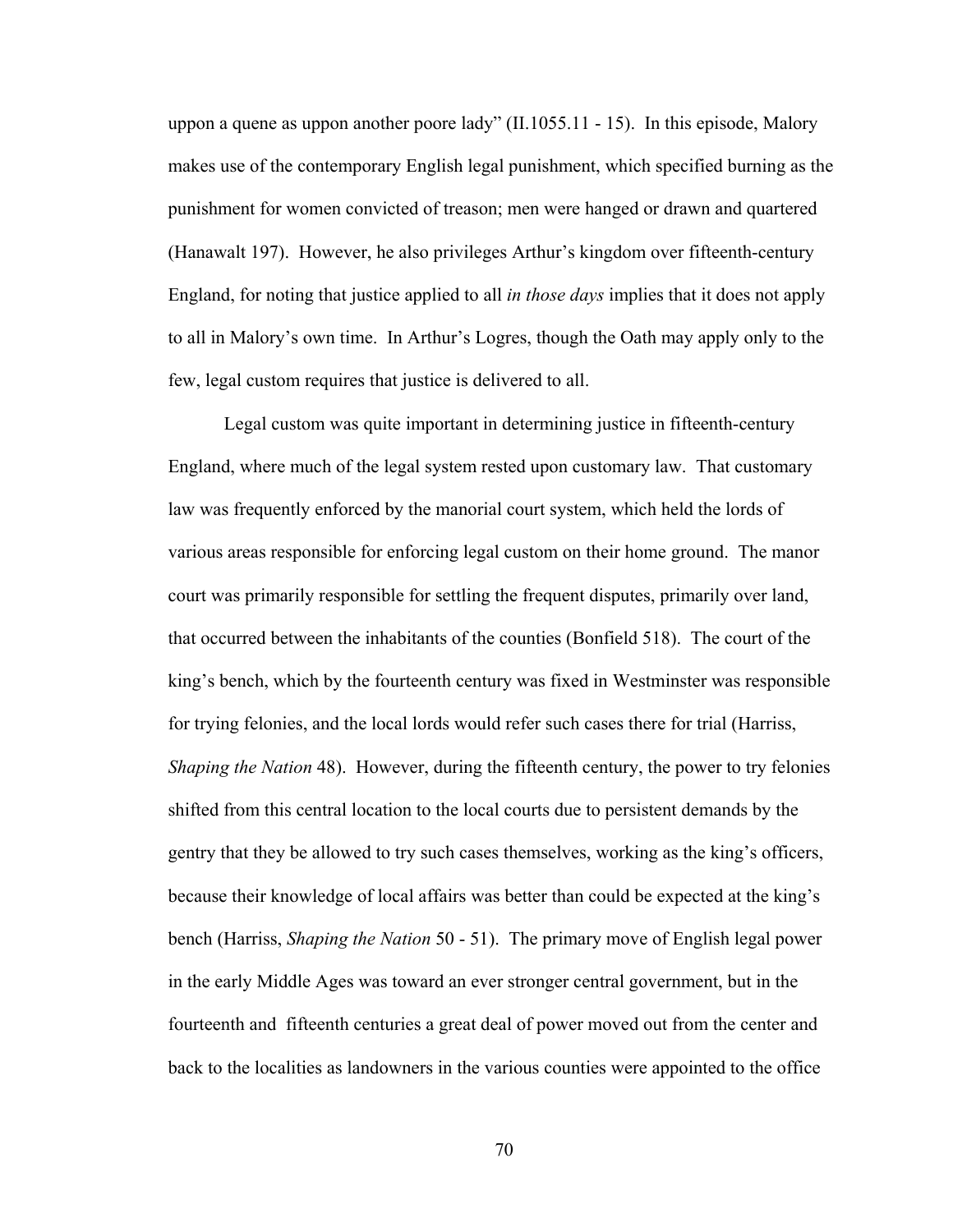of Justice of the Peace, charged with the responsibilities of keeping the peace and trying criminals (Brown 101).

Despite this move, Malory gives very little space to the intricate medieval court system in the *Morte Darthur*. Trial by jury, the general procedure of the most medieval courts, is almost absent from Malory's text. Malory presents only one clear example of a jury trial: the trial of Sir Palomydes. Soon after the tournament at Lonezep, Palomydes and his brother Saphir are imprisoned in a castle by knights who accuse him of killing their lord at the tournament. Twelve knights of the castle try the two, finding Palomydes guilty of the death of their lord, while Saphir is acquitted and released. The next day, twelve knights set out to take Palomydes to the lord's father for the enforcement of the death penalty that they have awarded him. On the way, the party passes Lancelot, who on learning the situation attacks the twelve knights and frees Palomydes (II.774 - 77). In this situation, Malory presents a trial by a jury of twelve knights, yielding a guilty verdict, but an interruption in the proposed execution. It appears that Lancelot has acted unjustly in this case, for by freeing Palomydes he directly contradicts a jury verdict and denies the just penalty of the death that the knights seek to apply, even though such a sentence was mandatory under English law for those convicted of felonies (T. Dean 12).

It seems out of character for Lancelot, Arthur's (and Malory's) chief knight, to pervert justice in such a fashion. As a knight of the Round Table, he should enforce justice, not obstruct it. However, the situation is not quite so simple. First, the trial itself is apparently invalid, for though we have a jury, we have no justice of the peace present—the man who could serve in that office is dead. That the knights know they are acting without the proper authority is made apparent by their taking of Palomydes to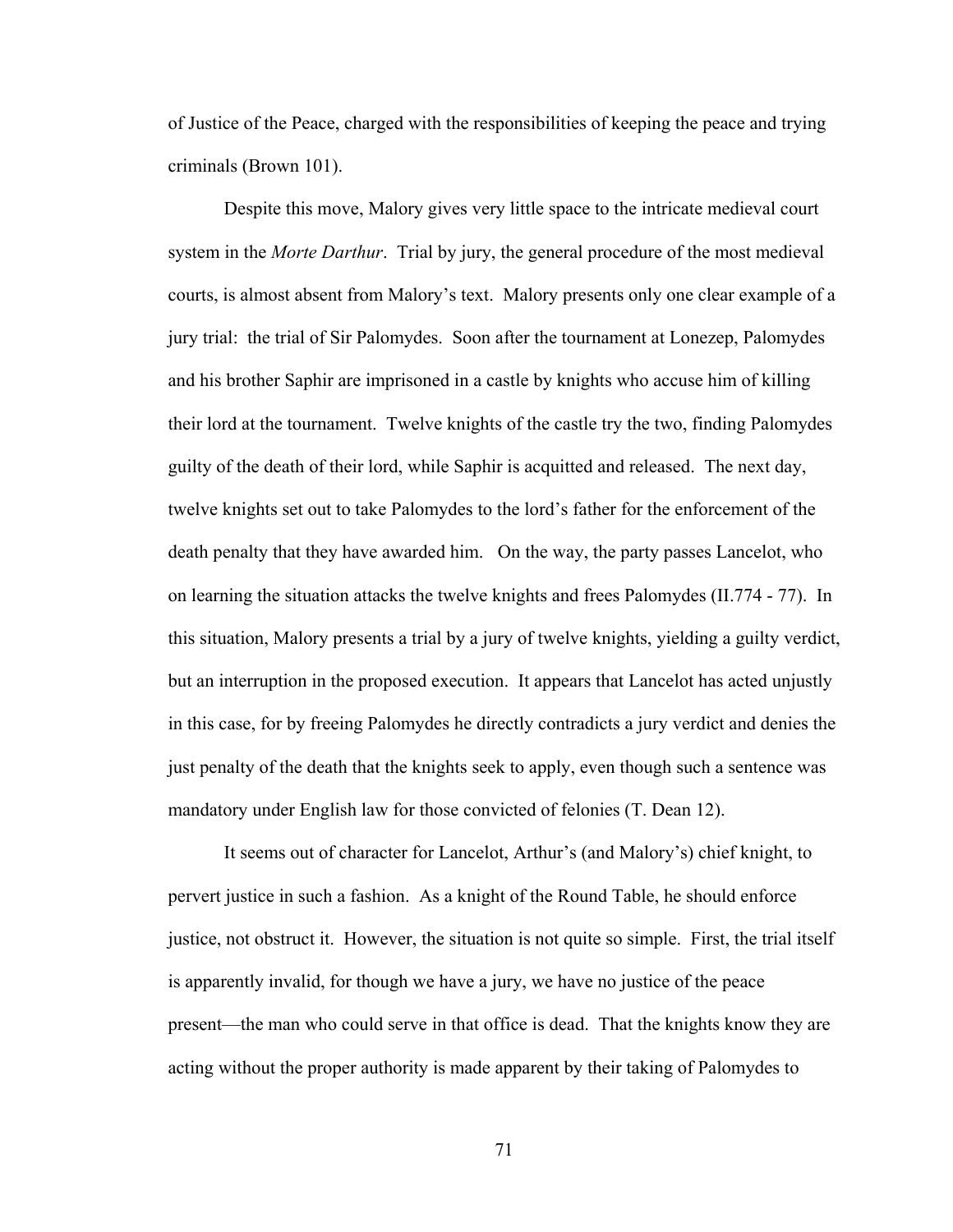Castle Pelownes for his execution so that the dead knight's father can carry out the sentence; they apparently do not have the authority to execute him themselves. In any case, because the major crimes were generally tried by the court of the King's Bench (Brown 130), these knights have no right to put Palomydes on trial at all.

In addition to problems with the legality of the trial, the jury's sentence itself is unjust, for Palomydes does not commit murder at Lonezep, though his behavior there is far from exemplary. In his efforts to win fame and honor, Palomydes kills Lancelot's horse (II.739.5 - 16), fails to honor his earlier agreement to fight alongside Tristram (II.746.25 - 35), and even attacks Tristram while in disguise (II.750 - 51). In her anger over his trickery, Isode calls Palomydes "a felonne and traytoure" (II.756.1), but the text makes no mention of his committing murder. He may have killed the unnamed lord at the Lonezep tournament, but if so the man's death was a by-product of a dangerous sport, not an act of murderous treason. Therefore, by freeing Palomydes from the knights who are leading him to execution, Lancelot is upholding, not perverting, justice according to the system established in the *Morte Darthur*.

The only other episode in the *Morte Darthur* that approaches the operation of manorial justice is Tristram's imprisonment by Sir Darras. Tristram killed three and grievously injured two of Darras' five sons at the tournament at the Castle of Maidens. Tristram takes lodging at Darras' castle, and when Darras learns that Tristram is responsible for what happened to his sons, he immediately imprisons him (II.540.3 - 16). Darras may be acting as a lord enforcing justice here, but it seems quite unlikely, for he locks Tristram away summarily and without any mention of a trial. When Tristram falls ill and almost dies in his prison, Darras frees him, saying "hit shall never be seyde that I,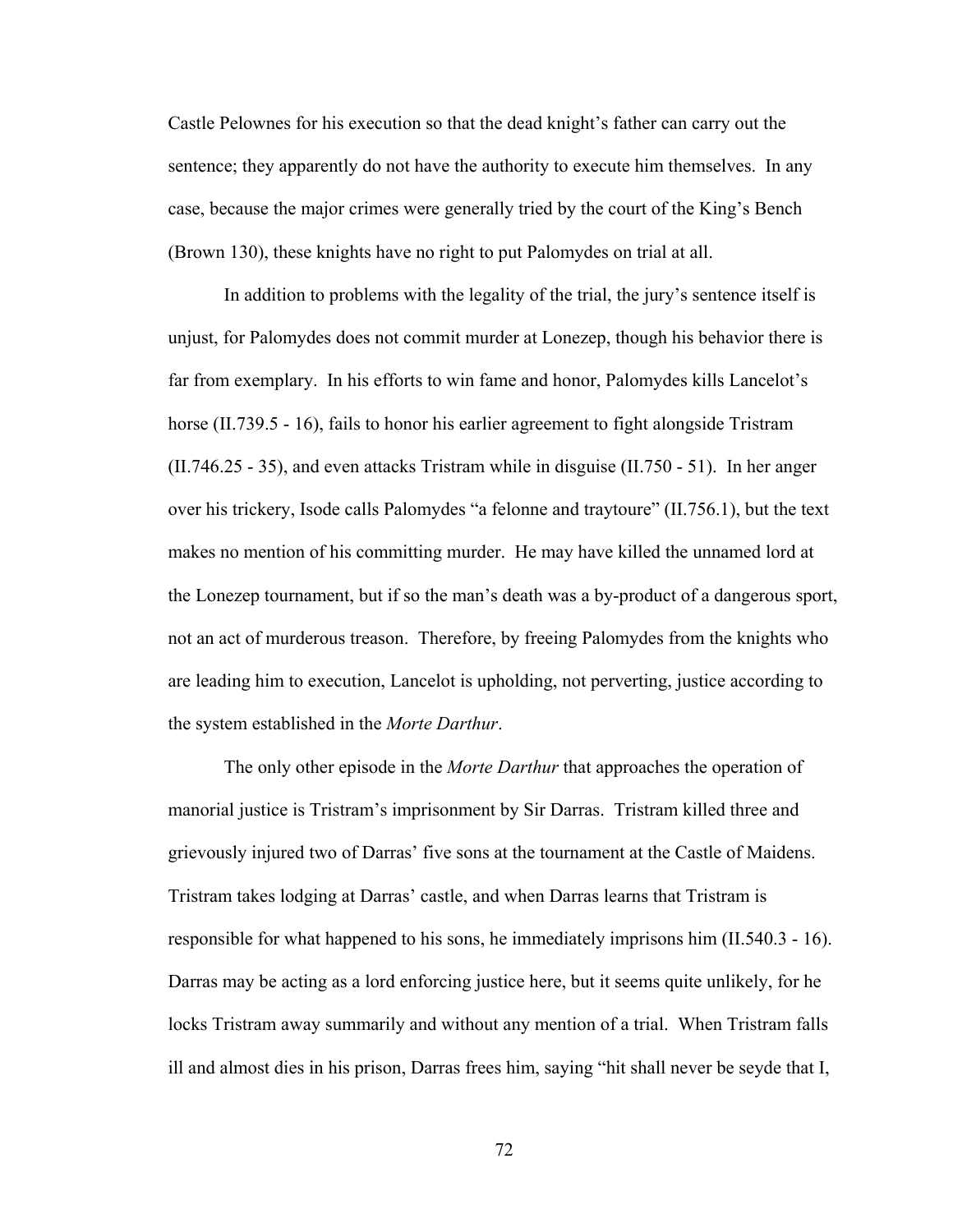sir Darras, shall destroy such a noble knyght as ye ar in preson, howbehit that ye have slayne three of my sunnes, wherefore I was gretely agreved" (II.552.9 - 12). Here Darras admits that he was acting not as a legal official, but as a distressed father seeking revenge. Though local lords in fifteenth-century England were able to try criminals in their own manor courts, such courts dealt only with trespass offenses; felonies such as murder would be referred to the king's justices (Brown 113). And once again, knights who killed men accidentally in tournaments were not felons, for such killing was accidental. Other than these two episodes, Malory pays little attention to the workings of the local courts, preferring for his knights to settle disputes and matters of law with action rather than with legal wrangling.

Some of Logres's customs resemble English customary law, so violators of those customs could be legally punished. Other customs apply instead to personal action, but though these customs do not concern legal issues, they still provide strong controls on behavior. At the opening of the Tristram section, Malory interjects a description of the gifts Tristram brought to gentlemen, claiming that he invented the hawking and hunting terms that gentlemen still use in Malory's own time. Therefore, "all jantyllmen that beryth olde armys ought of right to hounoure sir Trystrams for the goodly tearmys that jantylmen have and use" (I.375.23 - 25), terms which are not only useful for hunting, but also for separating the gentleman and the knight from the commoner. Using the proper hunting terminology is one facet of the behavior that creates this vital cultural divide. Because "he that jantyll is woll drawe him to jantyll tacchis and to follow the noble customys of jantylmen" (I.375.28 - 29), the customs that a knight observes are part of what makes him recognizable as a knight. Since knightly custom is closely bound to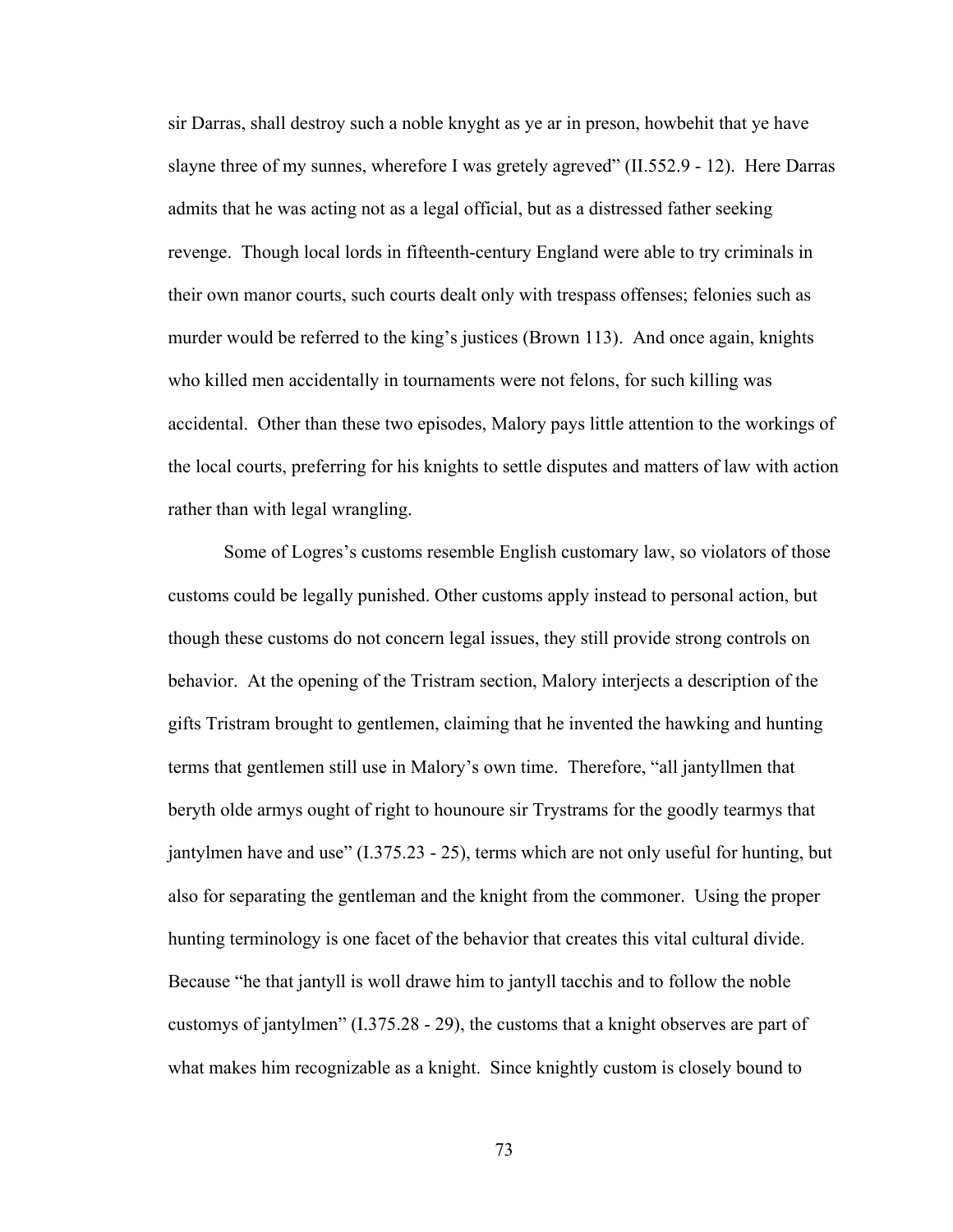knightly identity, we may expect such custom to exert a great deal of control over knightly behavior.

Some customs of knights may be divined from the text by simply noting what knights usually do. We can assume that knightly custom involves riding to adventure, helping ladies, and enforcing the knightly Oath. However, Malory also specifically names other customs that govern the behavior of knights wherever they go. Balin proclaims the first of these customs when he is harbored at the castle of King Pellam. When the inhabitants receive Balin and help him dress for dinner, they try to make him leave his sword behind in his chamber along with his armor. Balin refuses, claiming "'hit ys the custom of my contrey a knyght allweyes to kepe hys wepyn with hym'" (I.83.16 - 18). Pellam's servants say nothing more in the matter, and Balin is allowed to retain his weapon at dinner.

Balin's claim that knights of his country must always go armed may not be entirely truthful, for he has come to Pellam's castle to seek Garlon, the invisible knight who has twice killed people for whom Balin was responsible. At dinner he kills Garlon with the sword that he would not leave behind. The reader may give more credence to this claim, however, because Balin is from Northumberland (I.63.2), not Logres. In the *Morte Darthur*, Northumberland was not an English county but a minor kingdom; King Clarivaunce of Northumberland was one of the kings who joined Lot in rebelling against Arthur when he was crowned king of all England (I.31.1 - 2). Though Northumberland is a client kingdom under Arthur's overlordship, it is its own place and might easily have different customs from those practiced in Lystenoyse, Pellam's kingdom. Pellam's servants recognize that the customs of a knight's own homeland are binding on him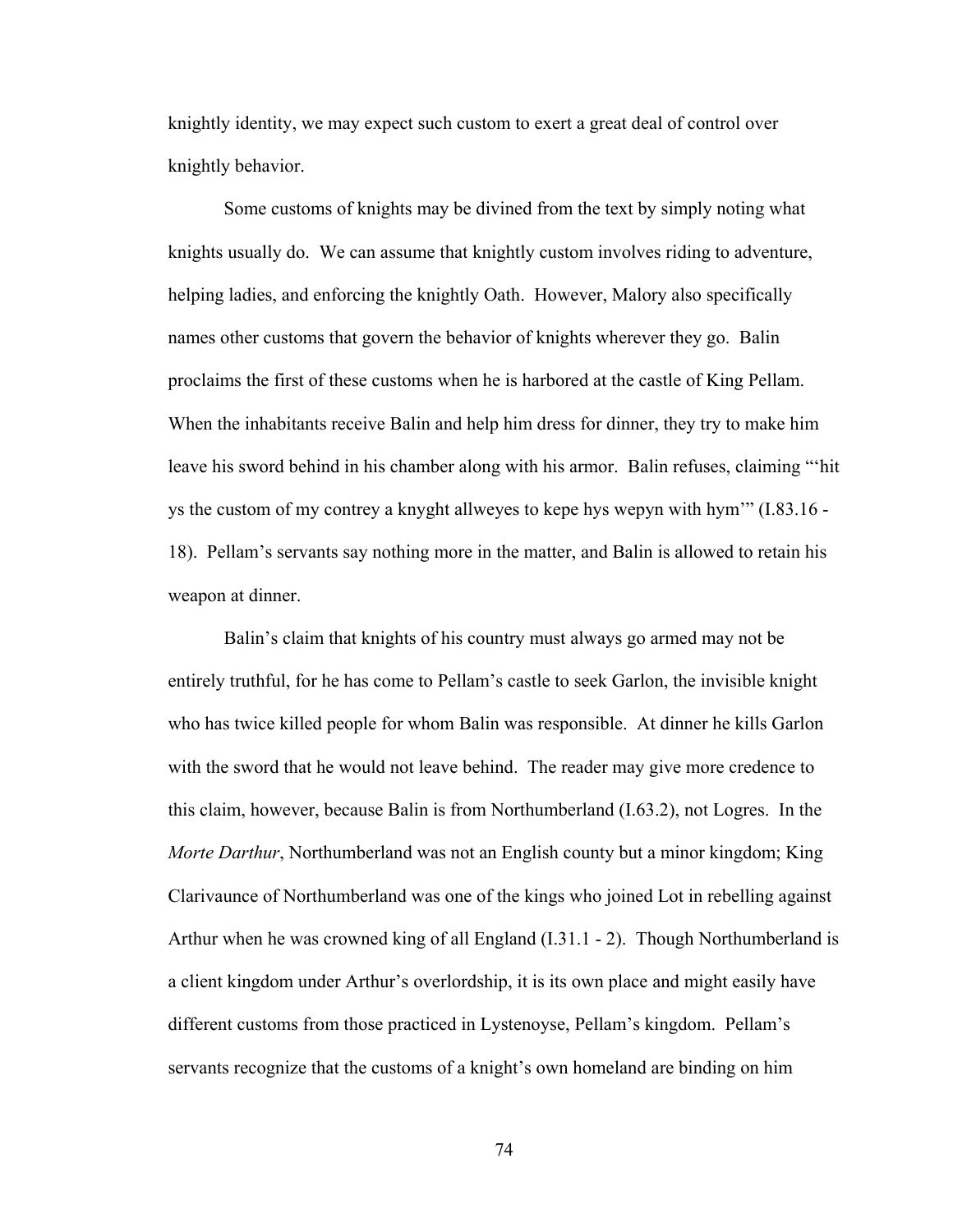regardless of where he is and accept Balin's word that he must remain armed at all times, though this is apparently not the custom in Lystenoyse. Thus at least some of a knight's home customs take precedence over those of his location and govern his behavior regardless of where his adventures take him.

We learn of another of these knightly customs in the Tristram section. When Dinadan meets with Sir Epynogrys (who, coincidentally, is the son of the king of Northumberland), while riding to adventure, Dinadan challenges Epynogrys to joust, citing custom as the rationale for the combat. In Vinaver's edition, Dinadan cries out, "'Sir knyght, make the redy to juste wythe me, for juste ye muste nedis, for hit is the custom of knyghtes arraunte one to juste with other," to which Epynogrys rejoins, "'ys that the rule and custom of you knyghtes arraunte, for to make a knyght to juste, woll he othir noll he?" (II.690.1 - 6). However, there is an interesting contradiction within the source texts at this point. Below, I place the two texts side-by-side for comparison:

"Dynadan spake on hyght and sayde sir knyght make the redy to juste wythe me for juste ye muste nedis for hit is the custom of knights arraunte for to make a knyght to juste woll he othir nell he Syr sayde sir Epynogrys ys that the rule and custom of you" (f.283v - 284r, letters normalized).

Winchester Manuscript:

Caxton printing:

"There with alle sire Dynadan spake on hyghe and said sir knyghte make the redy to juste with me / for it is the custome of erraunt knyghtes one to juste with other / Sir said Epynegrys is that the rule of yow arraunt knyghtes for to make a knyght to juste will he or nyll"  $(X.55.f.$  iiii  $r. -$  iiii v.).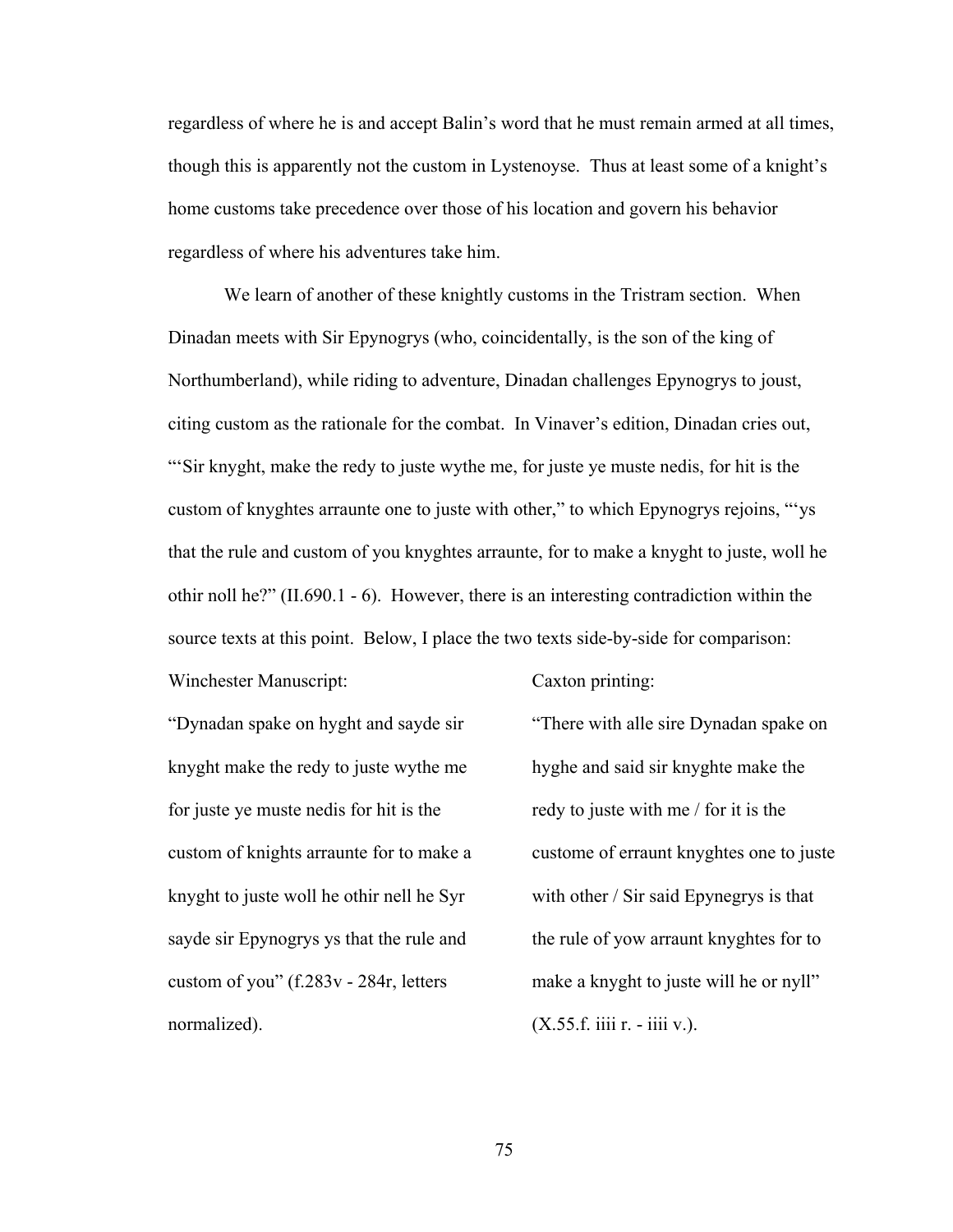In the Winchester manuscript, Dinadan openly states that forced jousting is the custom of knights and that Epynogrys must comply with that custom, while Epynogrys's question implies that knights of Northumberland treat jousting with strangers differently from Round Table knights. In the Caxton printing it is Epynogrys who raises the question of forced jousting. Vinaver's edition thus follows the Caxton text and not the Winchester Manuscript in reference to this battle. However, Vinaver's commentary on this passage indicates that, while the wording of the Caxton text is supported by the French source, the wording of the Winchester manuscript reflects "Dinadan's attitude to knightly customs as described throughout the French romance" and is probably truer to Malory's original intent regarding this issue (Malory III.1511.n.690). Though the difference between the two texts is small, it is significant in the analysis of knightly custom.

In all three editions of Malory's text, the result of Dinadan and Epynogrys's battle is the same: the two joust, and Epynogrys unhorses Dinadan. And in all of these texts, the sense of custom enforcing behavior is the same: Round Table knights joust with other knights regardless of those knights' feelings in the matter. But the change of speaker creates a significant difference. When Dinadan proclaims the custom it sounds like a point of pride: if one knight forces another to joust, he is doing what an adventurous knight should. When Epynogrys states the custom, it takes on the flavor of an accusation, making Dinadan and his companions sound like thugs rather than noble knights. Since Malory plainly favors the Round Table knights over all others, such a representation of their customs seems unlikely. In this episode, Malory shows us two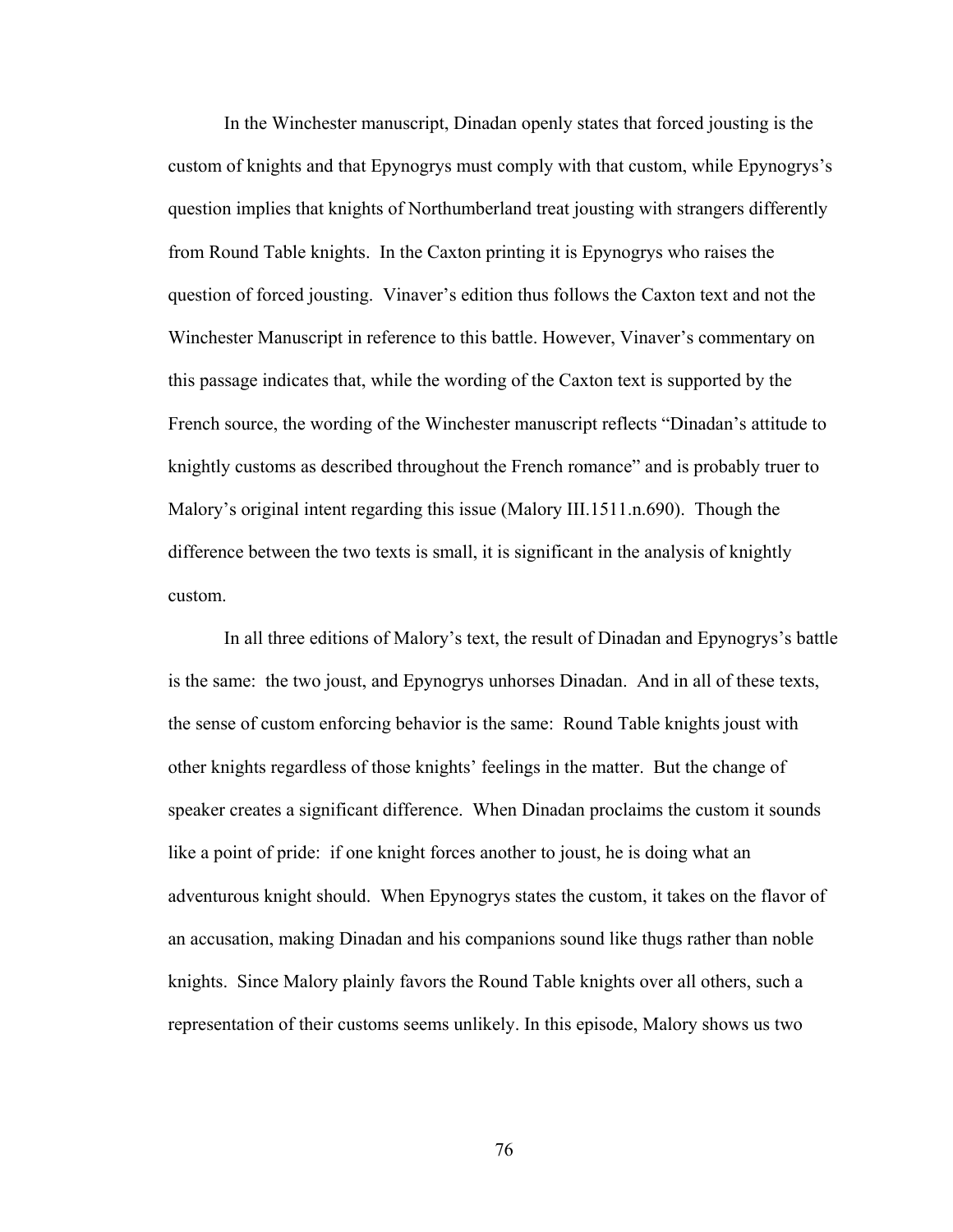knights following the Round Table custom of enforced jousting, a custom to be preferred over the customs of other knights.

The custom of jousting regardless of desire is not bound by space: the Round Table knights take it with them wherever they go and require other knights to comply. In contrast, another knightly custom, the defending of a passage of arms, can be considered local. Larry D. Benson notes that the *pas d'armes* was a "fact of experience in Malory's time" that involved a knight choosing a place, often a roadway of some type, to defend against all who might pass by for a set period of time that could range from a few days to a year (179). Though the passage at arms was a popular romantic convention, life came to imitate romance when knights of the fourteenth and fifteenth centuries chose to defend such passages, frequently while disguised as Arthurian characters such as Lancelot (Benson 179 - 80). Like these historical knights, some of Malory's knights choose to defend certain areas, challenging those who pass by in order to increase their worship. The practice of defending the passage is accepted in Malory's text with as much equanimity as jousting against those whom one meets at random in the forest. Any knight apparently has the right to set up such a passage and defend it for no other reason than that he has chosen to do so.

Malory records two passages of arms specifically as customary in the *Morte Darthur*. The first involves King Pellinor, who in his first appearance in the text claims the custom of jousting with any knight who comes by his pavilion. Arthur, riding incognito, first asks Pellinor to leave his custom, then tells him that he will *make* him leave it. The two fight, and Arthur is nearly killed (I.49 - 51). However, Arthur does not call on justice as his rationale for fighting with Pellinor at the passage. Pellinor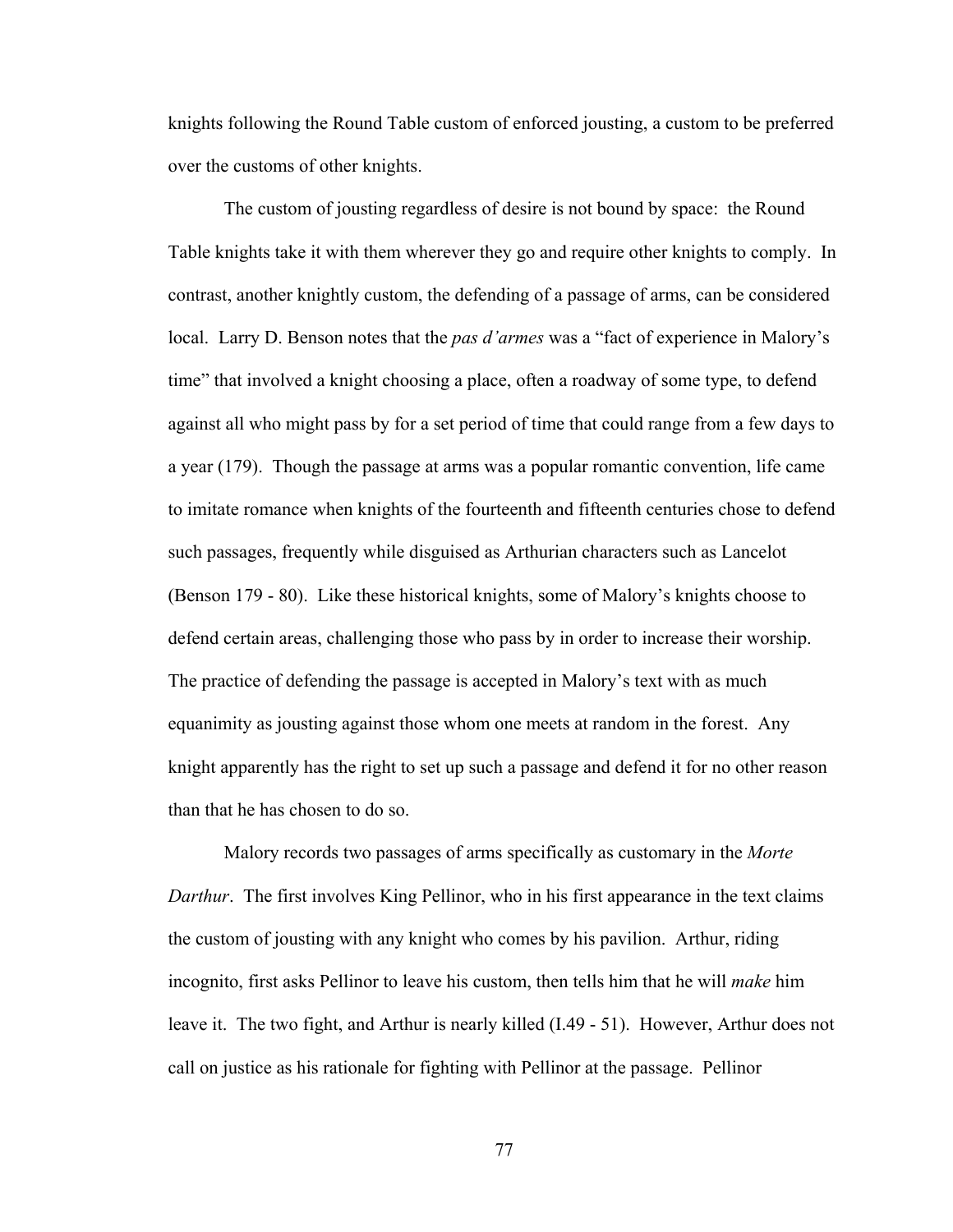apparently has the right to assume the custom of defending the way past his pavilion, even though there is no sign that he owns the land where the pavilion is placed. Arthur seeks to make him leave this custom, but he does so as a knight participating in the custom, not as a king trying to destroy it. He does not judge Pellinor's custom to be wrong, nor does he seek vengeance against Pellinor for nearly killing him during the battle. Far from punishing Pellinor for his custom of defending the passage, Arthur allows Merlin to seat him at the Round Table (I.102.5 - 9).

Malory includes another passage of arms in the Tristram section of the *Morte Darthur*; in this instance, the combatants are Torre and Dinadan. After the two joust and Dinadan is unhorsed, he demands foot combat so that he may prove himself after losing on horseback. Torre refuses to fight with swords, saying, "'as at this tyme I may nat have ado with you no more, for the custom of this passage is suche'"  $(X.10.378)$ . Torre's speech here implies that the custom itself, rather than the will of the knight upholding the custom, determines the progress of the battle, but it is quite likely that Torre himself determined the custom's regulations. In the end, though, who created the custom is immaterial to the action of the text, which treats Torre's practice of defending the passage as just and reasonable. Dinadan goes away angry, not because the custom is in some way wrong, but because it prevents him from taking the battle as far as he would like. Torre also suffers no repercussions for using the custom of the passage; Malory portrays his actions as normal behavior for a knight.

Place-bound local custom serving as a means to control behavior in Malory extends beyond the temporary passage of arms to the more permanent castle custom, a trope that figures prominently in the text. Such custom has historical backing in the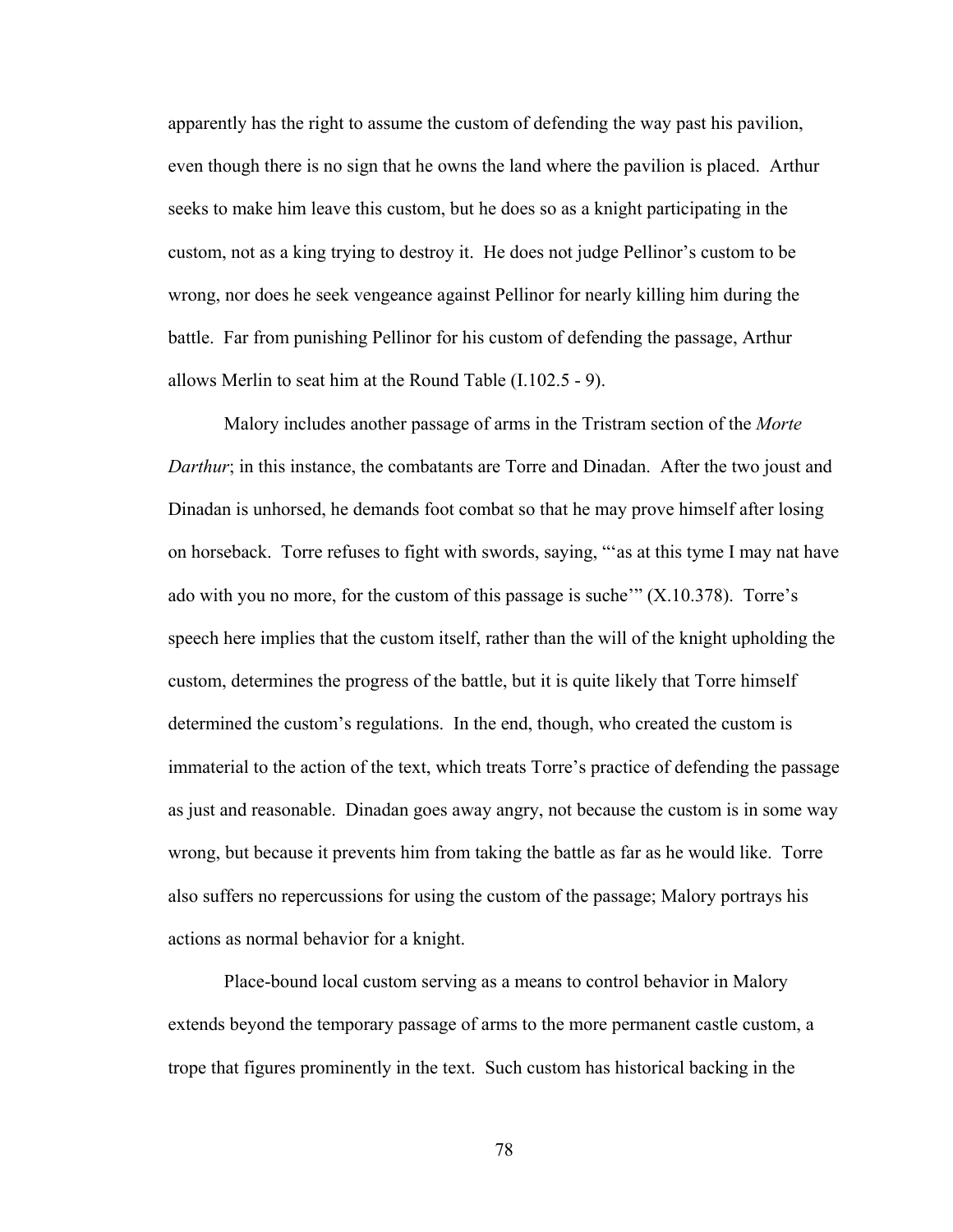Middle Ages, for villages and manors during this period in English history often established local customs that had much of the force of law. Many of these customs dealt with property, but local regulations, enforced by fines for non-compliance, could require or forbid many types of behavior. For example, in 1416 the village of Brampton, Northamptonshire, required men who had carts to haul sand and gravel for the repair of the King's Highway; shortly after, the village of Broughton, Northamptonshire, imposed fines for calling one's neighbor "whoreson" or "cuckold" (Ault 58 - 59). Over time, some restrictions became even broader; in 1516, the village of Colerne, Wiltshire, included on its customary rolls a fine for any man who "[behaved] badly to his neighbors, in word or in deed, covertly or openly" (Ault 59). These local regulations do not involve the types of crimes and misdemeanors legislated against in the Pentecostal Oath, but such regulation would be unnecessary. The king's statutes and the huge body of English customary law would take care of forbidding real crime. Instead, these regulations deal with local behavior on a small scale, but their very existence supports historically the various types of local customs, particularly the castle customs, that Malory includes in the *Morte Darthur*. Such customs were apparently allowed to continue in England without interference from the central government as long as they did not contravene the king's law. They also demonstrate that individual English locales had the right to set their own behavioral patterns, just as one sees reflected in Malory's text.

By this point, one might be wondering about the relevance of such customs to this study. As place-bound customs that primarily affect only those who live under them, customs that the local inhabitants have every right to create for themselves, they might seem irrelevant to a study of Arthurian justice as a whole. However, local custom is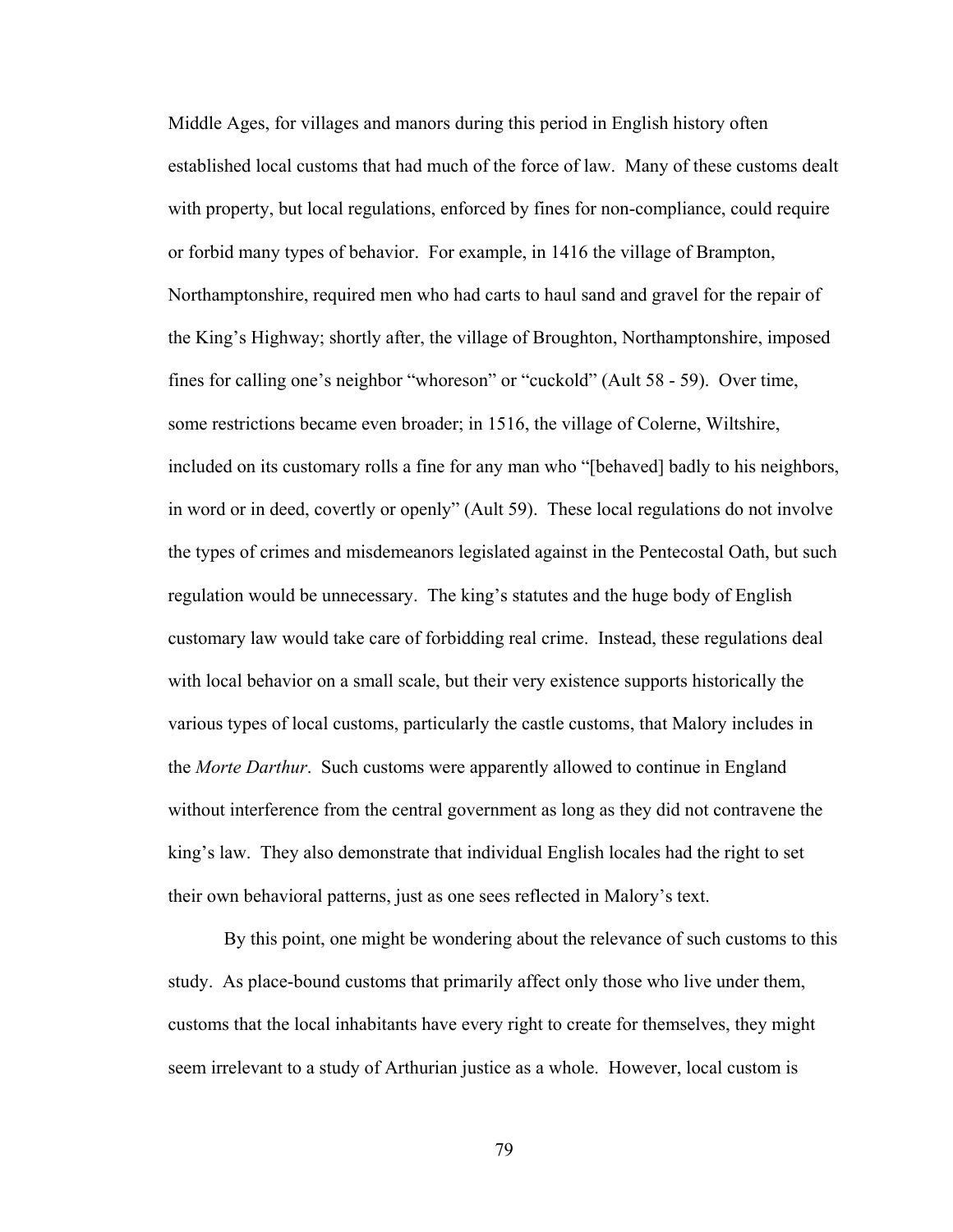relevant to Arthur's kingship because of the situation under which Arthur takes the throne. In Malory's text, Uther Pendragon, Arthur's father and the former king of Logres, dies while Arthur is still a small child (I.11 - 12). Though Uther acknowledges Arthur as his heir before his death (I.12.1 - 8), Arthur is reared distant from the court, and the text does not record any regent who cares for the kingdom in his absence. Instead, after Uther's death "thenne stood the reame in grete jeopardy long whyle, for every lord that was myghty of men maade hym stronge" (I.12.11 - 12). During this interregnum, the lords decided their own customs, without reference to a central governing body. This lack of royal oversight left the growth of unjust customs unchecked, for their was no standard of justice against which to compare them. Since local customs must be in line with the central authority in order to remain in force, once Arthur's reign is established, he must send his knights throughout the kingdom so that they might assess the customs that have grown up and put down those that are contrary to his justice.

Of course, the castle custom is not an idea that Malory invented based only on historical ideas of local regulation. Charles Ross notes that the castle custom as a literary trope first appears in the writing of Chrétien de Troyes (xiii). In discussing the general form of the "vile custom," Ross notes that it "poses a certain moral dilemma in a way that begins as a conflict between individual desire and the community" (xv). For Ross, the tension exists primarily between the knight, the possessor of the individual desire, and the community that holds the vile custom. However, one can equally see a tension between the knight as representative of Arthur's court and the justice it should enforce, and the individual community whose customs may or may not align with Arthur's justice. A knight errant who comes in contact with a castle custom must make two related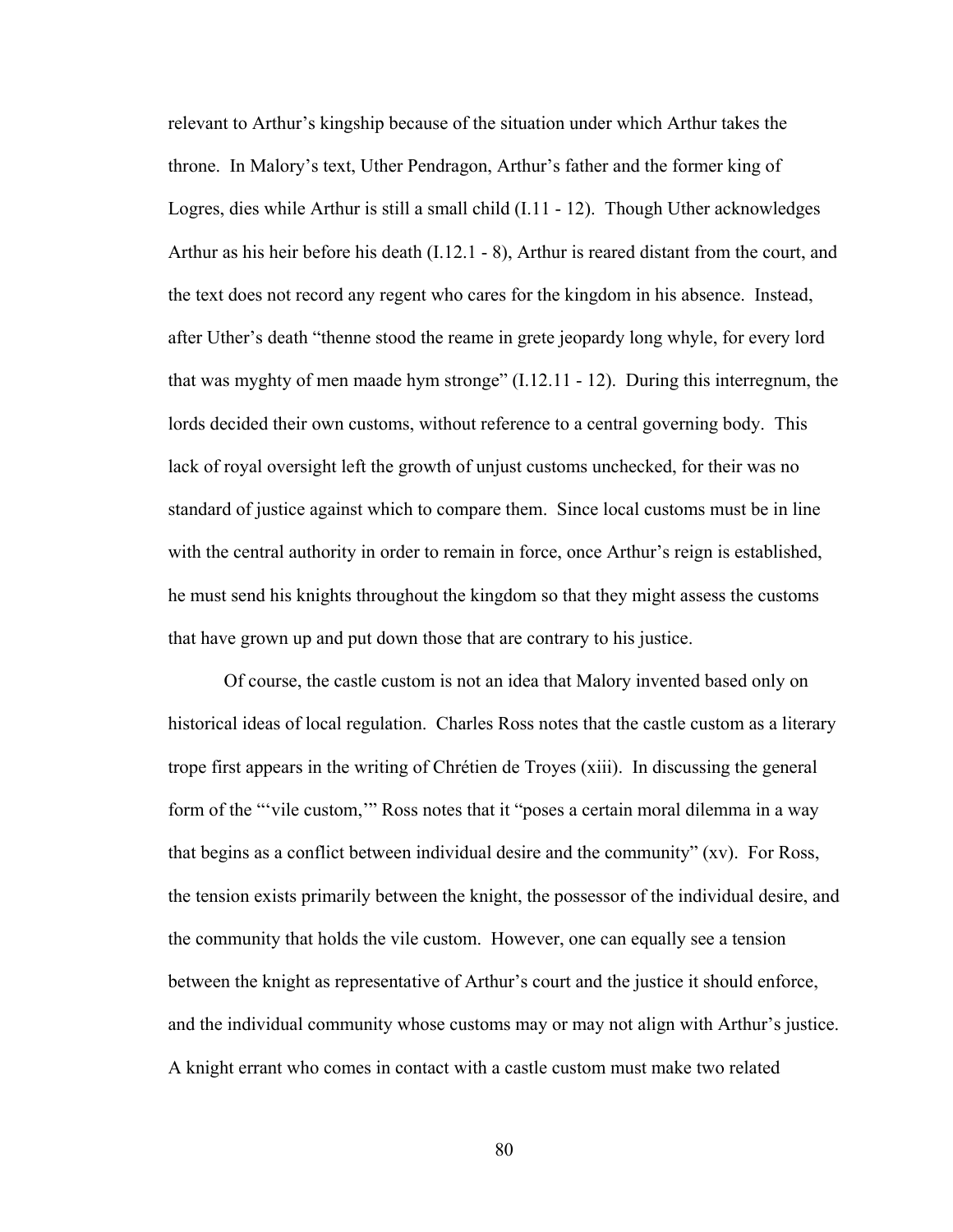decisions; first, he must decide if the custom is good or evil. Based on that decision, he must determine whether he should oppose or uphold the custom. The right of individual castles or communities to set and enforce their own customs is unquestioned; the knight's dilemma deals with the good or evil of the customs themselves. Customs that conflict with the Pentecostal Oath, the kingdom's primary standard for justice, are destroyed, but those that do not conflict with the Arthurian standard of behavior remain in force, as I discuss below.

Several instances of the knight vs. the castle custom occur in the *Morte Darthur*. One commonly observed custom requires visitors to a castle to do battle with the castle knights before they are given shelter for the night. Though this may seem an odd way to pay for one's bed and board, it is not really all that different from knights requiring one another to joust when they meet in the forest, and the Round Table knights generally fall in with this custom without question. Tristram and Dinadan do so when they first defeat a set of castle knights and then take their place in defending the castle against Palomydes and Gaheris when they subsequently arrive on the scene (II.506 - 507). In this case, the lord of the castle reinforces the acceptable nature of the custom by remaining friendly to the knights when the fighting is over; he is glad to help them follow Dinadan to another lodging after Dinadan leaves in disgust over so much unnecessary battle (II.508.26 - 35). Though Dinadan may not personally approve the custom, as a Round Table knight he takes no steps to remove it, choosing instead to remove himself from the sphere of the custom's operation.

Other castles similarly require knights to fight when they arrive seeking shelter, but not in the acceptable manner just discussed. For example, at the Castle Orgulus, La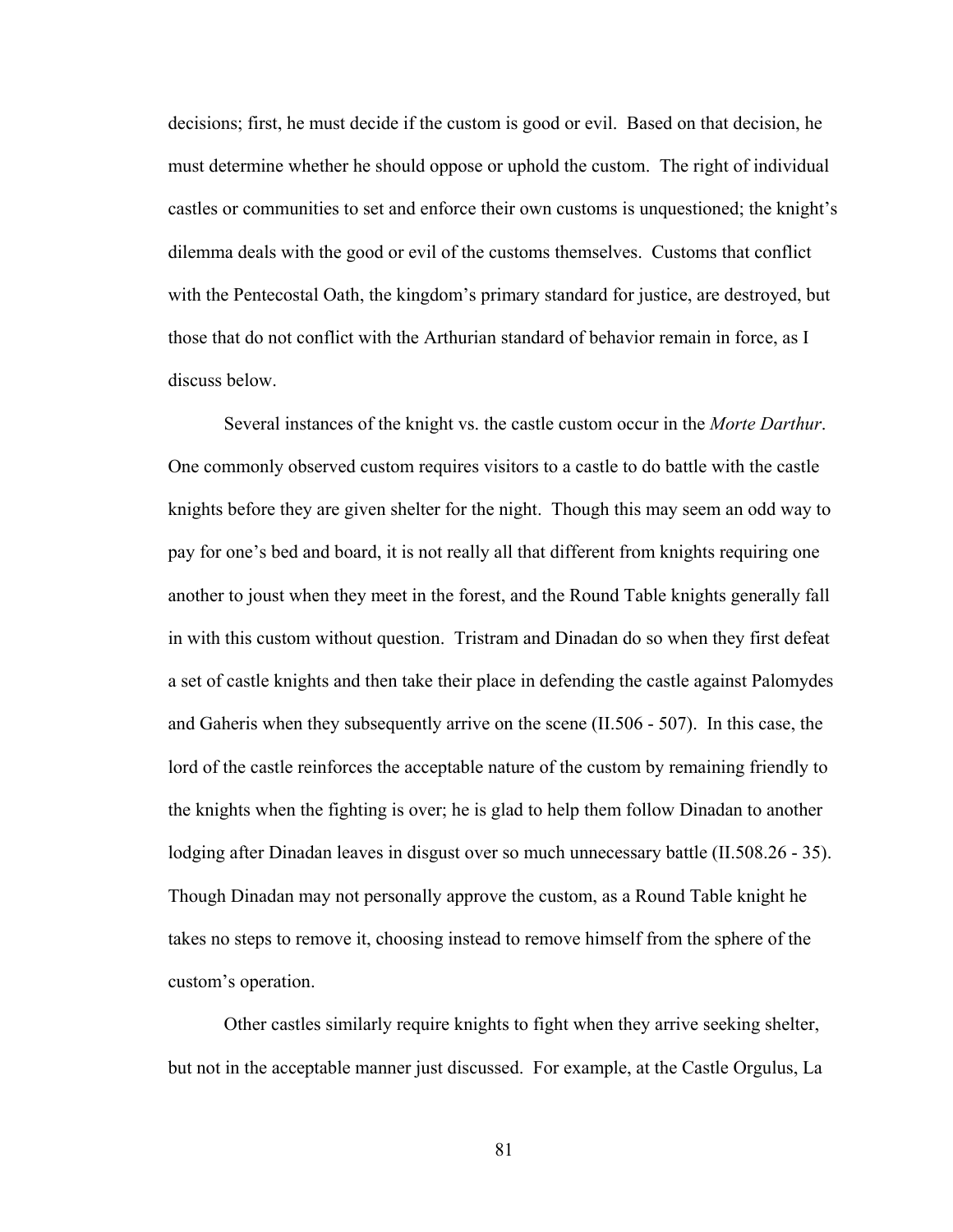Cote Male Tayle and Mordred are not merely challenged to fight for lodging, but set upon by a large group of knights who try to kill them and the lady Maledysaunt. They escape with their lives, but barely; La Cote Male Tayle is trapped within the castle and escapes only with a lady's aid (II.463 - 65). At one of Morgan le Fay's castles, custom forces knights to fight with ever more men, particularly if the traveler is a knight of King Arthur's. Lamerok destroys this custom by jousting with twelve knights in groups of various sizes, killing four and forcing the remaining eight to swear to give up their evil deeds. A knight who emerges from the castle afterward tells Lamerok that he has put away the castle's customs because there is no one left to fight (II.597 - 600). When castle custom requires a passing knight to joust, the intent of the castle's inhabitants determines the good or evil of the custom. Jousting to try one's prowess is a common activity among knights and in keeping with Arthurian standards, so if this is all that custom requires, the knights may affirm it. If the knight is required to fight to the death, particularly against large groups of men, the custom is generally put down by the Round Table knights because such activity violates the standards of knightly courtesy and the Oath's provision against treason.

Castle custom is not always simply about fighting. The customs of Castle Plewre, the Weeping Castle, not only require a knight to prove he is stronger than the lord of the castle, but also call for a beauty contest between the lady of the castle and the travelling knight's lady, with the loser to be executed (I.412 - 413). These customs are obviously evil according to the Pentecostal Oath's standards, for they not only require the winner to kill the loser in the battle, but also to kill one of the ladies based only on her relative lack of beauty. Tristram and Isode encounter this custom as they travel from Ireland to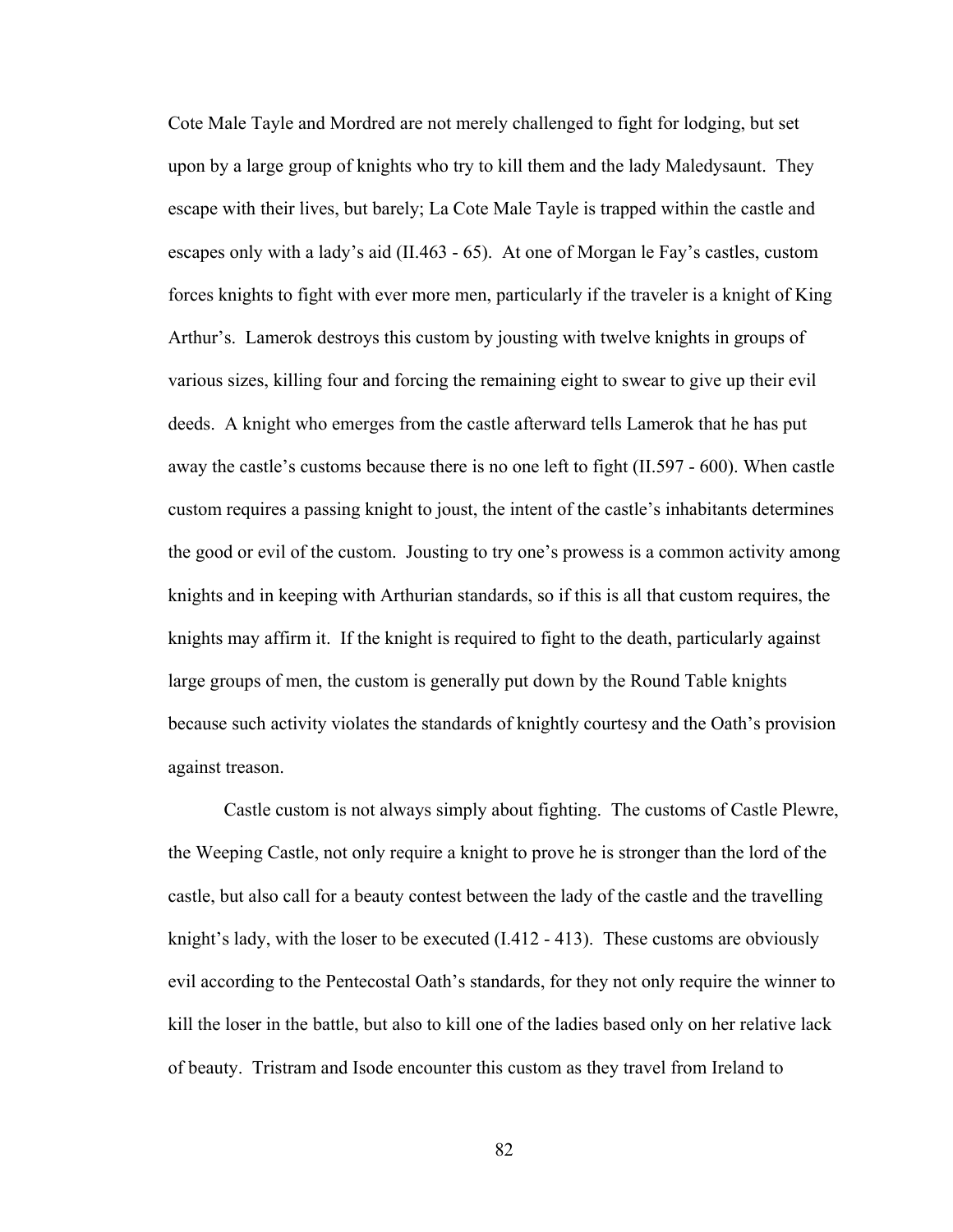Mark's court for Isode and Mark's wedding. On learning of the custom, Tristram decries it as "a foule custom and an horrible" (I.414. 13 - 14), and one might expect him to refuse to participate. Instead, he beheads Sir Brewnor's lady, who is not as fair as Isode, and then kills Brewnor himself (I.415.10 - 11, 35). Tristram justifies killing the two by claiming that killing them is no loss because they have used this evil custom for a long time (I.414.32 - 35). Because the inhabitants of the castle then ask Tristram to stay so that the foul custom may be destroyed  $(1.416.2 - 3)$ , simply killing Brewnor and his lady was not enough to destroy it. Ross notes that by killing Brewnor and the lady Tristram actually upholds Castle Plewre's evil custom, elevating himself and Isode into their places as lord and lady of the castle. The custom is only destroyed when Tristram voluntarily yields to Sir Galahalte, Brewnor's son (Ross 32). Tristram's yielding and Galahalte's lack of a lady finally break the cycle that the custom created, bringing Castle Plewre back in line with Arthurian standards.

Castle Plewre's customs are indeed shameful, even evil. However, the most troubling castle custom of the *Morte Darthur* is that of the sick lady who requires a virgin's blood to heal her. Twice in the text knights arrive at this bloody castle in the company of maidens only to be told that they may not leave until the maidens give a dishful of blood in an effort to heal the lady. The first episode involves Balin and a damsel who are surrounded on entering the castle by knights who seek to kill her. When Balin tries to attack them, they will not fight him, saying that they are merely following their castle custom in taking her blood in order to try to save their own lady. Balin and the damsel agree to participate in the custom as long as she is only bled, not killed, and the knights of the castle accept this compromise (I.81 - 82). From only this instance of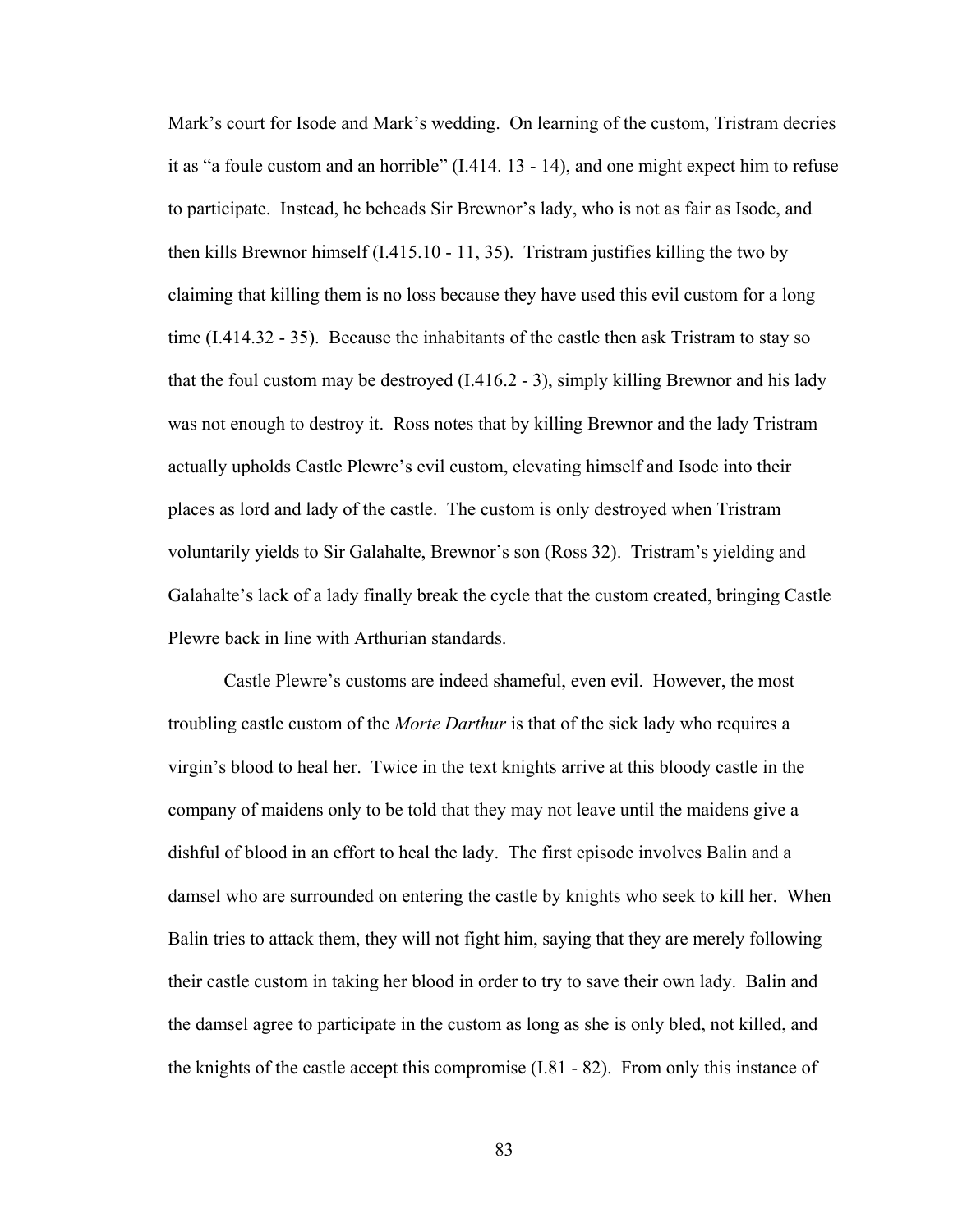the bleeding custom, one might assume that it is close enough to Arthurian justice to be allowed to continue. The lady of the castle can only be healed by a maiden's blood, and her men are thus merely serving their lady as the Oath requires. Though they are overzealous at first, they are not unreasonable and can be persuaded to compromise, taking the damsel's willingly offered blood without killing her. The custom may be distasteful, but it is not completely out of line with justice or proper behavior. However, this is not the end of the story of the bloody castle.

During the Grail quest, Galahad, Percival, and Bors travel past the same castle with Percival's maiden sister. They are surrounded by a dozen knights who demand a dishful of Percival's sister's blood, and though the men initially refuse on her behalf, killing several of the knights, they are persuaded to stay at the castle and hear the purpose of the custom. When the maiden learns that the lady of the castle needs a virgin's blood to heal her, she willingly sacrifices her blood and her life in a successful attempt to cure the lady (II.1000 - 004). To this point, events have progressed much as they did in the Balin story; in both cases, the knights do not take the blood forcibly, but instead persuade the maidens to give it, which they do willingly. As in the Balin episode dealing with this castle, no evil has apparently occurred, and the lady is healed.

The apparent acceptability of these episodes, however, is illusory. After Percival's sister's funeral barge is set out to sea, a tempest attacks the castle, destroying half of it (II.1004.10 - 17). When Galahad and Percival return the next day to see what has happened, they find all of the castle's inhabitants, including the lady that Percival's sister died to save, dead. On hearing a mysterious voice say "'Thys vengeaunce ys for bloode-shedynge of maynyns!'" (II.1005.10), they discover a church-yard filled with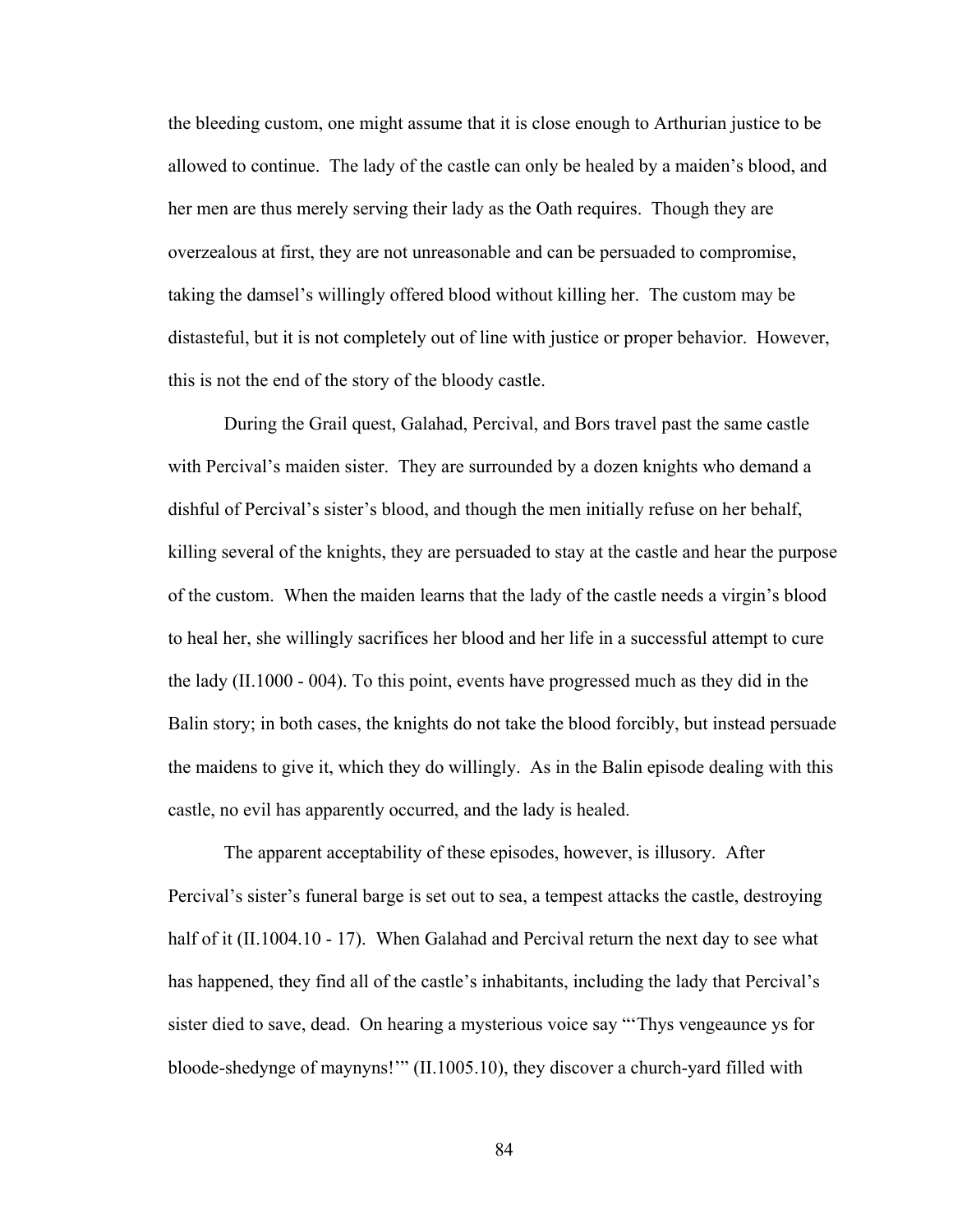sixty maidens' tombs, all of whom "were martirde for the syk lady" (II.1005.15). Though Percival's sister gained her martyr's crown willingly, there is no sign that these sixty maidens did so. It was only Balin and Galahad's prowess that prevented the murder of their ladies on the sick lady's behalf; only the just behavior of the Round Table knights kept events in these two episodes within the parameters of the Pentecostal Oath. Because the custom of the castle was so evil that it would require the lifeblood even of unwilling maidens, heaven's vengeance destroyed the castle in punishment for the custom.

One might question, however, why the castle would only be destroyed after the lady is healed. Had heaven destroyed it after the first maiden died, Percival's sister and the other fifty-nine virgins could have been saved. Here again, as at Castle Plewre and at Morgan's castle, custom must be fulfilled before it can be destroyed. The knights who put down evil customs in those places first participate in those customs before they can destroy them. Here, once Percival's sister willingly gives her life and the lady is healed, the cycle is broken and vengeance can be taken. Since the knights are unaware of the true evil of the custom, for their actions have kept it within acceptable parameters, heaven takes its vengeance on the inhabitants of the bloody castle. That a custom of this magnitude of evil must be first fulfilled before it can be destroyed is a further indicator of the power of custom within the *Morte Darthur*.

The examples of castle customs presented thus far allow two possibilities when knights encounter an evil custom. As in the case of Morgan le Fay's castle or Castle Plewre, the custom alone may be destroyed, often along with at least some of the knights who enforced it. In the case of the bloody castle, simply destroying the custom is not enough; destroying the castle itself is required. At the bloody castle, supernatural forces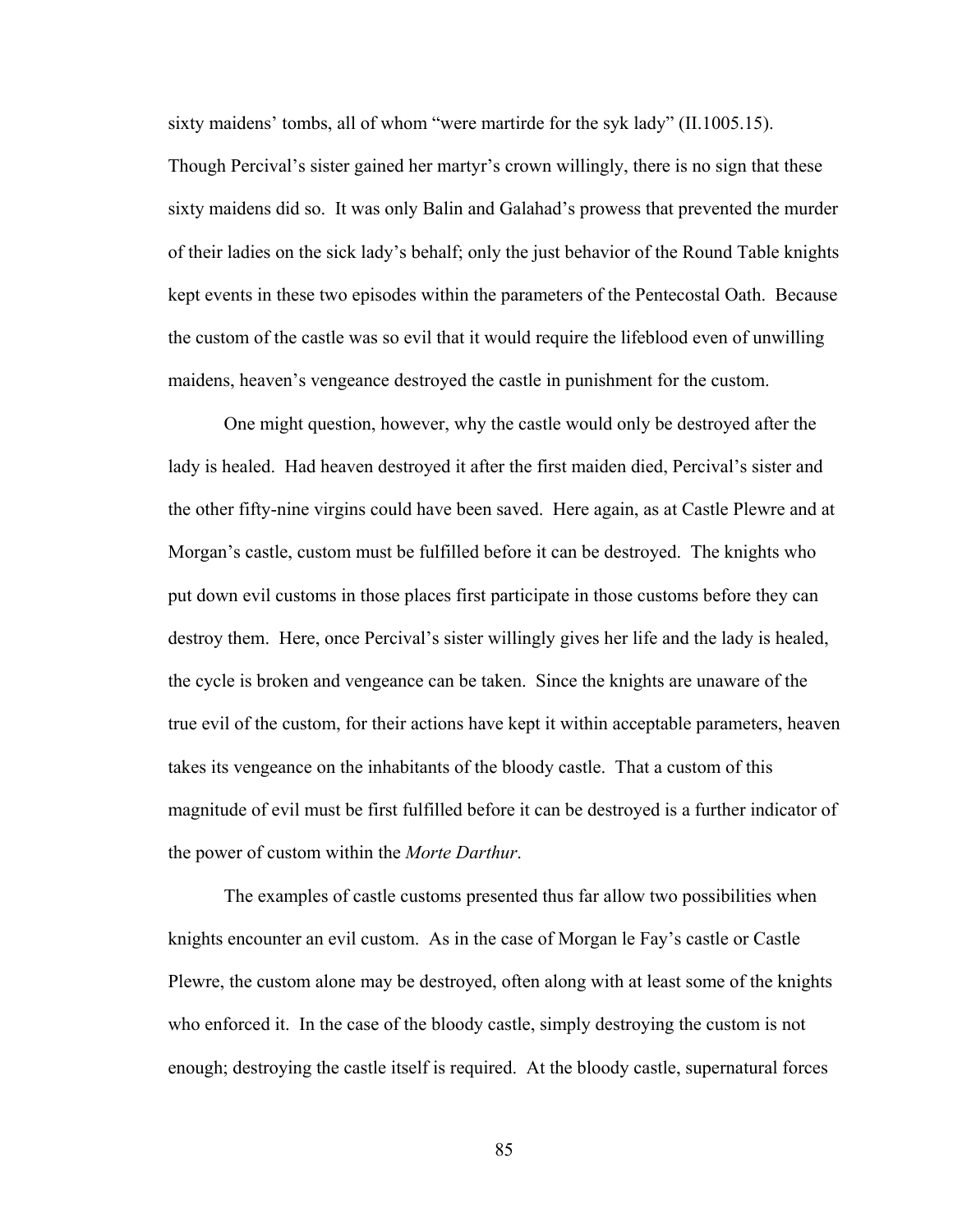caused this more complete means of putting away the evil custom, but human agency may accomplish the same feat when circumstances require it. Such is the case at La Beale Regarde, a castle held by Morgan le Fay though it rightfully belongs to the Earl of Pase's damsel cousin. At the damsel's request, because of "the evyll customys that bene used therein" (II.643.34 - 35), the Earl and his men fire the castle, destroying it so completely that "they leffte nat one stone stondynge" (II.644.19 - 20). Unfortunately, the text does not record what evil customs Morgan practiced in La Beale Regarde other than imprisoning Alexander the Orphan there for her own lust. We can assume that this is not the reason the castle was destroyed, for the text states that the Earl of Pase would have destroyed the castle sooner had he not wanted to preserve it for his cousin's sake (II.644.9 - 11). In any case, this episode and others demonstrate that castle customs may be put away in various ways. If they violate the standards of justice to a sufficient degree, the entire castle may be destroyed, either in vengeance or in order to prevent the custom from being revived. However, simply having a custom that predates or stands apart from the customs that Arthur himself has established is not proscribed in Logres.

Throughout the *Morte Darthur*, custom serves as a powerful guide to behavior, both as it relates to English customary law and to the behavior of individuals or groups. The power of custom augments the Pentecostal Oath's strictures to give Arthur the capacity for a great deal of control over Logres. But though the Oath and custom are of vital importance to Arthur in controlling his knights and, through them, his kingdom, he has yet another tool to use in establishing justice: the relationship between lord and man.

The relationship between Arthur and his knights differs significantly between Malory's text and his French sources. As Vinaver notes in his commentary, the Arthur of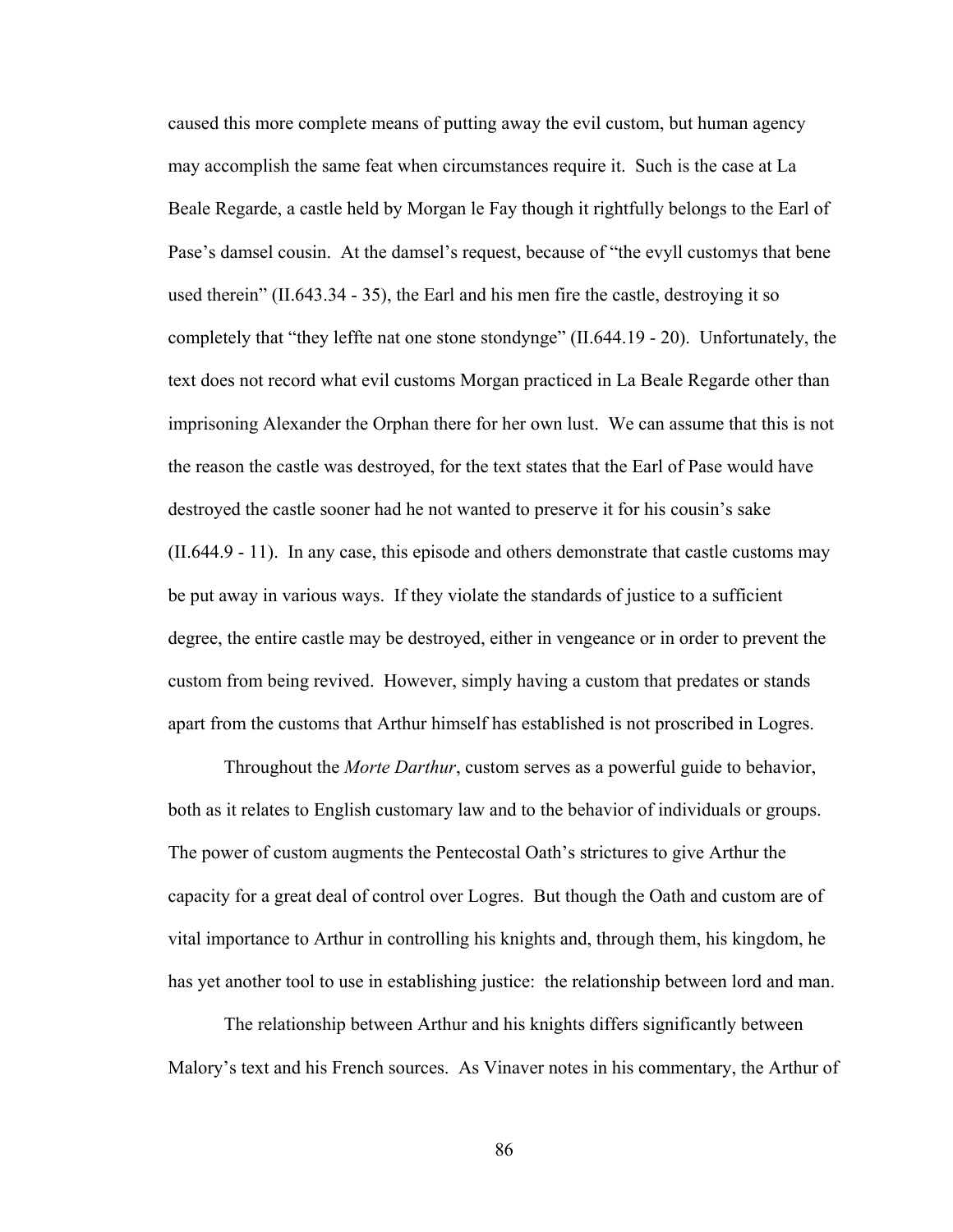the *Suite du Merlin* is a member of the Round Table himself, but Malory apparently had little interest in presenting Arthur as *primus inter pares* (Malory, *Works* III.1325.n 99). Robert L. Kelly expands this claim, noting that "the new bond Malory creates between Arthur and the knights is that of king to noble servants" rather than one of a group of men bound by mutual chivalric ties ("Royal Policy" 45). In order to understand the enhanced control that such a relationship would give Arthur over his men, one must grasp the fifteenth-century concept of patronage. Scholars now use the term "affinity" to describe the network of relationships between lords, their servants, and their servants' servants that existed at this time. The *Middle English Dictionary*'s definition that comes closest to the concept under discussion is "association, fellowship, companionship, alliance," but this group of terms does not fully explain the type of relationship that existed between a lord and his affinity. The affinity was not just a group of men who gathered together, regardless of what bonds united them, but rather it was a group bound by ties of service to a lord, entailing responsibilities on both sides.

Rosemary Horrox gives a good introduction to the functioning of the patronage relationship. She writes that in the fifteenth century, most people were part of an intricate web of service, a web whose strands included not only peasant-class menial servants, but also members of the nobility. In fact, the honorable servant was all the more valuable to his master because his own status would help him to effectively follow his lord's orders (Horrox 64). The service relationship was valuable to both the lord and the servant, for while the lord gained someone to do his work, the servant gained monetary or property awards or simply the influence of the lord on his behalf (Horrox 65). In addition, the possibility of retaining or being retained by a lord of high status reflected honor upon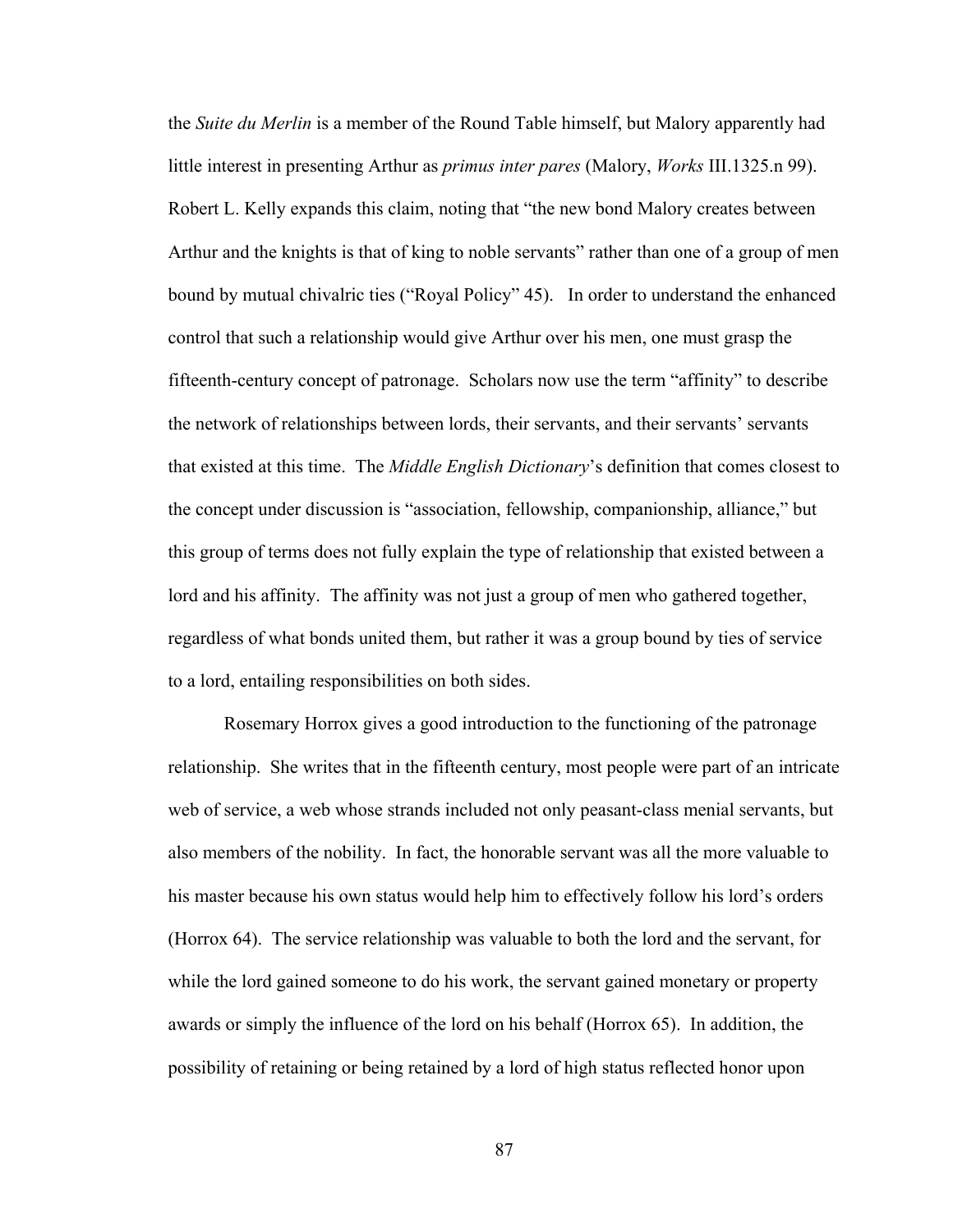both the lord and the honorable servant thus retained (Horrox 68). The relationship also implied responsibilities on both sides, for the lord was responsible to care for his servant, supporting him when necessary, while at the same time being in many ways responsible for preventing bad behavior on the servant's part; the servant was, of course, responsible for doing the lord's bidding (Horrox 68). At times, though, this system broke down, for bad behavior on the part of the servant might be done for the lord's benefit, and the servant might consider his lord to be practicing the opposite of good lordship if he punished rather than supported him (Horrox 77). The king, as the highest lord of the land, stood at the top of this hierarchy and thus bore the brunt of the responsibility, in reputation if not in fact, for making sure everyone behaved properly (Horrox 78).

Arthur establishes his affinity early in the *Morte Darthur*. At his marriage to Guinevere, Arthur receives the Round Table, which once belonged to his father, and one hundred knights to man it as her dowry. Merlin adds twenty-eight knights to that number before Arthur and Guinevere's wedding takes place. At this time, when the knights are first settled in their seats at the table, Merlin instructs them, "'Fayre sires, ye muste all aryse and com to kynge Arthure for to do hym omage; he woll the better be in wylle to maynteyne you'" (I.99.1 - 3). Becoming a member of the king's personal affinity would bring with it all of the advantages of honorable service, so the knights do not grumble at Merlin's suggestion; instead, they follow it as a matter of course. Malory covers the entire swearing of this homage with one simple clause: "And so they arose and dud their omage" (I.99.4). Malory's summary treatment of this forging of the bond between lord and man tends to downplay the importance of the patronage relationship, but this relationship defines the knights of the Round Table and Arthur himself. And though the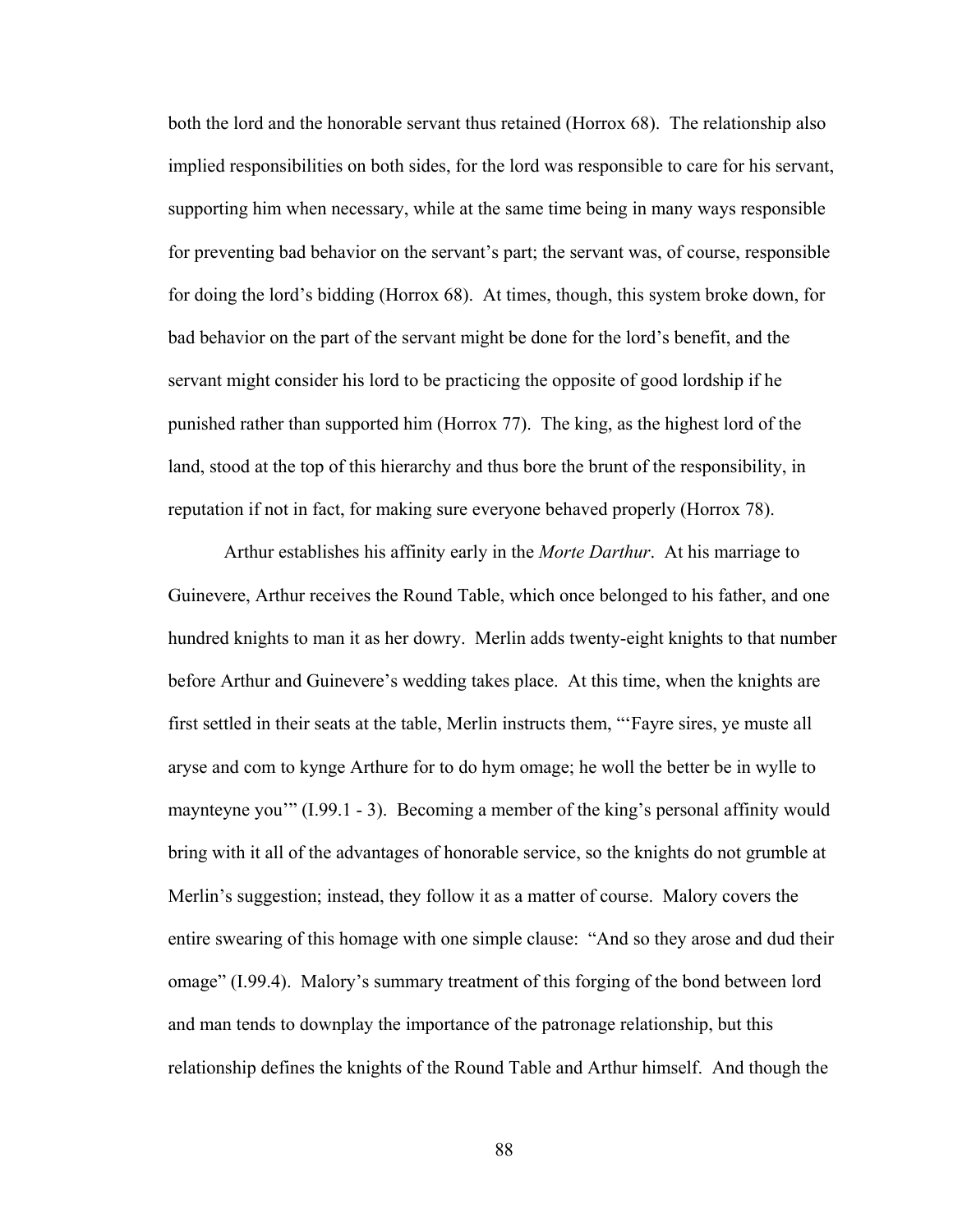creation of the bond appears simple, the bond itself has profound implications for Arthur's kingdom.

The simple statement that Malory uses to show that Arthur's knights are now personally bound to him demonstrates the familiarity of the process in the fifteenth century. Malory assumes that his audience is familiar with the swearing of homage, both what the ceremony means and how it is performed. As a knight and a member of the Warwickshire gentry whose family's overlords were the dukes of Norfolk (Carpenter 31), Malory would have been well familiar with the process of swearing homage. Today's scholar, however, lacks this advantage, so Henry de Bracton's extensive discussion of homage in *On the Laws and Customs of England* can provide some useful context for Arthur's creation of a service relationship between himself and his men.

According to Bracton, any free person, male or female, layman or cleric, adult or minor, could do homage and thus enter into a patronage bond with a superior (228). Bracton defines homage in terms of land tenancy in exchange for service, writing that "homage is a legal bond by which one is bound and constrained to warrant, defend, and acquit his tenant in his seisin against all persons for a service certain, described and expressed in the gift, and also, conversely, whereby the tenant is bound and constrained in return to keep faith to his lord and perform the service due" (Bracton 228). This bond was traditionally formalized by a gift of land from the lord to the servant, who is thus referred to here as the tenant. However, one should note that the gift of land is not what creates the bond itself; instead, the land gift recognizes in tangible form the bond created in the homage ceremony (Horrox 74). Thus the lord offers the servant his protection, and the servant offers the lord his service. When the knights swear homage to Arthur in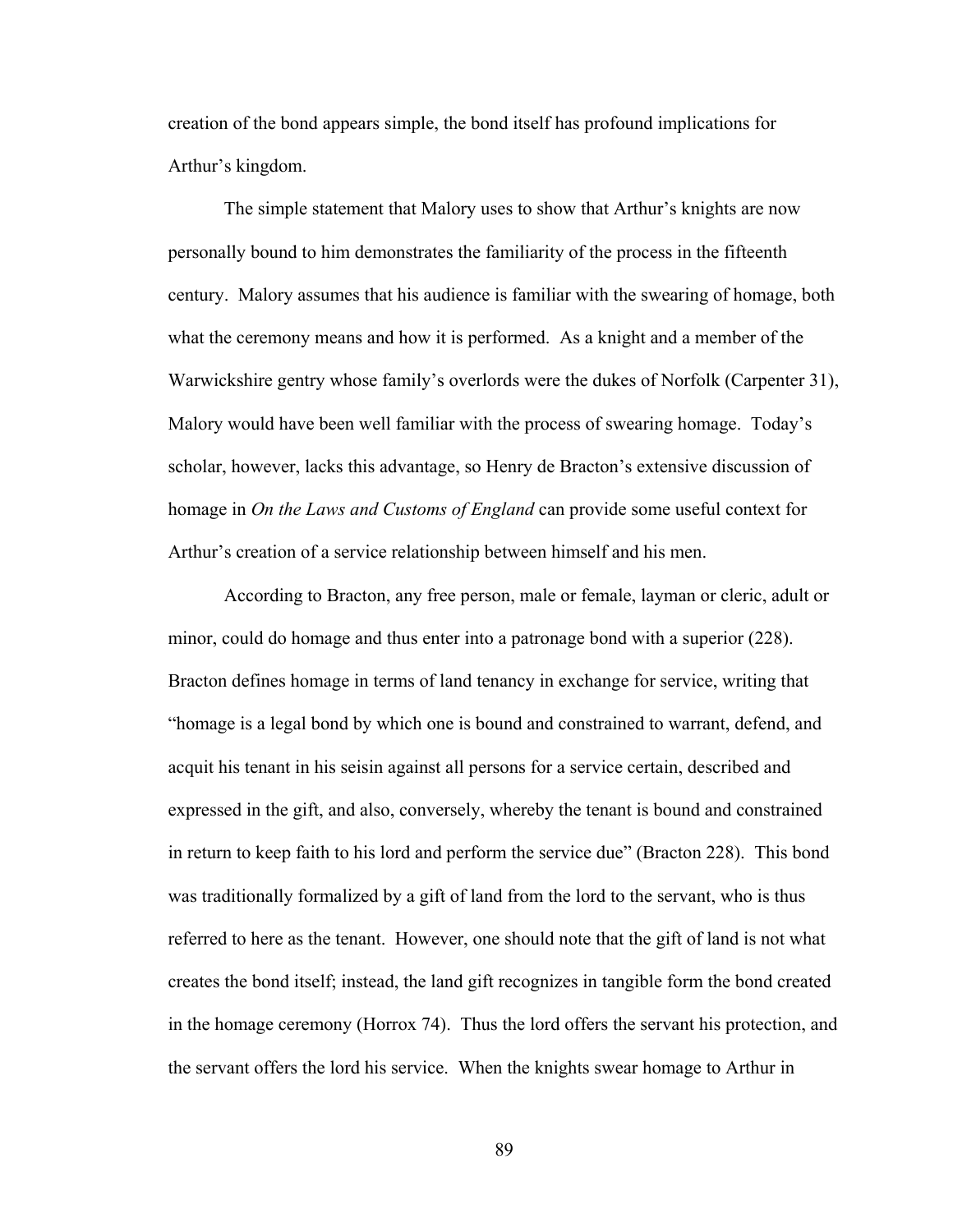response to the offer that he will maintain them, they are likewise offering him their service in return for his protection—or, as it is often phrased, in return for his "good lordship."

Bracton records that in order to swear homage, the tenant's hands are placed between the lord's hands to represent "protection, defense, and warranty on the part of the lord and subjection and reverence on that of the tenant" (232). The tenant then recites the following words: "I become your man with respect to the tenement which I hold of you and I will bear you fealty in life and limb and earthly honour and I will bear you fealty against all men saving the faith owed the lord king and his heirs"(232). Though at the founding of the Round Table only homage itself is mentioned, Bracton records the process of doing homage as a two step procedure, including both doing homage and swearing fealty. The oath of fealty runs as follows: "Hear this, lord N., that I will bear you fealty in life and limb, in body, goods, and earthly honour, so help me God and these sacred [relics]" (Bracton 232). The oaths of homage and fealty<sup>1</sup>, though similar, work together to create a stronger bond than either could do alone. The oath of homage unites the two parties involved and ensures that the tenant supports his lord before all other men except the king. The oath of fealty adds body and goods to the promise of faithfulness in

 $\frac{1}{1}$ <sup>1</sup> One might question the relevance of Bracton's thirteenth-century explanation of the swearing of homage and fealty to Malory's fifteenth-century text. However, in 1429, John Nowell swore homage and fealty to Thomas de Hesketh following a very similar formula. Hesketh, seated, took Nowell's hands between his own as Nowell knelt before him. Nowell first repeated this oath of homage: "Sir I become your man from this day forward and will bear you faith for the tenements which I hold from you in Harwood, saving the faith which I owe to our lord the king" (Myers 1118). Nowell then laid his hand on a book, presumably a holy book of some type, and repeated this oath of fealty: "Hear this, Master Thomas de Hesketh, that I, John Nowell, will be loyal and faithful to you, and will bear you faith for the free tenement that I hold of you in Harwood and will perform loyally all the customs and services which I owe to do at the terms assigned, so help me God, and the saints" (Myers 1118). The exact wording of the oaths differs slightly from the Bracton model, for Nowell makes no reference to his life, limbs, or honor, and he is more specific about the property for which he will do homage. However, the ceremony for swearing homage and fealty had apparently changed little in substance between Bracton's time and Malory's.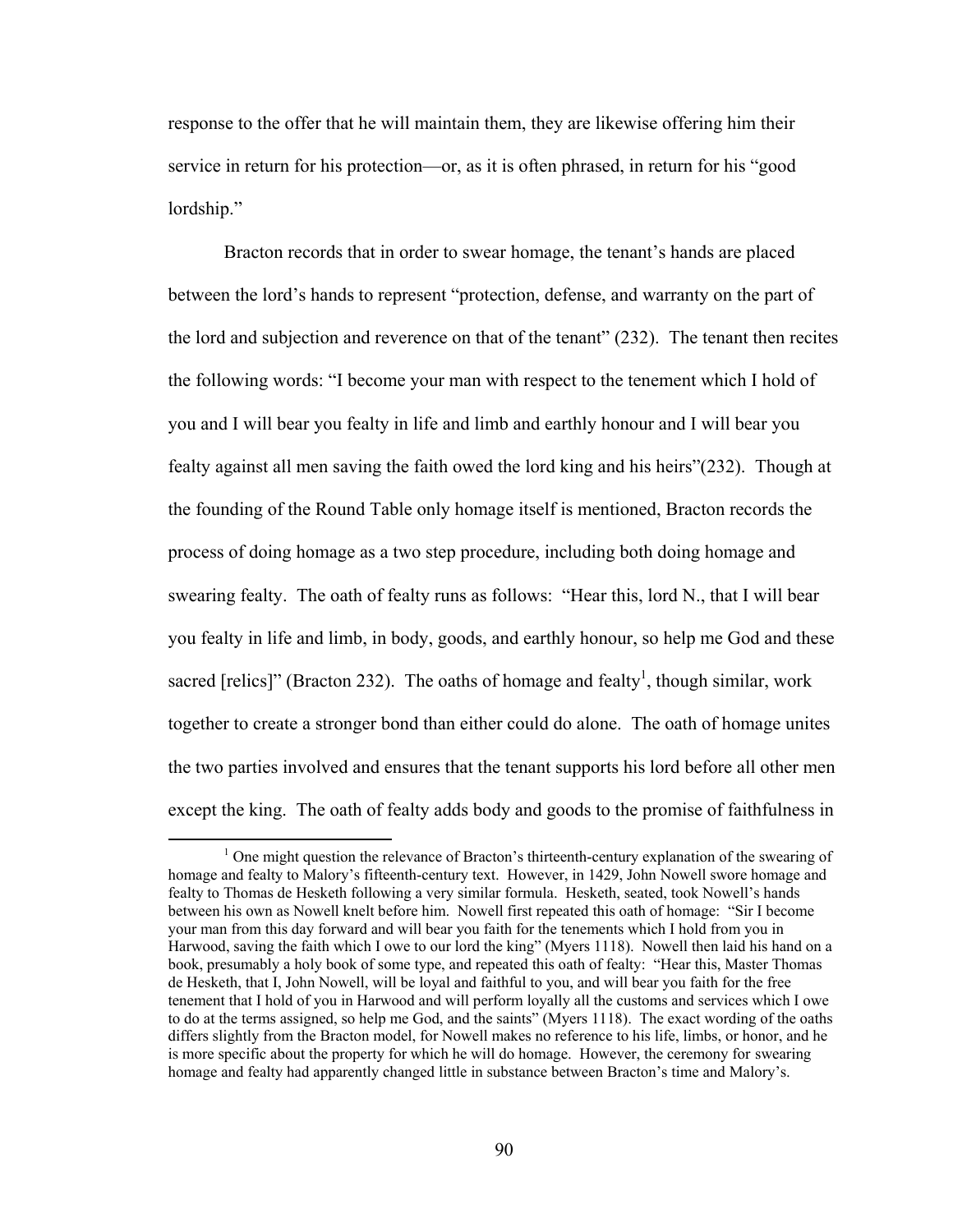life, limb, and honor; it also strengthens the bond between the two by making it sacred in that the tenant swears by God and by relics. The offer of service and promise of protection made in this ceremony continue for life or until both parties mutually agree to dissolve them (Bracton 228).

Again, Malory mentions only homage in the passage regarding the establishment of the Round Table. However, Malory's text frequently represents the dual ceremony as well. In just over half of the almost thirty mentions of homage in the text,<sup>2</sup> the person entering the patronage relationship does homage and fealty rather than merely homage, with the story of Gareth providing the heaviest concentration of this dual usage. As Gareth proceeds on his quest to rescue Lyones, he defeats several powerful knights who have affinities of varying sizes. One by one, the Green Knight, the Red Knight, Sir Persaunte of Inde, Sir Ironside, and the Duke de la Rouse all do homage to Gareth on behalf of both themselves and their knights, making him the leader of a very large affinity of his own.<sup>3</sup> Gareth then takes steps to ensure that these men are loyal to Arthur, for after accepting them, he sends them to Arthur to do homage to him as well. When he calls them together to fight on his side in a tournament, Sir Ironside reports, "I have bene at the courte of kynge Arthure, and sir Persaunte of Inde and his brotherne, and there we have done oure omage as ye commanded us" (I.342.32 - 34).

When Gareth marries Lyoness, each of these men brings the knights of his affinity, and all of them swear homage and fealty to Gareth again. There are at least two

 $\frac{1}{2}$ <sup>2</sup> Kato's *Concordance* records twenty-seven uses of the word "homage," with various spellings. Fourteen of those uses are paired with varied spellings of "fealty" (572, 918).

<sup>&</sup>lt;sup>3</sup> These men swear homage to Gareth at I.307.4 – 5, I.310.21 – 24, I.314.22 – 25, I.326.1 – 2, I.356.27 – 30, respectively. In all cases but the first, they swear both homage and fealty.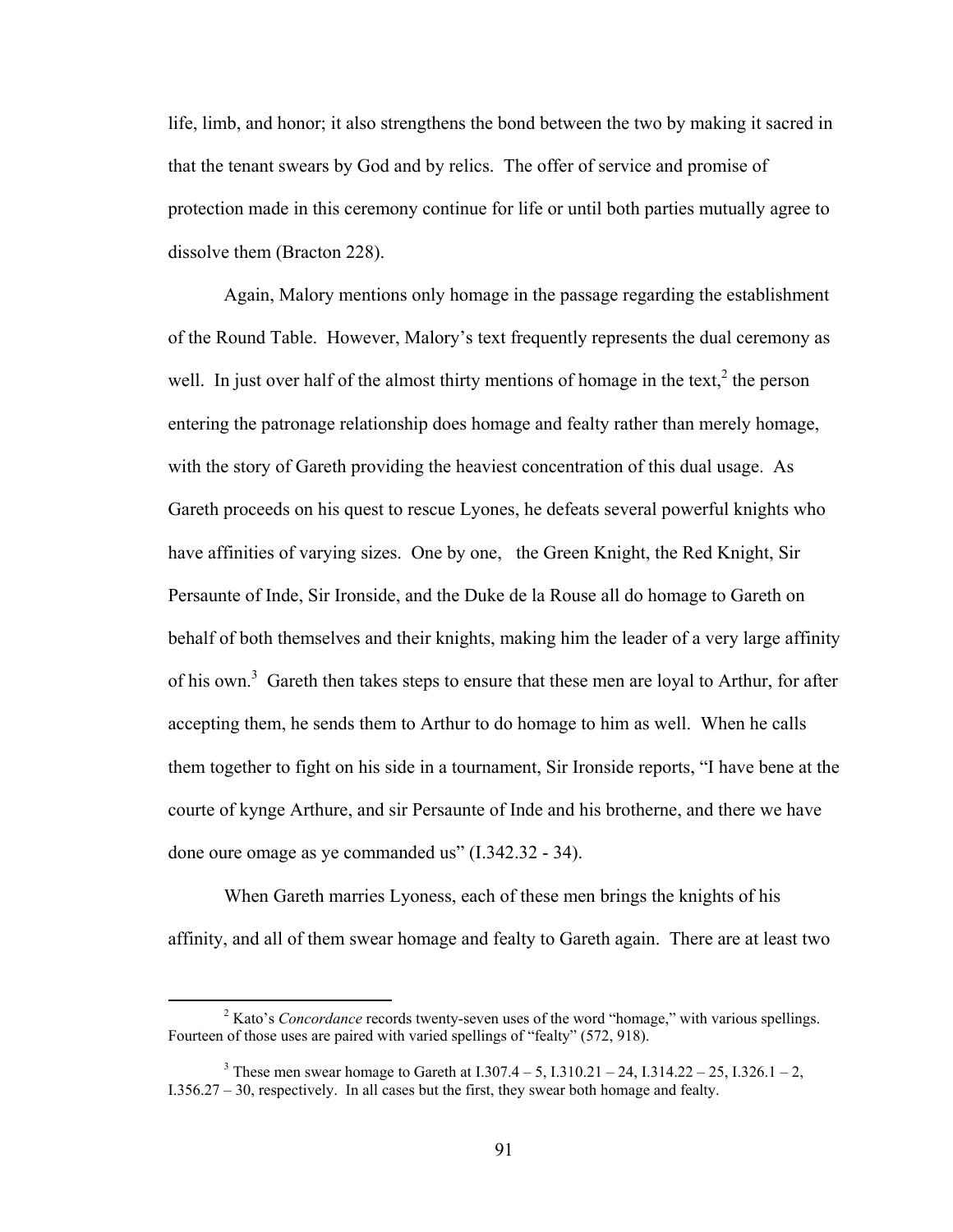possible reasons for this double swearing. It may be that this allows the men of the knights' affinities to swear homage to Gareth personally rather than having their tie to him created only through their lords. It may also be better for the homage to be done in the presence of Arthur and the other wedding guests because, as Bracton records, homage and fealty should be sworn in public so that the tenant could not easily renege (Bracton 232). Though the homage and fealty being sworn in this section are to Gareth and not to Arthur, one can see how quickly power can accrue to a leader through the pledging of homage and fealty, for by having all of these men bound to him, Gareth changes almost instantly from a lone knight to the leader of an affinity of almost six hundred knights.<sup>4</sup> Gareth's ties to Arthur, and his insistence that the knights swear homage to the king, too, mean that all of these men are now at Arthur's service as well as his own. When Arthur binds the knights of the Round Table to himself, those bound to them would likewise follow, so a primary affinity of 150 men, the Round Table's full complement, could give him a force of several thousand, all of whom owe him their service.

Service is not the only advantage accruing to Arthur through the patronage bond; it also serves to more fully establish his authority as king. Bracton notes that "because of the bond of homage the tenant may do nothing to the disherison [*MED*—"deprivation or loss of possessions or privileges; also, destitution"] of his lord or his severe injury, nor conversely, may the lord so act toward the tenant" (233). By doing homage to Arthur, these knights, many of them the most powerful men in the kingdom, promise not to harm him and to be subservient to him, thus providing Arthur at a stroke with both a more secure throne and a large body of retainers. He can now use his security and his affinity

 $\frac{1}{4}$ <sup>4</sup> Stephen Knight makes a similar point, though he reckons the size of Gareth's affinity at only two hundred knights (122).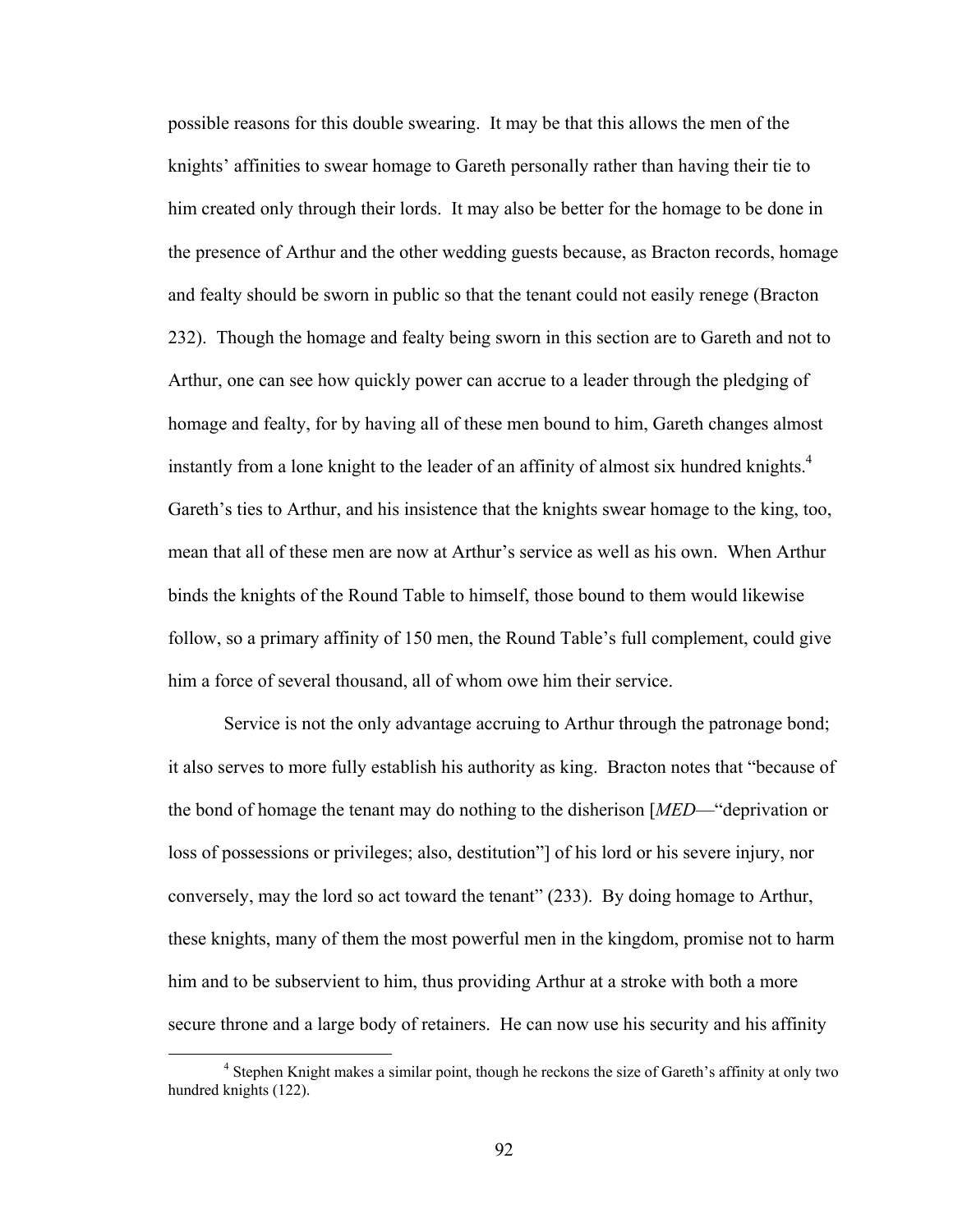to set about the task which he promised at his coronation: establishing justice in the kingdom. However, the wording of both the homage and fealty oaths is fairly nonspecific. By administering the Pentecostal Oath in addition to these simpler formulae, Arthur demonstrates his wisdom as king. With the Pentecostal Oath in force in addition to homage and fealty, Arthur need not constantly give his knights instructions regarding the behavior he expects. Instead, the baseline of his behavioral expectations is established, ostensibly leaving him free to concentrate on more vital matters.

The knights take on certain responsibilities when they swear homage to Arthur personally, and Arthur makes those responsibilities more specific through the Pentecostal Oath. However, responsibilities accrue to Arthur through the forging of the bond as well, for Bracton notes that in a patronage relationship, "the lord owes as much to the tenant as the tenant to the lord, reverence alone excepted" (228). Arthur as the lord in the relationship is obligated to behave as a "good lord," which simply means that he "[looks] after his servants' interest" (Horrox 66). The specific ways in which a lord may look after his followers go unexplained in medieval sources, including the *Morte Darthur*; as Horrox notes, "this concept never needed to be defined, but was simply invoked" (66). Malory invokes this terminology several times in reference to Arthur, beginning even before Arthur becomes king. When Arthur demonstrates to Ector and Kay that he and only he can pull the sword from the stone, Ector asks him, "'woll ye be my good and gracious lord when ye are kyng?'" (I.15.3 - 4). Near the end of the *Morte Darthur*, Sir Urry and his mother both refer to Arthur similarly, speaking to him as "'My good and gracious lorde,'" even though they as yet have no personal relationship with him (III.1146.19, III.1153.8). Instead, they are seeking beneficial relations with Arthur,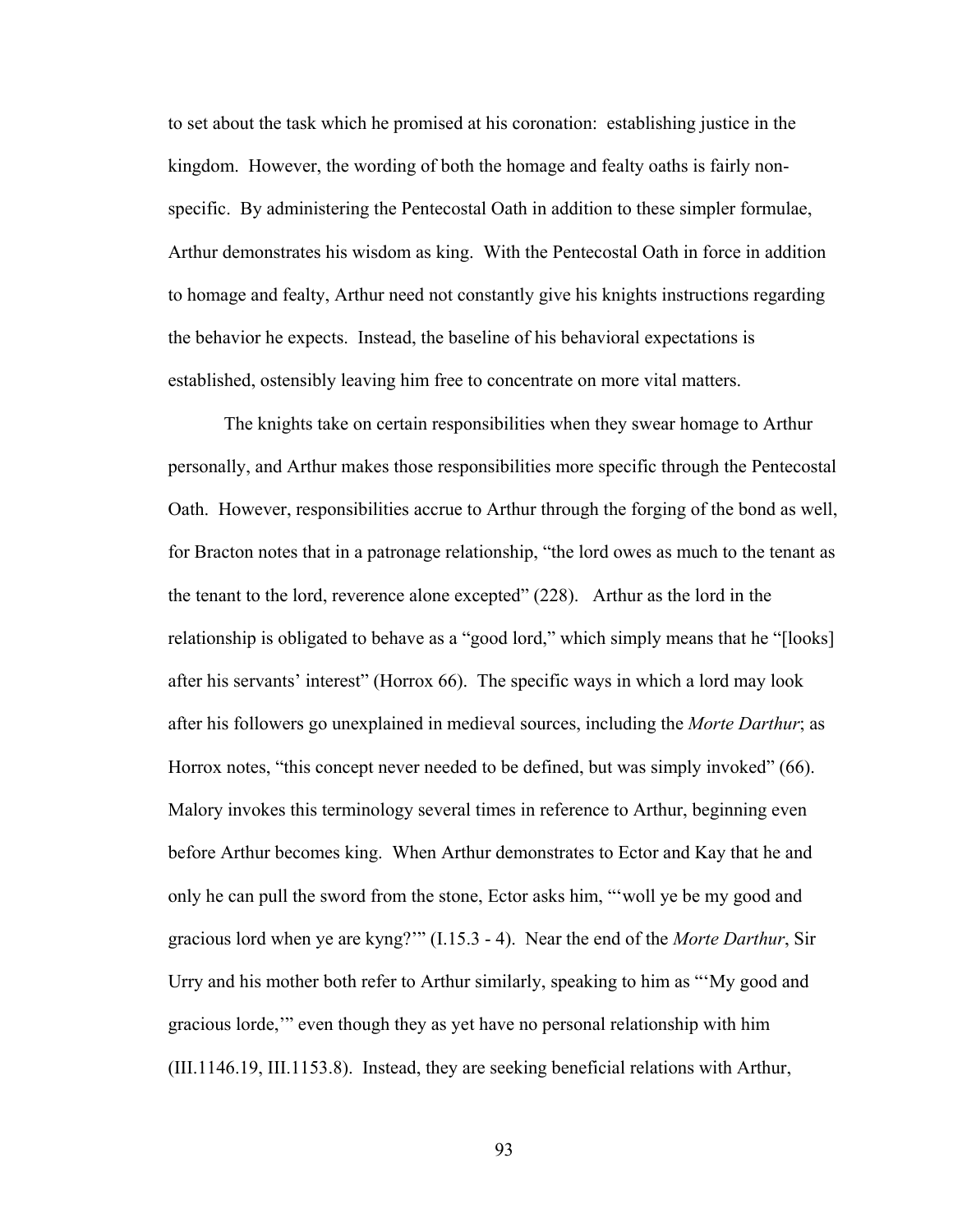Urry's mother for her son's healing, and Urry for participation in the activities of the court where he was healed.

Lancelot twice refers to this good lord-to-follower relationship near the end of the *Morte Darthur* during his meeting with Arthur for the return of Guinevere. He first reminds Arthur of the relationship that has long existed between them, stating, "'at suche tymes [. . .] ye loved me and thanked me whan I saved your quene from the fyre, and than ye promised me for ever to be my good lorde'" (III.1188.23 - 26). He then upbraids Arthur for rewarding him poorly for the good services he has rendered him. At the end of his speech, Lancelot returns to the good lord trope, addressing Arthur as "my good and gracious lorde" in his close as if by speaking the words they will become so, and the breach in their relationship will be healed (III.1188.34 - 35). Lancelot never states the type of reward he expects for his good service, nor does he mention his own breach of fealty in having an affair with Arthur's queen. He merely claims the relationship between Arthur and himself, apparently believing that there is at least a possibility that this is all that will be required for relations between them to be restored.

What Lancelot does not acknowledge in his attempted reconciliation with Arthur is that Arthur, as good lord as well as king, is not only responsible for rewarding and supporting his men. He is also responsible for at least attempting to prevent the knights from behaving badly. As their part of the service relationship, Arthur's knights must behave in a way that will reflect honorably upon their lord and king. From the fifteenthcentury perspective, an affinity has dual purposes for a lord: bringing honor to him and helping him do his work. Lancelot has done Arthur's work consistently throughout their long affiliation, but his affair with Guinevere, once it becomes public, brings shame, not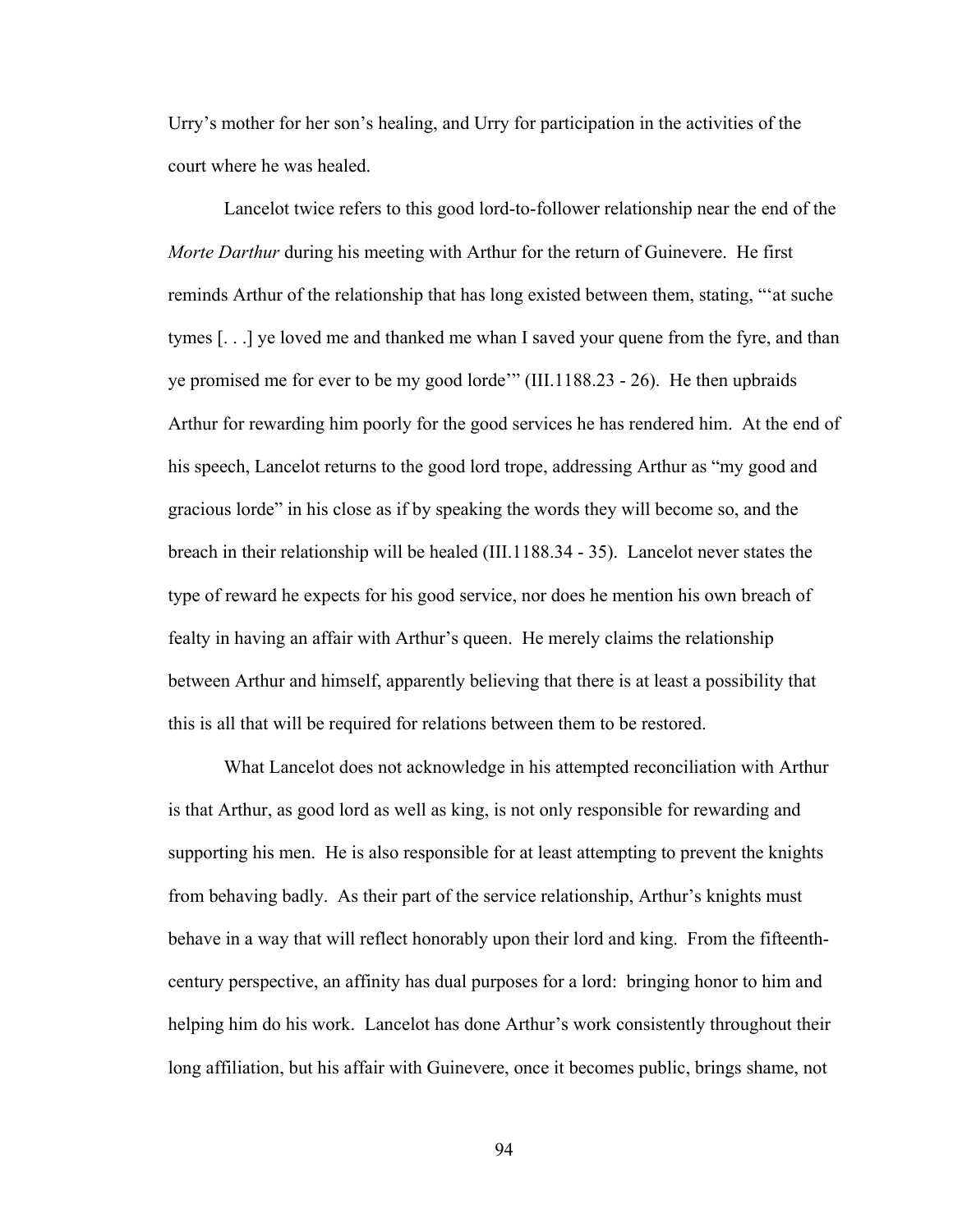honor, to Arthur. Lancelot's behavior destroys the patronage bond that united the two of them as good lord and retainer.

The creation of the patronage bond between Arthur and his knights also demonstrates some of Malory's assumptions about fifteenth-century feudalism, assumptions that have not consistently matched those of scholars. At the swearing of the Pentecostal Oath, Arthur "stablysshed all the knyghtes and gaff them rychesse and londys" (I.120.15 - 16). The gift of lands Malory mentions here places Arthur in the position of a medieval overlord who is following the time-honored means of establishing a feudal relationship based on land tenancy. However, Arthur also uses riches as the means of securing the patronage relationship. Using riches to formalize the Round Table fellowship is completely consonant with fifteenth-century practice, for this was a time of bastard rather than pure feudalism. Under early medieval feudalism, service was based on land tenancy, but the 1290 statute *Quia Emptores* legalized the formalization of feudal bonds with money (Stroud 323). Therefore, under bastard feudalism "periodic payment for service" was legal and accepted as a fact of life (Hicks 4). Victorian era historians were horrified by this system, believing relationships based on money payments to be inherently unstable. Since money is soon spent, bonds forged in this fashion no longer need last a lifetime; therefore, men retained with money gifts could become simple mercenaries serving as accessories in their lords' crimes and misdemeanors rather than being subject to the lord's discipline (Hicks 14 - 15). In the 1880s, Charles Plummer showed his disdain for this type of societal organization by christening it with the pejorative title "bastard" feudalism (McFarlane 180).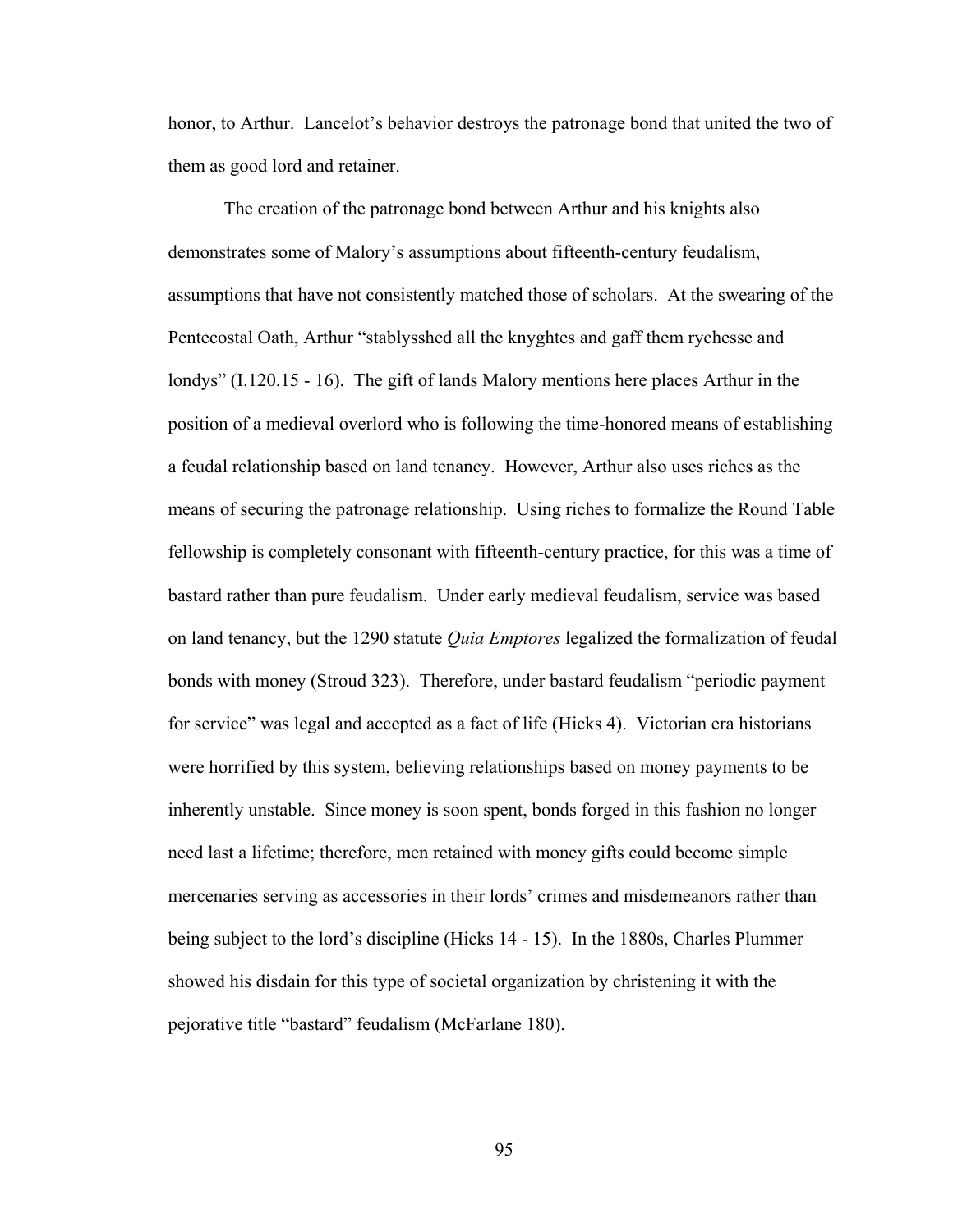Later historians, beginning in the 1940s with K. B. McFarlane, have come to believe that bonds based on money for service were not necessarily any more corrupt than those based on land for service (Hicks 16). Some of these historians argue that the instability that characterizes fifteenth-century England was caused, not by this different basis for the patronage bond, but by the "personal inadequacies" of England's kings (McFarlane 41). Since Malory plainly favors Arthur and represents his Logres in at least some ways as an ideal kingdom, his perspective regarding the exchange of riches for service is probably closer to that of McFarlane and Hicks than to that of Plummer. Malory acknowledges England's putatively pure feudal past by including the gift of lands in Arthur's establishment of the Round Table knights. However, by including riches as an equal gift with lands, Malory also includes the realities of the fifteenth-century present in his text, and he does so without prejudice on either side. The two gifts are apparently of equal value for binding men to Arthur.

Historically, money gifts superseded land gifts in the late Middle Ages, at least in part, for the simple reason that most of the land had already been distributed. Though the king might wish to give someone lands, he could not legally evict another landholder in order to make land available. The king could take additional lands only when the landholder was convicted of a felony (Bellamy 121), though lands also became available when landholders died without heirs. Again, the Gareth section illustrates this historical trend. When Gareth accepts homage and fealty from the knights he defeats, he has no land and no riches to give to his new servants in the creation of a patronage relationship. As the youngest son of the royal family of Orkney and as Arthur's nephew, he has social and political status, but he is personally poor until he marries Lyones and becomes lord of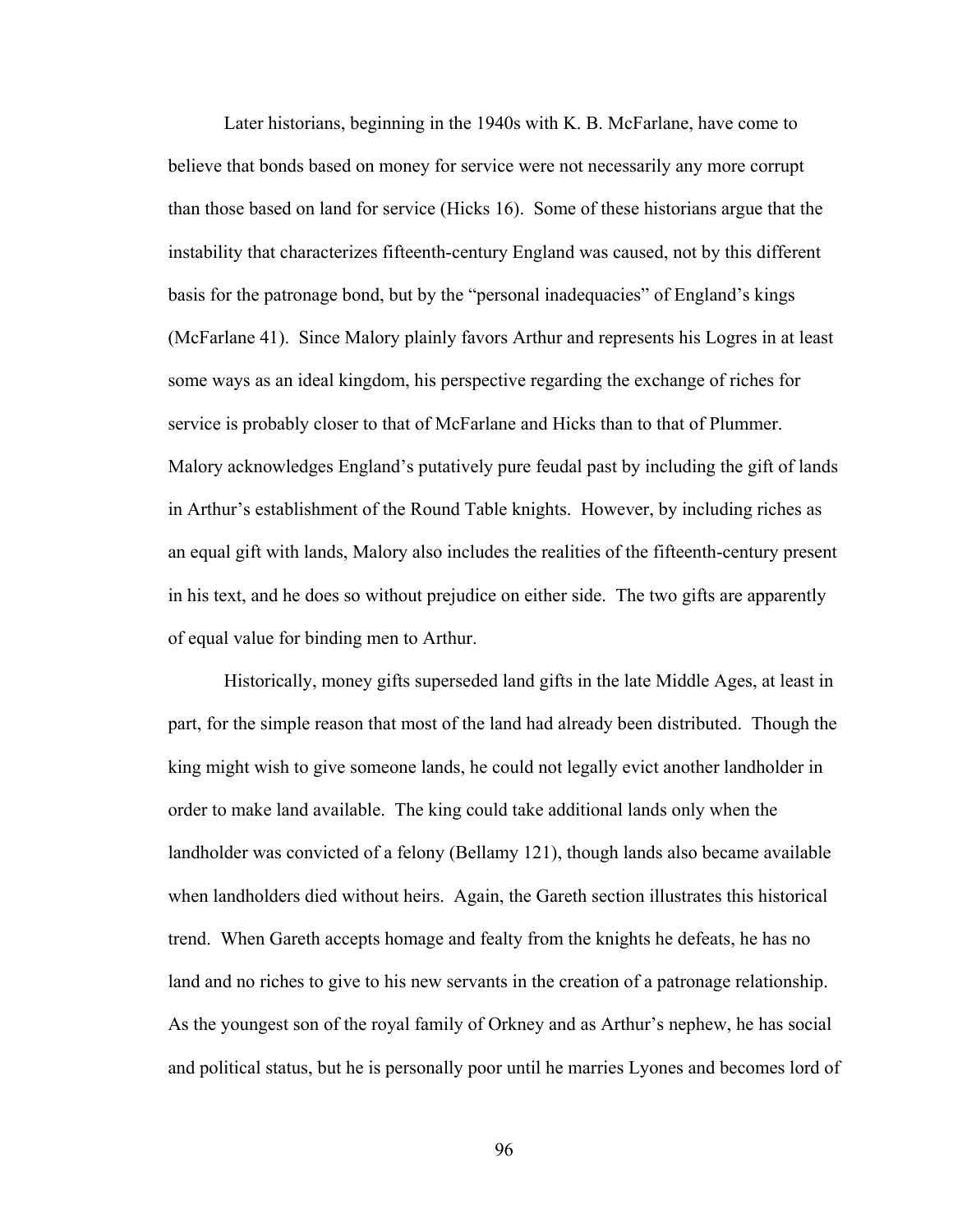her not inconsiderable property. The knights he defeats, each of whom already has a fairly large retinue, are the landed ones. Instead of Gareth's bestowing lands upon him in honor of the relationship that is created between them when Gareth spares their lives, they agree to hold the lands that they already own from him. The re-swearing of homage and fealty that occurs at Gareth's wedding illustrates this point most forcefully. One by one, Pertolope, Perimones, Persaunte, Ironside, and de la Rouse not only swear homage and fealty, but also agree to "do him servyse and holde their londis of hym for evir" (I.361.28 - 29). There are minor differences in wording, but the cumulative effect is that almost six hundred men have given Gareth authority over themselves and their lands, while Gareth offers only his good lordship.

Unlike Gareth, Arthur as king does own lands that he could use in formalizing patronage bonds. However, even a king's lands are limited by the size of his kingdom, and kings must also have revenue on which to live. Giles of Rome notes in his *De Regimine Principum* that "kynges and princes schulde be suffisaunt to hemsilf in outward good and catel" because it is not seemly for royal personages to beg (89), so Arthur cannot afford to give all of his lands away in the creation of service relationships. At the establishing of the Round Table, Arthur binds some 128 knights to his personal service, with more to follow; he cannot have enough land to give sizeable estates to them all. Some of the men may do as Gareth's retainers do and agree to hold their lands from Arthur from this time forth, but the text specifically notes that Arthur distributes riches and lands on this occasion. Limits on real property likely necessitate riches as gifts for some, but such gifts were completely appropriate in establishing a patronage relationship during Malory's lifetime.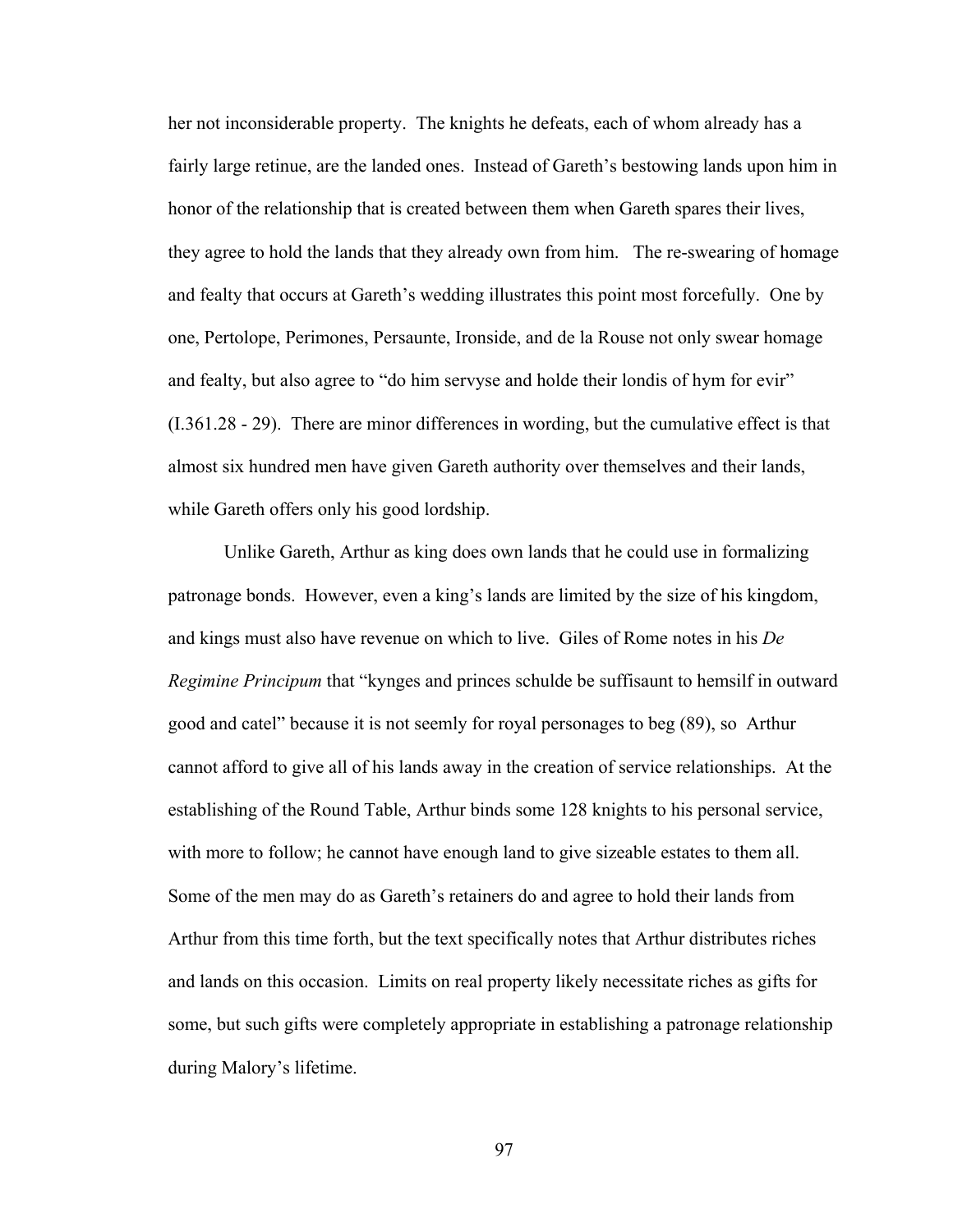Beverly Kennedy has also examined the idea of riches as a gift with relation to Arthur's establishment of the Round Table. She notes that "both types of gift—money and lands—are conditional upon the knights' honouring their part of the contractual agreement"—the Pentecostal Oath (Kennedy 37). By making the gifts of lands and money conditional upon the knights' keeping of the Oath, Arthur is in a much better position to control the knights' behavior than he would be if the gifts were part of unconditional lifetime bonds. Kennedy also claims that this conditional type of lordship was popular in Malory's time because it gave the lord more control of his men than retaining for life would have allowed (37). Regardless of the type of gift, the binding of each of the knights to Arthur personally and making their continued tenure under his lordship dependent on their compliance with the Pentecostal Oath gives Arthur a great deal of power for the controlling of his knights, and thus his kingdom.

As a related issue, Malory's use of the term "maintain" in the passage about the men swearing homage to Arthur also has important implications. Merlin states that Arthur will be more willing to maintain men who have sworn homage to him, thus invoking perhaps the most loaded term in contemporary study of the fifteenth century. Scholars today tend to consider maintenance under the definition provided by J. G. Bellamy, who writes that maintenance is "the illicit support of a suitor, an accused, or even an accuser at law" (79). Even historians who denigrate fifteenth-century feudalism to a lesser degree than those of the nineteenth century still admit that "maintenance was the means" by which medieval aristocrats sought preferential treatment under the law (Hicks 119). Members of the aristocracy would practice maintenance by resorting to all types of negative behavior, including "violence, the threat of violence, blackmail,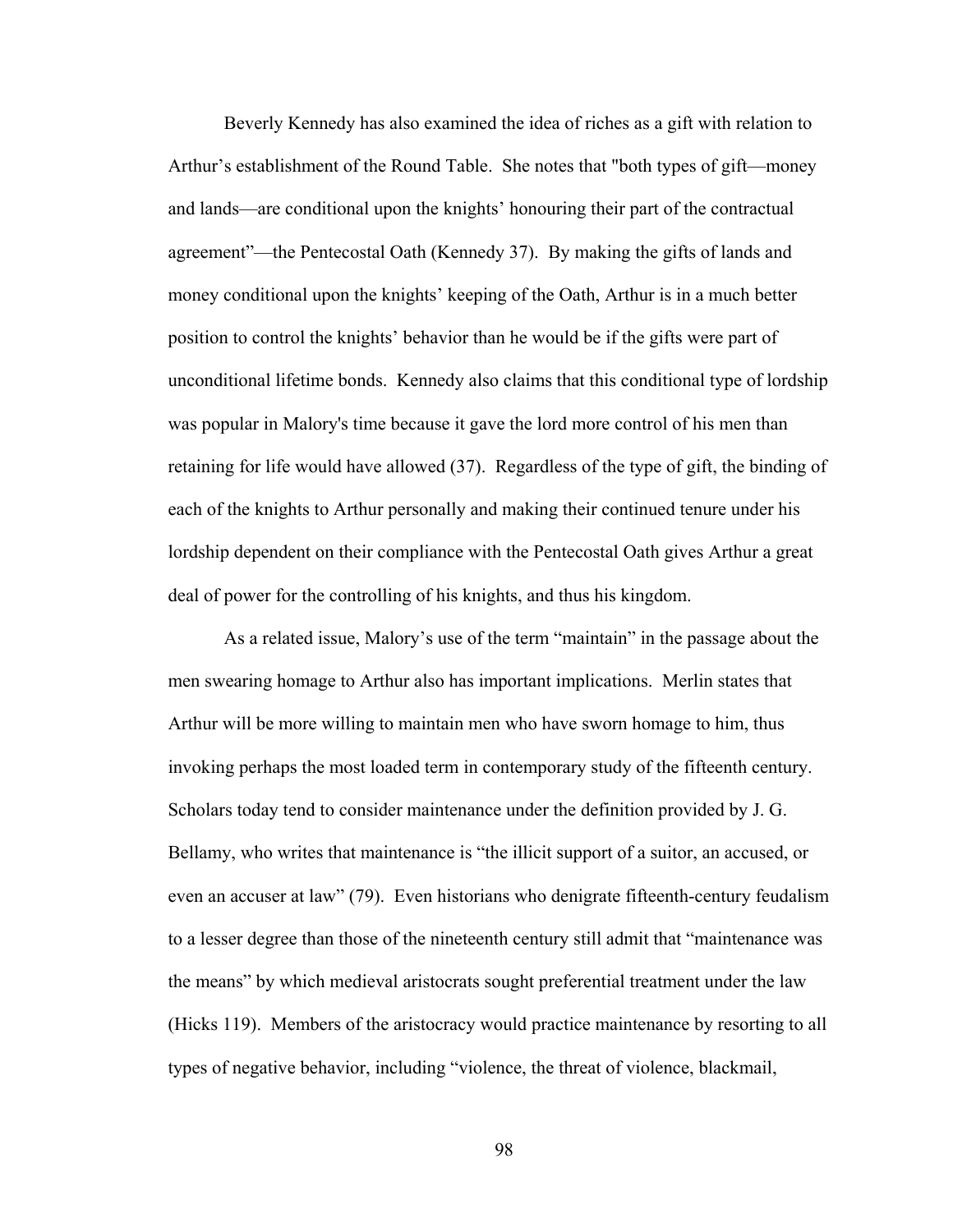influence or bribery" committed by "the parties themselves, their lords, servants or allies" against "judges, jurors, or legal officials" in order to get what they wanted (Hicks 119). Members of the nobility who engaged in maintenance could be said to prefer victory in their legal disputes to actual justice (Harriss, *Shaping the Nation* 55).

Though the views of contemporary scholars often differ from late medieval beliefs, in this case they do not. Disdain for the abuse of power through maintenance is not a modern judgment that is being projected back upon the medieval world. Richard II, Henry IV, and Henry VI all publically denounced this practice by enacting statutes against the perversion of the law through maintenance. One of these statutes, enacted by Richard II in 1377, commands that "none of [the king's] Counsellors, Officers, or Servants, nor any other Person within the Realm of England, of whatsoever Estate or Condition they be, shall from henceforth take nor sustain any Quarrel by Maintenance in the Country, nor elsewhere, upon a grievous Pain." That pain could include monetary fines, imprisonment, and/or loss of one's office under the king (*Statutes of the Realm* II.2). Even in the Middle Ages, maintenance was a concept that could be considered dubious or even dangerous.

Despite this widespread disapprobation of maintenance, Malory never uses the word negatively. In both the scene where the Round Table is established and the remainder of the text, maintenance is a positive quality indicating care and protection, not a perversion of justice. Malory's approval of maintenance comes through most strongly in the Grail section, when a voice from heaven uses the term to recommend Galahad as king of Sarras: "there com a voice downe amonge them and bade hem chose the yongyst knyght of three to be her kynge, 'for he shall well maynteyne you and all youris'"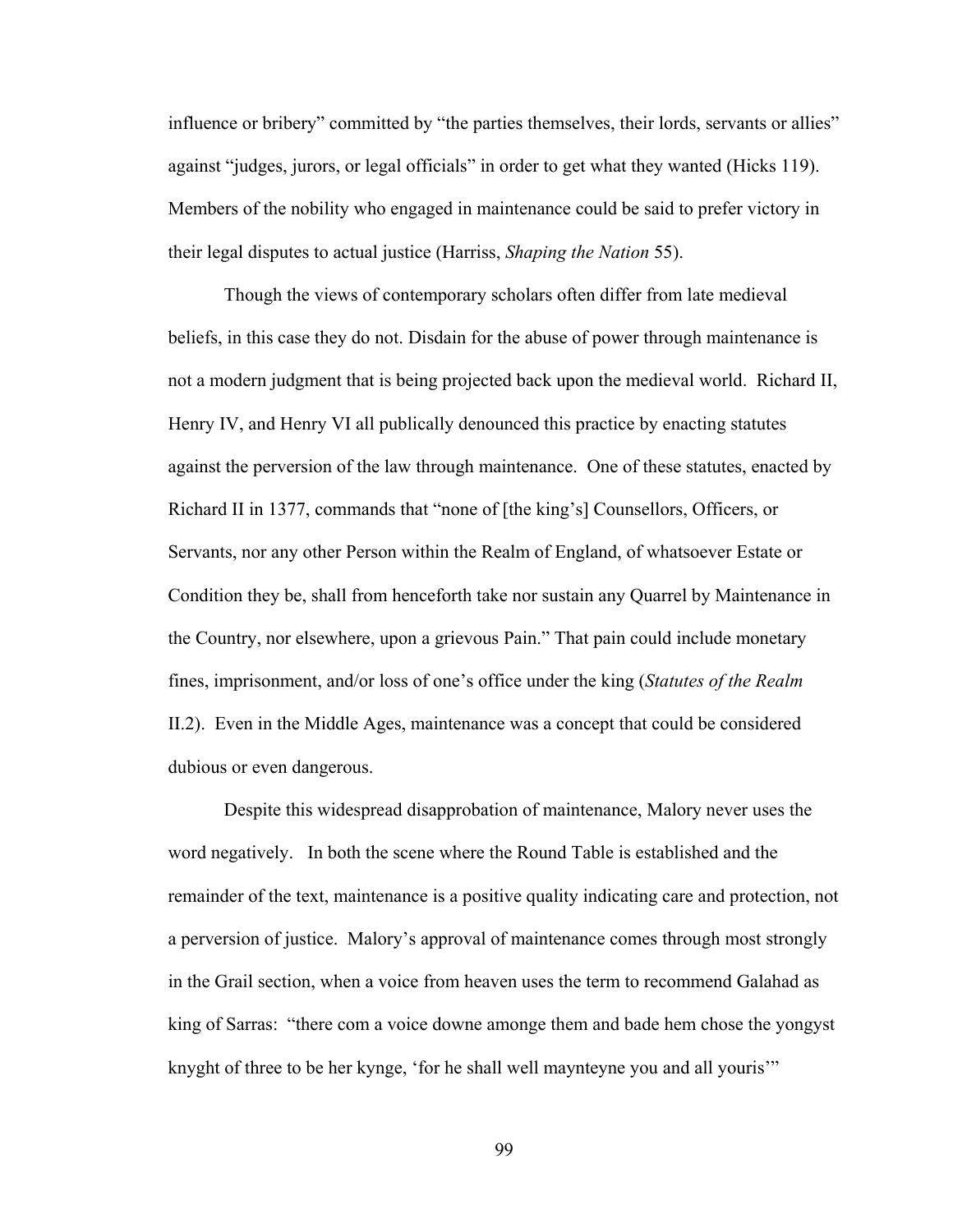(II.1034.1 - 3). If Malory could portray a voice from heaven recommending that the paragon of knighthood use maintenance on the behalf of the citizens of Sarras, he could not have believed that maintenance was inherently wrong. One might explain Malory's use of this term by noting that in most instances of maintenance in the text, a king or queen is doing the maintaining, be it the future King Galahad, King Angwysh of Ireland, or Arthur and Guinevere. As the supreme heads of their kingdoms, fifteenth-century rulers could potentially be excluded from statutes against maintenance that were intended to control their subjects. However, even in these cases, Malory is careful to keep all discussion of maintenance positive. Angwysh, far from using maintenance to enforce what he wants on others without regard to their needs, refuses to maintain Tristram in Ireland against the will of his wife and his barons (I.391.20 - 23). In Guinevere's case, it is her maintenance of good knights that Bors uses in an attempt to defend her against poisoning charges (II.1054.7 - 10).

Two cases deserve special attention in a discussion of maintenance in the *Morte Darthur*. The first of these involves the body of a dead hermit which another religious man tells Lancelot is wrongly attired. When the man, whom Malory constantly refers to as "the good man," induces a fiend to tell them of the dead man's circumstances, the fiend relates that "'he wente oute of hys ermytaige for to maynteyne his nevew ayenste" the warring of "the mighty erle" de Vale (II.926.5 - 10). Through the dead man's wisdom and force, the earl was captured, along with three of his lords, and forced to accord with the man's nephew. If only this brief outline of the tale appeared in the text, this could be an instance of the negative form of maintenance. The dead man's breaking of his order calls his character into question, and the earl is described as mighty, which in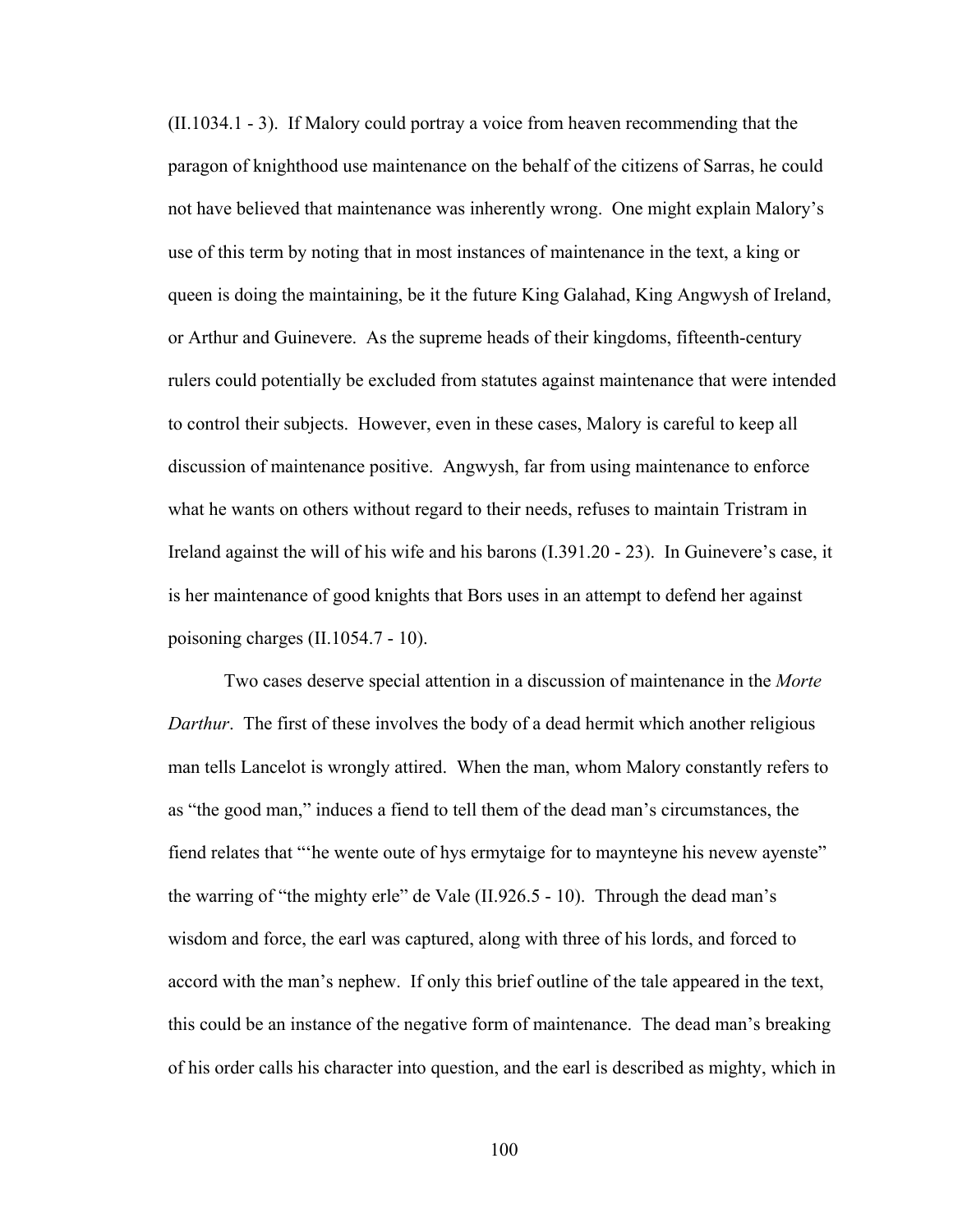Malory is often a very positive term. However, the rest of the story reveals the earl as the man of questionable character in this episode, for he sends two men to be revenged upon the hermit whose maintenance of his nephew defeated him. These men try not only to kill the hermit's body by throwing him into a fire, but also to destroy his reputation by stripping him of his proper religious garments and dressing him in the shirt that caused the good man of the opening such consternation (II.926.30 - 35). Though the hermit died of their actions, his miraculous salvation from burning—for his body and the offensive shirt are perfectly preserved—proves the hermit to have been a holy man. Maintenance is again in this case not something negative, but a just defense of one's family against an unjust lord.

Another questionable use of maintenance in Malory's text involves Lancelot's break with Arthur. When Arthur banishes him from Logres at Gawain's insistence, Lancelot says to the men who purpose to come with him, "'I truste to God to maynteyne you on my londys as well as ever ye were maynteyned'" (III.1203.27 - 28). Since Lancelot is here promising to maintain men who have already sworn their service to Arthur, this promise appears negative when viewed with Arthur's interests in mind. But Lancelot is not recruiting the men with these promises; in fact, he has warned them that he, as a banished man, is not departing with worship (III.1203.2 - 4). On hearing of his shameful departure, the knights insist that because they have taken Lancelot's part and because many of them are his blood relations, they will no longer be welcome in Arthur's court, and so they would rather continue to follow Lancelot (III.1203.15 - 19). The implication here is that they have lost the protective aspect of maintenance that they had previously expected from Arthur.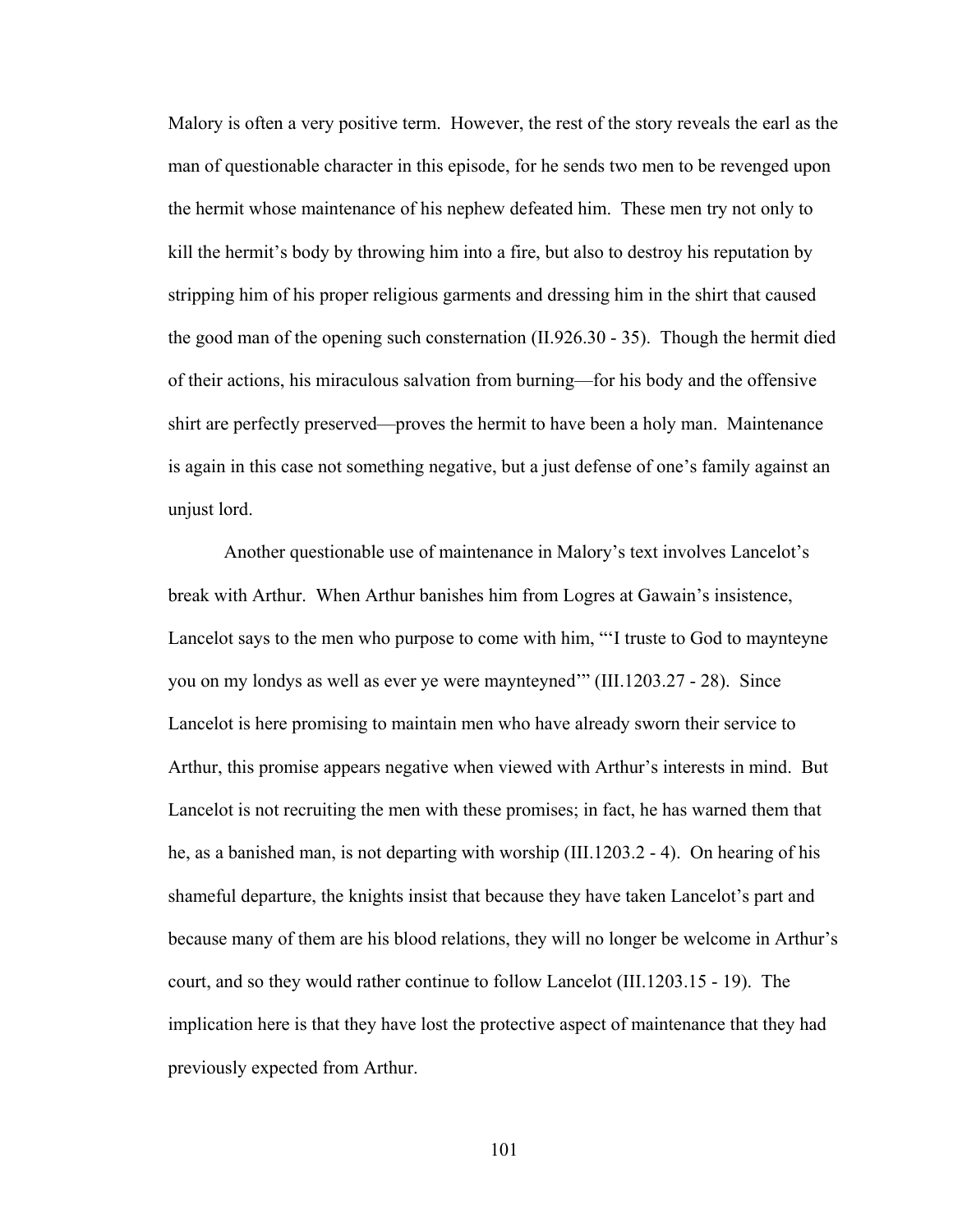Additionally, Lancelot does not make his promise of maintenance as a recruiting tool; instead, he makes the promise in response to their proclamations of loyalty to him. The knights choose to join Lancelot, not because he makes them promises or even because they feel they will have better chances for advancement with him, but out of loyalty to a knight whom they have always admired. Lancelot behaves throughout this section with the utmost generosity, keeping none of his extensive lands for himself, but instead dividing them up among his loyal knights, whom he dubs kings and dukes in his place (III.1204 - 1205). Even in this episode, which has the most potential of any in the *Morte Darthur* for the negative use of maintenance, Malory keeps the term positive. He casts events in such a way that the reader sees, not a lord rebelling against his king and taking away half of his knights, but a leader of a group of wronged men who generously cares for his followers.

Why should Malory choose to provide such a positive image of maintenance? One possibility is that, since he was not a king or high noble dealing with the potential for faction, Malory did not recognize the potential evils involved in maintenance. According to Christine Carpenter, Malory spent a great deal of his time shuttling between the various affinities in Warwickshire, but because he was an "incompetent politician," he always seems to have chosen lords who could not or would not protect him (42). One reason for Malory's protracted imprisonment was that only minor gentryfolk, who lacked the necessary clout to ensure his release, would agree to stand surety for him before the courts (Carpenter 41). Maintenance had many unattractive features, including its ability to get men like Malory, who had possibly committed serious crimes, released from prison. But the prisoner seeking release might have ignored such negative features in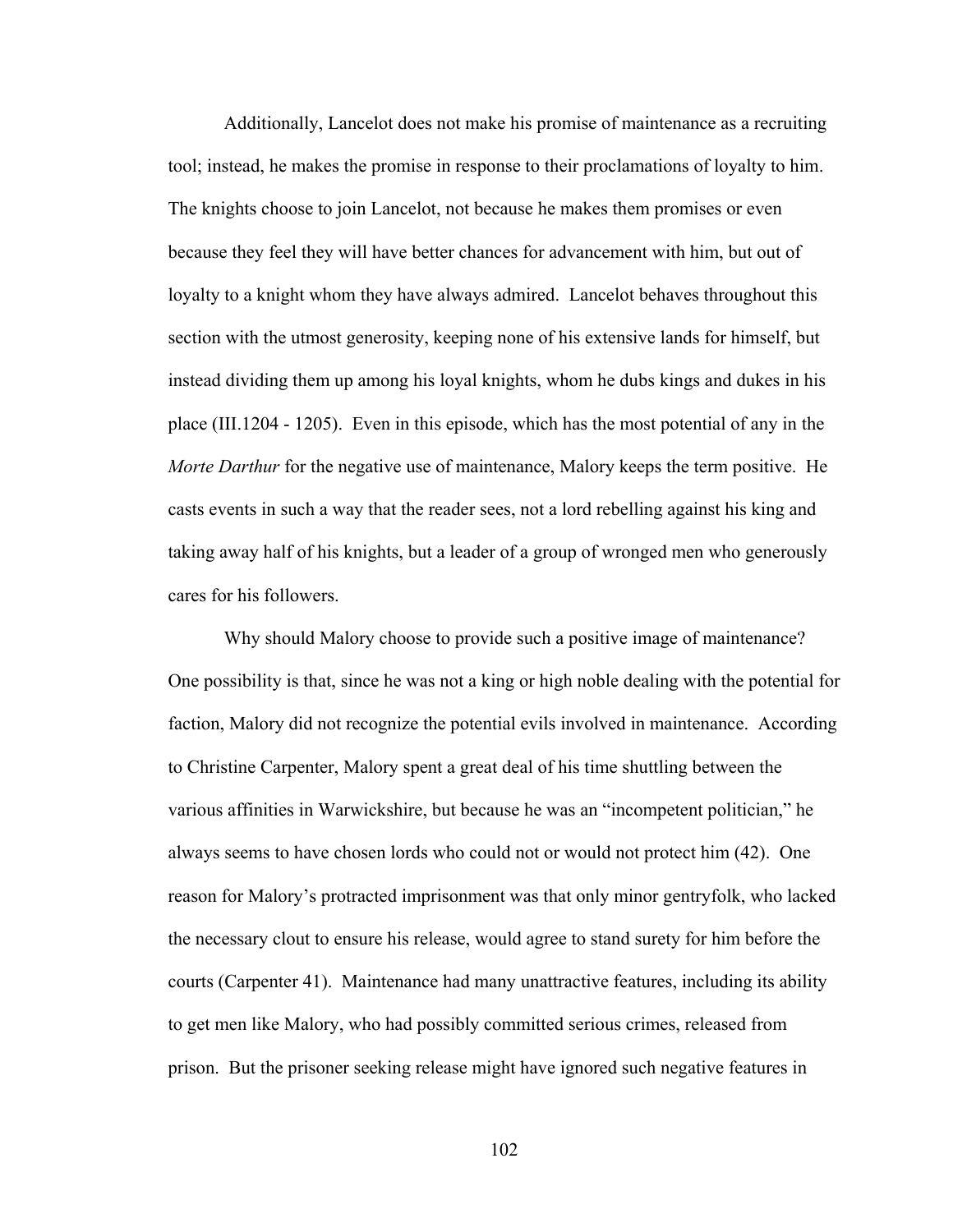favor of the image of a powerful protector such as Lancelot, who could protect his men from the king himself and had land to spare in securing their future.

Through his creation of a kingdom in which King Arthur serves, not as first among equals, but as a king who maintains a personal affinity, Malory has placed his Arthur on a strong throne from which he may govern justly. After the establishment of the Round Table, Arthur has a large force of men who become responsible not only for developing their own honor, but also for gathering more honor for him. As Arthur's sworn servants, they must do his work in the kingdom, and he can use them to fulfill his coronation oath. That oath is a simple one, for it requires only that Arthur be a true king and stand by true justice. By binding his knights to him as his personal servants, Arthur has in a sense recruited them into his system of justice, for they now can ensure that justice is done in Logres.

However, simply binding the men to himself is not enough. Arthur must also make use of the servants who are now available to him. Knowing the customs of the realm which can help him in establishing good behavior, having many servants to help in gauging customs and eliminating the bad, establishing an Oath that provides a basic standard of good behavior by which those servants may judge: none of these, alone or in concert, is enough to ensure that justice is done in Logres. In order to be a true king, Arthur must not only set conditions that can foster justice; he must also enact those conditions. Standing for justice requires action on Arthur's part. Arthur's actions, or inactions, as king will determine the type of realm his kingdom becomes, and it is to those actions that the next chapter of this study will turn.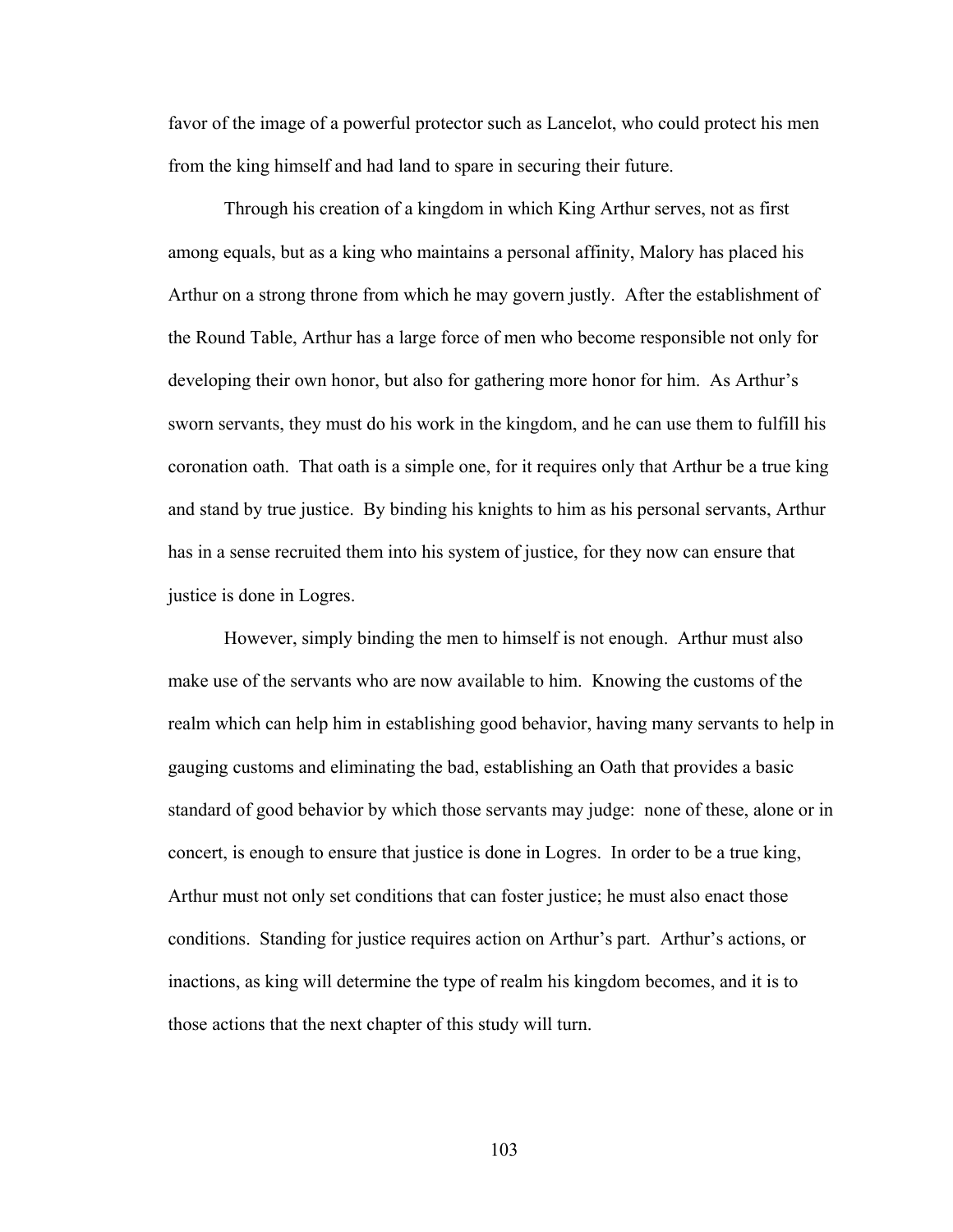## CHAPTER FOUR

## Arthur's Justice in Action

The preceding chapters of this study outline the system of justice that Malory creates in the *Morte Darthur*. Malory drew on the laws of his day in creating this system, but he also felt free to depart from history in order to present his own vision of Arthur's Logres. Though Arthur's judicial system only occasionally takes center stage, it is definitely part of the world in which his characters move. However, Arthur's judicial system cannot promote justice simply by existing: its provisions must be enforced for Logres to be truly just. Walter de Milemete, in his fourteenth-century treatise "On the Nobility, Wisdom, and Prudence of Kings," writes, "justice is the discretionary virtue of the soul, judging rightly among conflicting parties, discerning and rendering to each what is his" (51). This definition represents justice as an active virtue, which requires both deciding what is just and actually providing that justice to the people concerned in a particular situation. Walter speaks for the majority of medieval political theorists both in this definition of justice and in his claim that "justice pertains to the greatest extent to the king" (51). For justice to reign in his realm, the king must actively promote it. Medieval political theory regarding the king's justice serves as a useful measure in assessing Arthur's kingship, particularly when it is joined to an examination of his willingness to follow and enforce his own laws. Such an assessment demonstrates that, while Arthur does work to establish justice in some cases, his rule is also tainted by injustice. Rather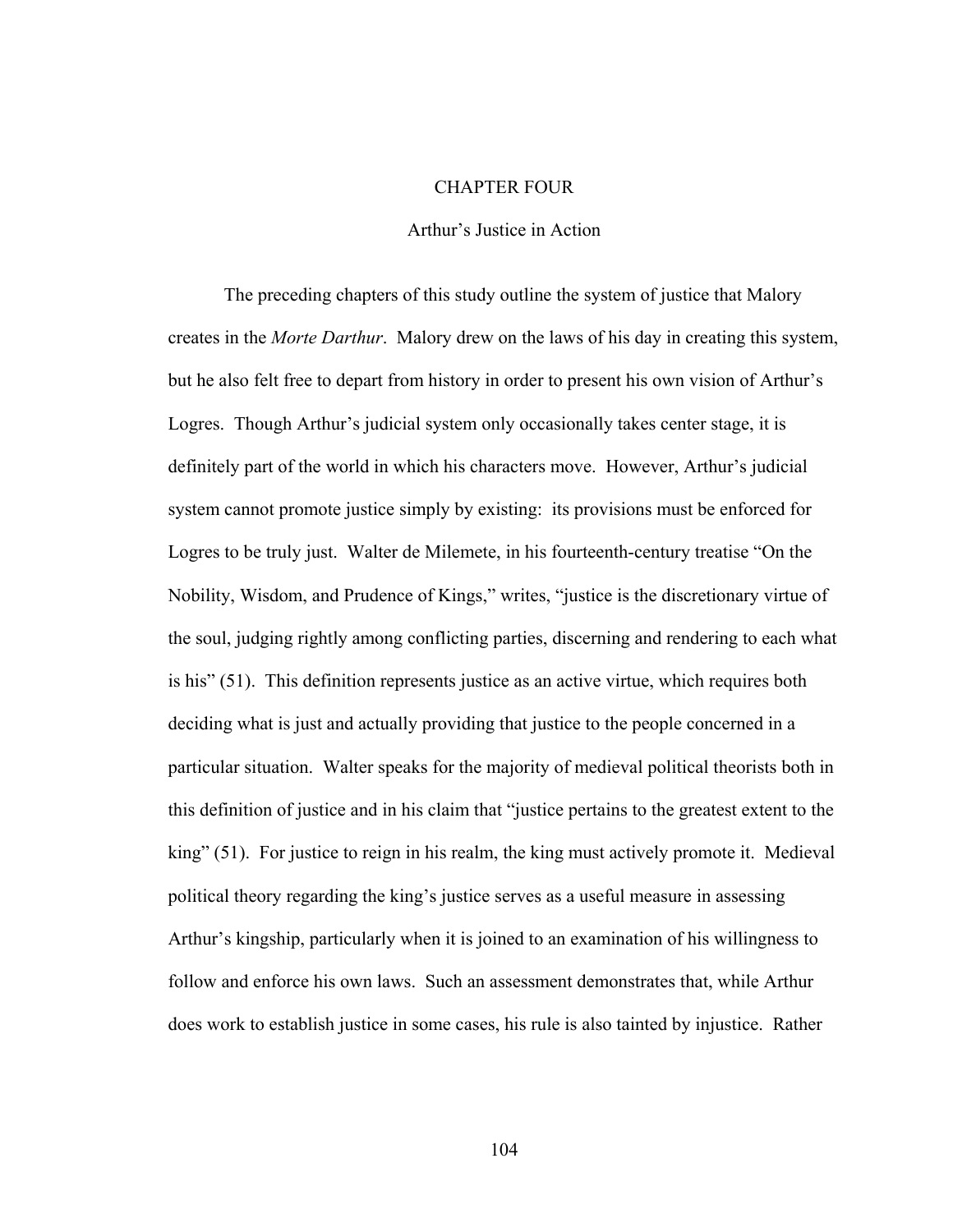than the ideal king that many have considered him to be, Malory presents a flawed Arthur who cannot always enforce the standards of medieval justice.

Arthur's kingship has long enjoyed a near-perfect reputation. Rosemary Morris attributes Arthur's legendary status, at least in part, to "the ubiquitous--particularly the chronicular [sic]—encomiums of Arthur" that occur in so many texts (92). Though Morris does not consider Malory's writing, the *Morte Darthur* certainly participates in the practice of praising Arthur and his kingship. At several points in the text, characters comment on Arthur's superlative character, both in his presence, which might be considered flattery, and in his absence. For example, in the council before the Roman war, King Angwysh of Ireland tells Arthur "thou ought to be aboven all other Crysten kynges for of knyghthode and of noble counceyle that is allway in the" (I.188.16 - 17). La Cote Male Tayle seeks to be made knight by Arthur because Arthur is "called the moste nobelyst kynge of the worlde" (II.459.25 – 27). Bors wishes to bring his son to Arthur's court because it is "the howse of moste worship in the worlde" (II.831.4), and he later calls Arthur "the man of moste worship crystynde," a sentiment repeated by the narrator during the tale of Sir Urry (II.1053.35, III.1147.3 - 4). Malory also makes clear his approval of Arthur when he describes the people's reaction to Mordred's usurpation of the throne. In the famous, "Lo ye all Englysshemen" passage, Malory writes that Arthur "was the moste kyng and nobelyst knyght of the worlde" (III.1229.7 – 8). In each of these passages, the characters and the narrator comment on Arthur's nobility and worship rather than assessing his justice. However, in medieval terms, "the 'good king' is necessarily just, and just 'good king Arthur' must always be" (Morris 92). Because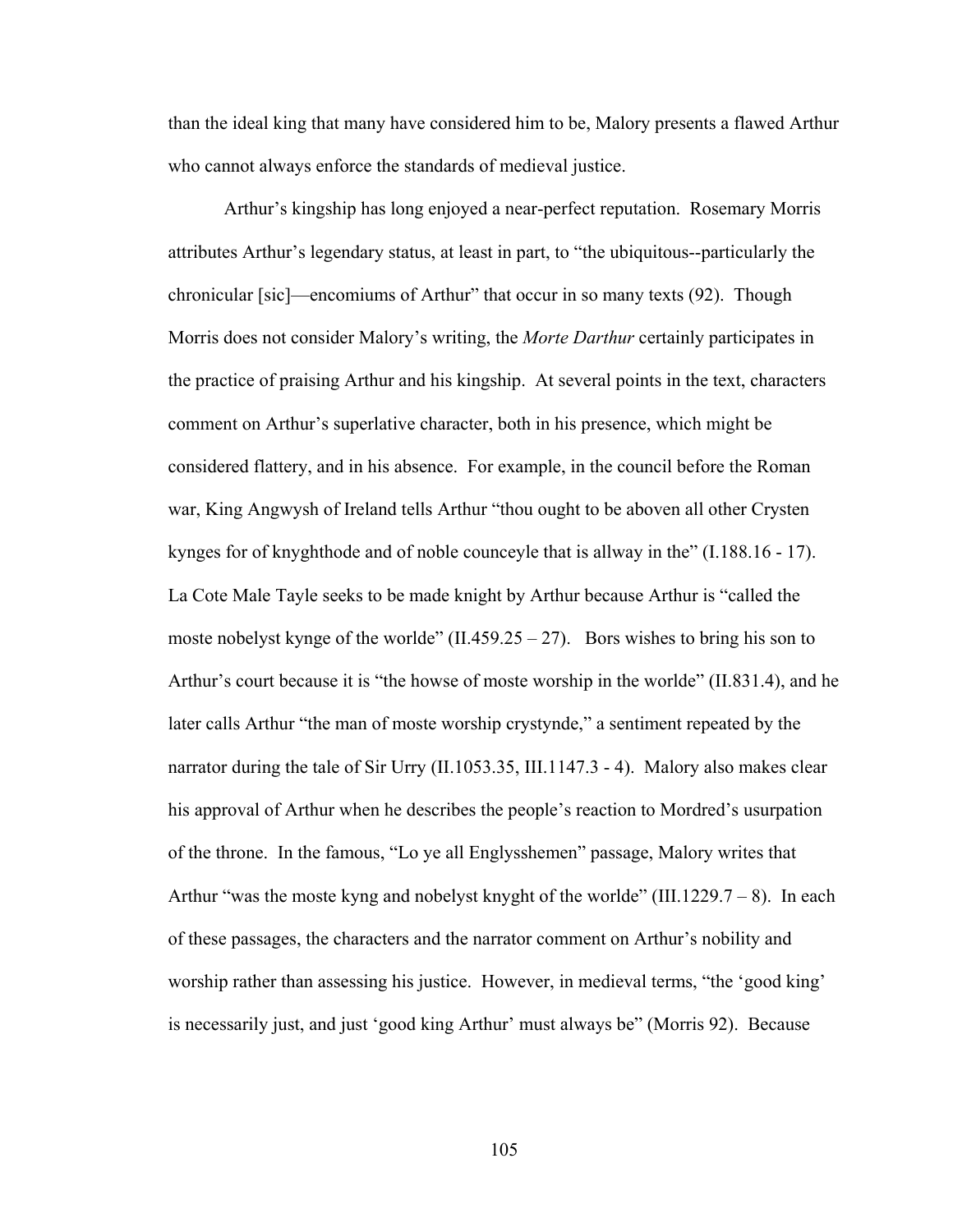Arthur's court enjoys such a glowing reputation, he must be concerned with justice, for establishing justice was the primary role of the medieval king.

Malory was not alone among medieval authors in presenting such a positive image of Arthur and his court. John Lydgate, a contemporary of Malory, wrote of Arthur in *The Fall of Princes* that "Among al kynges renom*m*ed & famous, / As a briht son*n*e set amyd the sterris, / So stood Artho*u*r notable & glorious" (3.901). Lydgate represents Arthur's court as the "Welle of worship, conduit of al noblesse, / Imperial court al wrongis to redresse" (3.903). The justice and nobility of Camelot and Logres are knit into the very fabric of the Arthurian legend, and Malory could not help but respond to that positive reputation. In his overt evaluations of Arthur's rule, Malory is unfailingly positive, and his judgment has influenced both writers who draw on the *Morte Darthur* for source material and scholars who study Malory's text.

Scholars often emphasize Arthur's reputation for justice when they assess his kingship. For example, Edward Donald Kennedy claims that "Malory's Arthur has many of the best traits of the medieval ruler: interest in the common good, love of his men, courage, concern for law, a sense of justice" ("Malory's King Mark" 211). Kennedy also writes that in the *Morte Darthur*, Malory creates "a potentially ideal state," ruled by a king who organizes his kingdom around "a noble concept of government based upon justice, mercy, and virtue" ("King Arthur and King Mark" 6). Charles Moorman honors Arthur as "an idealist, a man of vision, a creator of stable and beneficent government" (*Kings & Captains* 169). Even scholars who see weaknesses in Arthur's reign, particularly toward its ending, honor his justice. Elizabeth Pochoda claims that, though Arthur's code ultimately proves to be flawed (100), Arthur himself has "an innate sense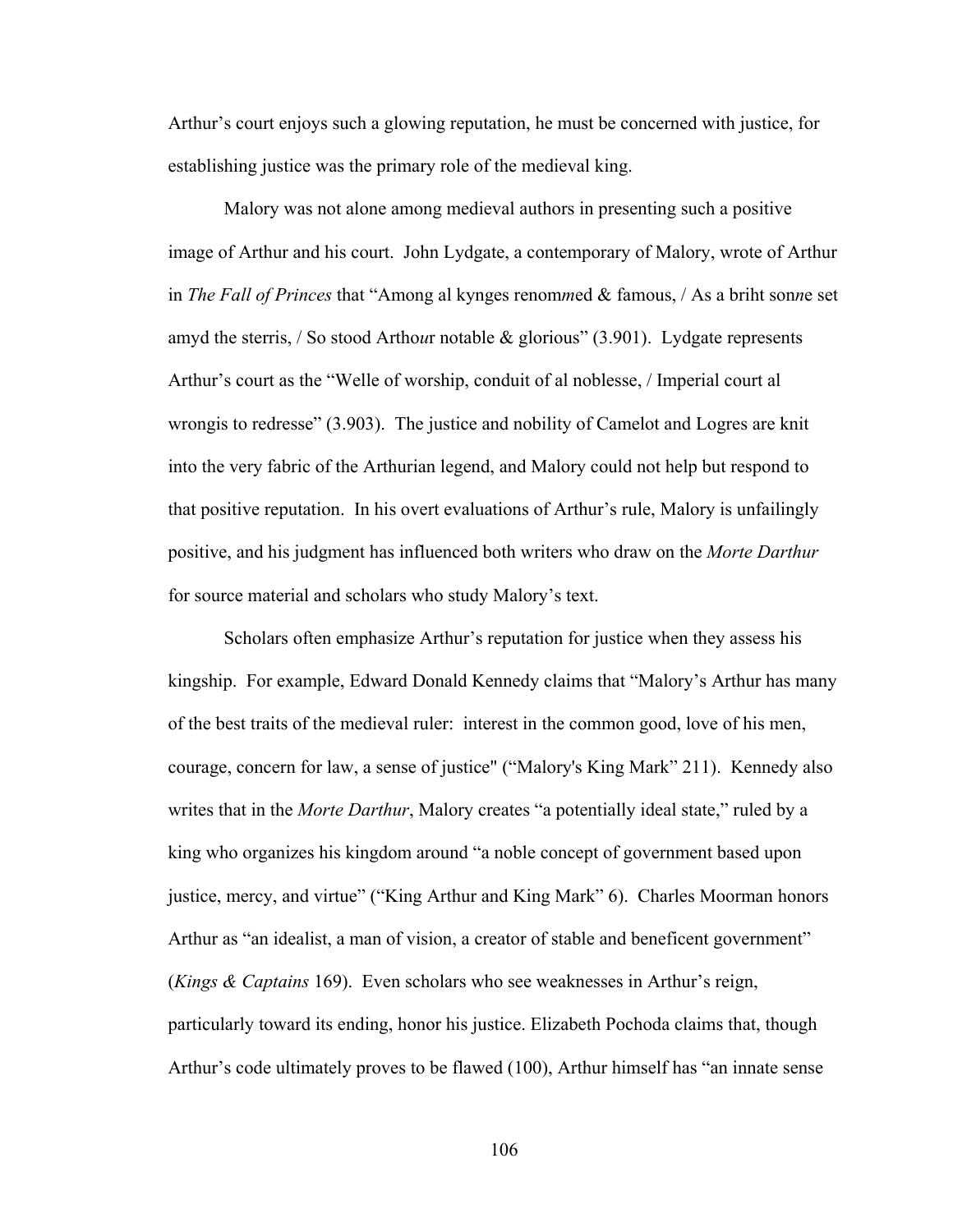of justice" (57). From Malory's own perspective and that of his contemporaries up to modern scholarship, Arthur has long been considered ideal in almost every way.

But if Arthur is a perfect king, why does his kingdom fail? Some scholars have claimed that the destruction of Logres is caused, not by a failure on Arthur's part, but by the corruption of his men. For example, Charles Moorman writes that Arthur is "doomed to destruction by the passions of those who do not share his vision or understand the nature of his creation" (*Kings & Captains* 169). Robert Henry Wilson portrays Arthur as "the victim of a tragedy for which he is not, to any great extent, personally responsible" ("Characterization in Malory" 65), and Cory Rushton claims that Malory's Arthur is himself good, but often led astray by the bad advice of those around him (76). Though such positive views of Arthur tend to predominate over time, they do not present a complete picture of the justice of Arthur's Logres. Arthur does set up and at times enforce a system that could serve to promote justice. However, Arthur's enforcement of his own laws is not always perfect, and this imperfection allows corruption to grow up within his kingdom. In the end, that corruption destroys Arthur and the kingdom he worked to build.

Thus far, I have considered Malory's Logres from a historical perspective, using frequent reference to medieval law and custom to analyze the system of justice that Arthur creates. However, while historical information regarding laws and statutes helps to inform the text, it also presents an incomplete standard for judging Arthur's kingship. To that information one must add knowledge of medieval political theory regarding kings and their responsibilities. The *speculum principis*, or mirror for princes, tradition provides a great deal of information regarding the expectations of kingship that Malory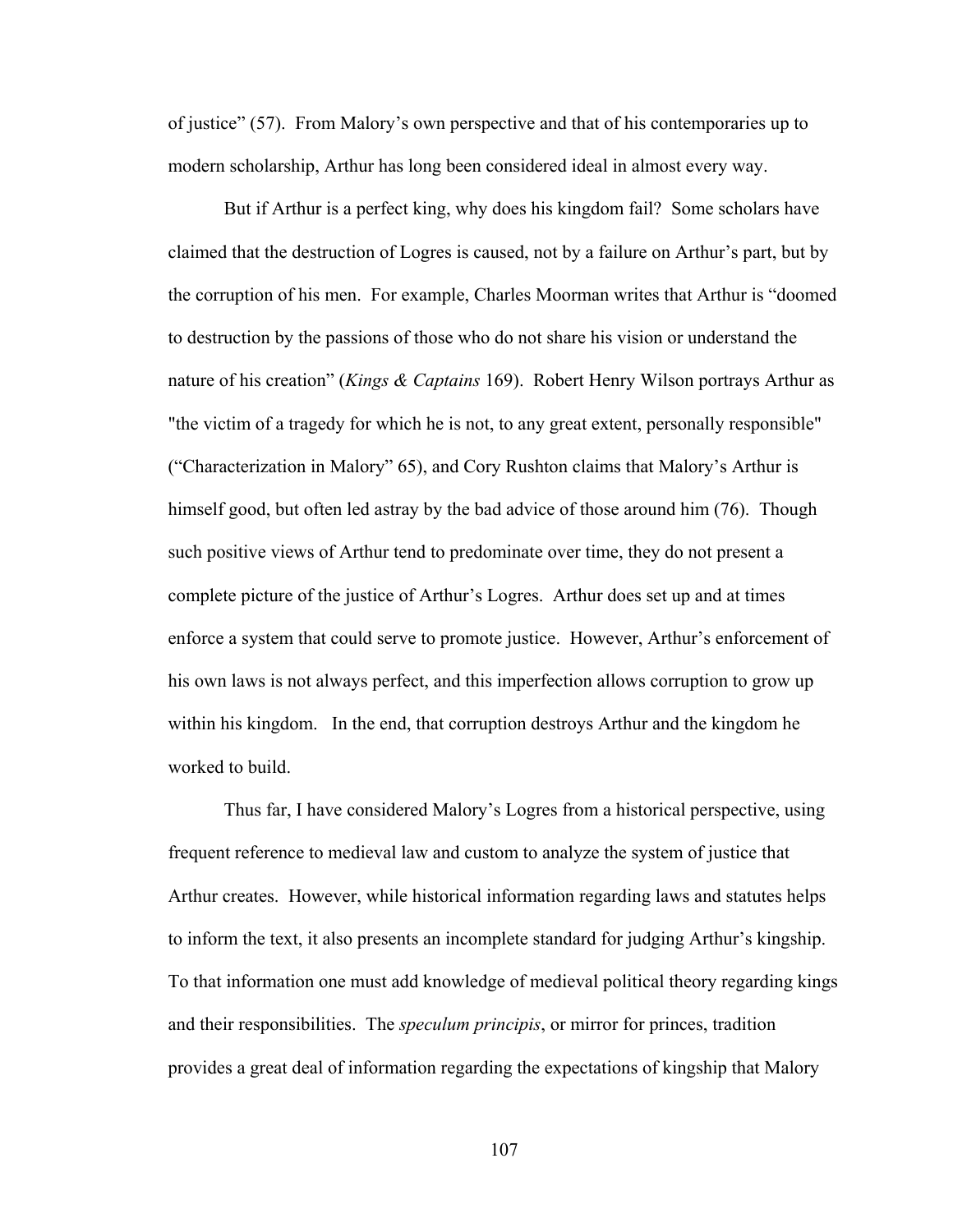and his readers would have held. As Edward Donald Kennedy asserts, Malory probably did not use works in this tradition as direct sources, but the opinions about good kingship expressed in the mirrors were part of the "climate of opinion" that existed in Malory's lifetime and thus can provide "a general notion of what people of the Middle Ages expected of their kings" ("King Arthur and King Mark" 41). If, as Kennedy himself has argued, Malory was attempting to present in Arthur an ideal king, he would have worked to ensure that Arthur compared favorably to this tradition.

The *speculum principis* tradition was firmly established throughout Europe by the fifteenth century. Though many of these works were produced on the continent rather than in England, they were frequently translated into English and circulated widely. Such works were popular; even though the advice in the mirrors was aimed at kings, the texts were reproduced for a variety of audiences. Thus John Paston's "grete booke" includes a copy of Lydgate and Burgh's translation of the *Secretum secretorum* (Cherewatuk 45)*,*  and John Vale's book includes Sir John Fortescue's "Governance of England" (Kekewich et al. 226 - 52). The mirrors do not specifically describe any reign, and were in fact often used as tools to safely criticize the contemporary situation by couching their comments as time-honored advice for rulers (Ferster 3). The authors of the mirrors generally referred to contemporary society only obliquely, encouraging the rulers for whom they wrote to adopt the qualities they felt society most needed. The mirrors hold out this promise to the king: if he follows their recommendations, he will have a safe and prosperous reign in which he is blessed by God and loved by his people. The *Secretum secretorum* and Giles of Rome's *De Regimine Principum* are probably the most influential of the mirrors, for they are extant in numerous Latin texts and vernacular translations (Nederman 18), but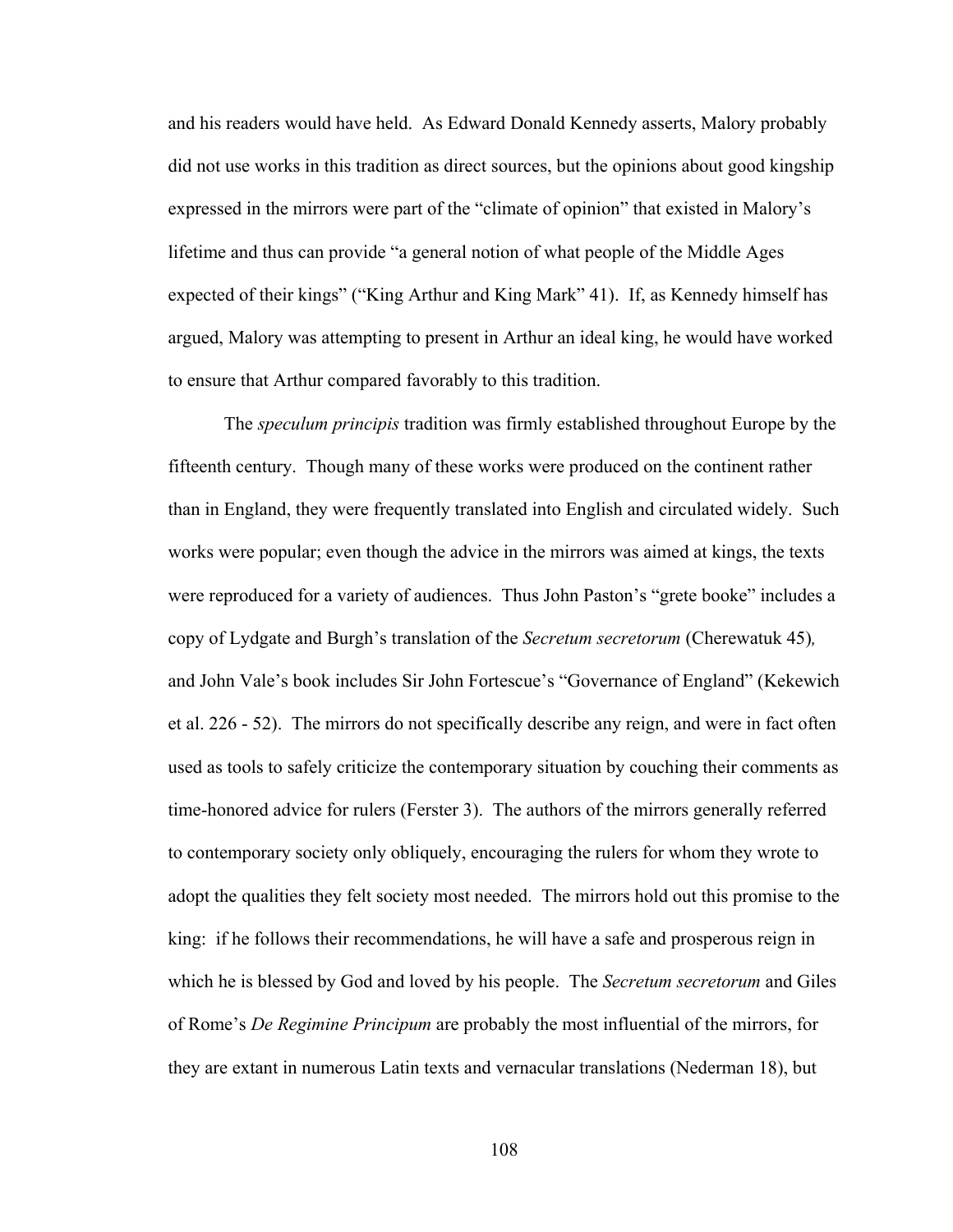many other texts elaborate on and add to their advice for the ideal king. The advice presented in these works varies widely, directing the king in everything from selection of bride to relationship to God. However, the majority of the mirrors share an interest in the king's responsibility to do justice within his realm.

Many of the mirrors claim that the establishment of justice is not simply one of the king's tasks, but his principal task. Henry de Bracton's *On the Laws and Customs of England* makes this idea plain.<sup>1</sup> Bracton writes: "To this end is a king made and chosen, that he do justice to all men" (305). The anonymous "III Consideraciouns Right Necesserye to the Good Governaunce of a Prince," a fifteenth-century translation of a fourteenth-century French tract, similarly states, "to that entent is the Prince or the greet lord establissht in his estate and reigne in this worlde principally to governe the peeple his subgites well and justely" (Genêt 188 - 89). John Fortescue's political tract "Of the difference between absolute and limited monarchy" notes that "a king's office stands in two things: one, to defend his realm against their external enemies by the sword, the other, that he defend his people against internal wrongdoers by justice" (90). And Thomas Hoccleve's *Regement of Princes* again states "A kyng is maad to kepen and maynteene / Justice" (113.2514 - 15). Fortescue neatly encapsulates the importance of justice in his *De laudibus legum Angliae* by noting that when justice is both established and observed in his realm, "the whole office of a king is fairly discharged" (Fortescue 9). According to these authors and others like them, justice is not one reason among many for kingship; instead, establishing justice is a king's primary purpose.

 $<sup>1</sup>$  Though Bracton's text is primarily legal, focused on English legal custom, the early portions of</sup> the text that describe the office of the king participate in the *speculum principis* tradition.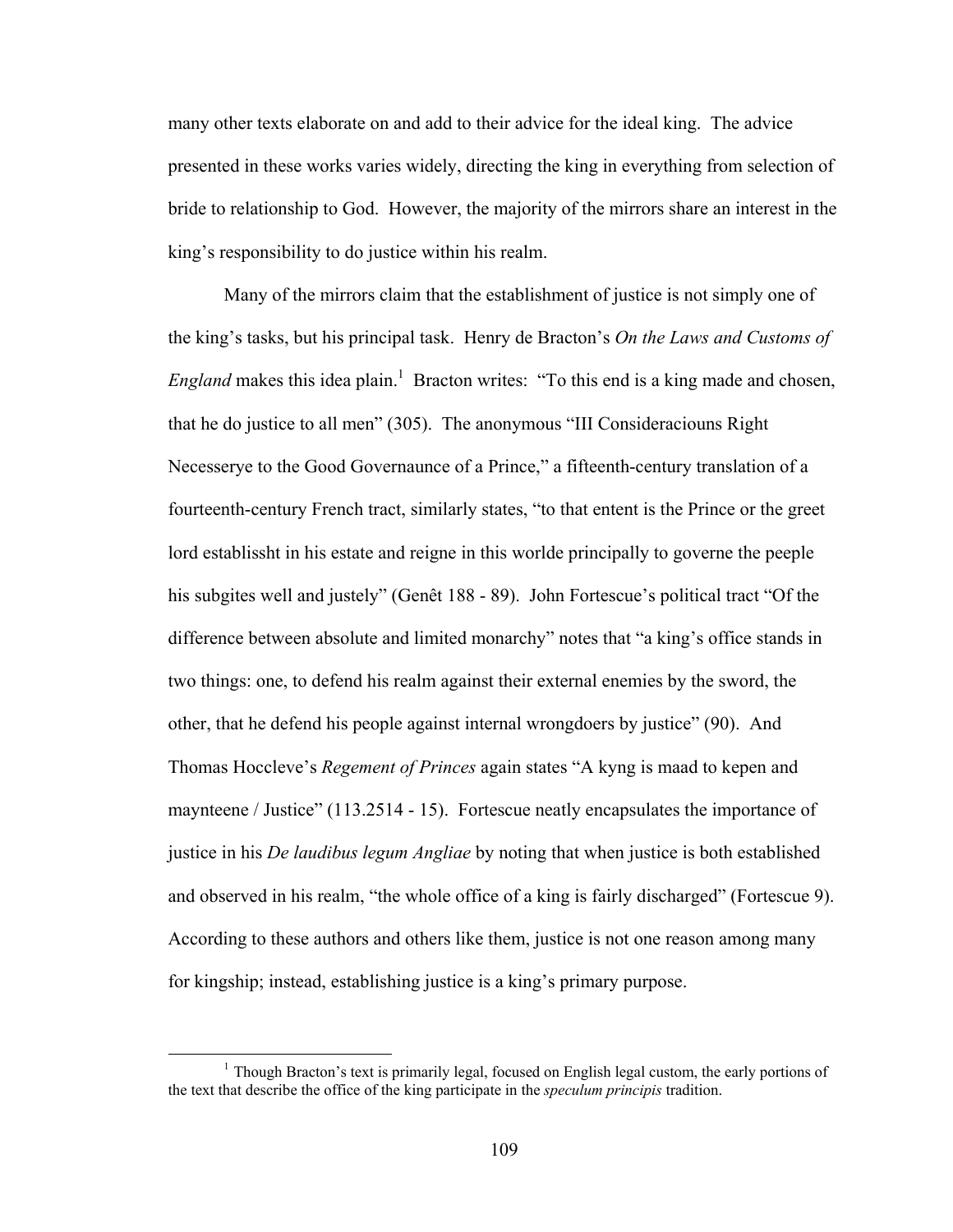This strong emphasis on the king's responsibility to do justice may account for Malory's shortened version of the English coronation oath. When Arthur is crowned, he swears only "to stand with true justyce fro thens forth the dayes of this lyf" (I.16.22 – 23). I note in Chapter II the emphasis Malory's authorial choice regarding the coronation oath places on the importance of justice.<sup>2</sup> This choice seems reasonable in light of English political theory regarding the role of the king. By swearing to uphold justice, Arthur swears to uphold the primary office of kingship. If he is successful in fulfilling his coronation oath and thus establishing justice throughout his realm, Arthur will have fulfilled his most important task as king.

For a king to establish justice within his kingdom, he must first know the law, both so that he may enforce it and so that he may make new laws where previous law is insufficient. The historical coronation oath hints at this responsibility when it states that the king must "conferme to the pepill of Engelonde the laws and the customes grauntid to hem bi auncient kyngis" (Arthur 52), which requires first a familiarity with the legal statutes. A king cannot enforce the laws of his kingdom if he does not know what they are. Fortescue, in writing to the future Edward IV, urged him to be "devoted to the study of the laws with the same zeal as [he was] to that of arms, since, as battles are determined by arms, so judgements are by laws" (4). In giving advice to Edward, Prince of Wales (Son of Henry VI and Margaret of Anjou), George Ashby recommended that he study the past so that he might observe "how Iuste" his ancestors were (17.150); he also urged Edward to "Prouide that lawe may be exercised, / And executed in his formal cours, / Aftur the statutes autorised / By noble Kynges youre progenitours" so that the people

 $^2$  Please see p. 19 – 20.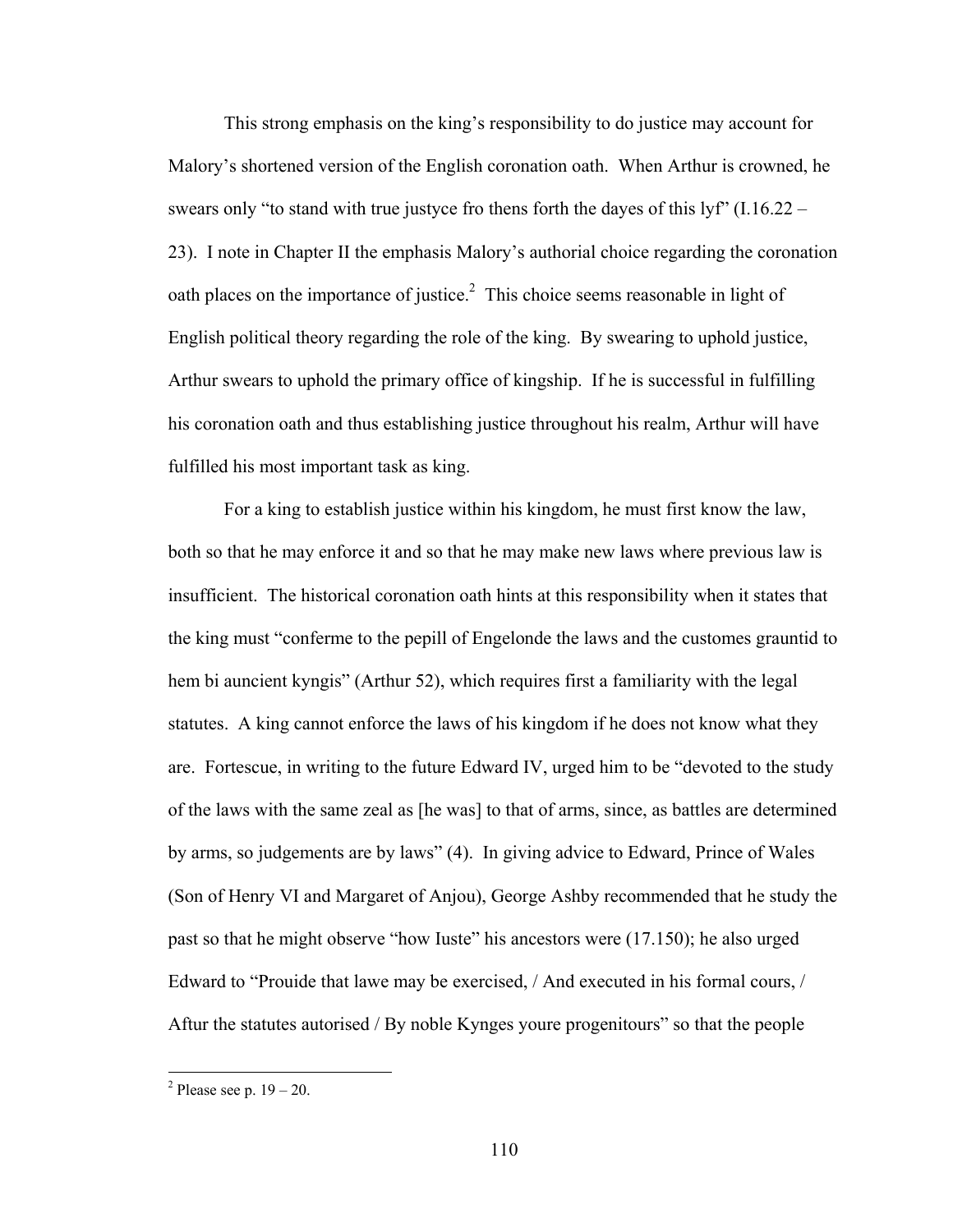might remain in subjection to the law (29.520 - 23). According to Giles of Rome, a good king should "alwey confourme his reulyng to þe reule þat is apassed vnder þe whiche rulyng þe regne was most siker and best iruled" (53). Knowledge of his country's laws and traditions is of extreme importance to the medieval king.

The traditional laws of the country, however, may not cover every situation; in some cases new laws will be needed. Giles of Rome notes this possibility when he urges that the king be just within himself, "þat he myʒte rule þe lawe ʒif þer fille a certeyn caas in þe whiche þe lawe schulde not be holde" (60). And since a king in Bracton's schema "requires two things, arms and laws, that by them both times of war and of peace may rightly be ordered" (19), a king may need to establish laws of his own. Such laws must not be secret, for "ʒif a lawe schal bynde, it mot be ipublisched, icried and iknowe" (Giles 374). In summary, kings must know and enforce existing law, must be just within themselves so that they may provide justice in instances where the old laws are lacking, and must be ready to establish new laws that are widely known so that they may be widely obeyed.

Despite the importance placed on knowing the law in the mirrors, or even in the coronation oath, Malory's text does not indicate that Arthur received any legal education. Arthur is reared away from the court in the house of Ector, who does not know Arthur's true identity. When Arthur pulls the sword from the stone in Ector's presence, Ector tells him, "I wote wel ye are of an hyher blood than I wende ye were" (I.14.37 - 38). Since Ector did not know Arthur was heir to the throne of England, it is unlikely that he would have provided Arthur with the legal training that Fortescue proclaims so necessary for a future king. However, Arthur in many instances seems to need no legal education.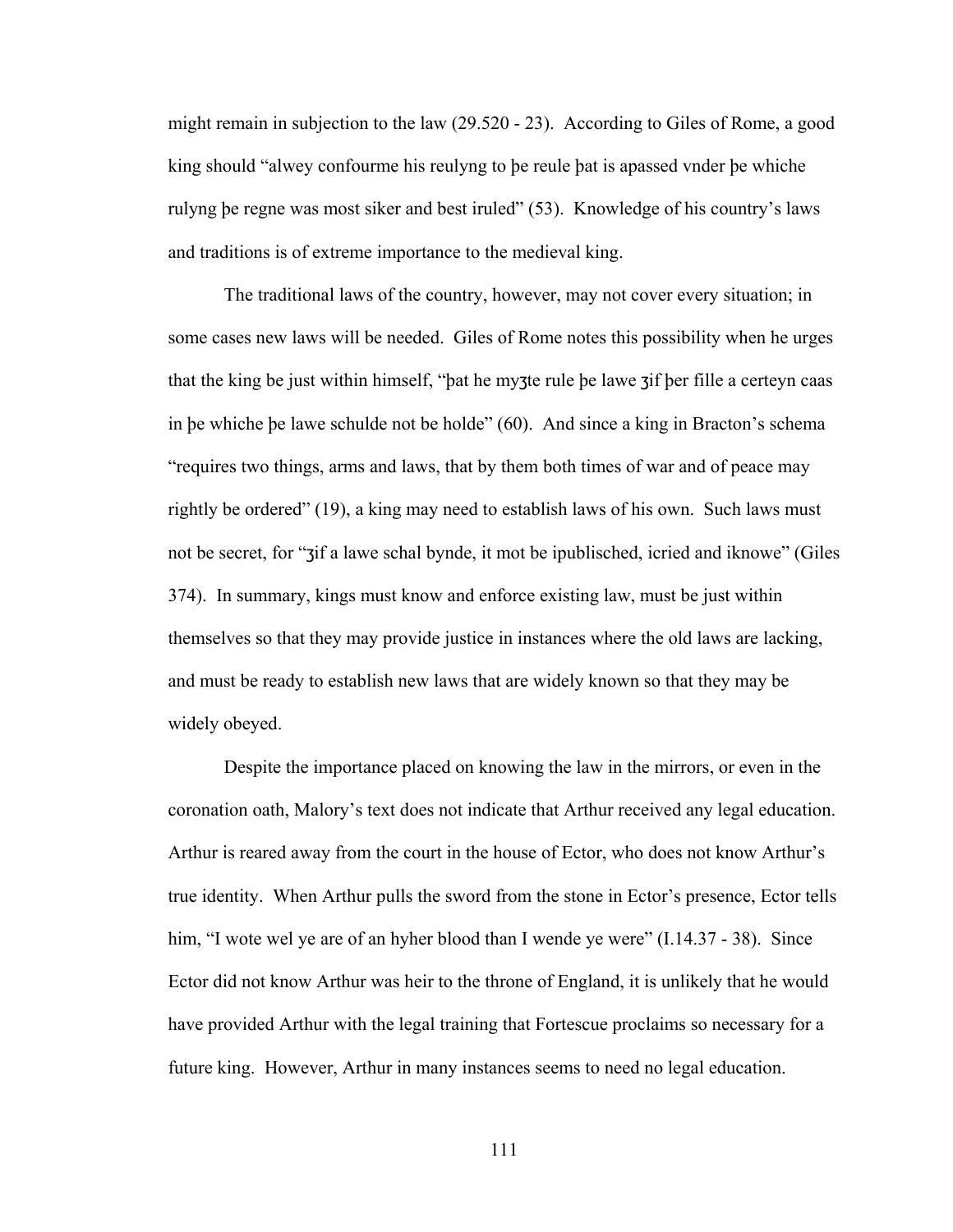Immediately after his coronation, he not only requires the lords of the kingdom to do their proper homage to him, but he also sorts through the complexities of English property law in order to return land to its rightful owners (I.16.24 – 30). For Malory's contemporary audience, who lived in a time of political instability much like that which caused Logres to stand "in grete jeopardy long whyle" before Arthur's coronation (I.12.11), Arthur's firm consolidation of the kingdom would make him appear an ideal king (Radulescu, "Malory and Fifteenth-Century" 38), one who naturally aligns himself with the *speculum principis* tradition, despite the fact that he was not groomed for kingship from an early age.

Establishing laws, an essential part of the medieval king's proper behavior, also seems to come naturally to Arthur. Within his own kingdom, Arthur's relatively quick administration of the Pentecostal Oath to his knights bodes well for justice in Logres. As Pochoda claims, binding the knights with an Oath that specifies Arthur's demands for their behavior "displays a striking concern for the welfare of the realm" that is unlike anything in Malory's sources (84). This "peace-keeping oath," to use the words of Beverly Kennedy, has the potential to direct the ethical, political, and judicial behavior of Arthur's knights, and as such is "crucial to the success of Arthur's governance" (37 - 38). Arthur requires the knights to swear the Pentecostal Oath each year, thus making its provisions sufficiently known to be enforceable. Arthur also establishes long-lasting new laws in the conquered territories of Almayne, Lumbardy, and Lorayne during his Roman campaign  $(1.227.6 - 7; 1.242.19 - 21)$ . In making sure that the people in Logres and in conquered territories have what is rightfully theirs and know the expectations of law,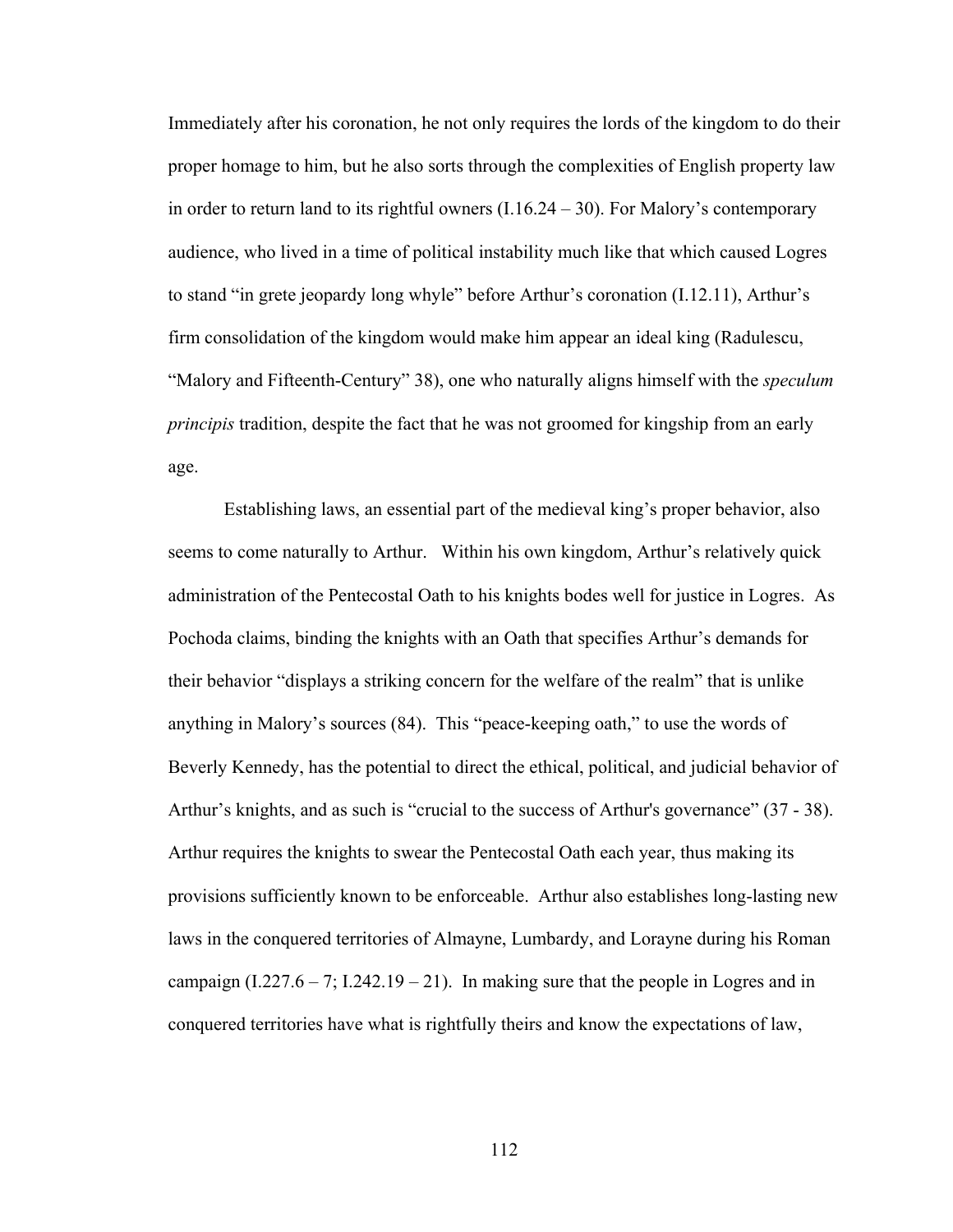Arthur fulfills many of the requirements of just kingship outlined in the *speculum principis* tradition.

Thus far, it appears that Pochoda's claims regarding Arthur's innate sense of justice are correct. Completely without the training necessary for a crown prince, he steps into the rule of England, and in many cases he does well. However, Arthur's justice is incomplete, and his rule is far from ideal. Despite Malory's overt approval of Arthur, expressed both by the text's characters and its narrator, Malory, through representing his often unjust actions, covertly criticizes his kingship as well. Arthur is as often weak as strong, as often unjust as just. Indeed, one might claim that his justice fails more often than it triumphs, and that Arthur is as often worthy of criticism as of praise.

One deviation that Arthur makes from good kingship is that he does not consistently obey his own laws. Kings of England historically were expected to be under the law rather than above it (Schramm 208); as Bracton wrote, "the king must not be under man but under God and under the law, because law makes the king" (33). The mirrors describe a king who acts for his own profit, regardless of the law, as a tyrant who is unworthy to rule (Fortescue 91; Giles of Rome 119). Arthur seldom behaves like a tyrant; Malory more often attaches the traits of tyranny to Mark (E. D. Kennedy, "King Arthur" 181). However, when he kills the children born on May Day, Arthur acts as a tyrant who seeks only his own safety, without regard for the law.

In Malory's retelling of the murder of the May Day infants, Arthur's action appears foolish and poorly motivated. Early in Arthur's reign, Merlin relates two prophecies about his kingdom's end. First, he tells Arthur, "'ye have done a thynge late that God ys displesed with you, for ye have lyene by youre syster and on hir ye have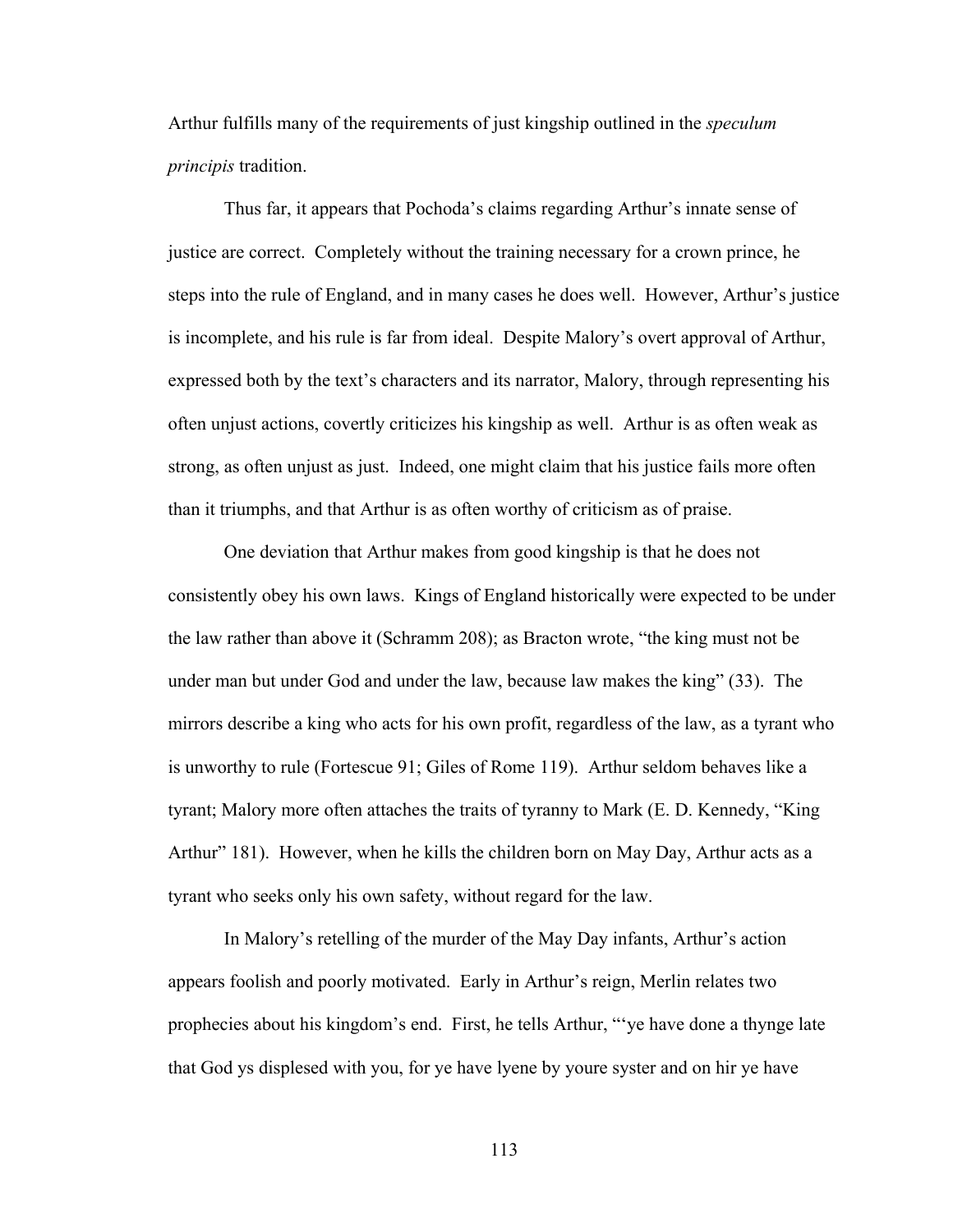gotyn a childe that shall destroy you and all the knyghtes of youre realme'"  $(1.44.16 -$ 19). At another time, Merlin tells him "that he that sholde destroy hym and all the londe sholde be borne on May-day"  $(1.55.21 - 22)$ . In the French sources, Merlin's prophecies are more vague, but Malory makes them quite specific, so that if Arthur had applied any reasoning power at all, he should easily have been able to figure out exactly where the threat lay (Korrel 261). Once Arthur learns the identity of his mother, which occurs before the massacre, it should not be difficult to compare these two prophecies and determine that Mordred is the fated child. Instead, Arthur sends for all of the children of the nobility who were born on May Day, puts them in a ship, and sends the ship out to sea, killing all of them except Mordred, the one child in the ship who is a threat to him  $(1.55.23 - 30)$ . Though Arthur has done little at this point toward establishing law in the kingdom, there can be no doubt that this was an outrageous, evil act of murder, and an ineffective one at that. Those who lost children in the incident are upset, but blame the outrage on Merlin, a detail which Malory creates, apparently in an effort to excuse Arthur (Sanders 112).<sup>3</sup> Yet regardless of whom the barons choose to blame, Arthur sent for the babies and had them shipped out to sea, so Arthur bears the responsibility for these murders, which he commits seemingly without a qualm. That Arthur, as a young man, would consider acceptable the merciless killing of a large group of infants in order to protect himself calls his devotion to justice into question.

Despite the lack of mercy Arthur displays toward the May Day babies, Malory also portrays Arthur as a merciful king. To medieval political theorists, true justice must

 <sup>3</sup> <sup>3</sup> Carol Kaske claims that Arthur is not blamed for the killings because the provisions of the Pentecostal Oath teach him to restrain his cruelty (262). I would assert instead that Arthur is capable of both cruelty and nobility.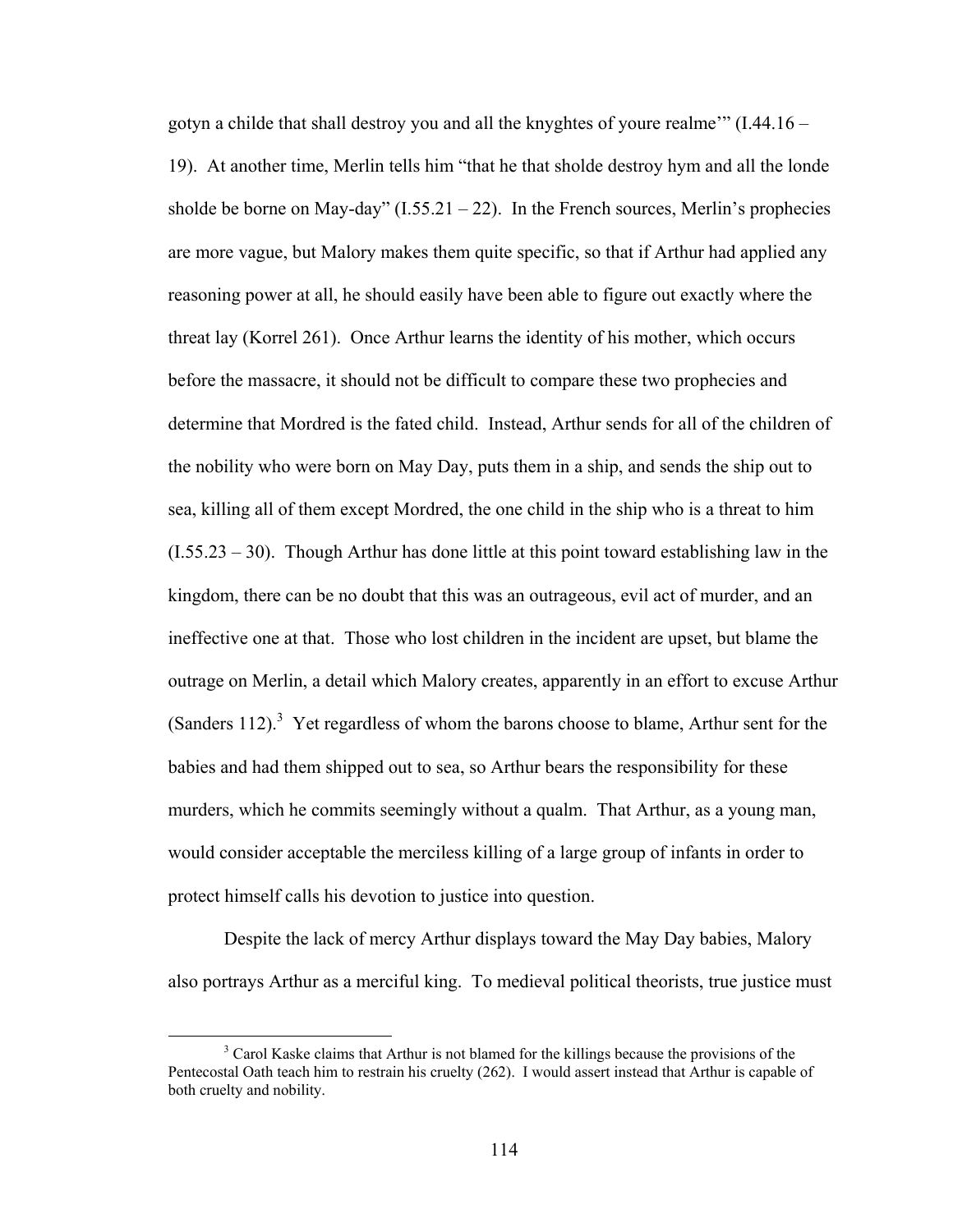be tempered with mercy. Walter de Milemete claims that being "quick to mercy" is one of the essential characteristics of the just king (51); he also notes that "the virtue of gentleness requires that the king from his mercy pardon offenses and grant indulgence to his subjects, especially the great men, who (although they transgress) are humble petitioners for forgiveness" (55). William Caxton's translation of De Cessolis' *The Game and Playe of the Chesse* notes that "every prynce ought to be pyetous in puynsshynge and redy for to rewarde" (47), while "The III Consideraciouns" notes that "justise with oute mercy is crueltie and felonye" (Genêt 200). Bracton records the requirement to mercy within justice as part of the coronation oath, which charged the king to "cause all judgments to be given with equity and mercy, so that he may himself be shown the mercy of a clement and merciful God" (304). Though Malory does not record mercy as part of Arthur's coronation oath, he does include it in the Pentecostal Oath, which requires the knights "to gyff mercy unto hym that askith mercy"  $(I.120.18 - 19)$ , indicating the importance of this virtue in Logres.

Arthur demonstrates his willingness to show mercy even before he is crowned. When the barons finally accede to the commons' demand that Arthur be made king, they "knelyd at ones, both ryche and poure, and cryed Arthur mercy bycause they had delayed hym so longe"  $(1.16.15 - 17)$ . Arthur, backed by an angry crowd of armed commoners, could have taken vengeance on the barons who had already denied his claim to the throne four times, but instead he forgives them immediately. Arthur later grants mercy, though grudgingly and perhaps unwisely, to King Mark, making "a brokyn love day" between Mark and Tristram instead of punishing Mark for his various treasons (II.594 – 95). Near the end of the text, in a speech to Gareth in which he outlines the virtues of the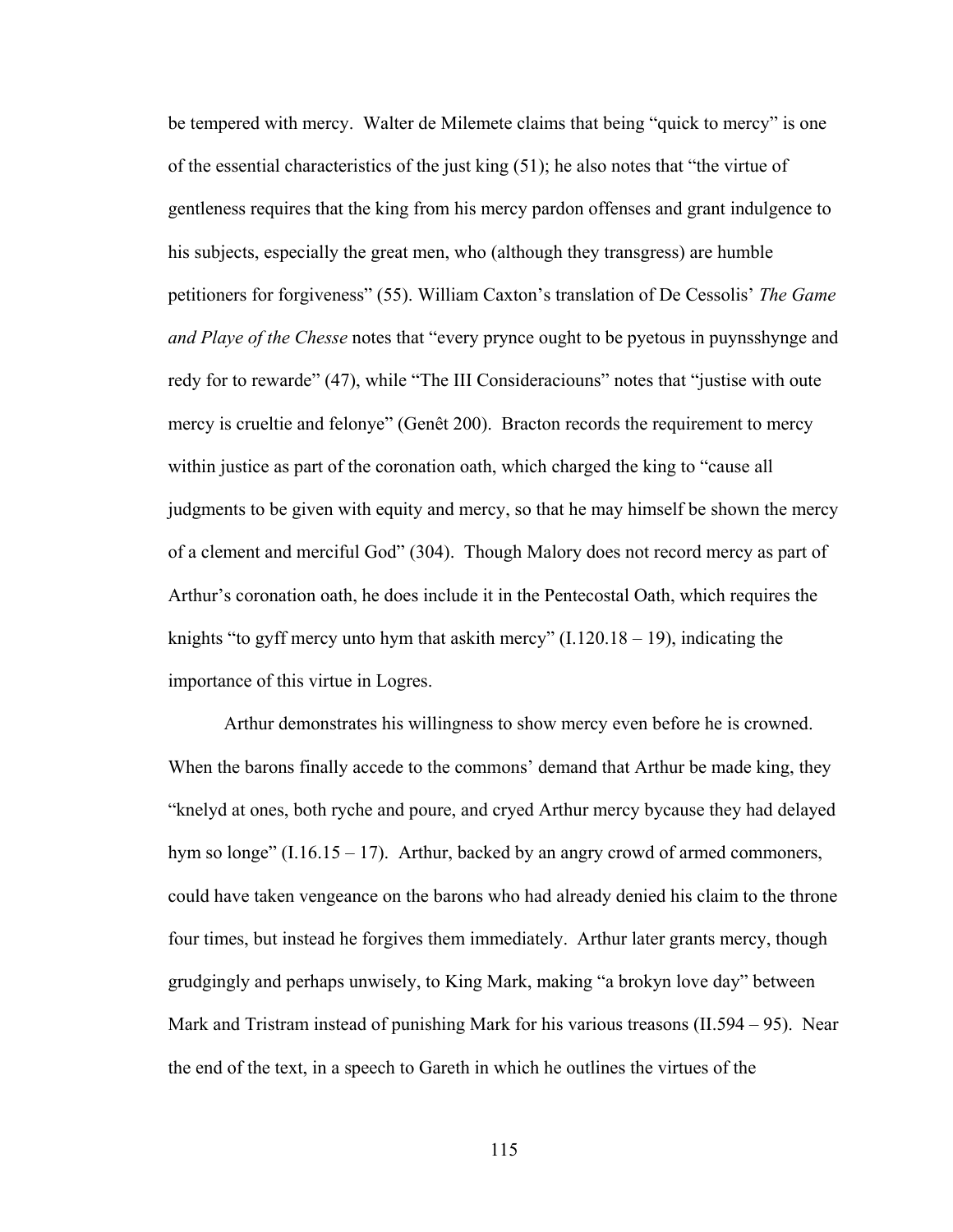"worshipful" knight, mercy is one of the characteristics that Arthur extols, claiming that only cowards are merciless (III.1114.27). Arthur commands his men to show mercy, praises knights who do so, and practices mercy himself, showing the esteem in which he holds that virtue.

Despite the value that Arthur places on mercy, he does not always show mercy in dealing with others, particularly when he is angry. At such times, he is much more given to vengeance than to mercy. The *speculum principis* tradition warns against acting in anger and seeking vengeance rather than justice. In his version of *The Game and Playe of the Chesse*, Caxton writes that "hit is better to leve a gylty man unpunysshed than to punysshe hym in a wrath or yre" (50). Further, he quotes Seneca, recommending "do not thyng that thou oughtest to doo whan thou arte angrye" (Caxton 50). Giles of Rome claims that "it is inconuenient þat [the king] be wrathful lest he be peruerted and myswend by wrethe" (97). More generally, Giles also notes that judges should work to ensure "þat angry wordis and hote and euil sittingge þat meueþ to wraþþe and to hate be forbode in doom" (362). Walter de Milemete combines these strictures when he notes that an ideal king should be "resistant to anger, slow to vengeance, and quick to mercy" (51). Though Arthur frequently does show mercy, he as frequently acts in anger, a serious defect in a medieval king.

One such instance is the Balin episode. As will be discussed below,  $4$  Balin's dismissal from court for killing the Lady of the Lake is not unjust. However, such is not the case in Arthur's next action. When Launceor, an "orgulus" Irish knight, requests permission to follow Balin and "revenge the despite that he had done," Arthur promptly

 $\frac{1}{4}$  $4$  Please see p.  $125 - 126$ .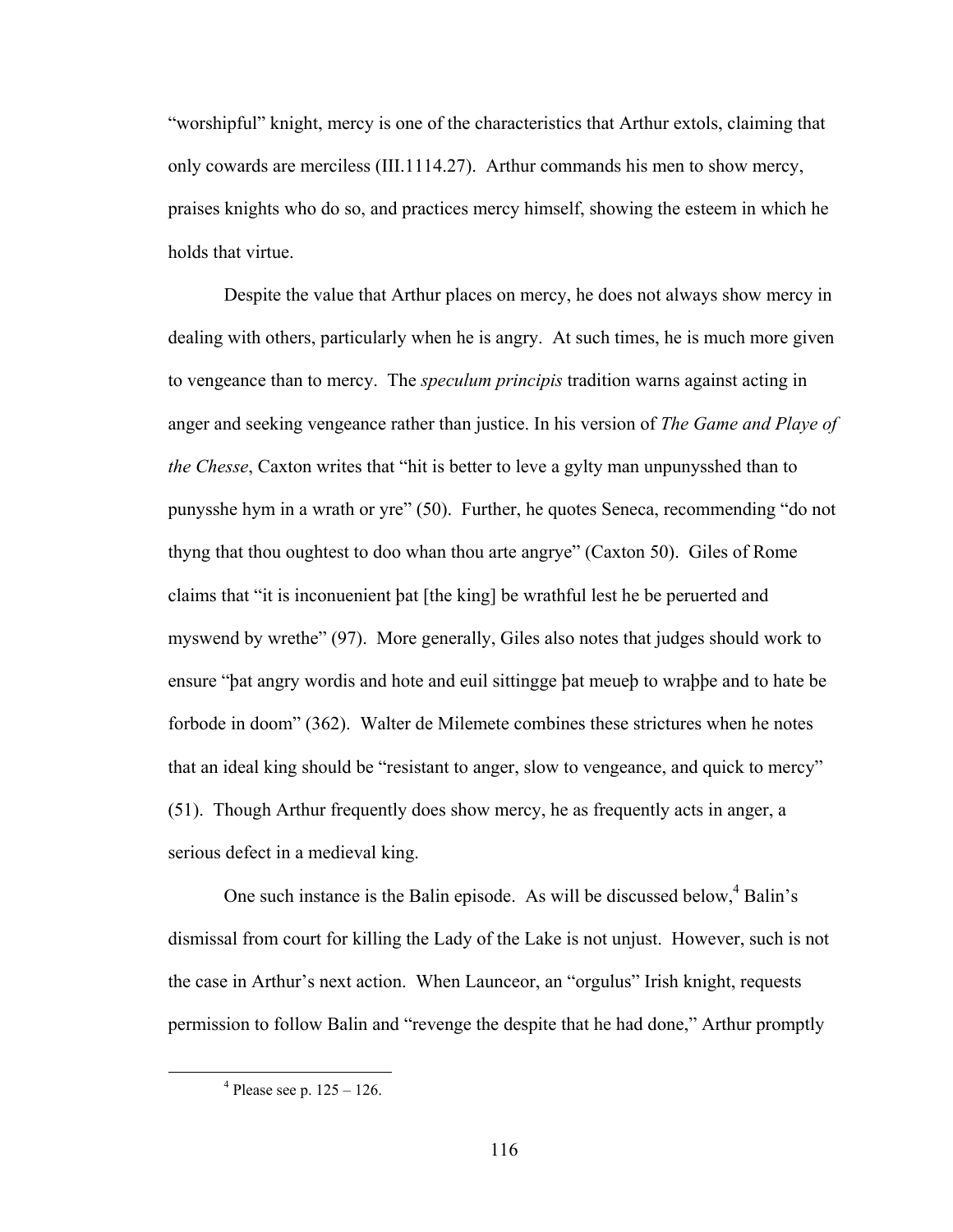agrees, saying, "'I am ryght wroth with Balyne. I wolde he were quytte of the despite that he hath done unto me and my courte'"  $(1.67.7 - 17)$ . As a just king, Arthur should at this point stand above his anger and desire for vengeance, but he does not. Instead, he falls in with Launceor's desire for vengeance, a desire based, not on his zeal for the honor of Arthur's court, but his jealously that Balin was proven a better knight than he in the recent sword-pulling challenge; the text records that "he had grete despite at Balyne for the enchevynge of the swerde, that ony sholde be accompted more hardy or more of prouesse" than himself  $(I.67.10 - 14)$ . Arthur should investigate Launceor's motives and allow Balin's already proclaimed discipline to stand, but he does not. Instead, he involves himself in Launceor's "orgulousness" and attempts to add vengeance to the justice he has already administered.

Arthur's anger is also in evidence when he banishes Uwayne from court. In this instance, Arthur acts merely on suspicion. When Morgan le Fay attempts to kill him with a poisoned cloak, he banishes her son Uwayne from court because he may be complicit in his mother's actions (I.157 – 58). Though this action may seem unfair to today's reader, for Arthur has no reason to suspect Uwayne other than his kinship to Morgan, it is not inappropriate under medieval law. Bracton writes that the heirs of a convicted traitor "are admitted neither to their paternal nor their maternal inheritance. For this crime is so serious that his heirs are hardly permitted their lives" (335). Since treason was considered infectious, so that the children of traitors were disinherited due to the taint of treason in their blood, Uwayne could be banished from court for his mother's crime. However, Arthur's action in this instance is again tainted by anger. Just before he tells Uwayne's father Uriens to send him away, the text notes that Arthur was "wondirly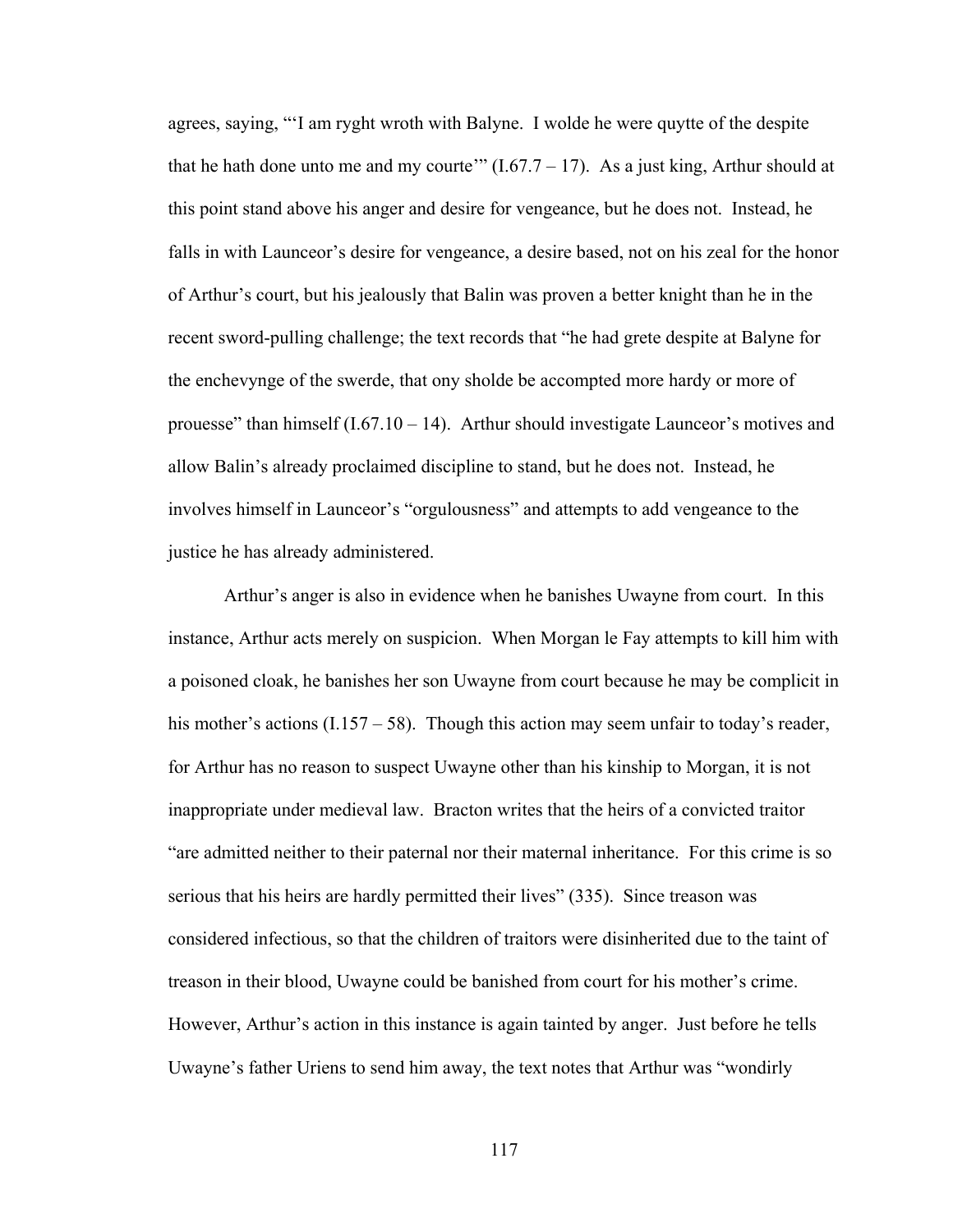wroth more than he was toforehande"  $(1.158.2 - 3)$ , a condition that the mirrors state should preclude him from taking action against Uwayne until he has regained his composure. Time to reflect would also have allowed Arthur to discover that Uwayne, far from being complicit in Morgan's treason, acted against her when she attempted to kill Uriens, disarming her and thus saving his father's life (I.149). Arthur himself seems to acknowledge the injustice of his judgment by recalling Uwayne almost immediately, though Uwayne does not actually return to court for a year due to the messenger's inability to find him (I.179.11). A great deal of trouble could have been saved had Arthur restrained his anger before judging Uwayne's case.

Arthur acts in anger to most disastrous effect at the end of the *Morte*, both in his summary judgment of Guinevere and in his desire for revenge upon Lancelot. In these two instances, Arthur acts as a king who has been "peruerted and myswend" by the wrath against which Giles of Rome argues so strenuously (97). The injustice of Arthur's wrath is particularly noticeable in Guinevere's case. When Arthur learns of the results of Aggravayne and Mordred's trap, he determines that Guinevere must die and is "sore amoved," an emotional response that Stephen Knight interprets as sorrow (III.1174.18; Knight 140). However, the text goes on to state that "there was made grete ordynaunce *in thys ire*, and the quene muste nedis be jouged to the deth" (III.1174.19 – 20, emphasis mine). Though Arthur may be sorrowful about the situation, his primary emotion in this episode is anger. This anger leads to Arthur's summary order of execution for Guinevere, a decision that is questionable on many grounds. First, it is unclear exactly what crime Arthur considers her to have committed. If the crime is adultery, her death sentence is unjust because there is insufficient evidence to prove the adultery. Had the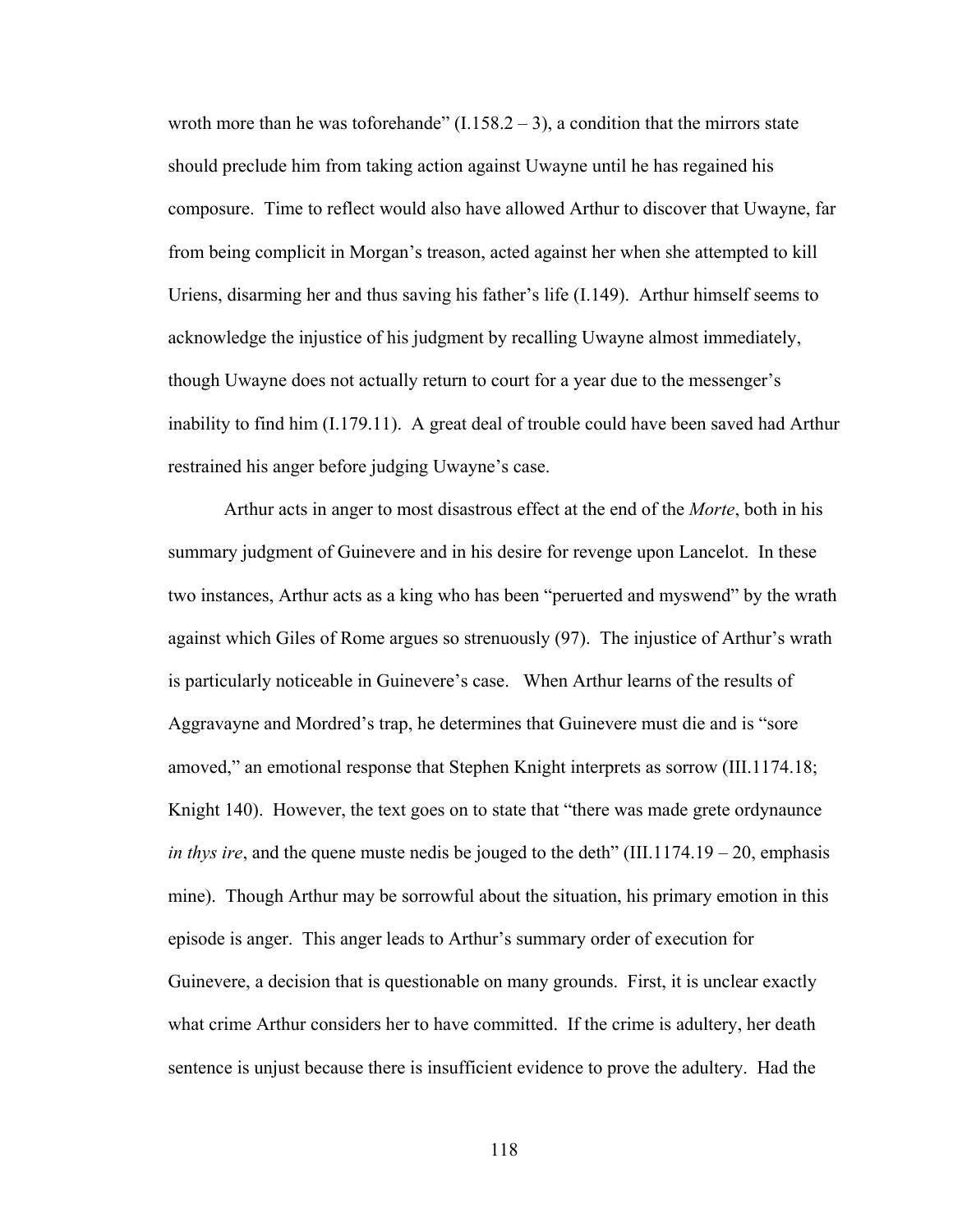two been caught in the act and their guilt established beyond all doubt, as occurred with Tristram and Isode (I.431.5), summary judgment would be possible, but the accusers never enter the chamber and thus lack the necessary incontrovertible evidence (Harris 191). Robert L. Kelly claims in contrast that the crime for which Guinevere is sentenced to death is her serving as an accessory in the death of Arthur's knights because she helps Lancelot to arm himself in Collgrevaunce's armor. However, since her guilt in such an instance would depend on Lancelot's guilt, she should certainly not be sentenced before he has even been apprehended (Kelly, "Malory and the Common Law" 124 - 25, 129). Though Arthur claims that Guinevere "shall have the law" (III.1175.23), it is Arthur's anger, not Logres' law, that sentences her to death. Later, after Lancelot's actions and the Pope's intervention force Arthur to reflect on the matter, he apparently reconsiders, for when he agrees to take Guinevere back, she is no longer under threat of execution.

Anger is also in play when Arthur first begins to seek revenge upon Lancelot for the deaths of his men. Arthur's anger at his knights' death and at his wife's adultery may be natural, but as a king he should not allow this anger to determine his actions and pervert his justice. As I will discuss below, Lancelot's banishment from England may be an appropriate response to his behavior; however, the revenge war that Arthur pursues against him, both in England and in France, is not. Of course, many scholars, including among others Peter Korrel, Raluca Radulescu, and Robert Henry Wilson, claim that Gawain is responsible for this war, and that Arthur's only failing in this instance is being too weak to curb his nephew's desire for revenge.<sup>5</sup> These interpretations, though, neglect an important fact. Gawain certainly keeps the war alive long after Arthur's anger has

 $\frac{1}{5}$ <sup>5</sup> Please see Korrel 265, Radulescu "John Vale's Book" 76, and Wilson 69.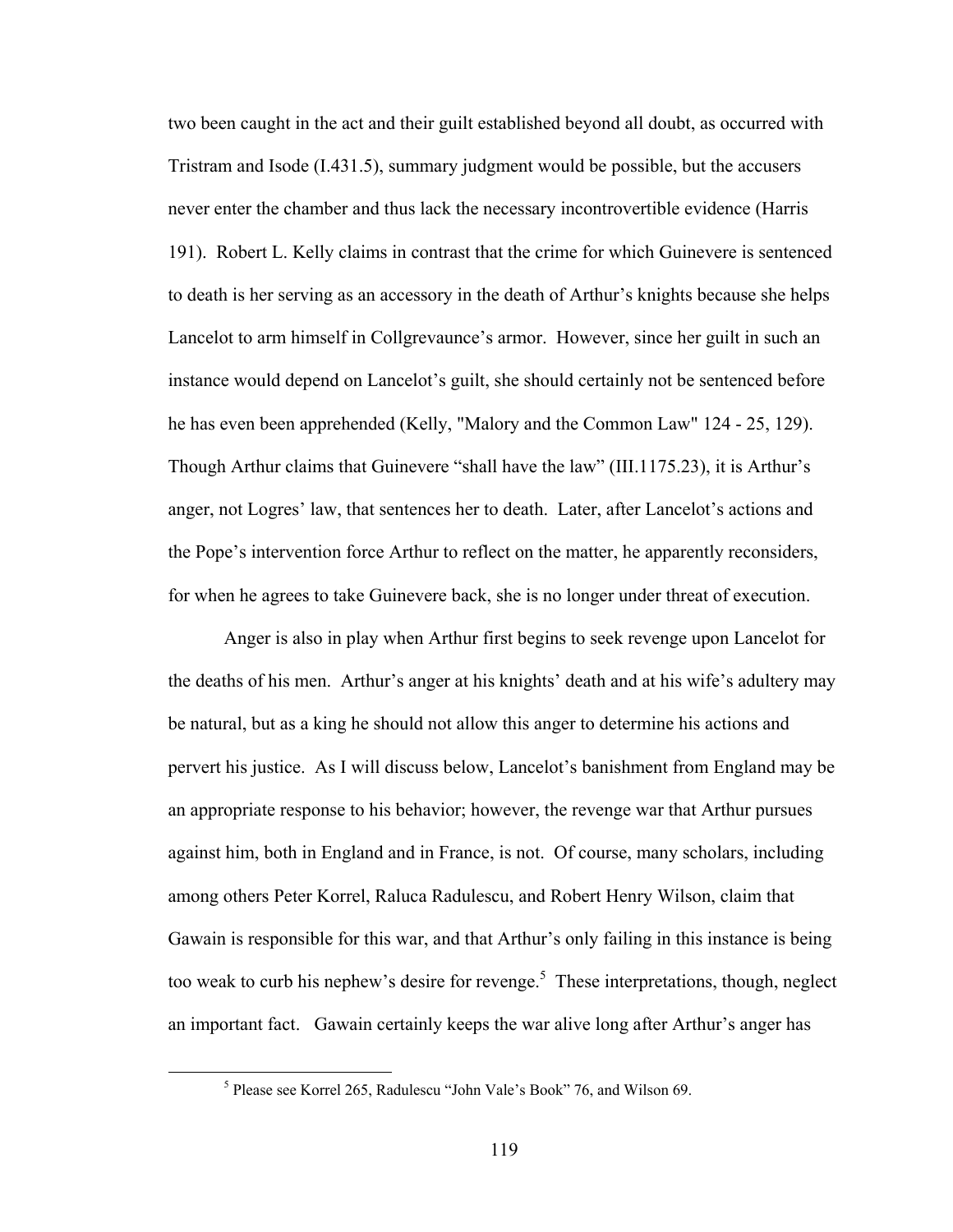faded and his desire to fight is gone, but it is Arthur, not Gawain, who instigates the war. When Gawain learns of the deaths of Gareth and Gaheris, he is grief-stricken, but his thoughts do not immediately turn to revenge. Arthur makes the first move in that direction, saying "'Sir Lancelot slew them in the thyk prees and knew them nat. And therefore lat us shape a remedy for to revenge their dethys" (III.1185.33 – 35). Though he acknowledges that the killing of Gawain's brothers was accidental, Arthur wants vengeance for their deaths and for those of his other knights. When he moves against Lancelot, he does so in anger, as a king starting a war, not as a just judge apprehending a felon for punishment.

Almost invariably, when Arthur moves in anger, he gains two results. First, he often makes poor decisions that result from motives other than the true establishment of justice in his realm. Second, he loses his desire to discipline once his anger is gone. Reversing his decisions is appropriate for Arthur when anger leads him to injustice, as in the banishment of Uwayne or the summary sentencing of Guinevere. However, even when punishment is due, Arthur ceases to enforce the law once he ceases to be angry. A case in point is Gaheris' banishment for killing Morgause; after he learns of her death, Arthur dismisses Gaheris from court because he is "wrothe" (II.613.8). Felicity Riddy claims that the anger with which Arthur dismisses Gaheris from court over Morgause's death is righteous anger, "the anger of the peaceable man which buttresses rather than destroys the idea of society" (101). However, little concern for the community is truly demonstrated in such a short-lived punishment. Gaheris is guilty of matricide and deserves banishment at the very least, but Arthur, after his initial angry dismissal of his nephew from court, capitulates. Gaheris disappears from court for a while, but later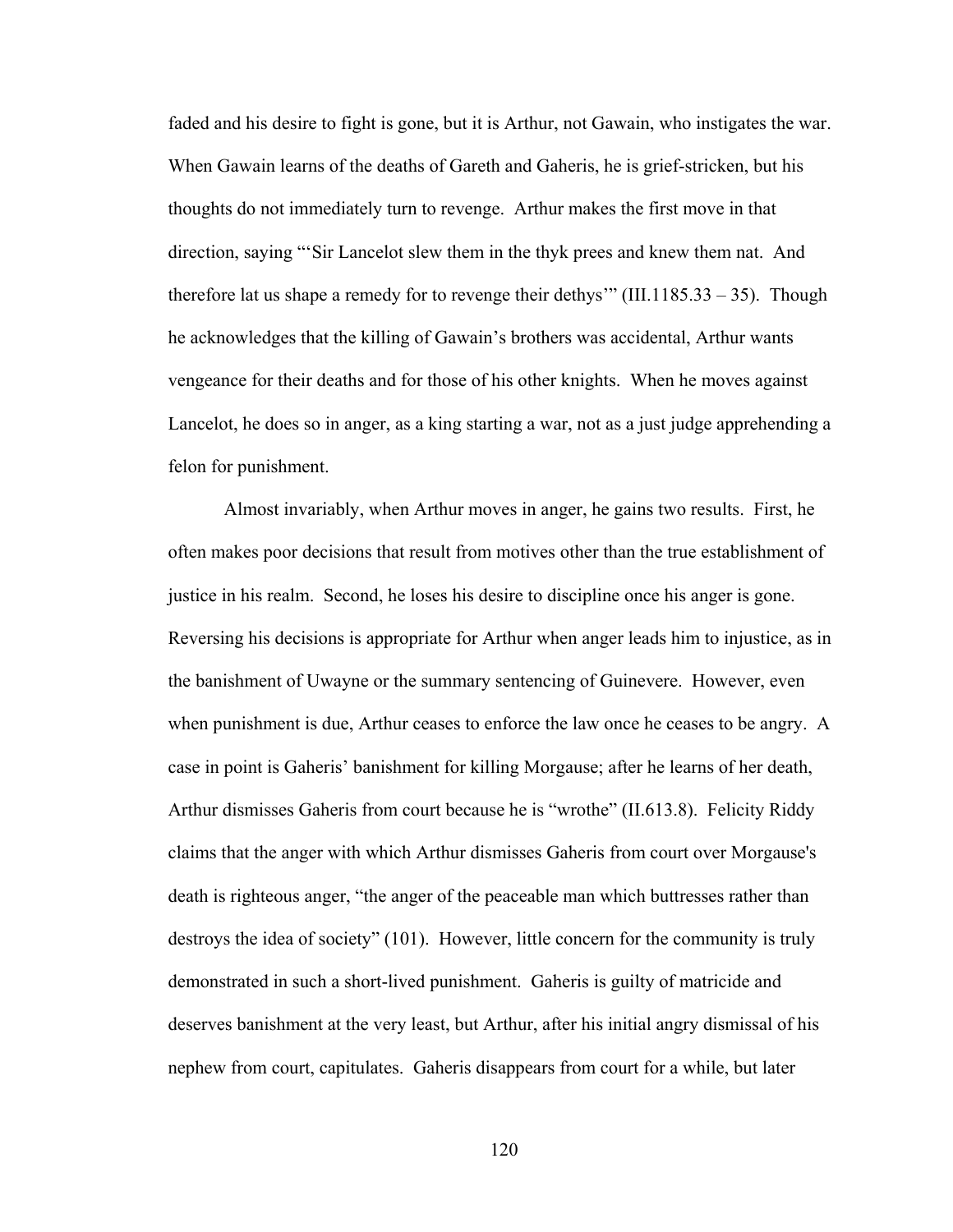enters the tournament at Surluse as if nothing had happened (II.659, 663). Were Arthur to make his judgments dispassionately, he would have far less need to reconsider them later, and he might also be able to persevere in those that are truly necessary.

Though acting in anger and vengeance is wrong, the king should punish those whose punishments are deserved, blending justice with the required mercy. The mirrors are quite clear on this point, for just as justice without mercy is cruelty, so "mercy with oute justise is no verrey mercy, but rather it may be seid folye and symplesse" (Genêt 200). Giles of Rome states the need for punishment clearly: "ʒif vices may not oþer wise be destroied noþer þe comyn profit may oþer wise dure but by destroyeng of euel doers, suche scholde be destroyed for þe comyn profit scholde not perische" (120). In order to promote the peace and stability of the realm, it is important that the king punish those who deserve it. "[Punishing] the mistakes of transgressors" is listed by Walter de Milemete as one of the basic actions of a king (29 - 30), and Thomas Hoccleve ties punishment to the essence of justice, writing that "by justice is shedynge of blood restreyned, / And gilt punysshid whan it is conpleyned" (113.2510 - 11). The purpose of punishment, according to the mirrors, is to prevent crime. As Giles of Rome writes, "ʒif no ponyschyng were ido noþer wreche itake in þe regne, men wold be wrongful and do wrong to oþere men and þanne policie ne myʒte not dure" (97). Medieval political theorists apparently had no romantic illusions about the essential goodness of human nature, instead holding that fear of punishment was the most effective means for ensuring good behavior.

Arthur as king is at times unafraid to deal out punishment with his own hand. One such instance occurs during the Roman war, when Arthur arrives at his lands in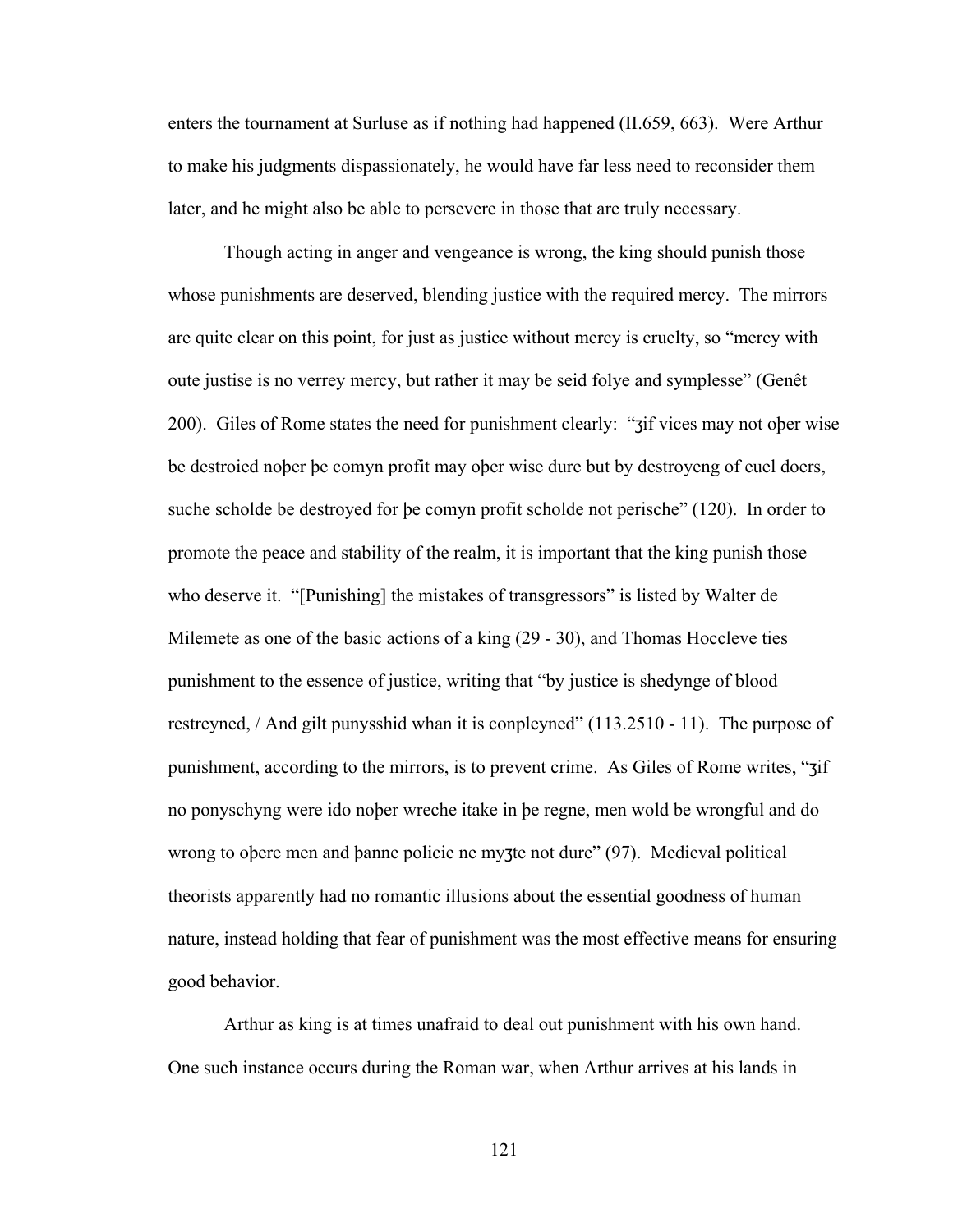Brittany and learns that a giant has been terrorizing his subjects. The husbandman who reports the issue to Arthur, revealing that the giant has eaten over five hundred children and kidnapped and raped the duchess of Brittany, asks Arthur as their "ryghtwos kynge" to punish the giant for the outrages he has committed (I.198 – 99). Instead of delegating the destruction of the giant to his men, Arthur slips away from camp accompanied by only Kay and Bedwere; when the three come near where the giant has taken the duchess, Arthur leaves even these two behind as he faces the giant alone. He finds the duchess already dead from being "forced [. . .] by fylth" of the giant, with three maidens to suffer the same fate after the he eats the twelve infants they are cooking for him  $(1.201 - 202)$ . Seeing the evidence of the giant's evil before his own eyes, Arthur moves to execute him, but first castrates him in a symbolic punishment for the rape of many maidens (Lynch *Malory's Book* 68, I.203.7 - 8).<sup>6</sup> By his own hand, Arthur punishes the giant who has hurt so many of his subjects and promotes safety for his subjects in this part of his kingdom.

Another instance in which Arthur personally deals out punishment involves a crime against himself rather than others. The sorceress Aunowre, because of her lust for Arthur, lures him to her tower in the Forest Perilous. When he refuses to "ly by her," she tries to kill him, a clear instance of high treason. She plots against his life indirectly at first, sending him into the forest with her men in an apparent attempt to kill him in a socalled accident. After sending them out daily for an unspecified period of time without result, Aunowre decides to act more directly. Two of her men attack Arthur just outside of her tower, striking him down and removing his helmet. Aunorwre then takes Arthur's

 <sup>6</sup>  $<sup>6</sup>$ Malory's punishments for rape tend to go beyond those of the fifteenth century, at which time</sup> rape was considered largely a property issue (Please see p. 60). However, the giant's castration as a punishment for rape is consistent with Glanvill's twelfth-century *Tractatus de legibus et consuetudinibus regni Angliae* (Saunders 108), while his death is consistent with the requirements of the Pentecostal Oath.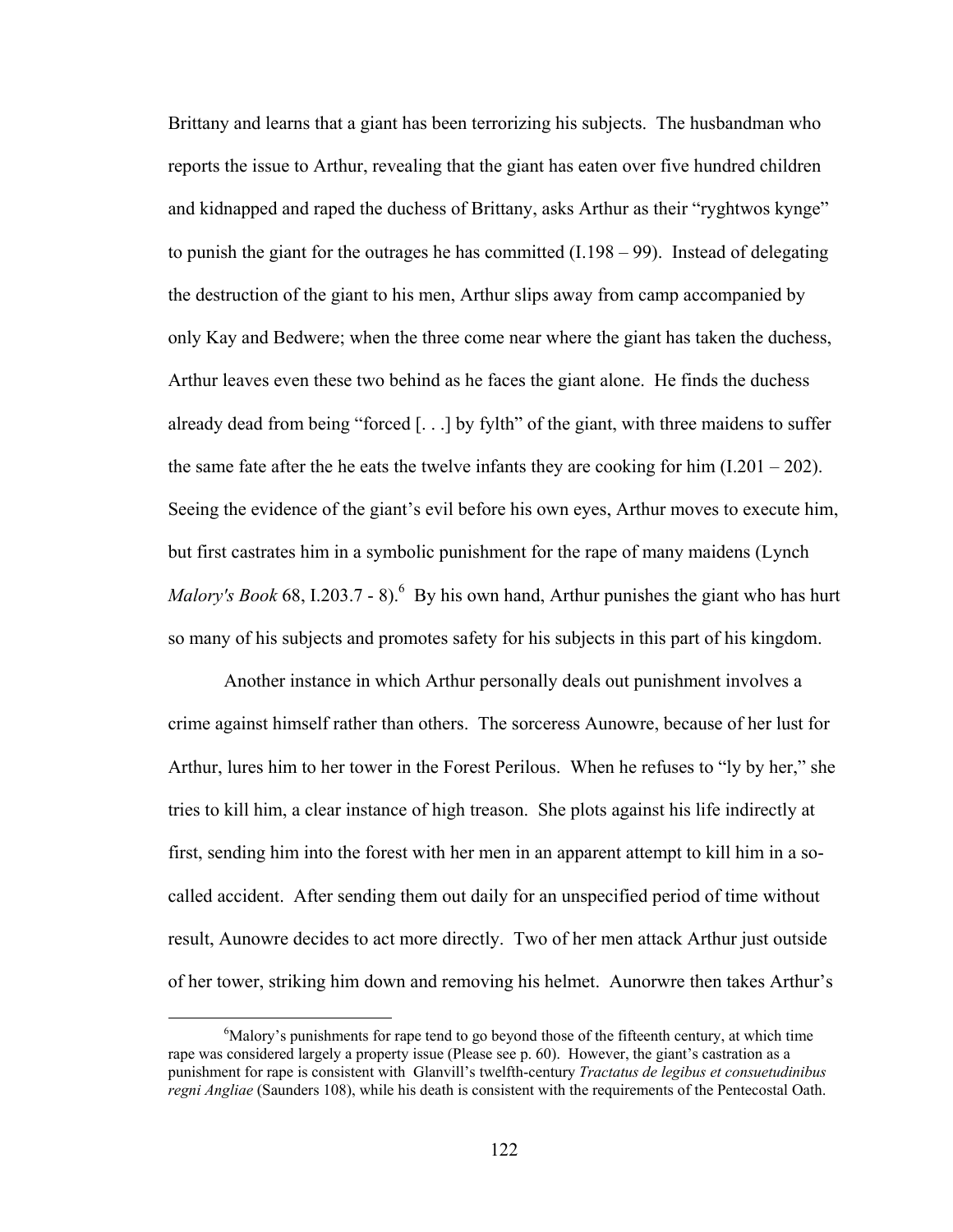sword and moves to behead him, but fortunately, Nynyve arrives at that very moment with Tristram, who kills the two knights. Arthur himself regains his sword and uses it to behead Aunowre (II.490 – 91), an action that Felicia Ackerman terms summary justice (4). There is no need for a trial, for in this instance there is no doubt that Aunowre has committed treason by plotting against and attempting to take Arthur's life. Bracton indicates that in instances when guilt is unquestionable, "as when [a murderer] is arrested over the body of the dead man with his knife dripping blood," there is no need for a trial, for "no further proof is necessary" to demonstrate the murderer's guilt (386). In this case, Aunowre has acted against Arthur himself, and he wastes no time on a trial, but proceeds straight to judgment. Though historically it would be somewhat improper for a king to be "both *actor* and judge in a case involving life and members" (Bracton 337), Arthur's action at Aunowre's execution is that of a strong king who insists on justice within his realm.

In the two cases discussed above, Arthur uses the death penalty to promote justice within his kingdom. However, Arthur has other weapons in his arsenal, among them loss of lordship, which he primarily enforces through banishment. Balin's temporary banishment from the court is perhaps the best example of the operation of this punishment. Arthur apparently accepts Balin's explanation for his reason for killing the Lady of the Lake, for he does not actually punish him for the slaying. Instead, he reproves Balin for killing her while she was under Arthur's "sauffconduyghte" (I.65 – 66). In response to this breach of his hospitality, Arthur temporarily banishes Balin from the court, thus preserving his honor and demonstrating his commitment to justice. Because Balin admires Arthur and desires to return to court, he sets out almost willingly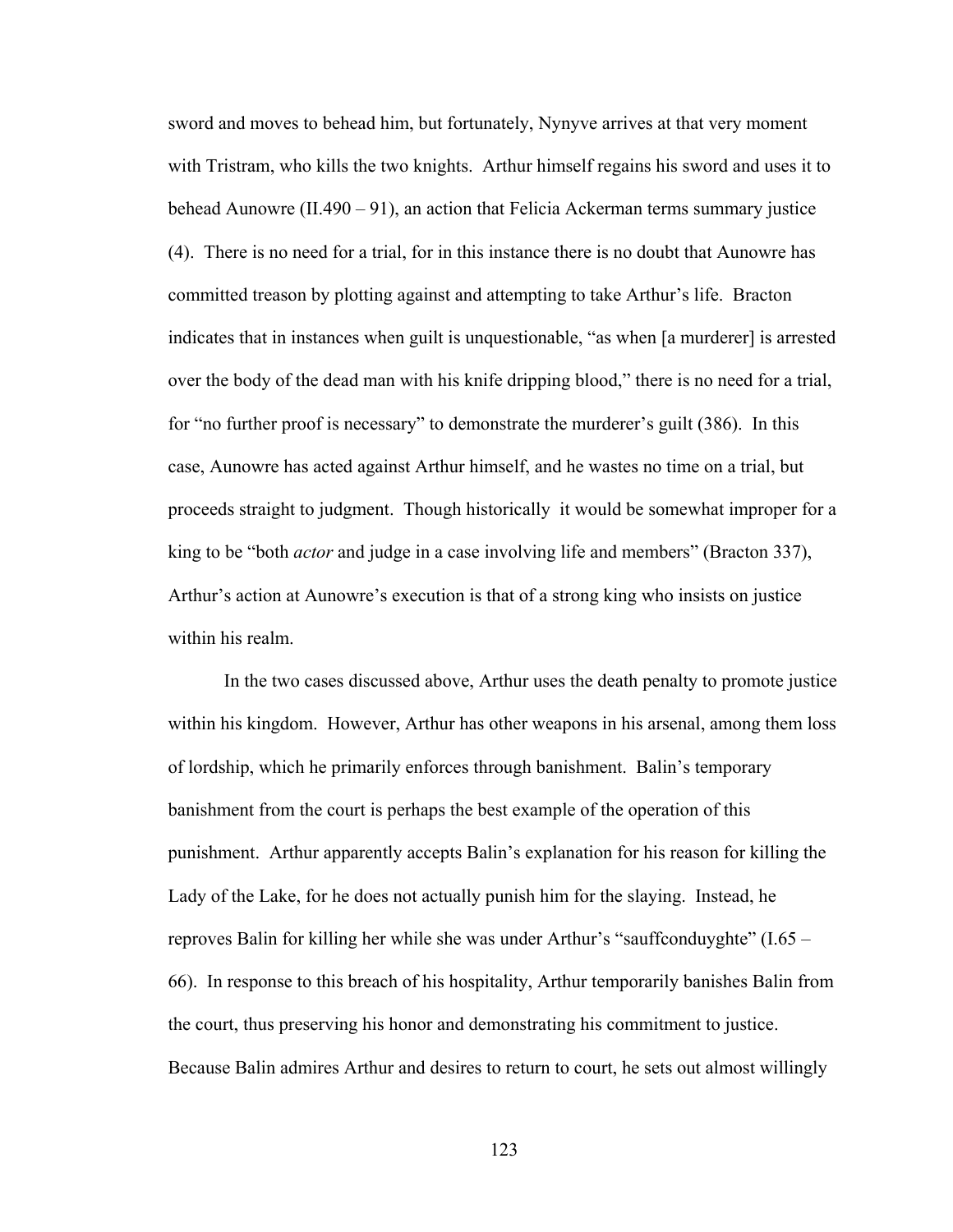with the goal of defeating Arthur's enemy King Royns. Balin's banishment thus not only helps to confirm Arthur's reputation for justice, it also leads to Balin's capture of Royns, adding the benefit of the capture of one of his strongest enemies to its judicial benefits (I.74.9 – 31). Arthur at times makes good use of temporary banishment from court, for this form of discipline allows the knight to remain within the realm and to continue to work for the good of the king even while he is being punished.

Arthur also makes use of what is intended to be permanent banishment when he expels Lancelot from the realm. According to Raluca Radulescu, Arthur's treatment of Lancelot, particularly when he pursues him to France after Lancelot is banished, smacks of ingratitude, for Lancelot has given a lifetime of service to Arthur, and it is largely by Lancelot and his followers that the stability of the realm has been maintained (*The Gentry Context* 138). Additionally, the banishment of Lancelot, though it does separate Lancelot and Guinevere and thus put a halt to their adultery, also divides the Round Table because so many of Arthur's men choose to go with Lancelot (Riddy 146). Political expediency seems to require that Arthur continue to overlook Lancelot's indiscretions, but such looking aside is not a characteristic of a just medieval king. The *speculum principis* tradition demands that judgment be impartial, "wythout havyng of ony eye opene to ony persone" (Caxton 32). Giles of Rome notes that "by cause of riʒtwisnesse þe riʒtful man scholde no man spare [. . .] for not for fader noþer for sone noþer for frend noþer for oþer scholde men spare to do well" (391). While these two sources make this recommendation with regard to judges, or even simply men, in general, other mirrors indicate that it also applies specifically to the king's judgment. George Ashby, for example, notes that the king is responsible for impartial judgment, "Procedyng  $\&$  in iche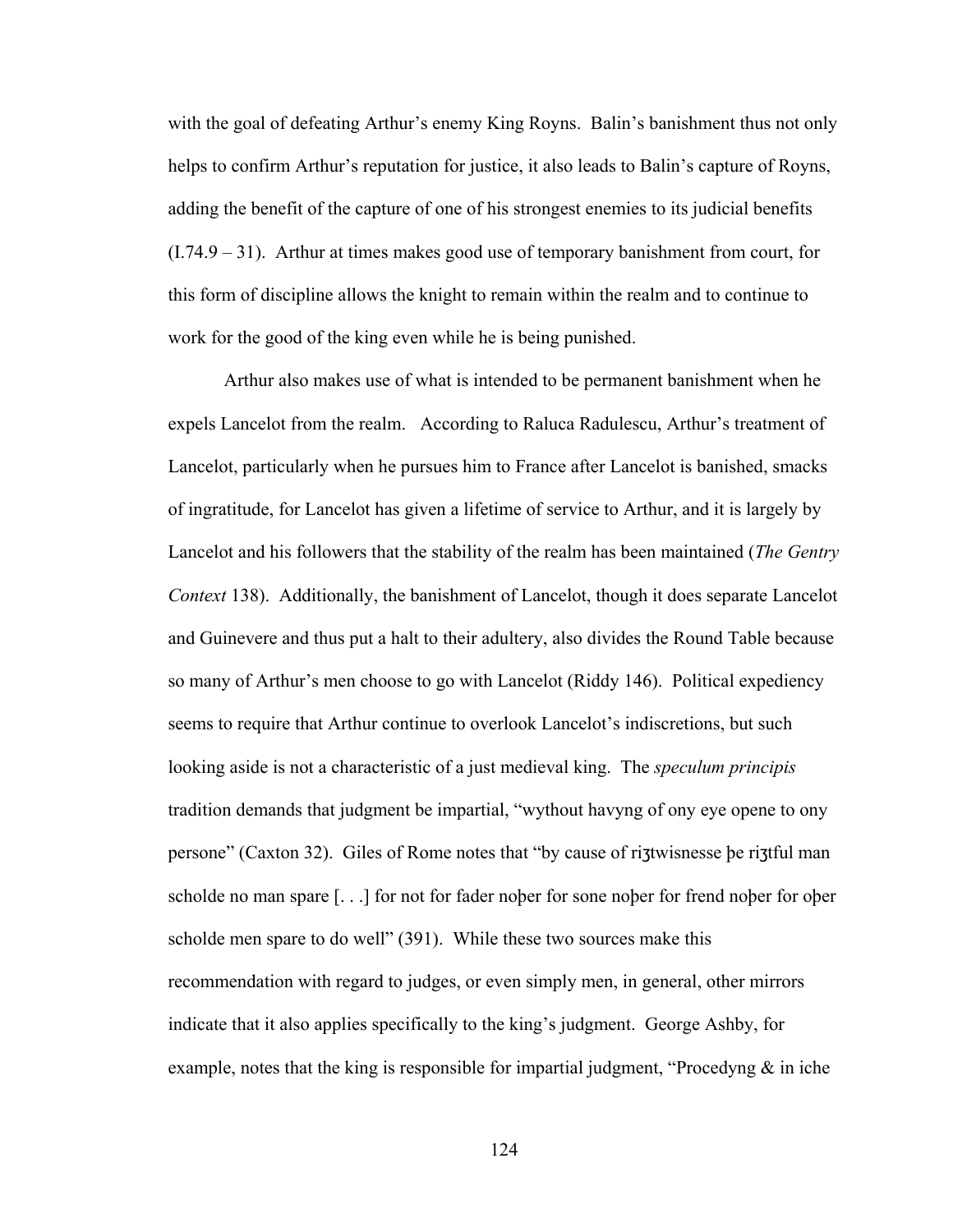case equally, / Hauyng no respecte to grete alliance, / Ner therfore dredyng manne-is displeasance" (41.902 - 04). Ideally, a medieval king, in his position as highest judge in the land, would proceed impartially, rendering true justice to all, even his closest friend.

Lancelot and Arthur are very close, but Lancelot is also guilty of several crimes. Arthur states three specific grievances against Lancelot at the siege of Joyous Garde: "thou haste slayne my good knyghtes and full noble men of my blood, that shall I never recover agayne. Also thou haste layne be my queen and holdyn her many wynters, and sytthyn, lyke a traytoure, taken her away fro me by fors" (III.1187.30 – 34). All of these actions are treasonous. First, though it is not part of the Pentecostal Oath itself, the text makes clear that Round Table knights are not to knowingly fight one another. In the Tristram section, when Gaheris volunteers to fight Uwayne on Mark's behalf, Uwayne scolds him thus: "the firste tyme that ever ye were made knyght of the Rounde Table ye sware that ye shuld nat have ado with none of youre felyship wyttyngly"  $(II.546.26 - 28)$ . When Aggravayne and Mordred come with their small company of knights to catch Lancelot and Guinevere in the act, Lancelot does not attempt to speak with them; instead, he and Guinevere both immediately assume that the others are there to kill him (III.1165  $-1166$ ). Even when the knights state, "we shall save thy lyff untyll thou com to kynge Arthur" (III.1167.16 – 17), Lancelot remains in battle mode. It is true that Collgrevaunce "wyth a swerde strake at sir Launcelot myghtyly" as soon as he enters the room  $(III.1167.22 - 23)$ , but neither Collgrevaunce's breaking of his oath not to fight a fellow knight nor the potential shame of being captured in at Guinevere's chamber gives Lancelot the freedom to not only fight with, but to kill fourteen Round Table knights in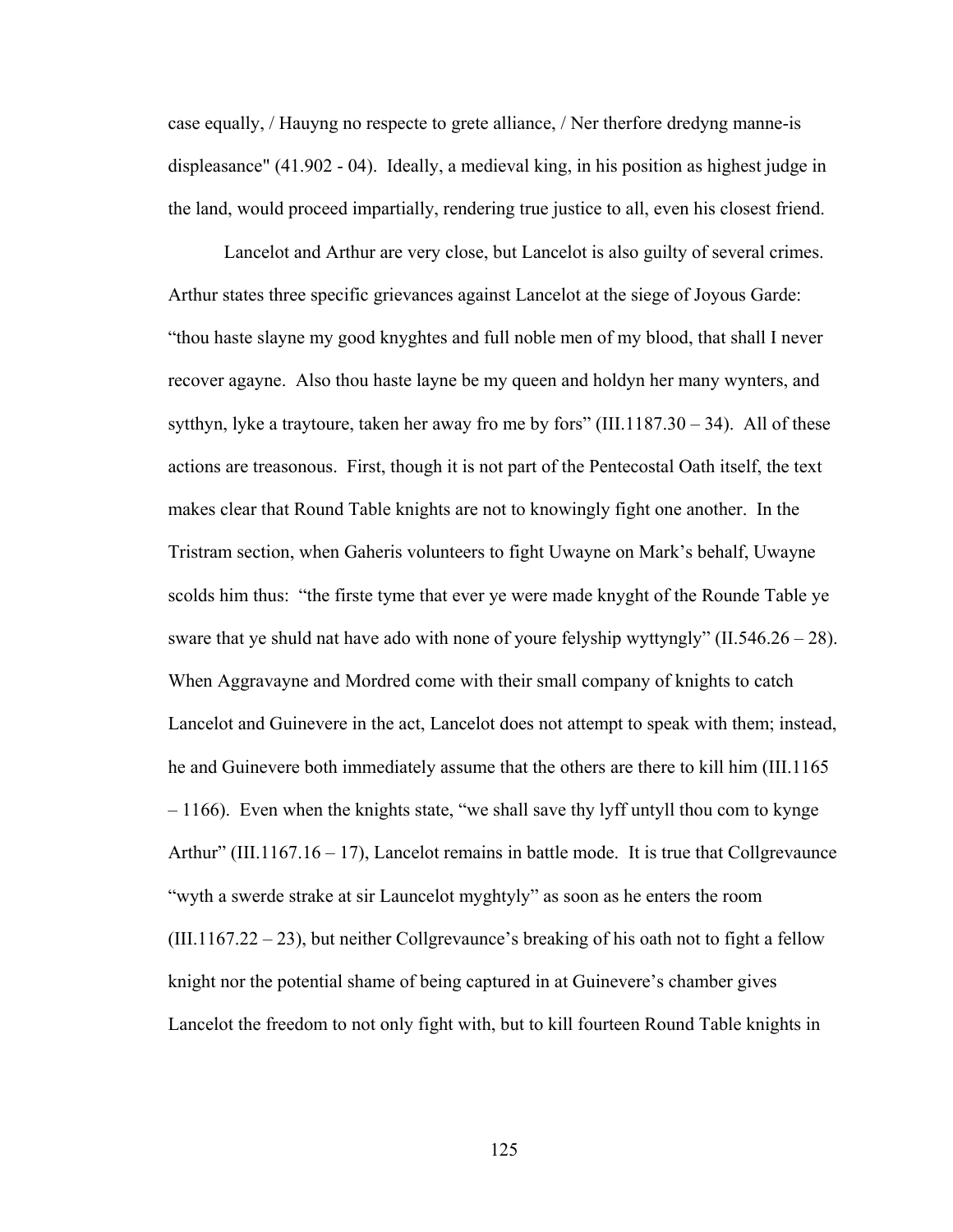his efforts to escape (III.1168.17 – 22). By engaging in such a fight, Lancelot breaks his oath and reduces the strength of Arthur's forces significantly.

Since Lancelot felt himself in danger at Guinevere's chamber, one might excuse him for that attack, as Gawain indeed does, even though Aggravayne and two of Gawain's sons were killed there. At Guinevere's execution, though, Lancelot adds to the death toll by killing twenty-four more Round Table knights, some of whom, like Gaheris and Gareth, were without armor and therefore posed no threat to him. The text reports on multiple occasions that attacking an unarmed man is shameful; in fact, Lancelot himself says "'That were shame unto the, . . . thou an armed knyght to sle a nakyd man by treson'" when Phelot attacks Lancelot while he is unarmed  $(1.283.14 - 15^7)$ . But Lancelot seems unconcerned about such shame as he swings his sword indiscriminately through the "prees" around Guinevere at the fire. By the time of the siege at Joyous Garde, when Arthur delivers the charges against him, Lancelot has killed thirty-eight Round Table knights. Such killing not only reduces Arthur's strength significantly through sheer loss of manpower, but it also threatens the unity of the kingdom as a whole, for these deaths essentially force the knights to choose sides between Gawain and Lancelot. Were Arthur to leave these killings, some of them murders of unarmed men, unpunished, he could face rebellion not only by Gawain, but also by the relatives and friends of the other knights who died at the fire.

Arthur's other two charges against Lancelot involve Guinevere directly. Lancelot's longstanding affair with Guinevere is treason in two senses. First, their adultery is treason in the general sense often used in the *Morte Darthur*, for it is certainly

 $\overline{\phantom{a}}$ <sup>7</sup> For two other textual examples of the shame involved in killing an unarmed man, see II.612.32 – 33 and II.841.9 – 12.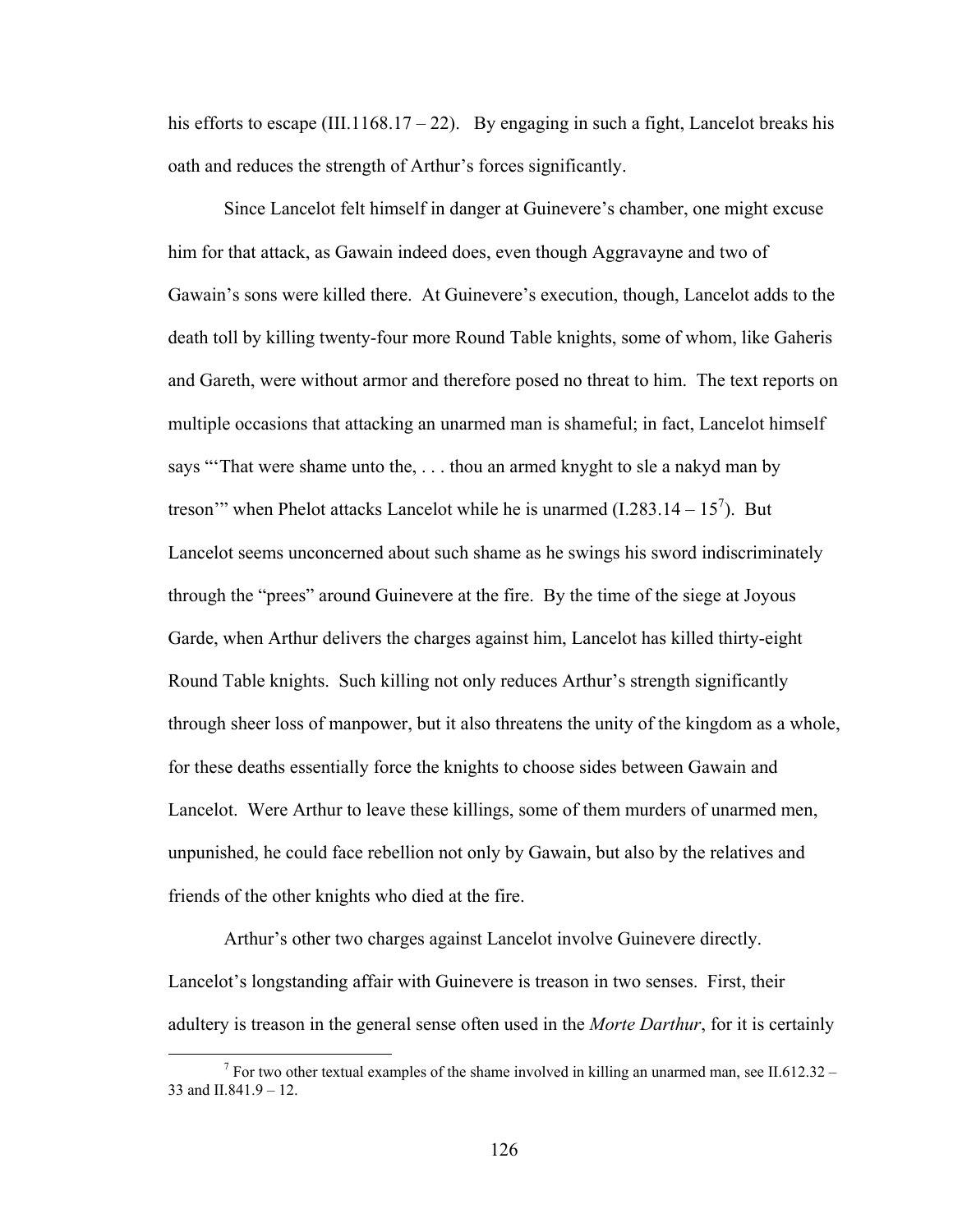a betrayal of Arthur's trust. Arthur apparently chooses to ignore the adultery as long as it is kept secret since Lancelot's party at court is so much a part of the proper maintenance of the kingdom (Walsh 524). The text records that Arthur had his suspicions, but he ignored them "for sir Launcelot had done so much for hym and for the queen so many tymes that wyte you well the kynge loved hym passyingly well" (III.1163.23 – 25). However, once Aggravayne and Mordred make the affair public, Arthur can no longer afford to look aside, but must carry out legal action (Knight 140). Lancelot's affair with Guinevere is also an instance of legal treason, for violating the king's consort was declared treasonous by the 1352 Statute of Treasons because it threatened the orderly succession of the office of kingship (Kelly, "Malory and the Common Law" 123 - 24). Lancelot has committed both personal and legal treason in his relationship with Guinevere, thus breaking his oath in multiple senses.

Finally, when Arthur accuses Lancelot of taking Guinevere away from him by force, readers may be tempted to roll their eyes. After all, had Lancelot not taken Guinevere away, Arthur would have had her executed, a decision of which he has now apparently repented. However, Lancelot's seizure of Guinevere is in medieval terms an act of rape. Because under the law Guinevere is essentially Arthur's property, Lancelot has no right to take her away, even if she is in danger or consents to her abduction. Taking her from her husband is a "socially unnatural" act, and one that causes massive loss of life and is destructive to the realm (Saunders 123). Additionally, though the justice of Guinevere's death sentence itself is questionable, rescuing her subverts the king's proclaimed justice. Though Lancelot's rescue of Guinevere is dictated by his honor and affected by various mitigating circumstances, it is at base illegal.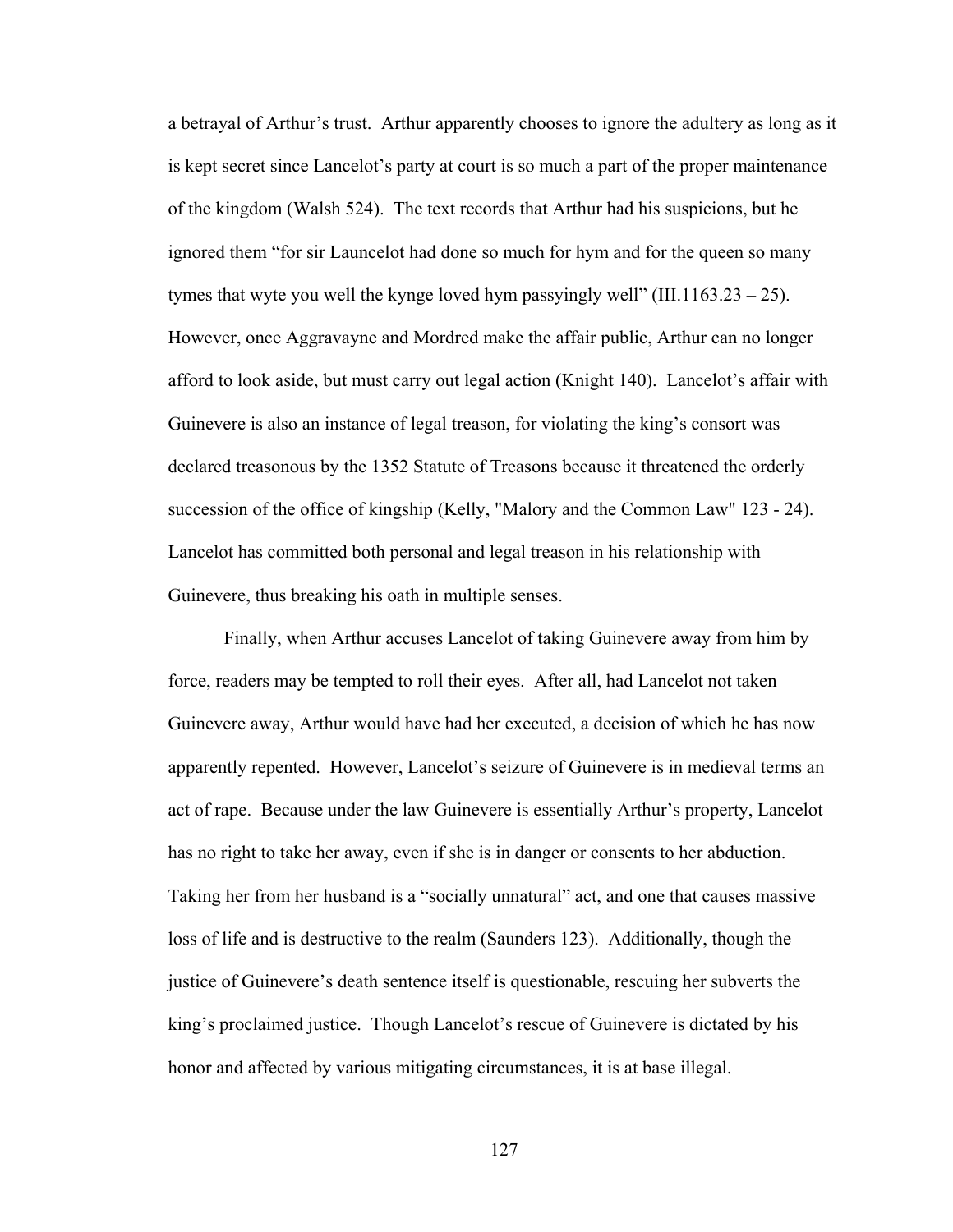The three charges that Arthur makes against Lancelot at Joyous Garde—that he has killed Arthur's knights, had an affair with Guinevere, and then kidnapped her—are all well founded. For Arthur to be a truly just king, he must punish even his favorite knight for these crimes. Hyonjin Kim notes that Lancelot tries to clear himself of these crimes both by lying in that he claims the adultery never occurred and by claiming that his current crimes are more than balanced by his years of service to his king and queen (96). However, Lancelot's long service, high lineage, and friendship with the king should not allow him to break the law. Arthur's willingness in the end to punish even Lancelot speaks well of his desire to promote justice within his realm.

Malory's Arthur does not suddenly become impartial once he is sufficiently angry with Lancelot; a previous display of this trait occurs when he allows Guinevere to be tried for the murder of Sir Patryse. When Madore de la Porte accuses Guinevere of treason for poisoning his cousin, Arthur states, "me repentith of thys trouble, but the case ys so I may nat have ado in thys mater, for I muste be a ryghtfull juge" (II.1050.4 – 6). Edward Donald Kennedy praises Arthur's impartiality in this passage, noting that his placing his concern for justice over his love for his wife would have earned Arthur high praise from medieval political theorists ("Malory's King Mark" 217). Arthur does intervene in the case slightly, for he privately questions Guinevere about it, perhaps to reassure himself of her innocence, and he adds his plea to hers in convincing Bors to fight on her behalf in Lancelot's absence (II.1051 – 52). However, on the day scheduled for the trial by battle that will determine Guinevere's guilt or innocence, he puts Guinevere in the constable's custody and has a fire prepared in case she is convicted, "for such custom was used in tho days: for favoure, love, nother affinité there sholde be none other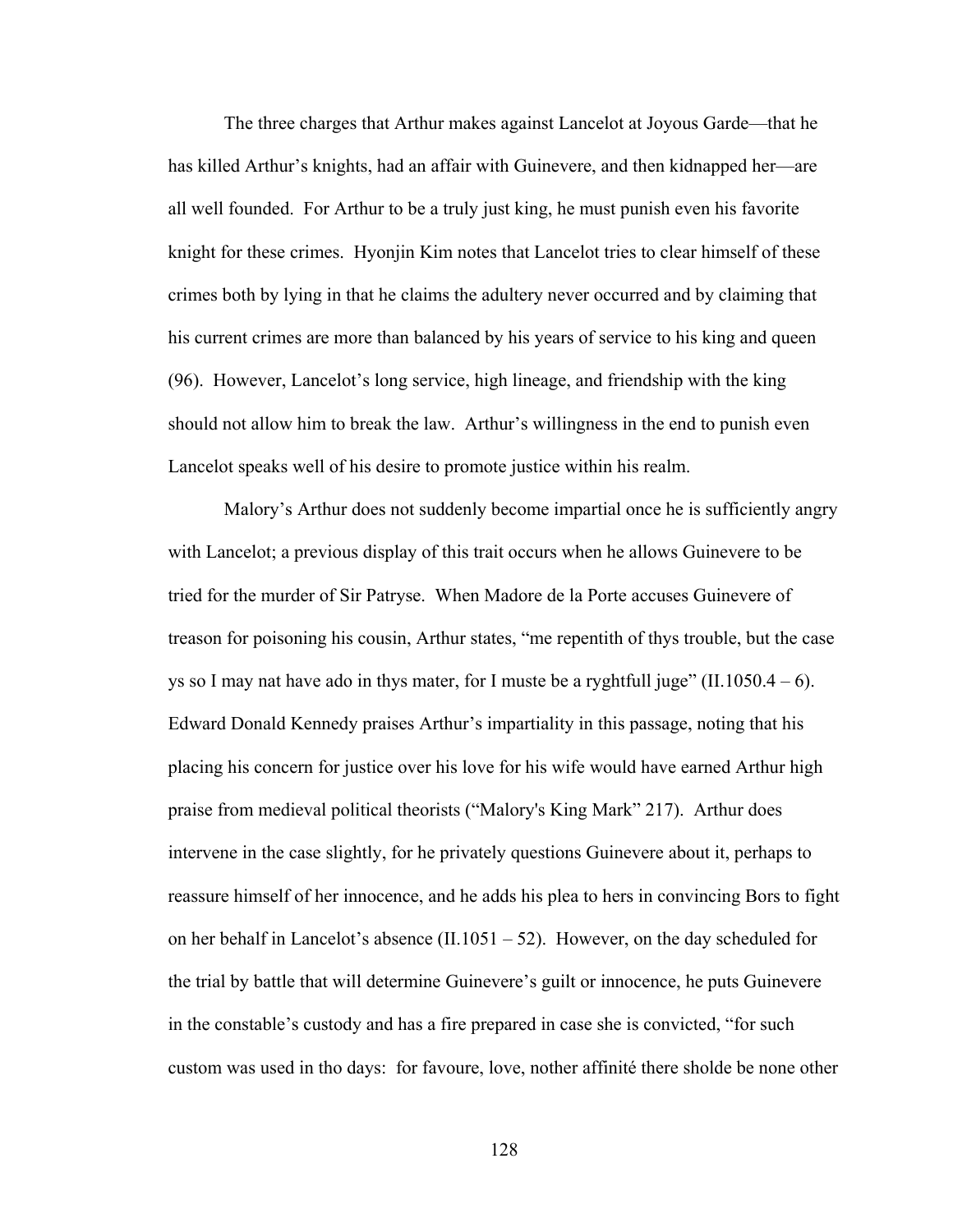but ryghtuous jugement, as well uppon a kynge as uppon a knyght, and as well uppon a queen as uppon another poure lady"  $(II.1055.11 - 15)$ . In this episode, Malory clearly depicts Arthur as a king who puts the interests of justice above all, even his own wife, and he represents Logres as an ideal kingdom where justice is equal for everyone.

Trial by battle determines guilt or innocence in Guinevere's murder trial, as it does in many other instances in the *Morte Darthur*. Malory writes that "the custom was suche tho dayes that and ony man were appealed of ony treson othir of murthure he sholde fyght body for body, other ellys to fynde another knyght for him" (1.405). In such a battle, since one knight must defeat the other, the result for the loser, who was then believed to be the guilty party, was either loss of worship or death. The original belief behind trial by battle was that, since, as Malory expresses it, "God woll have a stroke in every batayle" (3.1133), the innocent will triumph regardless of his strength or skill. Despite this claim, trial by jury had gradually replaced trial by battle throughout the medieval era. As early as 1187, Glanvil advocated jury trial over battle trial because it was more prompt and fair, free of both the delays and the ambiguous results that haunted trial by battle (Neilson 35). As the jury trial gained in prominence, trial by battle receded until by 1300 it was largely extinct (Neilson 72 - 73). By Malory's era, trials by battle were fought extremely rarely, though they were still permissible in cases that could not be decided by more rational means (Swanson 156). Treason was the most frequent crime assessed through trial by battle, but only when the guilt or innocence of the accused party was truly hidden; in cases in which the guilt of the accused was known beyond doubt, battle trial was not allowed (Enyon 34, 30).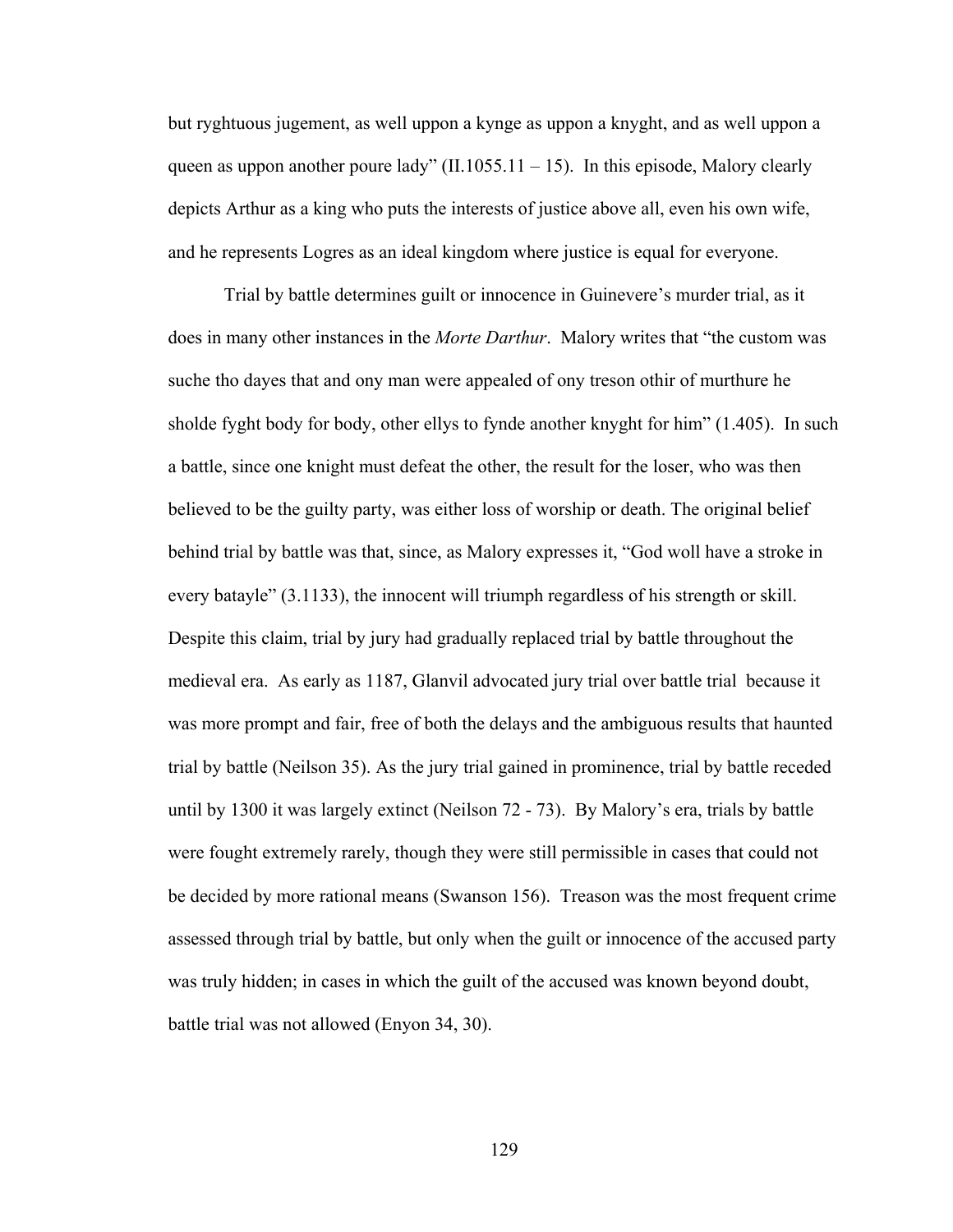In religious terms, trial by battle came under severe attack. Though the original theory behind trial by battle, as noted above, was that it was a trial by ordeal that allowed God to determine the winner (Enyon 2), some considered such trials as attempts to force God into doing a miracle to reveal the truth, particularly when the champions were unevenly matched. The church forbade trial by battle at the Lateran council of 1215 (B. Kennedy 39), and according to Christine de Pizan, Pope Urbine denounced trial by battle in such strong terms that even a spectators should avoid them on pain of cursing (258 - 59). To commentators like Christine, if the weaker were to defeat the stronger in such a battle, it would be simply by accident rather than by miracle, and "trouthe it is also that oftymes it hathe be seen that he that had good ryght lost" (259). We cannot be sure that Malory had any knowledge of Christine de Pizan's writing, but her assertions regarding trial by battle were not unique. Rather, they represent the medieval church's opinion on this form of trial, an opinion that was widely known in Malory's day. Though its advocates might claim God's intervention on their side when they won battle trials, the church denied any such heavenly support.

Despite the church's condemnation and the infrequent use of battle trial in the fifteenth century, Malory relies on it heavily. As Beverly Kennedy notes, it is almost the only form of trial that Arthur employs (39). Though it was permissible historically for the combat judge—in Malory's text, usually King Arthur—to intervene at any point during a trial by battle (Enyon 59), Arthur seldom intervenes in the battles themselves, though he does attempt to influence the action of such trials by assigning the best knight he can to the side he feels is right (B. Kennedy 42). Even with this safeguard, however, the wisdom of Arthur's reliance on battle trial is open to question. He himself apparently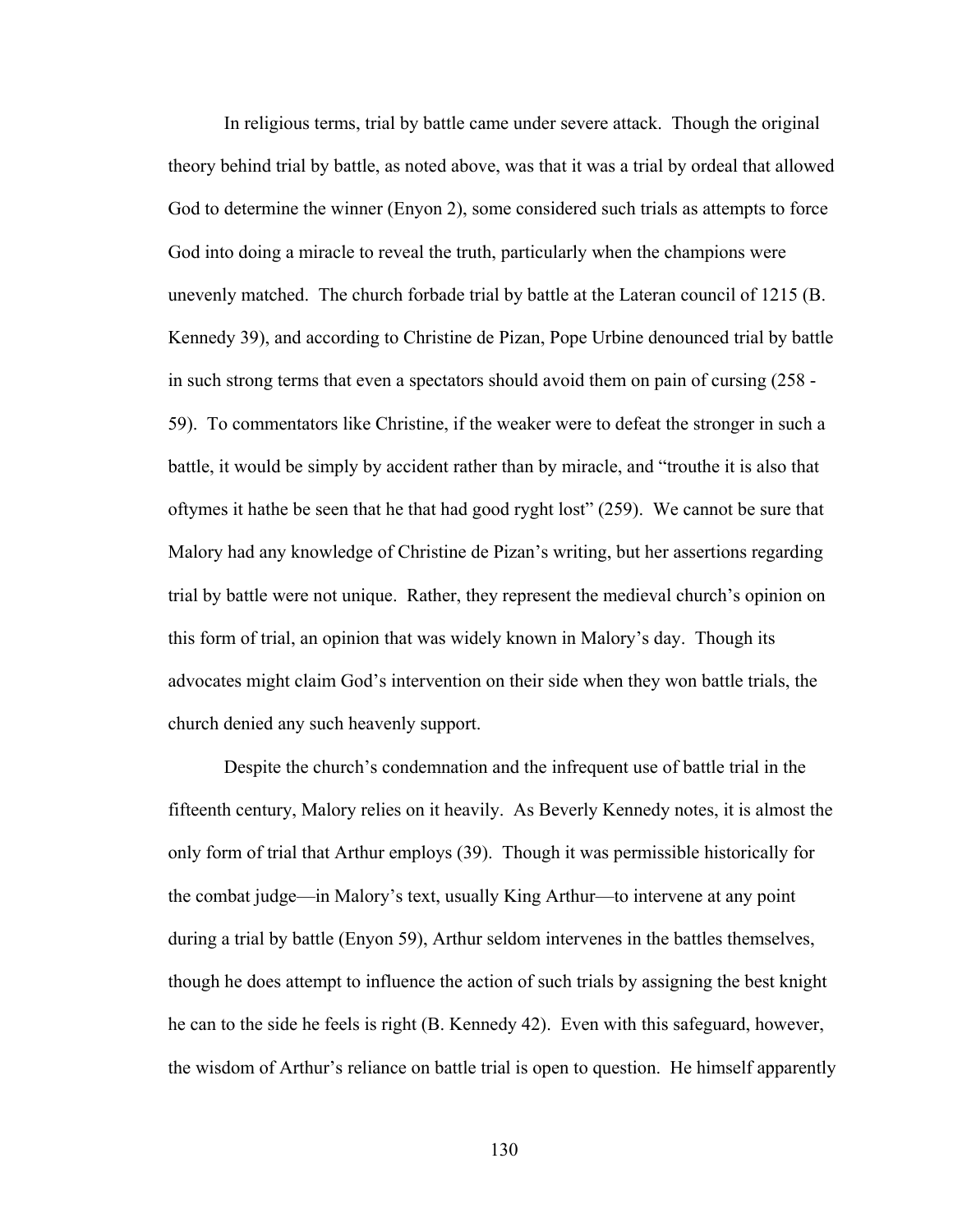does not regard battle trial as the judgment of God, for he makes no reference to God before any of the battle trials. In fact, Malory refers to God's intervention in such trials only through Mellyagaunce, a kidnapper who attempts to cheat on his own trial by imprisoning Lancelot so that he will not be able to fight. Such a choice on Malory's part challenges the justice of Arthur's reliance on battle trial, for it questions the fundamental nature of such procedures. Despite Keven Whetter's claim that Malory's true interest in battle trial involves "[aggrandizing] his heroes" rather than "legal niceties" (170), Arthur's heavy use of trial by battle in the *Morte Darthur* leaves his justice as a king open to question.

One possible explanation for Arthur's reliance on battle trial may come from its ties to the Pentecostal Oath. Because such trials include the possibilities of death and loss of worship within their structure, the results of battle trials dovetail neatly with both the penalties specified in the Pentecostal Oath and with customary justice. Formal trials by battle, those that take place in the court before judges as part of a legal procedure, are relatively rare in the *Morte Darthur*. Guinevere's murder trial is the example of such a trial which best illustrates the possibility that justice may be served in this way. Nadine Enyon argues that this trial by battle functions exactly as the procedure should; it establishes Guinevere's true innocence, despite the fact that most of the court believe her to be guilty (122 - 23). Jacqueline Stuhmiller agrees; though in her opinion, trial by battle in the *Morte Darthur* is frequently an imperfect means of determining justice, she claims that this is the one case that "unequivocally [fulfills] all the requirements of a legal, necessary, and effective" battle trial, for it proves Guinevere innocent despite the knights' conviction to the contrary (456). In short, in the "Poisoned Apple" episode,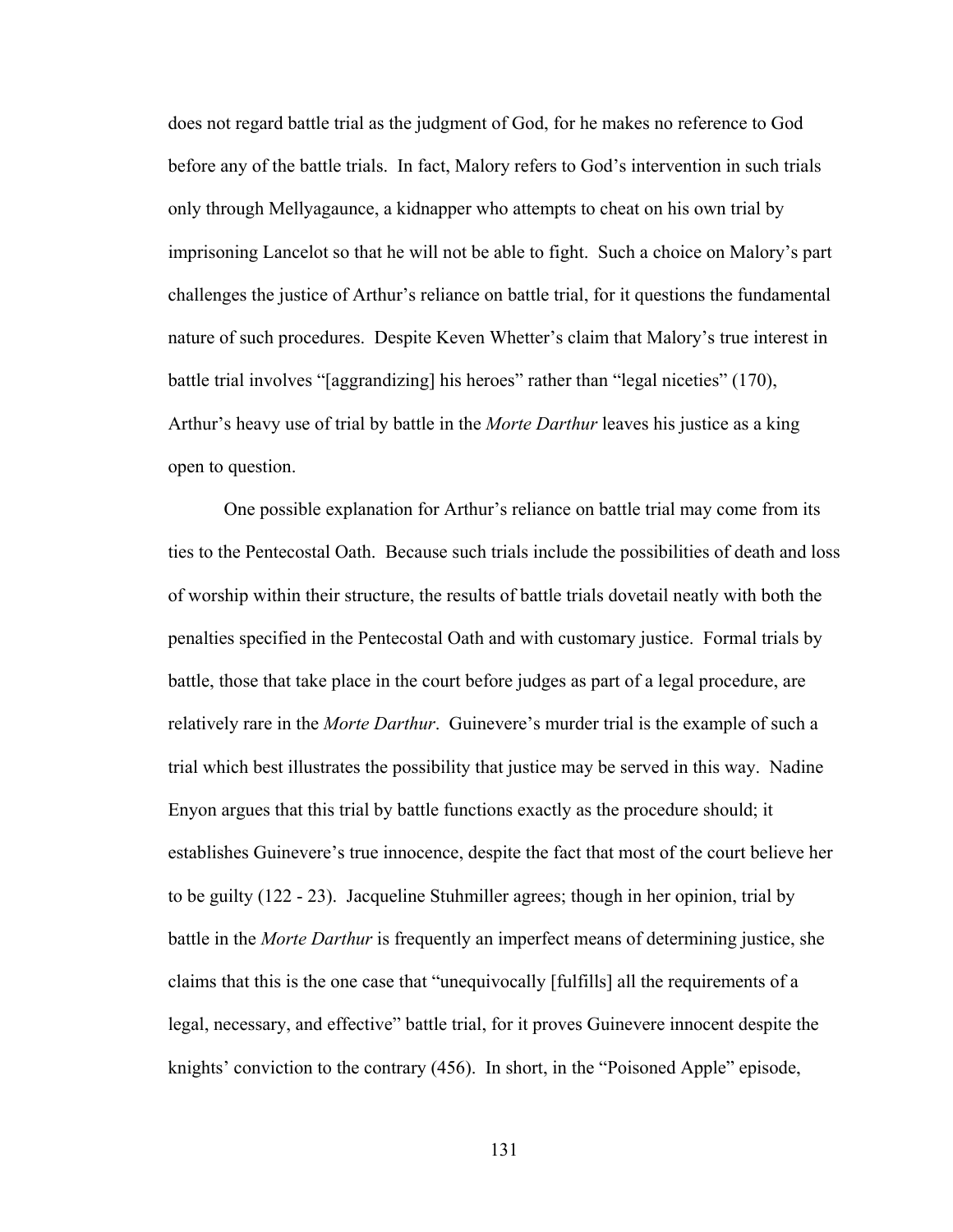Arthur's dedication to justice shines, for Arthur remains impartial and his chosen form of trial results in a just verdict.

Unfortunately, such just verdicts of battle trials are rare, even within Malory's text. Guinevere's just exoneration of the murder of Sir Patryse is offset by the more questionable verdict reached in her adultery trial. Sir Mellyagaunce accuses Guinevere of adultery with one of the wounded knights who are sleeping in her chamber. At her trial, Lancelot is once again able to prove her innocent, and his triumph over Mellyagaunce is just in that Guinevere is innocent of the specific charge. But proving Guinevere innocent is not *fully* just, for though she is innocent of adultery with one of the ten wounded knights, she is in fact guilty of treason with Lancelot. Herein lies the problem with trial by combat—right does not always prevail. Such a trial involves no investigation of facts; it is strictly based on the belief that might makes right. Despite the claim that God will intervene, a knight who is stronger than his opponent will generally win, even if he is wrong, and the stronger knights frequently are wrong. Jacqueline Stuhmiller asserts that trial by battle actually "[results] in a demonstrably just verdict less than half the time, even worse than what pure chance would predict" (434). And in this case, how can battle trial produce a just result? Guinevere is only technically innocent, for she and Lancelot made love in Mellyagaunce's castle (III.1131.29 – 31). Mellyagaunce, her accuser, is certainly guilty of rape for kidnapping Guinevere in the forest, of attacking brother knights for wounding and threatening to kill her guard, and of treason for capturing Lancelot through false means  $(III.1122 - 23, 1134)$ . One might claim that Mellyagaunce's death is the best possible result because the preponderance of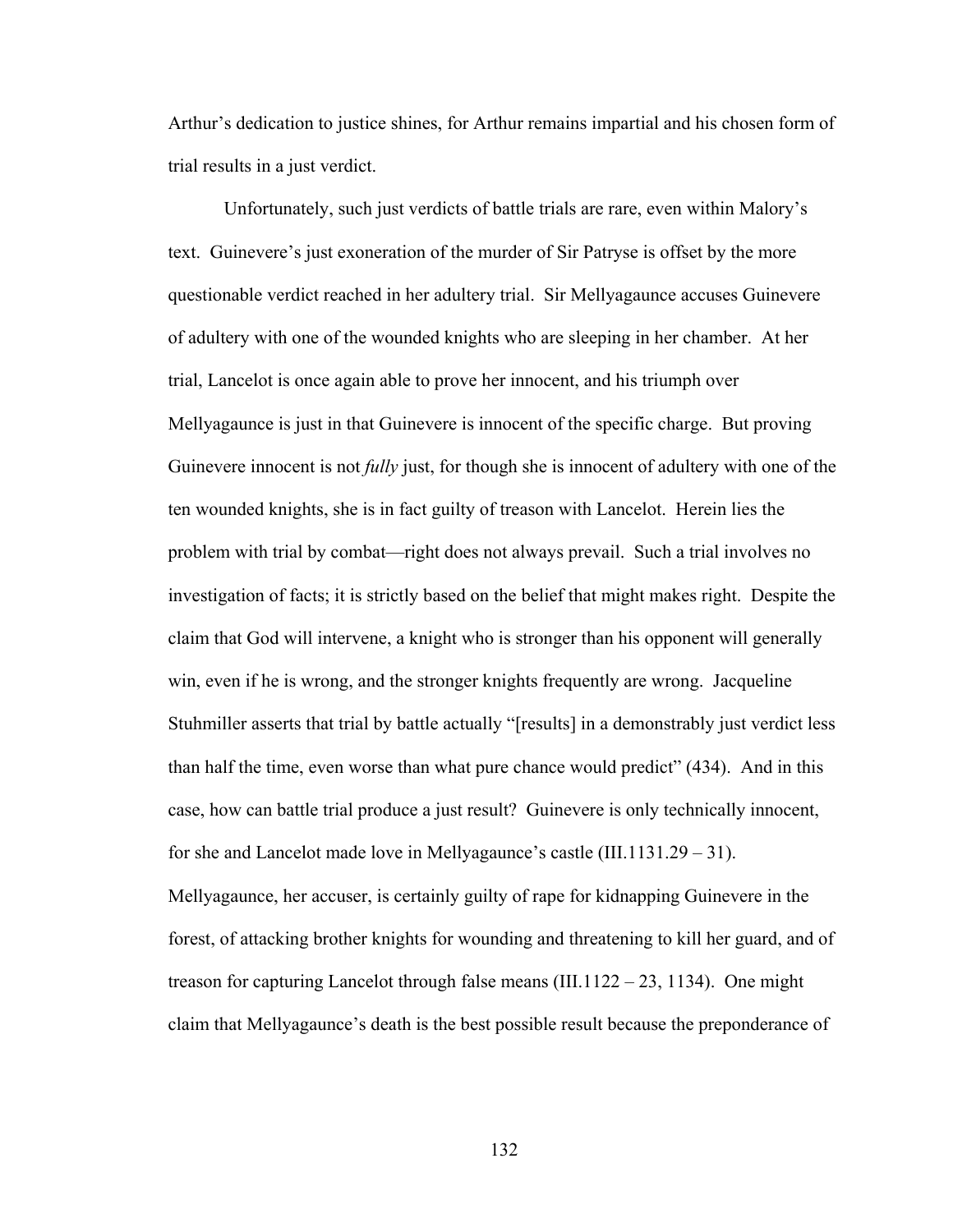guilt is on his side, but Guinevere's complete release from blame renders the trial's result questionable at best.

The most egregious example of an unjust result from a battle trial occurs in Mark's trial for the murder of Sir Bersules. Mark kills Bersules on the spur of the moment when Bersules refuses to be part of his plot to kill Tristram, and would have killed Amant and two squires as well had they not banded together against him (II.578.17 – 33). Later, Amant accuses Mark of treason before King Arthur, though at Mark's request he conceals Mark's identity  $(II.592.22 - 23)$ . When they fight, "by mysadventure" kynge Marke smote sir Amante thorow the body; and yet was sir Amaunte in the ryghtuous quarell" (II.592.25 – 27). When Amant subsequently tells the full story to the damsels who tend him as he is dying, the maidens cry out, "'A, swete Jesu that knowyste all hydde thynges! Why sufferyst Thou so false a traytoure to venqueyshe and sle a trewe knyght that faught in a ryghteuous quarell!"  $(II.593.11 - 13)$ . In this episode, Malory goes beyond merely reporting the possible injustice of battle trial to draw attention to the process' failings. Keith Swanson claims that because Mark defeats Amant by misadventure, this trial calls into question the efficacy of trial by battle as a whole: "once chance is admitted as a factor, judicial combat becomes worthless as a forensic procedure since there is no necessary correlation between victory and justice" (158). Nadine Enyon comments further that Malory "seems to accept, realistically, that it is the stronger or luckier, not necessarily the innocent, party that will often win a trial by battle" (127). The fact that Arthur would use such an uncertain method of trial calls Arthur's justice into serious question.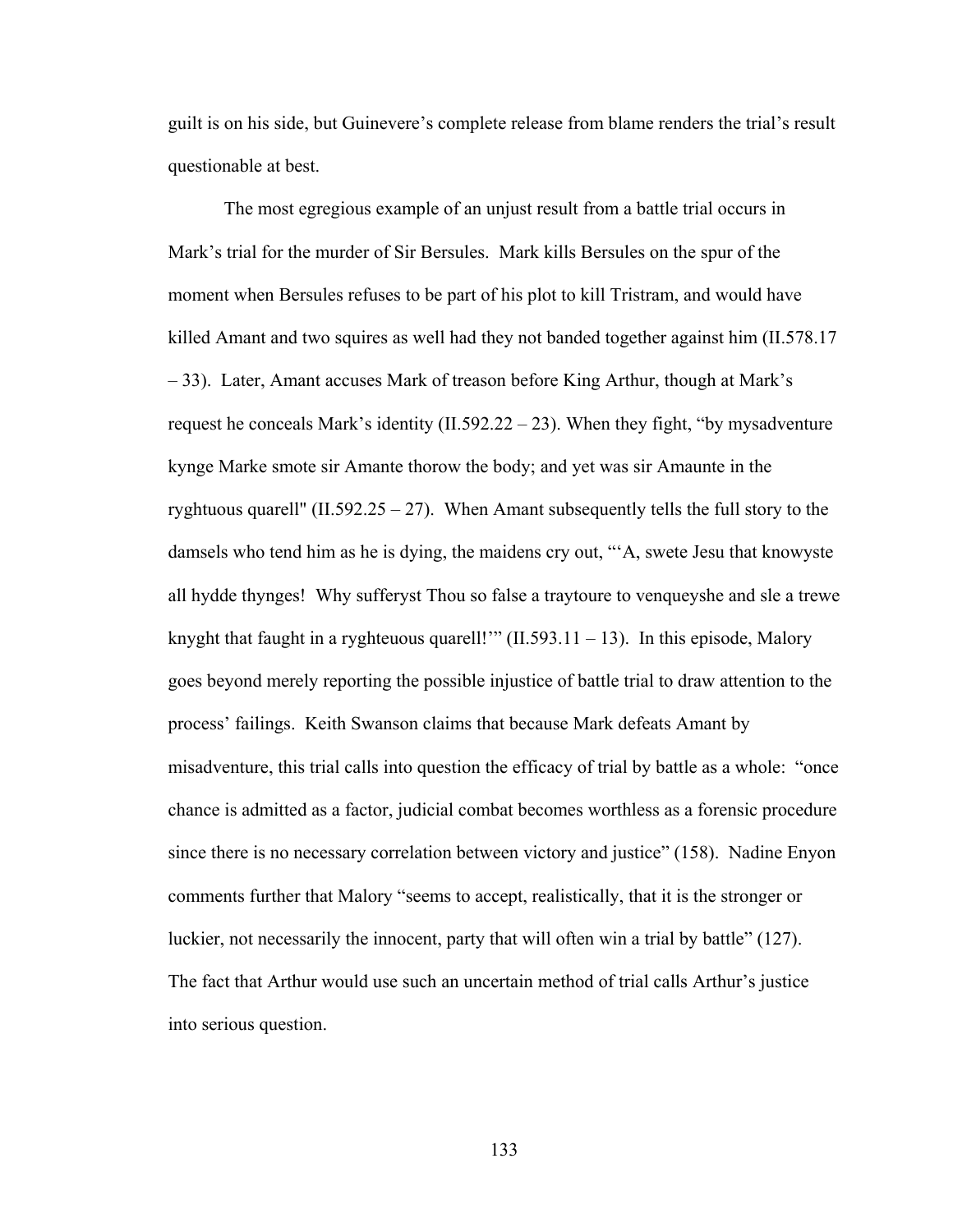Some scholars have sought to defend Arthur's action in the Mark versus Amant episode. Enyon, for example, claims that Arthur, in not punishing Mark when the battle is done, merely accepts the verdict of a legal and fairly conducted battle trial. As added evidence, she notes that when Lancelot brings Mark back to court just after the death of Amant, Arthur says nothing about the death of Bersules, choosing instead to berate Mark for his general bad behavior (Enyon 126 - 27). But since promoting justice is Arthur's primary responsibility as king, he should do something to make this situation right. Beverly Kennedy attempts an explanation of Arthur's failure to punish Mark when she claims that Arthur's decision to allow the result of the battle to stand is a demonstration of his "political acumen," for though Mark is a client king under Arthur, he is a king (B. Kennedy 160). This argument seems convincing, for though Mark may be a rotten wretch, his office as an anointed king deserves respect. But Arthur does not know Mark's identity at the time of the battle. Amant does not reveal Mark's identity until after Mark has left the court  $(592.27 - 28)$ . Because Arthur is ignorant of Mark's identity, his refusal to provide justice for Amant and Bersules cannot be the result of respect for Mark's office. Truly, one could claim that Arthur is ignorant about the entire situation. Why should he "lyghtly" order two unidentified men to fight one another in a battle to the death without knowing the full situation? In this case, Arthur's sense of justice fails him completely.

Though Arthur depends heavily on trial by battle to establish justice in his kingdom, he also sees the flaws of this form of trial, for he denies Lancelot the opportunity to defend himself and Guinevere by battle after Aggravayne and Mordred's disastrous attempt to catch them together. Arthur condemns Guinevere to death by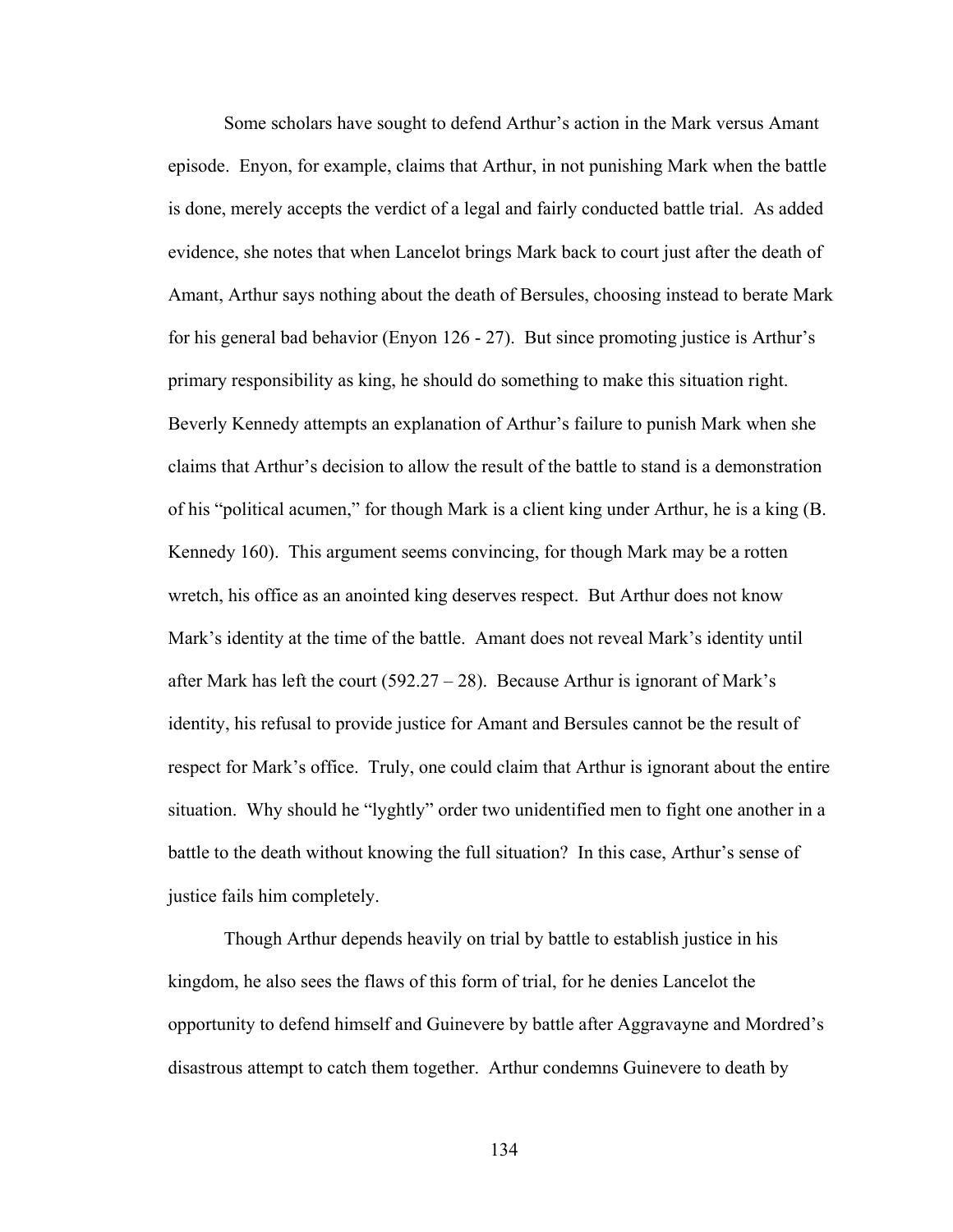burning without trial "bycause sir Mordred was ascaped sore wounded, and the dethe of thirteen knyghtes of the Rounde Table" (III.1174.26 – 27).<sup>8</sup> Gawain remonstrates with him, pointing out that there is no evidence of any evil between Lancelot and Guinevere and that Lancelot could probably prove his innocence through a battle trial. Arthur replies forcefully: "I woll not that way worke with Sir Launcelot, for he trustyth so much uppon hys hondis and hys myght that he doutyth no man. And therefore for my queen he shall nevermore fight, for she shall have the law" (III.1175). John Michael Walsh claims that Arthur's refusal of a battle trial in this instance is intended to prevent the "travesty of justice" that would result from allowing the powerful Lancelot to defend himself by battle (300). Arthur has always known that a powerful knight has an advantage in trial by battle; this fact necessitates the command against taking up wrongful quarrels in the Pentecostal Oath. In the end, Arthur falls back on that knowledge to deny a battle trial to his foremost knight, whom he knows to be acting in the wrong. But by this time, he has used trial by battle in so many instances that his decision to deny it to Lancelot and Guinevere seems capricious. Rather than acting as a consistently just king regarding battle trial, Arthur exploits the potential injustice of the procedure when a questionable verdict would suit his purposes, as when Lancelot proves Guinevere not guilty of adultery with a wounded knight. However, when the same form of trial would prove Lancelot and Guinevere's innocence against his desires, Arthur refuses its use, condemning Guinevere with no trial at all.

 $\frac{1}{8}$  $8$  As E. Kay Harris and Robert L. Kelly both note, Guinevere's summary judgment does not stand up to the rigors of English law. Harris claims that, though he has no actual proof of the adultery, Arthur creates his own form of law under which the thirteen dead knights and the wounded Mordred somehow equal adultery by the queen (204 - 06). Kelly adds that, because Lancelot would be the principal criminal in both the adultery and the deaths of the knights, his guilt must be proven before Guinevere could be legally tried. Therefore, "on substantive, as well as procedural grounds, then, Arthur's summary sentencing of the queen to death as a traitor is a miscarriage of justice" (Kelly 129).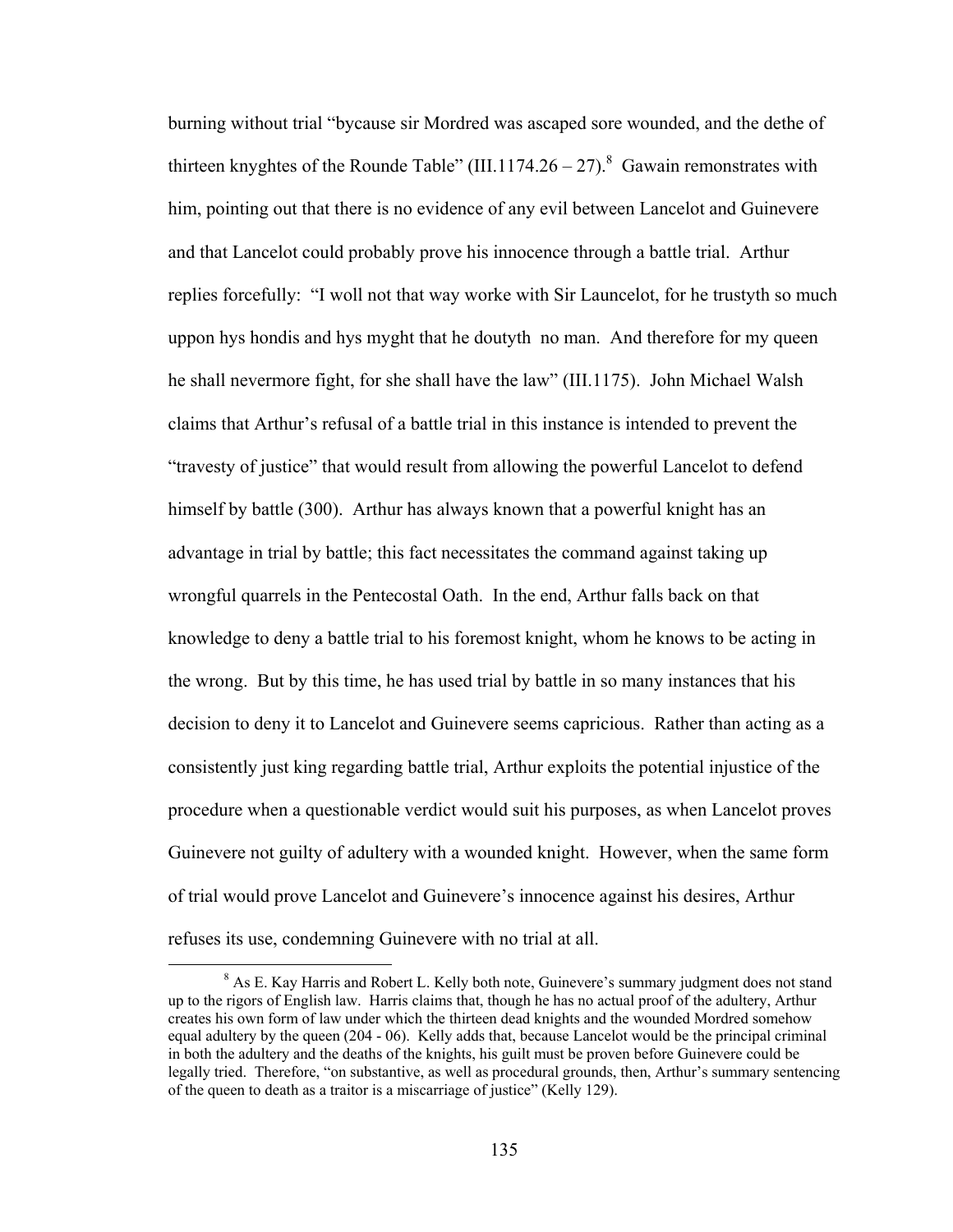Plainly, trial by battle is not always an effective means of determining justice, and both Arthur's heavy dependence on this form of trial and his ultimate rejection of it call his judgment into question. Additionally, Arthur fails in impartiality of judgment even more often than he is able to maintain the standard. The *speculum principis* literature is very specific in demanding that a person who offends against the law must be punished, regardless of that person's status. In addition to the recommendations noted above, the "III Consideraciouns" states that kings and princes who desire to keep their realms just should "punissh the yvell folke and furfetours with oute sparyng of theyme othir for favoure or greete lynage or for any othir maner of affeccion" (Genêt 197). Giles of Rome likewise insists on the need for punishment for friends as well as enemies, noting that "who þat euere doþ so he schal be ponysched so, vnwetynge wheþer frend oþer enemy schal do so and haue suche a peyne" (361). Arthur does well at avoiding favoritism in Guinevere's case, and in the end he is able to overcome his partiality in order to punish Lancelot. However, he does so only after years of turning a blind eye to Lancelot's occasionally unknightly behavior. One may explain Arthur's tolerance of Lancelot by noting not only Arthur's love for him, but also Lancelot's value to the kingdom. Raluca Radulescu notes that Arthur's refusal to acknowledge Lancelot's affair with Guinevere is a sign of "Arthur's political wisdom in maintaining a strong relationship with such a powerful subject, who commands respect and loyalty from many lords and kings" (*The Gentry Context* 125). However, Lancelot's usefulness to the crown is not reason enough to allow him to misbehave with impunity. As I suggest below, had Arthur corrected him when Lancelot first began to display signs of criminality, the dissolution of the kingdom might have been avoided.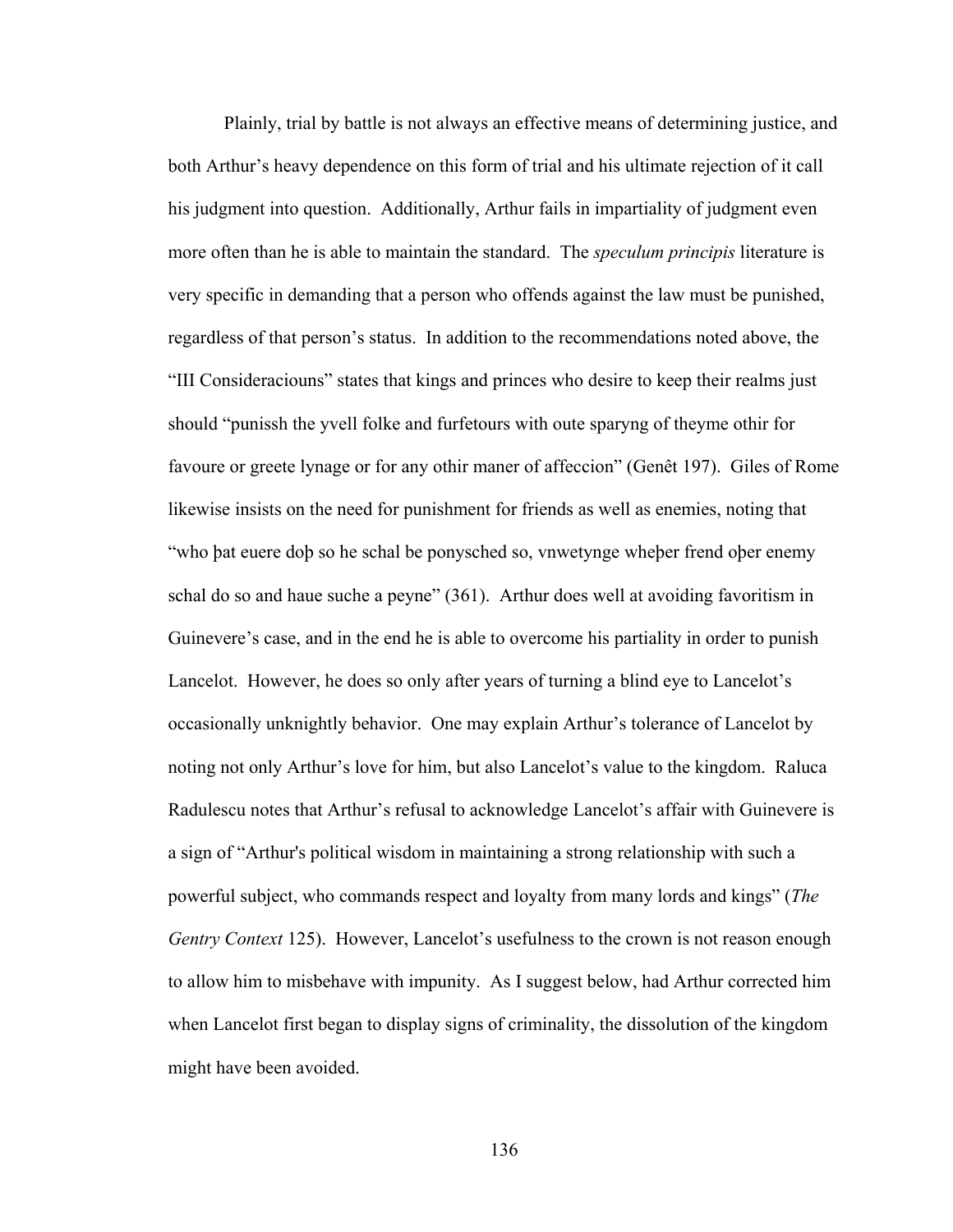The most famous instance in which Arthur ignores bad behavior on Lancelot's part is, of course, in his affair with Guinevere. Lancelot's love for Guinevere is established very early in the text. R. M. Lumiansky asserts that one purpose of the whole of the Lancelot section is to establish that Lancelot loves Guinevere, though their adultery has not yet begun (92). In the "Lancelot and Elaine" episode, however, their relationship has progressed far enough that Lancelot is unsurprised to receive a token from Guinevere, or so he thinks, that serves as an invitation to spend the night with her. $\degree$  Though the woman in his bed is actually Elayne, Lancelot believes her to be Guinevere and thus is willing to betray Arthur by sleeping with his wife (II.794 – 95). Though Malory only depicts Lancelot's making love to the real Guinevere once in the course of the *Morte Darthur* (III.1131.28 – 31), his two assignations with Elayne in Guinevere's likeness<sup>10</sup> lend credence to Aggravayne and Mordred's claim that their affair is longstanding  $(III.1163.7 - 8)$ . Before Arthur even marries Guinevere, Merlin warns him "that Launcelot scholde love hir, and sche hym agayne" (I.97.31), but Arthur not only marries her anyway, he also completely ignores their affection, and their affair, for years. He also ignores Mark's letter and Morgan's shield that tell of the affair, choosing to believe that these accusations arise from malice and therefore cannot possibly be true (II.558 – 59, II.617.10 – 16). In his *Book of the Ordre of Chyvalry or Knyghthode*, Ramon Llull warns against such negligence, writing "lytil knoweth he & euyl kepeth he that commaun*n*deth

 $\frac{1}{\sqrt{9}}$ <sup>9</sup> The timing of this event is difficult to ascertain. However, most scholars of Malorian chronology agree that the begetting of Galahad that occurs in this episode must be related in flashback, placing Lancelot's willingness to indulge in a sexual affair with Guinevere quite early in Arthur's reign (Moorman, "Internal Chronology" 241, 247; Wilson, "Chronology in Malory" 330, 334).

<sup>&</sup>lt;sup>10</sup> Lancelot is again tricked into making love with Elayne when she visits Camelot with her father (II.804 – 805). As before, he believes her to be Guinevere at the time.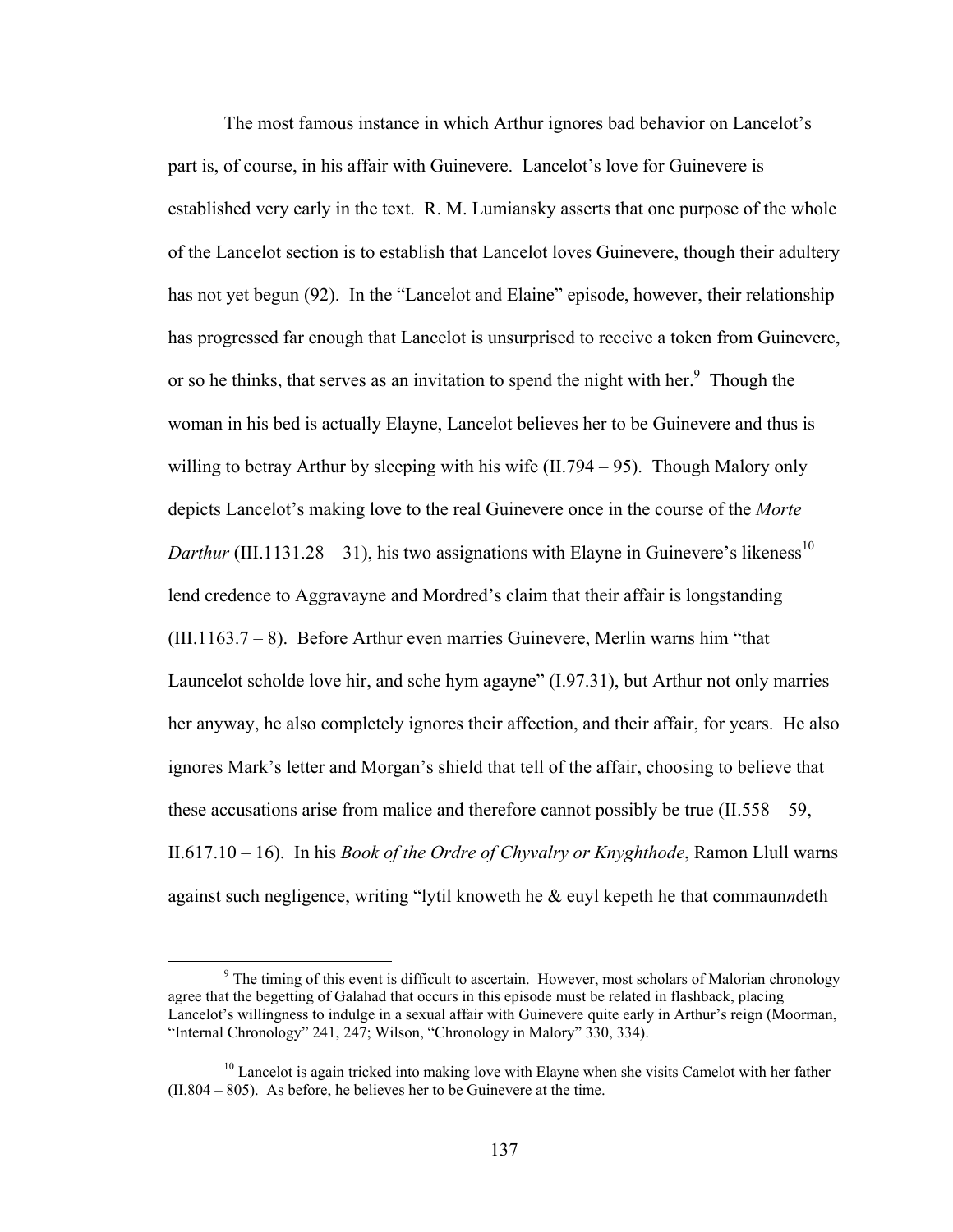his sheep to the kepyng of the wulf & that putteth his faire wyf in the kepynge of a yonge knyght traytre" (C vi verso). Radulescu considers this passage advice for kings and claims that Arthur should have heeded it instead of leaving Guinevere in Mordred's charge when he pursues Lancelot to France (*The Gentry Context* 142), but the same could easily be said for the trust he placed in Lancelot for years. Had Arthur warned Lancelot to stay away from Guinevere from the beginning, had he kept watch on the two of them to thwart any untoward behavior, much later sorrow could have been avoided: but he did not. He simply looked the other way.

The affair between Lancelot and Guinevere is not the only bad behavior on Lancelot's part that Arthur excuses. Despite the fact that Round Table knights take an oath not to fight one another, Arthur never reprimands Lancelot for his frequent habit of disguising himself and then fighting with his companions. One such instance occurs in the Tristram section and might almost be termed a crime spree. Over the course of a few days, Lancelot attacks and wounds Tristram, Palomydes, Bleoberys, Gawain, and Kay. He also claims to hate Arthur's court, speaks villainously of Arthur and Guinevere, and kills Galardonne simply because he is one of Arthur's knights (II.563 – 566). When the wounded men return to court and express wonder about the identity of the knight who has performed all these deeds, Arthur does not even need to question anyone. He merely states, "'hit is sir Launcelot'" and then adds, "'Hit is not the fyrste tyme [. . .] he hath done so'"  $(II.571.9 - 10, 13 - 14)$ . One would expect such actions—particularly the purposeless slaying of Galardonne, which also left his lady "'in grete woo and damage'" (II.564.24)—to be worthy of censure at least, but Arthur does nothing in response to Lancelot's behavior. Because Arthur loves Lancelot, and because he needs the support of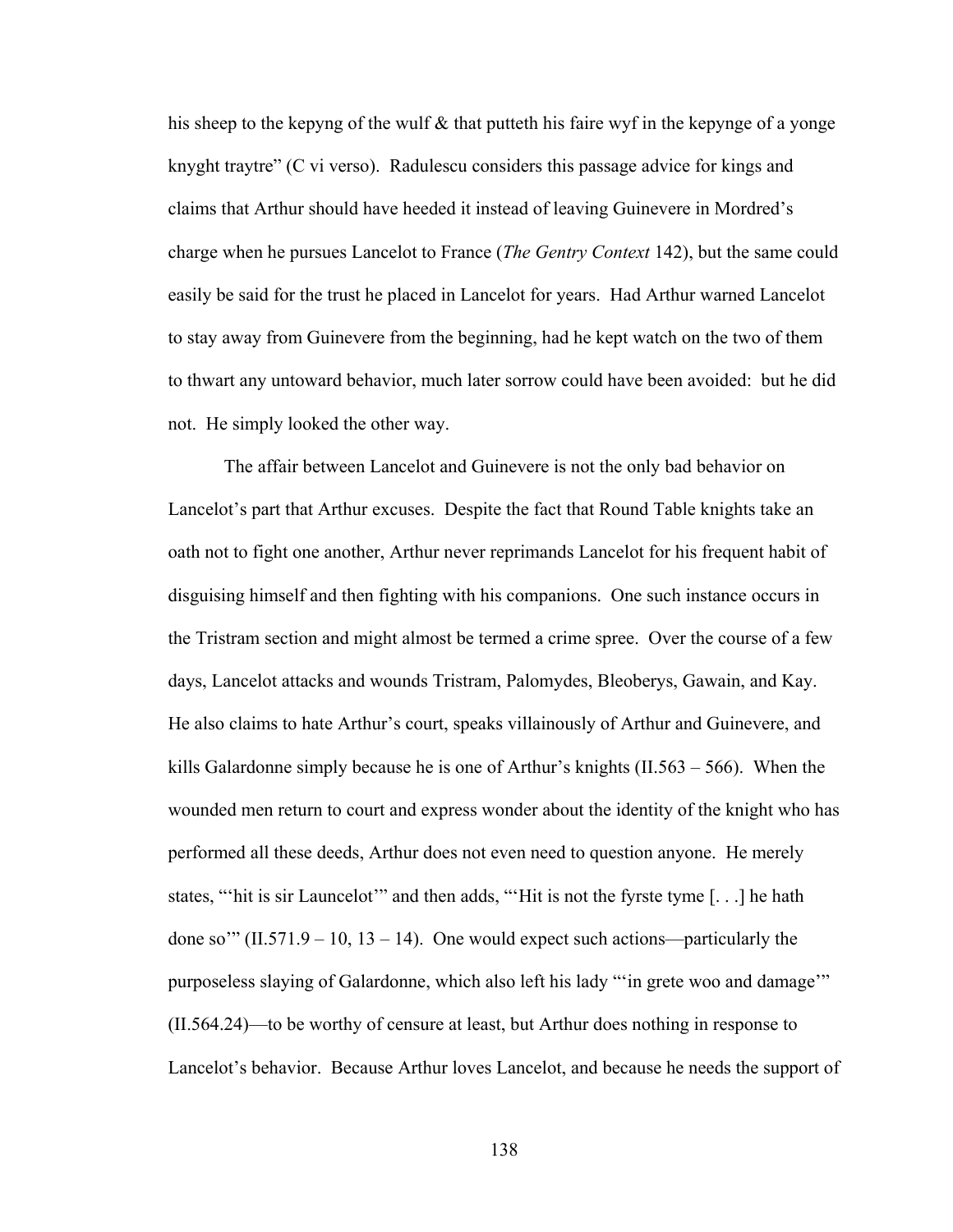Lancelot and his kin, he allows him to behave as he pleases. Such inaction on Arthur's part may be politically expedient, but it does not smack of true justice.

For justice to be established in the kingdom, the king must not only withhold preferential treatment from his friends, but also from his family. However, Arthur not only favors the politically useful Lancelot, but also consistently favors his relatives, both natural and adopted. Arthur first shows this inclination to favor his family before he is even made king. When Arthur pulls the sword from the stone in Ector and Kay's presence and learns that Ector is not his father, his first act is to promise Ector his favor if he should become king, saying, "'ye shall desire of me what I may doo and I shalle not faille yow"  $(1.15.9 - 10)$ . Arthur promptly agrees to Ector's request that Kay be made seneschal of all of his lands, swearing that Kay will hold that office as long as they both live. Perhaps because of his youth, Arthur does not question the wisdom of this decision, but Kay's character even in the short span of time that he has appeared in the text thus far demonstrates that the decision is indeed questionable. When Kay first enters the text, he does so as a careless knight who cannot remember his sword when he goes to a joust and instead of admitting his fault sends his foster brother to correct it  $(1.13.23 - 24)$ . When Arthur brings Kay the sword from the stone as a replacement for his own, Kay attempts to use the sword to gain the crown, even though he knows that Arthur must be the predestined king. It is only when Ector forces him to swear on a book $^{11}$  in a church regarding how he obtained the sword that he admits that Arthur brought it to him  $(1.13 -$ 14). Such behavior on Kay's part does not indicate fitness for a position as important as seneschal of all Logres.

<sup>&</sup>lt;sup>11</sup>Though the reader may assume that Ector forces Kay to swear on a gospel or a bible, in fact Malory writes only "book" in this case (I.14.6).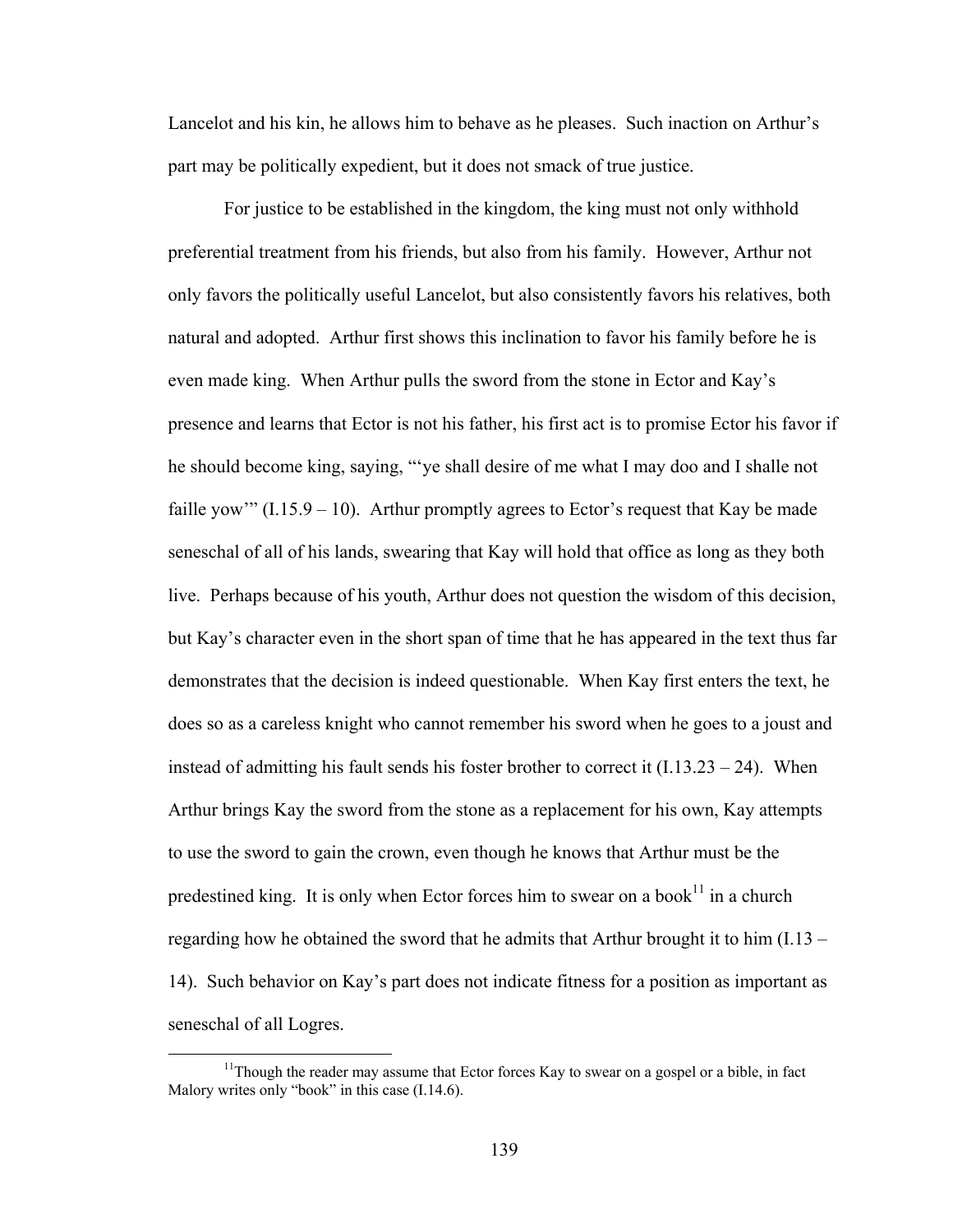Arthur continues to keep Kay as one of his most valued servants despite his unfitness for the position. Kay serves admirably throughout the wars, but once peace is established, he proves himself unsuited for the seneschal's office, which requires him to give hospitality to visitors at the king's court. Instead, Kay shows disrespect rather than welcome to at least two members of Arthur's court by giving Gareth and Brunor le Noyre the scornful nicknames Bewmaynes and La Cote Male Tayle. In the case of Gareth, Kay's rudeness goes even further, for despite the fact that Arthur orders Kay to treat the stranger in his court "as though he were a lordys sonne" (I.294.33 -34), Kay insists that such favor is needless. Instead, he chooses to keep Gareth in the kitchen so that he may feed him "'as a porke hog'" (I.295.7). Arthur, not knowing that the young man in question is his own nephew, allows his foster brother to have his way in his treatment of this guest in his court. When Morgause arrives seeking her son and learns of his treatment, she reproves Arthur sharply, saying, "'ye dud yourself grete shame whan ye amongyst you kepte my son in the kychyn and fedde hym lyke an hogge'"  $(1.339.16 -$ 18), to which Arthur can only reply weakly that he was unaware of Gareth's identity at the time. Arthur's instinct to treat Gareth royally was the correct one, but due to his favor for his foster brother, he did not insist that Kay treat him properly, a fact that causes Arthur shame once he learns the truth. Though Arthur's willingness to repent of his mistake is admirable, he would have had no need of apology had he insisted that Kay follow his instructions.

 Arthur also must apologize for his actions at the beginning of the Balin story. As this episode opens, Malory relates that Balin has just spent six months or more in prison "for sleyng of a knyght which was cosine unto kynge Arthure"  $(1.62.35 - 36)$ . Malory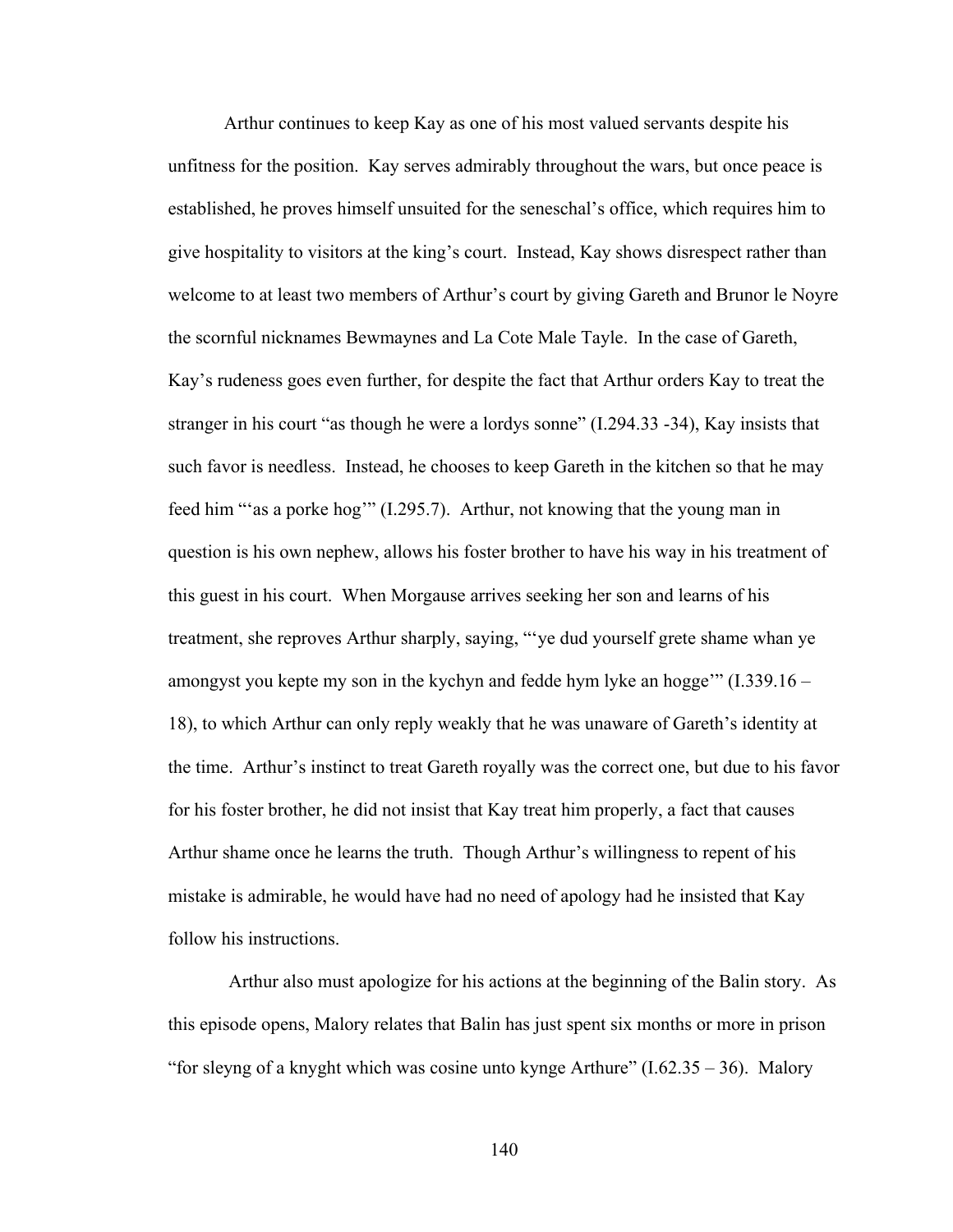does not further illuminate the circumstances surrounding the death of Arthur's cousin; he only states that Balin is finally released due to the "good meanys of the barownes"  $(1.62 - 63)$ . Balin may have earned his imprisonment by murdering Arthur's cousin, but the cousin could also have died in a joust or battle with Balin, in which case no punishment would be due for the killing. This second state of affairs seems all the more likely in light of Arthur's apology to Balin. After Balin proves his worth through drawing the sword that only "a passynge good man of hys hondys and of his dedis, and withoute velony other trechory and withoute treson" can draw  $(I.61 - 62)$ , Arthur backpedals, saying "'I have shewed you unkyndnesse. But blame me the lesse, for I was mysseinfourmed ayenste you: but I wente ye had nat bene such a knyght as ye ar'"  $(1.64.26 - 28)$ . Arthur is seemingly noble here, for he both releases Balin from prison before his worth is proven and admits that he made a mistake in putting him there. But the admission of the mistake demonstrates that Arthur was unjust in imprisoning Balin in the first place, an act that he doubtless committed owing to his regard for his  $\text{kin}^{12}$ 

Arthur also shows favoritism in dealing with his sister, Morgan le Fay. Arthur begins by favoring his sister, not only by giving her castles and towns  $(1.152.30 - 31,$ II.597.12 – 13), but by entrusting her with the keeping of Excalibur (I.78.28 – 29). However, he continues to show favoritism by not punishing Morgan for her crimes after she turns against him. Arthur does proclaim Morgan's need for punishment and at one

 $12$  One might attempt to excuse Arthur's actions here by noting that he was misinformed about Balin. Medieval kings were obliged to listen to counsel, so if the barons had advised Arthur to imprison him, Arthur's responsibility might appear to be the less. However, in the opening scene of this episode, Balin has just been *released* from prison because of the barons' intervention, implying that his imprisonment was Arthur's individual choice. Even if counselors had advised Arthur to imprison Balin, a king was also obliged to consider the value of advice given him and to reject it if it was poor; as Judith Ferster notes, the justification for Edward II's deposition included not only ignoring good counsel, but following evil counsel (70).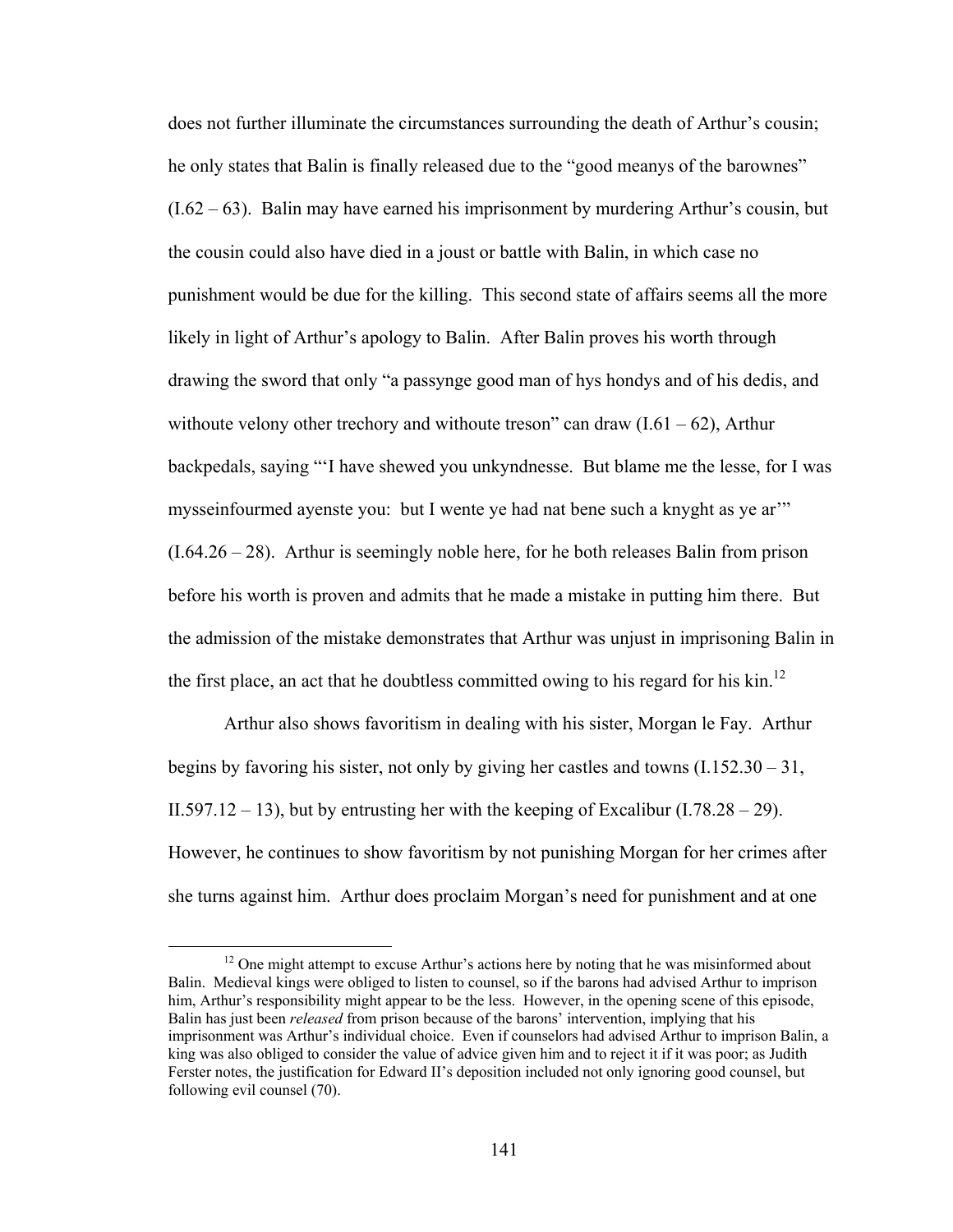point takes direct action against her. After she tries to have him killed in the battle with Accolon and then steals back the recovered Excalibur, he and Outelake pursue her, though the pursuit comes to nothing because he believes her ploy of turning herself and her men into stones to be the judgment of God upon miscreants (I.151). When he learns that she has survived and still defies him, Arthur swears, "'I shall so be avenged on hir and I lyve that all crystendom shall speke of hit"  $(1.157.8 - 10)$ . Though, as Edward Donald Kennedy notes, the desire for vengeance Arthur expresses here seems excessive and thus not in keeping with the traits of a truly just king ("King Arthur and King Mark" 142), Morgan does deserve legal punishment for her crimes. In addition to *lesè majesté*  against Arthur, Morgan is also guilty of the attempted murder of her husband, King Uriens of Gore  $(1.148 - 149)$ . She again attempts to take Arthur's life with a poisoned cloak  $(1.157 - 58)$  and goes on to force any of Arthur's knights who pass her castle to joust with multiple knights in an effort to "'dystroy all thos knyghtes that kynge Arthur lovyth'"  $(II.597.10 - 23)$ . Despite her long list of crimes and attempted crimes, Arthur does nothing to punish Morgan. In dealing with his sister, Arthur appears to be, not a strong king who effectively governs his realm, but one of the "undermighty" kings that McFarlane credits for the disorder of the fifteenth century (41).

Early in Morgan's evil career, Arthur may have some excuse for not dealing with her effectively. His rule begins in turmoil, and he and his men must fight many battles in order to consolidate the kingdom. Once Morgan retreats into her husband's homeland of Gore and "[makes] hir castels and townys stronge"  $(1.152.30 - 31)$ , Arthur simply may not have the forces to pursue, capture, and punish her. However, though Arthur eventually has the whole kingdom in hand and commands ample forces to deal with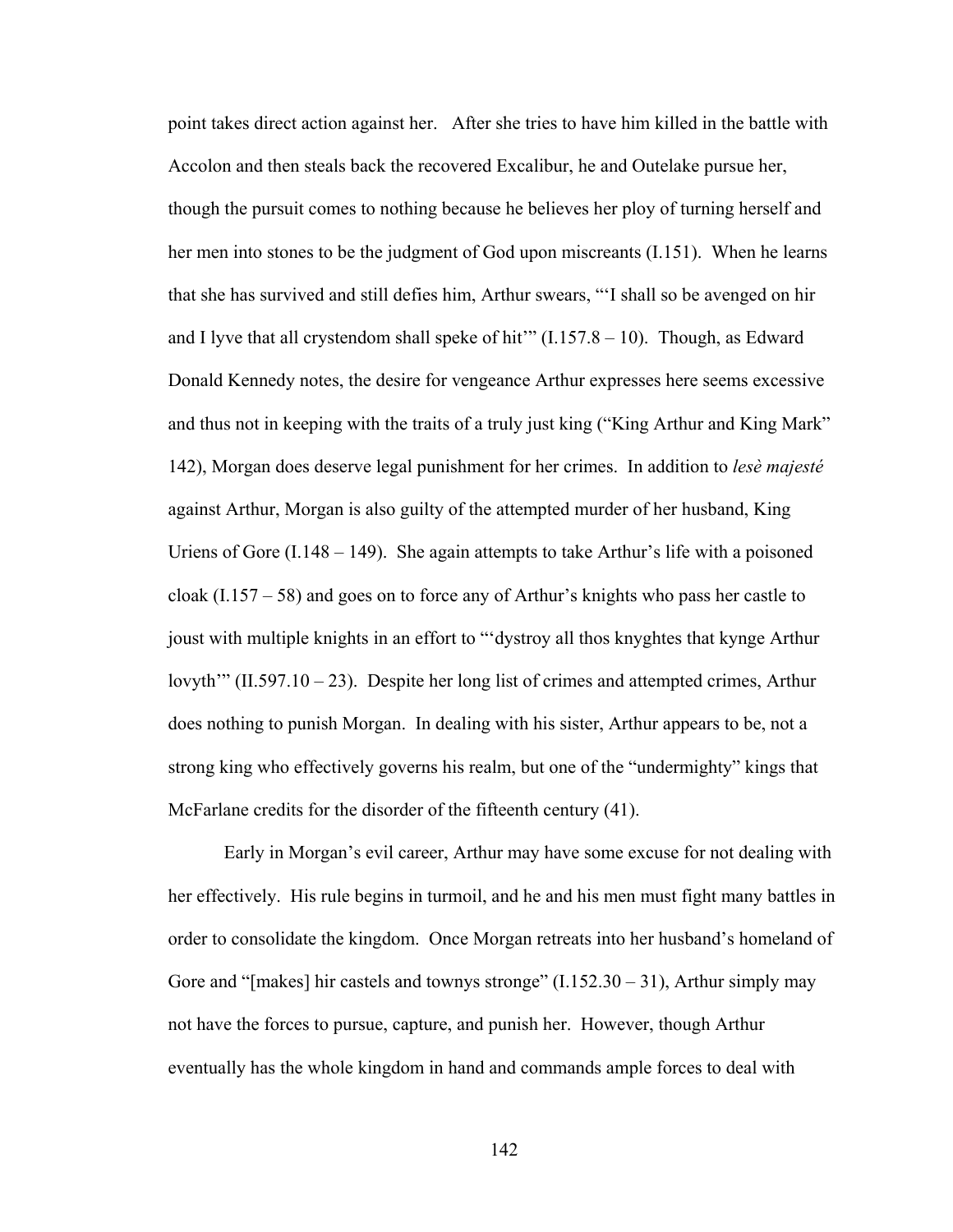Morgan's treachery, he still does nothing. Consider Dinadan's description of one of Morgan's strongholds that occurs in the Tristram section:

> "Here is a castell that I knowe well, and therein dwellyth queen Morgan le Fay, kynge Arthurs systyr. And kynge Arthure gaff hir this castell by the whyche he hath repented hym sytthyn a thousand tymes, for sytthen kynge Arthur and she hath bene at debate and stryff; but this castell coude he never gete nother wynne of hir by no maner of engine." (II.597.10 – 20)

Despite the fact that Arthur's reign is now secure, he is supposedly unable to take this castle back from Morgan, so she is free to use it as a staging point to harass and even kill his knights. However, this description of the castle, which holds the custom of attacking and attempting to destroy Arthur's knights, serves to introduce Lamerok's series of battles in which he jousts with twelve of the castle knights, killing four and forcing the remaining eight to renounce their evil ways  $(II.600.8 - 11)$ . If one knight in one day can "[fordo] all the olde customes of this castell"  $(II.600.21 - 22)$ , surely Arthur could take the castle away from Morgan if he were to attack in force. Further evidence that Arthur could undo Morgan's power if he were to extend himself comes in the story of Alexander the Orphan, in which the Earl of the Pace with four hundred men is able to completely destroy La Beale Regarde, another of Morgan's castles (II.643 – 644). As king, Arthur can command much greater forces than the Earl's if need be, but in Morgan's case, he chooses not to act. This inaction seems to be part of the pattern of excusing the crimes of his kin that becomes so obvious when one turns to the behavior of Arthur's nephews.

As has been frequently noted in Malorian scholarship, Arthur tolerates criminal behavior on the part of his nephews to an excessive degree. He does, as I mentioned previously, briefly banish two of them, Uwayne for possibly being in league with Morgan le Fay and Gaheris for killing Morgause, but in general he allows them Gawain and his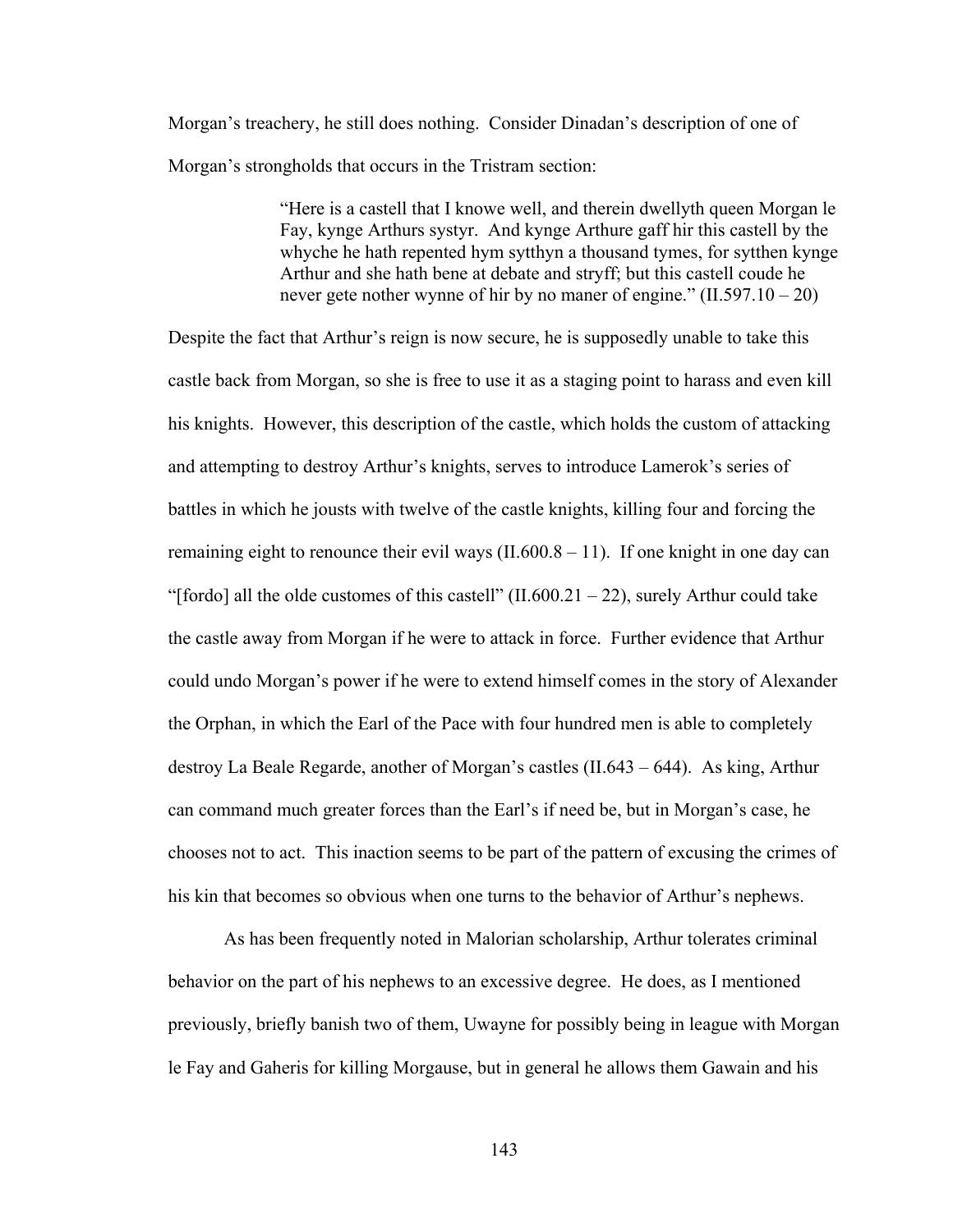brothers to behave exactly as they please without reprisal. Four of the brothers, Gawain, Gaheris, Aggravayne, and Mordred, rack up an impressive list of crimes in the course of the *Morte Darthur*. Early in the work, Gawain kidnaps a woman and then uses his relationship to Arthur to avert reprisal when Lamerok challenges him (II.449.20 – 31). Gaheris, of course, kills his own mother (II.612). Gawain and Gaheris, acting together, kill Pellinor "nat manly, but by treson" in order to avenge the death of their father, King Lott, even though he died in battle while in rebellion against Arthur (II.810.13, I.77.11 – 16). Similarly, Aggravayne and Mordred kill Dinadan "cowardly and felonsly" during the Sankgreal Quest (II.615.6 – 7). Aggravayne and Gaherys kill a knight simply for saying that Lancelot is a better knight than Gawain  $(II.690.30 - 33)$ . The four men together attack and kill Lamerok, first killing his horse to put him at a disadvantage, and then attacking him four to one until Mordred is able to stab him in the back (II.699.20 – 26). According to Dinadan, these four men "hatyth all good knyghtes of the Rounde Table for the moste party," particularly Lancelot and his kin  $(II.700.2 - 5)$ . Because Gawain "was evir vengeable, and where he hated he wolde be avenged with murther" (I.360.34 – 35), and because Arthur never reproves him for his bad behavior, Arthur's court becomes unsafe for knights who are not of Gawain's party. Tristram and Lamerok, two of the *Morte Darthur*'s most powerful knights, refuse to remain in Arthur's court for fear of Gawain and his brothers, thus depriving Arthur of their service (II.663 – 64; II.698.32 – 33). And in the end, Gawain's insistence on revenge and Mordred's treasonous attempt to seize both the kingdom and his father's wife destroy the kingdom.

Had these men behaved honorably throughout and then suddenly broken out into vengeance and treason at the end of the text, one could excuse Arthur's inability to deal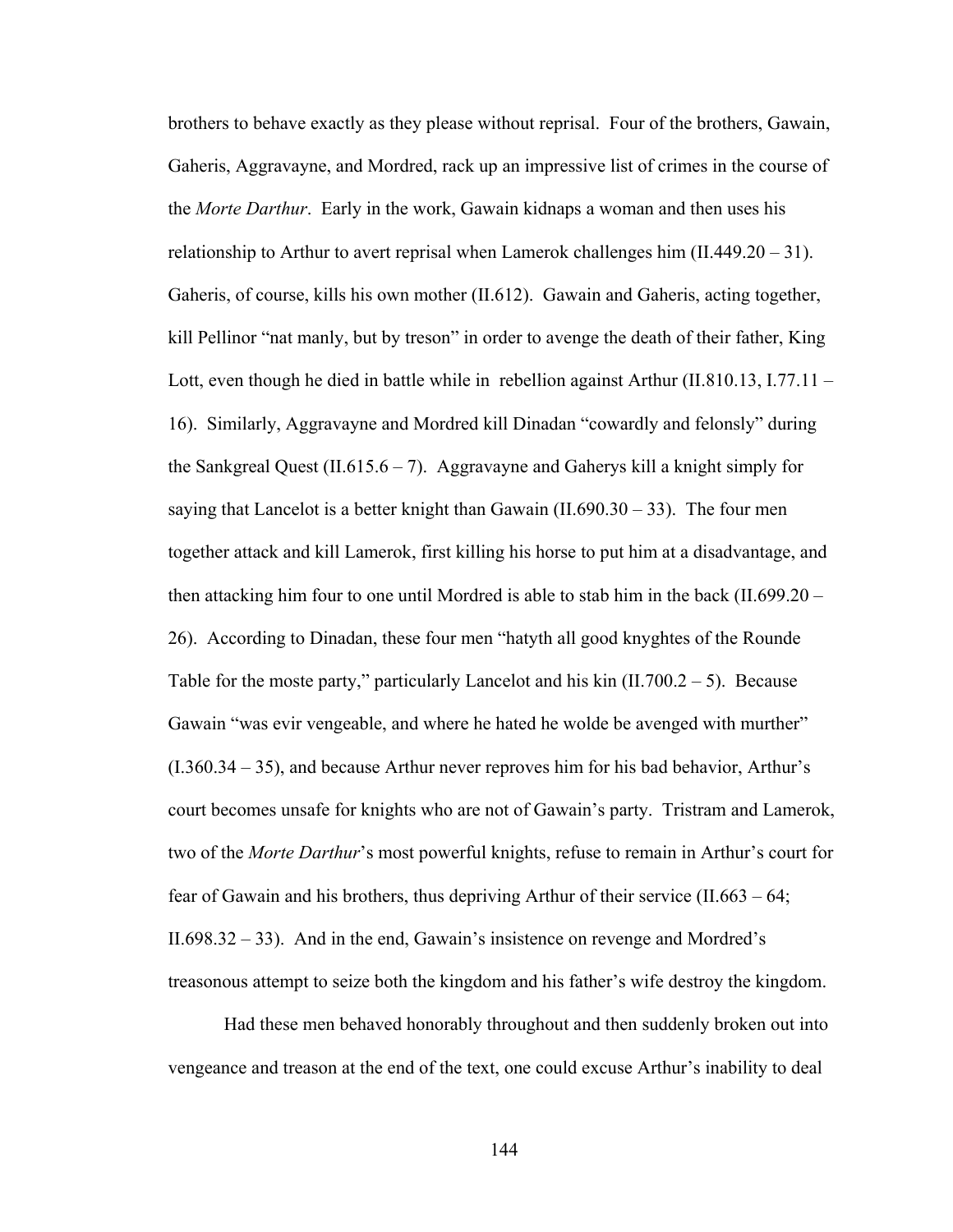with the situation. However, since Gawain and Mordred, along with their brothers, have behaved badly, even criminally, for years, Arthur himself must bear much of the culpability for their actions. Had he punished them early on, their ways could have been mended and their threat neutralized. According to medieval political theory, punishment of the brothers could have created the fear of the law that would prevent further crime. And the ultimate punishment—death—effectively prevents a criminal from re-offending. But because Arthur chose to look the other way, the brothers from Orkney are free to commit crime after crime without fear of punishment.

Judging by the number of times that he mentions it in the text, Malory considers the slaying of Lamerok the most egregious of the Orkney brothers' crimes. This particular crime also provides a useful demonstration of Arthur's unwillingness to deal with the threat that his nephews pose to his knights, whom he loves and depends upon for the governance of his kingdom. During a conversation among honorable knights, Palomydes describes the manner of Lamerok's death in full:

> 'Whan [Lamerok] was gyvyn the gre by my lorde kynge Arthure, sir Gawayne and his three bretherne, sir Aggravayne, sir Gaherys and sir Mordred, sette uppon sir Lamorak in a pryvy place, and there they slew his horse. And so they faught with hym on foote more than three owrys bothe byfore hym and behynde hym, and so sir Mordrede gaff hym his dethis wounde behynde him at his bakke, and all to-hewe hym.' (2.699)

Various voices also mention this murder four more times in the course of the text: Palomydes again describes it as a felonious killing to Percival and Ector  $(II.688.8 - 10)$ ; he states that they killed Lamerok "only by treson" when telling the story to King Harmynde  $(II.716.2 – 15)$ ; the narrator mentions that Gawain and his brothers killed Lamerok "by treson" in explaining why Pynell attempted to poison Gawain with an apple at Guinevere's feast  $(II.1048.24 - 16)$ ; and the narrator again notes that Lamerok was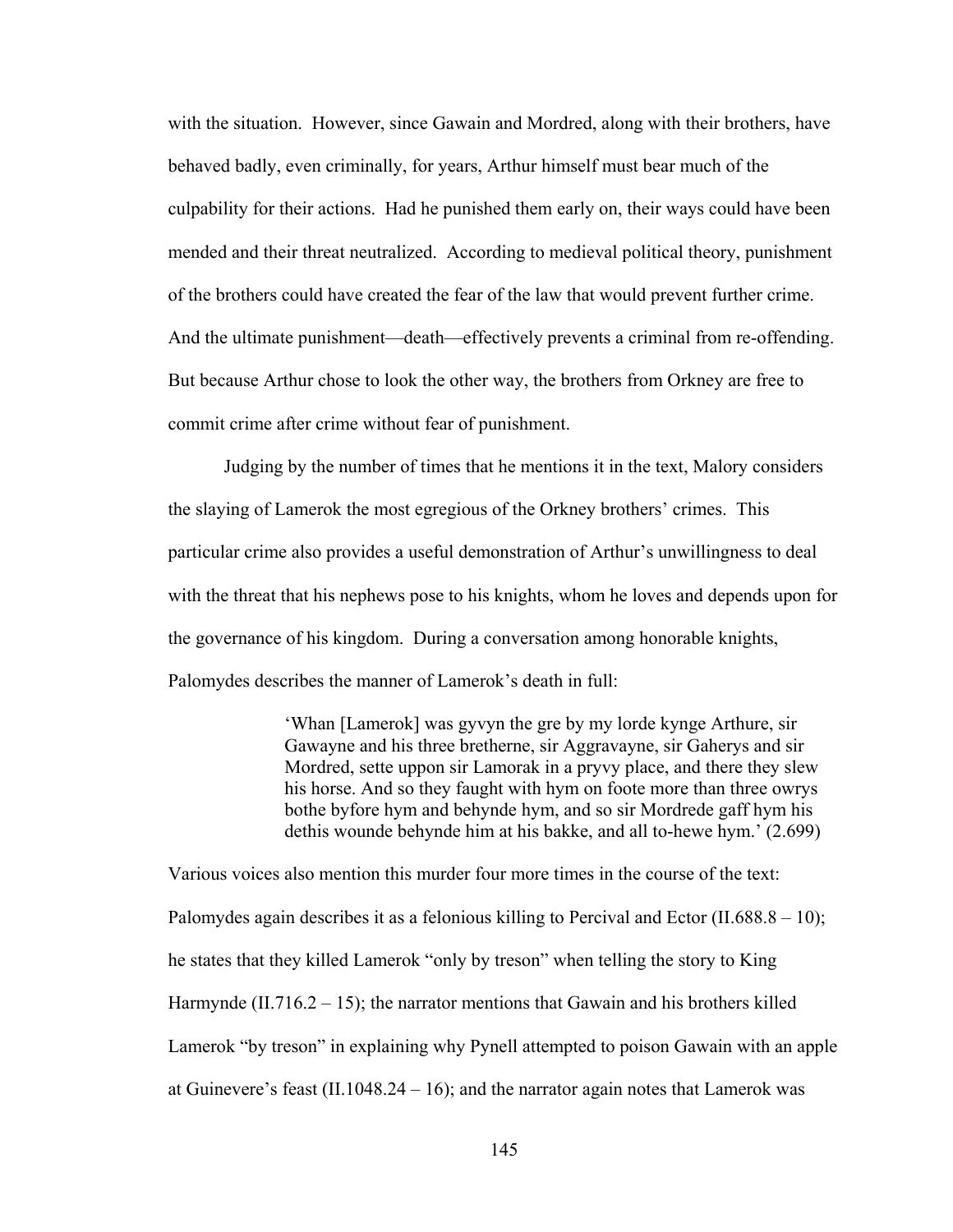"with treson slayne" in describing Tristram's similar death at the hands of King Mark  $(III.1149.33 - 35).$ 

In addition to these five descriptions of Lamerok's murder, the criminals involved are twice accused of the crime. Tristram, pursuing Aggravayne and Mordred for killing the knight who prefers Lancelot to Gawain, also accuses them of killing Lamerok, but says, "'for kynge Arthurs sake I shall lette you passe as at this tyme,'" though he adds that it is a shame that they are come of such great lineage (2.691.24 - 32). The two are unrepentant, merely stating that if Tristram had been there, they would have killed him as well  $(II.692.1 - 2)$ . Gawayne is similarly defiant in the face of this deed. When Gawayne accuses Lancelot of being a false knight during the conflict between them after Gareth's death, Lancelot rejects Gawayne's right to judge him, saying "'may hit never be seyde on me and opynly preved that ever I be forecaste of treson slew no goode knyght as ye, my lorde sir Gawayne, have done.'" Gawayne's response is '"that thou menyst by sir Lamorak. But wyte thou well, I slew him!"" (3.11901 - 6). Though the murder of Lamerok is well known and disparaged throughout Arthur's kingdom, the criminals responsible make no effort to hide their deed, but instead openly and shamelessly admit it.

And yet, what happens to Lamerok's killers? Are they formally accused of treason or murder? Are they tried by battle or summarily sentenced? Unfortunately for Arthur's kingdom, the answer is no--Arthur never holds the four brothers responsible for this heinous act, but ignores it, just as he does their other crimes. One of the Oath's specified punishments, loss of worship, is brought to bear on them, but Aggravayne, Gaheris, and Mordred have little worship to lose, and Gawayne's reputation is stained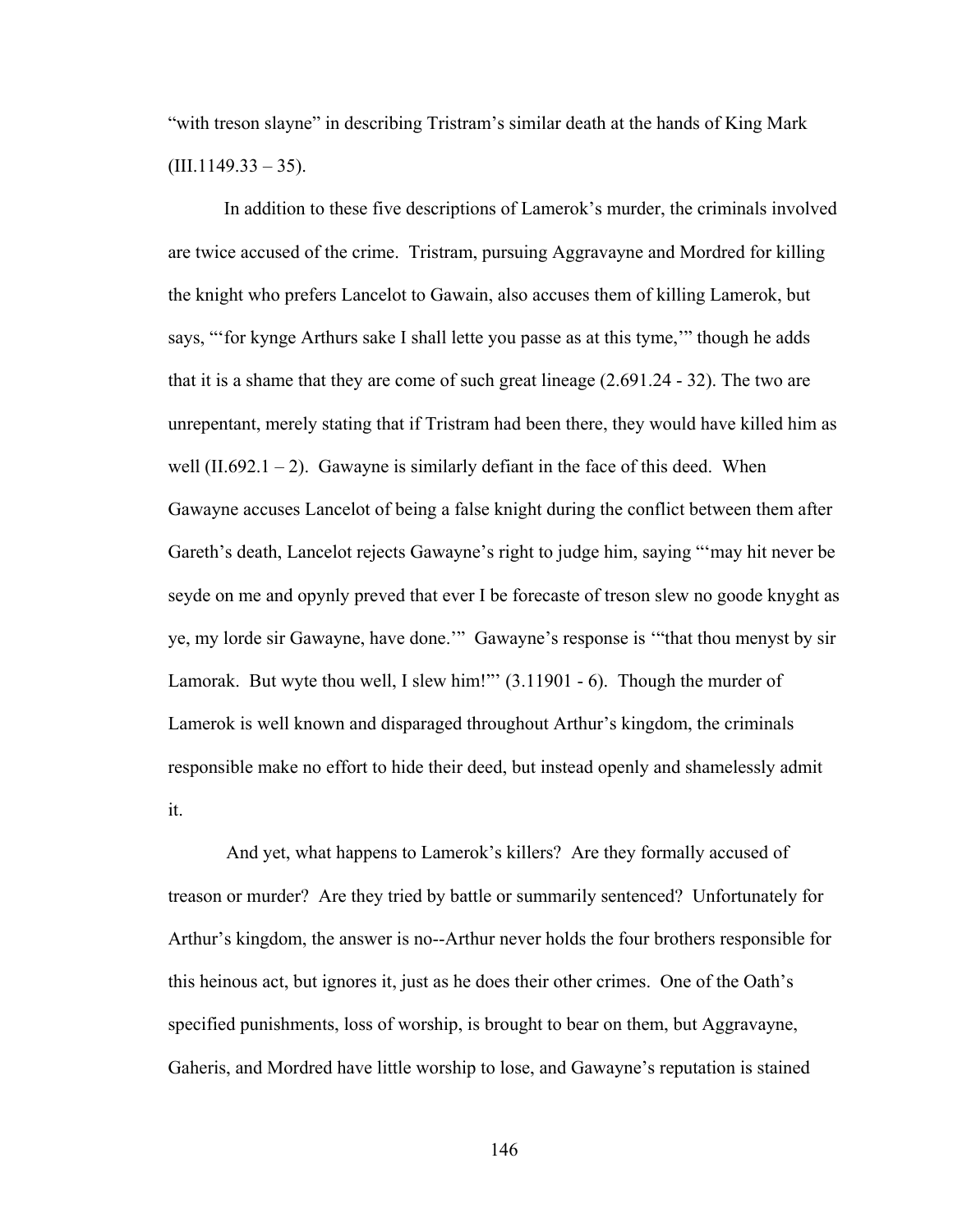from the time he denies a knight mercy and subsequently kills a lady on his first quest (I.106.17 – 21). Therefore, loss of worship cannot be very important to these knights. Nor are they sent away from court, with the exception of Gaheris' short exile after Morgause's death, despite the fact that they have deprived the kingdom of several useful knights, killed Arthur's own sister, and caused other knights to avoid Arthur's service. They certainly never participate in any trial by battle, something which could easily have meant the end for any of them, particularly if Lancelot or Tristram served as the champion for justice. Dynadan and Tristram say plainly, '"And yf they were nat the cousyns of my lorde kynge Arthure that slew [Lamerok], they shoulde dye for hit, all that were concentynge to his dethe"' (2.698). But because they *are* Arthur's nephews, they receive no punishment at all.

 Arthur's willful ignorance in the face of Lamerok's murder is made even more serious because Arthur not once, but twice, promises to protect Lamerok. Just after Morgause's death, Lancelot tells Arthur plainly, "'I am sure ye shall lose sir Lamerok for sir Gawayne and his bretherne woll sle hym by one meane other by another,'" to which Arthur responds "That shall I lette" (II.613.22 - 25). Though in his single-volume edition of the text Vinaver glosses the meaning of "lette" as "prevent" (Malory, *Malory: Works* 795), subsequent events tempt the reader to see a dual meaning in this word—the modern meaning of "allow." Later, at the tournament at Surluse, Arthur also swears protection to Lamerok personally. In a plea for Lamerok to stay with him at court, Arthur says: "'A, sir Lamerok, abyde wyth me! And be my crowne, I shall never fayle the: and nat so hardy in sir Gawayes hede, nothir none of his bretherne, to do the wronge'" (II.663.30 - 33). Arthur knows the danger that his nephews pose to Lamerok and is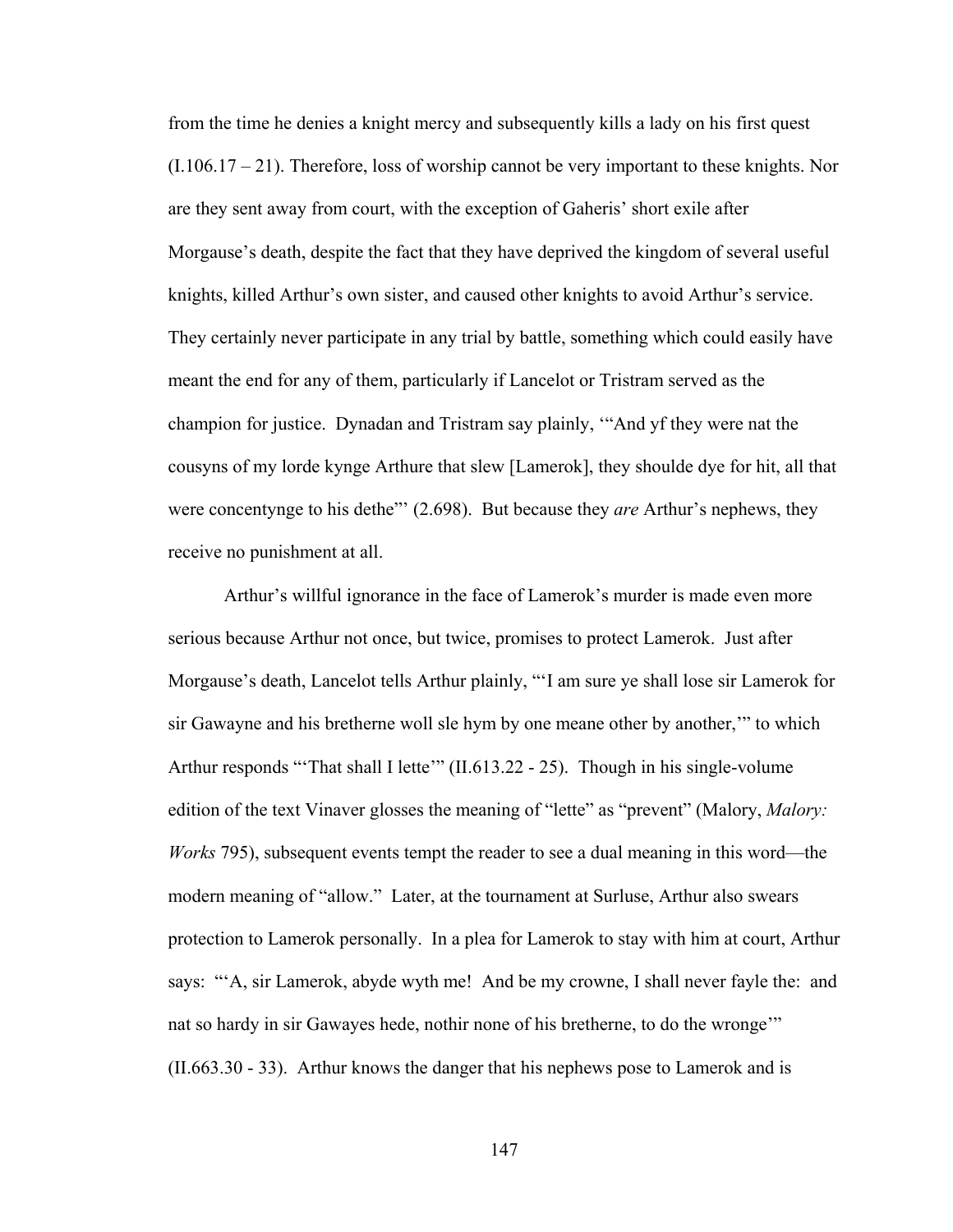sworn to protect him by personal oath and by his responsibilities under the Pentecostal Oath. Yet Arthur takes no action to prevent the murder, and he does not punish his nephews after Lamerok's treasonous death. In fact, one might hold Arthur partially responsible for Lamerok's murder, both because he does not attempt to prevent it and because his failure to punish his nephews for their past crimes leaves them at large in the kingdom.

Arthur's failure to uphold justice within his realm is most egregious in the cases of his near kin, particularly his nephews. However, the presence of other unpunished criminals in Logres perhaps indicates a more systemic injustice. A case in point is Sir Breunys Sanze Pyté. Helen Cooper, who gives Breunys the delightfully apt title of "thug errant," notes that Breunis is always bad, displaying no redeeming qualities at all. Instead, "Breunis is always an outsider, encountered only in fleeting moments in the forest, where his unknightliness is matched only by his skill in speedy escapes" (Cooper 196). Breunys commits crime after crime without reprisal in the course of the *Morte Darthur*, kidnapping, stealing from, and even murdering women and trampling felled knights under the feet of his horse. Sir Epynogrys pronounces the text's judgment of Breuny when he proclaims him "so grete a foo untyll all arraunte knyghtys" (II.721.32). Yet Arthur does nothing about this threat to his kingdom; he issues no order for Breunys to be captured or exiled. At one point, Tristram and Palomydes have this villain trapped in a tower, but instead of waiting for him to come out or bringing others to catch him and punish him for his deeds, the two simply ride away and leave him there, even though Palomydes has just witnessed Breunys' slaying of a woman  $(II.561 - 62)$ . Such indifference on the part of these two usually honorable knights indicates a general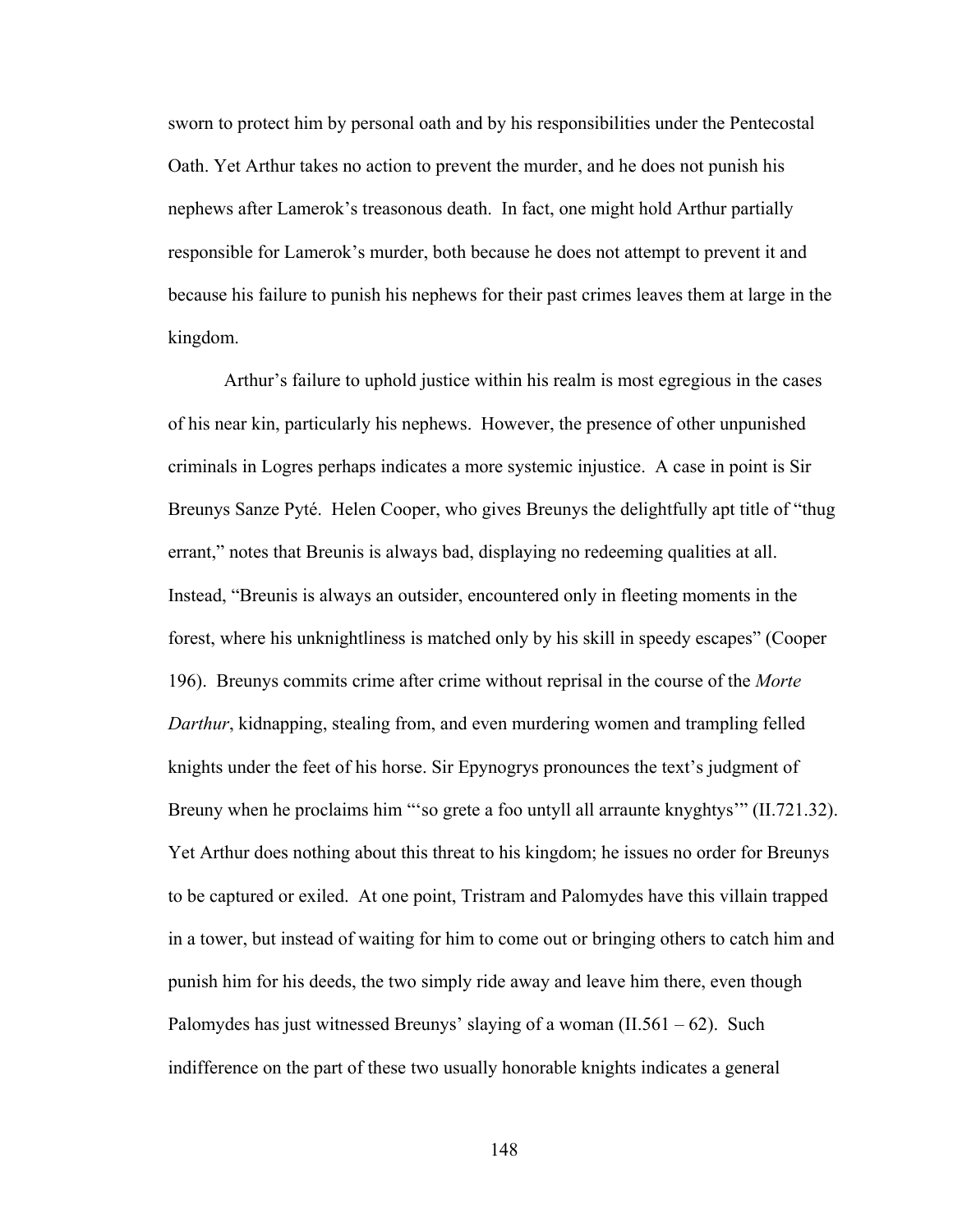indifference toward crime in the kingdom. Breunys, as long as he has the faster horse or a convenient castle, is apparently free to behave as he pleases without fear of reprisal, despite Arthur's oath to stand with true justice.

Though Arthur's kingdom has the potential to be a place where the king firmly establishes justice, in the *Morte Darthur* one cannot argue that this is the case. However, claiming that Logres is a kingdom without justice would be equally incorrect. For an accurate description of Arthurian justice, one must instead note the conversation between justice and injustice in Arthur's realm. This conversation is especially obvious in episodes where justice and injustice go hand in hand. I have at times used the same episodes to illustrate both simply because it is at times impossible completely to separate Arthur's unjust actions from his just ones. However, examining an incident in terms of both justice and injustice should help to illustrate the way in which these two features of Logres interact. The battle trial that Arthur fights with Accolon in order to decide the property dispute between Damas and Outelake is an excellent episode for this purpose, for it touches on many of the aspects of Arthurian justice included in this chapter.

In the "Arthur and Accolon" episode, Morgan le Fay magically transports Arthur to the dungeon of Sir Damas, a hateful knight who is currently involved in a property dispute against his brother Outelake. In the dungeon, Arthur finds twenty knights whom Damas has imprisoned and starved in an attempt to force them to fight as his champion, but because of his traitorous nature, they all refuse the battle. Arthur in contrast accepts the offer to serve as Damas' champion in order to secure the release of himself and the other knights from the prison. Arthur sends for his sword, Excalibur, which is in Morgan's keeping, but she sends him a copy, giving the real sword instead to Outelake's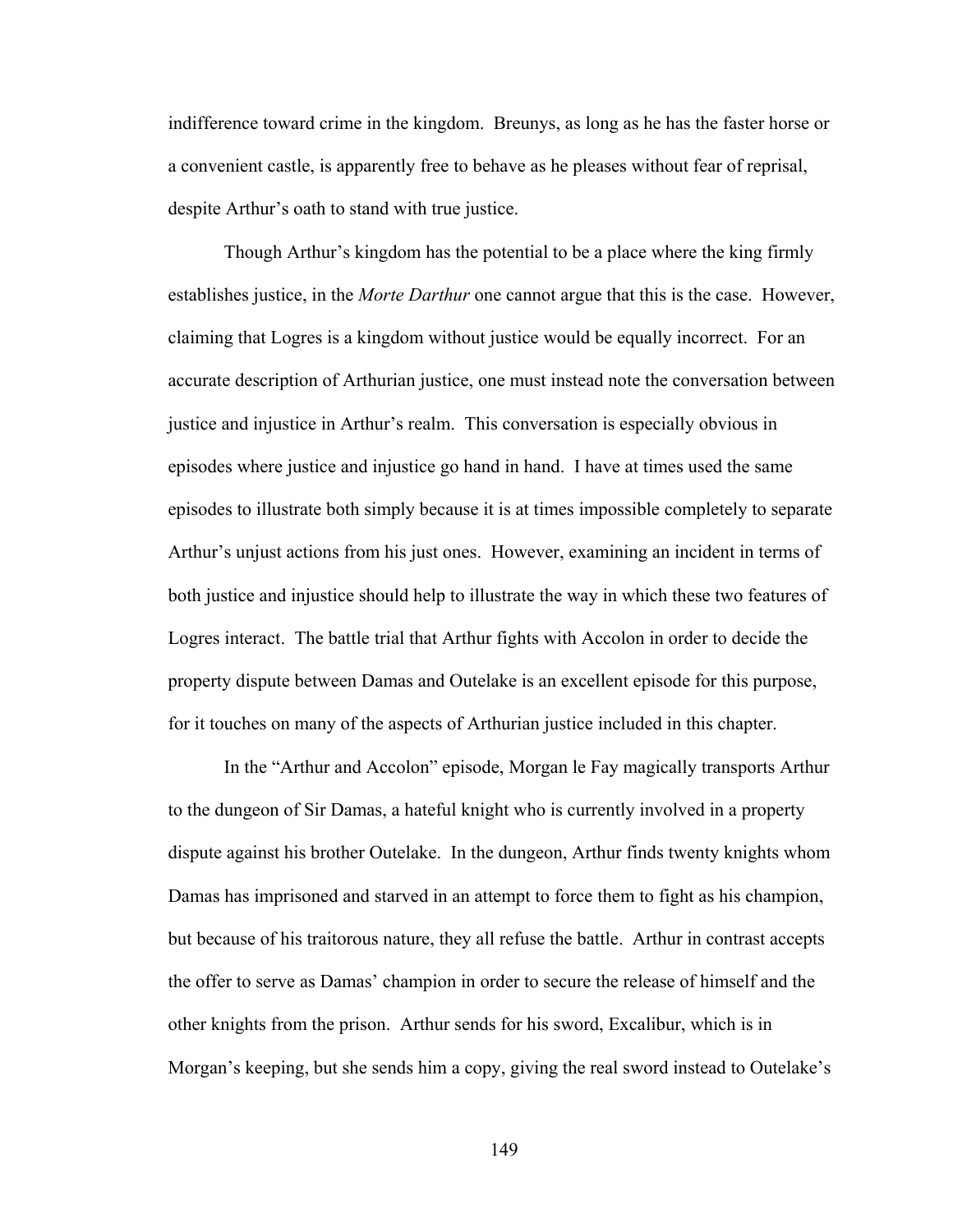champion Accolon, whom Morgan loves and wishes to set up as king in Arthur's place. The two fight a long battle during which Accolon at first has the advantage because he bears Excalibur, but the magical intervention of Nynyve causes him to drop the sword, which Arthur recovers. Arthur then quickly brings the battle to a close, winning the victory for Damas. However, rather than letting Damas keep the manor of which Arthur's victory should give him ownership, Arthur uses his status as king to decree that Outelake will hold the manor instead, while Damas will be reduced in rank and forced to ride a palfrey, as better befits a cowardly, treasonous man.

This battle and the events surrounding it have many judicial implications, and in the course of this episode, Arthur behaves both as a true king standing with justice and as a man who is willing to pervert justice for his own ends. Before and during the battle, the actions of the unjust king predominate. First, in defiance of his own law, Arthur chooses to fight on Damas' behalf, despite the evidence presented by the twenty prisoners that Damas has defrauded his brother of "a full fayre maner and a rych"  $(1.138.29 - 30)$ . Though Arthur is acting to save his own life and the lives of others in agreeing to be Damas' champion, his choice to do so breaks an important clause of the Pentecostal Oath: the charge never to take up wrongful battles. Because trial by combat is often used to determine justice in Logres, it is vital that the knights fight only in worthy causes, so that they may make every effort to be on the side of justice. However, Arthur apparently is unconcerned about following his own law in this case. The only indication that Arthur might find this decision a questionable one is his comment "that is harde" when one of Morgan's damsels proposes the battle to him (I.139.22). He then immediately accepts the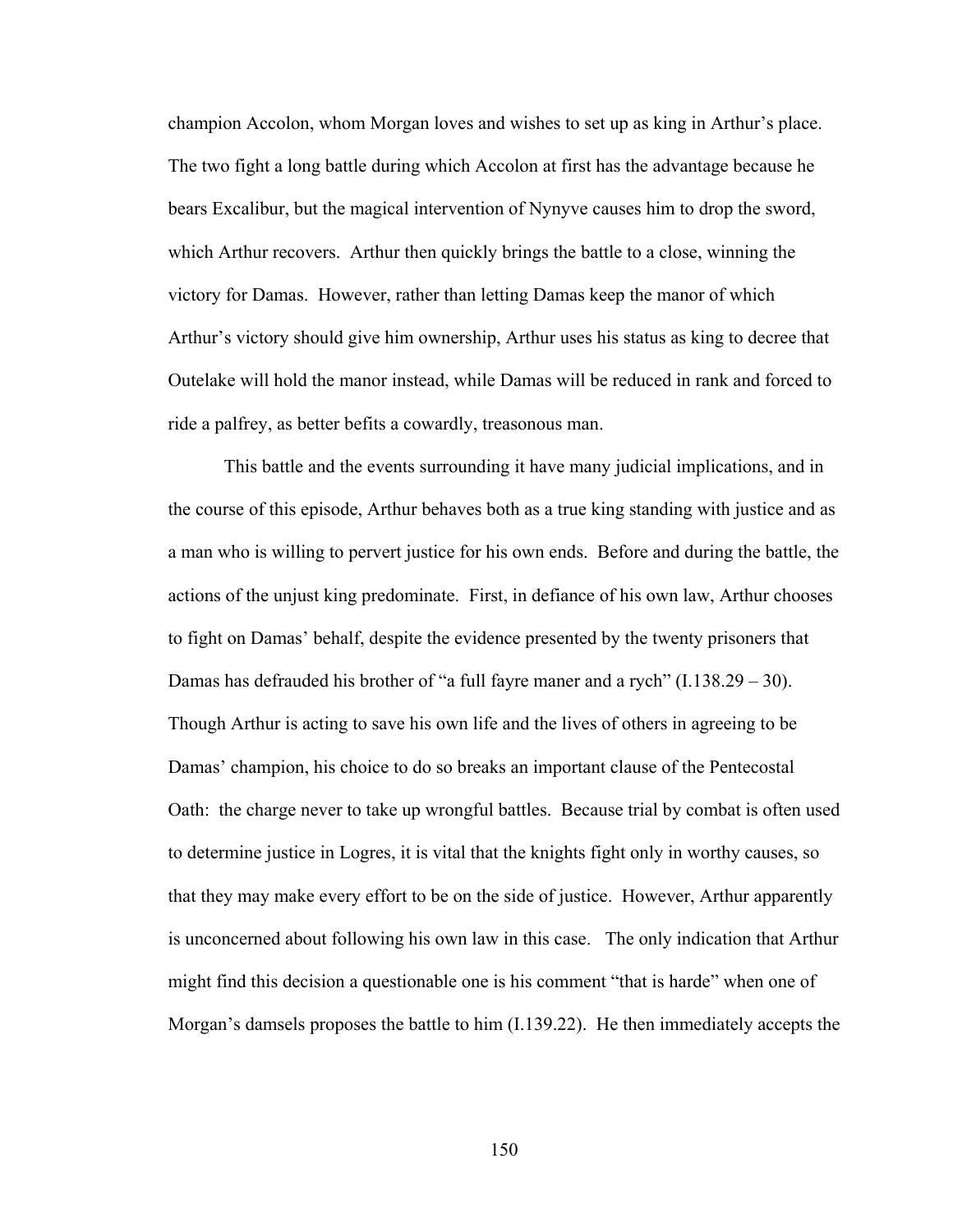battle, seemingly without any consideration that there might be another way to escape the dungeon and save the prisoners.

The process of the battle is as questionable as Arthur's decision to fight in it. First, the battle is tainted by magical interference. According to Nielson's classic study of trial by battle, a combatant in such a contest was to swear that he carried no "words, stones, herbs, charms, carectes, conjurations of devils, wherein he hoped for aid" (163). Therefore, Excalibur, a weapon with an enchanted scabbard that prevents the owner from bleeding, should not be used in a judicial trial. Arthur's desire to use such a weapon is therefore suspect (Stuhmiller 448). If Arthur were a truly just king, he would not seek to affect the result of the trial by using an enchanted weapon. More problematic still is Arthur's ultimate victory in the battle. It may prove his prowess as a knight, but it results in an unjust verdict. As Keith Swanson points out, the justice of the *cause*, not the worthiness of the champion, is supposed to determine the outcome of a trial by battle (160). In order for this story to support the efficacy of trial by battle in establishing justice in Logres, Arthur should lose, but he does not. This battle trial occurs early in the text and clearly demonstrates that this form of trial is a dubious means of determining true justice, yet Arthur relies on battle trial to determine justice throughout the text. In both the manner of his participation in this battle trial and in his continued reliance on such trial after his personal experience proves this judicial procedure unworthy of his trust, Arthur appears as a careless ruler who does not do his utmost to establish just legal practices.

Despite these negative features of Arthur's behavior, Arthur shines as a just king at the end of the "Arthur and Accolon" episode. After his defeat, Accolon reveals to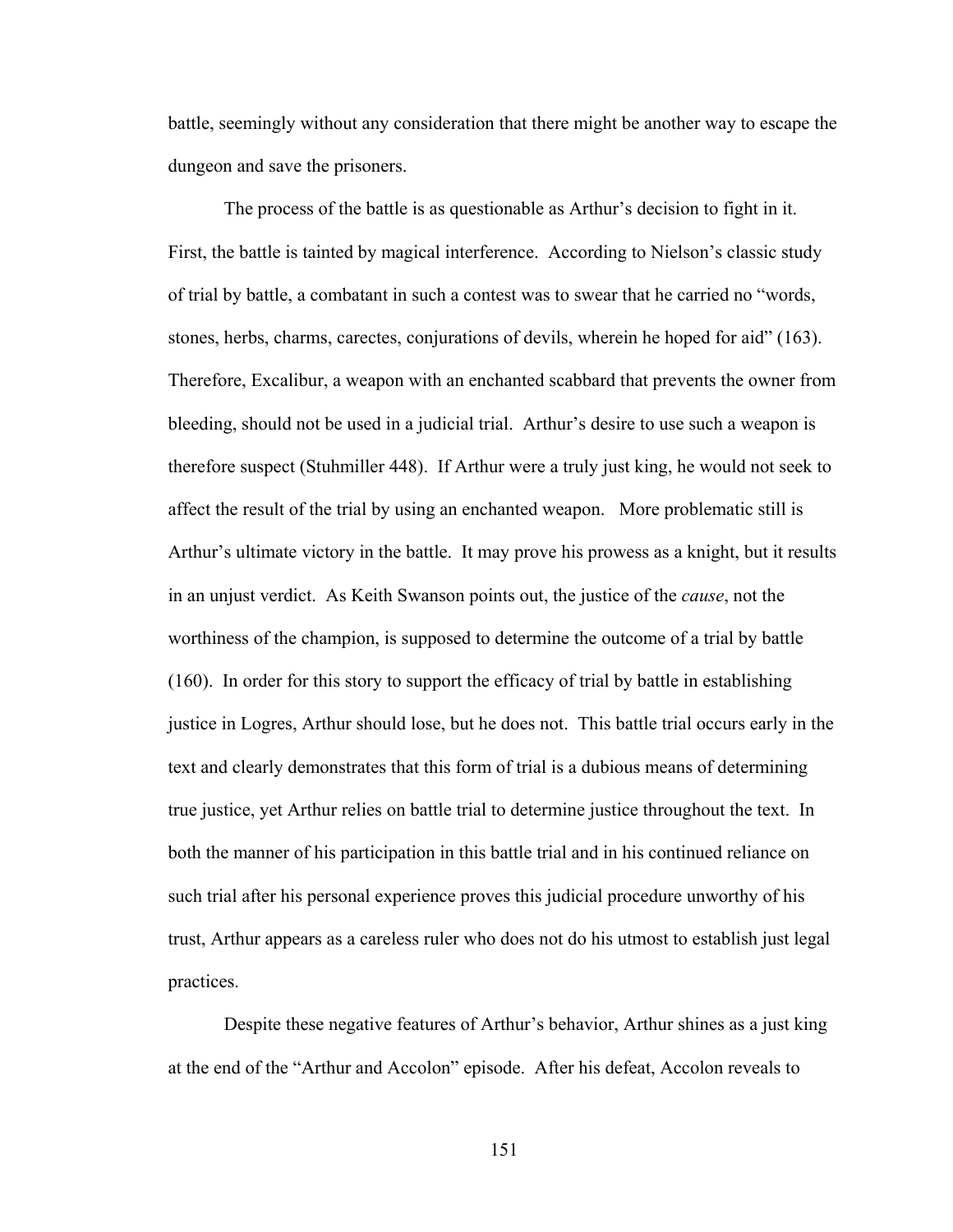Arthur that he is Morgan's lover and that her purpose in instigating the battle had nothing to do with the Damas / Outelake dispute. Instead, she intended Accolon to use Excalibur to kill Arthur so that she can set Accolon up in his place. Despite Accolon's treason in colluding with Morgan to replace him as king, however, Arthur does not seek vengeance against his already defeated opponent. On learning Arthur's identity, Accolon cries out "'Fayre swete lorde, have mercy on me, for I knew you nat""  $(I.146.13 - 14)$ , and Arthur is quick to respond, "'A, sir Accolon,  $[...]$  mercy thou shalt have'"  $(1.146.15 - 16)$ . Arthur goes on to proclaim Accolon a traitor because he had agreed to Arthur's death, even though he did not during the battle know that Arthur was his opponent. However, he is willing to excuse Accolon's behavior because the plot is Morgan's. Accolon later dies of the wounds he incurred in the battle, but Arthur keeps himself free of anger and vengeance in this case, instead responding to the fatally wounded man with mercy.

Arthur also shows his commitment to justice in this episode by reversing the result of the unjustly decided battle trial. After dealing mercifully with Accolon, Arthur takes on the role of judge instead of champion. As judge, Arthur awards the manor that he has just won for Damas to Outelake. Though he does state that Outelake will hold the manor from Damas, thus honoring the result of the battle trial, he sternly orders Damas to "never distresse no knyghtes araunte" and that he "restore thyse twenty knyghtes [. . .] all theire harmys that they be contente for," adding that if any of the knights complains of Damas henceforth, he will be executed  $(I.147.23 - 27)$ . Arthur's feelings toward Damas are quite clear, particularly in his order that Outelake allow Damas only to ride a palfrey in future, as a knight's courser is not a proper mount for a treasonous coward (I.147.19 – 21). Arthur's treatment of Damas shows that he is not under Arthur's protection and is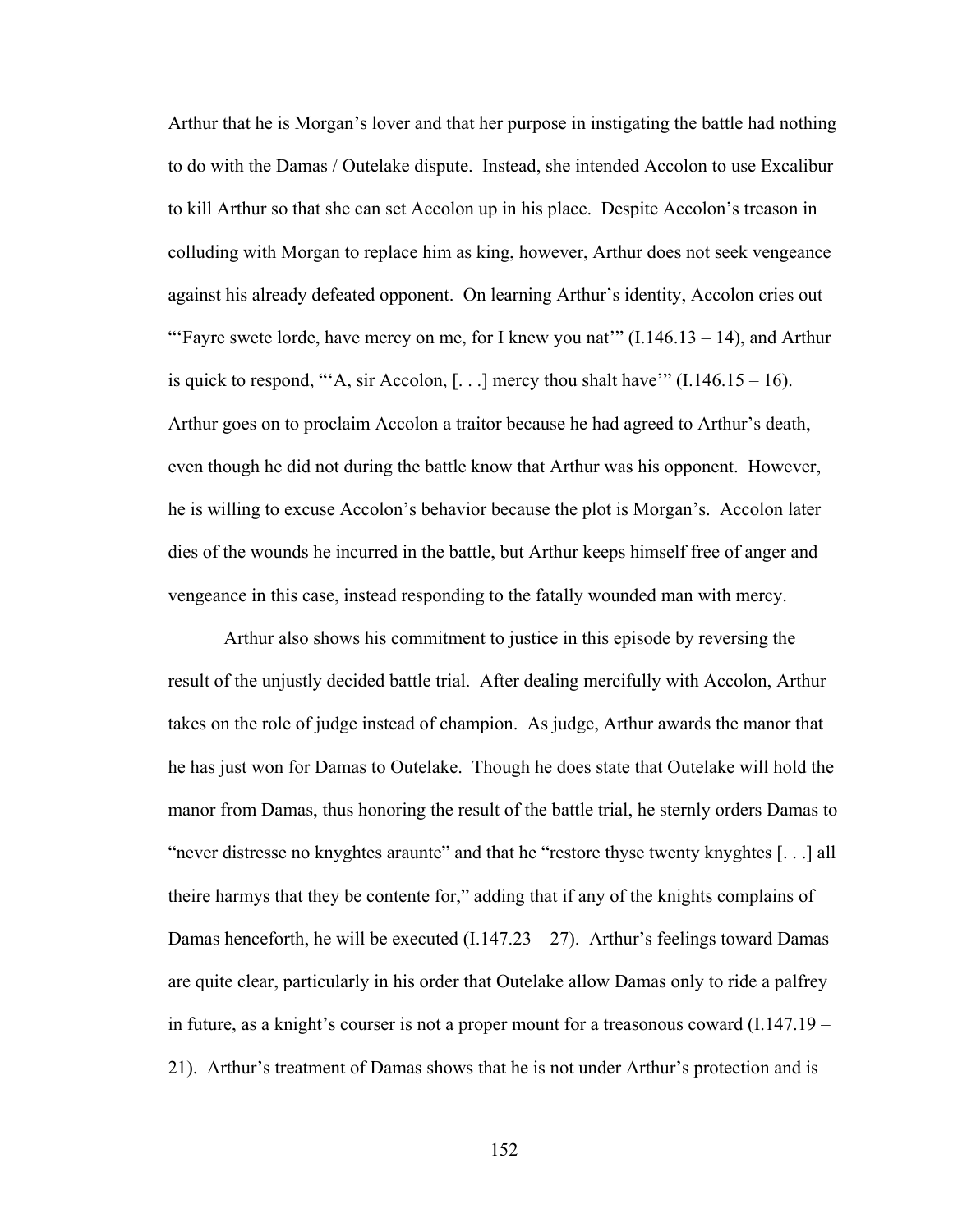not considered a worthy knight of the realm. In contrast, Arthur invites Outelake to come to court as one of his own knights with the expectation that his deeds will soon lead to preferment, allowing Outelake to "in shorte tyme be in ease as for to lyve as worshipfully as [his] brother"  $(1.147.33 - 34)$ . Such an action on Arthur's part makes his withdrawal of favor from Damas even more telling. Arthur's behavior in this section demonstrates punishment and reward exactly according to the Pentecostal Oath's strictures, distributing lands and the possibility of increased worship to Outelake as a reward for his goodness, while at the same time withdrawing property and lordship from Damas due to his bad behavior. The reader thus leaves the episode with a positive view of Arthur's justice, but at the same time recalls that Arthur's justice is not absolute.

In conclusion, one cannot simply claim that Arthur is a just king, despite his fame. He is too affected by anger and too willing to play favorites to meet the demands required by his coronation oath. Peter Korrel states Arthur's weakness most strongly, claiming that "one could almost say that when Arthur in *Le Morte Darthur* performs an action or passes a judgment, he is hardly ever beyond criticism" (264). But while Arthur often merits criticism, he also frequently merits praise. Many of his actions do line up with justice. The very fact that he attempts to create a system that will provide justice in his realm, though it fails due to lack of enforcement, indicates that he does understand his responsibilities as king. One cannot apply a simple label—either "just" or "unjust"—to Malory's Arthur.

Perhaps the judgment of Arthur's character that best represents the text is to call him human. Malory did not create in his Arthur a paragon of virtue whose ideal kingdom failed because the people that he had to work with were weak. Instead, Malory's Arthur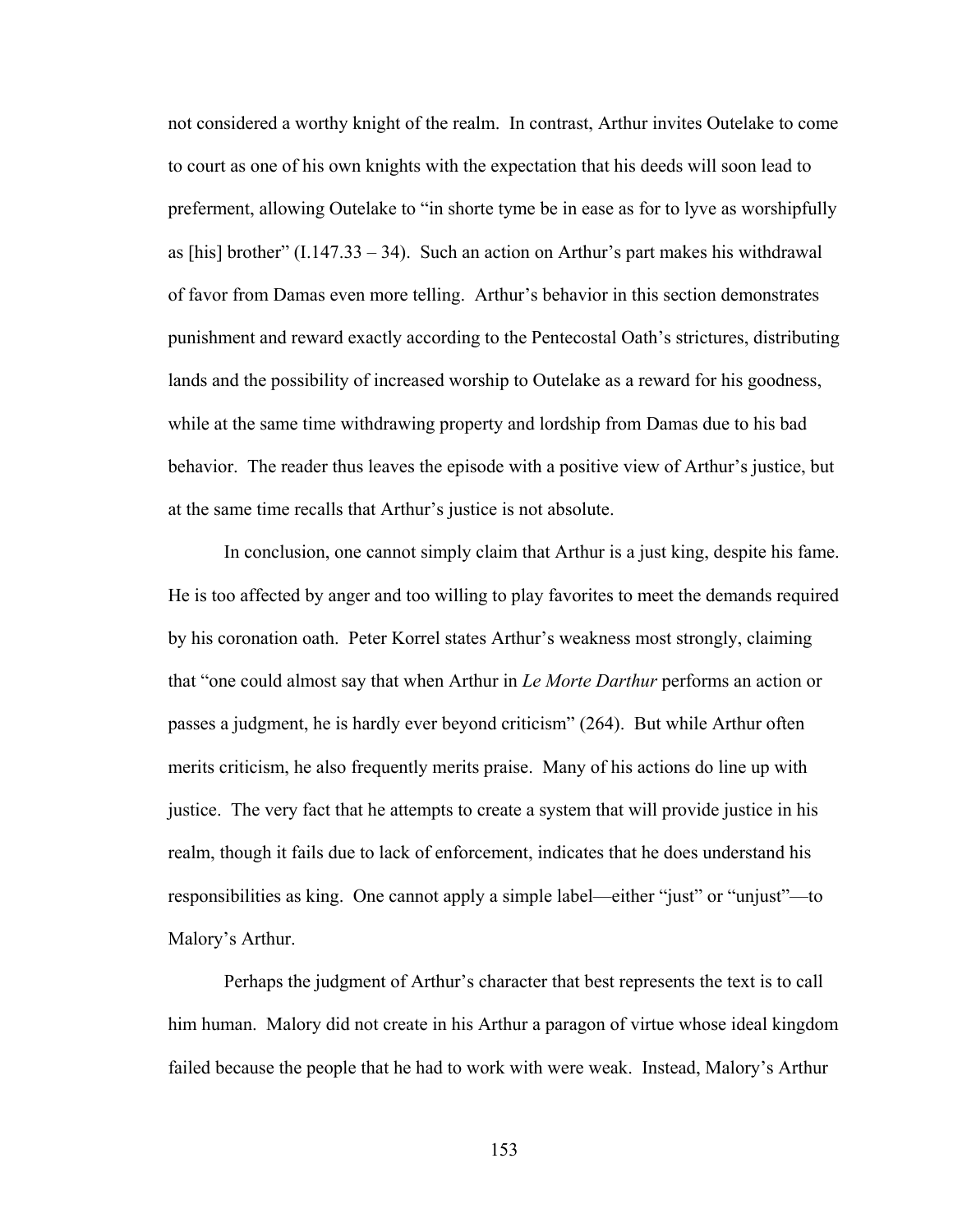himself is a mixture of strong and weak characteristics. The contemporary misrepresentation of Arthur's character is much like the contemporary misreading of the phrase "the best of all possible worlds." While readers today tend to interpret this phrase as a description of the best world that could ever exist, period, its actual meaning takes into account the fallibility of the matter that one must work with to create a world. Since matter is imperfect, even the most perfect world possible will be inherently imperfect. The same is true of Arthur's kingship and his kingdom. Arthur may be the most noble Christian king, but he is still only a man and therefore must be flawed. The knights whom he rules and on whom he relies to carry out his justice are similarly flawed, as is the very Oath they seek to uphold. So many flaws make it almost inevitable that justice should fail in the kingdom, and that the kingdom—and the king—should fail along with it.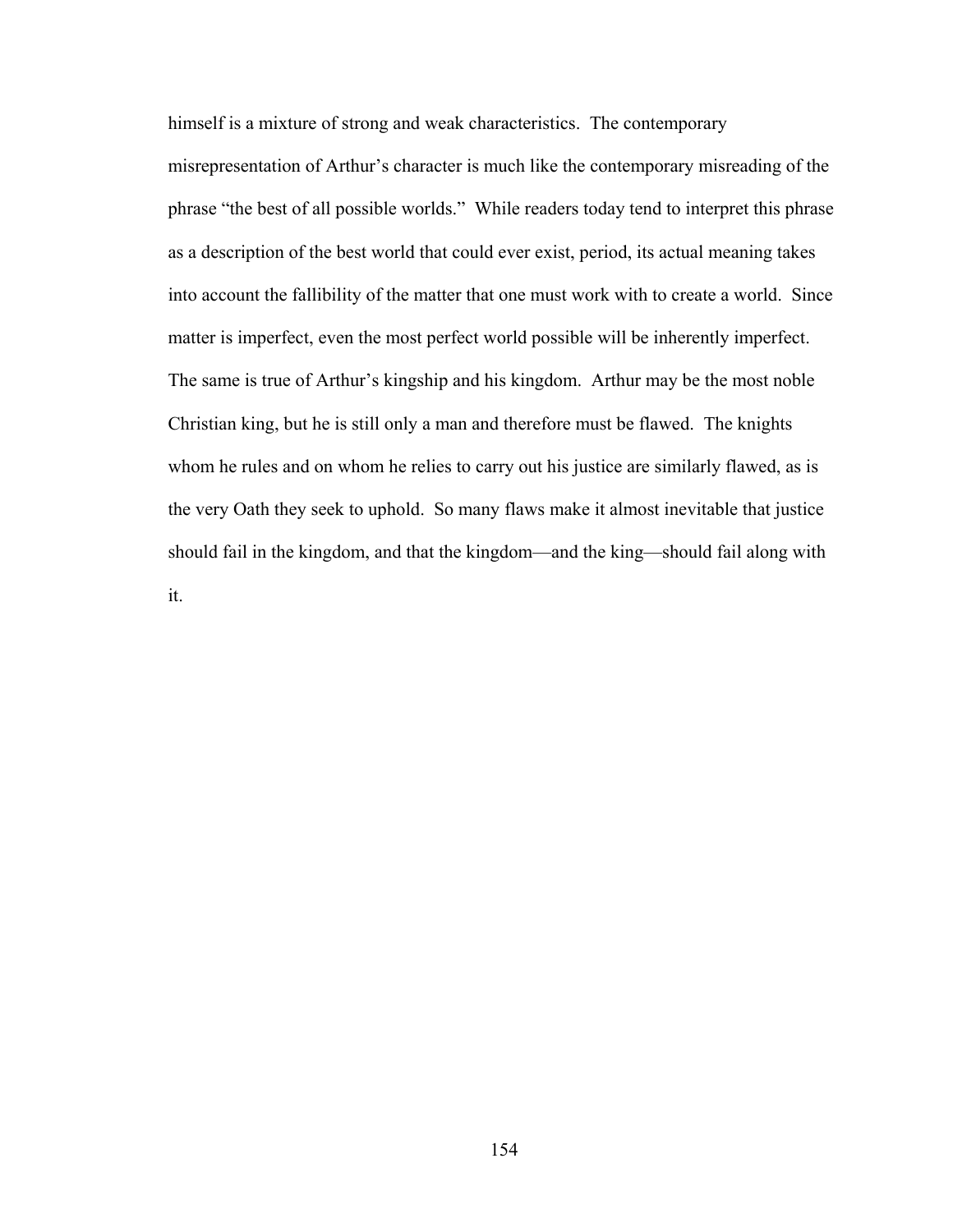## CHAPTER FIVE

## Knights as Agents of Justice

The previous chapter discusses at some length the weakness of Arthur's personal justice. However, to expect Arthur to be responsible for justice throughout the entire kingdom of Logres is perhaps expecting too much. Though medieval political theory placed responsibility for the maintenance of justice squarely on the king's shoulders, practically it is impossible for one man to do everything. Arthur as king can set the standard, and he should model complete adherence to that standard. But for the day-today action of justice in his realm, Arthur must depend on others. This dependence creates Arthur's need for the Round Table, which according to Alison Lee serves in Malory's text as "an instrument of social justice" (150). The members of the Round Table rather than Arthur himself perform many of the judicial deeds that Malory represents in the *Morte Darthur*.

According to Beverly Kennedy, the knights of the Table act "as a kind of itinerant national police force" (49) in a realm which lacks one in the modern sense. While other texts focus on the chivalry of the Round Table, considering its ability to promote virtue for virtue's sake, the *Morte Darthur* presents the Round Table knights more pragmatically, treating the Table as "an institution through which a royal patron recruits noble retainers to serve the specific [. . .] needs of his realm" (Kelly, "Royal Policy" 46). Therefore, to truly assess Arthurian justice, one must also examine the knights' actions in following the Pentecostal Oath and the legal traditions of Arthur's realm. For the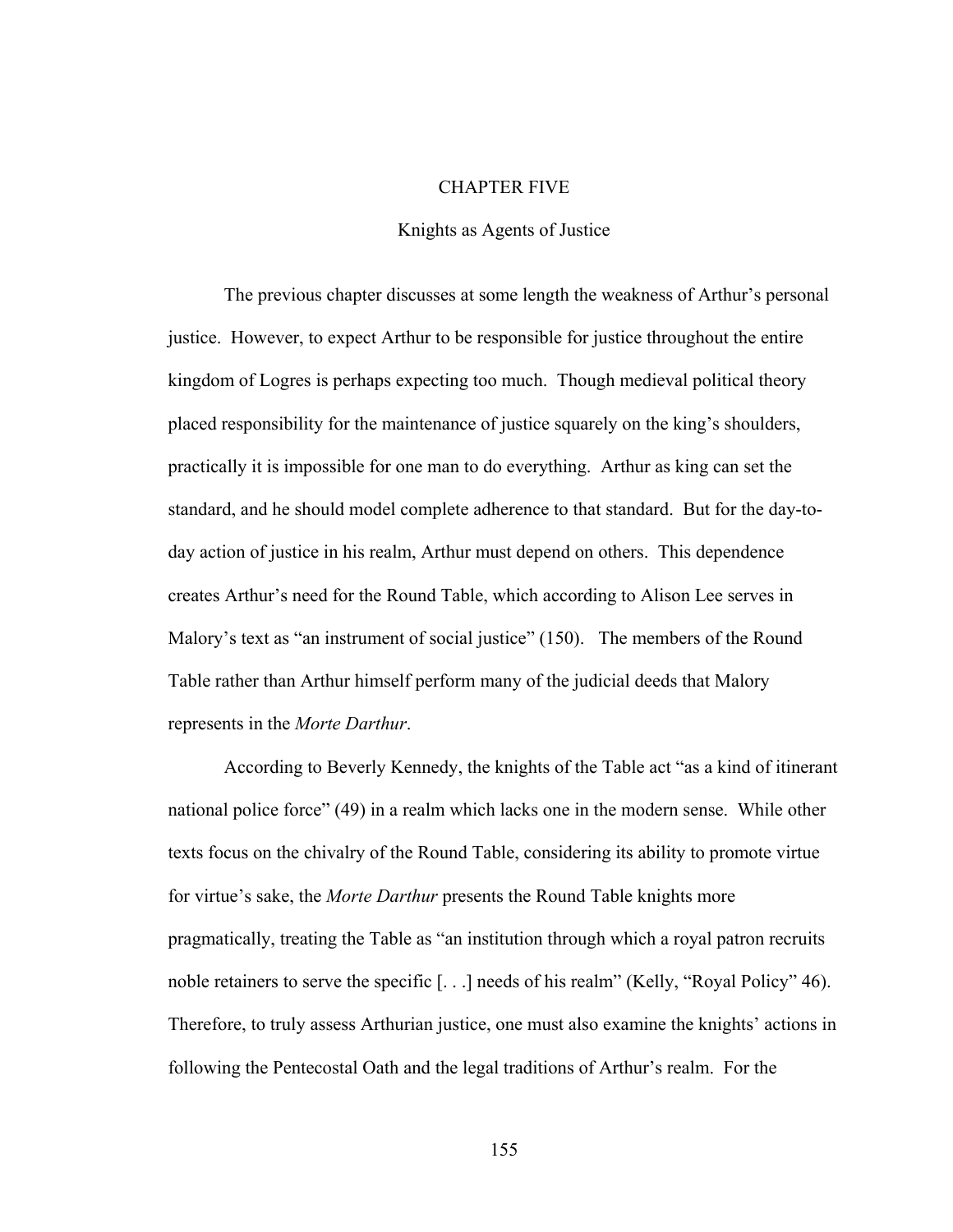kingdom to be just, not only its king, but its knights must both be just in themselves and enforce justice upon lawbreakers. The members of the Round Table do much to establish justice in Arthur's realm, but their failure to enforce consistently the provisions of their Oath to the full extent of legal custom leaves Arthurian justice incomplete and thus ineffective.

Arthur does not establish the Round Table *ex nihilo*; instead, he receives it from King Lodegraunce of Camylarde as Guinevere's dowry. Along with the physical table itself come one hundred men, two thirds of the table's full complement of knights (I.98). Arthur, pleased with the gift more than he would have been with "ryght grete rychesse" (I.98.25), orders Merlin to find men to fill out the table, but Merlin finds, in all of Arthur's kingdom, only twenty-eight men who are worthy of seats at the Round Table. The lack of worthy men in his country that leaves twenty-two seats at the Table vacant is a part of what Robert L. Kelly calls Arthur's "crisis of authority," caused in part by his early lack of supporters. The Round Table provides Arthur the means to recruit "men capable of sharing the duties of governing," including the law enforcement necessary to a peaceful and just kingdom (Kelly, "Royal Policy" 63).

On becoming Arthur's knights, and particularly after being bound with the Pentecostal Oath, the knights of the Round Table become a vital part of Arthur's government. According to Elizabeth Pochoda, Malory makes use of the common medieval "physiological metaphor of the state as a human body with the king as head and his councilors as limbs" (54). Arthur is the head, responsible for making the decisions involved in governing, but the active enforcement of his laws requires the actions of his knights, who serve as his hands and feet. Lancelot's men proclaim the Round Table's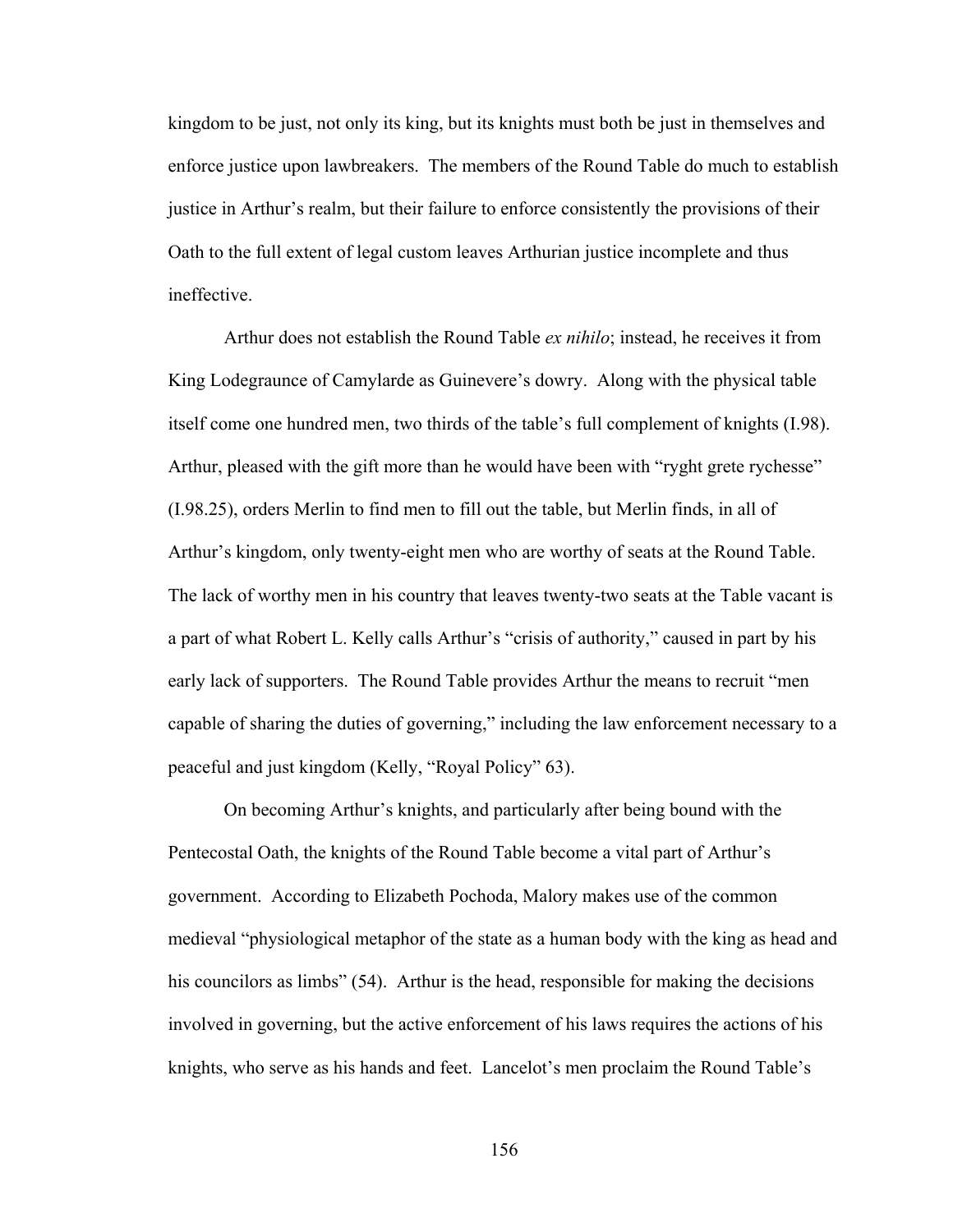value to both Arthur and his kingdom as they prepare to leave for France at the end of the text: "by the noble felyshyp of the Rounde Table was kynge Arthur upborne, and by their nobeles the kyng and all the realme was ever in quyet and reste" (III.1204 – 204). Though peace and rest may not always be the proper terms to describe the condition of Logres during Arthur's reign, the knights of the Round Table are vital to Arthur's rule.

In order to serve Arthur in establishing justice in Logres, the knights of the Round Table must ensure that all knights follow the Pentecostal Oath and the legal customs of the land. Their assistance is invaluable to Arthur in ensuring that knights who lie outside of his immediate control are brought to justice when necessary. However, for their assistance in government to bring about fully just results, the knights must police themselves, both personally and within the fellowship, as well as outsiders. In other words, to create a just kingdom in Logres, each of the knights must make a personal commitment, not only to enforce the Oath against outsiders, but also to keep the Oath himself and to see that his companions do so as well. Though the knights excel at the correction of those outside the Round Table, they are seldom as willing to enforce its strictures within their fellowship.

Malory's portrayal of the knights of the realm as vital to the establishment of Logres' justice is not merely a literary trope; instead, the importance of the knights in the *Morte Darthur* reflects historical practice. Medieval English kings theoretically were responsible for the state of justice within their kingdom. However, what applies in Arthur's literary kingdom also held true in literal England: no one man could personally see to the establishment of justice throughout an entire kingdom. In the words of Robert L. Kelly, "the institutional reality" of medieval government "was that English kings,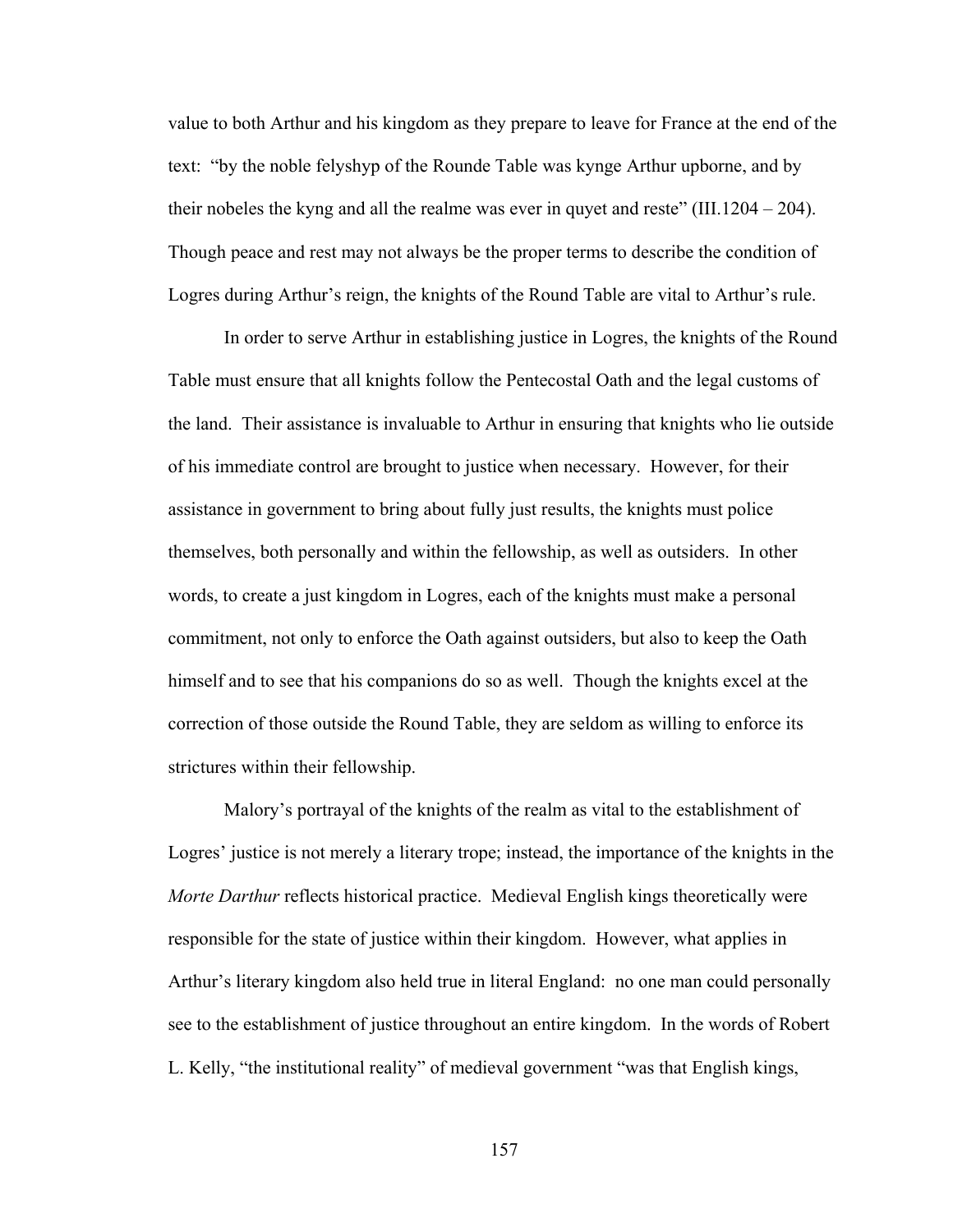having only a very limited central bureaucracy, were incapable of ruling the whole of their kingdom directly" ("Malory's 'Tale'" 81) Even the most authoritative of kings had to rely "on the support of the propertied classes" to do the business of the kingdom (Harriss, "The King" 15). The ranks of the propertied classes included both the nobility and the gentry, but the men who filled government offices were labeled knights whether they had been dubbed or not in respect for their office (B. Kennedy 19). Thus it was the knights, not the king himself, who controlled the administration of justice in the countryside (Given-Wilson 254). According to Hyonjin Kim, "the knights and wealthier esquires," the very people who fill the vast majority of Malory's text, historically "virtually monopolized the major offices of sheriff, member of parliament, justice of the peace, and commissioner of array," the positions most responsible for maintaining the King's Peace and seeing that justice was done (8).

Unfortunately, this political reality created an imbalance in medieval justice. Common people tended to be punished severely for crimes, while aristocrats might not be punished at all. In his *Regiment of Princes*, Thomas Hoccleve described the state of fifteenth-century justice as follows:

> Smal tendrenesse is had now of oure lawes, For if so be that oon of the grete wattis A dede do which that ageyn the lawe is, Nothyng at al he punysshid for that is. Right as lopwebbes, flyes smale and gnattis Taken and suffre grete flyes go, For al this world, law is now reuled so. (122.2815 - 2821)

Hoccleve here describes a dual system of justice that enforced two sets of standards, a harsh one for the commons and a more lenient one for the nobility. According to historian G. L. Harriss, crimes committed by members of the lower classes were handled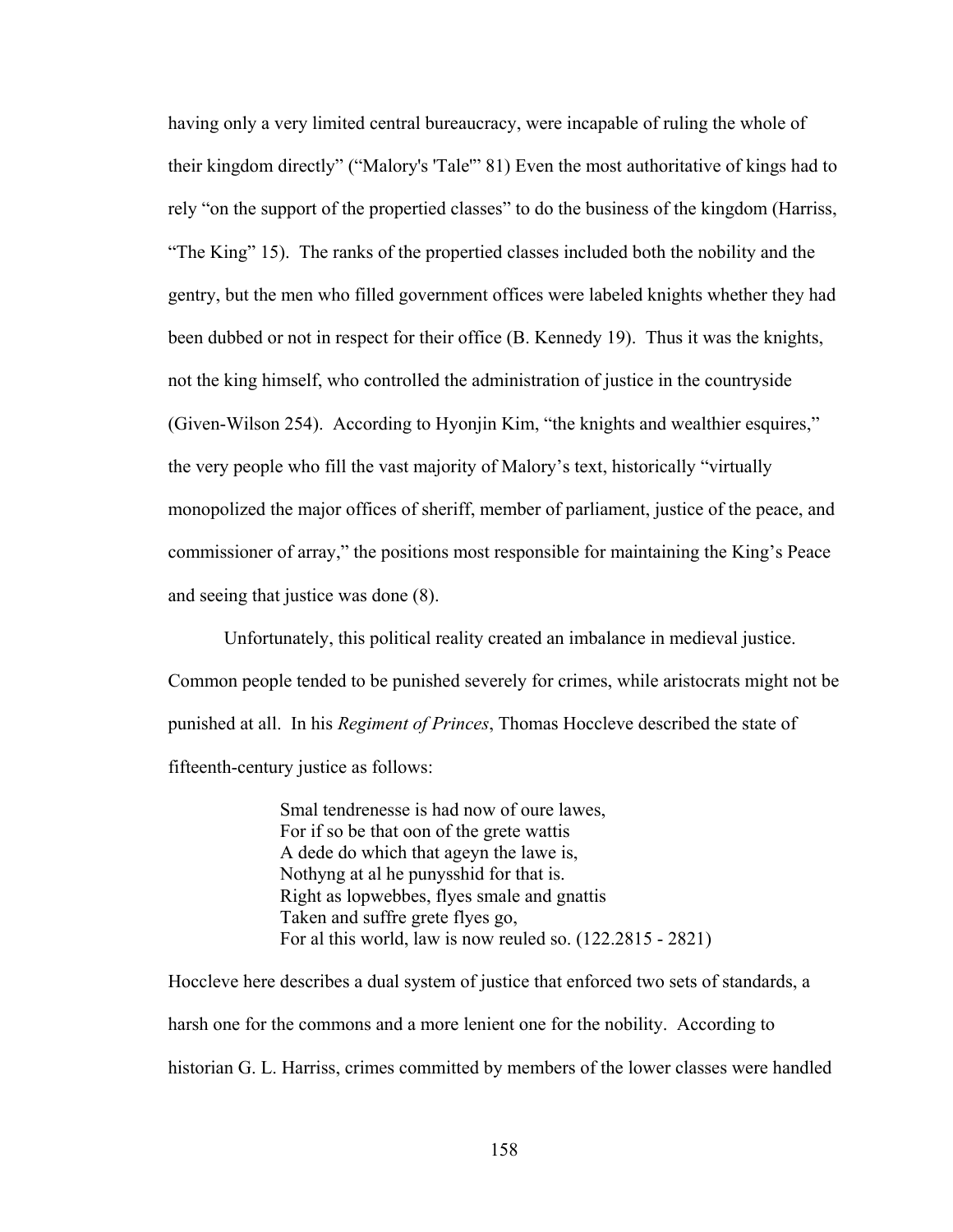within the localities by the justices of the peace, but crimes committed by the gentry were referred to the court of the King's Bench in Westminster, $<sup>1</sup>$  where the justices tended to be</sup> lenient because they were associates of the people who were on trial. Their social equality with the justices gave the members of the nobility "a proprietary attitude to the law," which they viewed as a tool rather than a rule for themselves (Harriss, *Shaping the Nation* 54). The common phrase used to describe this state of affairs was "'the law goeth as lordship willeth'" (Harriss, *Shaping the Nation* 135), and its reality meant that the common person had little recourse against crimes committed by members of the gentry and noble classes.

Of course, the plight of the common man has very little part in Malory's *Morte Darthur*. In fact, if one based one's view of fifteenth-century society solely on Malory's text, one would believe that England was populated almost exclusively by knights and ladies, with commoners appearing and disappearing only occasionally, as needed. Hyonjin Kim asserts that Arthur's world is inhabited almost exclusively by the upper classes, chiefly knights who ignore most of the "social, economic, and political concerns of the fifteenth-century gentry" (15). Even the differing ranks of the nobility make only occasional appearances, for in Malory's world it is knighthood that sets a man apart from the commons; even kings are knights first. The Round Table fellowship has kings, such as King Pellinor, as members, and Arthur himself is "but a knight as we are," as Mador de la Porte reminds him during the Poisoned Apple episode (II.1050.19).

<sup>&</sup>lt;u>1</u>  $<sup>1</sup>$  Malory himself was charged with various crimes at a local court in Nuneaton and then remanded</sup> to the King's Bench. One of the four justices was the Duke of Buckingham, whom Malory was charged with attempting to kill, but no one seems to have protested against this seemingly unjust move (Field 101).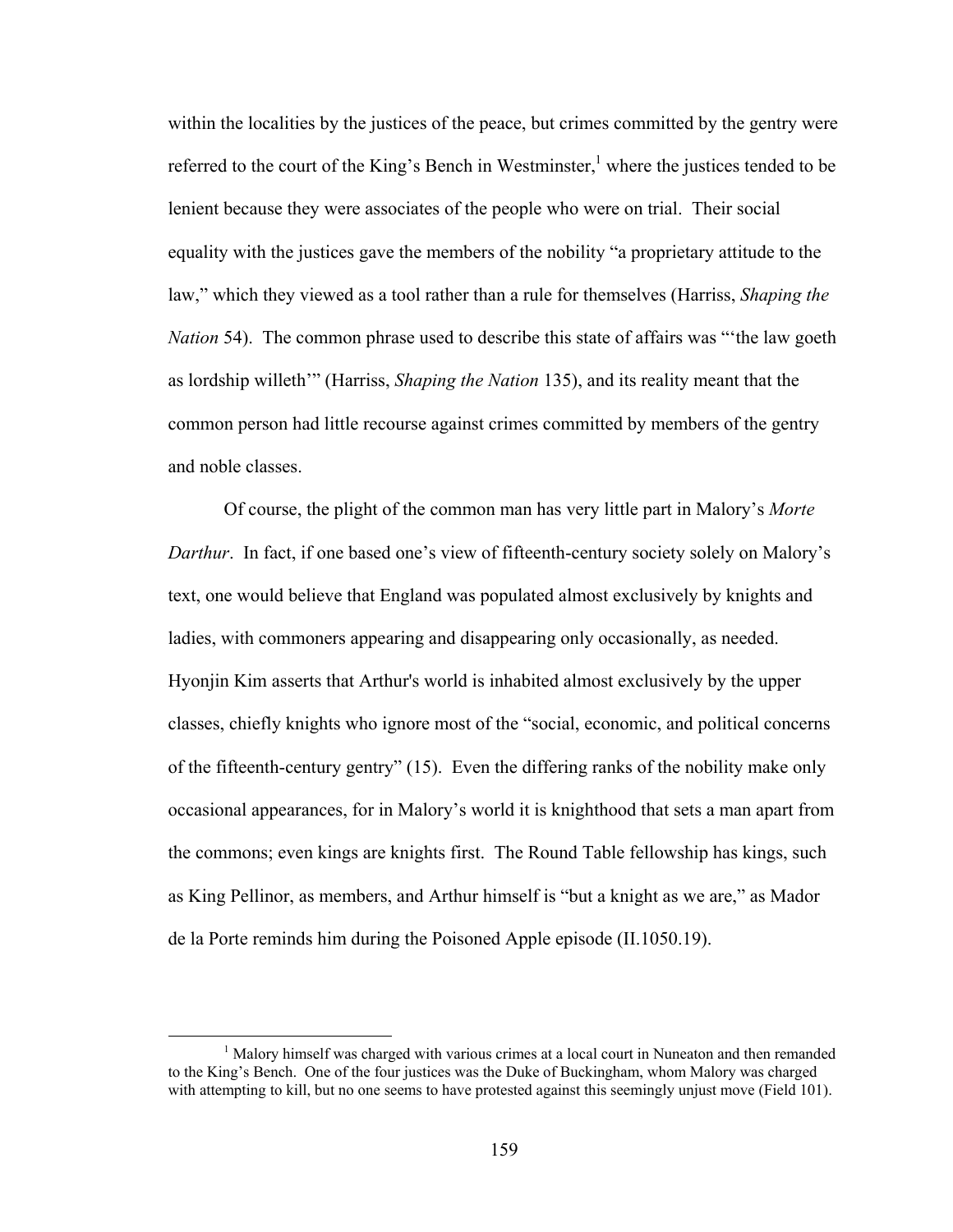Though Malory's text does reflect the historical reality, the kingdom he depicts also differs significantly from fifteenth-century England. Because Malory's world is made up almost exclusively of knights, one would expect that all instances of lawbreaking would be handled directly by King Arthur, since the court of the King's Bench, along with all of the other appurtenances of medieval justice, is missing from the text along with the commons and most of the noble hierarchy. Sheriffs, bailiffs, justices are all absent from the *Morte Darthur*, where they are replaced by Arthur's knights distributing rough justice on their own authority. Beverly Kennedy asserts that this fact creates the major difference between Arthurian and historical English justice, for "the errant Round Table knights punish the malfactors [sic] themselves rather than turn them over to the local sheriff or send them back to King Arthur's court for judgment" (49). Additionally, though justice is certainly lacking for members of the lower classes, as illustrated by Pellinor's unpunished rape of a milkmaid (I.101.14) and Lancelot's casual killing of two of Mellyagaunce's churls  $(III.1126.23 - 25, 1127.29 - 30)$ , commoners feature so seldom in the text that this distinction loses significance. Far more important in the *Morte Darthur* is the division between knights who act within and without the Round Table fellowship, for the knights of the Round Table hold each other to a far more permissive standard than outsiders. For example, Lancelot fights with and kills Sir Tarquyn for simply shaming many of the knights of the Round Table, but no knight ever punishes Arthur's nephews from Orkney for killing Pellinor, Lamerok, and Dynadan, three of the Round Table's most valued knights. $2$  Despite these differences, however, the

 $\frac{1}{2}$ <sup>2</sup> Lancelot kills Tarquyn at I.267.22 – 23; the text reports on the deaths of Pellinor, Lamerok, and Dynadan at II.810.10 – 12, II.699.20 – 27, and II.615.5 – 7, respectively.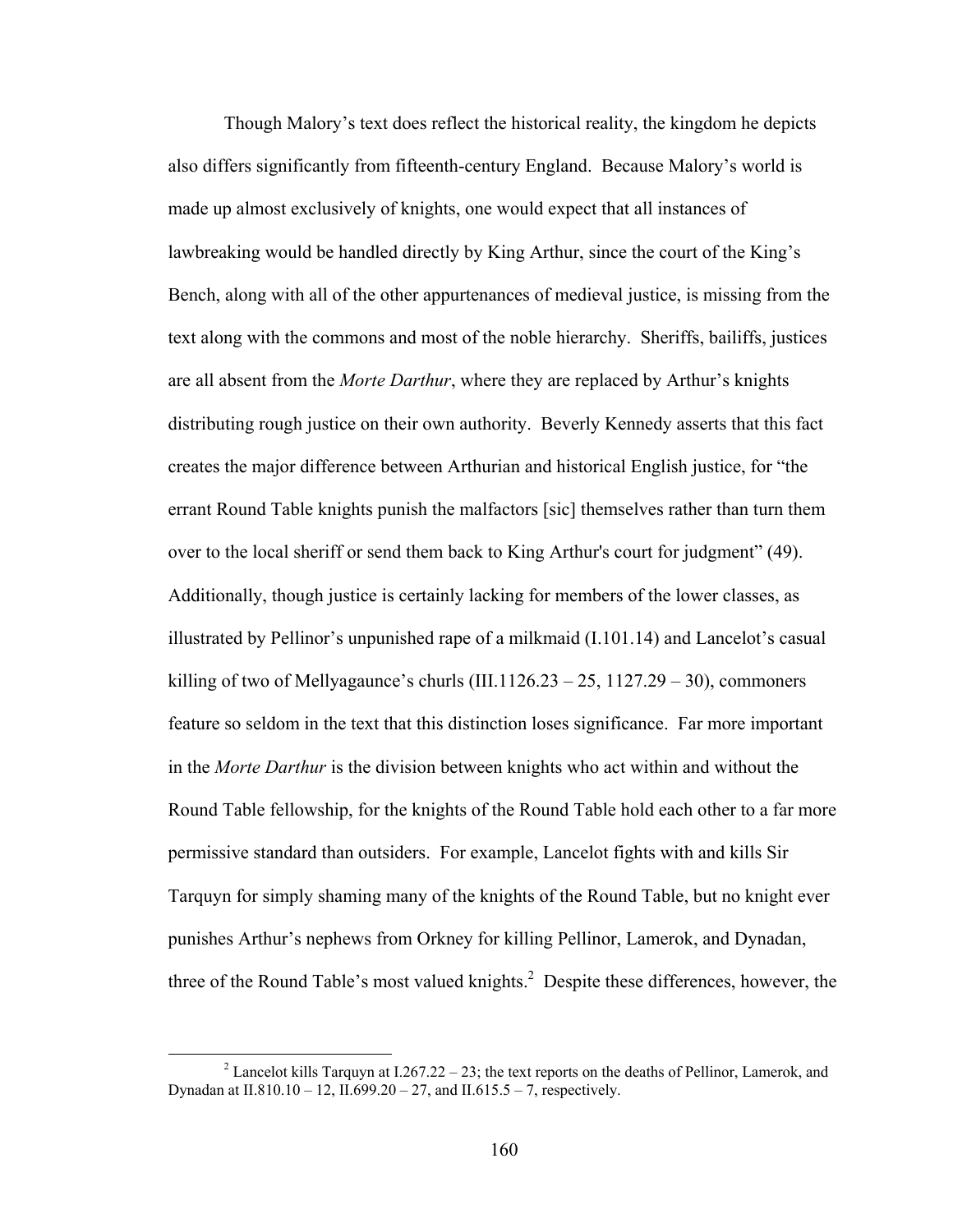reader can see in Malory's text a system of justice in operation, one that depends heavily on the kingdom's knights.

Though Arthurian justice differs in key ways from historical English practice, the fact that the people who enforce that justice are knights opens another avenue of inquiry regarding justice: that of justice's relation to chivalry. In crafting his text, Malory wrote for an audience that would have a basic understanding of knighthood and its duties based on accepted standards. Because Malory assumes that knowledge on the part of his audience, explanations of chivalry in any form tend to be minimal, for Malory's goal was not "to explain knighthood to the ignorant" (Lee 152). However, just as medieval kingship was informed by the *speculum principis* tradition, knights had their own body of theory regulating their behavior: the chivalric manuals. In fact the two at times overlap, for kings were knights first, and knights were "part of the political structure supporting kingship" (Lee 16). These manuals demonstrate a key difference from the works in the *speculum principis* tradition, though, for they were generally written by the knights themselves.

As Richard W. Kaeuper explains, the knights recognized both the possibilities of knighthood and the problematic behavior of their own companions and composed these chivalric manuals in an attempt at reform from within (*Chivalry and Violence* 273). One of the concerns addressed to differing degrees in the manuals is a concern for justice and the knight's responsibility to establish it in his sphere of influence. One might assume that, since Malory's sources for the story of Arthur are French, his ideas about knighthood could reasonably be influenced by the French as well. During the Hundred Years' War, chivalric manuals flourished in France, providing the possibility for access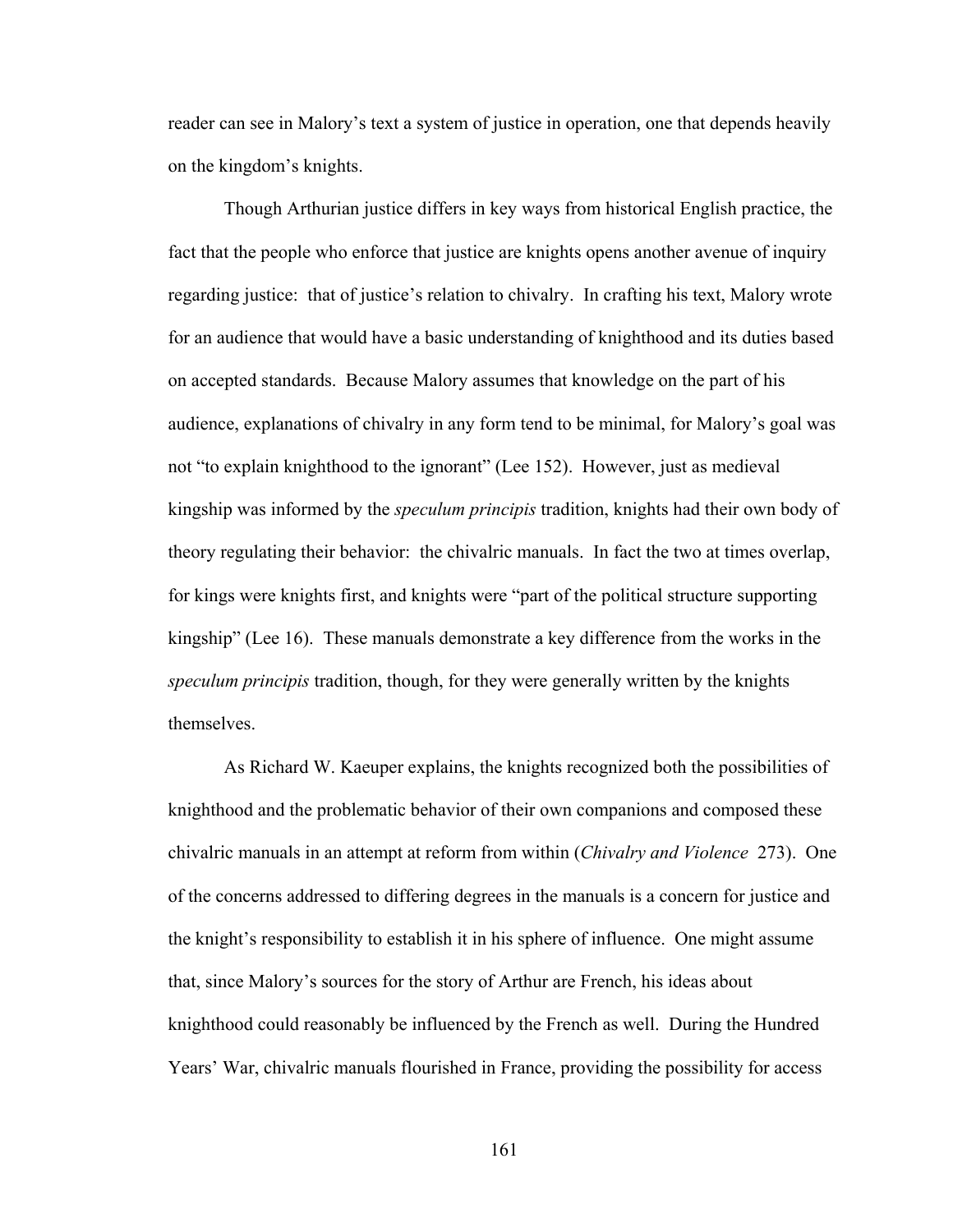to a large body of information regarding various aspects of chivalry, including justice. According to historian Craig Taylor, however, the manuals that were so popular in France during the Hundred Years' War saw very little circulation in England until the mid-fifteenth century, giving them little time to influence Malory's ideas of knighthood (71). In addition, many of the French chivalric manuals focus far more on issues like warfare and even love than on the method for establishing justice. For example, Geoffroi de Charny's popular treatise on knighthood, *Livre de Chevalerie*, goes to great lengths in describing the hierarchy of deeds of prowess and how knights should serve the Church, but mentions justice only a few times. He states that all rulers, including knights, were "chosen to administer justice and to maintain the rights of the humble as well as of the mighty" (de Charny 141), but he gives no practical information about what maintaining the rights of the humble would look like. De Charny implies that knights automatically know, by virtue of their chivalry, how to uphold the rights of those under their sway.

De Charny does provide more detail in discussing criminal behavior by knights themselves. He writes that knights who "wage war without good reason, who seize other people without prior warning and without any good cause and rob and steal from them, wound and kill them [. . .] behave like cowards and traitors" and do not deserve to be considered men-at-arms (de Charny 177, 179). The fact that de Charny felt it necessary to mention such behavior at all demonstrates that not all knights were as pure as his more idealistic passages imply. De Charny goes on to note that lords whose men commit such deeds "are no longer worthy to live if they do not inflict such punishment on them that would persuade anyone else who might have a desire for wrongdoing to draw back" (179). De Charny thus strongly decries criminal behavior by knights and insists that it is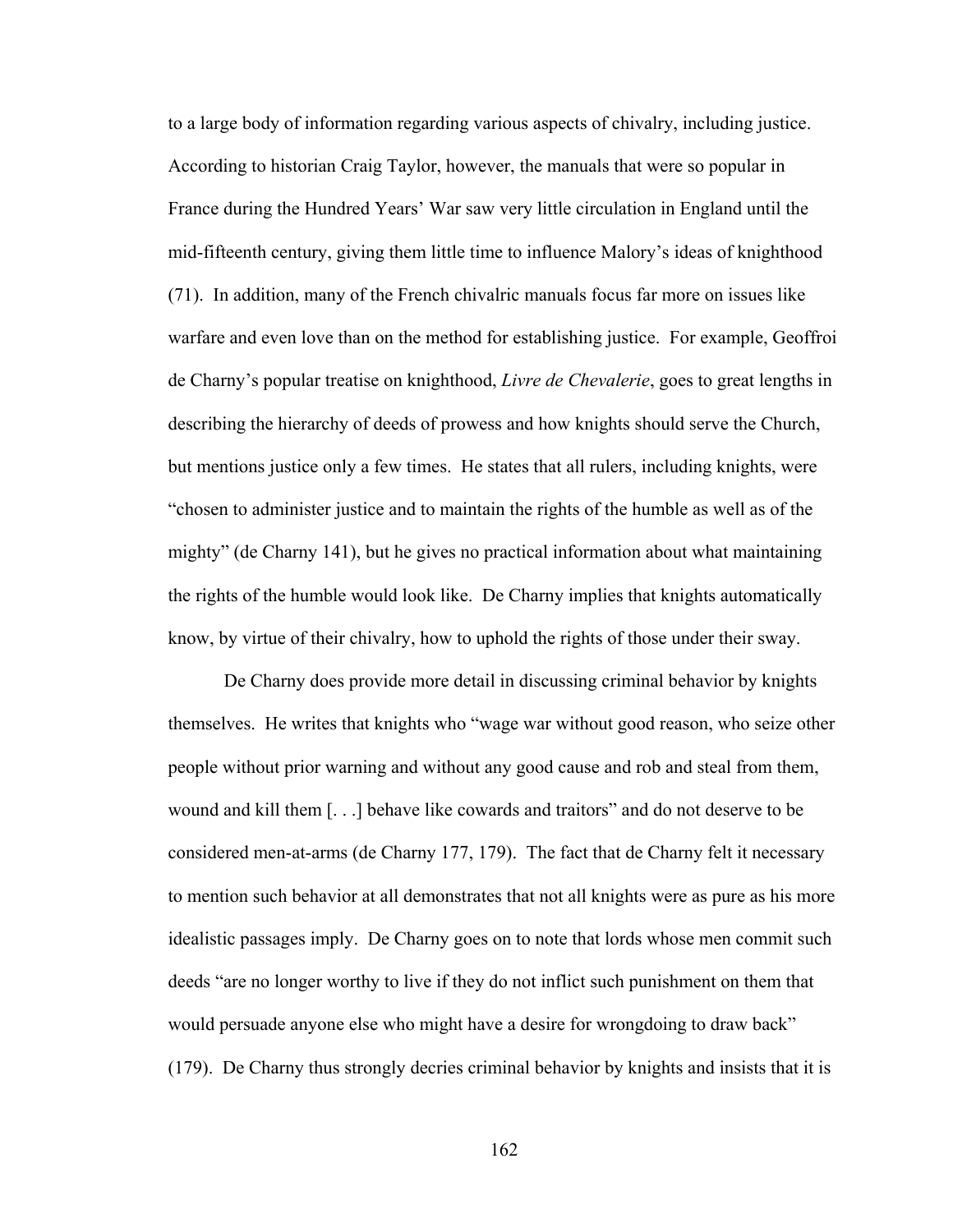their lords' responsibility to punish severely any who offend. These recommendations are an indication that noble knighthood does not guarantee good behavior, but de Charny provides no practical guidelines for knights to follow in establishing justice, either against knights or against others who break the law. Instead of clearly delineating just behavior, de Charny leaves the determination of what it means to be just in a particular instance up to the conscience of the knight himself.

Though de Charny's manual provides little context for the knight's responsibility to justice, another guide to knighthood may have had a better chance of influencing Malory's ideas about knighthood. This work, Ramon Llull's *Libre del Orde de Cavallería*, dates to 1279 - 1283, and it circulated widely in Europe during the rest of the Middle Ages, first in Catalan, then in French, and finally in William Caxton's 1484 English translation (Kaeuper, *Chivalry and Violence* 275). Because Llull's text was widely popular over a long period of time, it is much more likely to have influenced Malory than de Charny's more contemporary text. And unlike de Charny, who touches on justice only incidentally, Llull makes justice one of the primary traits that appertain to a knight's soul (B.vi.recto). Llull did not make such comments with closed eyes; like de Charny, he understood that knights could be violent thieves and murderers rather than paragons of justice. In his *Book of Contemplation*, Llull calls knights "'the Devil's ministers'" and says that they create the most harm in the world (Qtd. in Kaeuper, *Chivalry and Violence* 277). Once again, the recommendations in Llull's *Book of the Ordre of Chyvalry or Knyghthode*, as Caxton titled his translation, are prescriptive rather than descriptive.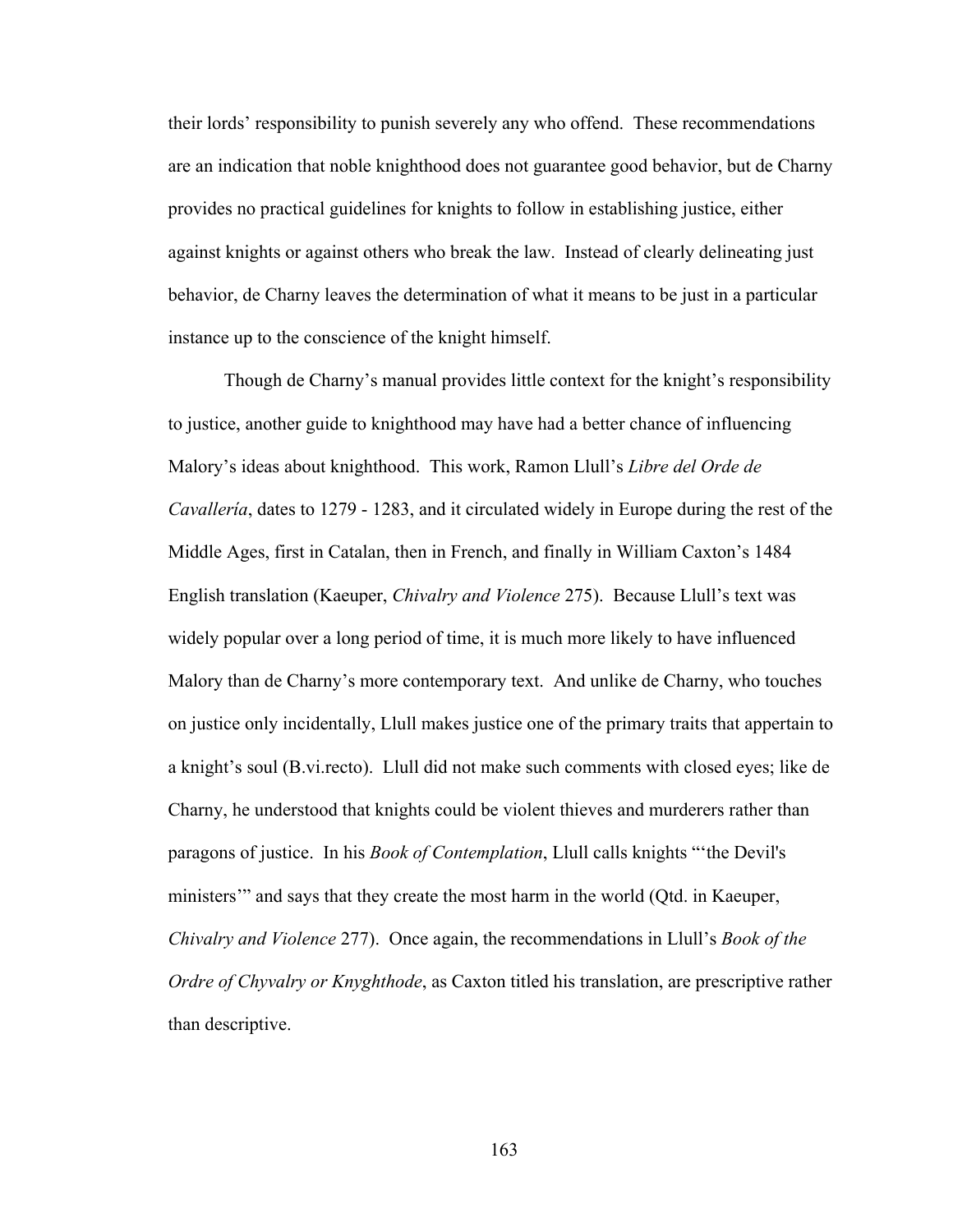Some of Llull's prescriptions apply specifically to the creation of justice.

According to Llull, knights should maintain justice through fear; knights are part of the order of chivalry "to thend that they enclyne the smal peple by drede / by the whiche the one doubte to doo wronge to the other" (Llull B.ii recto). Lull lists among the knight's duties both defending the common people so that they can get on with their work and seeking out and punishing those who trespass against justice (C.ii recto - C.ii verso). When read together, the implication of these passages is that the commons must be protected from each other and perhaps from invaders from without. Llull claims that knights have authority over the common people because "by thonour that he receyueth of his ordre / he hath noblesse of herte /  $\&$  by noblesse of courage he is the lasse enclyned to doo a vylaynous fait or dede than another man" (Llull B.v verso). In an ideal world, a man who receives knighthood would be a virtuous man, well capable of taking up the charge of protecting the less fortunate.

Llull's ideal for the twinning of knighthood with justice is very high. In a virtuous knight, justice should be so closely allied to chivalry that the two cannot be separated, just as the soul cannot be separated from the body:

> "yf a man withoute body were a man / Thenne were a man a thynge Inuysyble / And yf he were Inuysyble / he were not a man / ne that which he is / And al in lyke wyse / yf a man without Iustyce were a knyght hym behoueth by force that Iustyce were not in that / in which she is or that chyualry were a thing dyuerse fro the same chyualrye / which now is / And how be it that a knyzt haue the begynnyng jusstyce and be Iniuryous / and weneth to be in thordre of chyualrye / that apperteyneth not / For chyualry and Iustyce accorden so strongly / that withoute Iustyce Chyualrye may not be / For an iniuryous knyght is enemy of Iustyce / and dyffeateth and casteth hym self out of chyualrye / and of his noble ordre / and renyeth hit and despyseth" (E.vi.verso)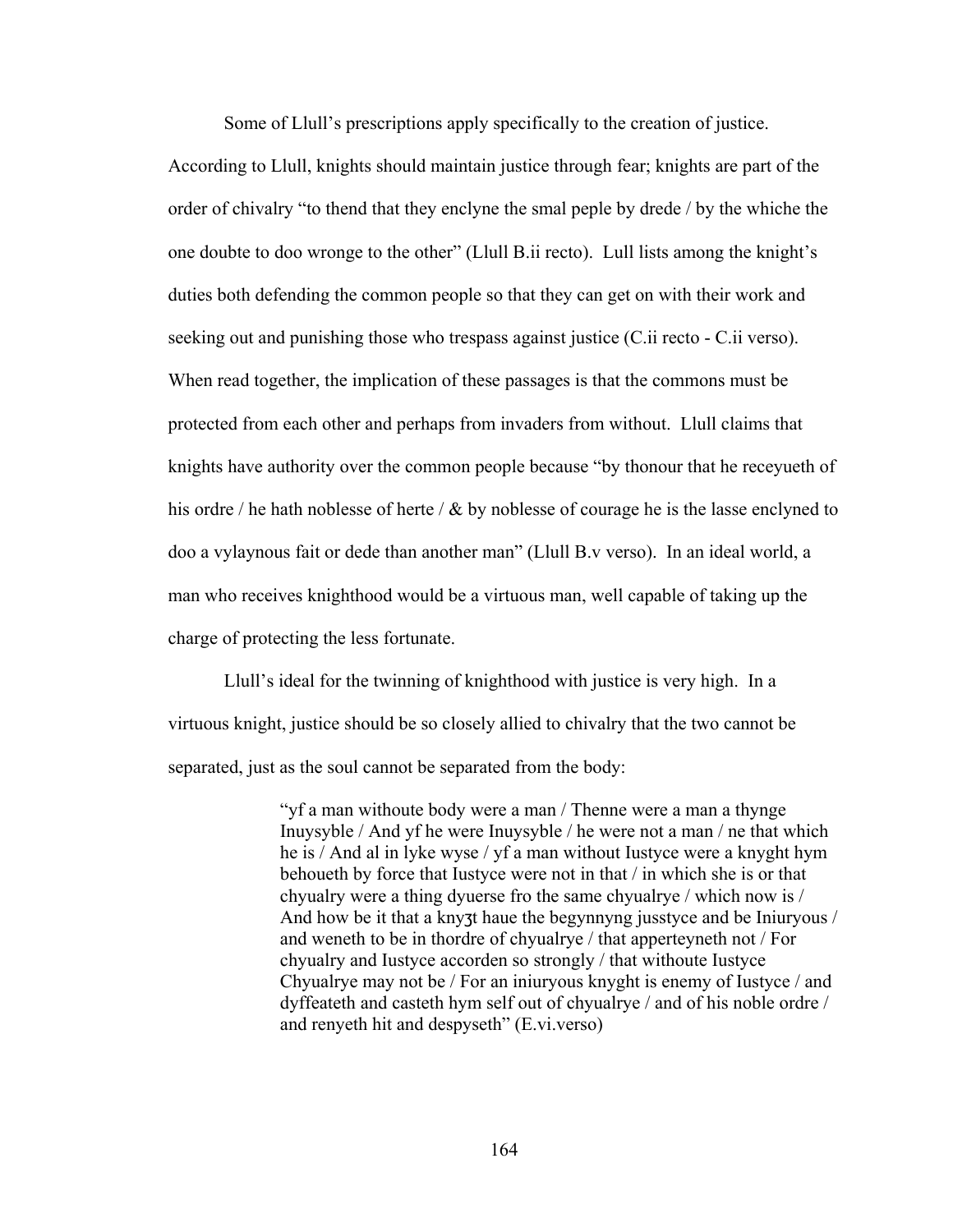In Llull's terms, just as a soul without a body is not a man, a knight without justice is no true knight. However, the series of "if" clauses Llull uses to establish the supposedly indestructible link between chivalry and justice also tacitly acknowledges the possibility that knights may become criminals. In addition to idealistic passages like this one, Llull includes in his text instructions to knights to punish their fellows if they act against justice, for "euery knight that susteyneth  $\&$  suffreth a knyght to be a robbour  $\&$  theef / in that doing he useth not his office" (Llull C.v recto). Knights should take care that not only their own behavior, but that of their companions, accords with justice.

Another work that demonstrates the connection between chivalry and justice is Jacobus de Cessolis' work on chess as an allegory for society, first printed in English by William Caxton as *The Game and Playe of the Chesse* in 1474. As one might expect, the discussion of the knight's piece includes discussion of "the ordre of chevalrye and knyghthoode" (Caxton 36), but so does the discussion of the rook, which is described, not as a castle tower as in modern chess, but instead as "vycayres and legates of the kynge" which "ought to be maad a knyght upon an hors" (Caxton 44). Though the general discussion of knighthood included in the section on the knight speaks little of justice, the rook's description focuses heavily on that quality. The responsibility of the rooks is to bear the king's authority to the parts of the realm where he is not and, among other duties, to establish justice, "most fayr of the vertues" (Caxton 44). This duty is especially important because if the ministers of the realm subvert justice, the king may lose his kingdom, so the king's vicar is to do everything in his power to preserve the common good (Caxton 44). However, as in de Charny, this text says little about the manner in which justice may be established or the common good preserved.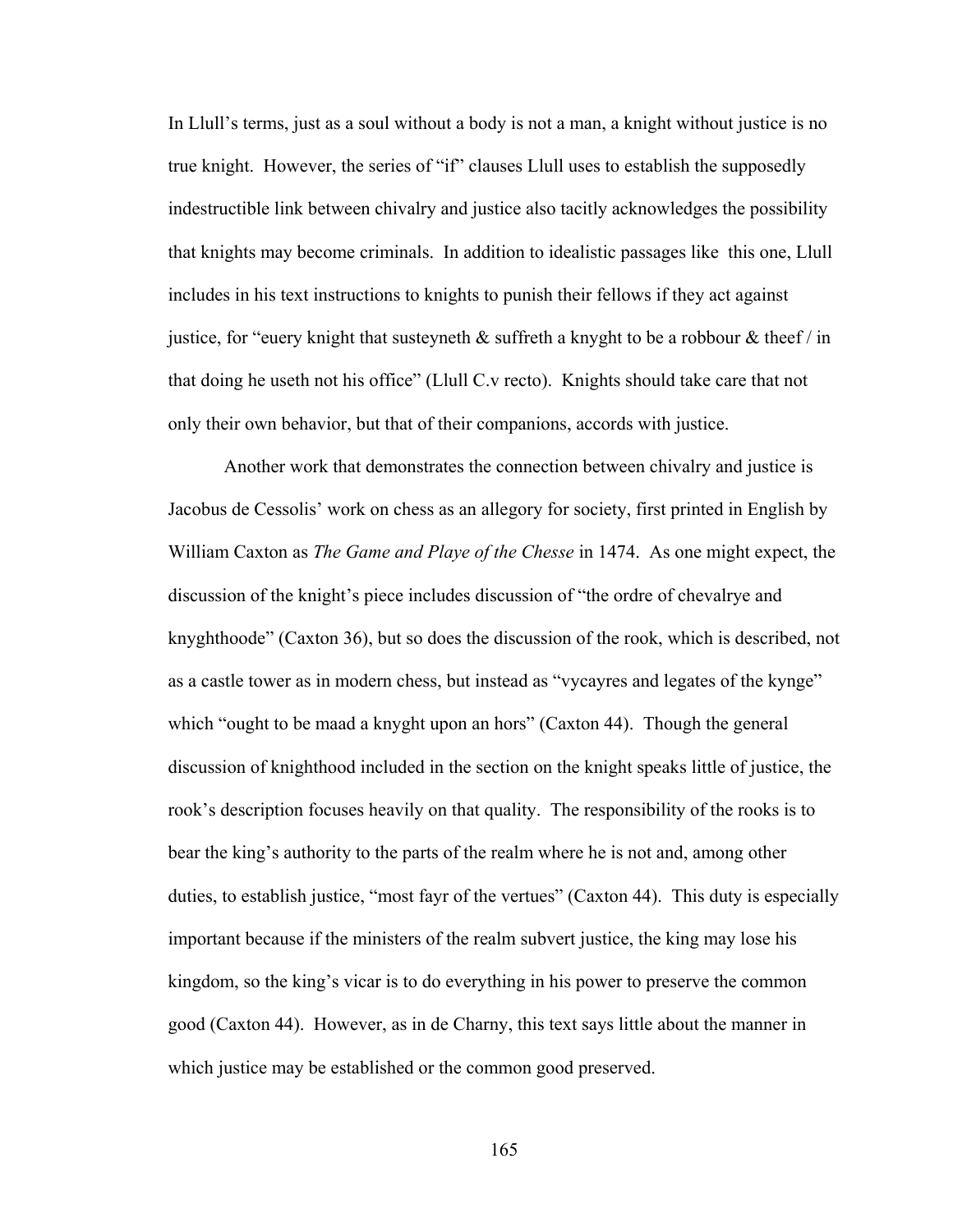Though the texts described above give some indication of the importance attached to justice as an accompaniment of chivalry, they may or may not reflect English sentiment due to their original continental production. Very few English books dealing with chivalric themes date to the thirteenth and fourteenth centuries because the principles of English knighthood tended to be passed down from knight to knight in the form of practical experience rather than written documents (Taylor 82). This fact makes discovering any differing principles that would have driven the writing of an English knight like Malory difficult. A few English texts, including Constable Thomas of Woodstock's *The Ordenaunce and Fourme of Fightyng within Listes*, Sir Nicholas Upton's *De Studio Militari* and Sir John Tiptoft's "Ordinances for Justes and Triumphes," give minute details of English practice. Woodstock lays out the complete ceremony for trials by combat, with the intention that his nephew, Richard II, should conduct such trials "with justice and equite to [his] honourable renowne, in which all justice shulde duelle and bee" (301). Woodstock writes of serious battle to be used in settling otherwise irresolvable disputes; the pre-battle ceremonies charge the knights involved to fight until they force their opponent to yield or until he is dead (319), and in treason cases, the loser of the combat, either appellant or defendant, is to be executed (325). Upton deals with a wide variety of issues, but his comments on justice are also confined to trial by battle, in his case to long lists of possible reasons to hold such a trial, particularly in disputes over land or in cases of suspected adultery (10 - 11, 13). Tiptoft, in contrast, writes of tournament jousting, including the scoring system and the ways in which prizes may be won or lost. His rules deal with fair play and good sportsmanship rather than serious battle. For example, he writes that a knight who drops his sword loses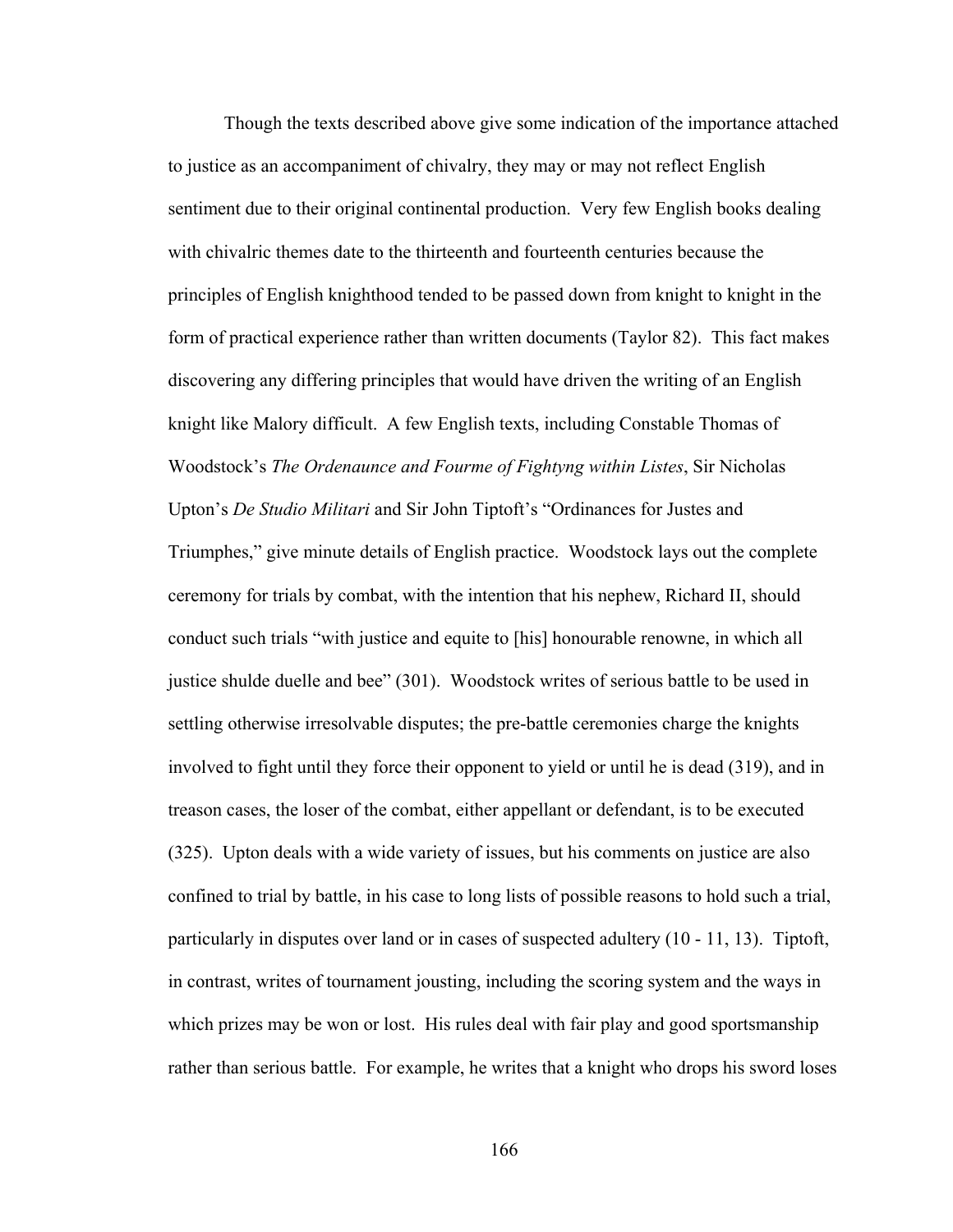the match, so it is unsportsmanlike to affix the sword to one's glove (Tiptoft xxx). Allison Lee's assessment of Upton's writing might easily apply to all three of these works, for they all relate to technical rules rather than the knight's theoretical position (27 – 28). Though these works prove useful in examining certain aspects of knightly action, they do not speak to the theory of justice that the continental works indicate should attach to a knight's general behavior.

 One English text that addresses justice more directly is William of Worcester's *Book of Noblesse*, written in 1475—and thus after Malory's death—in an attempt to spur Edward IV into stronger action in France. Worcester relies heavily on Christine de Pizan's *Livre des fais d'armes et de chevalerie*, which incorporates material from Vegetius' *De re militari* and Honoré Bouvet's *Arbre des Batailles*; he refers frequently in his text to "Dame Christen's" opinion on his various subjects. Worcester's purpose is to encourage an invasion, so most of the text focuses on war in France, but he does at times touch on issues of home justice. He represents such justice primarily in terms of seeking the common good, which should be the first goal of kings and their knights (Worcester 21, 56 - 57). However, some of Worcester's recommendations hint at the darker side of knighthood in England. For example, he notes that soldiers should be paid generously and on time to prevent them from turning on the common people to make a profit. In describing the plight of English citizens living in Normandy, Worcester writes that some were "manassed [and] beten, and mischieved theire bestis with theire wepyns, that they were nighe out of theire wittis for sorow and so enforced for duresse to forsake youre title and youre lawes" (73). Worcester decries such behavior, asking why such cruelty should be shown to the law-abiding common people, upon whom the nobility depend for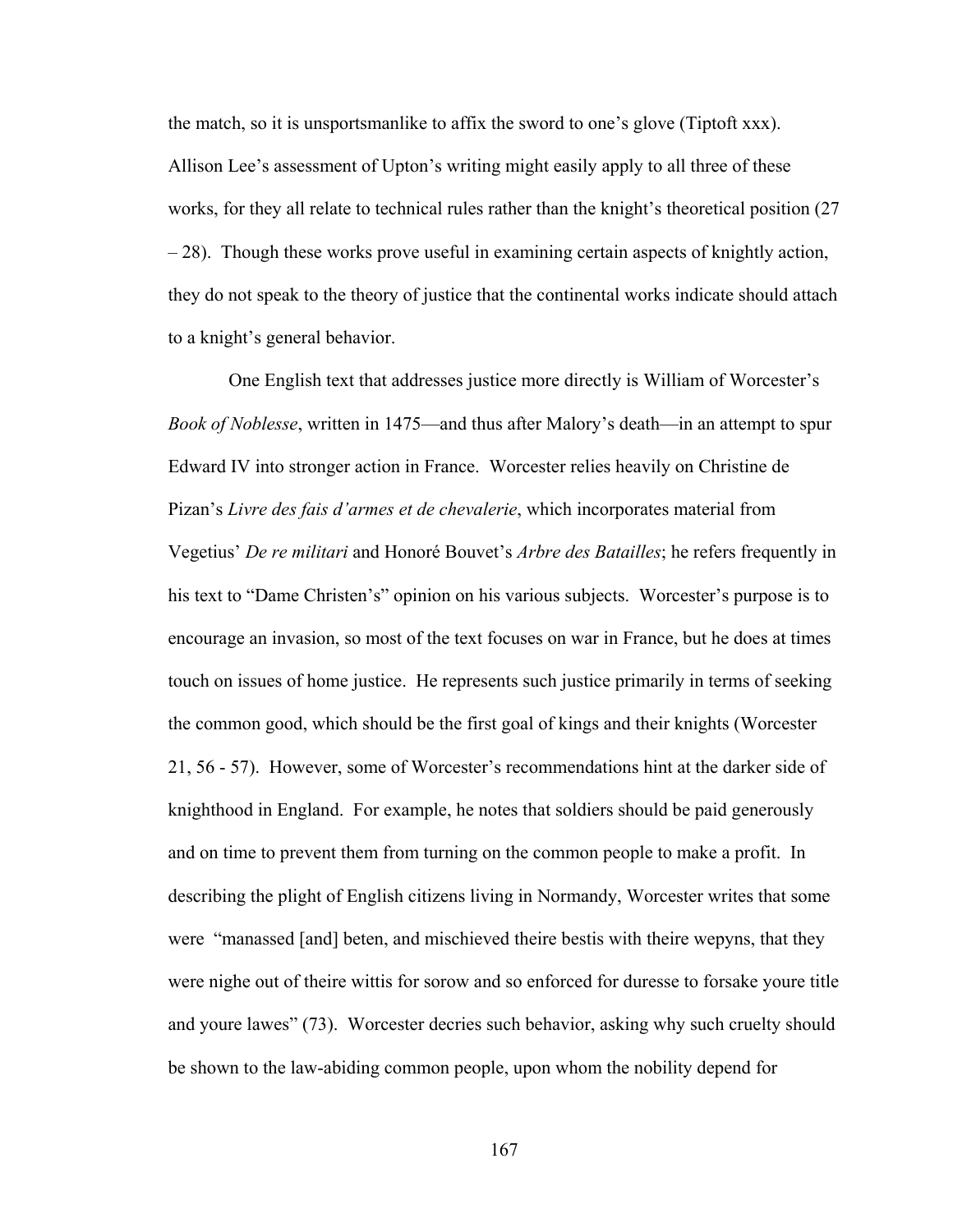livelihood. In writing thus, Worcester comes much closer to an accusation against the knights of the kingdom than either de Charny or Llull, for he speaks, not of the possibility that some knights may go bad, but of literal attacks against the helpless by the people who theoretically should protect them. Such an acknowledgement moves knightly violence against the people of the realm from the sphere of possibility to the real world of human experience.

Though much of the information on justice that may be distilled from the chivalric manuals is either vague or technical, one can draw some conclusions about a knight's responsibility for justice based on them. Though knights may become criminals, the ideal is for them to be just and to ensure that those around them are likewise just. They should first and foremost protect the common people over whom they have jurisdiction, primarily from squabbling among themselves but also from foreign raids and from by criminous knights. They should also prevent their fellow knights from committing crimes, and if any choose to engage in criminal behavior, they should expect others to regard them as alienated from knighthood and vulnerable to punishment. Because knighthood and justice are parts of the same whole, all knights should devote themselves to this virtue.

 Though Malory's knights rarely have anything to do with the common people and are not represented as trying their disputes, they do stand for Arthur's justice in the realm, working in an effort to maintain justice among the upper classes. But in addition to depicting knights who obey Arthur's Oath and uphold justice, the text records multiple instances of knights violating the strictures of the Pentecostal Oath. The evil knights who also inhabit the text are necessary, for in order to prove their dedication to Arthur's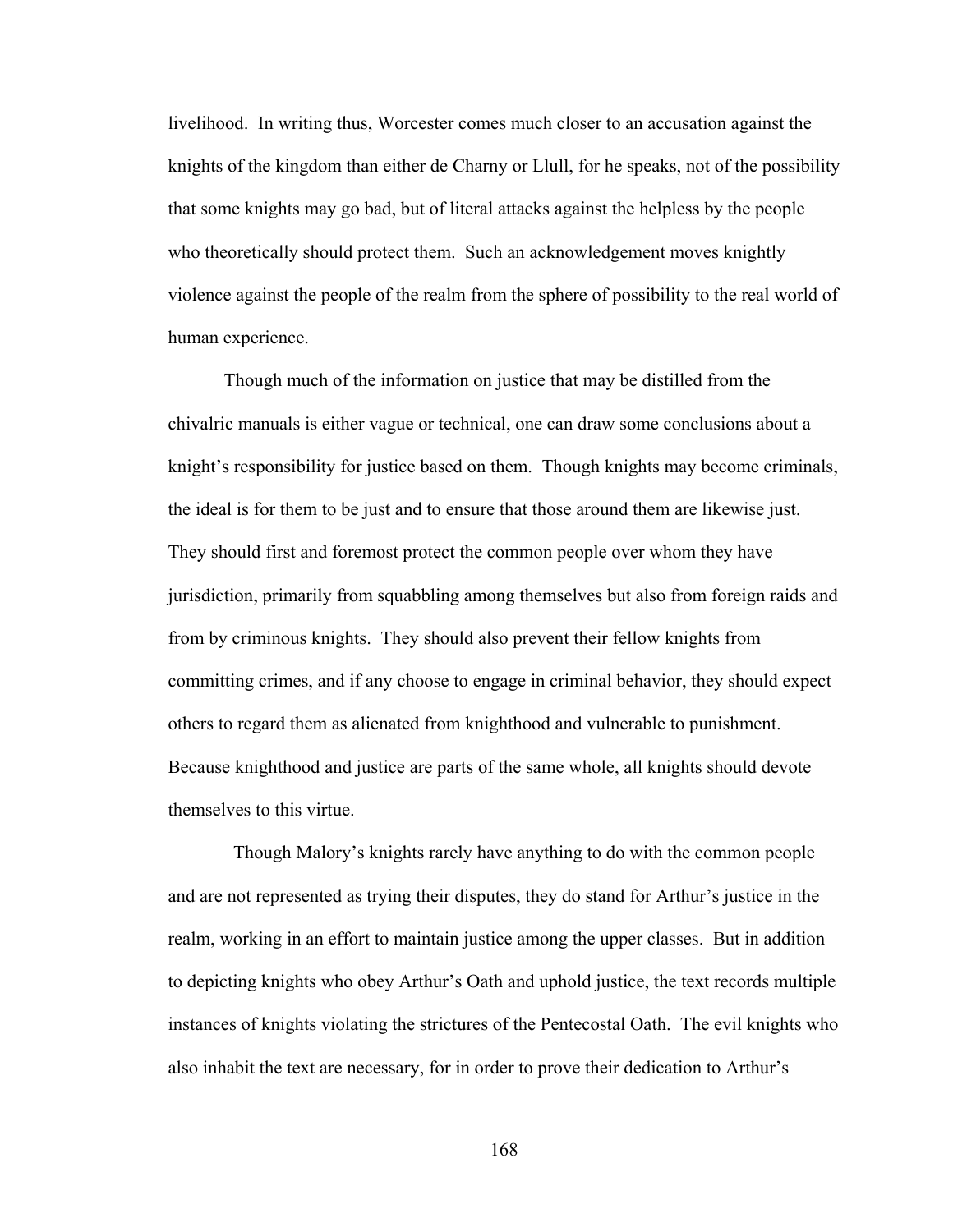justice, the Round Table knights must have enemies to fight, and one can only include so many giants and dragons in a text before it becomes unbelievable. Good and evil are not simple categories in the *Morte Darthur*, for the knights who violate the code are often the highest members of the Round Table. One need seek no further than Lancelot, Arthur's favorite knight, and Gawain, Arthur's favorite nephew, for examples of such criminality. Lancelot for years engages in a treasonous affair with his king's wife, and Gawain is widely reputed as a murderer. If these two knights are unable to commit fully to Arthur's code, what can be expected of the Round Table as a whole?

Yet Malory represents the Round Table as famous worldwide. Percival's aunt claims that "all the worlde, crystenyd and hethyn, repayryth unto the Rounde Table, and whan they ar chosyn to be of the felyshyp of the Rounde Table they thynke hemselff more blessed and more in worship than they had gotyn half the worlde"  $(II.906.17 - 21)$ . Round Table membership is a great honor, so much so that knights are willing to leave their families behind in order to swell the Table's ranks, as Percival's aunt claims he himself has done (II.906.22 – 26). According to Elizabeth Archibald, Arthur's knights are able to behave thus because "the secular fellowship of the Round Table is totally satisfying" (321); they need no other tie in order to live fulfilled lives. Once Arthur gains the Table, then, he has control of a large group of fighting men who, at least in theory, place his interests and the interests of the fellowship above their own. These valued members of Arthur's court are not carpet knights who receive honor but give nothing in return; instead, Arthur tasks them with preserving peace in the kingdom.

The Round Table knights have certain characteristics that set them apart from other knights, making them both worthy of high honor and able to carry out the tasks of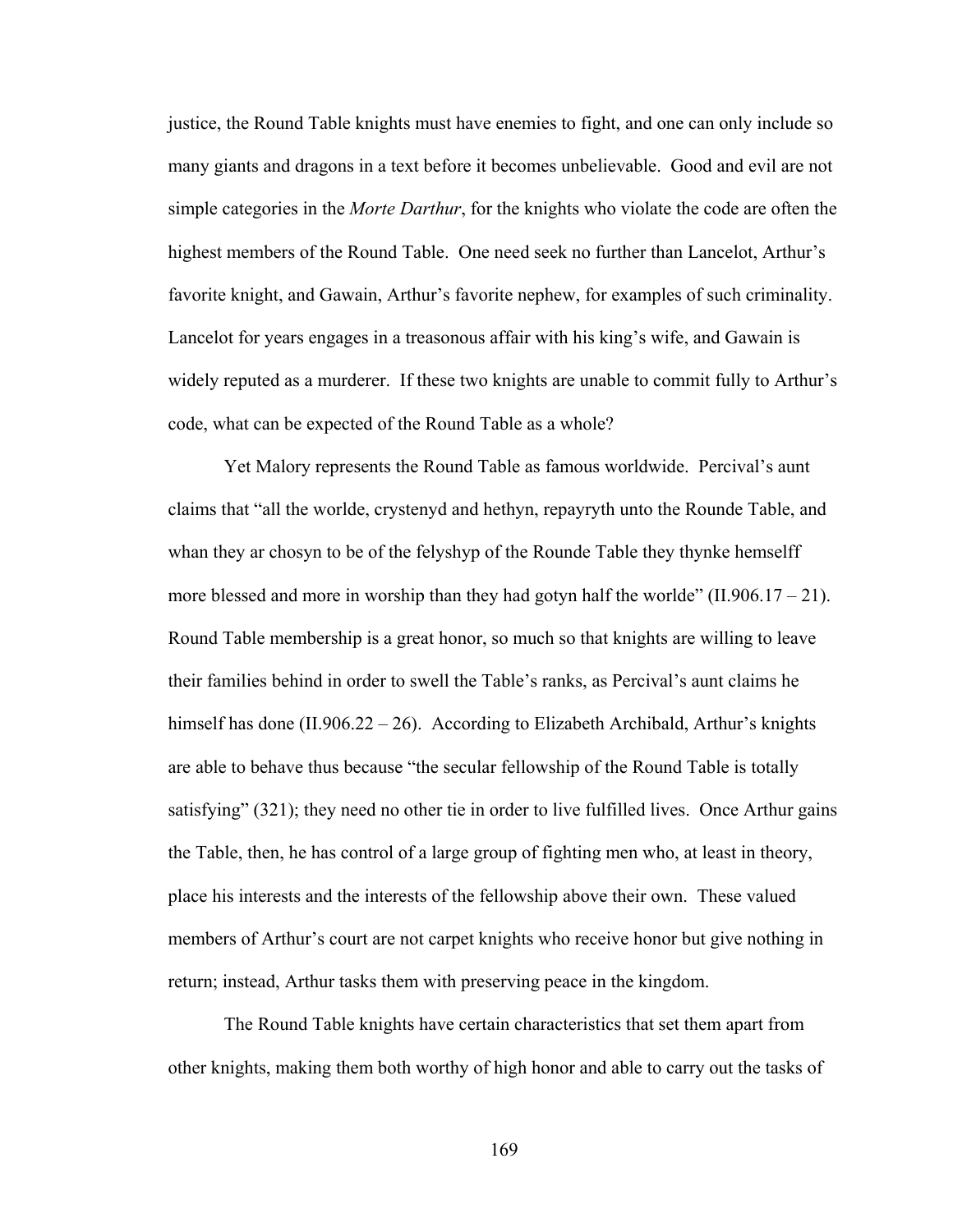the kingdom. The first and most important of these characteristics is prowess, which Richard Kaeuper defines as "the will, sheer strength and endurance and actual physical capacity with edged weapons by which one knight completely dominates another" ("Chivalry" 25). A knight's fighting ability is of primary importance for good reason, for prowess and good are not always equated. As D. Thomas Hanks Jr. notes, a knight was more than anything else an armed man (94), and some of those armed men used their weapons and their power to oppress others. Therefore, knights who serve the cause of justice must have the prowess to defeat the wrongdoers. Recurring episodes in which knights are denied entrance into the Round Table fellowship until their prowess is proven underscore the importance of this characteristic. For example, Torre asks at Arthur's wedding feast both to be made knight and to be seated at the Round Table; Arthur readily grants the first, but tells Torre that he must "be of proues and worthynes" to become a Round Table knight  $(I.100.26 - 32)$ . Only after Arthur has "sene hym proved" does he give Torre a place in the fellowship  $(I.131.26 - 33)$ . Even Arthur's foster brother Kay and his favorite nephew Gawain are not seated at the Round Table immediately upon its founding; they must wait for Pellinor's recommendation after eight knights die during the invasion of the five kings  $(1.131.6 - 13)$ . In similar fashion, Lancelot can only promise to recommend Belleus to the Round Table at his lady's request; he must prove himself "doughty of his hondis" in order to actually join the fellowship  $(1.260.34 - 37)$ . In the end, Lancelot's recommendation is all that Arthur requires to raise Belleus to the Table, but prowess at least receives lip-service.<sup>3</sup> At the end of the text, just before the Round

 <sup>3</sup> <sup>3</sup> Elayne le Blanke, Bors' illegitimate son, is the only certain exception to this rule. Arthur makes him a Round Table knight simply because he is Bors' son, disregarding his extreme youth (II.831.1 – 11).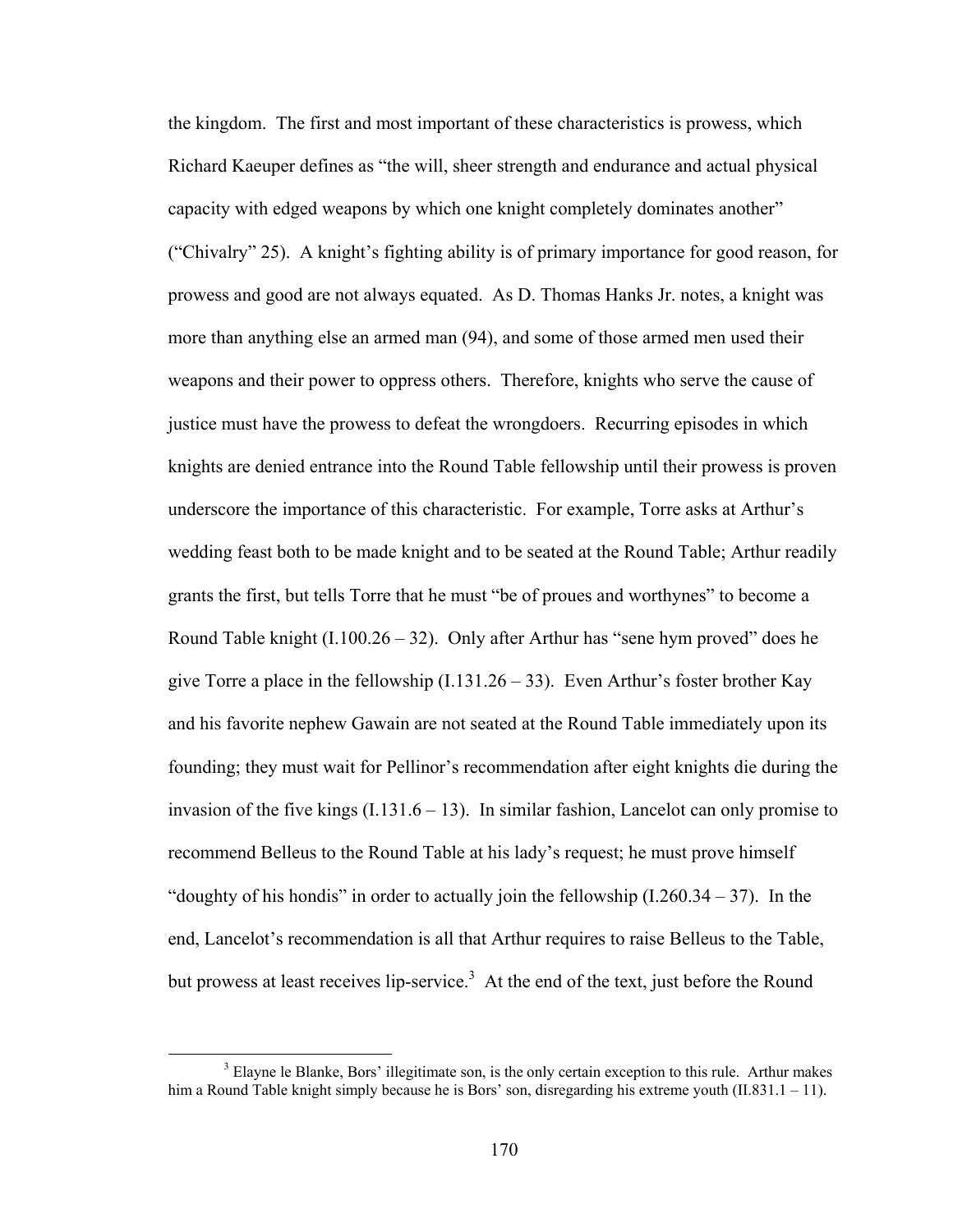Table collapses, Urry and Lavayne are not raised to the Round Table until they have proven their prowess by defeating all comers at a tourney, though "there justed none of the daungerous knyghtes" (III.1153.14 – 21). Membership in the Round Table fellowship requires that a knight be first a man of prowess, for the knights' characteristic prowess allows them to carry out the duties inherent in that membership.

Prowess, however, is as double-edged as any of the knights' swords. It is often employed in trials by battle, where the victor is assumed, because of his victory, to be in the right. Though the text at one point claims that, because "God woll have a stroke in every batayle" (III.1133.28), the party in the right will win even if he is weaker, the reality in the text as a whole is that the knight of the most prowess will win, regardless of the rightness of his cause. This fact necessitates Arthur's command not to fight in wrongful battles (Stuhmiller 437). And, of course, the primacy of prowess invalidates trial by battle as a whole, for "there is no necessary correlation between victory and justice" (Swanson 158). When greater prowess rather than "moral deliberation" becomes symbolic of the rightness of a knight's cause (Lynch, "'Thou Woll Never'" 26), the kingdom cannot be said to be truly just. However, there is no doubt that Malory and his knights value prowess highly and consider it a prerequisite for Round Table membership.

The other characteristics that define Round Table knights depend, not on their personal attributes, but on their deeds. Three particular activities mark the Round Table knights: they help ladies in need, they help one another when necessary, and they do not openly fight one another. The first of these behaviors, helping ladies, is required by the Pentecostal Oath and is apparently well-known among the ladies of the kingdom. Several

However, the circumstances of Arthur's elevation of Gaherys, Aggravayne, and Mordred to the Round Table are not represented in the text.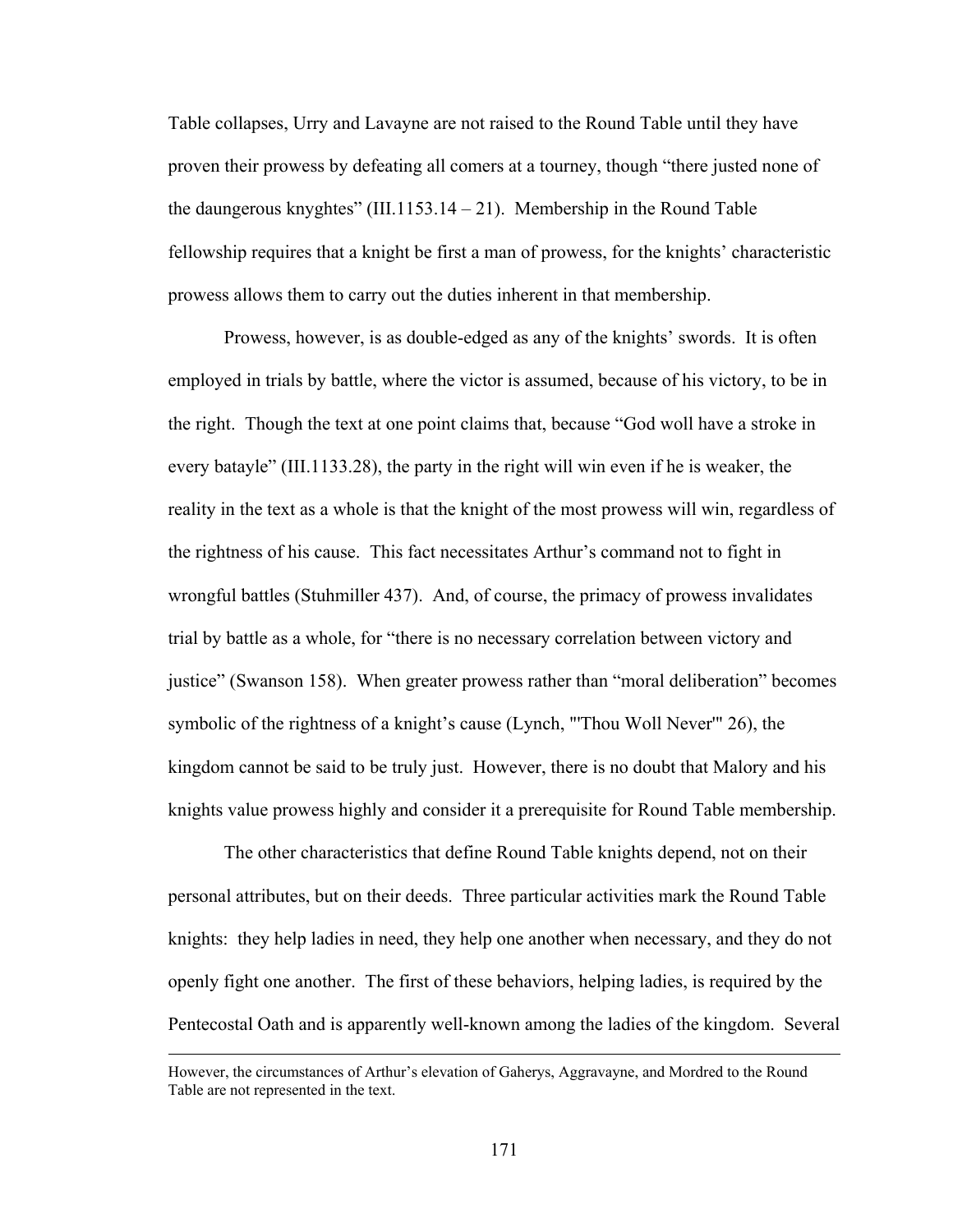damsels come to court to request aid in particular adventures, including Lyonet (I.296 – 97) and Maledysaunt (II.461 – 62). Ladies also feel free to ask Round Table knights for service when they are away from the court. For example, a maiden suffering kidnap sees Bors as she is being carried away and, because "she demed hym a knyght of the Rounde Table" (II.961.5 – 6), she cries out for his help. She asks for his aid both in the name of God and of King Arthur; Caxton's version of the text adds an appeal to the "hyghe Ordre of Knygthode" (II.961.9). Her request phrased in these terms is so compelling that Bors chooses to help her even though doing so requires him to abandon his brother, who is being led away naked by knights who beat him with thorns (II.960.23 – 28). Though knights are not compelled to do everything that a lady asks—Lancelot, for instance, refuses several requests from women who desire him as a paramour<sup>4</sup>—they are to serve them when the ladies are in need.

Such required service creates a certain level of vulnerability for the knights, for it gives the ladies they serve power over their behavior. Ackerman notes that because any gentlewoman has "an automatic claim on the prowess of even the strongest knight," women may wield far more power than the weaker knights, who lack such an advantage (4). If the ladies' clause were to be carried to the fullest possible extent, Arthur's Round Table fellowship could become, in Dorsey Armstrong's terms, simply a group of "knights acting in accordance with the wishes of ladies" (*Gender* 192), a turn of events that could put knights in danger. For example, during the Grail Quest, Percival meets a fiend who attempts to gain power over him by assuming the shape of a beautiful and helpless

 $\frac{1}{4}$ <sup>4</sup> Early in the text, Lancelot refuses to become the paramour of any of the four queens who imprison him in Morgan le Fay's dungeon  $(1.257 - 58)$ ; near the end, he again refuses the sexual advances of the damsel who brings him his food in Mellyagaunce's dungeon (III.1134.25 – 28).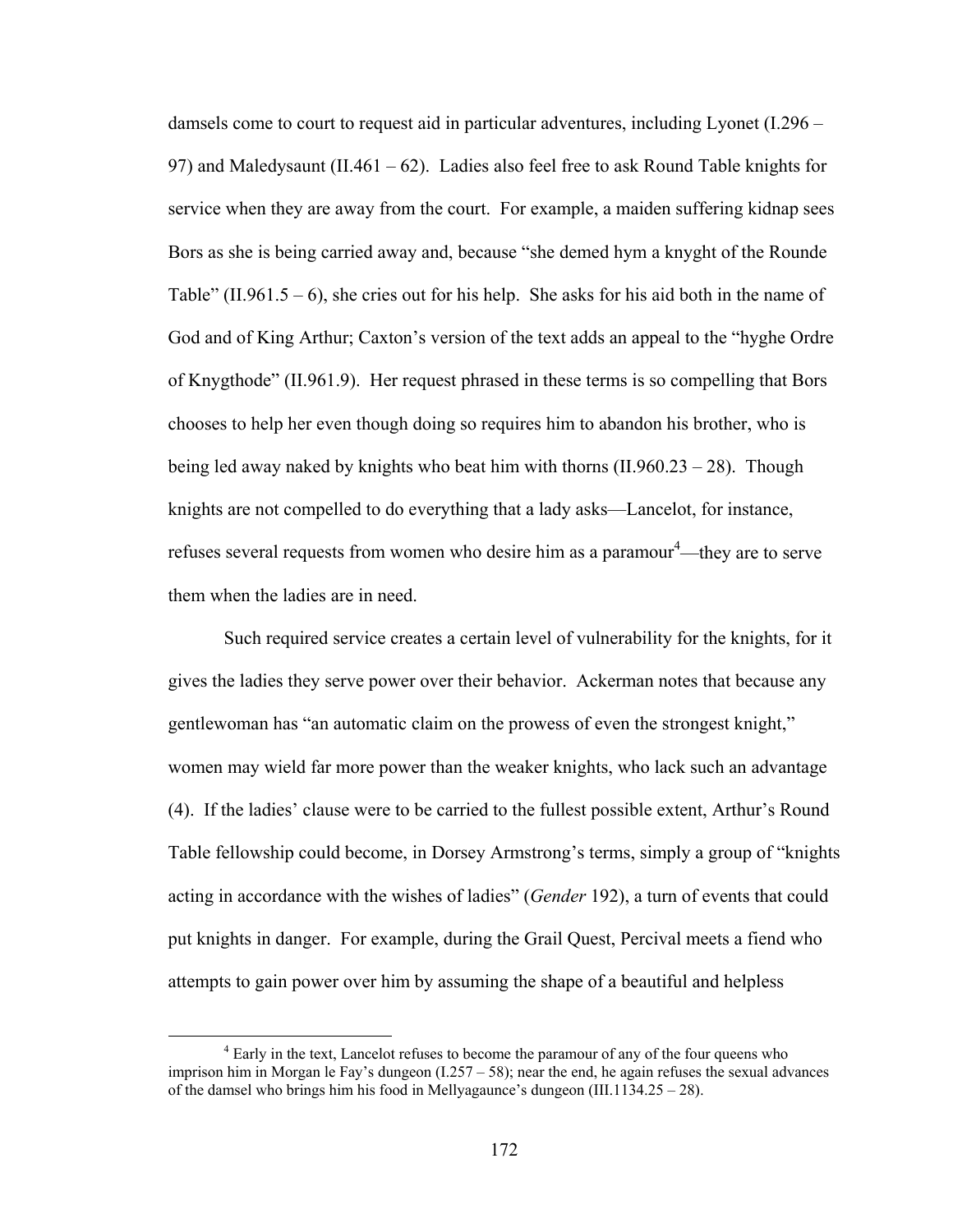gentlewoman. She tells Percival that she has been disinherited and is seeking good men to champion her cause, and she asks Percival to become one of those men. To strengthen her claim on his service, the lady adds, "for ye be a felowe of the Rounde Table, wherefore ye ought nat to fayle no jantillwoman which ys disherite and she besought you of helpe" (II.917.27 – 29). Percival immediately promises to help her in any way he can, despite the fact that he has no knowledge of the truth of her claims. Though Percival's desire for purity saves him from the fiend-woman in the end, her claim upon his knighthood has a large part in her near success in turning him from his pursuit of the Grail. The strength of the fiend's claim on Percival, especially when considered with Bors' choice of a strange lady over his brother, indicates the extent to which serving ladies is part of a Round Table knight's identity.

In addition to helping ladies, Round Table knights help each other. In several instances, Round Table knights indicate that they aid others because they are companions in Arthur's Table. One case in point is Percival's rescue of Persydes. Percival finds Persydes chained to a stake and left to die because he refused to be a woman's paramour. On hearing his story, Percival says, "'bycause ye ar a knyght of the Rounde Table as well as I, I woll trust to God to breke youre bondys'"  $(II.813.14 - 16)$ . With one blow, Percival severs the chain that bound Persydes to the stake; he then goes with Persydes to the wicked lady's castle, frees his servants, and escorts him home  $(II.813 - 814)$ , apparently all on the strength of Persydes' claim of Round Table membership.

Even the relatively minor knights of the Round Table will risk their lives to help one another. Consider for example the case of Sir Collgrevaunce, a knight whose primary claim to fame may be that he is killed twice, first by Lyonell and then again by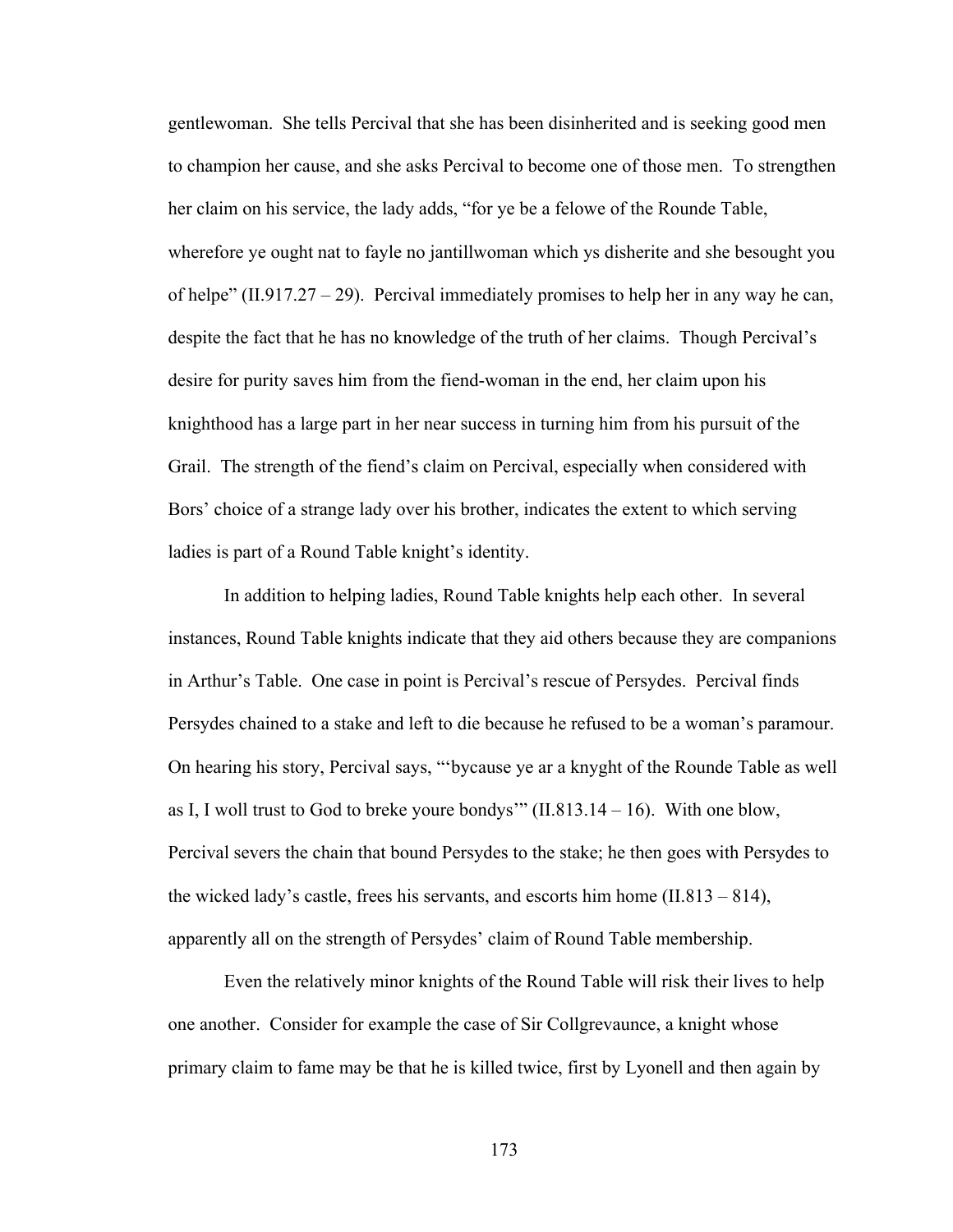Lancelot (II.973, III.1167). In his first death scene, Collgrevaunce becomes embroiled in a dispute in order to help a brother knight. Collgrevaunce happens to be passing when Lyonell attacks Bors, and he intervenes, not only because he "loved [Bors] ryght well" (II.971.15), but also because he is "one of [Bors'] felowis" (II.972.1). Collgrevaunce's personal affection for Bors apparently does not extend to Bors' cousin Lancelot, for it does not prevent him from joining Aggravayne and Mordred in their attempt to catch Lancelot and Guinevere together. However, his loyalty to a fellow member of the Round Table does make him willing to fight against another Round Table member who mounts an unjust attack.

In addition to helping one another, Round Table knights often refuse to fight against one another. Uwayne makes the clearest statement of this policy when Gaherys rides out to fight him at the request of King Mark. When Uwayne recognizes Gaherys' shield, he says "'Sir, ye do nat youre parte; for [. . .] the firste tyme that ever ye were made knyght of the Rounde Table ye sware that ye shuld nat have ado with none of youre felyship wyttyngly. [. . .] And thaughe ye wolde breke youre othe, I woll nat breke myne'"  $(II.546.26 - 28)$ . Ashamed, Gaherys then declines to fight, and Uwayne rides away. The text never depicts the swearing of the 'no fighting one's comrades' oath; it is not part of the Pentecostal Oath, and no other place in the text specifically mentions it. However, the Round Table knights are known for this pledge of non-combatance. The first mention of such behavior comes before Uwayne and Gaherys' aborted battle, in the truage battle between Cornwall and Ireland. Marhalte, the Irish champion, is a member of the Round Table. Because Cornwall apparently lacks a similarly powerful knight, some of Arthur's barons recommend that Mark request that Lancelot fight on his behalf.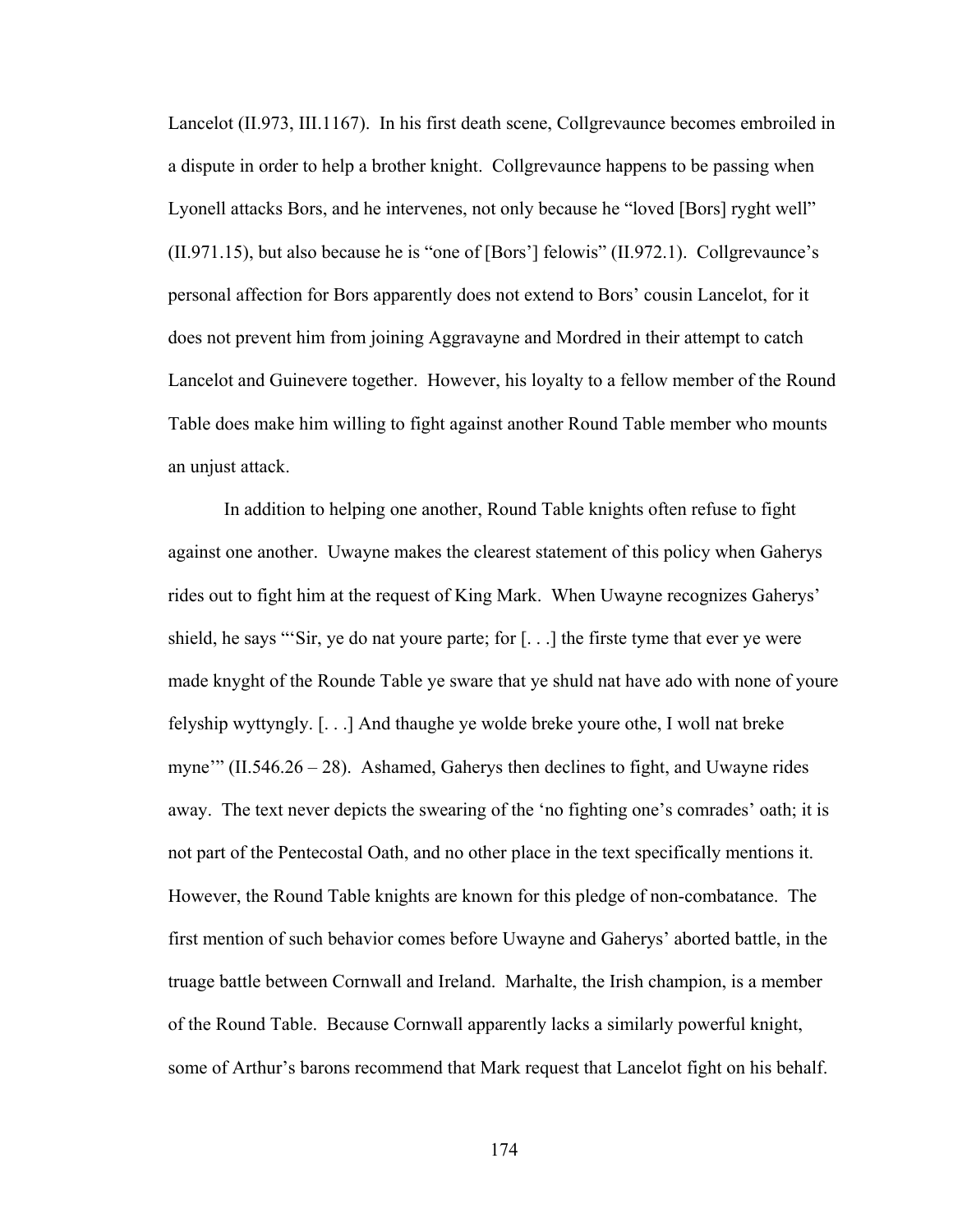The other barons, however, warn Mark that Lancelot will refuse the battle because "ony of [the Round Table knights] wolde be loth to have ado with other" (I.377.16); Mark's court then all agree that seeking help from a Round Table knight against one of their own would be useless.

At times, Round Table knights do battle one another accidentally, and they generally react with dismay once their identities become known. One such battle occurs during the Grail Quest, when Gawain engages in battle with a knight whose identity he does not know (II.943 – 944). When the two fight, both are wounded, but the unnamed knight's wound is fatal. Gawain does not learn until his opponent lies dying that he is Uwayne, Gawain's own cousin. However, Uwayne does not mention their familial relationship, instead identifying himself thus: "'I am of kynge Arthurs courte, and was a fellow of the Rounde Table, and we were sworne togydir. [. . .] And my name ys sir Uwayne le Avoutres, that somtyme was sone unto kynge Uryen [. . .]. And now forgyff the God, for hit shall be ever rehersed that the tone sworne brother hath slayne the other'" (II.944 – 945). Gawain, though he bemoans his misadventure and weeps openly, likewise makes no mention of their blood bond; their status as Round Table members who have fought one another is more important.

Because of their prowess, their unity, and the Pentecostal Oath by which Arthur binds his men to uphold the right, the Round Table knights seem perfectly placed to aid Arthur in the primary task of kingship: maintaining justice. Felicia Ackerman confirms this role for the knights, describing them as "quasi-policemen and keepers of the peace, who prevent and investigate crimes, rescue victims and potential victims, and [...] lawfully sometimes mete out summary, even capital, punishment" (3). The king and his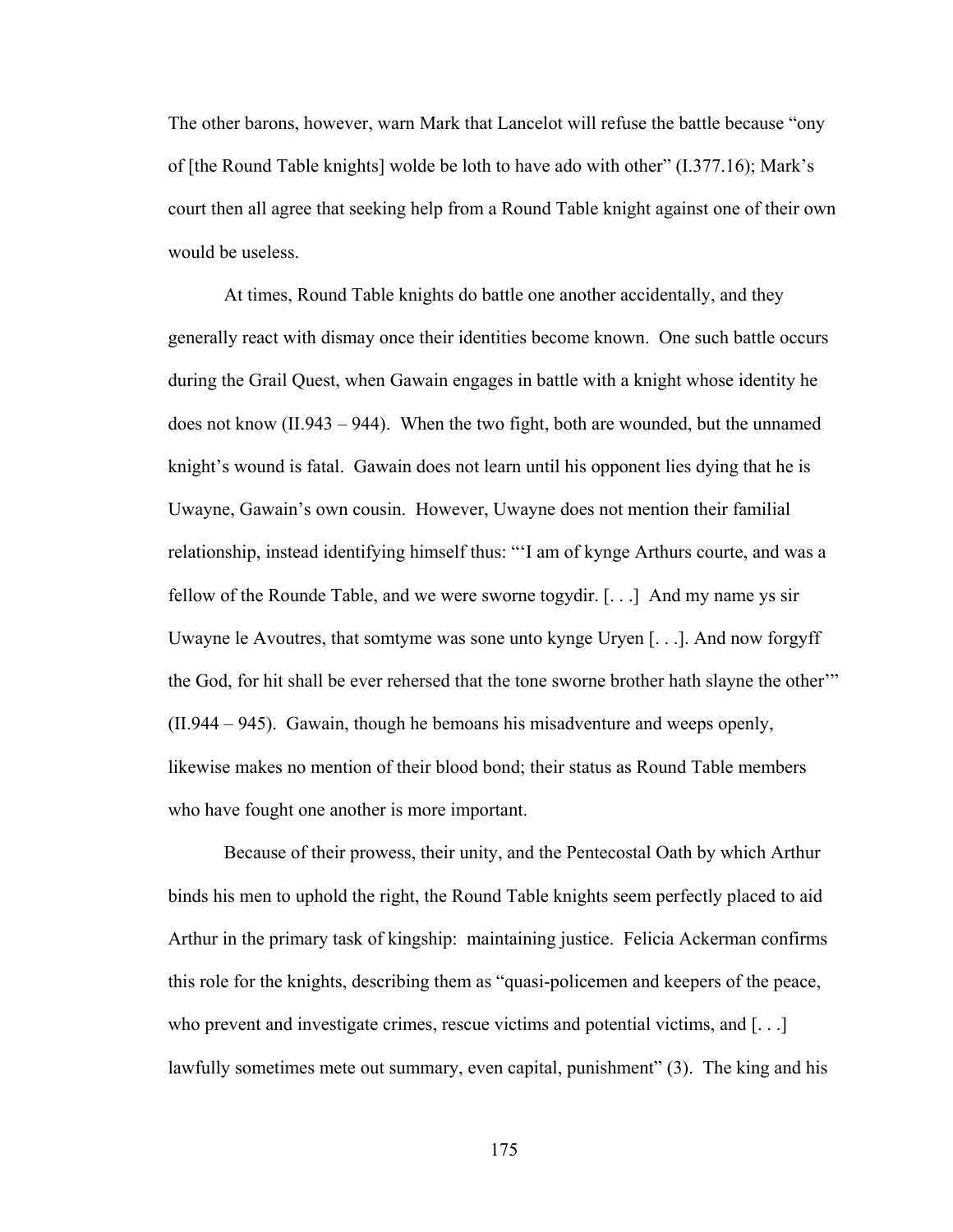Table Round function together in this all-important task of rulership, a partnership that could create a powerful force for the management of the kingdom and the punishment of wrongdoers.

Many episodes throughout the *Morte Darthur* portray Arthur's knights enforcing the provisions of the Pentecostal Oath against knights who violate them. The first knight to act on Arthur's behalf in establishing justice in the realm is Sir Torre, who during his first quest executes Sir Abellus. A lady in demanding Abellus' head claims that he is "the moste outerageous knyght that lyvith, and the grettist murtherer"  $(I.112.22 - 23)$ . She makes her accusation based on Abellus' behavior in killing her brother, whom he had already defeated "by adventure of armes" rather than in any more serious combat, despite the fact that she knelt in the mud for half an hour to beg for his life  $(1.112.27 - 32)$ . Abellus, whom Torre has already defeated before the lady makes her demand, begs for his life, but Torre refuses him mercy on the grounds that he cannot overturn his promise to the lady to grant her a boon. He removes Abellus' helmet and then cuts off his head as Abellus tries to flee  $(II.113.1 - 9)$ .

Though the Abellus/Torre incident taken alone may seem a clear example of the way in which Arthur's knights enforce justice, when viewed in context it raises several concerns. First, it occurs both before Arthur establishes the Pentecostal Oath and before Torre becomes a member of the Round Table. The standard is therefore not yet available for the knights to enforce, leaving Torre without guidelines to follow. He is at this time simply a knight at large, bound to perform a single quest, and no different in status from his opponent. Torre is thus innocent of default in denying Abellus mercy, for he does not yet know that such is required of Arthur's knights, and his common upbringing would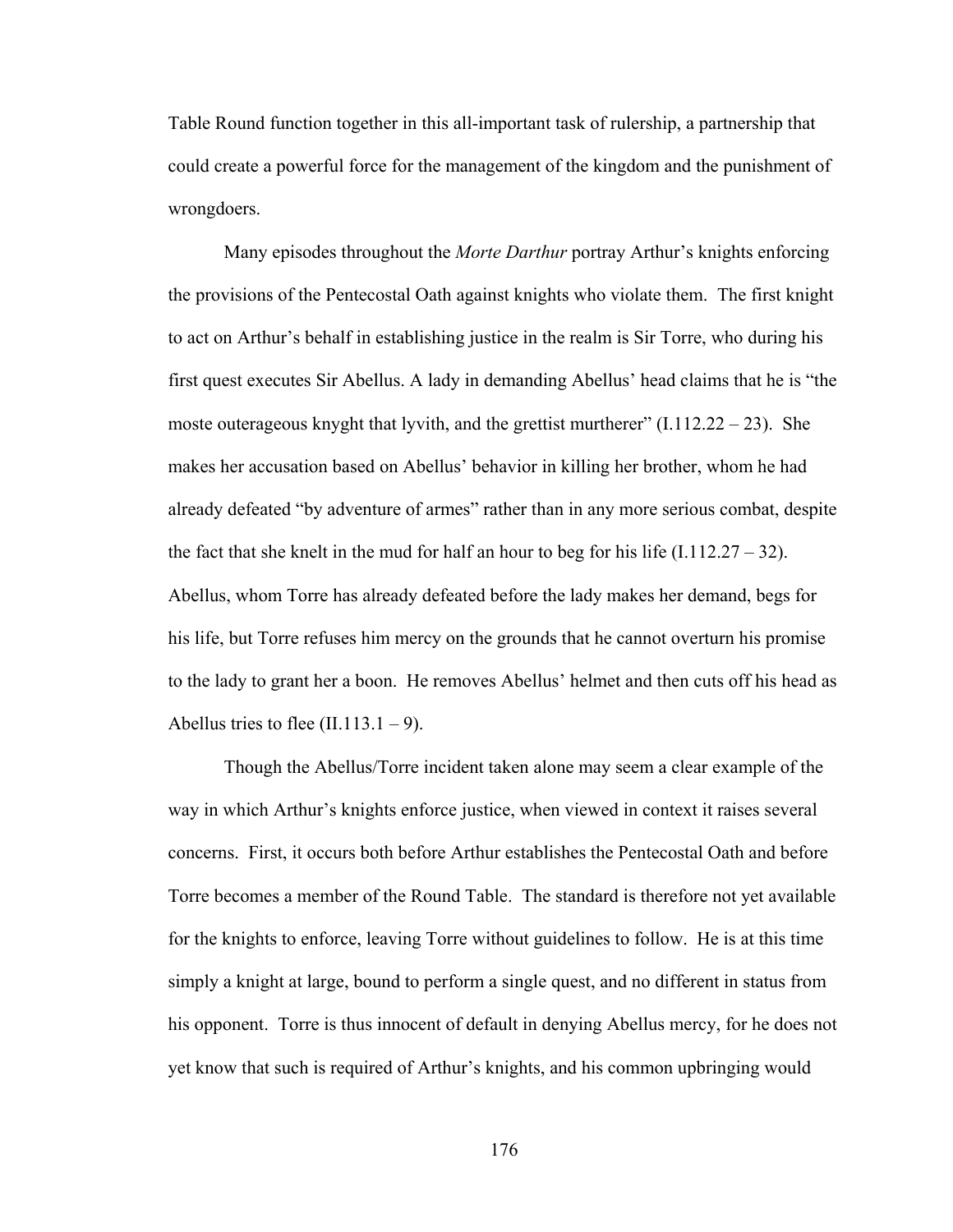leave him without the knowledge of knightly behavior demonstrated by Gaheris during Gawain's concurrent quest. His behavior here, before the Oath is established, serves as a test case for knightly behavior, for the provisions of the Oath which follows so quickly on the triple quest of Gawain, Torre, and Pellinor directly address the issues the knights face in that quest. The fact that Torre alone receives praise on returning to Camelot indicates that his behavior is closest to and even helps to set the knightly standard.

Second, one might claim that Torre has acted rashly in executing Abellus, for he has only the lady's word for it that the crime against her brother ever occurred. Torre kills Abellus, a knight who has spent at least some time in Arthur's court, on the word of a woman whom he has never seen before, in order to keep his foolishly granted promise to give her a gift. However, such a claim would be misguided, for Torre has a good deal more than the lady's word to go on. Abellus lacks status in Arthur's court, for though he is knight and is present at Arthur's wedding feast, his position at the sideboard indicates Abellus' lack of favor. Abellus' unworthiness of Round Table membership at a time when several seats at the Round Table remain vacant indicates potential problems with his character.

The fact that Abellus enters the text as a thief confirms this possibility. On being knocked over by the white hound while sitting at the sideboard, Abellus rises and carries it away, despite the claims of the lady who enters the court as he leaves that the dog is hers. Her claim is leant weight by Merlin's insistence that Torre either bring both knight and dog back to court or kill the knight  $(1.103.1 - 21)$ . Yet when Abellus pursues Torre, who has taken the dog from a pavilion in the forest, he cries "yelde my brachette" (I.111.26); if the dog is the lady's, as Merlin's intervention indicates that it is, Abellus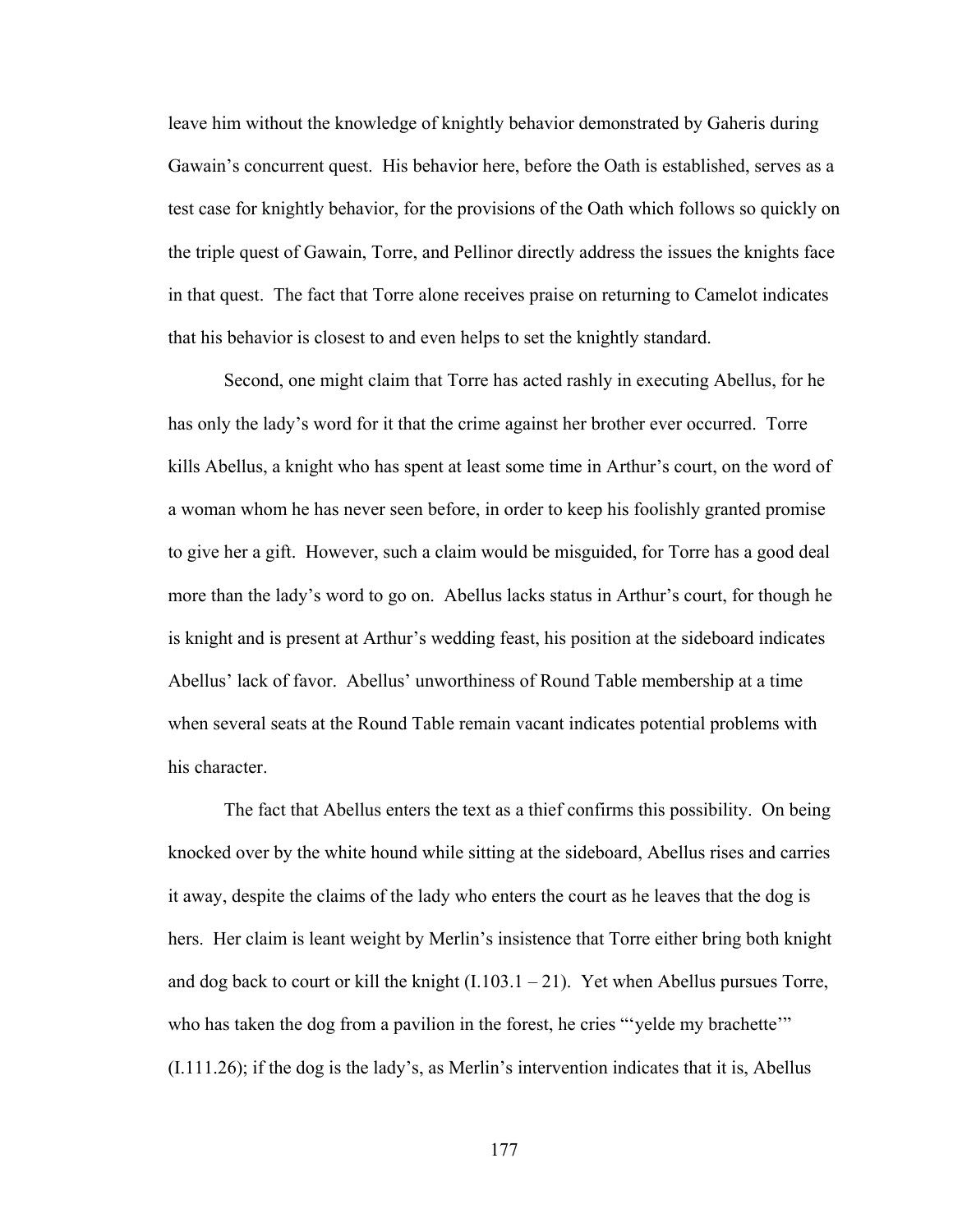adds lying to theft by claiming that it belongs to him. Abellus is also unwilling to return to Arthur's court; even after Torre beats him until he cannot stand, he insists on fighting to the death over the dog's ownership  $(I.112.4 - 10)$ . And most damning of all, Abellus does not claim innocence when the lady accuses him of her brother's murder. He simply requests the mercy that he has refused only moments before  $(I.113.1 - 2)$ . Thus when Torre executes Abellus, he is not merely acting on the lady's word or fulfilling a rash promise; he is acting on a sense of justice that tells him Abellus is a bad knight who deserves to be executed. Arthur and Guinevere's approval of Torre's actions on his return to court indicates that he has judged rightly  $(1.113 - 14)$ . Though to modern sensibilities the summary justice that Torre distributes to Abellus may be distasteful, in the world of the text Torre is a model for other knights to follow in dealing with wrongdoers.

And follow him they do. Malory's text records more than fifteen other instances when knights who either are or soon will be members of the Round Table fellowship act to defend justice in Arthur's realm. By far the most frequent of these actions involve the defense of ladies' rights, a confirmation of the Pentecostal Oath's strictures that also serves to promote the common good. Gareth, Palomydes, Uwayne, Bors, and Lancelot are all involved in episodes during which they defend the rights of ladies, often in singlecombat disputes that decide the ownership of land. Uwayne wins back the "baronnery of londis" that Hew and Edwarde of the Rede Castell extorted from the Lady of the Roche (I.177- 78); Gareth defeats Sir Ironside in order to prevent his destruction of Lyonesse's lands (I.296); Palomydes defends the land rights of an unnamed damsel against Sir Gomoryes (II.655 – 56); Bors acts as champion for a young woman whose lands have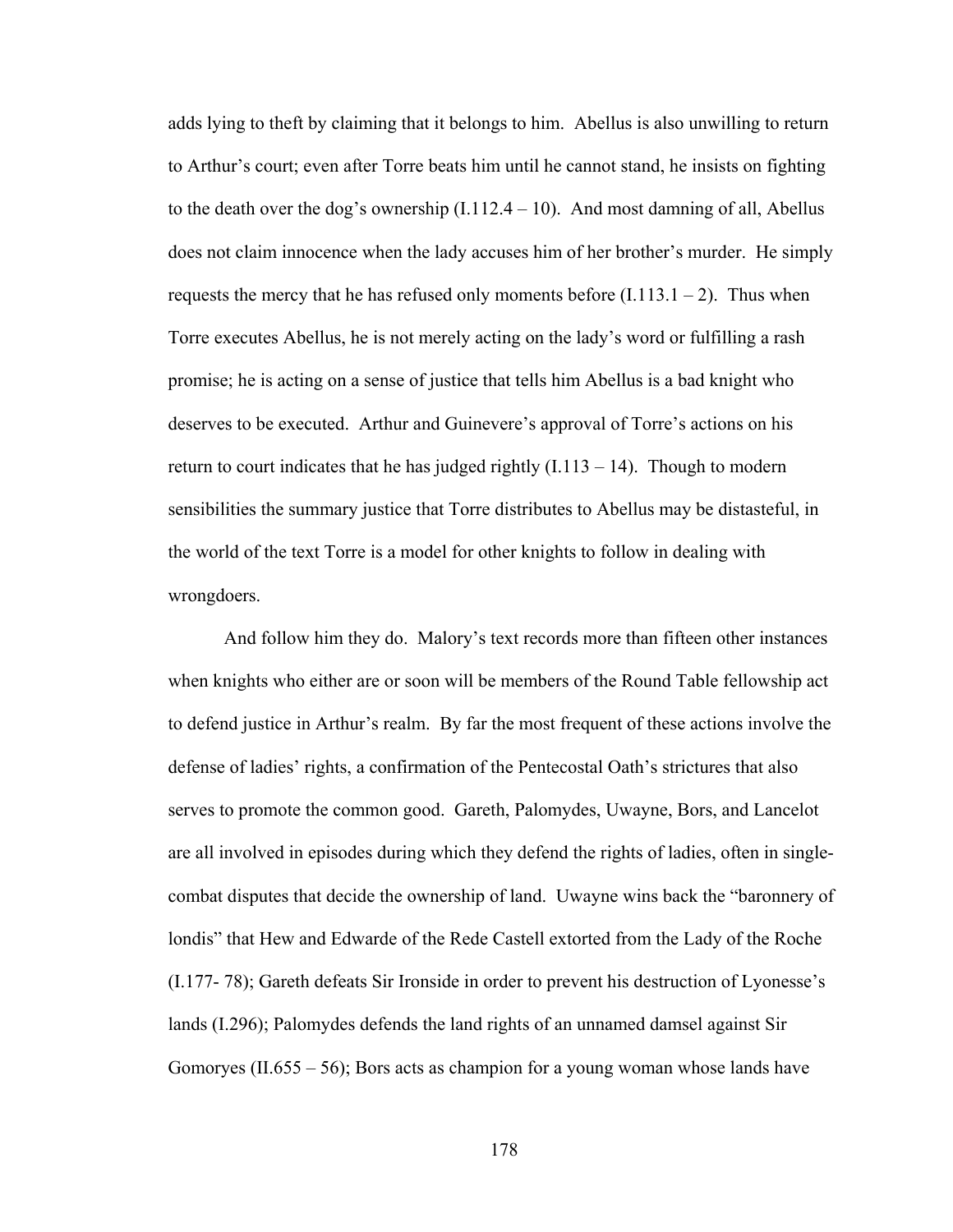been stolen by an older woman and her champion, Prydam le Noire (II.957 – 60). Even Gawain, who is never depicted as helping a woman to her rights despite the quest of ladies that Guinevere lays on him after his first quest  $(I.108.32 - 34)$ , is accompanied in his dream visit to Arthur after his death by numerous ladies that he helped during his life. Knights of the Round Table are well known for their support of ladies' rights, making Arthur's court the place to go for damsels in distress.

When ladies receive other forms of oppressive treatment unrelated to their lands, the Round Table knights are again on hand to assist them and punish their oppressors. Thus Gareth kills the Brown Knyght wythout Pité for keeping thirty widows trapped in a castle (I.355), and Palomydes executes Corsabryne, who will not allow a damsel whom he loves to marry anyone else (II.664 – 66). During the Grail Quest, Galahad drives seven knights away from the Castle of Maidens, where they have raped and murdered several women; Gawain, Gareth, and Uwayne later kill them (II. 888 – 90). Bors rescues a damsel who is being carried away by an unnamed knight, despite the fact that he must leave his brother Lyonell in great danger to do so (II.960 – 62). Though one might not go as far as Armstrong in claiming that the Round Table exists only to serve ladies (192), Arthur's knights again and again act to protect the rights and the lives of the damsels they encounter.

Beyond service to ladies, Arthurian justice is most effective in dealing with criminal knights who fall outside of Arthur's direct authority. As I have noted previously,<sup>5</sup> Arthur's knights exact Arthur's penalties against violators of Arthur's Oath, even if those knights have presumably had no opportunity to swear that Oath. The

 $\frac{1}{5}$  $<sup>5</sup>$  Please see Chapter II, p. 21 - 22.</sup>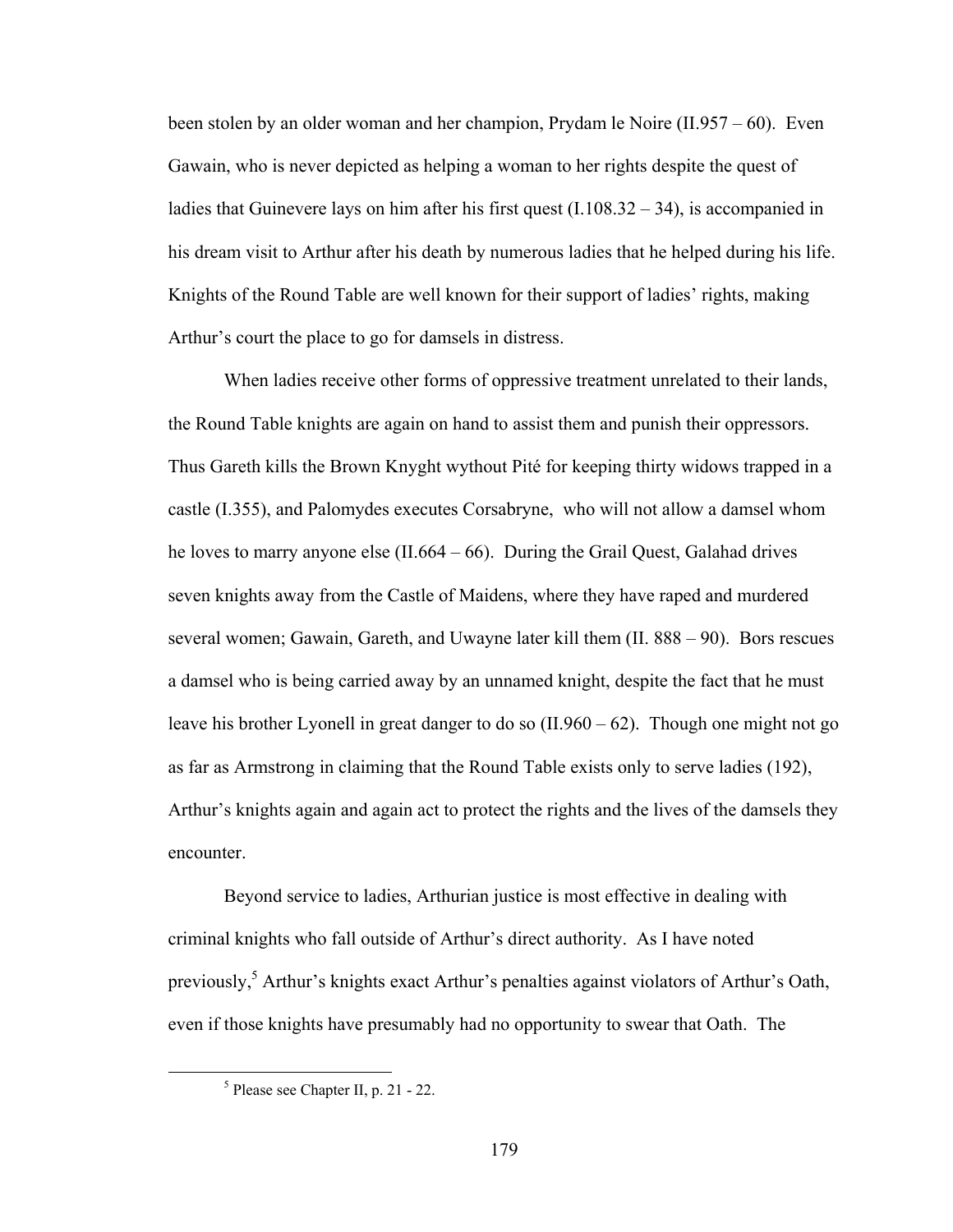assumption seems to be that even if one did not swear the Pentecostal Oath on becoming a knight, he must have sworn another oath with similar provisions, provisions which he violates in committing criminal or unchivalrous acts. According to the chivalric manuals, such behavior fits poorly with a true knight's behavior, and good knights should not tolerate it. Thus Aglovayle executes Sir Goodwyne for killing his squire  $(1.811 - 812)$ , and Palomydes slays Heylus and Helake for treasonously killing their master and benefactor, King Harmaunce of the Red City  $(II.711 - 19)$ . Sometimes even accidental killings by Arthur's knights result in justice; for example, when Gareth kills Garrarde and Arnolde le Breuse at the passage of Mortayse early in his quest to help Lyonesse (I.301 – 02), she later reveals that they deserved their end, for both were murderers (I.317.29 – 31). Similarly, during the Grail Quest Galahad, Bors, and Percival are horrified by the slaughter they perpetrate against a group of possible Christians who attack them, but are reassured to learn that they were evil men led by the three sons of the Earl Hernox, who wounded and imprisoned their father, raped and murdered their sister, killed priests, and destroyed chapels (II.996 – 98). Many of the offenders against justice in Arthur's kingdom are summarily dealt with by Arthur's knights, even when those knights are initially unaware of the extent of their evil.

Occasionally offenders in Arthur's kingdom are made part of the Round Table instead of being brought to justice. Consider the Gareth episode, in which Gareth sends both the Duke de la Rouse and Sir Ironside to Arthur's court after defeating them in battle. Though Gareth's sending them to the king, presumably for judgment, accords reasonably with medieval justice, they are in fact not judged. Instead, Arthur seats them at the Round Table. Arthur has no reason to punish the Duke, for though he was not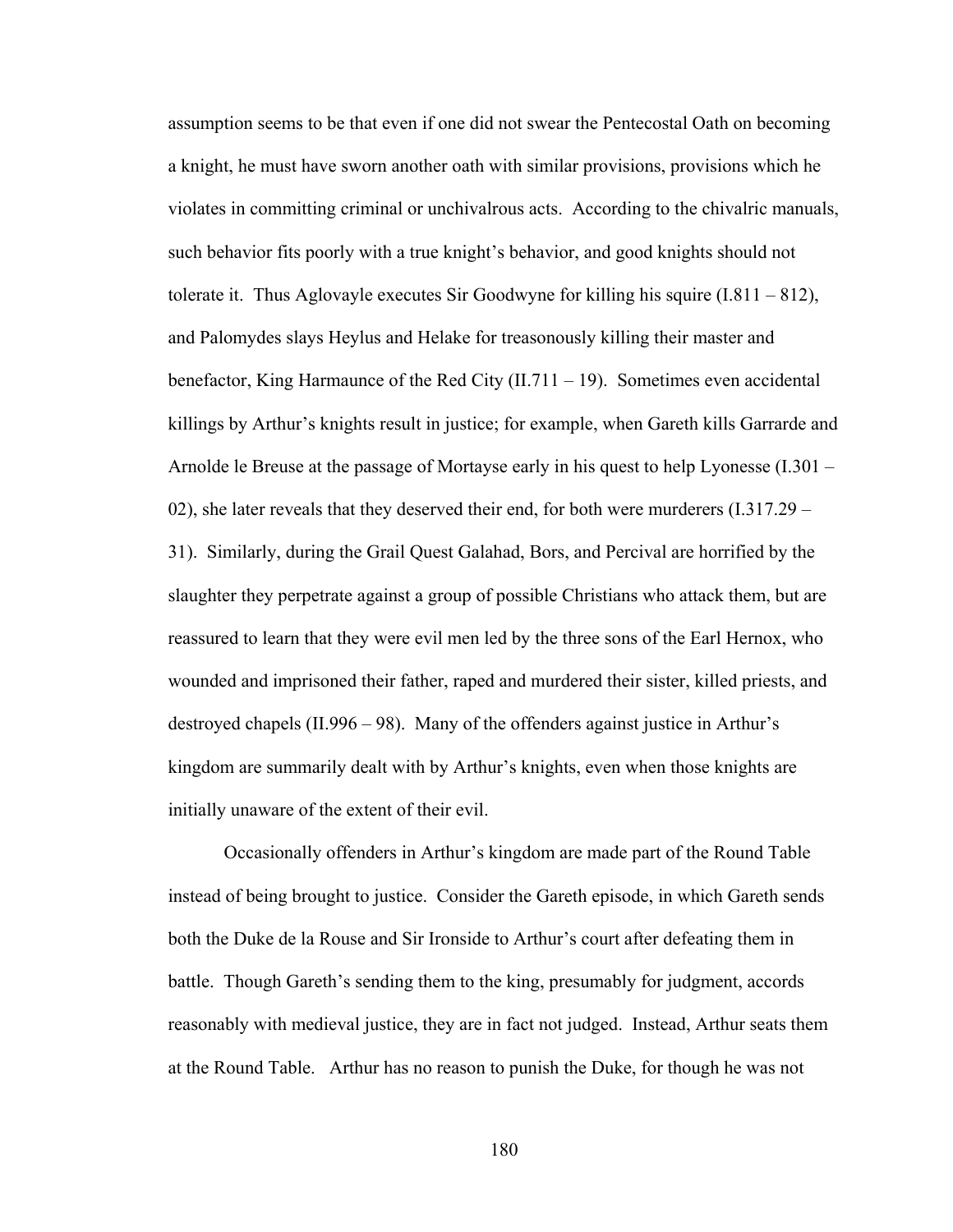previously one of Arthur's allies, he has committed no actual crime. Once he has sworn allegiance both to Gareth, a member of Arthur's court, and to Arthur himself, he is bound by his honor not to fight against them. Though he has held against Arthur before, Gareth's prowess apparently convinces the Duke de la Rouse that association with Arthur's court is better than his previous stance against it, and Arthur immediately accepts this former enemy as a valuable addition to his Round Table rather than punishing him for his former attitudes. Since the Duke brings one hundred knights under Gareth's and Arthur's control through this new alliance, this decision seems a wise one.

In the case of Sir Ironside, the Red Knight of the Red Lands, the decision to make him a Round Table member raises more questions regarding justice. Sir Ironside is not simply against Arthur's court, he is a murderer. His lady requested that he seek revenge against Arthur's men because either Lancelot or Gawain killed her brothers (I.325.1 – 9); therefore, he has defeated forty knights in battle and then hung them like common criminals in his desire "to do all the vylany unto Arthurs knyghtes" (I. 320.1 – 9, I.325.7 – 8). That Sir Ironside is a good fighter cannot be denied, for he has defeated at least forty men, but he has done so shamefully. In fact, his behavior before Gareth defeats him is worse than that of many of the men who are killed for their crimes by other Round Table knights. Despite his crimes, however, Arthur raises him to the Round Table on his promise that he will no longer be a "man-murtherer" (I.337.21). According to Christopher Canon, "Murderers are easily accommodated to Arthur's Order of Knighthood because, in fact, there are murderers in it" (176). The other knights raise no protest at the inclusion of Sir Ironsyde in their number, but how can they when the king's own nephew, Sir Gawain, is widely known as a murderer  $(1.360.32 - 36)$ ? Though the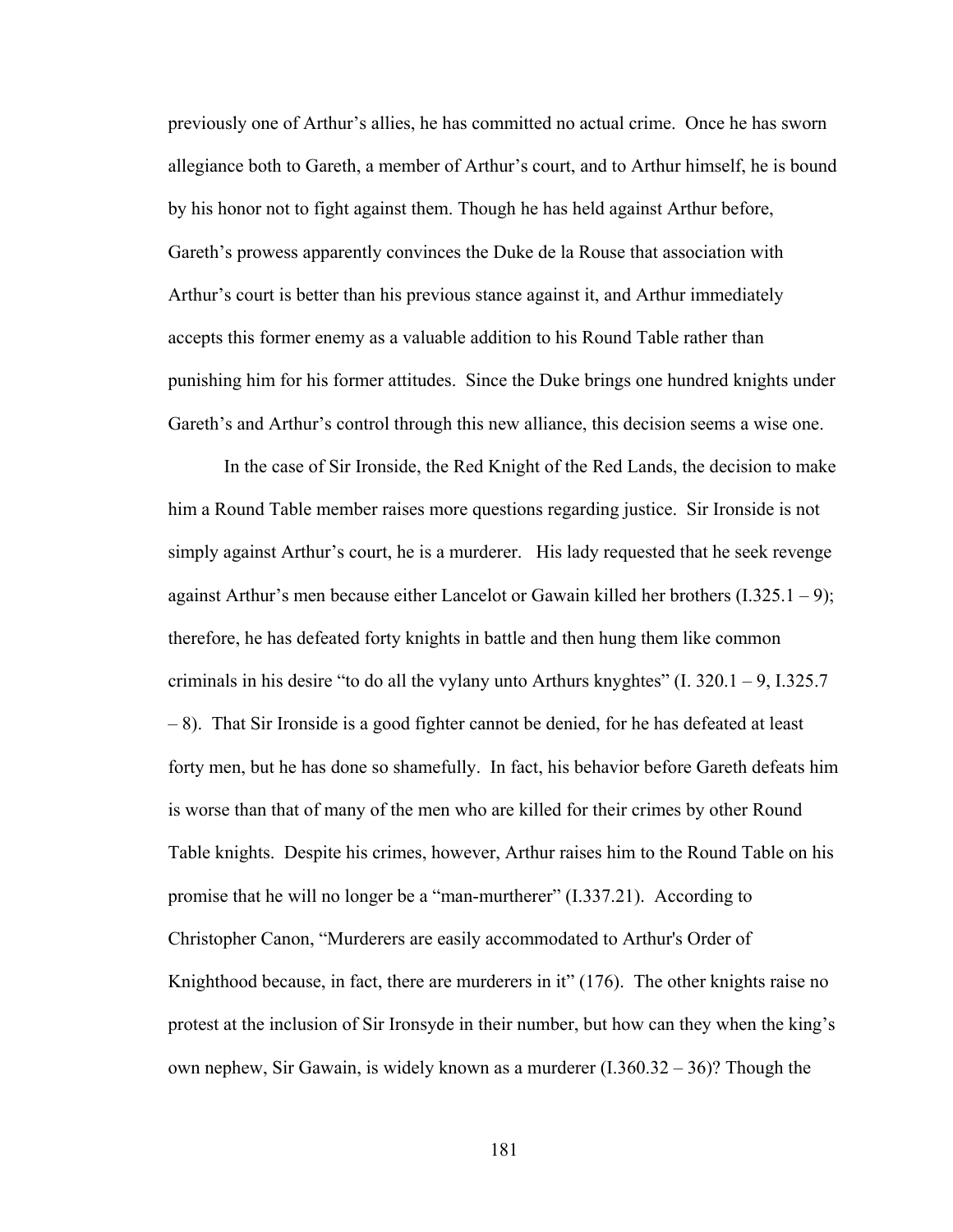Round Table knights are perfectly willing to enforce their Oath against people outside of the fellowship, they rarely enforce its strictures on those who are members of the group, and this leniency extends even to new members who were known to be criminals before their elevation to the Table.

The Round Table's propensity to neglect policing their own leaves the kingdom vulnerable to internal threats. As Susan Elizabeth Leas states, "The dangers to the institution are not the villains, from whom gentle deeds are unlooked for, but rather the gentlemen who fail to perform such deeds, although they understand the requirements of knighthood" (84). One such villain is Sir Lyonell. Though for most of the text he appears as a good knight, another side of him shows during the Grail Quest, when he attacks his own brother, Bors. Lyonell completely ignores the Pentecostal Oath in his search for revenge due to Bors leaving him in captivity to rescue a kidnapped damsel. He first denies the Oath's claim against Bors, for though he acknowledges that Bors left him "to succour a jantillwoman" (II.969.14), he claims that such behavior is, not a chivalrous act that promotes justice, but an "untrouthe" and a "myssedede" deserving of death  $(II.969.16 - 17)$ . In the attacks that follow, Lyonell disregards two pleas for mercy from Bors and one from the hermit who seeks to defend Bors after Lyonell's initial attack  $(II.969.21, 970.10 - 11, 27 - 28)$ . On first attacking Bors, Lyonell tramples him with his horse, rendering Bors unconscious through a form of attack usually associated with utter villains (II.970.16 – 18). Next Lyonell murders in cold blood a hermit<sup>6</sup> who seeks to protect Bors and then fights against and kills fellow Round Table knight Sir

 <sup>6</sup>  $6$  According to Henry V's Statutes of War, those engaged in the service of God were not to be harmed by soldiers, on penalty of death (Upton 35). Though this statute is mentioned nowhere in the *Morte Darthur*, it is worth part of the context that Malory's audience would bring to the text.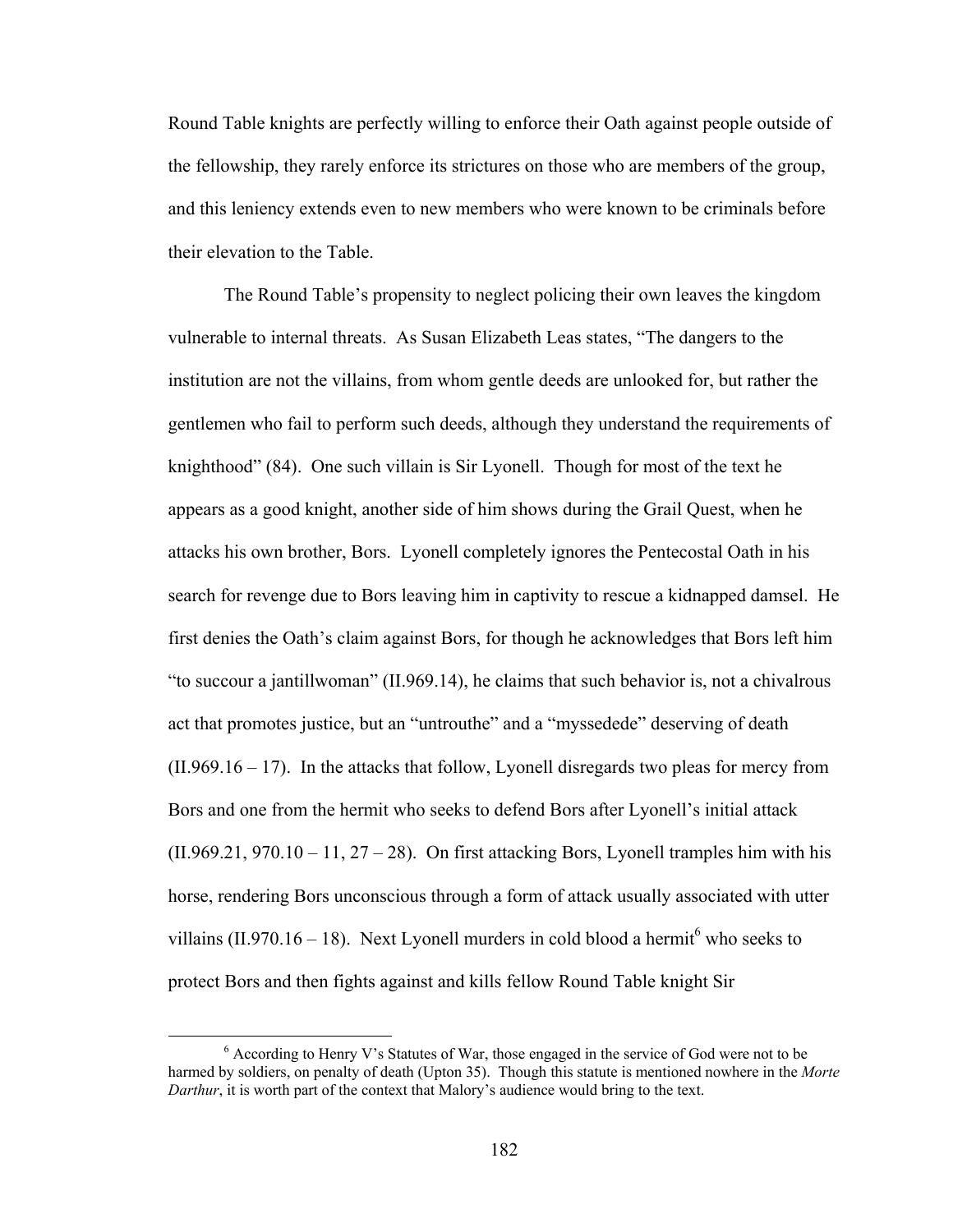Collgrevaunce, who also tries to prevent him from slaying his brother  $(II.971.4 - 5, 972 -$ 73). In this passage, Lyonell shows complete disregard for the Oath and for knighthood.

Despite the grievous nature of his attack on Bors, Lyonell is never disciplined for denying him mercy or for killing the hermit or Collgrevaunce. Lyonell does request Bors' forgiveness for his "trespasse," which Bors readily grants (II.974.14 – 17), but such forgiveness would extend only to his attacks against Bors himself, not to the killings. Yet when Lyonell returns to court, he is accepted back into the fold without even a verbal reprimand  $(II.1020.21 - 23)$ . While Bors himself cannot punish his brother for his wicked behavior because a voice from heaven warns him against fratricide (I.974), no such stricture applies to Arthur's other knights, but they overlook Lyonell's crimes as well. Rather than punishing or even scolding him according to his desserts, the Round Table knights welcome him back.

As badly as Lyonell behaves during the Grail Quest, his failing pales beside those of Gawain, Gaheris, Aggravayne, and Mordred. Other knights repeatedly excuse the criminal behavior of these four men because they are Arthur's blood relations. This pattern begins with Blamoure of the Maryse's men, who release Gawain for killing their lady because of the relationship  $(I.108.14 - 21)$ . Later, Gawain actively trades on his relationship to Arthur to prevent punishment by Lamerok when he attempts to kidnap a lady who is sitting by a well with a sleeping knight. Lamerok sees him take the lady and challenges him, to which Gawain responds, "'what woll ye do with me? I am nevew unto kynge Arthure,'" to which Lamerok responds, "'for that cause I woll forbeare you'" (I.449.27 – 29). Likewise, Pelleas spares Gawain "for the love of the kynge" (I.180.1) when Gawain betrays him by seducing Ettarde rather than helping Pelleas to win her love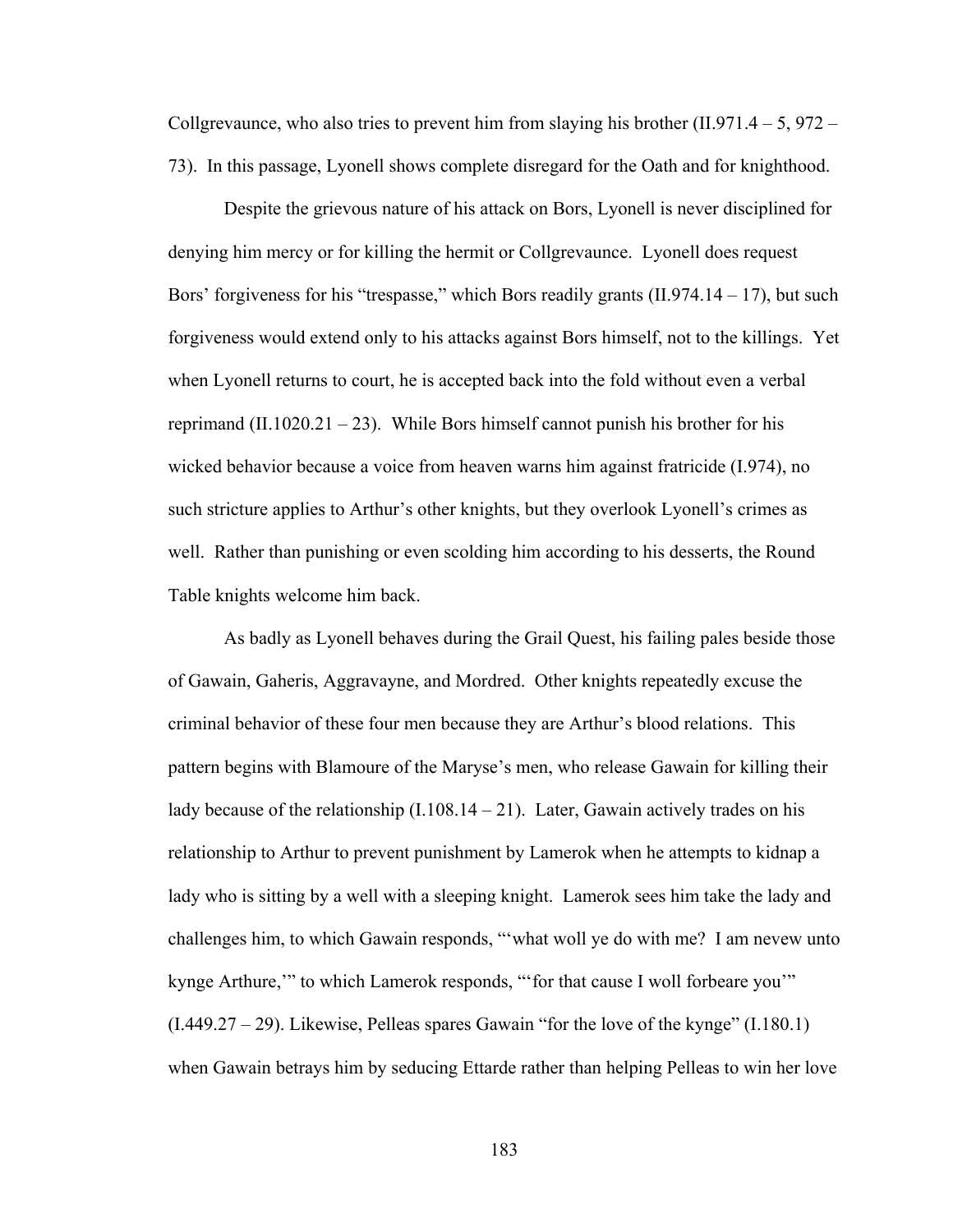as he had promised. Lamerok also refrains from seeking revenge for both his father's and lover's deaths at the hands of Gawain and his brothers "for my lorde kynge Arthurs sake" (II.670.18 – 19). And when Gawain and his brothers finally kill Lamerok, Tristram and Dynadan state plainly that the only reason they are not executed for the murder is that they are "the cousins of my lorde kynge Arthure"  $(1.698.29 - 30)$ .

Even when Arthur's nephews make a show of commitment to justice, their actions display mixed motives, with the desire for justice merely serving to cover their own jealousy and hatred. This propensity to jealousy is on display even early in the text, at the very establishment of the Round Table. Gawain, seeing Pellinor given the highest occupied seat at the Table, feels "gret envy" and tells Gaheris that he will kill Pellinor because Pellinor killed their father (I.102.10 – 15). If one accepts Beverly Kennedy's assertion that Gawain represents heroic knighthood, under which the blood tie takes precedence over all other allegiances (83), then Gawain's desire to kill Pellinor takes on a certain flavor of justice. Pellinor did kill Lott in battle, reason enough under the *lex talionis* for Gawain and his brothers to kill, not only Pellinor, but his son Lamerok as well. Though justice based on blood feud would not be in keeping with the Pentecostal Oath, it would be in some way justifiable. Gawain is doubtless very upset by his father's death, but Malory's comment on his envy of Pellinor indicates that blood feud is not Gawain's only motive in planning to kill him. At Arthur's wedding feast, Gawain twice is displaced by Pellinor and his blood. The first instance occurs when he is knighted after Torre, though his request to be knighted at the wedding preceded that of Torre's foster father  $(1.99 - 101)$ . Gawain then sees Pellinor seated high at the Round Table to which he has not yet been elevated, a place he may feel should be his as the oldest of Arthur's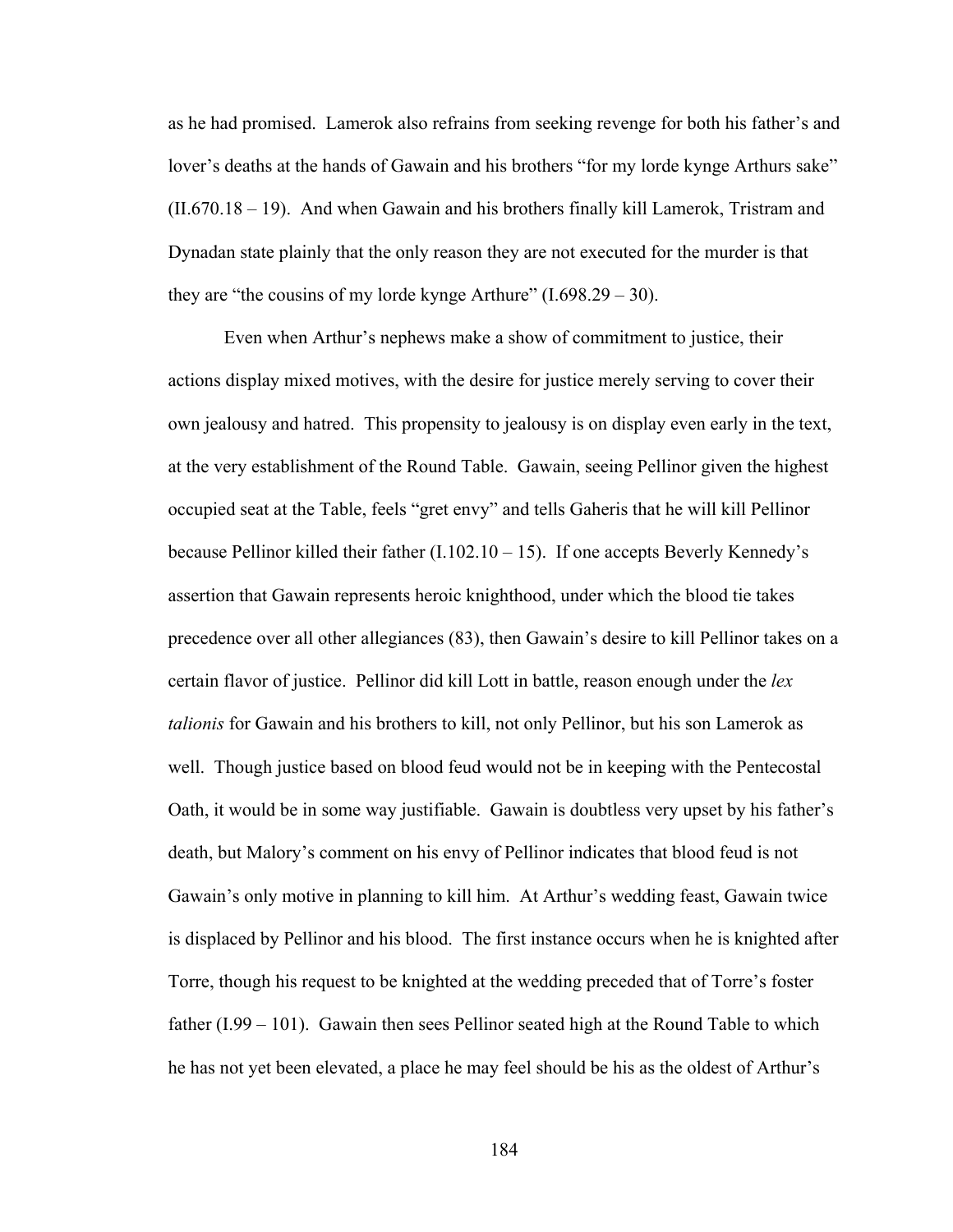nephews. Jealousy surely plays a role in Gawain's determination to destroy Pellinor, regardless of the guise of familial loyalty with which he seeks to cloak it.

Similar motives are in play when Aggravayne and Mordred bring charges of treason against Lancelot at the end of the text. Once again, the two men mask their true motives under concern for their blood. When they accuse Lancelot and Guinevere of adultery, they claim that their reason for making the accusation is, "'we be your syster sunnes, we may suffir hit no lenger. And all we wote that ye shude be above sir Launcelot, and ye ar the kynge that made hym knyght"  $(III.1163.8 - 10)$ . Their only concern, according to this speech, is that their dear uncle should not be dishonored by a knight who is clearly his inferior. They make no mention of their true motives for making the accusation, which the text reveals instead as "a prevy hate unto the queen, dame Gwenyver, and to sir Launcelot" (III.1161.12 – 13). One might claim that this private hatred could arise from seeing their aunt deceive their uncle with one of his own men for years. But the fact remains that in this case, as in the case of Gawain's hatred of Pellinor, jealousy causes these men to put aside what should be a preeminent concern the common good—in favor of their own private concerns. If they were truly accusing Lancelot of his treasonous crime in order to see justice done, they would have done it long before, when the damage caused by revealing the relationship would be smaller. Instead, they allow their private hatred to fester until fully half of the Round Table owes some allegiance to Lancelot, causing utter disaster when he is driven away with all of his followers.

In the previous chapter, I discussed Arthur's being remiss in his failure to punish his nephews, but their crimes are also relevant here because the knights overlook them as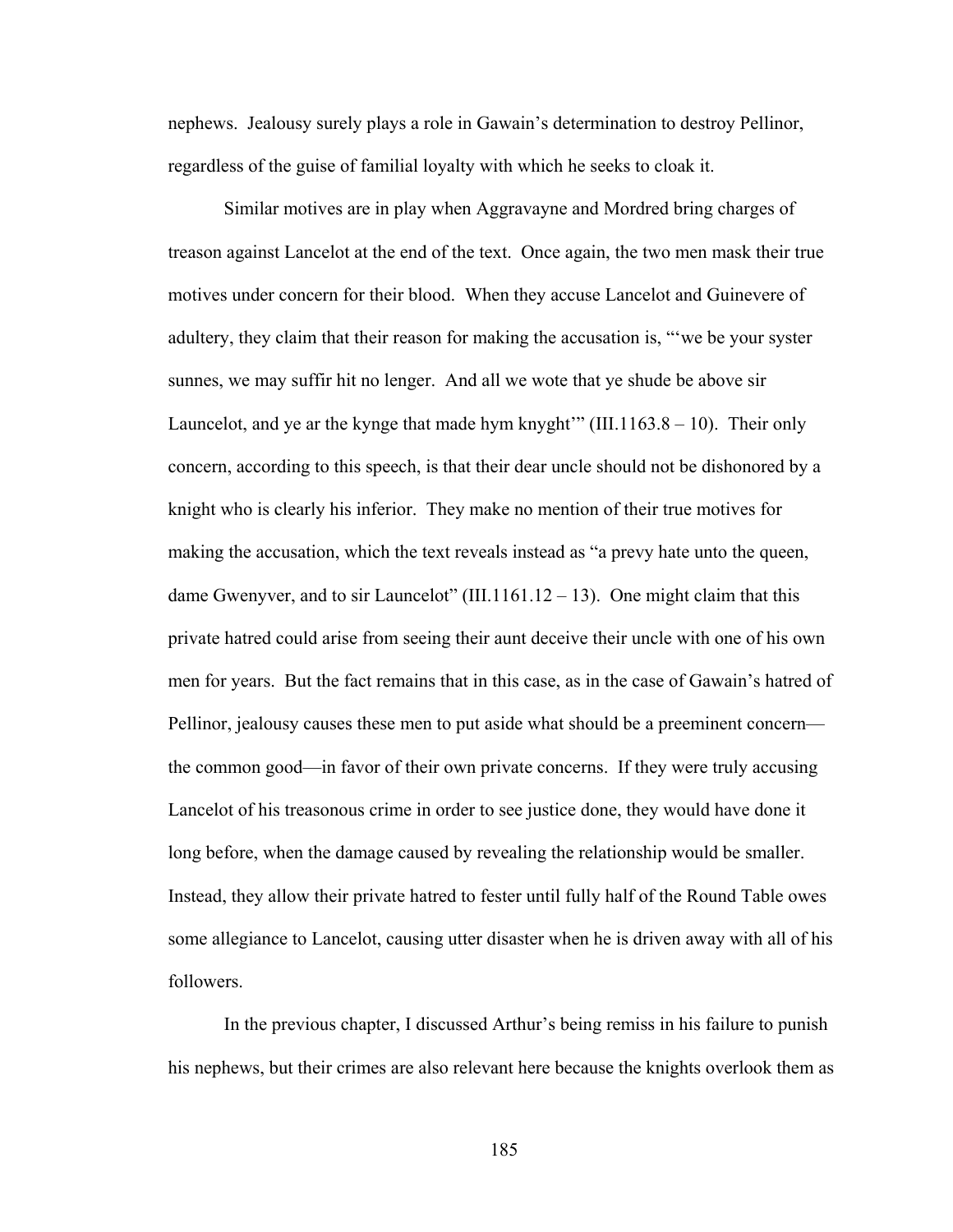well. True, it is primarily Arthur's responsibility as their uncle and their liege lord and king to punish them for their crimes. But if the knights of the realm are to bear the responsibility for just rule with the king, then they should do so even when the criminals in question have close ties to the crown. That the knights forbear from actually executing the brothers from Orkney is doubtless a wise decision due to their blood relationship to Arthur. But the knights not only refrain from killing them, they also refrain in most cases from reproving them for their behavior or reporting it to King Arthur and demanding that he control and punish them. Only Lancelot ever comes close to seeking reprisals against Gawain and company when he warns Arthur that unless Arthur acts, they will kill Sir Lamerok  $(II.613.22 - 24)$ . Arthur promises to prevent them from doing so, but actually does nothing.

In truth, the Round Table knights pose both a problem and its solution for Arthur. They are the problem in that it is the knights, both within and without Arthur's court, whom Malory represents as disrupting peace and justice in Logres. And, of course, they are the solution because it is often other knights who must enforce the proper behavior on the part of their fellows. Were the *Morte Darthur* to present a simple case of good knights within the Table and evil knights without, the story would be straightforward, a representation of an idealized kingdom in which Arthur's court works to impose order and justice for the good of the community on the chaos created by those dedicated to selfinterest. However, such is not the picture that Malory paints in his text. Instead, he represents a kingdom in which the knights within and the knights without Arthur's court may be good, bad, or both. The majority of the Round Table knights are unable to meet the standard imposed by Arthur's Pentecostal Oath and the expectations of chivalry and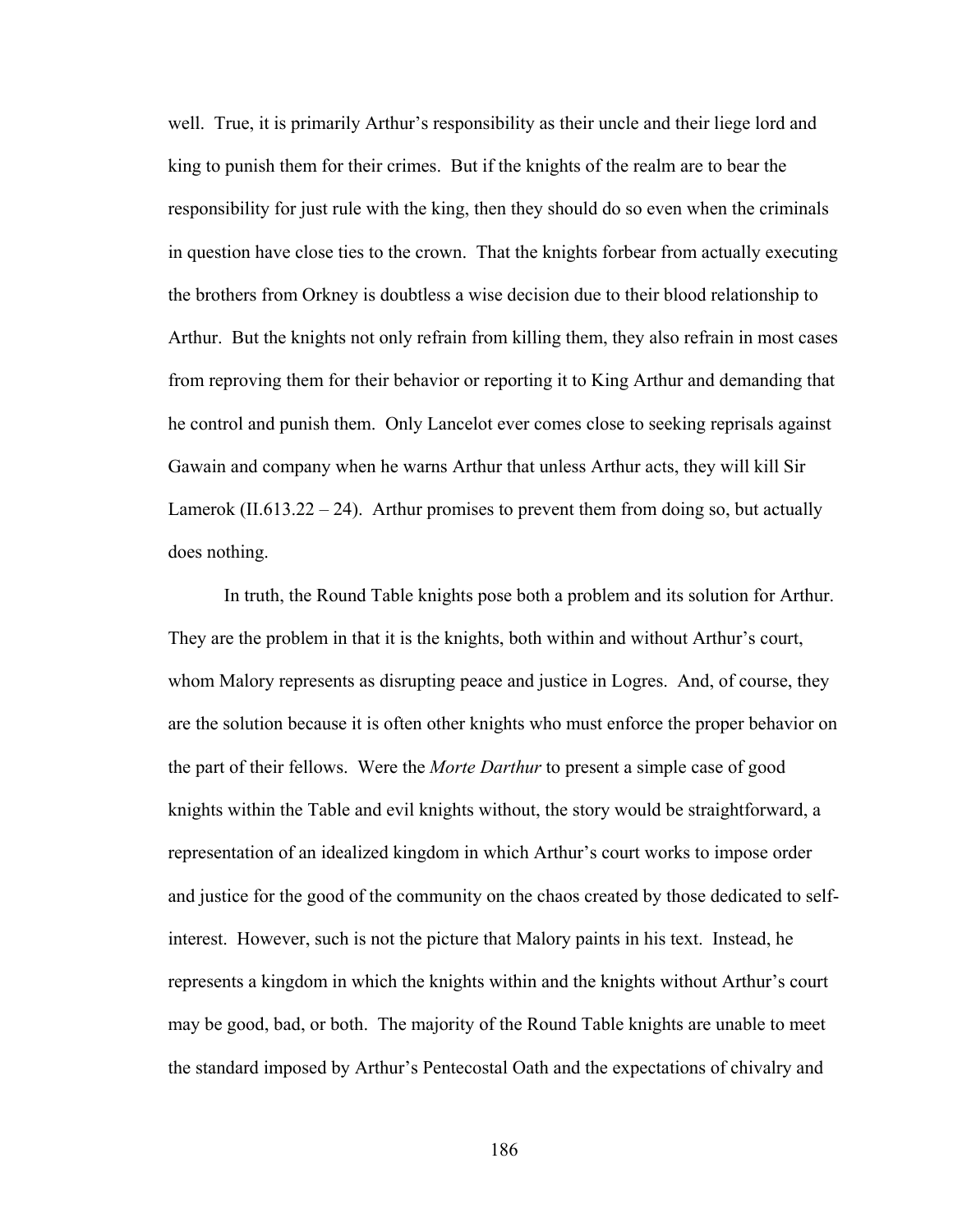custom. Instead, they tend to make gestures toward justice when it suits them, while feeling free to violate knightly principle in the interest of their own desires. Like the larger flies in Hoccleve's metaphor of cobweb justice, the Round Table knights have Arthur's favor, so little will be done against them in reprisal for their crimes.

Consideration of the broad trends of knightly behavior demonstrates the inconsistency of the Round Table with regard to justice. However, the same can be accomplished through focusing on the behavior of individual knights. For example, scholars have long noted the inconsistency of Gawain's character in the *Morte Darthur*. At times, Gawain serves as a boon companion and able advisor, but at other times Malory represents him as a vengeful murderer. William Bennett explains that this inconsistency results at least in part from Malory's use of both French and English sources. In the English tradition, which lacks Sir Lancelot, Gawain is the best of Arthur's knights (Bennett 22), but in the French tradition Gawain is first sidelined by Lancelot and ultimately painted as a villain (Bennett 24 - 25). Barbara Gray Bartholomew asserts that this inconsistency is deliberate on Malory's part. Instead of being an accidental result of source choice by an inattentive redactor, Gawain's variable nature is "a typified image of the Round Table knights" that illustrates that both good and evil exist in the Round Table from its very beginning, leading to the kingdom's fall (262 - 63). Rather than attempting to reconcile Gawain's good nature with his evil one, Malory allows both to stand in order to "[acknowledge] the existence of profound evil even within a scheme which is aimed toward the achievement of an ideal" (Bartholomew 265). Gawain thus could be said to represent in miniature the trend toward inconsistent justice that applies throughout the *Morte Darthur*.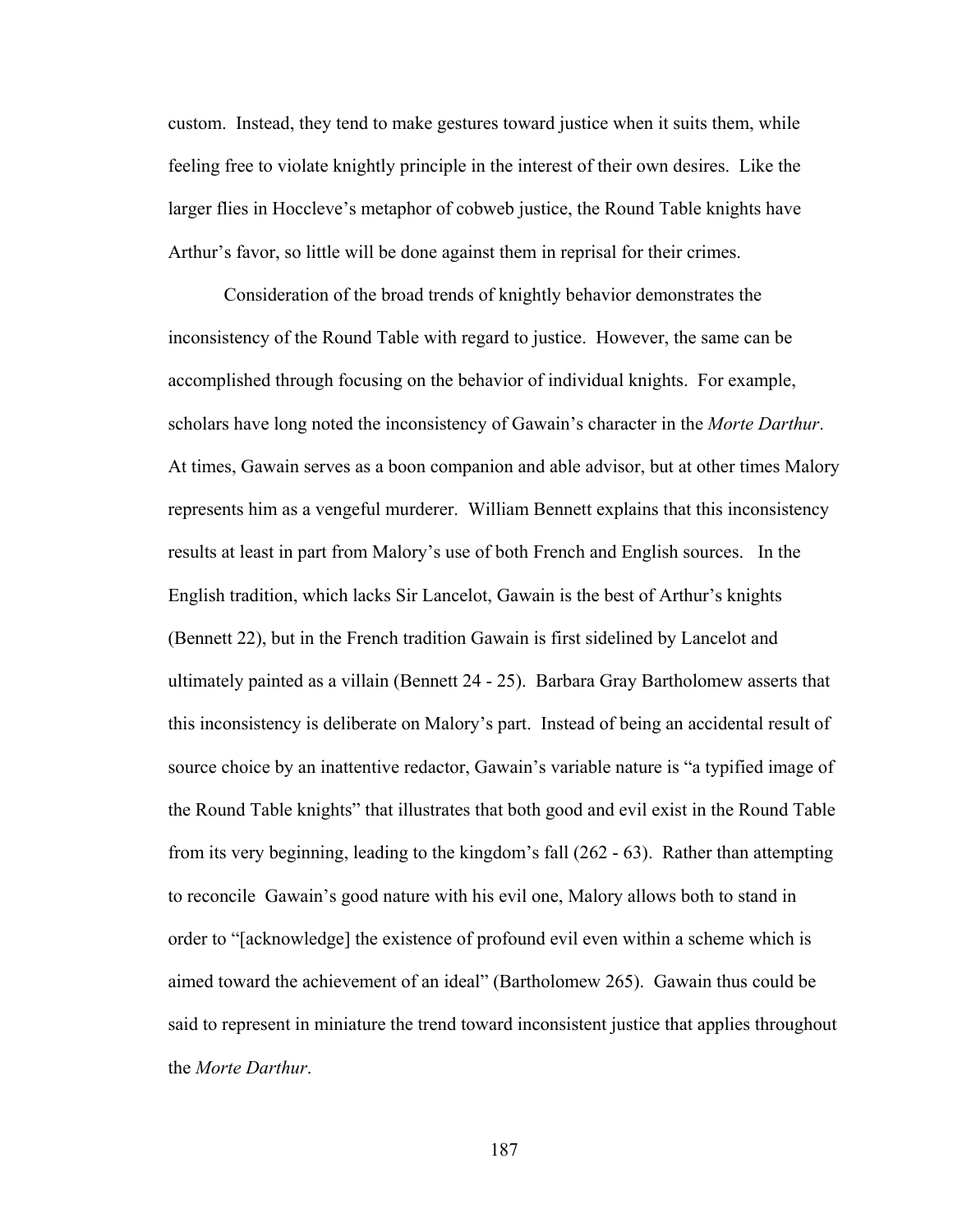Though Bartholomew's argument is provocative, Gawain as the ultimate representative of the Round Table in the end seems unlikely. She represents Gawain as the "most good and most evil" of the Round Table's knights (263). Gawain demonstrates more criminal behavior than any other knight, rivaled only by his own brothers, but this fact makes him too evil to be a true representative of his fellows, most of whom come nowhere near his level of wickedness. And though Gawain is a man of prowess who does some good in the realm, particularly when he cautions Arthur against the attempt to summarily execute Guinevere that in the end proves so costly (III.1175), he cannot be said to be Arthur's best knight. The best of Arthur's knights, to most readers and apparently to Malory himself, is Lancelot. The text dwells at length on Lancelot's knightly perfection, over and over terming him the best knight in the world. Yet despite his excellencies, Susan Elizabeth Leas notes that Lancelot is also the knight whom the text most often terms "false." Though this labeling most often comes from the angry Gawain during the revenge war that he prosecutes against Lancelot, Arthur's best knight is also in many ways false to his king and to knighthood (Leas 154). I have reserved any discussion of Lancelot's involvement with justice in Logres to this point because he serves as an excellent representative of the Round Table as a whole. Through Malory's characterization of this knight, one can see both the glories and the failings of the Round Table society.

Lancelot is generally regarded as Malory's favorite knight. The text's multiple references to Lancelot as the best knight in the world make it reasonable that Lancelot should be the example of what a knight should be. If any knight were to be able to follow the Oath and customs of knighthood perfectly, it should be this one. However, while the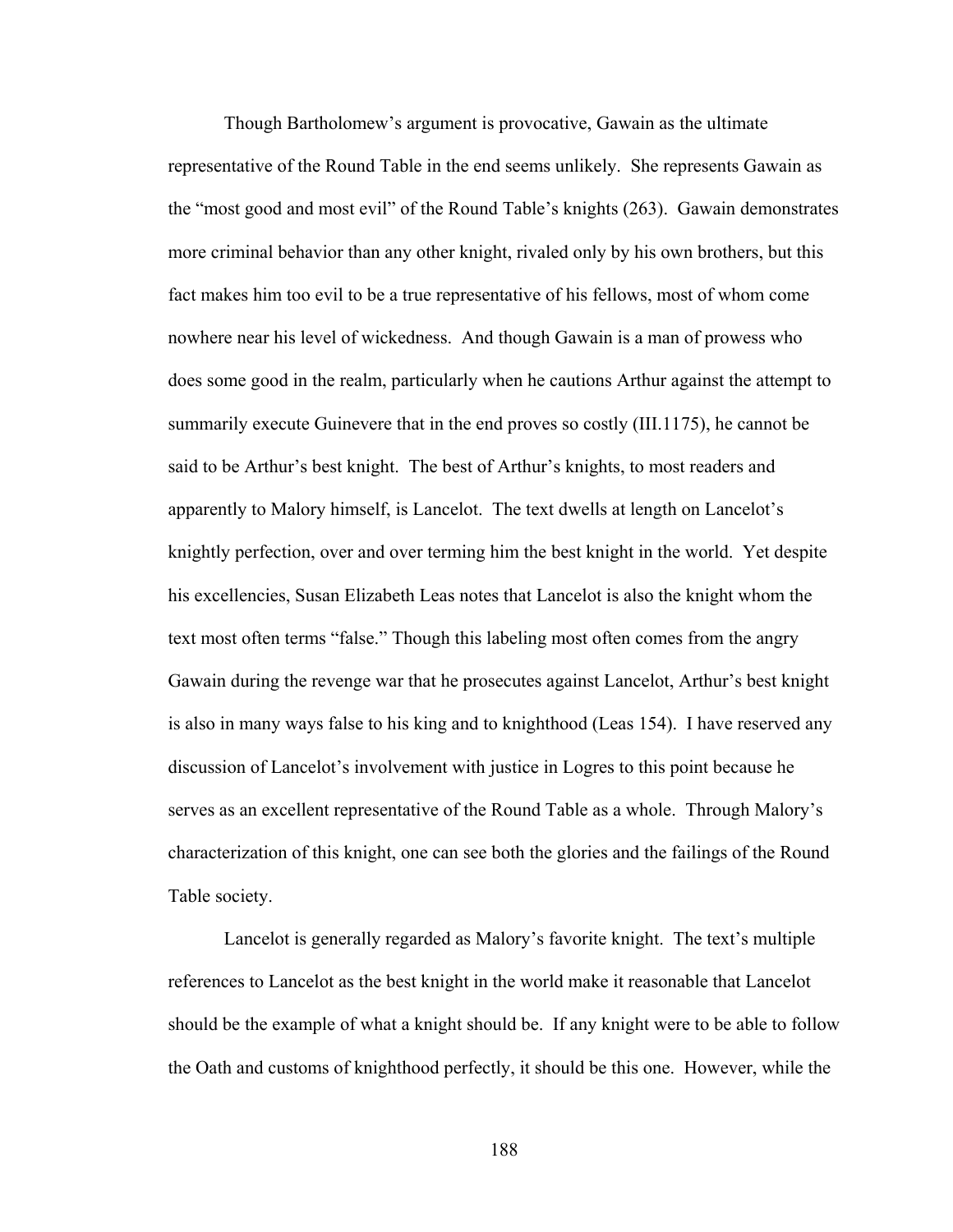reader can find in the text multiple examples of Lancelot's behaving rightly, upholding the tenets of the Oath, serving his king, and helping his fellows, Lancelot as often violates the Oath and behaves badly. Though he is Arthur's best knight in prowess, Lancelot is not a consistently just knight. All too often, he places personal desires before the common good, causing injustice instead of upholding justice as a knight should. At times Lancelot's self-referential behavior taints even his good service, leaving his just actions open to question, as I will discuss below. In both his good service and his treason, Lancelot serves as a fitting example of the problem that plagues Arthur's Round Table, for the very men who should serve the kingdom bring about its destruction.

Lancelot's good service under the Oath is most pronounced in the service of ladies. Lancelot often works for ladies to protect them and to advance their rights. Such is the case when a gentlewoman tells Lancelot that Sir Perys robs and rapes women. Lancelot, outraged at Perys' violation of the Order of Knighthood, uses the damsel as bait to draw Perys out and then rebukes and summarily executes him (I.269 – 70). Immediately after, Lancelot kills two giants who imprisoned sixty ladies and damsels in a castle, doing silk work, for seven years  $(1.271 - 72)$ . Even after the Grail Quest, when Lancelot resumes service to damsels at least in part "to eschew the sclawndir and noyse" occasioned by his affair with Guinevere, his mixed motives do not prevent him from doing a great deal of service to ladies in need, of which Logres seems to have no shortage  $(II.1045.22 - 28).$ 

The most famous lady whom Lancelot serves is Queen Guinevere. In the Poisoned Apple episode, Lancelot unites his service of the lady to another of the Pentecostal Oath's tenets, for he fights as her champion in the text's clearest example of a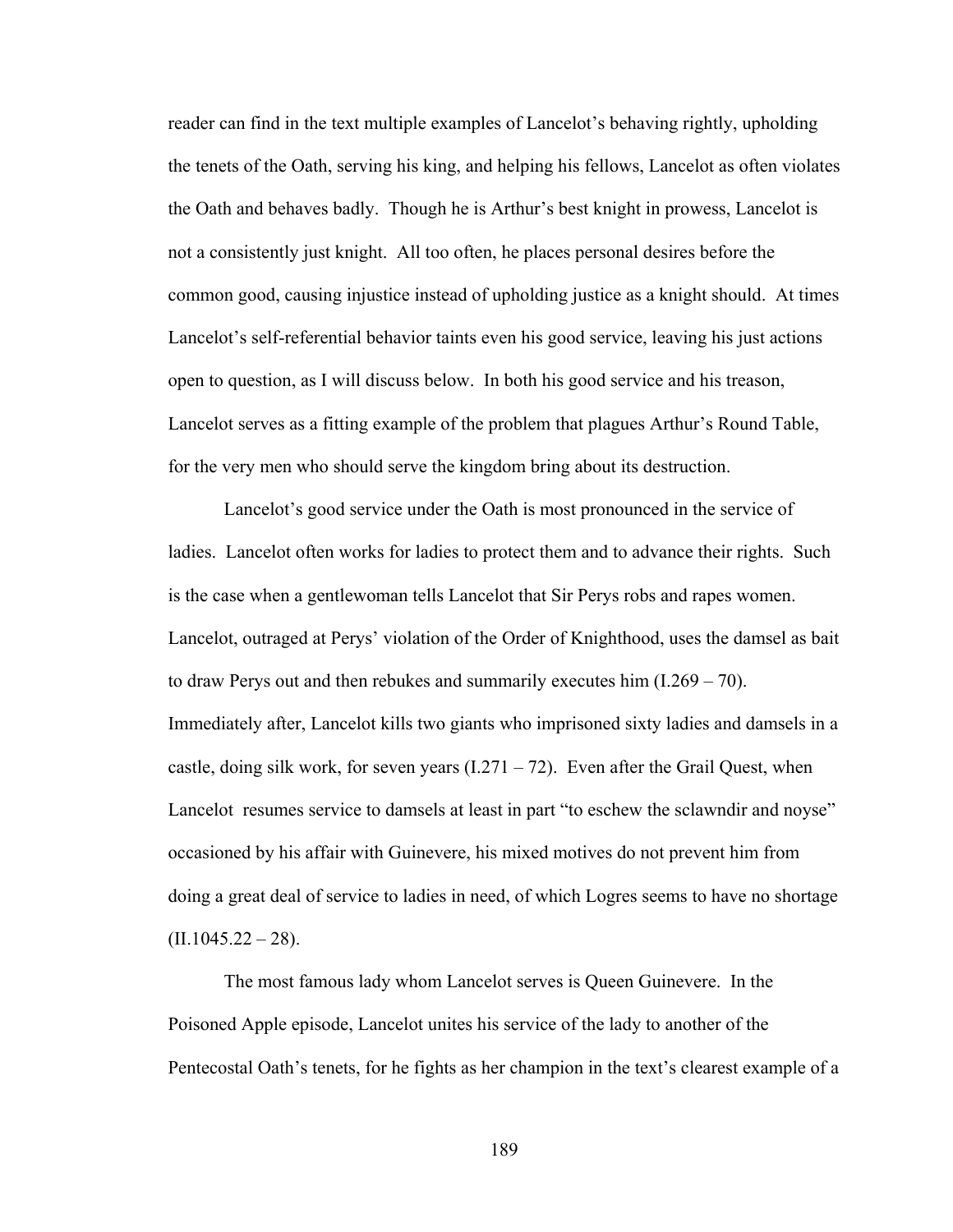rightful quarrel. During this episode, Guinevere stands accused of the murder of Sir Patryse, whom Sir Pyonell accidentally poisons in an effort to kill Gawain at a dinner that Guinevere holds for several of Arthur's knights (II.1048 – 49). As Keith Swanson notes, the Arthurian justice system, which depends on trial by battle for the conviction and execution of the guilty, almost breaks down in this instance because the Round Table knights believe Guinevere guilty of the poisoning and refuse to defend her, doubtless to avoid battle in a wrongful quarrel as the Oath specifies (165 - 66). The trial is only able to go forward because Bors agrees to fight for Guinevere under pressure from Arthur (II.1053). Lancelot, however, does not doubt Guinevere's innocence, and on the day of battle takes over from Bors to fight against Guinevere's accuser, Patryse's cousin Mador de la Porte. Lancelot subsequently defeats Mador and forces him to admit Guinevere's innocence, creating justice by freeing the queen from an unjust accusation  $(II.1057 - 58)$ . Though Lancelot's later involvements in trial by battle on Guinevere's behalf are tainted by their own treason, in this instance he battles for the right cause, and justice is served.

The good knight Lancelot also serves justice in other ways than serving ladies. Early in the text, Lancelot punishes Sir Phelot for his treasonous attempt on Lancelot's life. Phelot's wife, at her husband's behest, tricks Lancelot into disarming and climbing a tree in pursuit of a hawk so that Phelot can gain the upper hand and kill Lancelot. In response, Lancelot knocks Phelot unconscious with a tree branch and beheads him. When Phelot's widow protests the apparent injustice of beheading an unconscious man, Lancelot responds, "'with falshede ye wolde have had me slayne with treson, and now hit is fallyn on you bothe'"  $(1.284.5 - 7)$ . His reference to treason indicates that Lancelot sees Phelot's beheading as a just execution, not as an act of revenge or self-defense.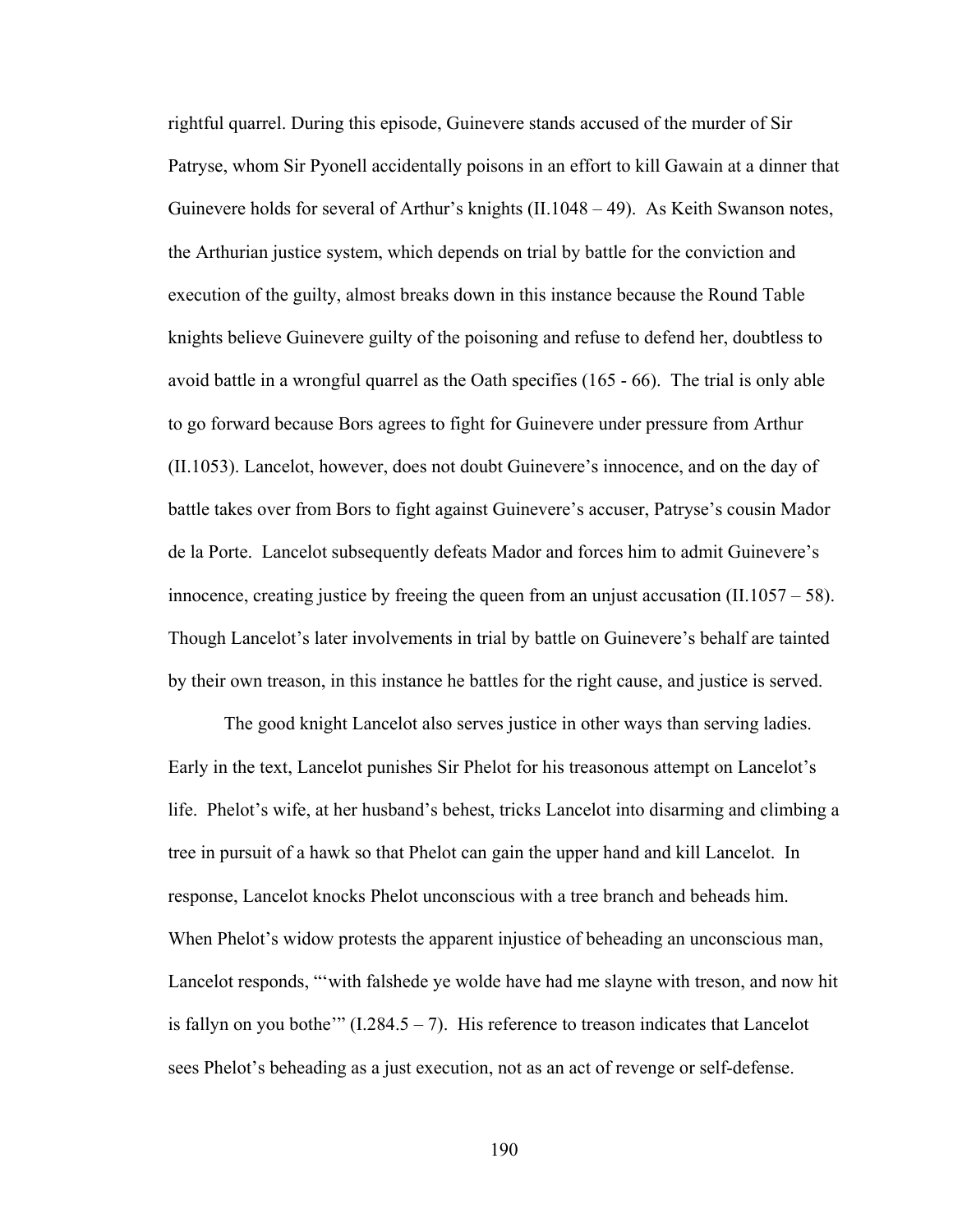Killing Phelot is thus in keeping with the Pentecostal Oath and his duty as a Round Table member to enforce its tenets.

The Oath also constrains Lancelot to grant mercy, even when he would rather withhold it. Consider first the episode involving Sir Pedyvere, the jealous knight who refuses to trust his wife's relationship with her "cousin jarmayn" (I.284.31 - 32). Lancelot interrupts Pedyvere's first attempt to kill his wife, but then succumbs to the old "look over there" trick, allowing Pedyvere to cut off his wife's head. Pedyvere immediately throws down arms and begs for mercy, to which Lancelot at first responds "'thou shamefull knyght! Thou mayste have no mercy: therefore aryse and fyghte with me!'" (I.285.19 – 21). Pedyvere refuses to fight, however, and rather than killing him in cold blood, Lancelot forces him to carry his wife's head and body to Guinevere for judgment. Lancelot knows that Pedyvere is guilty of murdering his wife; since he is actually present at the killing, he actually has more direct evidence against Pedyvere than he had against Perys, whom he summarily executed only a few pages before. But because Pedyvere persistently requires from Lancelot the mercy prescribed by the Oath, Lancelot sends him to the court for justice rather than enforcing justice himself.

In like fashion, Lancelot affords mercy to King Mark, whom he earnestly desires to kill. After Mark kills Amant in the unjust battle trial that acquits Mark of the murder of Sir Bersules, Arthur sends Lancelot to fetch Mark back to his court. When Lancelot overtakes Mark, he at first simply attacks him, refusing to hear Mark when he says "'I yelde me to the, Sir Launcelot, honorable knyght'" (II.594.7). Mark here appeals to Lancelot's honor in order to save his life, an appeal that goes unheeded until Mark deliberately falls from his saddle and cries out, "'Sir Launcelot, have mercy uppon me!'"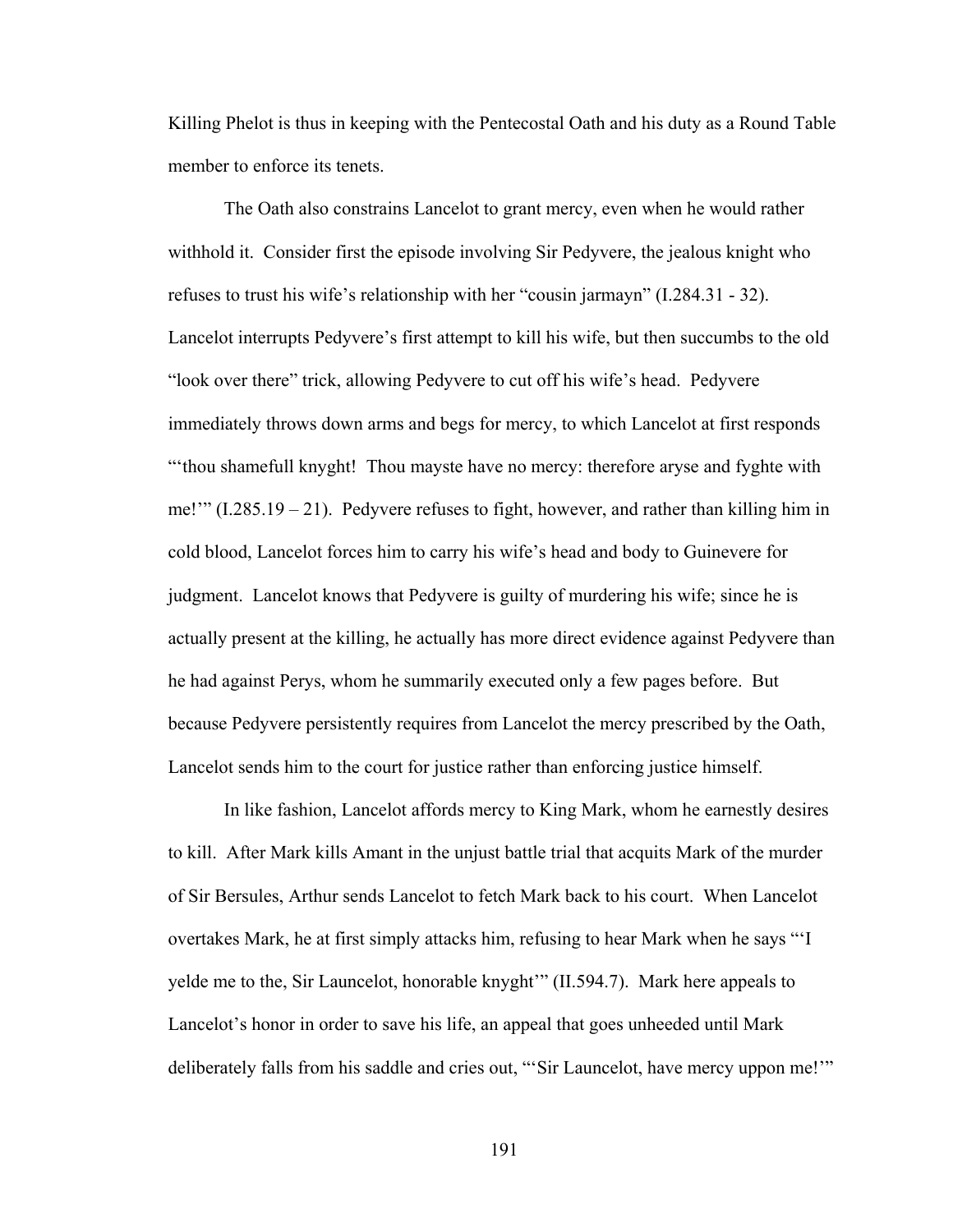(II.594.12). Lancelot sorely regrets that he cannot strike Mark for the wrong he has done to Tristram, Isode, and the two dead knights, but his Oath constrains him, and he takes Mark back to Arthur's court unharmed. In both these instances, Lancelot's personal desire is the death of the man involved, but the Oath's requirement for mercy abrogates all choice in this matter. Where mercy is concerned, instead of acting on his own wishes, Lancelot follows his Oath.

In addition to behaviors that are consistent with the Pentecostal Oath, Lancelot also demonstrates many of the qualities that set the Round Table knights apart. Chief among these traits is his prowess. Lancelot's strength and fighting ability set him apart even from his brother knights. This prowess allows Lancelot to win the battles that he undertakes on behalf of ladies, as discussed above, seeing that they receive their rights and that Guinevere is exonerated of Patryse's murder. Lancelot's prowess also allows him to win the numerous battles that he fights throughout the text, even those with formidably strong knights like Sir Tarquyn, who has previously defeated and imprisoned some sixty-four knights, some of whom are Round Table members  $(1.264 - 67)$ . One could easily multiply examples of Lancelot's prowess, but to do so would be extraneous because this is his overriding feature. As Elizabeth Scala notes in her discussion of Lancelot's supremacy in Malory, "Malory never shows us a Lancelot defeated"  $(391)$ .<sup>7</sup> Though during the Grail Quest the reader occasionally sees Lancelot humbled, when the quest ends, even his failure is described in terms of his near success (Scala 390).

 $\begin{array}{c|c}\n\hline\n\end{array}$  $\frac{7}{1}$  Scala is not completely correct in this claim. During the Grail quest, Lancelot, on seeing a battle between two parties of knights—one black, one white—takes the side of the weaker black knights in order to increase his worship. However, the black knights are defeated in the battle after Lancelot becomes too weary to continue fighting, a shame that Lancelot believes reflects his sinful state (II.931 – 32).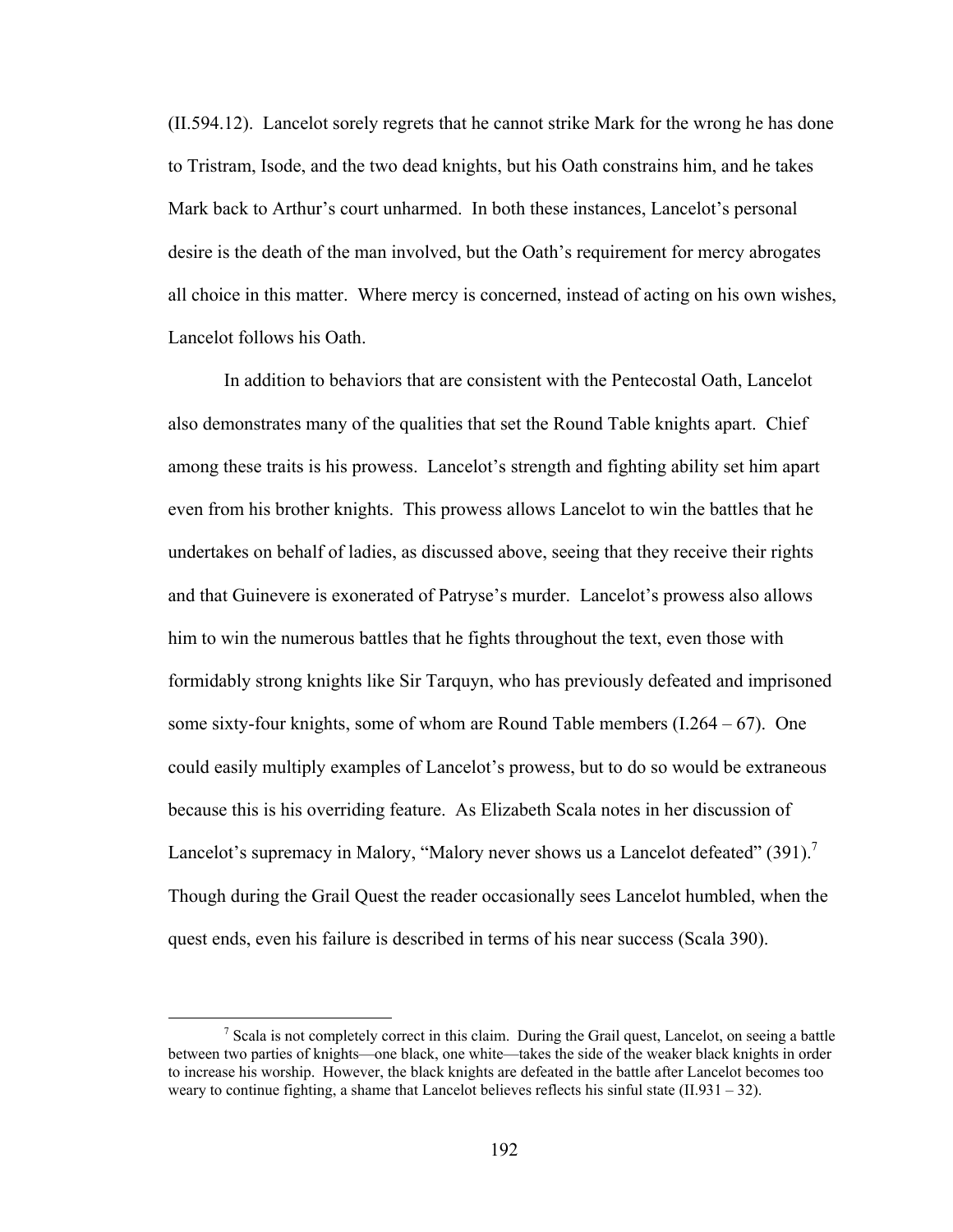Lancelot's prowess is a primary factor in his status as the world's best knight, Malory's representative of what knights should be.

Lancelot is also conspicuous for his willingness to help his fellow knights. The battle with Sir Tarquyn mentioned above is a prime example of this trait, undertaken as it is to rescue the "three score and foure" knights of Arthur's court whom Tarquyn holds in his prison (I.264.29). Lancelot also undertakes the dangers of the Chapel Perelus in order to help Meliot de Logris, who is cursed with unhealing wounds by a sorceress. When Meliot's sister asks Lancelot's help and reveals her brother's identity, Lancelot's response to his situation is "'That me repentys, [. . .] for he is a fellow of the Table Rounde, and to his helpe I woll do my power"  $(I.279.30 - 32)$ . Though Lancelot might have helped the damsel's brother anyway, his statement on taking up the adventure indicates that Meliot's status as a Round Table knight is a factor in his willingness to face the Chapel's dangers.

Lancelot displays his loyalty to his fellows in other ways as well. He helps Kay by first defeating three knights who were attacking Kay as one and then wearing Kay's armor on his way back to court, leaving Kay to ride safely in Lancelot's own recognizable armor  $(1.273 - 275)$ . Though he attacks the three knights without knowing their victim's identity, on explaining the adventure to his host he calls Kay "'an olde felowe of myne'" (I.274.20), and their fellowship in the Round Table is doubtless part of his decision to leave Kay with his armor, in which Kay claims that he "'rode in Goddys pece and no man would have ado with'" him  $(1.287.2 - 3)$  Even when afflicted by madness, Lancelot displays loyalty to his fellows. Sir Blyaunte, the knight who has rescued and fed him, is attacked by Sir Brewnys Saunze Pité and his brother outside of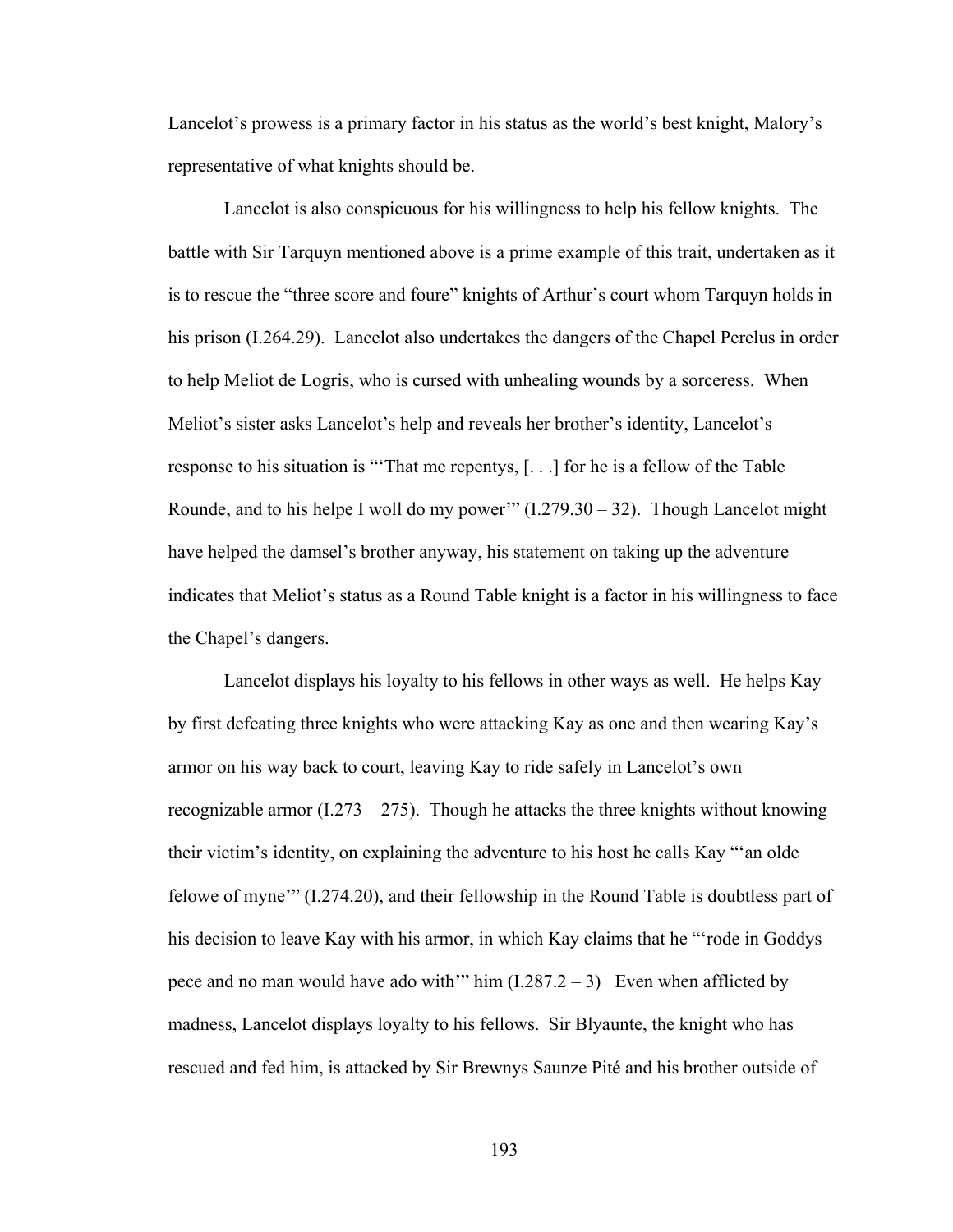his castle. When Lancelot sees this, he breaks the chains with which he has been bound for his own safety, rushes unarmed out of Blyaunte's castle, and drives the two knights away, disarming Sir Bartelot and using his sword to unhorse Sir Brewnys (II.820.5 – 18). Throughout the majority of the text, Lancelot's loyalty to the Round Table provides an excellent example of how the knights should hold together. Were he able to promote such unity throughout the Table and over time, they would be a powerful force for maintaining order in the kingdom.

Nowhere is Lancelot's loyalty more pronounced than during the war between his faction and Arthur's at the end of the text. Though Lancelot does siphon away a large part of the strength of the Round Table when he flees the court, he refuses to use those men to destroy Arthur. During the battle at Joyous Garde, even the righteous Sir Bors, one of the Grail Knights, becomes so carried away by the battle that he offers to kill Arthur, saying to Lancelot, "'Sir, shall I make an ende of thys warre?'" (III.1192.14). Throughout this battle and those that follow, however, Lancelot refuses to allow anyone to harm Arthur. In the incident with Bors, Lancelot replies in the negative, adding, "'I woll never se that moste noble kynge that made me knyght nother slayne nor shamed'"  $(III.1192.17 - 19)$ . And this remains his attitude during all of the difficulties that follow. Though Lancelot ironically commits treason by bringing his forces into battle against Arthur's in order to prove his innocence of Arthur's and Gawain's charges of treason against him (Miko 225), his loyalty to Arthur prevents him from taking that treason to its furthest extreme. Even in rebellion and exile, Lancelot remains Arthur's knight, so much so that as soon as he learns of Mordred's treachery, he willingly hastens to England to help the men who have just burned and pillaged his own territory (III.1249 – 50). In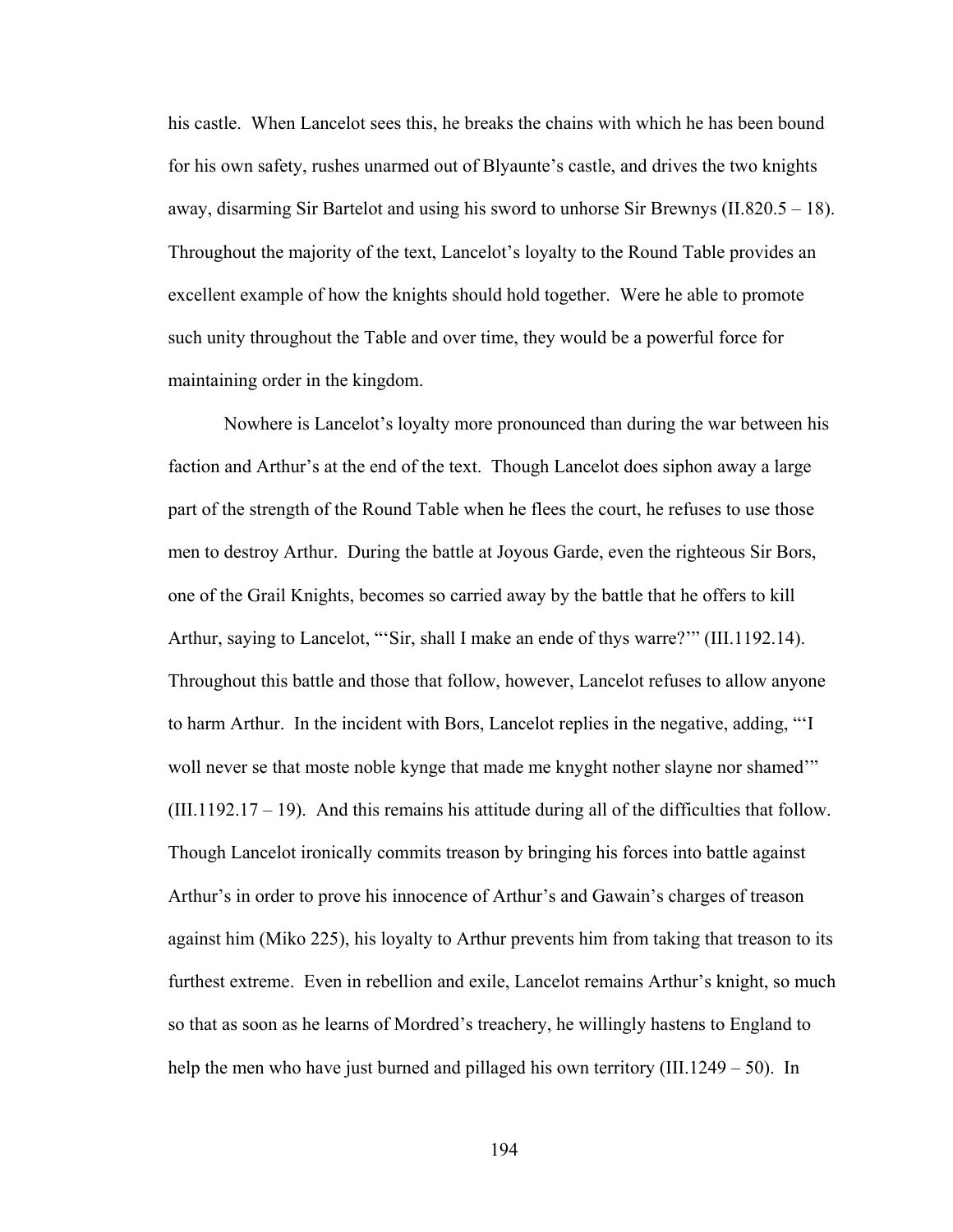loyalty to both his king and his fellows, Lancelot is once again a sterling example of honorable knighthood.

Were Malory to illumine only Lancelot's good traits, of which the above is only a sampling, he would have to find a new end for his story. Instead, however, Malory also includes a full description of the dark side of Lancelot's character. As Janet Jesmok notes, Lancelot's character is complicated, displaying negative characteristics as well as positive (81). Jesmok concentrates a good portion of her argument on an episode in the Tristram section in which Lancelot rides in disguise, attacks and even kills other knights, and denigrates Arthur's court; she even draws parallels between Lancelot and the text's most notorious villain, Sir Brewnys Sanze Pité (81 - 83). Lancelot's negative behaviors also extend far beyond this one episode, providing a counterbalance to his many positive characteristics. Lancelot's negative character traits are a requirement of the story, of course; Malory could not characterize Lancelot as a complete paragon, for Lancelot's faults play a major role in Arthur's destruction. Those very faults are also emblematic of the weaknesses that plague the Round Table, ultimately destroying Arthur's kingdom.

As if to balance his hero's good traits, Malory includes in his text several examples of general bad behavior on Lancelot's part. The episode that Jesmok discusses is perhaps the most egregious cluster of behaviors unworthy of a Round Table knight illustrated by Lancelot. In this section of the text, Lancelot, riding in disguise, fights with and injures six Round Table knights, including Tristram, Palomydes, Gawain, Bleoberys, and Kay. He also kills Sir Gallardone, a young knight of King Arthur's court. During this episode, Lancelot claims to "hate all tho that be of Arthurs courte" (II.564.19 – 20), and he speaks "grete vylony by the kynge, and specially by the queen Gwenyver"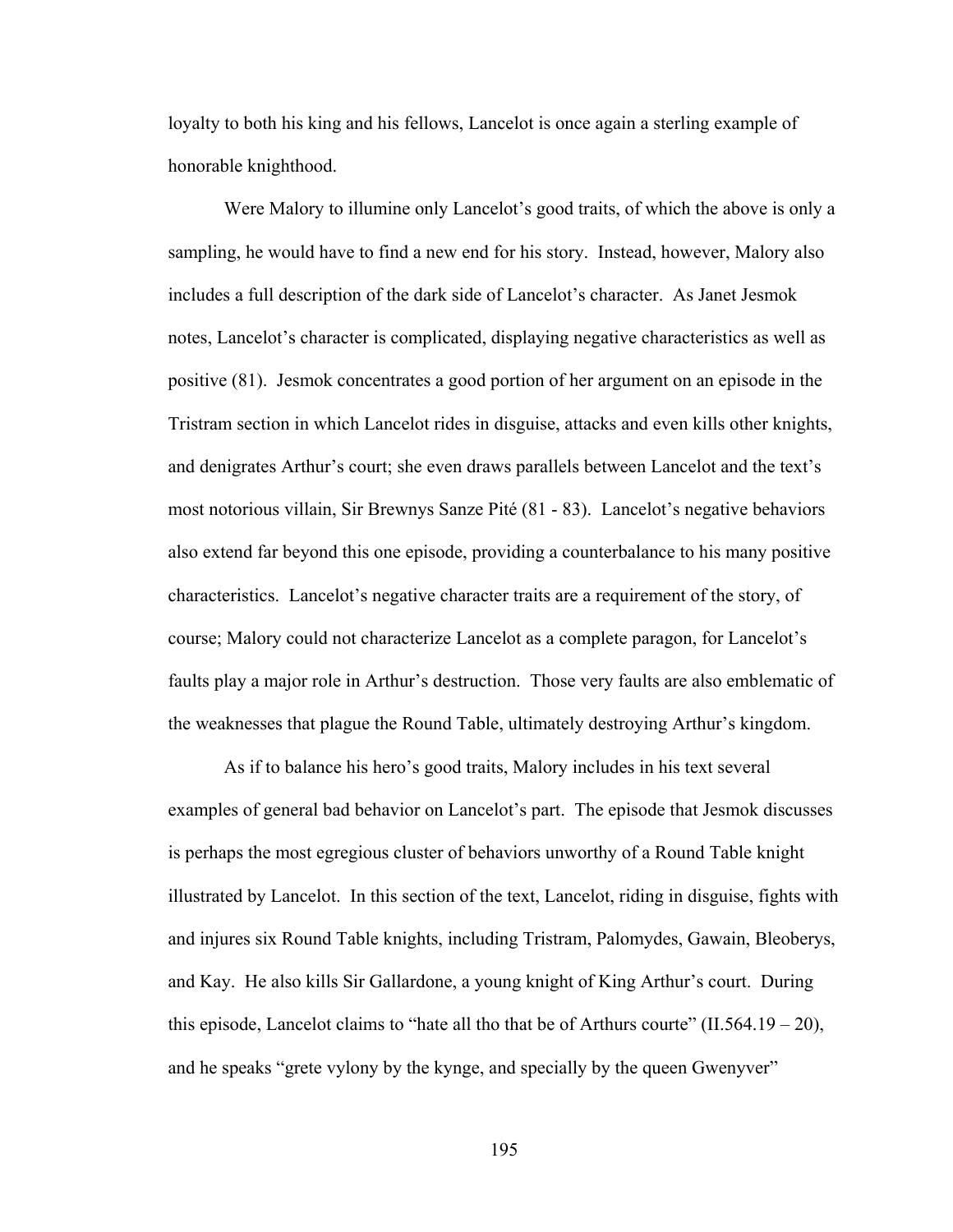$(II.566.4 - 5)$ . One might forgive Lancelot for fighting others in disguise, for as Scala asserts, the necessity to continually prove one's worship requires a knight to fight with other knights, but Lancelot's prowess makes others unwilling to fight him (385). The episode noted above in which Kay rides unmolested in Lancelot's armor is evidence that he could find it hard to find the necessary combat when adventuring in his own person. But insulting, injuring, and even killing one's allies should not be necessary to gain worship. Such behavior is not worthy of chivalry's supposed paragon.

Though Lancelot apparently attacks his own companions in cold blood in the episode discussed above, at times battle rage also gets the better of him, causing him to behave in a manner congruent with the worst knights in the text. During the Roman War, for example, Lancelot tramples the Emperor Lucius with his horse three times (I.220.19 – 20), an action that Michal Stroud calls "the worst of chivalric sins" (336). One might claim that the attitudes of war are different from those of peace, thus excusing the trampling in a battle situation, but this does not change the fact that all other trampling instances in the text reflect poorly on the knights who commit them. I have already discussed the way Lyonell attacks Bors with his horse as part of his attempt to kill him<sup>8</sup>  $(II.970.16 - 18)$ . Without question the text's most frequent trampler is Sir Breunys Saunze Pité, who at various times tries to kill Gawain, Aggravayne, and Bleoberys using this method (II.512.25 – 28, II.614.12, II.686.15 – 18). These two murderous knights seem strange company for the noble Lancelot, but when the rage of battle is on him, he behaves just as they do, using a horse in an attempt to destroy a fallen opponent.

 $\begin{array}{c|c}\n\hline\n\text{1} & \text{2} & \text{3} \\
\hline\n\text{2} & \text{3} & \text{4}\n\end{array}$ <sup>8</sup> Please see p. 184.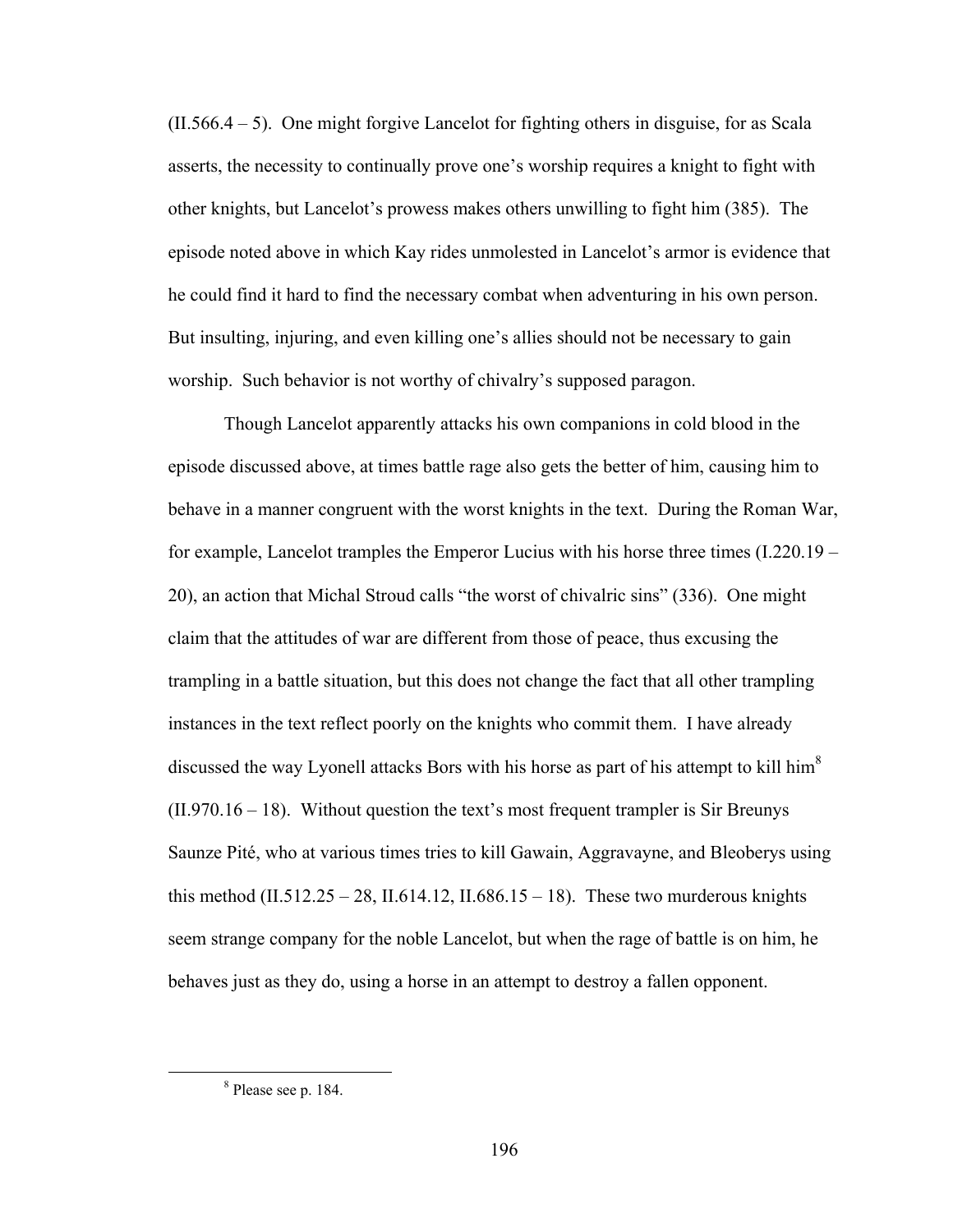Lancelot's rage can take other, equally unsavory forms as well. In the Knight of the Cart episode, Lancelot becomes so incensed over Mellyagaunce's kidnapping of Guinevere that he kills two of Mellyagaunce's churls with his bare hands simply because they inconvenience him  $(III.1126.23 - 25, III.1127.28 - 30)$ . These men are apparently unarmed and merely doing their jobs, and as such should not be menaced by one of the armed men whom the chivalric manuals claim should protect them, but in his haste to rescue Guinevere, Lancelot ignores this duty. Anger also causes Lancelot to disregard his responsibility not to fight with his Round Table companions when he comes to rescue Guinevere from the fire at her execution. Instead of remembering his loyalty to and fellowship with these men, he slays them indiscriminately. He destroys nineteen knights of the Round Table, even Gareth and Gaheris, who demonstrated their unwillingness to participate in the execution by going unarmed and unarmored (III.1177.23 – 34). Lancelot is strong in many of the knightly virtues, but he often lacks self-control when angered, and his anger when coupled with his prowess has the potential for serious destruction.

Lancelot's problematic behavior includes more than violation of knightly custom and giving way to anger; it also involves direct violations of the Pentecostal Oath. The most egregious example of his flouting of the Oath is his longstanding affair with Guinevere, a clear instance of the treason that Round Table knights are to flee. Because Malory pictures Lancelot and Guinevere abed together only once, during the Knight of the Cart episode (III.1131.28 – 32), there is some scholarly debate about how long this affair lasts. This debate largely springs from the claims of R. M. Lumiansky, who asserts that the section Vinaver entitles "The Noble Tale of Sir Launcelot du Lake" chronicles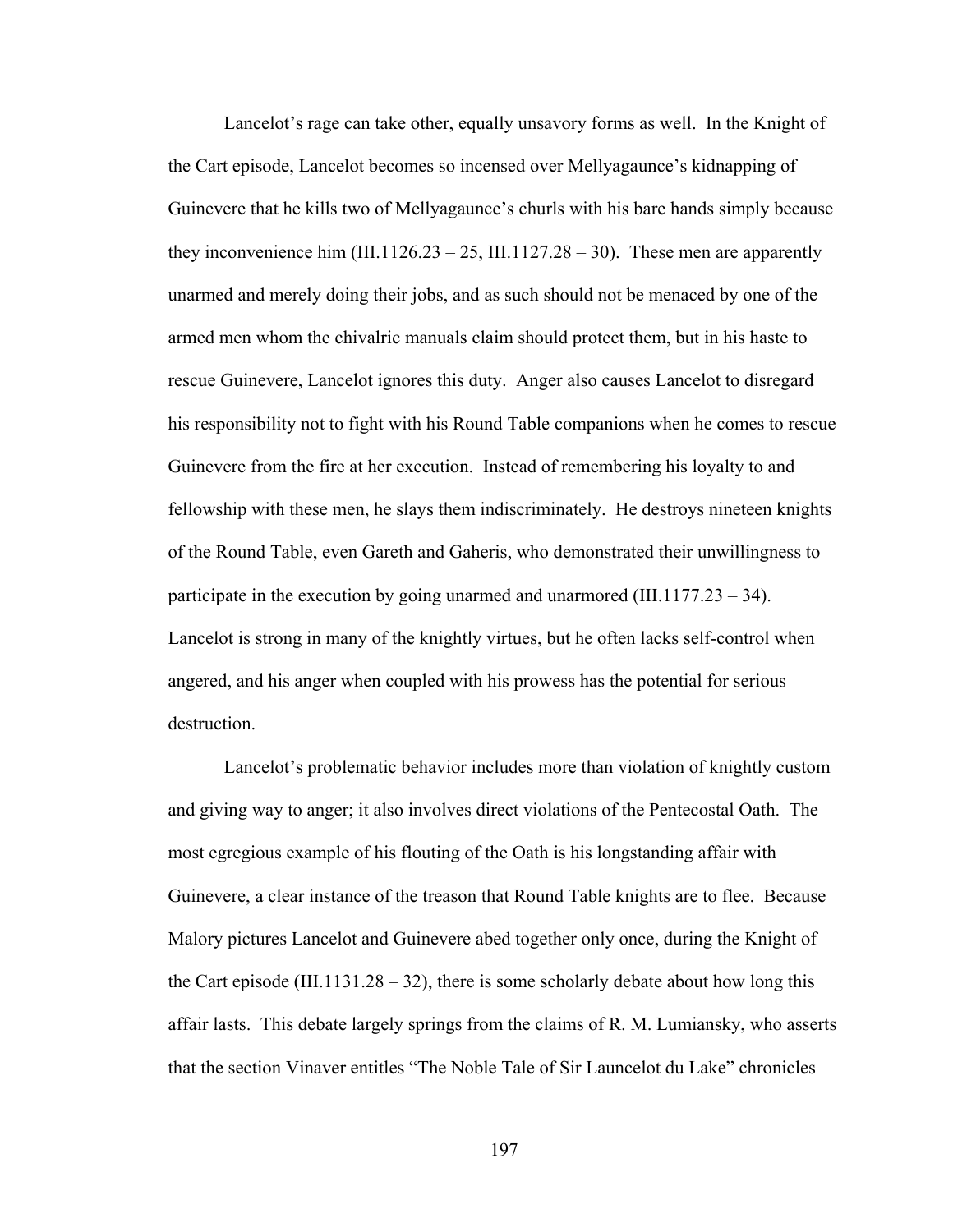"the Lancelot-Guinevere relationship before the beginning of the adultery," which actually begins sometime in the Tristram section (92, 96). However, Lumiansky uses as evidence for his claim Lancelot's speech to the four queens in which he states that Guinevere "is the treweste lady unto hir lorde lyvynge" (96; Malory I.258.5 - 6), never noting that this speech is virtually identical to the one that Lancelot makes over the walls of Joyous Garde at the end of the text. There Lancelot proclaims to Arthur that Guinevere "is as trew a lady unto youre person as ys ony lady lyvyng unto her lorde" (III.1188.14 – 15). Since Lancelot lies with these words at the end of the text, he could easily be lying with the same words at the beginning. The ease with which Brusen is twice able to convince Lancelot on Elayne's behalf that Guinevere has sent for him for a romantic tryst is further evidence that they are engaged in a longstanding relationship, for if they are not involved in an affair, why does he express no surprise at being sent for and brought to bed with the queen (III.794 – 95; III.804 - 805)? Though Malory certainly downplays the extent of their affair, minimizing the physical aspects of it as much as possible (Scala 387), there is little real doubt that Lancelot treasonously betrays Arthur for years through an affair with his wife.

Lancelot's treasonous love for Guinevere leads him into another violation of the Oath as well. Though the Oath clearly specifies that knights are not to enter into wrongful quarrels "for no love ne for no worldis goodis" (I.120.24), Lancelot is ever ready to fight for Guinevere, whether or not she is in the right. On four separate occasions, the text declares that Lancelot is Guinevere's knight "in ryght othir in wronge"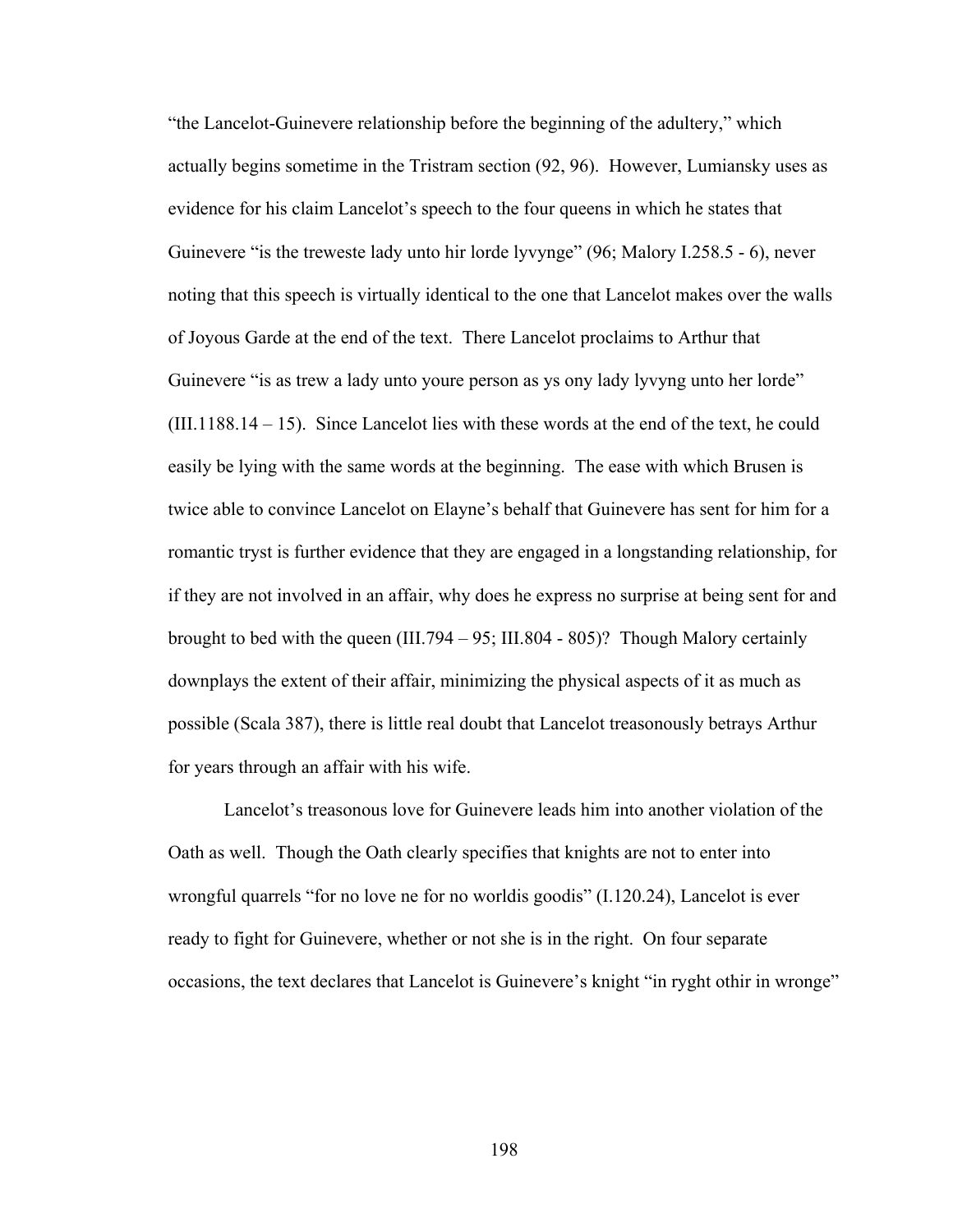$(II.1058.31 - 32^9)$ . His willingness to battle for her wrongfully becomes reality when he does so during the Knight of the Cart episode. As in the Poisoned Apple episode, Lancelot defends Guinevere in trial by combat against a charge of treason, though this time the charge is treasonous adultery rather than murder. But unlike the earlier episode, in this case Guinevere, though innocent of the specific charge, is indeed guilty of treason against her husband—with her champion himself. In this battle, Lancelot fights for her wrongfully, showing more concern with protecting her reputation and hiding his own treason with her than for upholding justice in the realm.

Most of the action in the Knight of the Cart episode arises from mixed motives. Mellyagaunce charges Guinevere with treasonous adultery, not because of his own commitment to justice, but to divert attention away from his own guilt. Guinevere is only in his castle, where he discovers her in the morning lying in a bloodstained bed, because he kidnapped her and wounded ten of Arthur's knights in the process. When Mellyagaunce first makes the accusation, he does it in a general sense, simply saying "'a wounded knyght thys nyght hath layne by you'" (III.1132.22); though he may have the knights in the chamber in mind as he makes this charge, since he does say as well, "'I am sure there hath one of hir hurte knyghtes layne with her this nyght'" (III.1133.9 – 20), he leaves the charge itself open. In response, Lancelot changes the accusation's focus, offering to prove through battle that "'thys nyght there lay none of thes ten knyghtes wounded with my lady'" (III.1133.30 – 31). In this speech, Lancelot engages in his own

 $\frac{1}{9}$ <sup>9</sup> In this passage, Lancelot speaks these words directly to King Arthur, showing no shame for the disregard for the Oath demonstrated by such a confession. He also confesses it more humbly to a hermit during the Grail Quest (II.897.18 – 19) and to Guinevere herself at their parting in her chamber (III.1166.15 – 16). Bors makes the fourth proclamation of Lancelot's dedication to Guinevere when she asks him to be her champion in the Poisoned Apple episode (II.1052.8 – 9).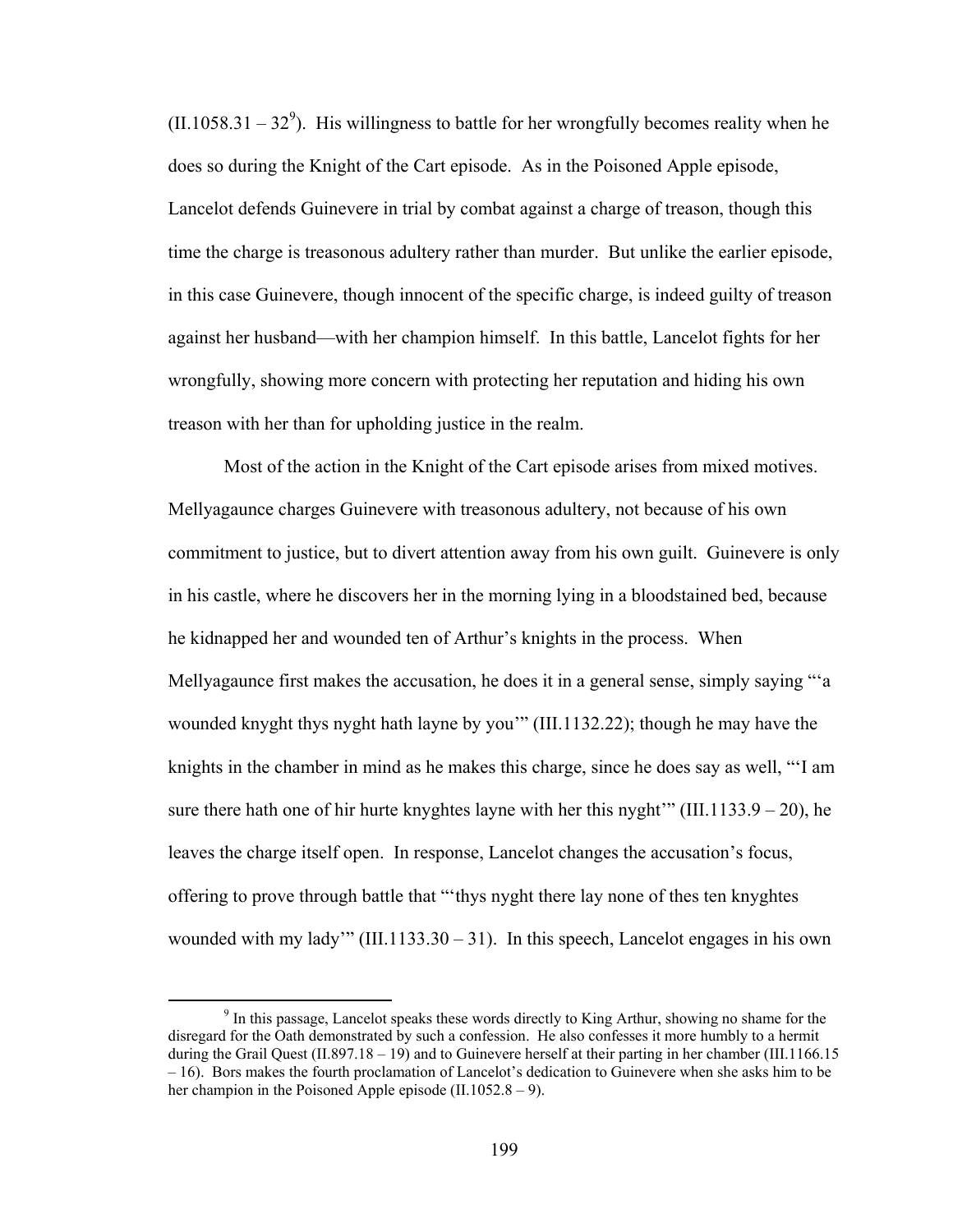diversion, for he was the wounded knight who slept with Guinevere, having cut his hand when he came through the window to join her. Thus both men are prevaricating, and both have betrayed Arthur through actions that in the Middle Ages would be considered rape.10 Under the Oath, Mellyagaunce's forcible kidnapping of Guinevere is a serious crime, worthy of death, and thus he seeks to cover it. But Lancelot in this episode acts from similar motives, for his treason with Guinevere is also against the Oath's strictures.

Lancelot is a clear example of the way in which Arthur's knights are both the problem and the solution for the maintenance of justice in his kingdom. Lancelot frequently acts in the interests of justice, punishing wrongdoers, refraining from vengeance, and granting mercy. However, on occasions when his desires come into conflict with the Oath or with knightly custom, particularly in terms of his love for Guinevere, those desires are given free rein, regardless of the fact that they violate knightly ethics and Logres' laws. In just this manner, Malory pictures many of Arthur's knights fighting for the common good, but only when that good does not run counter to their own wishes. Thus Malory has in Lyonell a valuable knight and fighter who is also willing to kill his own brother over a slight, or in Gawain a good knight and useful advisor who murders those he hates and drags the entire kingdom into a revenge war. None of Arthur's knights truly devotes himself to serving his king and establishing a just realm.

Arthurian justice remains inefficient and incomplete due to the neglect of both the king and his knights. Arthur has a system that could be used to create justice, but he does not enforce that system's laws. Following his example, the knights prefer personal

 $10$  Under medieval law, a husband could accuse his wife's lover of rape even if she consented to sexual contact (Batt 82).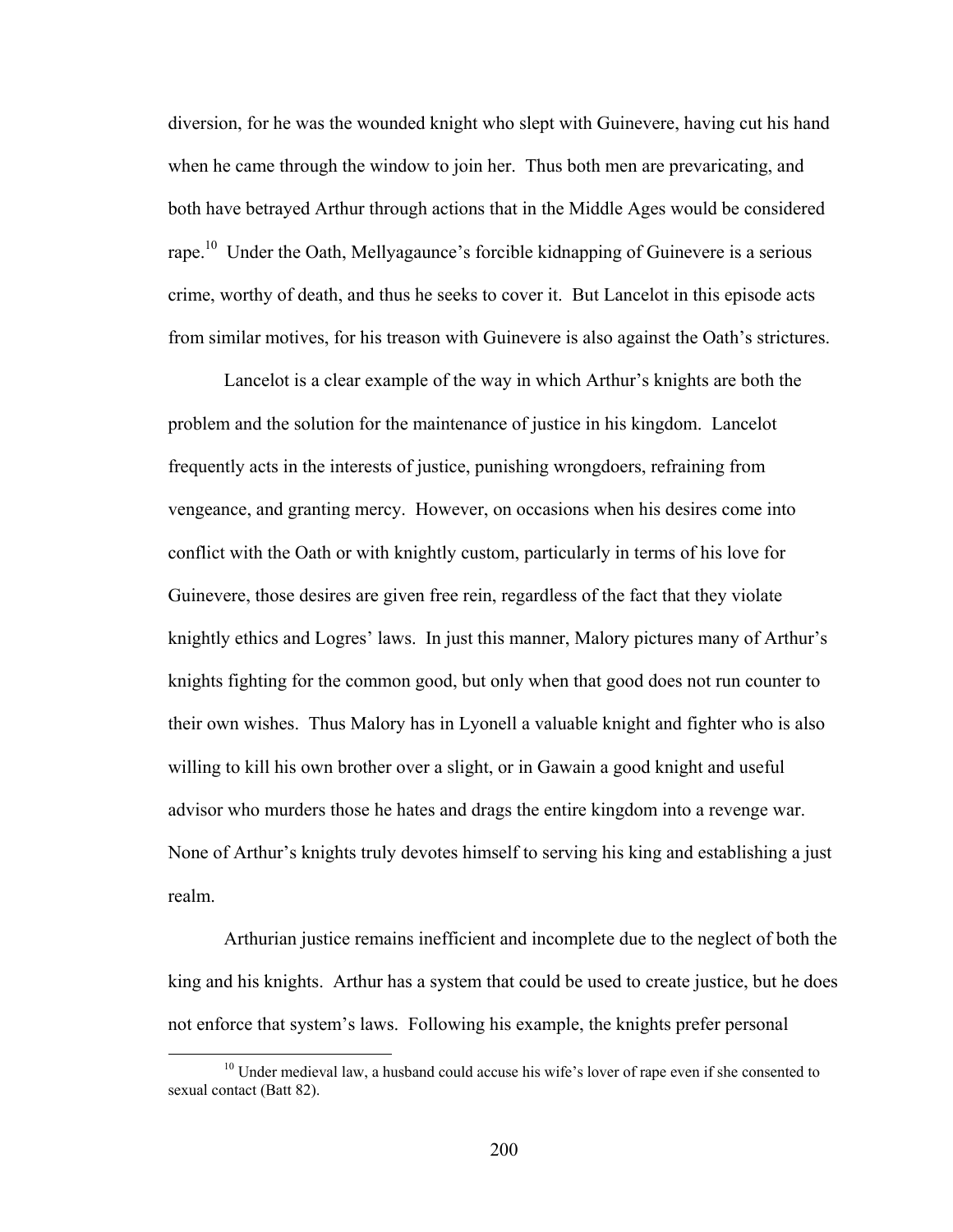motives to disinterested ones, following their own desires rather than pursuing justice. For the kingdom to be truly just, the Round Table fellowship must "[gain] prominence over any individual," but the "jealousy, treason, and internal strife" that mar the group prevent it from reaching that ideal (Scala 382). Elizabeth Pochoda states the Round Table's fatal flaw thus: "individuals are dependent on and drawn to the community and at the same time antisocial and antagonistic to its interests" (103). Only through the Round Table fellowship can Arthur hope to establish the justice that he promises to his realm at his coronation, but in creating that fellowship he empowers the very knights who in the end destroy his kingdom.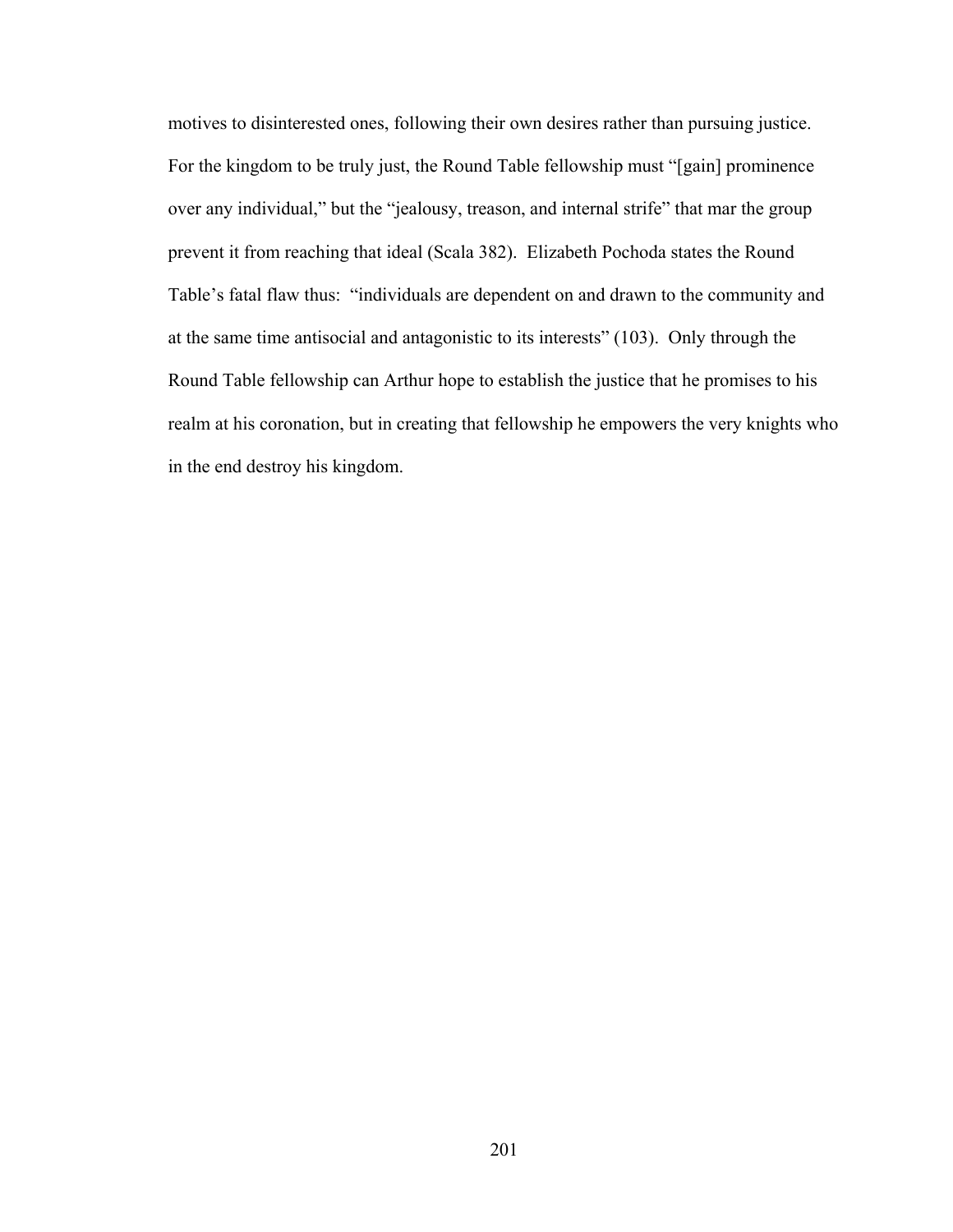## CHAPTER SIX

## Conclusion

Sir Thomas Malory was not at liberty to create a happy ending for his *Morte Darthur*. As the translator of a received plot, he operated under constraints that prevented him from depicting Logres as an ideal kingdom. Like those authors who came before him, he could represent King Arthur and his Round Table as reaching toward that ideal, but the ideal itself must remain forever beyond their grasp. But Malory was free to alter the circumstances of the kingdom and the behavior of his characters in order to create new explanations for the kingdom's fall, and he did so. The alterations Malory made to the *Morte Darthur* place it squarely within the fifteenth-century context, for he presents Arthur, not as the perfect monarch, but as an undermighty king who cannot preserve the stability of his kingdom.

During Malory's lifetime, the English crown changed hands four times; he was born under Henry IV, who had usurped the crown from Richard II. He twice saw successions from father to son as the crown passed from Henry IV to Henry V and then to Henry VI. For most of his life, Malory lived under the rule of Henry VI, one of England's weakest monarchs. As Radulescu notes, Henry VI's inability to control the nobility allowed, and perhaps encouraged, many of them to commit crimes during his reign (*Gentry Context* 12). In the last decade of Malory's life, Henry VI lost his crown to Edward IV and nine years later briefly regained it. However, Malory did not live to see Edward IV recrowned. Though Malory himself apparently did not cut a figure in court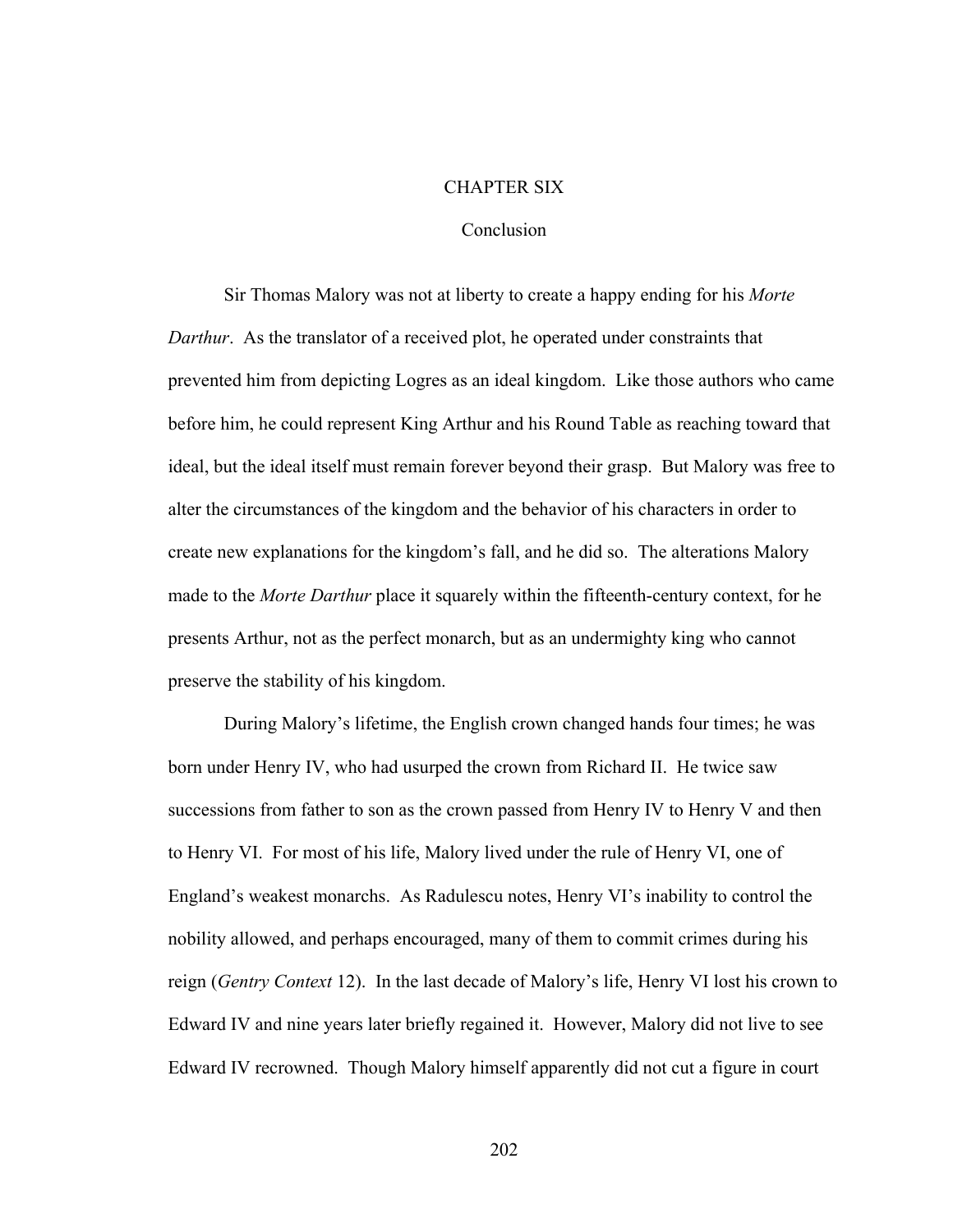circles, there can have been no doubt in his lifetime that the monarchy was largely unstable and that a weak king on the throne, though he might rule long, was ineffectual in providing justice for his kingdom.

The *Morte Darthur* reflects the weakness of the English monarchy during the fifteenth century. Aurner sees a one-to-one correspondence, claiming that Arthur's weakness as a king, particularly in his inability to defend Guinevere from Mador's murder charge, is a direct reflection of Henry VI's lack of control of his kingdom (374 - 75). However, Malory probably intended no such direct modeling. Hanks claims that the deposing of Edward II in 1327 created a "felt need to placate the magnates of the realm" in the kings of England who followed him, lest they share his fate (105). Desiring to placate his barons does not inspire a king to insist on their good behavior, and this is the fifteenth-century influence that one may see reflected in Malory's text. Stephen Knight ably connects the fifteenth-century context to Arthur's reign when he notes that "the apparent weakness of Arthur is no more than a realisation [sic] of the position of the fifteenth-century king, dependent for authority on the forces of his great lords and very limited in his own power and income" (143).

Though Malory never states directly that Arthur is powerless to control his knights, his text certainly indicates that is the case. Arthur creates a system that could work to control his men, requiring them to swear both an oath of homage to himself and the Pentecostal Oath, which should regulate their behavior. He also names penalties that should accrue to those who will not follow his requirements. But Arthur must depend on the actions of the knights themselves to provide the control he seeks, both in controlling themselves and policing one another. Since even Lancelot, the best of Arthur's knights,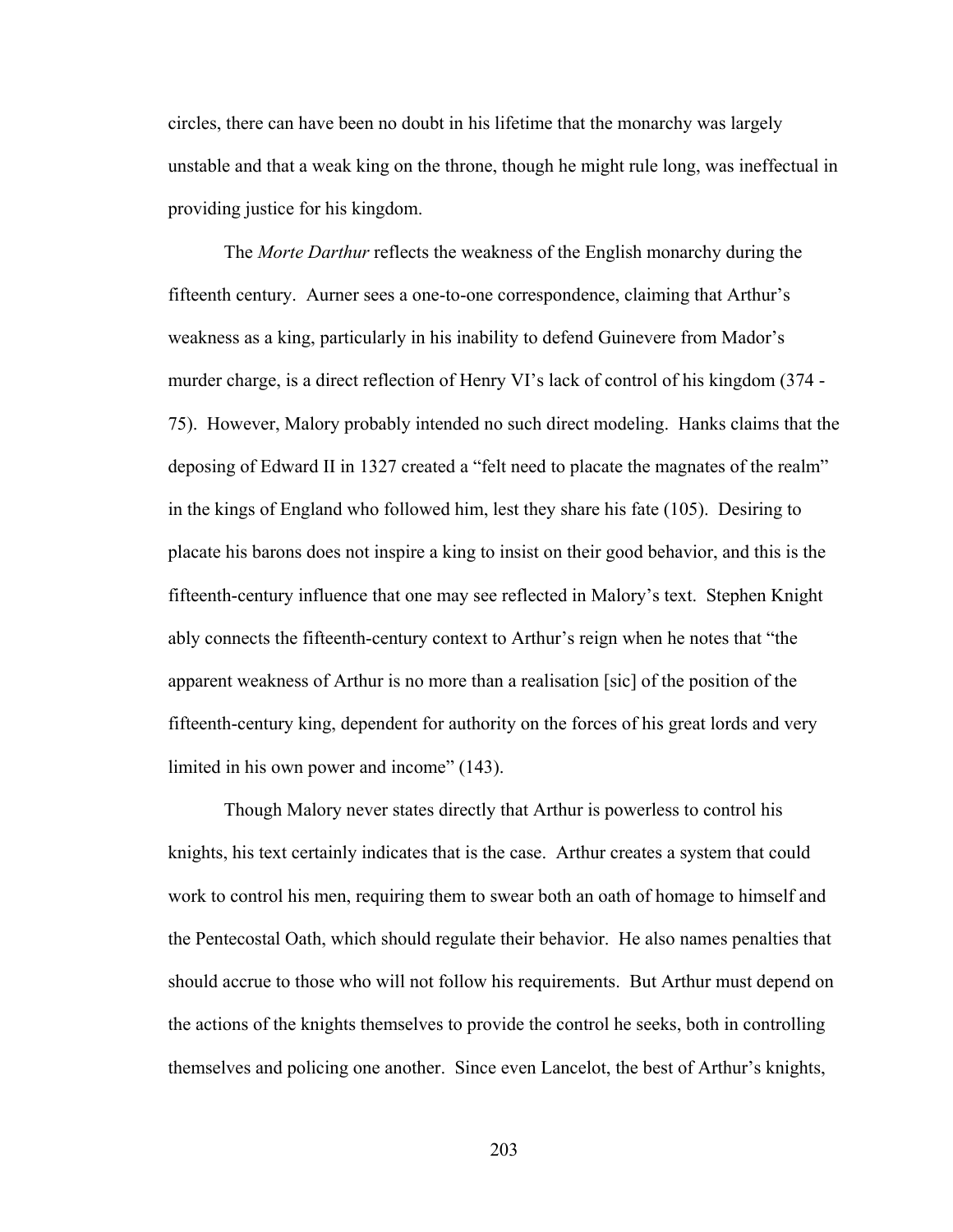cannot give up his personal desire for Guinevere for the good of the kingdom, the project is doomed to failure. And Arthur's unwillingness to reprimand his favorites, particularly his nephews, for their unjust behavior compounds the difficulties that beset his realm. These plot features are present in Malory's sources, but the way in which he treats them emphasizes Arthur's failure to stand with true justice, suggesting the interpretation that the kingdom falls due to the king's own imperfections.

The *Morte Darthur* overtly places the blame for Arthur's death and Logres' fall on Aggravayne and Mordred. As he moves into his final tale, Malory writes, "here I go unto the morte [sic] Arthur, and that caused sir Aggravayne" (III.1154.14 – 15). Shortly afterward, in foreshadowing the kingdom's end, he writes that in the kingdom's final May there arose "a grete angur and unhappe that stynted nat tylle the floure of chivalry of all the worlde was destroyed and slayne. And all was longe uppon two unhappy knyghtes which were named sir Aggravayne and sir Mordred" (III.1162.4 – 10). Malory's Arthur further blames Mordred at the end of the last battle, calling him "'that traytoure sir Mordred that hath caused all thys myschyff"" (III.1236.20 – 21). In other words, as the text nears its close, Malory's narrator passes no judgment on Arthur for the incest through which Mordred was born, nor on Lancelot and Guinevere for providing the impetus for the kingdom's destruction, nor on Gawain for his unquenchable thirst for revenge. The text's narrator makes Aggravayne and Mordred alone the scapegoats for the kingdom's destruction. However, the text itself suggests other reasons for the destruction of Logres.

Malorian scholars have posed various explanations for the fall of Logres. Perhaps the most common explanation is, in the words of Charles Moorman "the passions of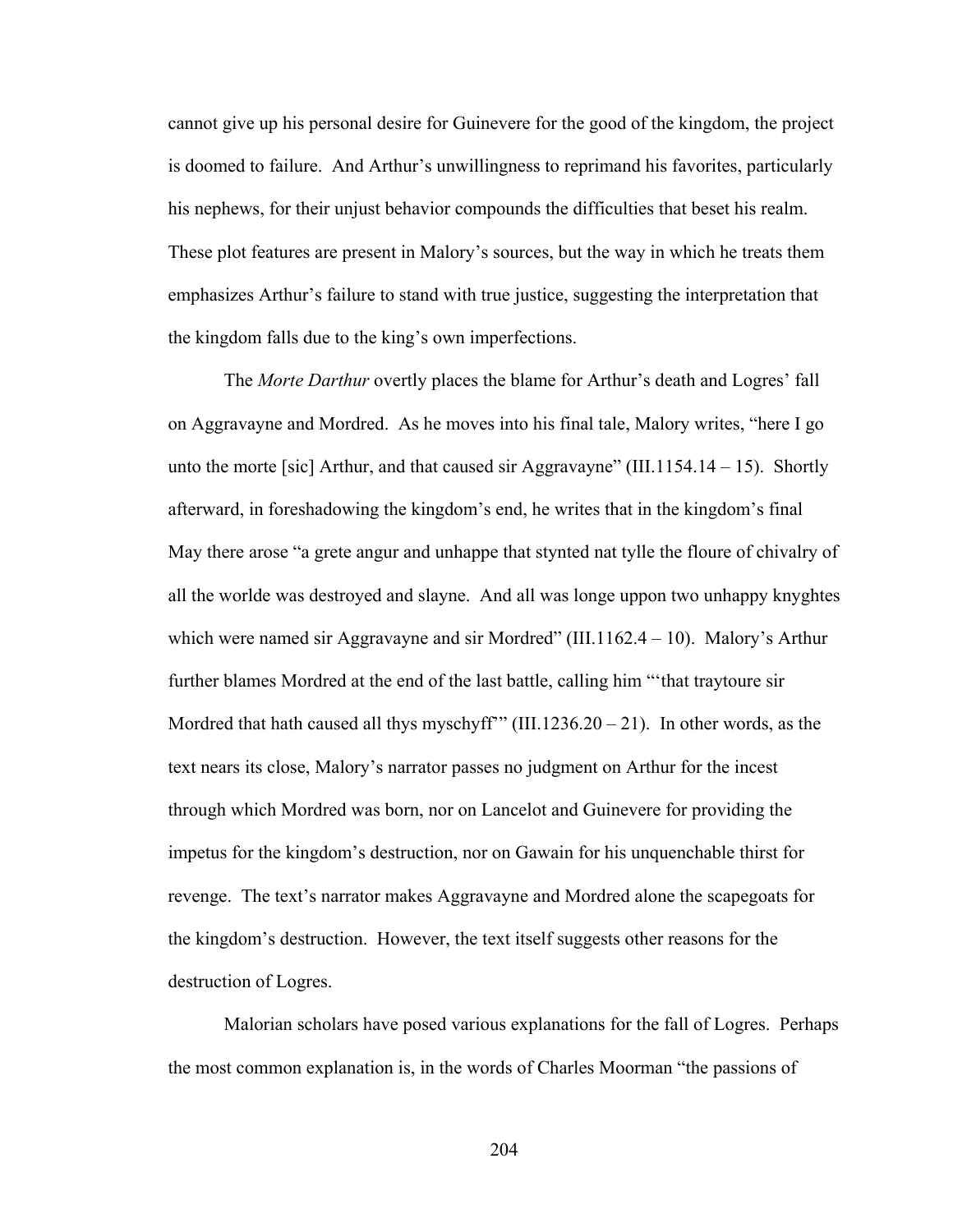those who do not share [Arthur's] vision" (*Kings & Captains* 169). These passions range from the adultery between Lancelot and Guinevere (Murray par. 33; E. D. Kennedy, "King Arthur" 216; Lambert 205) to kin loyalty (Sanders 52) to each of the characters' "individual forms of chivalric idealism" (Harrington 66). C. David Benson blames the ideal of honor, which requires Gawain to avenge Gareth (268, 270), while William K. Bennett blames Gawain's flaws (28) and Robert Henry Wilson blames Arthur's partiality for Gawain ("Characterization" 69). Other scholars see the Round Table itself as culpable for the kingdom's fall, whether it is due to conflict between the Table's members (W. M. Richardson 66; Pochoda 106), to the knights' inability to live according to the ideals of chivalry (E. D. Kennedy, "King Arthur" 136; Moorman, "Lot and Pellinor" 136; Leas 3), or to the evil that exists within the knights themselves (Bartholomew 265). And, of course, some scholars see Arthur as at least partially responsible for the kingdom's fall, perhaps due to incest (Wilson 65), to overdependence on Lancelot (Leas 91), to capitulating to Gawain (C. Dean 100), or to his mishandling of Guinevere's summary judgment (Kelly, "Malory and the Common Law" 131). In a story as complex as Malory's *Morte Darthur*, there is no shortage of space for interpretation.

And yet, some of these theories seem based as much on later redactions of the Arthur story as on the *Morte Darthur* itself. Those scholars who represent Arthur as an ideal figure who is undermined by the failures of his wife and followers could be recalling the perfect Arthur-as-Christ-figure represented by Tennyson rather than the Arthur represented in Malory's text. T. H. White's Arthur makes his appearance in Malorian scholarship, too, particularly among those who picture Arthur as dedicated to justice. Stephen J. Miko even claims that Arthur is obliged by law to support Gawain's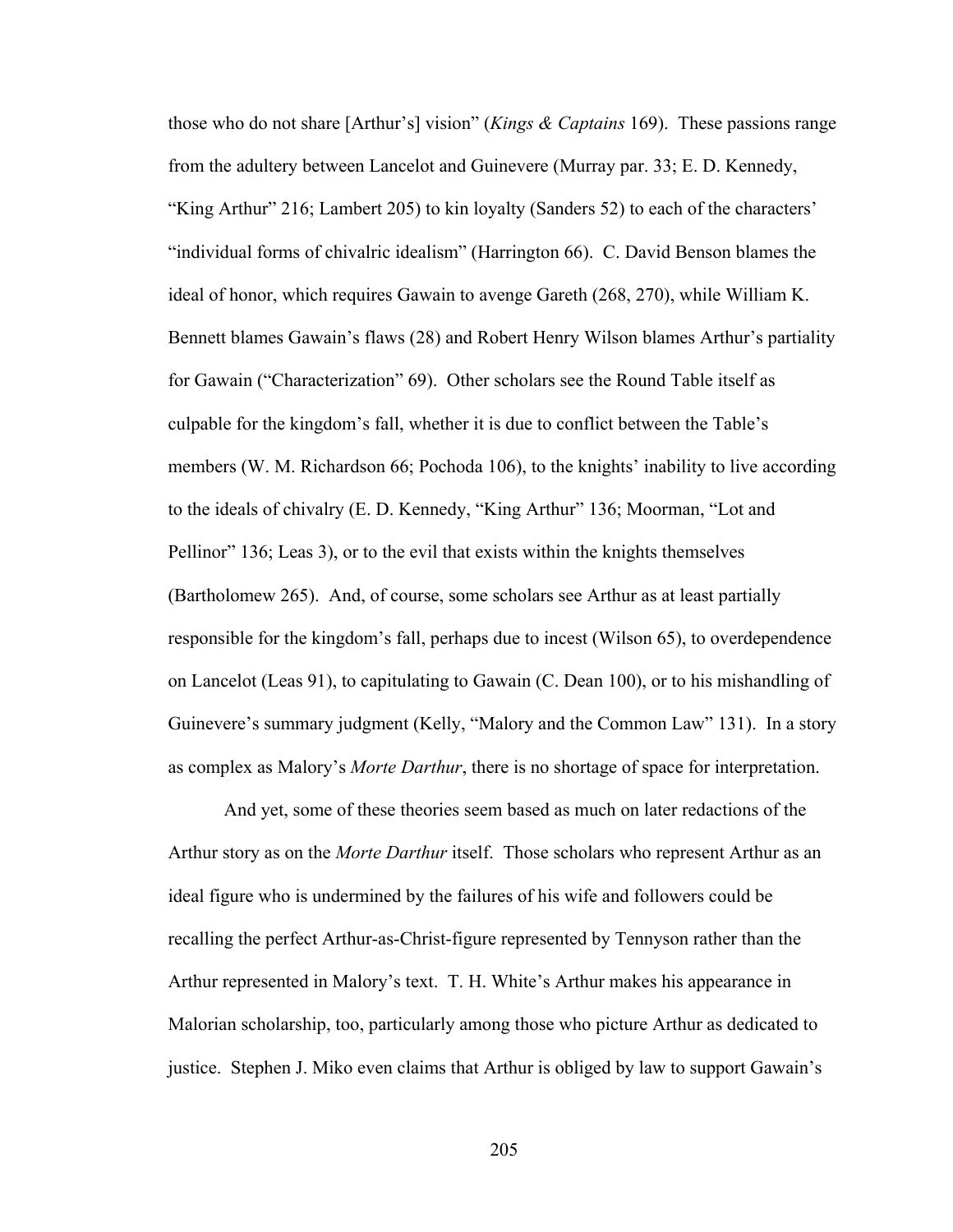quest for vengeance (223), a claim more easily supported with evidence from *The Once and Future King* than from the *Morte Darthur*.

Malory's text can be, and obviously has been, used to support many and various claims regarding the failure of Arthur's kingdom, many of them dealing with ideals of chivalry and honor. However, Malory's text can also support a more practical explanation for the fall of Logres: Arthur's failure to support justice. Christopher Dean, while also blaming human weakness for the fall, places the ultimate responsibility squarely on Arthur's shoulders, for it is his job as king "to maintain order and control" in his kingdom (100). Many of the interpretations of Arthur's fall listed above have their roots in his own failures. Arthur fails in personal continence and thus engenders Mordred; his tyrannous attempt to murder the one baby who can harm him, hidden among others who are no threat, compounds his crime, calling his justice into question early in his reign. Arthur marries Guinevere despite Merlin's warning about Lancelot and then ignores Lancelot's treason with his queen for years. He also ignores murder after murder committed by his nephews, and a few murders committed by Lancelot as well. If Arthur had appropriately punished those who commit murder and treason early in the text, those same men would not be present at the end to destroy his world. Indeed, punishing a few favorites early on could have deterred others from committing the acts that tear the kingdom apart.

In the late fifteenth century, Sir John Fortescue advised the future King Edward IV "that justice, indeed, is the object of all royal administration, because without it a king judges unjustly and is unable to fight rightfully" (9). The coronation oath of the kings of England, and that of Malory's King Arthur, focus heavily on the king's responsibility to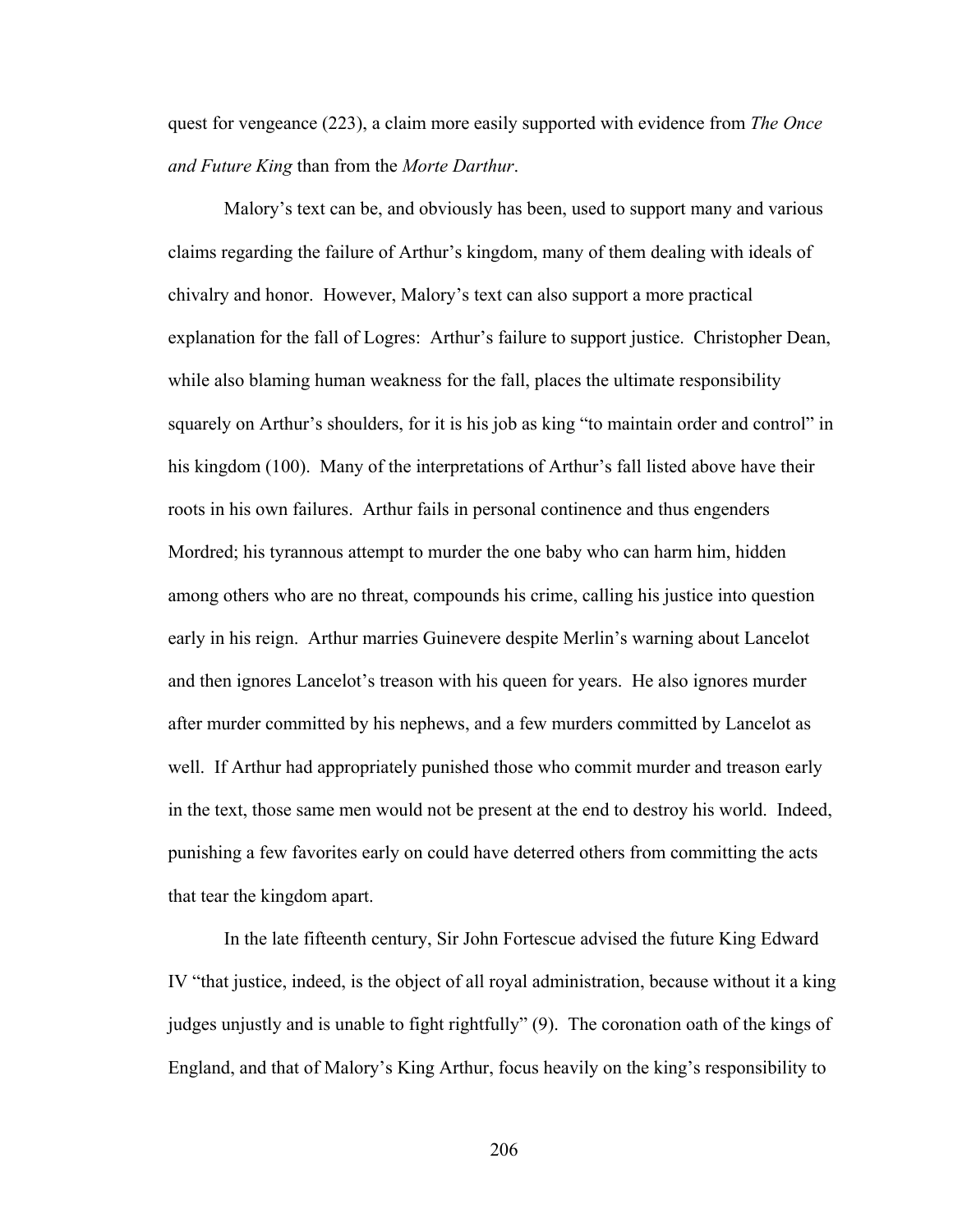establish justice in his realm. In fact, *all* that Arthur promises at is coronation is "to be a true kyng, to stand with true justice fro thens forth the days of this lyf"  $(1.16.22 - 23)$ . Walter de Milemete stressed the importance of punishment as part of that justice, noting that punishment both rids the realm of the malicious and deters others from crime by example (52). Arthur and his knights at times follow this tenet, dealing out punishment for malefactors, but instead of punishing friends and enemies equally, as advised by Giles of Rome (391), Arthur instead favors those whom he loves, allowing them to commit crimes without sufficient punishment. Thus, though Malory overtly approves of Arthur, the most Christian king of the world, he also represents him failing in the most basic of kingly duties. Rather than acting consistently as an ideal king, Arthur represents at best inconsistent justice. Ultimately, the doom that falls upon Malory's Arthur is of his own making. His failure to insist on justice in Logres destroys him.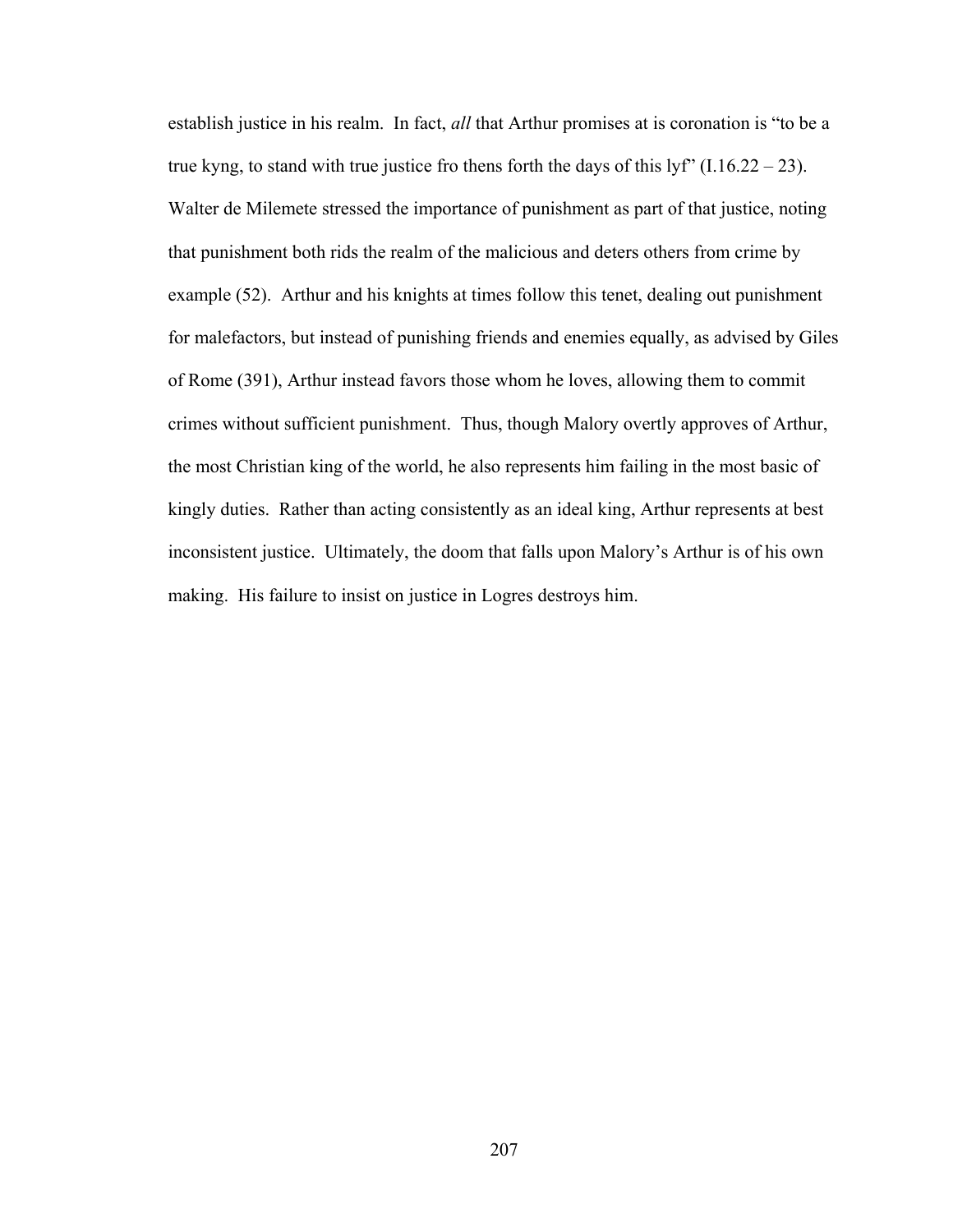## BIBLIOGRAPHY

- Ackerman, Felicia. ""Always To Do Ladies, Damosels, and Gentlewomen Succour": Women and the Chivalric Code in Malory's Morte Darthur." *Midwest Studies In Philosophy* 26.1 (2002): 1-12. *Academic Search Complete*. Web. 15 June 2009.
- Allen, Rosamund. "Reading Malory Aloud: Syntax, Gender, and Narrative Pace." *Arthuriana* 13.4 (2003): 71-85. Print.
- Archibald, Elizabeth. "Malory's Ideal of Fellowship." *Review of English Studies: A Quarterly Journal of English Literature and the English Language* 43.171 (1992): 311-328. Print.
- Armstrong, Dorsey. *Gender and the Chivalric Community in Malory's Morte d'Arthur*. Gainesville, FL: UP of Florida, 2003.
- ---. "Gender and the Chivalric Community: The Pentecostal Oath in Malory's 'Tale of King Arthur.'" *Bibliographical Bulletin of the International Arthurian Society/Bulletin Bibliographique de la Société Internationale Arthurienne* 51 (1999): 293-312. Print.
- Arthur, Harold. "On a MS. Collection of Ordinances of Chivalry of the Fifteenth Century, Belonging to Lord Hastings." *Archaeologia* 57.1 (1990): 27 - 70. Print.
- Ashby, George. "Active Policy of a Prince." *George Ashby's Poems*. Ed. Mary Bateson. London: Paul, Trench, Trübner, 1899. 12 - 41. Print.
- Ashmole, Elias. *The Institution, Laws & Ceremonies of the Most Noble Order of the Garter*. London: Macock, 1672. Early English Books, 1641 - 1700. Microfilm.
- Ault, W. O. "Manor Court and Parish Church in Fifteenth-Century England: A Study of Village By-Laws." *Speculum* 42.1 (1967): 53-67. Print.
- Aurner, Nellie Slayton. "Sir Thomas Malory-Historian?" *PMLA* 48.2 (1933): 362-391. Print.
- Barber, Richard. "Malory's Le Morte Darthur and Court Culture under Edward IV." *Arthurian Literature* 12 (1993): 133-155. Print.
- Bartholomew, Barbara Gray. "The Thematic Function of Malory's Gawain." *College English* 24.4 (1963): 262-267. *JSTOR*. Web. 27 November 2010.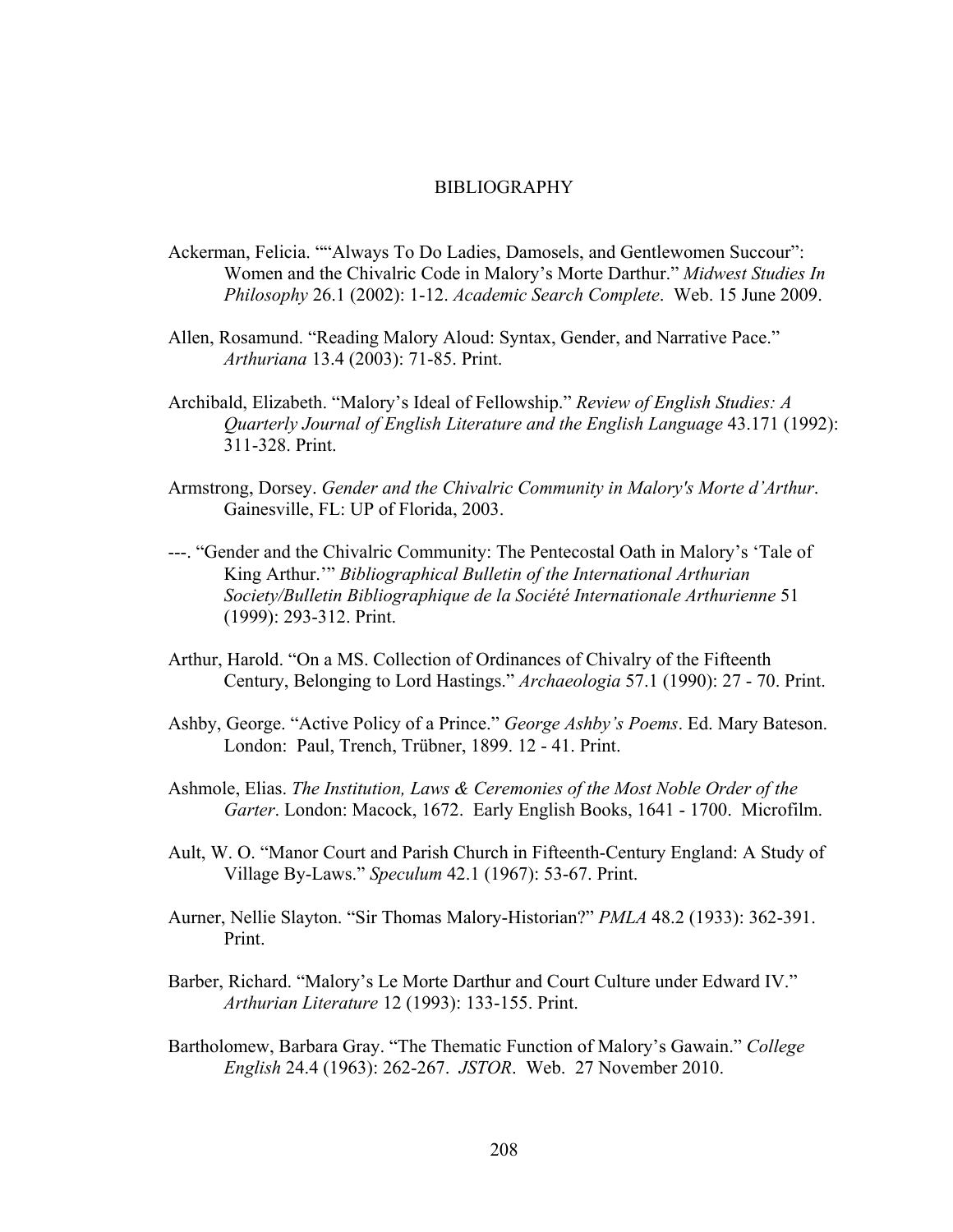Batt, Catherine. "Malory and Rape." *Arthuriana* 7.3 (1997): 78-99. Print.

- Bedford, W. K. Riland, and Richard Holbeche. *The Order of the Hospital of St. John of Jerusalem: Being a History of the English Hospitallers of St. John,their Rise and Progress*. London: Robinson, 1978. Print.
- Bellamy, John G. *Bastard Feudalism and the Law*. Portland, OR: Areopagitica, 1989. Print.
- Bennett, William K. "Sir Thomas Malory's Gawain: The Noble Villain." *West Virginia University Philological Papers* 16 (1967): 17-29. Print.
- Benson, C. David. "Gawain's Defence of Lancelot in Malory's 'Death of Arthur.'" *The Modern Language Review* 78.2 (1983): 267-272. *JSTOR*. Web. 27 November 2010.
- Benson, Larry D. *Malory's Morte Darthur*. Cambridge: Harvard UP, 1976. Print.
- Bonfield, Lloyd. "The Nature of Customary Law in the Manor Courts of Medieval England." *Comparative Studies in Society and History* 31.3 (1989): 514 - 534. Print.
- Boulton, D'Arcy Jonathan Dacre. *The Knights of the Crown: The Monarchical Orders of Knighthood in Later Medieval Europe, 1325-1520*. New York: St. Martin's, 1987. Print.
- Bracton, Henry de. *Bracton on the Laws and Customs of England*. Trans. Samuel E. Thorne. Cambridge, MA: Belknap, Harvard UP, 1968. Print.
- Brown, A. L. *The Governance of Late Medieval England 1272 1461*. Stanford, CA: Stanford UP, 1989. Print.
- Cannon, Christopher. "Malory's Crime: Chivalric Identity and the Evil Will." Ed. David Aers. *Medieval Literature and Historical Inquiry: Essays in Honor of Derek Pearsall*. Cambridge: Brewer, 2000. 159-183. Print.
- Carpenter, Christine. "Sir Thomas Malory and Fifteenth-Century Local Politics." *Bulletin of the Institute for Historical Research* 53 (1980): 31 - 43. Print.
- Caxton, William. *The Game and Playe of the Chesse*. Ed. Jenny Adams. Kalamazoo, Mich: Medievel Institute, 2009. Print.
- Charny, Geoffroi de. *The Book of Chivalry of Geoffroi de Charny : Text, Context, and Translation*. Trans. Richard W. Kaeuper & Elspeth Kennedy. Philadelphia: U of Pennsylvania P, 1996. Print.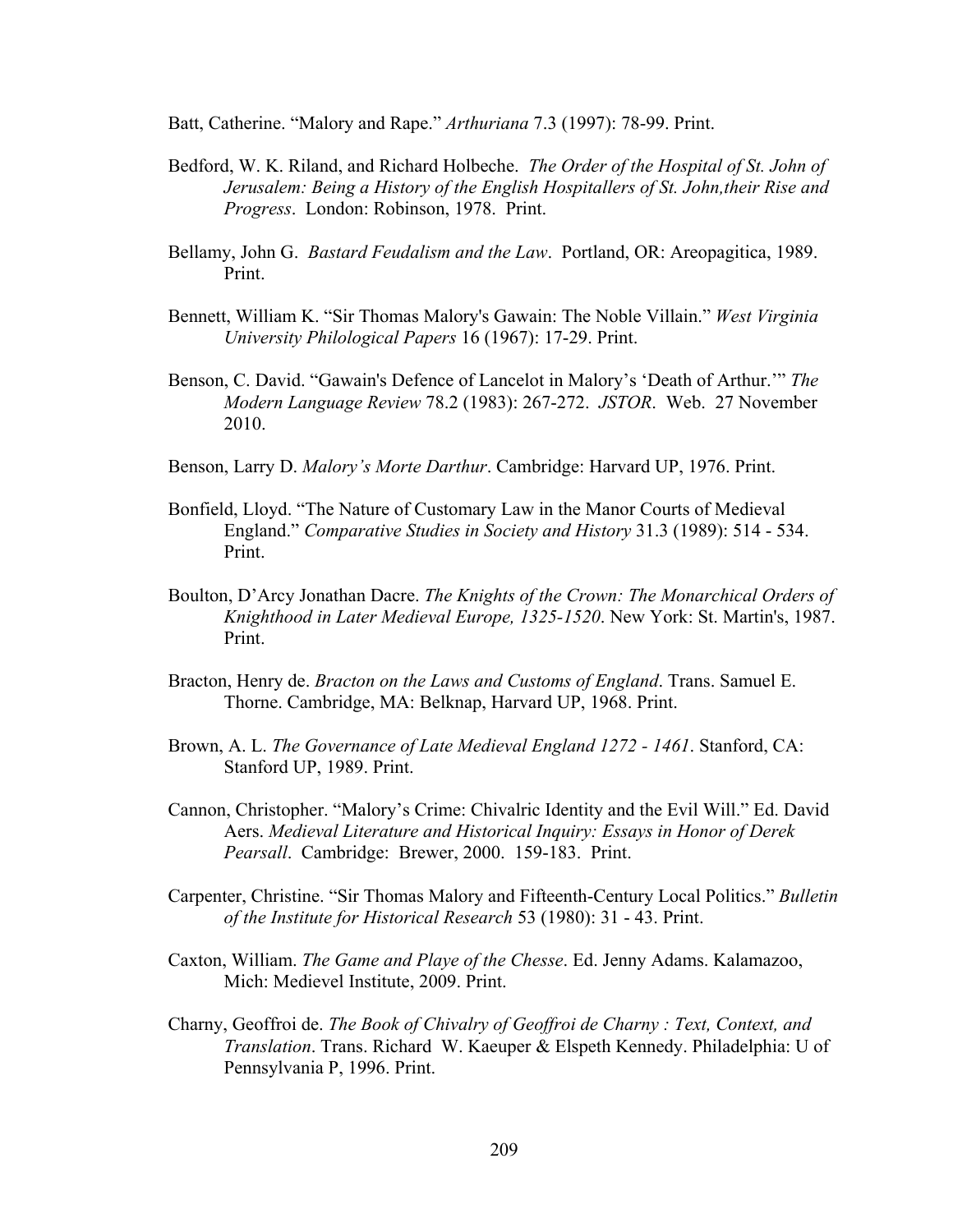- Cherewatuk, Karen. "Sir Thomas Malory's 'Grete Booke.'" *The Social and Literary Contexts of Malory's Morte Darthur*. Ed. Dorrel Thomas Hanks & Jessica Gentry Brogdon. Cambridge, UK: Brewer, 2000. 42 - 67. Print.
- Christine de Pisan. *The Book of Fayttes of Armes and of Chivalry.* Early English Texts Society O. S. 189. Trans. William Caxton. Ed. A. T. P. Byles. London: Oxford UP, 1937.
- Cooper, Helen. "The Book of Sir Tristram de Lyones." *A Companion to Malory*. Ed. Elizabeth Archibald & A. S. G. Edwards. Cambridge: Brewer, 1996. 183 - 201. Print.
- Dean, Christopher. *Arthur of England: English Attitudes to King Arthur and the Knights of the Round Table in the Middle Ages and the Renaissance*. Toronto: U of Toronto P, 1987. Print.
- Dean, Trevor. *Crime in Medieval Europe, 1200-1550*. Harlow, England: Longman, 2001. Print.
- Enyon, Nadine. "The Use of Trial by Battle in the Work of Sir Thomas Malory." Diss. University of Saskatchewan, Saskatoon, Saskatchewan, Canada, 1974. Web. 5 May 2010.
- Ferster, Judith. *Fictions of Advice: The Literature and Politics of Counsel in Late Medieval England*. Philadelphia: U of Pennsylvania P, 1996. Print.
- Field, P. J. C. *The Life and Times of Sir Thomas Malory*. Cambridge: Brewer, 1993. Print.
- Fortescue, John. *On the Laws and Governance of England*. Ed. Shelley Lockwood. Cambridge: Cambridge UP, 2002. Print.
- Genêt, Jean-Philippe, ed. *Four English Political Tracts of the Later Middle Ages*. London: Royal Historical Society, 1977. Print.
- Giles of Rome. *The Governance of Kings and Princes: John Trevisa's Middle English Translation of the De Regimine Principum ofAegidius Romanus*. Ed. David C. Fowler, Charles F. Briggs, & Paul G. Remley. Trans. John Trevisa. New York: Garland, 1997. Print.
- Given-Wilson, Chris. *The Royal Household and the King's Affinity: Service, Politics, and Finance in England, 1360-1413*. New Haven: Yale UP, 1986. Print.
- Hanawalt, Barbara A. "Violence in the Domestic Milieu of Late Medieval England." *Violence in Medieval Society*. Ed. Richard W. Kaeuper. Woodbridge, Suffolk: Boydell, 2000. 197 - 214. Print.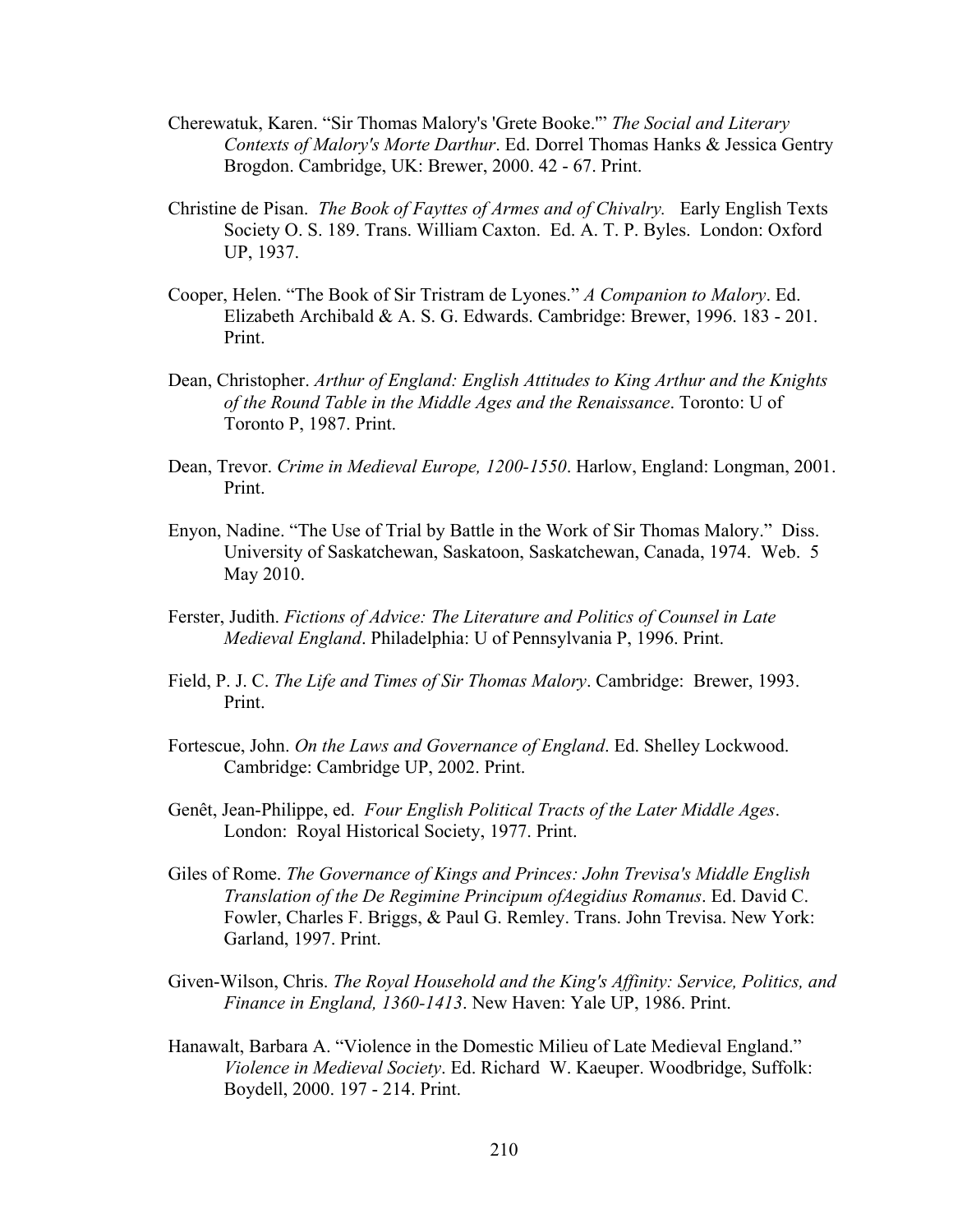- Hanks, D. Thomas, Jr. "Malory's Anti-Knights: Balin and Breunys." *The Social and Literary Contexts of Malory's Morte Darthur*. Ed. Dorrel Thomas Hanks and Jessica Gentry Brogdon. Cambridge: Brewer, 2000. 94 - 110. Print.
- Harrington, David V. "The Conflicting Passions of Malory's Sir Gawain and Sir Lancelot." *Arthurian Interpretations* 1.2 (1987): 64-69. Print.
- Harris, E. Kay. "Evidence against Lancelot and Guinevere in Malory's Morte Darthur: Treason by Imagination." *Exemplaria: A Journal of Theory in Medieval and Renaissance Studies* 7.1 (1995): 179-208. Print.
- Harriss, G. L. *Shaping the Nation: England 1360 1461*. Oxford: Clarendon, 2005. Print.
- ---. "The King and His Subjects." *Fifteenth-Century Attitudes: Perceptions of Society in Late Medieval England*. Ed. Rosemary Horrox. Cambridge: Cambridge UP, 1994. 13 - 28. Print.
- Hicks, M. A. *Bastard Feudalism*. London: Longman, 1995. Print.
- Hoccleve, Thomas. *The Regiment of Princes*. Ed. Charles R Blyth. Kalamazoo, MI: Medievel Institute, 1999. Print.
- Hodges, Kenneth. *Forging Chivalric Communities in Malory's Le Morte Darthur*. New York: Palgrave Macmillan, 2005. Print.
- ---. "Guinevere's Politics in Malory's *Morte Darthur*." *Journal of English and Germanic Philology* 104.1 (2005): 54 - 79. *JSTOR*. Web. 27 Nov. 2010.
- Horrox, Rosemary. "Service." *Fifteenth-Century Attitudes: Perceptions of Society in Late Medieval England*. Ed. Rosemary Horrox. Cambridge: Cambridge UP, 1994. 61 - 78. Print.
- Jefferson, Lisa. "MS Arundel 48 and the Earliest Statutes of the Order of the Garter." *The English Historical Review* 109.431 (1994): 356-385. Print.
- Jesmok, Janet. "The Double Life of Malory's Lancelot du Lake." *Arthuriana* 17.4 (2007): 81 - 92. Print.
- Kaeuper, Richard W. *Chivalry and Violence in Medieval Europe*. Oxford: Oxford UP, 1999. Print.
- ---. "Chivalry and the 'Civilizing Process.'" *Violence in the Middle Ages*. Ed. Richard W. Kaeuper. Woodbridge, Suffolk: Boydell, 2000. 21 - 35. Print.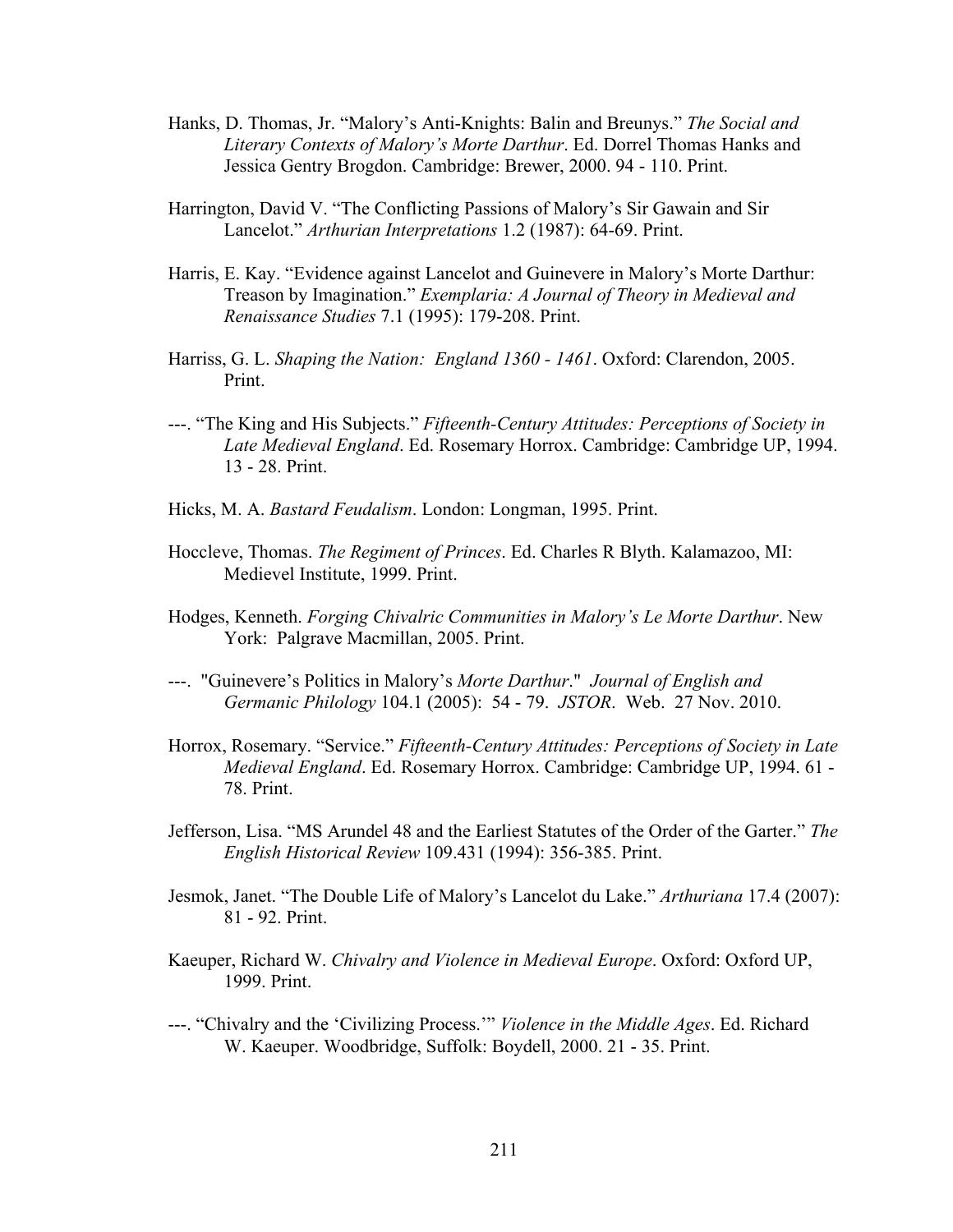- ---. *War, Justice, and Public Order: England and France in the Later Middle Ages*. Oxford: Clarendon, 1988. Print.
- Kaske, Carol. "Malory's Critique of Violence before and Just after the Oath of the Round Table." *Beowulf and Beyond*. Ed. Hans Sauer and Renate Bauer. Frankfurt am Main: Peter Lang, 2007. 259-270. Print.
- Kato, Tomomi. *A Concordance to the Works of Sir Thomas Malory*. Tokyo, Japan: U of Tokyo P, 1974. Print.
- Kekewich, Margaret Lucille, et al. *The Politics of Fifteenth Century England: John Vale's Book*. Phoenix Mill, UK: Alan Sutton, 1995. Print.
- Keen, Maurice. *Chivalry*. New Haven: Yale UP, 1984. Print.
- Kelly, Robert L. "Malory and the Common Law: Hasty Jougement in the 'Tale of the Death of King Arthur.'" *Medievalia et Humanistica: Studies in Medieval and Renaissance Culture* 22 (1995): 111-140. Print.
- ---. "Malory's 'Tale of King Arthur' and the Political Geography of Fifteenth-Century England." *Re-Viewing Le Morte Darthur: Texts and Contexts, Characters and Themes*. Ed. K. S. Whetter & Raluca L. Radulescu. Cambridge: Brewer, 2005. 79 - 93. Print.
- ---. "Royal Policy and Malory's Round Table." *Arthuriana* 14.1 (2004): 43-71. Print.
- Kennedy, Beverly. *Knighthood in the Morte Darthur*. 2nd ed. Woodbridge, Suffolk: D.S. Brewer, 1992. Print.
- Kennedy, Edward Donald. "King Arthur and King Mark: Aspects of Kingship in Malory's Morte Darthur." Diss.University of Illinois, Urbana-Champaign, 1967. Print.
- ---. "Malory's King Mark and King Arthur." *Mediaeval Studies* 37 (1975): 190-234. Print.
- Kim, Hyonjin. *The Knight without the Sword: A Social Landscape of Malorian Chivalry*. Cambridge: Brewer, 2000. Print.
- Knight, Stephen Thomas. "'A Grete Angur and Unhappe': Sir Thomas Malory's Arthuriad." *Arthurian Literature and Society*. New York: St. Martin's, 1983. 105 - 148. Print.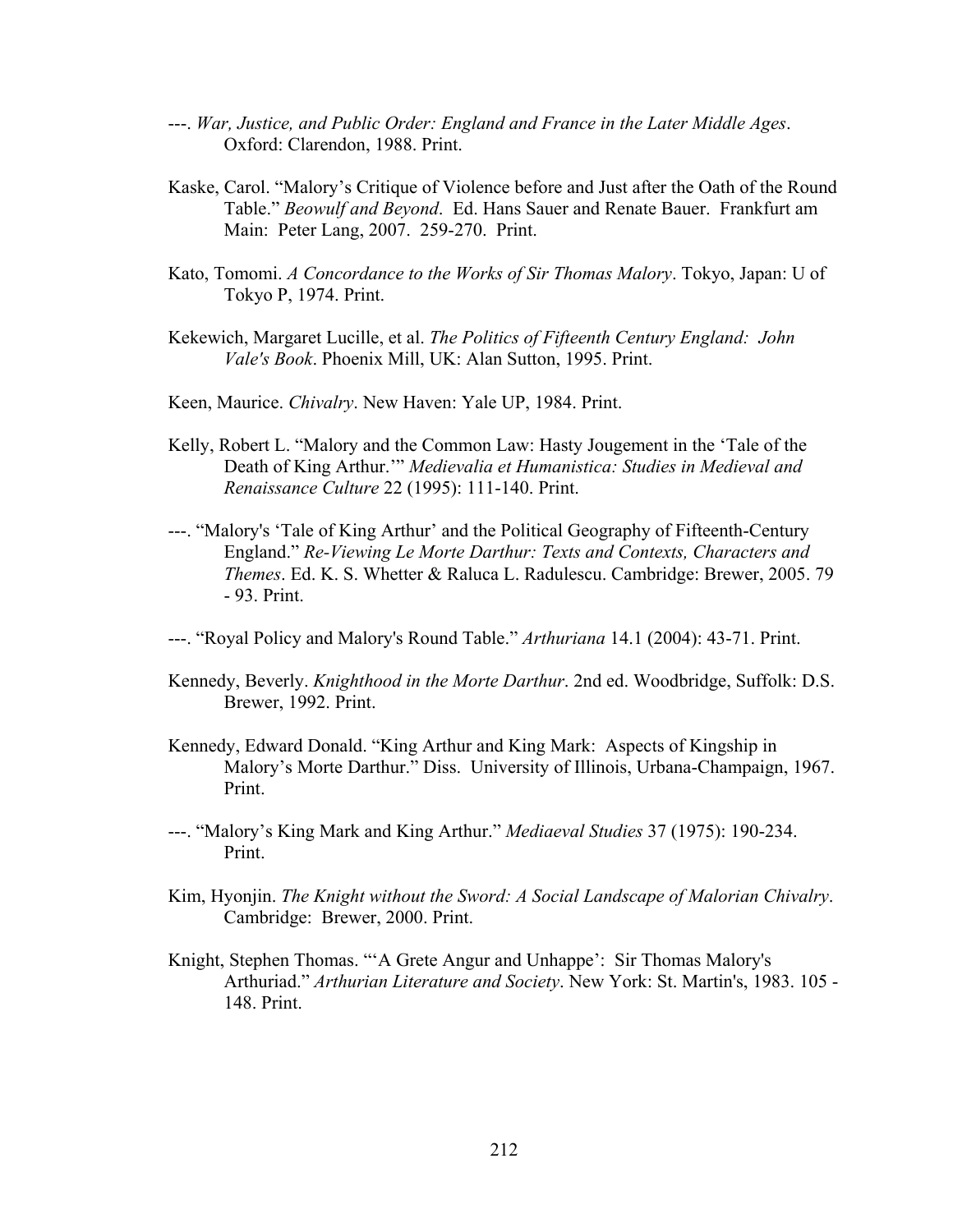- Korrel, Peter. "Arthur, Modred, and Guinevere in Medieval English Romances Dealing with the Death of Arthur." *An Arthurian Triangle: A Study of the Origin, Development, and Characterization of Arthur, Guinevere, and Modred*. Leiden: Brill, 1984. 245 - 83. Print.
- Lambert, Mark. *Malory: Style and Vision in Le Morte Darthur*. New Haven: Yale UP, 1975. Print.
- Leas, Susan Elizabeth. "'Worship-Wynnynge': Knighthood in Malory's Morte Darthur." Diss. Emory U, Atlanta, GA, 1980. Print.
- Lee, Alison. "Thomas Malory and Fifteenth-Century Chivalric Literature." Diss. Oxford U, Oxford, UK, 1989. Print.
- Lester, G. A. *Sir John Paston's "Grete Boke": A Descriptive Catalogue, with an Introduction, of British Library MS Lansdowne 285*. Cambridge: Brewer, 1984. Print.
- Llull, Ramon. *The Book of the Ordre of Chyvalry or Knyghthode*. Trans. William Caxton. Amsterdam: Theatrum Orbis Terrarum, 1976. Print.
- Lumiansky, R. M. "'The Tale of Lancelot': Prelude to Adultery." *Malory's Originality: A Critical Study of Le Morte Darthur*. Ed. R. M. Lumiansky. Baltimore: Johns Hopkins, 1964. 91-98. Print.
- Lydgate, John. *Lydgate's Fall of Princes*. Ed. Henry Bergen. Oxford: Oxford UP, 1924. Print.
- Lynch, Andrew. *Malory's Book of Arms: The Narrative of Combat in Le Morte Darthur*. Woodbridge, Suffolk: Brewer, 1997. Print.
- ---. "'Thou Woll Never Have Done': Ideology, Context, and Excess in Malory's War." *The Social and Literary Contexts of Malory's Morte Darthur*. Ed. D. Thomas Hanks. Cambridge: Brewer, 2000. 24 - 41. Print.
- Malory, Thomas. *Le Morte Darthur, or, The Hoole Book of Kyng Arthur and Of his Noble Knyghtes of the Rounde Table*. Ed. Stephen H. A. Shepherd. New York: Norton, 2004. Print.
- ---. *Le Morte d'Arthur: Printed by William Caxton, 1485*. London: Scolar, 1976. Print.
- ---. *Malory: Works*. 2nd ed. Ed. Eugène Vinaver. Oxford: Oxford UP, 1971. Print.
- ---. *The Winchester Malory: A Facsimile*. Ed. Warden and Fellows' Library. London: Oxford UP, 1976. Print.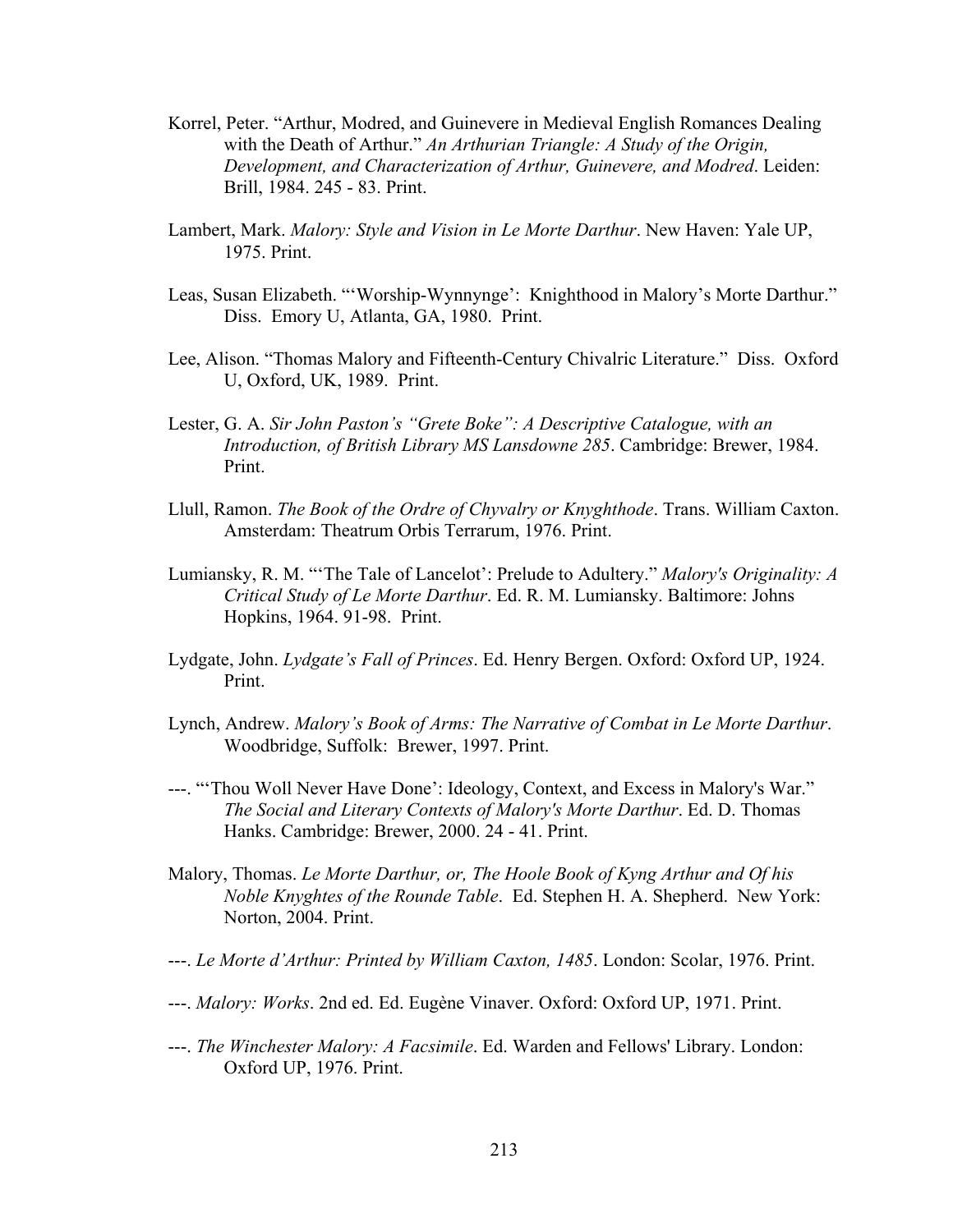- ---. *The Works of Sir Thomas Malory*. 3rd ed. Ed. Eugène Vinaver & P. J. C Field. Oxford: Clarendon, 1990. Print.
- Mann, Jill. "Malory: Knightly Combat in Le Morte Darthur." *Medieval Literature: Chaucer and the Alliterative Tradition*. Ed. Boris Ford. New York: Penguin, 1982. 331 - 339. Print.
- Manzalaoui, M. A., ed. *Secretum Secretorum: Nine English Versions*. Vol. 1: Texts. Early English Texts Society 276. Oxford: Oxford UP, 1977.
- McFarlane, K. B. "Bastard Feudalism." *Bulletin of the Institute for Historical Research* 20 (1945): 161 - 180. Print.
- *Middle English Dictionary*. Medieval Compendium. Web.
- Miko, Stephen J. "Malory and the Chivalric Order." *Medium Aevum* 35 (1966): 211-230. Print.
- Moorman, Charles. "Internal Chronology in Malory's *Morte Darthur*." *The Journal of English and Germanic Philology* 60.2 (1961): 240-249. Print.
- ---. "Lot and Pellinor: The Failure of Loyalty in Malory's *Morte Darthur*." *Mediaeval Studies* 25 (1963): 83 - 92. Print.
- ---. *Kings & Captains: Variations on a Heroic Theme*. Lexington: UP of Kentucky, 1971. Print.
- Morris, Rosemary. *The Character of King Arthur in Medieval Literature*. Cambridge: Brewer, 1982. Print.
- Murray, Kylie. "Kingship in Malory's Morte Darthur and the Scots Lancelot of the Laik." *Medieval Forum* 6 (2007): n.p. Web. 24 Feb. 2010.
- Myers, A. R., ed. *English Historical Documents 1327 1485*. New York: Oxford UP, 1969. Print.
- Nederman, Cary J., ed. *Political Thought in Early Fourteenth-Century England: Treatises by Walter of Milemete, William of Pagula, and William of Ockham*. Tempe, AZ: Arizona Center for Medieval and Renaissance Studies, 2002. Print.
- Neilson, George. *Trial by Combat*. New York: MacMillan, 1891. Google Books. Web. 5 June 2010.
- Noguchi, Shunichi. "Englishness in Malory." *Aspects of Malory*. Ed. Toshiyuki Takamiya and Derek Brewer. Cambridge: Brewer, 1981. 17 - 26. Print.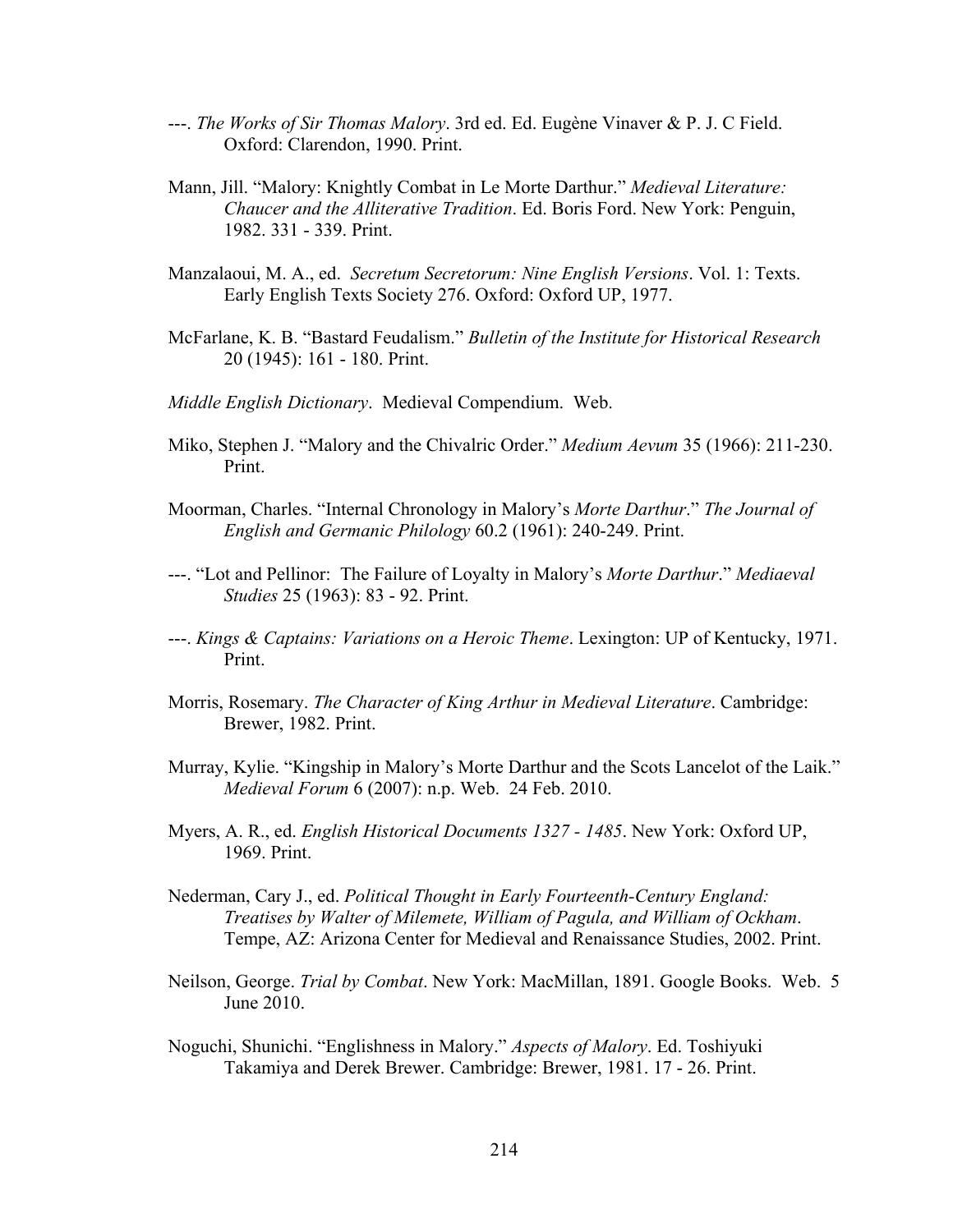- Pochoda, Elizabeth T. *Arthurian Propaganda : Le Morte d'Arthur as an Historical Ideal of Life.* Chapel Hill: U of North Carolina P, 1971. Print.
- Radulescu, Raluca. "*John Vale's Book* and Sir Thomas Malory's *Le Morte Darthur*: A Political Agenda." *Arthuriana* 9.4 (1999): 69 - 80. Print.
- ---. "Malory and Fifteenth-Century Political Ideas." *Arthuriana* 13.3 (2003): 36-51. Print.
- ---. *The Gentry Context for Malory's Morte Darthur*. Cambridge: Brewer, 2003. Print.
- Riddy, Felicity. *Sir Thomas Malory*. Leiden: Brill, 1987. Print.
- Richardson, H. G. "The Coronation in Medieval England: The Evolution of the Office and the Oath." *Traditio* 16 (1960): 111 - 202. Print.
- Richardson, W. M. "A Tragedy within a Tragedy: Malory's Use of the Tale of Balin as a Thematic Analogue." *Arlington Quarterly* 3.1 (1970): 61 - 71. Print.
- Ross, Charles Stanley. *The Custom of the Castle: From Malory to Macbeth*. Berkeley: U of California P, 1997. Print.
- Rushton, Cory. "Talk is Cheap: Political Discourse in Malory's Morte Darthur." *Disputatio: An International Transdisciplinary Journal of the Late Middle Ages* 5 (2002): 67-85. Print.
- Sanders, Arnold Allen. "'Hyd wythyn the Bodye': The Narrative Logic of Sir Thomas Malory." Diss. Brown U, Providence, RI, 1986. Print.
- Saunders, Corinne. "A Matter of Consent: Middle English Romance and the Law of Raptus." *Medieval Women and the Law*. Ed. Noel James Menuge. Woodbridge, Suffolk: Boydell, 2000. 105 – 124. Print.
- Scala, Elizabeth. "Disarming Lancelot." *Studies in Philology* 99.4 (2002): 380-403. Web. *JSTOR*. 27 Nov. 2010.
- Schramm, Percy Ernst. "The King and the Law: The Coronation Oath." *A History of the English Coronation*. Trans. Leopold G. Wickham Legg. Oxford: Clarendon, 1937. 179 - 227. Print.
- Stroud, Michael. "Chivalric Terminology in Late Medieval Literature." *Journal of the History of Ideas* 37.2 (1976): 323-334. Print.
- ---. "Malory and the Chivalric Ethos: The Hero of Arthur and the Emperor Lucius." *Mediaeval Studies* 36 (1974): 331 - 353. Print.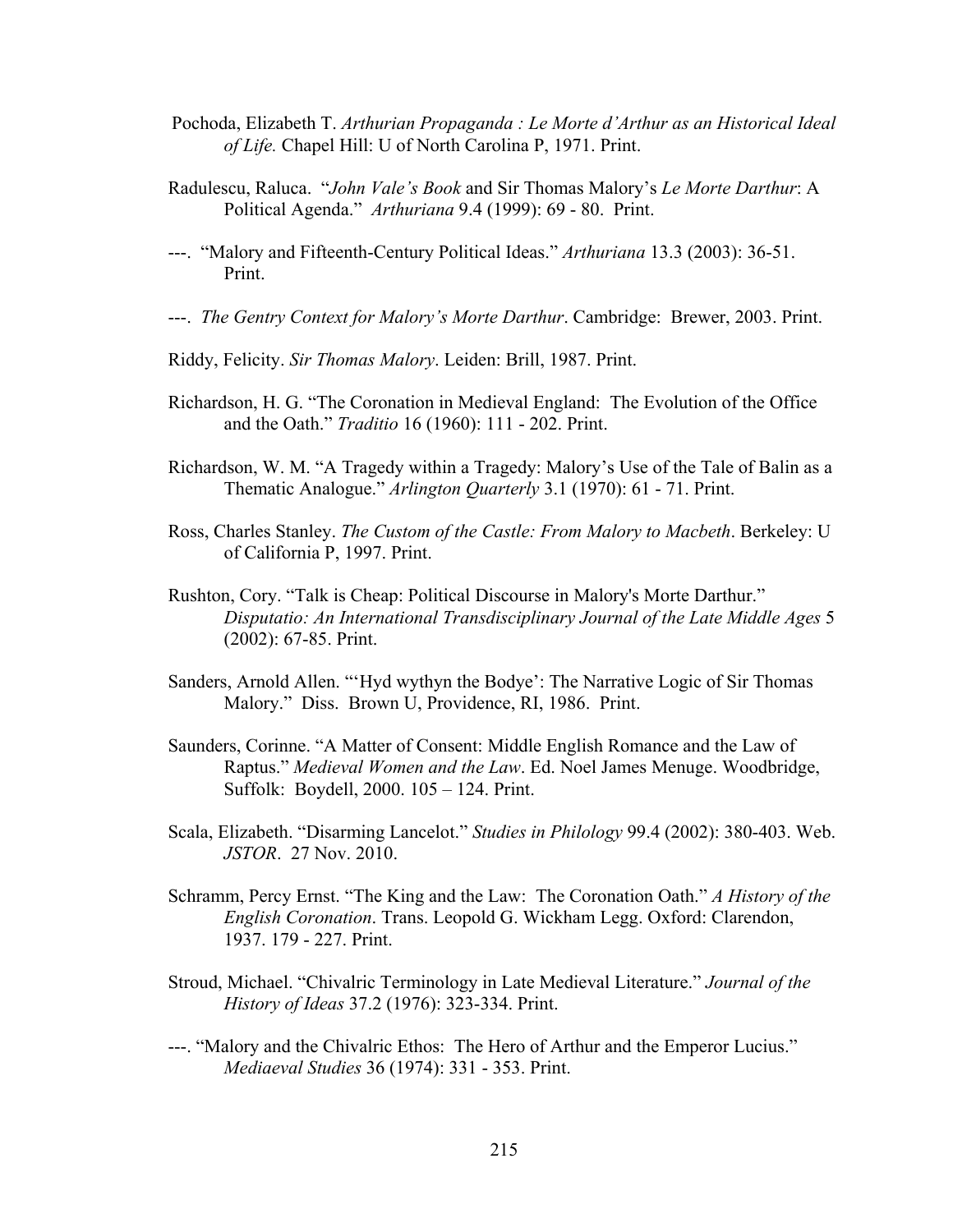- Stuhmiller, Jacqueline. "*Iudicium Dei*, *Iudicium Fortunae*: Trial by Combat in Malory's Le Morte Darthur." *Speculum: A Journal of Medieval Studies* 81.2 (2006): 427- 462. Print.
- *The Statutes of the Realm. Printed by command of his majesty King George the Third. In Pursuance of an Address of The House of Commons of Great Britain. From Original Records and Authentic Manuscripts.* Buffalo, NY: Hein, 1993. Print.
- Swanson, Keith. "'God Woll Have a Stroke': Judicial Combat in the *Morte Darthur*." *Bulletin of the John Rylands University Library of Manchester* 74.1 (1992): 155- 173. Print.
- Taylor, Craig. "English Writings on Chivalry and Warfare during the Hundred Years War." *Soldiers, Nobles, and Gentlemen: Essays in Honour of Maurice Keen*. Ed. Peter Coss & Christopher Tyerman. Woodbridge, Suffolk: Boydell, 2009. 64 - 84. Print.
- Thomas of Woodstock. "The Ordenaunce and Fourme of Fightyng within Listes." *Monumenta Juridica: The Black Book of the Admiralty*. Ed. Travers Twiss. London: Longman, 1871. 301 - 329. Print.
- Tiptoft, John. "Ordinances for Justes and Triumphes." *The History of the Tournament in England and France*. Ed. Frances Henry Cripps-Day. London: Quaritch, 1918. xxvii - xxx. Print.
- Upton, Nicholas. *The Essential Portions of Nicholas Upton's De Studio Militari before 1446*. Ed. Francis Pierrepont Barnard. Trans. John Blount. Oxford: Clarendon, 1931. Print.
- Walsh, John Michael. "Malory's Arthur and the Plot of Agravain." *Texas Studies in Literature* 23 (1981): 517 - 534. Print.
- Walter de Milemete. "On the Nobility, Wisdom, and Prudence of Kings." *Political Thought in Early Fourteenth-Century England: Treatises by Walter of Milemete, William of Pagula, and William of Ockham*. Trans. Cary J. Nederman. Tempe, AZ: Arizona Center for Medieval and Renaissance Studies, 2002. 24 - 61. Print.
- Way, Albert. "Illustrations of Medieval Manners, Chivalry, and Costume, from Original Documents." *The Archaeological Journal* 5 (1848): 258 - 272. Print.
- Wheeler, Bonnie. "Romance and Parataxis and Malory: The Case of Sir Gawain's Reputation." *Arthurian Literature* 12 (1993): 109-132. Print.
- Whetter, Kevin. "Warfare and Combat in Le Morte Darthur." *Writing War: Medieval Literary responses to Warfare.* Ed. Corinne Saunders, Franciose Le Saux, and Neil Thomas. Rochester: Brewer, 2004. 169 - 83.